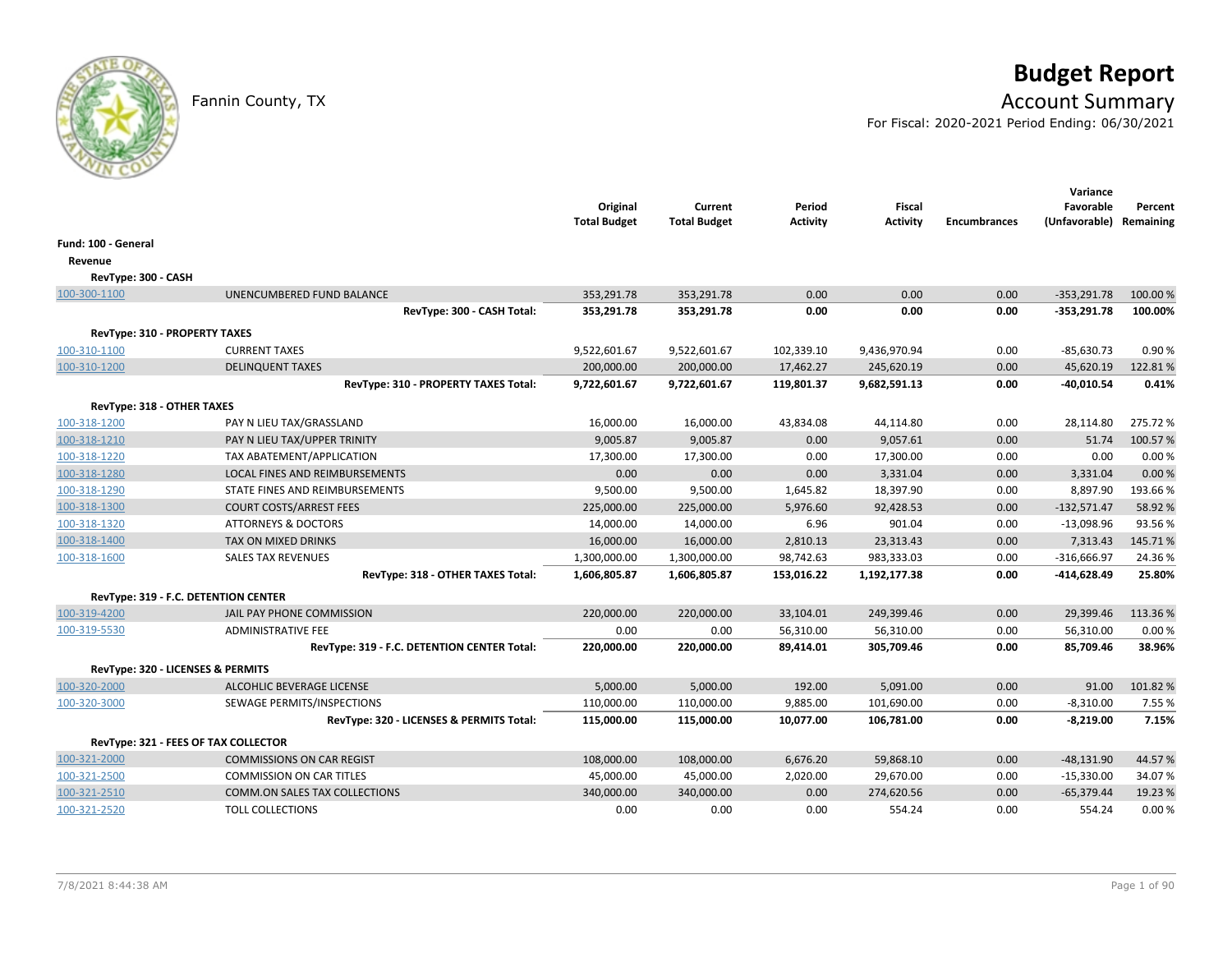|                               |                                                            | Original<br><b>Total Budget</b> | Current<br><b>Total Budget</b> | Period<br>Activity | Fiscal<br><b>Activity</b> | <b>Encumbrances</b> | Variance<br>Favorable<br>(Unfavorable) Remaining | Percent |
|-------------------------------|------------------------------------------------------------|---------------------------------|--------------------------------|--------------------|---------------------------|---------------------|--------------------------------------------------|---------|
| 100-321-9010                  | <b>TAX CERTIFICATES</b>                                    | 8,500.00                        | 8,500.00                       | 1,058.08           | 7,776.39                  | 0.00                | $-723.61$                                        | 8.51%   |
|                               | RevType: 321 - FEES OF TAX COLLECTOR Total:                | 501,500.00                      | 501,500.00                     | 9,754.28           | 372,489.29                | 0.00                | $-129,010.71$                                    | 25.72%  |
| RevType: 330 - GRANTS         |                                                            |                                 |                                |                    |                           |                     |                                                  |         |
| 100-330-4370                  | <b>INDIGENT DEFENSE GRANT</b>                              | 28,955.50                       | 28,955.50                      | 0.00               | 30,195.50                 | 0.00                | 1,240.00                                         | 104.28% |
| 100-330-5590                  | <b>TEXAS VINE PROGRAM</b>                                  | 18,571.12                       | 18,571.12                      | 0.00               | 13,940.27                 | 0.00                | $-4,630.85$                                      | 24.94 % |
|                               | RevType: 330 - GRANTS Total:                               | 47,526.62                       | 47,526.62                      | 0.00               | 44,135.77                 | 0.00                | $-3,390.85$                                      | 7.13%   |
|                               |                                                            |                                 |                                |                    |                           |                     |                                                  |         |
| RevType: 340 - FEES OF OFFICE | <b>FAMILY PROTECTION FEE</b>                               | 0.00                            | 0.00                           | 150.00             | 1,690.31                  | 0.00                | 1,690.31                                         | 0.00%   |
| 100-340-1350<br>100-340-4000  | <b>COUNTY JUDGE FEES</b>                                   | 0.00                            | 0.00                           | 0.00               | 144.00                    | 0.00                | 144.00                                           | 0.00%   |
| 100-340-4030                  | <b>COUNTY CLERK FEES</b>                                   | 230,000.00                      | 230,000.00                     | 0.00               | 46,916.33                 | 0.00                | $-183,083.67$                                    | 79.60%  |
| 100-340-4500                  | <b>DISTRICT CLERK FEES</b>                                 | 65,000.00                       | 65,000.00                      | 4,998.68           | 52,247.94                 | 0.00                | $-12,752.06$                                     | 19.62 % |
| 100-340-4550                  | J. P. #1 FEES                                              | 20,000.00                       | 20,000.00                      | 0.00               | 7,774.61                  | 0.00                | $-12,225.39$                                     | 61.13%  |
| 100-340-4560                  | J. P. #2 FEES                                              | 5,000.00                        | 5,000.00                       | 0.00               | 1,426.75                  | 0.00                | $-3,573.25$                                      | 71.47%  |
| 100-340-4570                  | J. P. #3 FEES                                              | 10,000.00                       | 10,000.00                      | 0.00               | 3,946.63                  | 0.00                | $-6,053.37$                                      | 60.53%  |
| 100-340-4750                  | <b>DISTRICT ATTORNEY FEES</b>                              | 5,000.00                        | 5,000.00                       | 8.40               | 249.24                    | 0.00                | $-4,750.76$                                      | 95.02%  |
| 100-340-4800                  | <b>BOND APPLICATION FEE</b>                                | 0.00                            | 0.00                           | 0.00               | 500.00                    | 0.00                | 500.00                                           | 0.00%   |
| 100-340-4840                  | <b>ELECTION REIMBURSEMENTS</b>                             | 0.00                            | 0.00                           | 300.00             | 7,050.59                  | 0.00                | 7,050.59                                         | 0.00%   |
| 100-340-5510                  | <b>CONSTABLE PCT. 1 FEES</b>                               | 10,000.00                       | 10,000.00                      | 225.00             | 7,227.25                  | 0.00                | $-2,772.75$                                      | 27.73 % |
| 100-340-5520                  | <b>CONSTABLE PCT. 2 FEES</b>                               | 2,900.00                        | 2,900.00                       | 0.00               | 1,020.00                  | 0.00                | $-1,880.00$                                      | 64.83%  |
| 100-340-5530                  | <b>CONSTABLE PCT. 3 FEES</b>                               | 2,500.00                        | 2,500.00                       | 0.00               | 1,765.52                  | 0.00                | $-734.48$                                        | 29.38%  |
| 100-340-5600                  | <b>SHERIFF FEES</b>                                        | 45,000.00                       | 45,000.00                      | 688.14             | 15,682.01                 | 0.00                | $-29,317.99$                                     | 65.15 % |
| 100-340-5730                  | <b>BOND SUPERVISION FEES</b>                               | 80,000.00                       | 80,000.00                      | 11,742.00          | 74,747.00                 | 0.00                | $-5,253.00$                                      | 6.57%   |
| 100-340-6000                  | <b>D.C.6TH COURT OF APPEALS FEE</b>                        | 1,500.00                        | 1,500.00                       | 130.00             | 1,354.67                  | 0.00                | $-145.33$                                        | 9.69%   |
| 100-340-6010                  | C.C.6TH COURT OF APPEALS FEE                               | 500.00                          | 500.00                         | 0.00               | 165.00                    | 0.00                | $-335.00$                                        | 67.00%  |
| 100-340-6520                  | <b>SUBDIVISION FEES</b>                                    | 7,500.00                        | 7,500.00                       | 0.00               | 4,925.00                  | 0.00                | $-2,575.00$                                      | 34.33 % |
| 100-340-6530                  | ZONING APPLICATION FEES                                    | 600.00                          | 600.00                         | 0.00               | 650.00                    | 0.00                | 50.00                                            | 108.33% |
| 100-340-6540                  | FLOOD PLAIN DEVELOPMENT PERMIT                             | 150.00                          | 150.00                         | 300.00             | 690.00                    | 0.00                | 540.00                                           | 460.00% |
| 100-340-6550                  | <b>BUILDING PERMITS</b>                                    | 2,000.00                        | 2,000.00                       | 300.00             | 750.00                    | 0.00                | $-1,250.00$                                      | 62.50%  |
|                               | RevType: 340 - FEES OF OFFICE Total:                       | 487,650.00                      | 487,650.00                     | 18,842.22          | 230,922.85                | 0.00                | $-256,727.15$                                    | 52.65%  |
| RevType: 350 - FINES          |                                                            |                                 |                                |                    |                           |                     |                                                  |         |
| 100-350-4550                  | J. P. #1 FINES                                             | 4,000.00                        | 4,000.00                       | 0.00               | 686.60                    | 0.00                | $-3,313.40$                                      | 82.84%  |
| 100-350-4560                  | J. P. #2 FINES                                             | 500.00                          | 500.00                         | 0.00               | 0.00                      | 0.00                | $-500.00$                                        | 100.00% |
| 100-350-4570                  | J. P. #3 FINES                                             | 2,000.00                        | 2,000.00                       | 0.00               | 0.00                      | 0.00                | $-2,000.00$                                      | 100.00% |
|                               | RevType: 350 - FINES Total:                                | 6,500.00                        | 6,500.00                       | 0.00               | 686.60                    | 0.00                | $-5,813.40$                                      | 89.44%  |
|                               |                                                            |                                 |                                |                    |                           |                     |                                                  |         |
| 100-352-1000                  | RevType: 352 - FINES & FORFEITURES<br>SURETY BAIL BOND FEE | 700.00                          | 700.00                         | 0.00               | 0.00                      | 0.00                | $-700.00$                                        | 100.00% |
| 100-352-2010                  | <b>BOND FORFEITURES</b>                                    | 7,500.00                        | 7,500.00                       | 0.00               | 14.00                     | 0.00                | $-7,486.00$                                      | 99.81%  |
|                               | RevType: 352 - FINES & FORFEITURES Total:                  | 8,200.00                        | 8,200.00                       | 0.00               | 14.00                     | 0.00                | $-8,186.00$                                      | 99.83%  |
|                               |                                                            |                                 |                                |                    |                           |                     |                                                  |         |
|                               | RevType: 360 - INTEREST EARNINGS                           |                                 |                                |                    |                           |                     |                                                  |         |
| 100-360-1000                  | <b>INTEREST EARNINGS</b>                                   | 8,500.00                        | 8,500.00                       | 0.06               | 4,217.56                  | 0.00                | $-4,282.44$                                      | 50.38%  |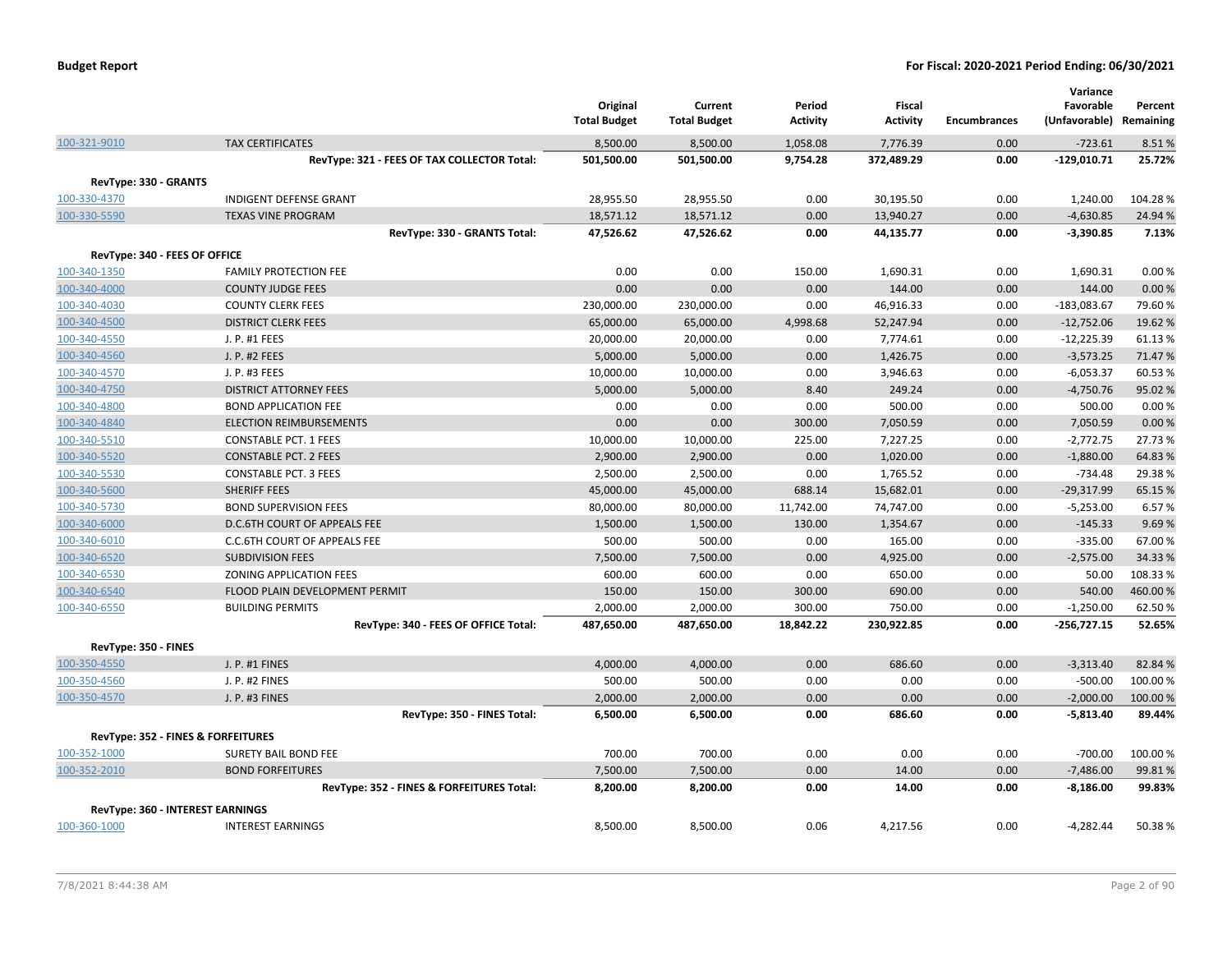| <b>Budget Report</b> |  |
|----------------------|--|
|----------------------|--|

|                                             |                               |                                                    | Original            | Current             | Period          | Fiscal          |              | Variance<br>Favorable   | Percent              |
|---------------------------------------------|-------------------------------|----------------------------------------------------|---------------------|---------------------|-----------------|-----------------|--------------|-------------------------|----------------------|
|                                             |                               |                                                    | <b>Total Budget</b> | <b>Total Budget</b> | <b>Activity</b> | <b>Activity</b> | Encumbrances | (Unfavorable) Remaining |                      |
| 100-360-1100                                |                               | INTEREST EARNINGS BUSINESS MONEY FU                | 500.00              | 500.00              | 0.00            | 703.59          | 0.00         | 203.59                  | 140.72%              |
|                                             |                               | RevType: 360 - INTEREST EARNINGS Total:            | 9,000.00            | 9,000.00            | 0.06            | 4,921.15        | 0.00         | $-4,078.85$             | 45.32%               |
| RevType: 364 - SALE OF ASSETS LAND/BUILDING |                               |                                                    |                     |                     |                 |                 |              |                         |                      |
| 100-364-1630                                | <b>SALE OF EQUIPMENT</b>      |                                                    | 1,000.00            | 1,000.00            | 0.00            | 14,600.09       | 0.00         |                         | 13,600.09 1,460.01 % |
|                                             |                               | RevType: 364 - SALE OF ASSETS LAND/BUILDING Total: | 1,000.00            | 1,000.00            | 0.00            | 14,600.09       | 0.00         |                         | 13,600.09 1,360.01%  |
| RevType: 370 - MISCELLANEOUS                |                               |                                                    |                     |                     |                 |                 |              |                         |                      |
| 100-370-1000                                | <b>KFYN-RADIO TOWER RENT</b>  |                                                    | 2,400.00            | 2,400.00            | 200.00          | 1,400.00        | 0.00         | $-1,000.00$             | 41.67%               |
| 100-370-1120                                | <b>TOBACCO SETTLEMENT</b>     |                                                    | 19,703.58           | 19,703.58           | 0.00            | 32,891.60       | 0.00         | 13,188.02               | 166.93%              |
| 100-370-1150                                | <b>RENT- VERIZON TOWER</b>    |                                                    | 11,109.00           | 11,109.00           | 1,064.61        | 9,581.49        | 0.00         | $-1,527.51$             | 13.75 %              |
| 100-370-1200                                | <b>CONTRIBUTION IHC TRUST</b> |                                                    | 3,400.00            | 3,400.00            | 0.00            | 16,749.44       | 0.00         | 13,349.44               | 492.63%              |
| 100-370-1300                                |                               | <b>REFUNDS &amp; MISCELLANEOUS</b>                 | 6,000.00            | 6,300.00            | 83.63           | 16,782.80       | 0.00         | 10,482.80               | 266.39%              |
| <b>Budget Adjustments</b>                   |                               |                                                    |                     |                     |                 |                 |              |                         |                      |
| <b>Number</b>                               | Date                          | Description                                        | Adjustment          |                     |                 |                 |              |                         |                      |
| BA0000056                                   | 02/18/2021                    | Firefighters Charitable Foundation Donati          | $-300.00$           |                     |                 |                 |              |                         |                      |
| 100-370-1301                                | <b>IHC REIMBURSEMENTS</b>     |                                                    | 0.00                | 0.00                | 0.00            | 1,590.25        | 0.00         | 1,590.25                | 0.00%                |
| 100-370-1310                                |                               | <b>AUTOMOBILE INSURANCE LOSS PAYMENTS</b>          | 0.00                | 18,288.62           | 12,923.38       | 31,212.00       | 0.00         | 12,923.38               | 170.66%              |
| <b>Budget Adjustments</b>                   |                               |                                                    |                     |                     |                 |                 |              |                         |                      |
| <b>Number</b>                               | Date                          | Description                                        | Adjustment          |                     |                 |                 |              |                         |                      |
| BA0000051                                   | 12/16/2020                    | Auto Insurance Loss payment                        | $-16,168.69$        |                     |                 |                 |              |                         |                      |
| BA0000049                                   | 12/16/2020                    | Auto Insurance Loss payments to R&M Au             | 16,168.69           |                     |                 |                 |              |                         |                      |
| BA0000050                                   | 12/16/2020                    | To correct Auto Insurance Loss payments            | $-16,168.69$        |                     |                 |                 |              |                         |                      |
| BA0000052                                   | 01/29/2021                    | Add Insurance loss payment to Sheriff R&           | 1,841.93            |                     |                 |                 |              |                         |                      |
| BA0000055                                   | 01/29/2021                    | Auto Insurance Loss payment to Sheriff Ra          | $-1,841.93$         |                     |                 |                 |              |                         |                      |
| BA0000054                                   | 01/29/2021                    | To correct Auto Insurance loss payment to          | $-1,841.93$         |                     |                 |                 |              |                         |                      |
| BA0000057                                   | 02/26/2021                    | Sheriff Auto Loss Supplement check for U           | $-278.00$           |                     |                 |                 |              |                         |                      |
| 100-370-1350                                |                               | <b>HEALTH INS. SURPLUS DISTRIBUTION</b>            | 4,000.00            | 4,000.00            | 0.00            | 0.00            | 0.00         | $-4,000.00$             | 100.00%              |
| 100-370-1390                                | STATE JUROR REIMB.FEE         |                                                    | 10,000.00           | 10,000.00           | 0.00            | 2,550.00        | 0.00         | $-7,450.00$             | 74.50%               |
| 100-370-1420                                |                               | <b>CULVERT PERMITTING PROCESS</b>                  | 0.00                | 0.00                | 80.00           | 1,150.00        | 0.00         | 1,150.00                | 0.00%                |
| 100-370-1421                                |                               | <b>ROW PERMIT APPLICATION</b>                      | 0.00                | 0.00                | 0.00            | 20.00           | 0.00         | 20.00                   | 0.00%                |
| 100-370-1430                                | D.A.SALARY REIMB.             |                                                    | 27,500.00           | 27,500.00           | 0.00            | 27,499.98       | 0.00         | $-0.02$                 | 0.00%                |
| 100-370-1460                                |                               | SALE OF RECYCLED MATERIALS                         | 0.00                | 0.00                | 0.00            | 29.40           | 0.00         | 29.40                   | 0.00%                |
| 100-370-1470                                |                               | UTILITIES REIMBURSEMENT                            | 14,000.00           | 14,000.00           | 885.77          | 9,259.96        | 0.00         | $-4,740.04$             | 33.86%               |
| 100-370-1510                                | ASST. DA LONGEVITY PAY        |                                                    | 4,400.00            | 4,400.00            | 0.00            | 4,200.00        | 0.00         | $-200.00$               | 4.55 %               |
| 100-370-1620                                |                               | <b>COURT REPORTER SERVICE FEE</b>                  | 6,000.00            | 6,000.00            | 390.00          | 4,563.61        | 0.00         | $-1,436.39$             | 23.94 %              |
| 100-370-4080                                |                               | COUNTY WELLNESS PROGRAM                            | 1,100.00            | 2,520.00            | 0.00            | 2,520.00        | 0.00         | 0.00                    | 0.00%                |
| <b>Budget Adjustments</b>                   |                               |                                                    |                     |                     |                 |                 |              |                         |                      |
| <b>Number</b>                               | Date                          | <b>Description</b>                                 | Adjustment          |                     |                 |                 |              |                         |                      |
| BA0000058                                   | 03/04/2021                    | <b>Increasing County Wellness Program</b>          | $-1,420.00$         |                     |                 |                 |              |                         |                      |
| 100-370-4100                                |                               | CO CT AT LAW SUPPLEMENT                            | 84,000.00           | 84,000.00           | 0.00            | 63,000.00       | 0.00         | $-21,000.00$            | 25.00 %              |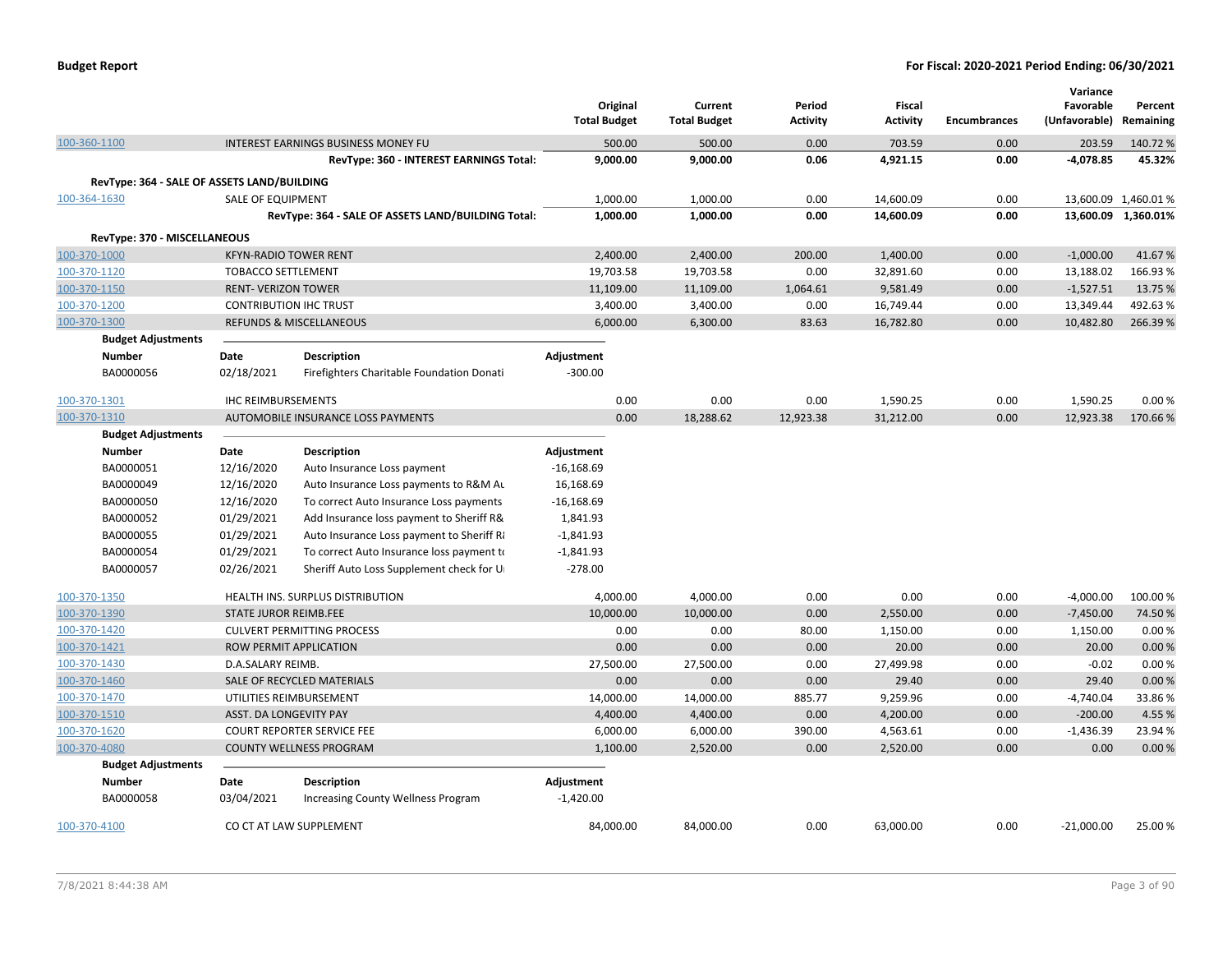| <b>Budget Report</b> |  |
|----------------------|--|
|----------------------|--|

|                                   |                                          | Original            | Current             | Period          | <b>Fiscal</b>   |                     | Variance<br>Favorable | Percent   |
|-----------------------------------|------------------------------------------|---------------------|---------------------|-----------------|-----------------|---------------------|-----------------------|-----------|
|                                   |                                          | <b>Total Budget</b> | <b>Total Budget</b> | <b>Activity</b> | <b>Activity</b> | <b>Encumbrances</b> | (Unfavorable)         | Remaining |
| 100-370-4170                      | <b>EMS ALLOCATION</b>                    | 600,000.00          | 600,000.00          | 0.00            | 600,000.00      | 0.00                | 0.00                  | 0.00%     |
| 100-370-4320                      | PROCEEDS OF SALE OF LIVESTOCK            | 0.00                | 0.00                | 4,227.25        | 4,251.57        | 0.00                | 4,251.57              | 0.00%     |
| 100-370-4500                      | DIST. CLK. PASSPORT PHOTO                | 1,000.00            | 1,000.00            | 0.00            | 70.00           | 0.00                | $-930.00$             | 93.00 %   |
| 100-370-4530                      | REIMB.CEC ODYSSEY SAAS                   | 21,593.00           | 21,593.00           | 0.00            | 20,311.76       | 0.00                | $-1,281.24$           | 5.93 %    |
| 100-370-5620                      | STATE REIMB.OFFENDER TRANSPORT           | 8,000.00            | 8,000.00            | 0.00            | 10,049.50       | 0.00                | 2,049.50              | 125.62%   |
|                                   | RevType: 370 - MISCELLANEOUS Total:      | 824,205.58          | 844,214.20          | 19,854.64       | 859,683.36      | 0.00                | 15,469.16             | 1.83%     |
|                                   | <b>Revenue Total:</b>                    | 13,903,281.52       | 13,923,290.14       | 420,759.80      | 12,814,712.08   | 0.00                | $-1,108,578.06$       | 7.96%     |
| <b>Expense</b>                    |                                          |                     |                     |                 |                 |                     |                       |           |
| Department: 400 - County Judge    |                                          |                     |                     |                 |                 |                     |                       |           |
| 100-400-1010                      | SALARY ELECTED OFFICIAL                  | 67,178.37           | 67,178.37           | 5,167.56        | 51.675.60       | 0.00                | 15,502.77             | 23.08%    |
| 100-400-1050                      | <b>SALARY SECRETARY</b>                  | 30,820.92           | 30,820.92           | 2,370.84        | 23,708.39       | 0.00                | 7,112.53              | 23.08%    |
| 100-400-2010                      | SOCIAL SECURITY TAXES                    | 6,485.16            | 6,485.16            | 502.74          | 5,010.63        | 0.00                | 1,474.53              | 22.74 %   |
| 100-400-2020                      | <b>GROUP HEALTH INSURANCE</b>            | 12,555.60           | 12,555.60           | 1,045.48        | 9,409.32        | 0.00                | 3,146.28              | 25.06 %   |
| 100-400-2030                      | <b>RETIREMENT</b>                        | 11,887.28           | 11,887.28           | 959.28          | 9,321.93        | 0.00                | 2,565.35              | 21.58%    |
| 100-400-2040                      | <b>WORKERS' COMPENSATION</b>             | 321.28              | 321.28              | 144.04          | 288.08          | 0.00                | 33.20                 | 10.33 %   |
| 100-400-2050                      | <b>MEDICARE TAX</b>                      | 1,516.69            | 1,516.69            | 117.58          | 1,171.85        | 0.00                | 344.84                | 22.74 %   |
| 100-400-2250                      | <b>TRAVEL ALLOWANCE</b>                  | 4,200.00            | 4,200.00            | 350.00          | 3,150.00        | 0.00                | 1,050.00              | 25.00 %   |
| 100-400-3100                      | <b>OFFICE SUPPLIES</b>                   | 800.00              | 800.00              | 0.00            | 332.35          | 0.00                | 467.65                | 58.46%    |
| 100-400-3110                      | <b>POSTAGE</b>                           | 200.00              | 200.00              | 0.00            | 2.40            | 0.00                | 197.60                | 98.80%    |
| 100-400-4270                      | OUT OF COUNTY TRAVEL/TRAINING            | 5,500.00            | 5,500.00            | 0.00            | 505.00          | 0.00                | 4,995.00              | 90.82%    |
| 100-400-4350                      | <b>PRINTING</b>                          | 200.00              | 200.00              | 0.00            | 0.00            | 0.00                | 200.00                | 100.00%   |
| 100-400-4680                      | <b>JUVENILE BOARD SALARY</b>             | 2,400.00            | 2,400.00            | 200.00          | 1,800.00        | 0.00                | 600.00                | 25.00 %   |
| 100-400-4810                      | <b>DUES</b>                              | 335.00              | 335.00              | 0.00            | 395.00          | 0.00                | $-60.00$              | $-17.91%$ |
| 100-400-5720                      | <b>OFFICE EQUIPMENT</b>                  | 200.00              | 200.00              | 0.00            | 0.00            | 0.00                | 200.00                | 100.00%   |
|                                   | Department: 400 - County Judge Total:    | 144,600.30          | 144,600.30          | 10,857.52       | 106,770.55      | 0.00                | 37,829.75             | 26.16%    |
| Department: 401 - 911 Coordinator |                                          |                     |                     |                 |                 |                     |                       |           |
| 100-401-4030                      | <b>TCOG RURAL ADDRESSING</b>             | 23,000.00           | 23,000.00           | 0.00            | 23,000.00       | 0.00                | 0.00                  | 0.00%     |
|                                   | Department: 401 - 911 Coordinator Total: | 23,000.00           | 23,000.00           | 0.00            | 23,000.00       | 0.00                | 0.00                  | 0.00%     |
| Department: 403 - County Clerk    |                                          |                     |                     |                 |                 |                     |                       |           |
| 100-403-1010                      | SALARY ELECTED OFFICIAL                  | 58,757.97           | 58,757.97           | 4,479.84        | 44,798.40       | 0.00                | 13,959.57             | 23.76%    |
| 100-403-1030                      | SALALRY CHIEF DEPUTY                     | 30,970.16           | 30,970.16           | 2,382.33        | 16,676.27       | 0.00                | 14,293.89             | 46.15 %   |
| 100-403-1040                      | <b>SALARY DEPUTIES</b>                   | 138,901.46          | 138,901.46          | 10,382.23       | 113,613.67      | 0.00                | 25,287.79             | 18.21%    |
| 100-403-1070                      | <b>SALARY PART-TIME</b>                  | 18,096.00           | 18,096.00           | 1,392.00        | 14,256.00       | 0.00                | 3,840.00              | 21.22 %   |
| 100-403-2010                      | SOCIAL SECURITY TAXES                    | 15,296.99           | 15,296.99           | 1,114.95        | 11,441.96       | 0.00                | 3,855.03              | 25.20%    |
| 100-403-2020                      | <b>GROUP HEALTH INSURANCE</b>            | 85,446.48           | 85,446.48           | 7,120.54        | 64,084.86       | 0.00                | 21.361.62             | 25.00 %   |
| 100-403-2030                      | <b>RETIREMENT</b>                        | 29,212.31           | 29,212.31           | 2,210.29        | 22,409.74       | 0.00                | 6,802.57              | 23.29 %   |
| 100-403-2040                      | <b>WORKERS COMPENSATION</b>              | 789.52              | 789.52              | 353.98          | 707.96          | 0.00                | 81.56                 | 10.33 %   |
| 100-403-2050                      | <b>MEDICARE TAX</b>                      | 3,577.52            | 3,577.52            | 260.76          | 2,586.69        | 0.00                | 990.83                | 27.70%    |
| 100-403-3100                      | <b>OFFICE SUPPLIES</b>                   | 3,760.00            | 3,760.00            | 128.96          | 3,105.96        | 239.00              | 415.04                | 11.04 %   |
| 100-403-3110                      | POSTAGE                                  | 1,500.00            | 1,500.00            | 123.61          | 772.94          | 0.00                | 727.06                | 48.47%    |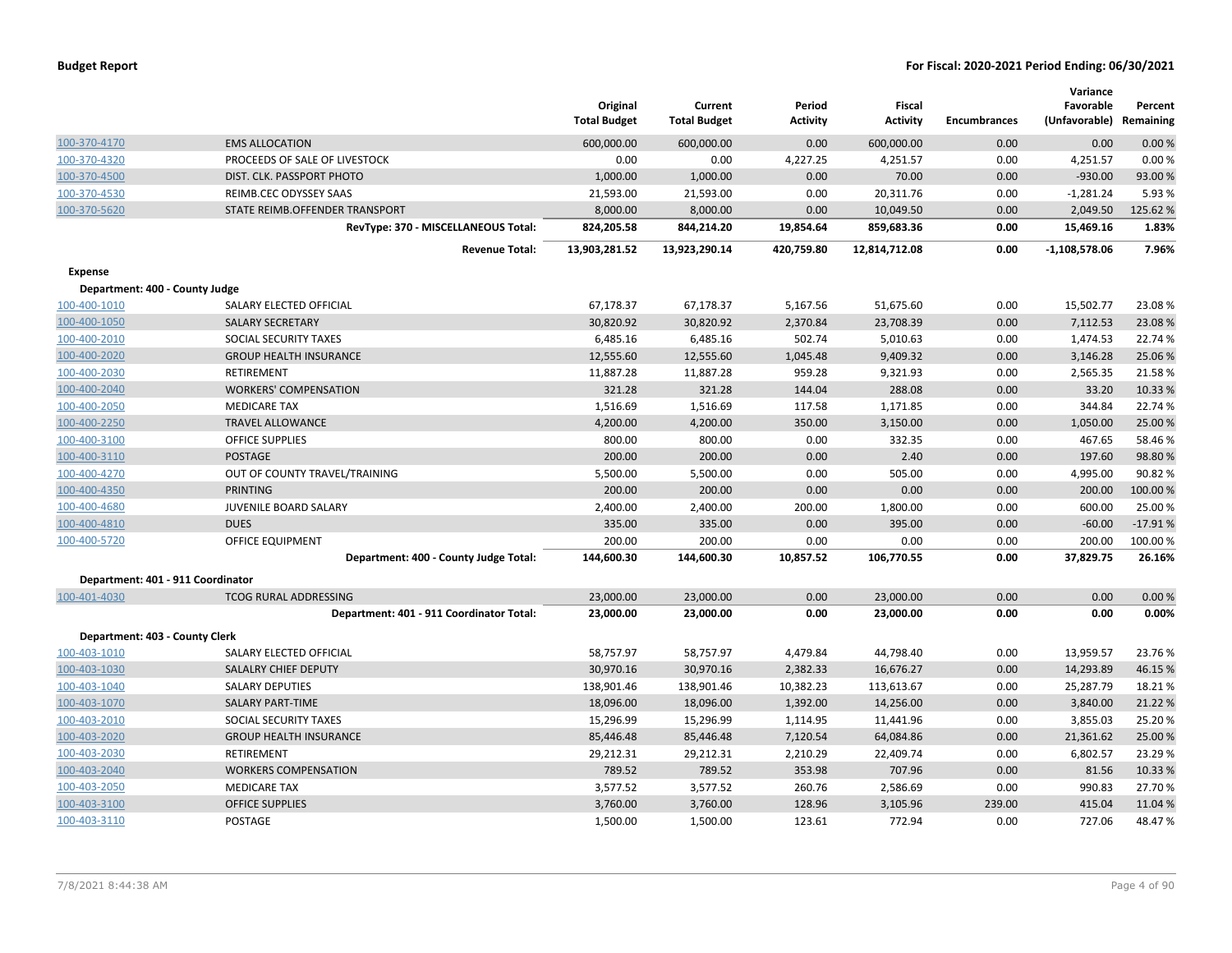|                            |                                                    | Original<br><b>Total Budget</b> | Current<br><b>Total Budget</b> | Period<br><b>Activity</b> | Fiscal<br><b>Activity</b> | <b>Encumbrances</b> | Variance<br>Favorable<br>(Unfavorable) Remaining | Percent   |
|----------------------------|----------------------------------------------------|---------------------------------|--------------------------------|---------------------------|---------------------------|---------------------|--------------------------------------------------|-----------|
| 100-403-4270               | OUT OF COUNTY TRAVEL/TRAINING                      | 3,500.00                        | 3,500.00                       | 850.00                    | 1,439.68                  | 0.00                | 2,060.32                                         | 58.87 %   |
| 100-403-4350               | PRINTING                                           | 1,400.00                        | 1,400.00                       | 66.00                     | 1,429.16                  | 0.00                | $-29.16$                                         | $-2.08%$  |
| 100-403-4800               | <b>BOND</b>                                        | 157.50                          | 157.50                         | 0.00                      | 157.50                    | 0.00                | 0.00                                             | 0.00 %    |
| 100-403-4810               | <b>DUES</b>                                        | 225.00                          | 225.00                         | 0.00                      | 175.00                    | 0.00                | 50.00                                            | 22.22 %   |
| 100-403-5720               | <b>OFFICE EQUIPMENT</b>                            | 200.00                          | 200.00                         | 0.00                      | 228.26                    | 0.00                | $-28.26$                                         | $-14.13%$ |
|                            | Department: 403 - County Clerk Total:              | 391,790.91                      | 391,790.91                     | 30,865.49                 | 297,884.05                | 239.00              | 93,667.86                                        | 23.91%    |
| Department: 404 - Election |                                                    |                                 |                                |                           |                           |                     |                                                  |           |
| 100-404-1090               | SALARY-ELECTION WORKERS                            | 15,900.00                       | 15,900.00                      | 0.00                      | 20,605.00                 | 0.00                | $-4,705.00$                                      | $-29.59%$ |
| 100-404-2010               | SOCIAL SECURITY TAXES                              | 625.00                          | 625.00                         | 0.00                      | 100.09                    | 0.00                | 524.91                                           | 83.99 %   |
| 100-404-2050               | <b>MEDICARE TAX</b>                                | 175.00                          | 175.00                         | 0.00                      | $-5.51$                   | 0.00                | 180.51                                           | 103.15 %  |
| 100-404-3100               | <b>ELECTION SUPPLIES</b>                           | 5,500.00                        | 5,500.00                       | 0.00                      | 4,745.59                  | 0.00                | 754.41                                           | 13.72 %   |
| 100-404-3110               | POSTAGE                                            | 8,500.00                        | 8,500.00                       | 208.32                    | 2,398.23                  | 0.00                | 6,101.77                                         | 71.79%    |
| 100-404-4210               | <b>ELECTION INTERNET</b>                           | 925.00                          | 925.00                         | 113.97                    | 911.82                    | 0.00                | 13.18                                            | 1.42 %    |
| 100-404-4270               | ELECTION TRAVEL/TRAINING                           | 2,500.00                        | 2,500.00                       | 0.00                      | 315.70                    | 0.00                | 2,184.30                                         | 87.37%    |
| 100-404-4300               | <b>BIDS AND NOTICES</b>                            | 600.00                          | 600.00                         | 0.00                      | 599.23                    | 0.00                | 0.77                                             | 0.13%     |
| 100-404-4420               | PROFESSIONAL SERVICE/TRANSLATOR                    | 200.00                          | 200.00                         | 0.00                      | 106.25                    | 0.00                | 93.75                                            | 46.88%    |
| 100-404-4810               | <b>DUES</b>                                        | 300.00                          | 300.00                         | 0.00                      | 300.00                    | 0.00                | 0.00                                             | 0.00%     |
| 100-404-4830               | <b>VOTER REGISTRATION</b>                          | 2,000.00                        | 2,000.00                       | 0.00                      | 0.00                      | 1,260.00            | 740.00                                           | 37.00 %   |
| 100-404-4850               | <b>ELECTION MAINT, AGREEMENT</b>                   | 16,221.00                       | 16,221.00                      | 0.00                      | 14,661.00                 | 0.00                | 1,560.00                                         | 9.62%     |
|                            | Department: 404 - Election Total:                  | 53,446.00                       | 53,446.00                      | 322.29                    | 44,737.40                 | 1,260.00            | 7,448.60                                         | 13.94%    |
|                            | Department: 405 - Veterans' Service Officer        |                                 |                                |                           |                           |                     |                                                  |           |
| 100-405-1020               | SALARY VETERANS' SERVICE OFFICER                   | 40,375.92                       | 40,375.92                      | 3,105.84                  | 31,058.40                 | 0.00                | 9,317.52                                         | 23.08%    |
| 100-405-2010               | SOCIAL SECURITY TAXES                              | 2,503.31                        | 2,503.31                       | 189.58                    | 1,898.78                  | 0.00                | 604.53                                           | 24.15 %   |
| 100-405-2020               | <b>GROUP HEALTH INSURANCE</b>                      | 12,206.64                       | 12,206.64                      | 1,017.22                  | 9,154.98                  | 0.00                | 3,051.66                                         | 25.00 %   |
| 100-405-2030               | <b>RETIREMENT</b>                                  | 4,780.51                        | 4,780.51                       | 368.36                    | 3,675.97                  | 0.00                | 1,104.54                                         | 23.11%    |
| 100-405-2040               | <b>WORKERS' COMPENSATION</b>                       | 129.20                          | 129.20                         | 57.93                     | 115.86                    | 0.00                | 13.34                                            | 10.33 %   |
| 100-405-2050               | <b>MEDICARE TAX</b>                                | 585.45                          | 585.45                         | 44.34                     | 444.10                    | 0.00                | 141.35                                           | 24.14 %   |
| 100-405-3100               | <b>OFFICE SUPPLIES</b>                             | 150.00                          | 150.00                         | 0.00                      | 112.73                    | 0.00                | 37.27                                            | 24.85 %   |
| 100-405-3110               | POSTAGE                                            | 100.00                          | 100.00                         | 0.00                      | 0.00                      | 0.00                | 100.00                                           | 100.00 %  |
| 100-405-4270               | OUT OF COUNTY TRAVEL/TRAINING                      | 1,250.00                        | 1,250.00                       | 0.00                      | 0.00                      | 0.00                | 1,250.00                                         | 100.00 %  |
| 100-405-5720               | <b>OFFICE EQUIPMENT</b>                            | 200.00                          | 200.00                         | 0.00                      | 0.00                      | 0.00                | 200.00                                           | 100.00 %  |
|                            | Department: 405 - Veterans' Service Officer Total: | 62,281.03                       | 62,281.03                      | 4,783.27                  | 46,460.82                 | 0.00                | 15,820.21                                        | 25.40%    |
|                            | Department: 406 - Emergency Management             |                                 |                                |                           |                           |                     |                                                  |           |
| 100-406-1020               | SALARY-EMERGENCY MANAGEMENT COORDINATOR            | 33,748.00                       | 33,748.00                      | 2,555.62                  | 25,556.17                 | 0.00                | 8,191.83                                         | 24.27 %   |
| 100-406-2010               | SOCIAL SECURITY TAXES                              | 2,092.38                        | 2,092.38                       | 158.44                    | 1,584.40                  | 0.00                | 507.98                                           | 24.28%    |
| 100-406-2020               | <b>GROUP HEALTH INSURANCE</b>                      | 12,206.64                       | 12,206.64                      | 1,017.22                  | 11,189.42                 | 0.00                | 1,017.22                                         | 8.33 %    |
| 100-406-2030               | <b>RETIREMENT</b>                                  | 3,995.76                        | 3,995.76                       | 303.10                    | 3,024.70                  | 0.00                | 971.06                                           | 24.30 %   |
| 100-406-2040               | <b>WORKERS' COMPENSATION</b>                       | 107.99                          | 107.99                         | 48.42                     | 96.84                     | 0.00                | 11.15                                            | 10.33 %   |
| 100-406-2050               | <b>MEDICARE TAX</b>                                | 489.35                          | 489.35                         | 37.06                     | 370.60                    | 0.00                | 118.75                                           | 24.27 %   |
| 100-406-3100               | <b>OFFICE SUPPLIES</b>                             | 200.00                          | 200.00                         | 0.00                      | 110.98                    | 0.00                | 89.02                                            | 44.51%    |
| 100-406-3110               | <b>POSTAGE</b>                                     | 50.00                           | 50.00                          | 0.00                      | 0.00                      | 0.00                | 50.00                                            | 100.00 %  |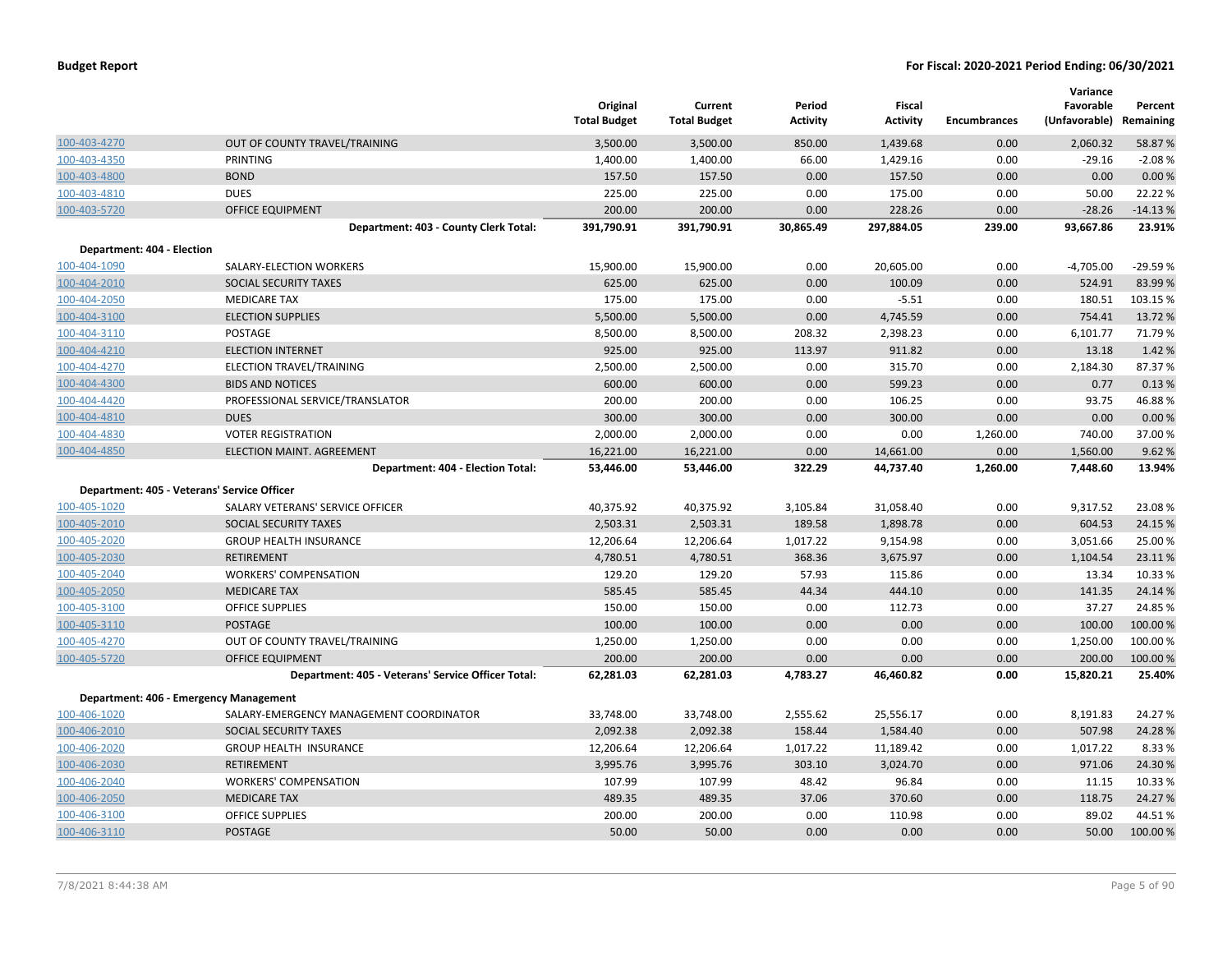|                                    |                              |                                               | Original<br><b>Total Budget</b> | Current<br><b>Total Budget</b> | Period<br><b>Activity</b> | Fiscal<br><b>Activity</b> | <b>Encumbrances</b> | Variance<br>Favorable<br>(Unfavorable) | Percent<br>Remaining |
|------------------------------------|------------------------------|-----------------------------------------------|---------------------------------|--------------------------------|---------------------------|---------------------------|---------------------|----------------------------------------|----------------------|
| 100-406-3300                       |                              | AUTO EXPENSE-GAS & OIL                        | 800.00                          | 800.00                         | 120.79                    | 514.15                    | 0.00                | 285.85                                 | 35.73%               |
| 100-406-4200                       | SATELLITE TELEPHONE          |                                               | 175.00                          | 175.00                         | 0.00                      | 175.59                    | 0.00                | $-0.59$                                | $-0.34%$             |
| 100-406-4210                       | <b>EMERGENCY INTERNET</b>    |                                               | 460.00                          | 460.00                         | 37.99                     | 303.96                    | 0.00                | 156.04                                 | 33.92%               |
| 100-406-4270                       |                              | OUT OF COUNTY TRAVEL/TRAINING                 | 1,000.00                        | 1,000.00                       | 0.00                      | 0.00                      | 0.00                | 1,000.00                               | 100.00 %             |
| 100-406-4530                       | <b>R&amp;M EQUIPMENT</b>     |                                               | 200.00                          | 200.00                         | 0.00                      | 0.00                      | 0.00                | 200.00                                 | 100.00 %             |
| 100-406-4540                       | <b>R&amp;M AUTO</b>          |                                               | 1,000.00                        | 1,000.00                       | 0.00                      | 727.75                    | 0.00                | 272.25                                 | 27.23 %              |
| 100-406-4870                       |                              | TRAILER/AUTO INSURANCE                        | 650.00                          | 650.00                         | 0.00                      | 619.00                    | 0.00                | 31.00                                  | 4.77%                |
| 100-406-4890                       |                              | CODE RED EARLY WARNING SYSTEM                 | 12,768.00                       | 12,768.00                      | 0.00                      | 13,406.40                 | 0.00                | $-638.40$                              | $-5.00%$             |
| 100-406-5750                       |                              | PURCHASE OF AUTOMOBILES                       | 0.00                            | 34,400.67                      | 0.00                      | 34,400.67                 | 0.00                | 0.00                                   | 0.00%                |
| <b>Budget Adjustments</b>          |                              |                                               |                                 |                                |                           |                           |                     |                                        |                      |
| <b>Number</b>                      | Date                         | <b>Description</b>                            | Adjustment                      |                                |                           |                           |                     |                                        |                      |
| BA0000036                          | 10/06/2020                   | <b>Emergency Management Vehicle</b>           | 34,400.67                       |                                |                           |                           |                     |                                        |                      |
|                                    |                              | Department: 406 - Emergency Management Total: | 69,943.12                       | 104,343.79                     | 4,278.64                  | 92,080.63                 | 0.00                | 12,263.16                              | 11.75%               |
| Department: 409 - Non-Departmental |                              |                                               |                                 |                                |                           |                           |                     |                                        |                      |
| 100-409-2040                       |                              | <b>WORKERS' COMPENSATION</b>                  | 1,000.00                        | 1,000.00                       | 365.35                    | 730.70                    | 0.00                | 269.30                                 | 26.93%               |
| 100-409-2060                       |                              | UNEMPLOYMENT EXPENSE                          | 1,000.00                        | 1,000.00                       | 0.00                      | 6,413.50                  | 0.00                | $-5,413.50$                            | -541.35 %            |
| 100-409-3990                       | <b>CLAIMS SETTLEMENTS</b>    |                                               | 5,000.00                        | 5,000.00                       | 0.00                      | 1,000.00                  | 0.00                | 4,000.00                               | 80.00%               |
| 100-409-4000                       | <b>LEGAL FEES</b>            |                                               | 13,000.00                       | 13,000.00                      | 0.00                      | 110.31                    | 0.00                | 12,889.69                              | 99.15%               |
| 100-409-4010                       | <b>AUDIT EXPENSE</b>         |                                               | 45,000.00                       | 45,000.00                      | 49,000.00                 | 49,000.00                 | 0.00                | $-4,000.00$                            | $-8.89%$             |
| 100-409-4040                       | 911 EMERGENCY SERVICE        |                                               | 8,917.00                        | 8,917.00                       | 0.00                      | 6,687.75                  | 0.00                | 2,229.25                               | 25.00 %              |
| 100-409-4060                       | TAX APPRAISAL DISTRICT       |                                               | 487,712.16                      | 487,712.16                     | 133,018.16                | 391,226.16                | 0.00                | 96,486.00                              | 19.78%               |
| 100-409-4080                       |                              | <b>COUNTY WELLNESS PROGRAM</b>                | 1,100.00                        | 2,520.00                       | 697.30                    | 1,202.24                  | 0.00                | 1,317.76                               | 52.29%               |
| <b>Budget Adjustments</b>          |                              |                                               |                                 |                                |                           |                           |                     |                                        |                      |
| <b>Number</b>                      | Date                         | <b>Description</b>                            | Adjustment                      |                                |                           |                           |                     |                                        |                      |
| BA0000058                          | 03/04/2021                   | <b>Increasing County Wellness Program</b>     | 1,420.00                        |                                |                           |                           |                     |                                        |                      |
| 100-409-4260                       | PROFESSIONAL FEES            |                                               | 20,000.00                       | 20,000.00                      | 0.00                      | 0.00                      | 0.00                | 20,000.00                              | 100.00 %             |
| 100-409-4300                       | <b>BIDS &amp; NOTICES</b>    |                                               | 1,500.00                        | 1,500.00                       | 217.40                    | 1,680.36                  | 0.00                | $-180.36$                              | $-12.02%$            |
| 100-409-4502                       | <b>LAWN MAINTENANCE</b>      |                                               | 0.00                            | 3,500.00                       | 525.00                    | 525.00                    | 2,975.00            | 0.00                                   | 0.00%                |
| <b>Budget Adjustments</b>          |                              |                                               |                                 |                                |                           |                           |                     |                                        |                      |
| <b>Number</b>                      | Date                         | <b>Description</b>                            | Adjustment                      |                                |                           |                           |                     |                                        |                      |
| BA0000067                          | 05/25/2021                   | Move money from Contingency to Law M          | 3,500.00                        |                                |                           |                           |                     |                                        |                      |
| 100-409-4810                       | <b>DUES</b>                  |                                               | 7,800.00                        | 7,800.00                       | 0.00                      | 6,893.67                  | 0.00                | 906.33                                 | 11.62%               |
| 100-409-4830                       | <b>PUBLIC OFFICIALS INS.</b> |                                               | 16,000.00                       | 16,000.00                      | 0.00                      | 14,225.80                 | 0.00                | 1,774.20                               | 11.09%               |
| 100-409-4840                       |                              | <b>GENERAL LIABILITY INSURANCE</b>            | 7,500.00                        | 7,500.00                       | 0.00                      | 7,252.00                  | 0.00                | 248.00                                 | 3.31%                |
| 100-409-4850                       | <b>WATER SUPPLY AGENCY</b>   |                                               | 1,000.00                        | 1,000.00                       | 0.00                      | 0.00                      | 0.00                | 1,000.00                               | 100.00 %             |
| 100-409-4890                       |                              | <b>COURT COSTS/ARREST FEES</b>                | 225,000.00                      | 225,000.00                     | 170.19                    | 87,750.61                 | 0.00                | 137,249.39                             | 61.00%               |
| 100-409-4920                       |                              | <b>6TH COURT OF APPEALS FEE</b>               | 2,500.00                        | 2,500.00                       | 0.00                      | 1,277.36                  | 0.00                | 1,222.64                               | 48.91%               |
| 100-409-4940                       |                              | TCEQ PERMITS ENVIRONMENTAL DEV                | 800.00                          | 800.00                         | 0.00                      | 2,280.00                  | 0.00                | $-1,480.00$                            | $-185.00%$           |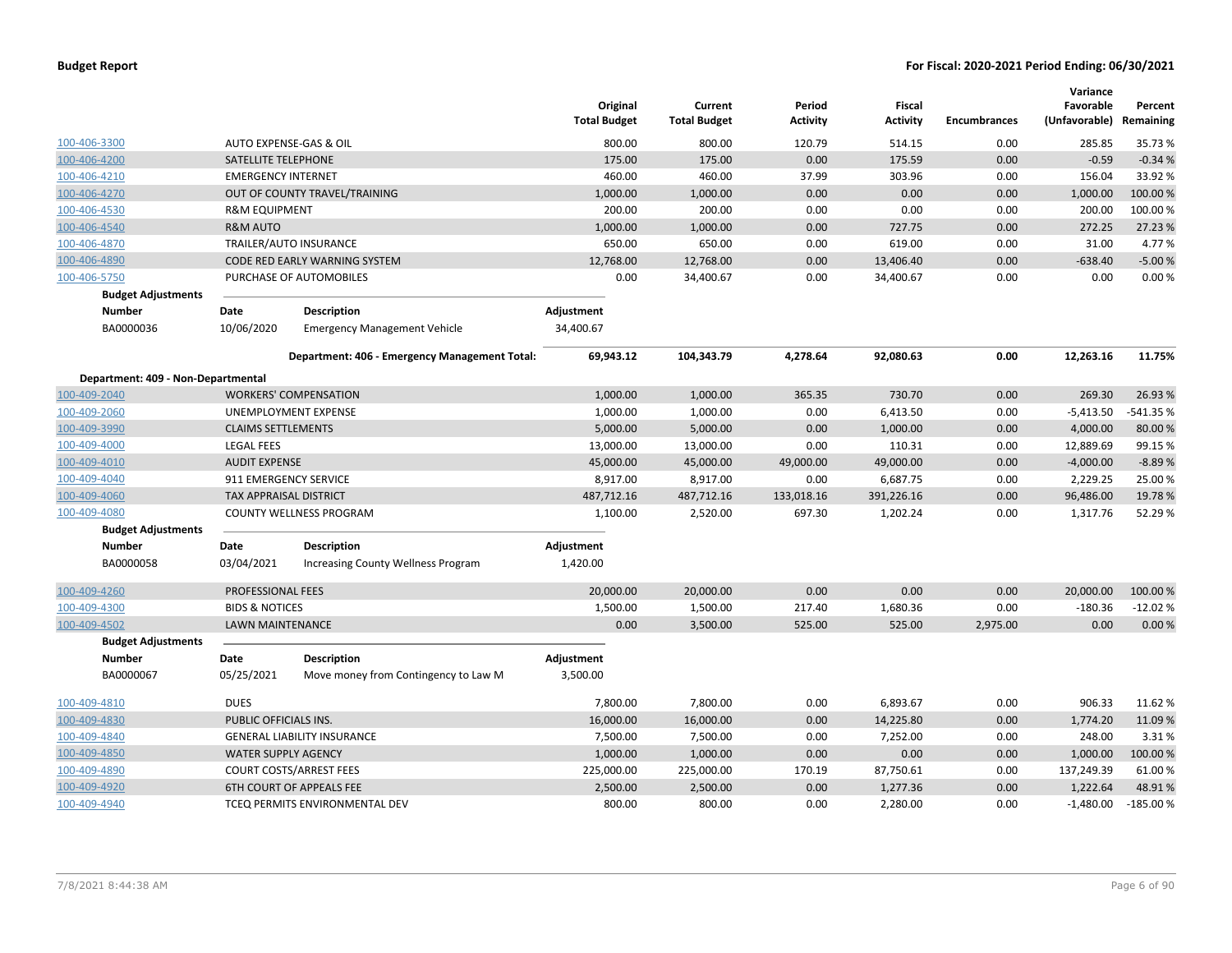|                                        |                          |                                              | Original<br><b>Total Budget</b> | Current<br><b>Total Budget</b> | Period<br><b>Activity</b> | Fiscal<br><b>Activity</b> | <b>Encumbrances</b> | Variance<br>Favorable<br>(Unfavorable) | Percent<br>Remaining |
|----------------------------------------|--------------------------|----------------------------------------------|---------------------------------|--------------------------------|---------------------------|---------------------------|---------------------|----------------------------------------|----------------------|
| 100-409-4990                           | <b>BANK SERVICE FEES</b> |                                              | 8,775.00                        | 8,775.00                       | 700.00                    | 6,351.00                  | 0.00                | 2,424.00                               | 27.62%               |
|                                        |                          | Department: 409 - Non-Departmental Total:    | 853,604.16                      | 858,524.16                     | 184,693.40                | 584,606.46                | 2,975.00            | 270,942.70                             | 31.56%               |
| Department: 410 - County Court at Law  |                          |                                              |                                 |                                |                           |                           |                     |                                        |                      |
| 100-410-1010                           |                          | SALARY ELECTED OFFICIAL                      | 167,000.00                      | 167,000.00                     | 12,846.16                 | 128,461.60                | 0.00                | 38,538.40                              | 23.08%               |
| 100-410-1030                           |                          | <b>SALARY COURT COORDINATOR</b>              | 32,759.08                       | 32,759.08                      | 2,519.93                  | 25,199.35                 | 0.00                | 7,559.73                               | 23.08%               |
| 100-410-1100                           |                          | <b>SALARY COURT REPORTER</b>                 | 67,566.10                       | 67,566.10                      | 4,380.76                  | 47,809.72                 | 0.00                | 19,756.38                              | 29.24 %              |
| 100-410-1300                           | <b>BAILIFF</b>           |                                              | 40,868.41                       | 40,868.41                      | 3,143.73                  | 31,437.27                 | 0.00                | 9,431.14                               | 23.08%               |
| 100-410-2010                           | SOCIAL SECURITY TAXES    |                                              | 18,537.60                       | 18,537.60                      | 1,430.50                  | 12,608.77                 | 0.00                | 5,928.83                               | 31.98%               |
| 100-410-2020                           |                          | <b>GROUP HEALTH INSURANCE</b>                | 42,723.24                       | 42,723.24                      | 3,590.58                  | 32,315.16                 | 0.00                | 10,408.08                              | 24.36%               |
| 100-410-2030                           | RETIREMENT               |                                              | 36,774.28                       | 36,774.28                      | 2,738.54                  | 27,721.55                 | 0.00                | 9,052.73                               | 24.62%               |
| 100-410-2040                           |                          | <b>WORKERS COMPENSATION</b>                  | 993.90                          | 993.90                         | 445.61                    | 891.22                    | 0.00                | 102.68                                 | 10.33 %              |
| 100-410-2050                           | <b>MEDICARE TAX</b>      |                                              | 4,503.61                        | 4,503.61                       | 334.58                    | 3,434.87                  | 0.00                | 1,068.74                               | 23.73%               |
| 100-410-3100                           | <b>OFFICE SUPPLIES</b>   |                                              | 0.00                            | 0.00                           | 57.85                     | 308.06                    | 0.00                | $-308.06$                              | 0.00%                |
| 100-410-3150                           | <b>COPIER RENTAL</b>     |                                              | 1,300.00                        | 1,300.00                       | 104.24                    | 917.90                    | 0.00                | 382.10                                 | 29.39%               |
| 100-410-3190                           | <b>JURY EXPENSE</b>      |                                              | 2,000.00                        | 2,000.00                       | 490.00                    | 490.00                    | 0.00                | 1,510.00                               | 75.50%               |
| 100-410-4240                           |                          | <b>INDIGENT ATTORNEY FEES</b>                | 55,000.00                       | 55,000.00                      | 6,025.00                  | 35,151.25                 | 0.00                | 19,848.75                              | 36.09%               |
| 100-410-4250                           |                          | PROFESSIONAL SERVICES                        | 1,200.00                        | 1,200.00                       | 75.00                     | 1,070.00                  | 0.00                | 130.00                                 | 10.83%               |
| 100-410-4270                           |                          | OUT OF COUNTY TRAVEL/TRAINING                | 2,000.00                        | 2,000.00                       | 0.00                      | 0.00                      | 0.00                | 2,000.00                               | 100.00%              |
| 100-410-4350                           | <b>PRINTING</b>          |                                              | 150.00                          | 150.00                         | 0.00                      | 0.00                      | 0.00                | 150.00                                 | 100.00%              |
| 100-410-4380                           |                          | <b>COURT REPORTER EXPENSE</b>                | 3,500.00                        | 3,500.00                       | 0.00                      | 1,050.00                  | 0.00                | 2,450.00                               | 70.00%               |
| 100-410-4390                           | <b>WITNESS EXPENSE</b>   |                                              | 500.00                          | 500.00                         | 0.00                      | 0.00                      | 0.00                | 500.00                                 | 100.00 %             |
| 100-410-4530                           | <b>COMPUTER SOFTWARE</b> |                                              | 200.00                          | 200.00                         | 0.00                      | 0.00                      | 0.00                | 200.00                                 | 100.00 %             |
| <b>Budget Adjustments</b>              |                          |                                              |                                 |                                |                           |                           |                     |                                        |                      |
| <b>Number</b>                          | Date                     | Description                                  | Adjustment                      |                                |                           |                           |                     |                                        |                      |
| BA0000038                              | 10/29/2020               | Adjust Adopted 2021technology to compi       | 3,000.00                        |                                |                           |                           |                     |                                        |                      |
| BA0000039                              | 10/29/2020               | Correct budget adjustment from equip to      | $-3,000.00$                     |                                |                           |                           |                     |                                        |                      |
| 100-410-4670                           | <b>VISITING JUDGE</b>    |                                              | 1,200.00                        | 1,200.00                       | 0.00                      | 0.00                      | 0.00                | 1,200.00                               | 100.00%              |
| 100-410-4680                           |                          | JUVENILE BOARD SALARY                        | 2,400.00                        | 2,400.00                       | 200.00                    | 1,800.00                  | 0.00                | 600.00                                 | 25.00%               |
| 100-410-4800                           | <b>BONDS</b>             |                                              | 100.00                          | 100.00                         | 102.50                    | 102.50                    | 0.00                | $-2.50$                                | $-2.50%$             |
| 100-410-5740                           | <b>TECHNOLOGY</b>        |                                              | 3,000.00                        | 3,000.00                       | 0.00                      | 3,000.00                  | 0.00                | 0.00                                   | 0.00%                |
| <b>Budget Adjustments</b>              |                          |                                              |                                 |                                |                           |                           |                     |                                        |                      |
| <b>Number</b>                          | Date                     | <b>Description</b>                           | Adjustment                      |                                |                           |                           |                     |                                        |                      |
| BA0000038                              | 10/29/2020               | Adjust Adopted 2021 technology to compi      | $-3,000.00$                     |                                |                           |                           |                     |                                        |                      |
| BA0000039                              | 10/29/2020               | Correct budget adjustment from equip to      | 3,000.00                        |                                |                           |                           |                     |                                        |                      |
|                                        |                          |                                              |                                 |                                |                           |                           |                     |                                        |                      |
|                                        |                          | Department: 410 - County Court at Law Total: | 484,276.22                      | 484,276.22                     | 38,484.98                 | 353,769.22                | 0.00                | 130,507.00                             | 26.95%               |
| Department: 425 - Court Administration |                          |                                              |                                 |                                |                           |                           |                     |                                        |                      |
| 100-425-3110                           | <b>JURY POSTAGE</b>      |                                              | 3,500.00                        | 3,500.00                       | 431.97                    | 1,656.52                  | 0.00                | 1,843.48                               | 52.67%               |
| 100-425-3140                           | PETIT JURY EXPENSE       |                                              | 25,000.00                       | 25,000.00                      | 770.00                    | 3,110.00                  | 0.00                | 21,890.00                              | 87.56%               |
| 100-425-3180                           | J.P. JURY EXPENSE        |                                              | 800.00                          | 800.00                         | 0.00                      | 0.00                      | 0.00                | 800.00                                 | 100.00%              |
| 100-425-4220                           |                          | REGIONAL INDIGENT DEFENSE PROGRAM            | 14,461.00                       | 14,461.00                      | 0.00                      | 14,461.00                 | 0.00                | 0.00                                   | 0.00%                |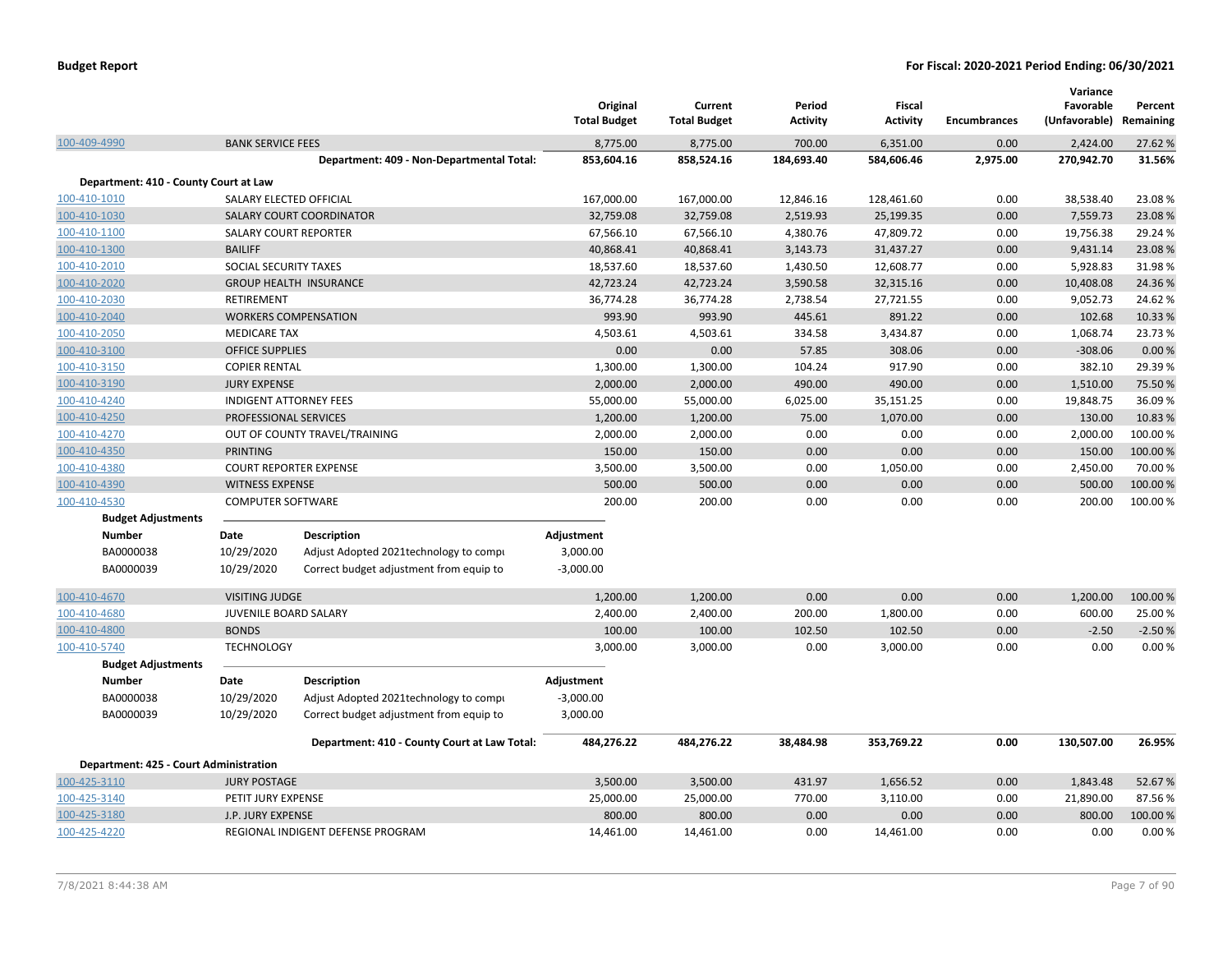|              |                                                       |                               |                                               | Original<br><b>Total Budget</b> | Current<br><b>Total Budget</b> | Period<br><b>Activity</b> | <b>Fiscal</b><br><b>Activity</b> | <b>Encumbrances</b> | Variance<br>Favorable<br>(Unfavorable) | Percent<br>Remaining |
|--------------|-------------------------------------------------------|-------------------------------|-----------------------------------------------|---------------------------------|--------------------------------|---------------------------|----------------------------------|---------------------|----------------------------------------|----------------------|
| 100-425-4350 |                                                       |                               | PRINTING-DISTRICT COURT JUROR CARDS           | 1,200.00                        | 1,200.00                       | 0.00                      | 0.00                             | 0.00                | 1,200.00                               | 100.00 %             |
| 100-425-4650 |                                                       | PHYSICAL EVID. ANALYSES       |                                               | 800.00                          | 800.00                         | 0.00                      | 0.00                             | 0.00                | 800.00                                 | 100.00%              |
| 100-425-4660 |                                                       | <b>AUTOPSIES</b>              |                                               | 50,000.00                       | 50,000.00                      | 11,553.75                 | 45,748.50                        | 0.00                | 4,251.50                               | 8.50%                |
|              |                                                       |                               | Department: 425 - Court Administration Total: | 95,761.00                       | 95,761.00                      | 12,755.72                 | 64,976.02                        | 0.00                | 30,784.98                              | 32.15%               |
|              | Department: 435 - 336th District Court Administration |                               |                                               |                                 |                                |                           |                                  |                     |                                        |                      |
| 100-435-1030 |                                                       |                               | SALARY COURT COORDINATOR                      | 37,973.37                       | 37,973.37                      | 2,921.02                  | 29,210.26                        | 0.00                | 8,763.11                               | 23.08%               |
| 100-435-1100 |                                                       | SALARY COURT REPORTER         |                                               | 88,602.42                       | 88,602.42                      | 6,815.58                  | 67,647.57                        | 0.00                | 20,954.85                              | 23.65%               |
| 100-435-1300 |                                                       | <b>BAILIFF</b>                |                                               | 41,797.08                       | 41,797.08                      | 3,215.16                  | 32,151.61                        | 0.00                | 9,645.47                               | 23.08%               |
| 100-435-2010 |                                                       | SOCIAL SECURITY               |                                               | 10,662.32                       | 10,662.32                      | 772.57                    | 7,938.98                         | 0.00                | 2,723.34                               | 25.54 %              |
| 100-435-2020 |                                                       |                               | <b>GROUP HEALTH INSURANCE</b>                 | 36,619.92                       | 36,619.92                      | 3,051.66                  | 27,464.94                        | 0.00                | 9,154.98                               | 25.00%               |
| 100-435-2030 |                                                       | <b>RETIREMENT</b>             |                                               | 20,361.59                       | 20,361.59                      | 1,571.66                  | 15,588.75                        | 0.00                | 4,772.84                               | 23.44 %              |
| 100-435-2040 |                                                       |                               | <b>WORKERS COMPENSATION</b>                   | 538.79                          | 538.79                         | 241.57                    | 483.14                           | 0.00                | 55.65                                  | 10.33 %              |
| 100-435-2050 |                                                       | <b>MEDICARE TAX</b>           |                                               | 2,493.61                        | 2,493.61                       | 180.70                    | 1,856.83                         | 0.00                | 636.78                                 | 25.54 %              |
| 100-435-3100 |                                                       | <b>OFFICE SUPPLIES</b>        |                                               | 1,500.00                        | 1,500.00                       | 7.98                      | 870.26                           | 151.75              | 477.99                                 | 31.87%               |
| 100-435-3110 |                                                       | <b>POSTAGE</b>                |                                               | 250.00                          | 250.00                         | 108.63                    | 319.47                           | 0.00                | $-69.47$                               | $-27.79%$            |
| 100-435-3120 |                                                       | <b>DISTRICT JURY SUPPLIES</b> |                                               | 1,000.00                        | 1,000.00                       | 130.30                    | 313.00                           | 0.00                | 687.00                                 | 68.70%               |
| 100-435-3520 |                                                       | <b>GPS/SCRAM MONITORS</b>     |                                               | 0.00                            | 948.00                         | 0.00                      | 948.00                           | 0.00                | 0.00                                   | 0.00%                |
|              | <b>Budget Adjustments</b>                             |                               |                                               |                                 |                                |                           |                                  |                     |                                        |                      |
|              | <b>Number</b>                                         | Date                          | <b>Description</b>                            | Adjustment                      |                                |                           |                                  |                     |                                        |                      |
|              | BA0000045                                             | 12/01/2020                    | Adjustment District Court Scram               | 948.00                          |                                |                           |                                  |                     |                                        |                      |
| 100-435-3950 |                                                       | <b>BAILIFF UNIFORMS</b>       |                                               | 400.00                          | 400.00                         | 173.96                    | 173.96                           | 0.00                | 226.04                                 | 56.51%               |
| 100-435-4270 |                                                       |                               | OUT OF CO TRAVEL/TRAINING                     | 5,000.00                        | 5,000.00                       | 568.40                    | 2,283.48                         | 0.00                | 2,716.52                               | 54.33%               |
| 100-435-4320 |                                                       | ATTORNEY FEES JUVENILE        |                                               | 20,000.00                       | 20,000.00                      | 0.00                      | 2,817.50                         | 0.00                | 17,182.50                              | 85.91%               |
| 100-435-4340 |                                                       |                               | APPEAL COURT TRANSCRIPTS                      | 20,000.00                       | 20,000.00                      | 913.00                    | 2,189.00                         | 0.00                | 17,811.00                              | 89.06%               |
| 100-435-4350 |                                                       |                               | ATTORNEYS FEES APPEALS CT                     | 15,000.00                       | 15,000.00                      | 0.00                      | 2,710.00                         | 0.00                | 12,290.00                              | 81.93%               |
| 100-435-4360 |                                                       |                               | <b>ATTORNEY FEES- CPS CASES</b>               | 375,000.00                      | 375,000.00                     | 10,703.80                 | 215,964.83                       | 0.00                | 159,035.17                             | 42.41%               |
| 100-435-4370 |                                                       | <b>ATTORNEY FEES</b>          |                                               | 200,000.00                      | 200,000.00                     | 24,246.90                 | 144,451.42                       | 0.00                | 55,548.58                              | 27.77%               |
| 100-435-4380 |                                                       |                               | <b>COURT REPORTER EXPENSE</b>                 | 7,500.00                        | 7,500.00                       | 0.00                      | 3,500.50                         | 0.00                | 3,999.50                               | 53.33 %              |
| 100-435-4390 |                                                       | <b>INVESTIGATOR EXPENSE</b>   |                                               | 5,000.00                        | 5,000.00                       | 0.00                      | 0.00                             | 0.00                | 5,000.00                               | 100.00%              |
| 100-435-4420 |                                                       |                               | OTHER PROFESSIONAL SERV.                      | 20,000.00                       | 19,052.00                      | 920.75                    | 11,609.50                        | 0.00                | 7,442.50                               | 39.06%               |
|              | <b>Budget Adjustments</b>                             |                               |                                               |                                 |                                |                           |                                  |                     |                                        |                      |
|              | <b>Number</b>                                         | Date                          | <b>Description</b>                            | Adjustment                      |                                |                           |                                  |                     |                                        |                      |
|              | BA0000045                                             | 12/01/2020                    | Adjustment District Court Scram               | $-948.00$                       |                                |                           |                                  |                     |                                        |                      |
| 100-435-4530 |                                                       | <b>COMPUTER SOFTWARE</b>      |                                               | 0.00                            | 3,000.00                       | 0.00                      | 1,537.50                         | 0.00                | 1,462.50                               | 48.75%               |
|              | <b>Budget Adjustments</b>                             |                               |                                               |                                 |                                |                           |                                  |                     |                                        |                      |
|              | <b>Number</b>                                         | Date                          | <b>Description</b>                            | Adjustment                      |                                |                           |                                  |                     |                                        |                      |
|              | BA0000039                                             | 10/29/2020                    | Correct budget adjustment from equip to       | 3,000.00                        |                                |                           |                                  |                     |                                        |                      |
| 100-435-4670 |                                                       | <b>VISITING JUDGE</b>         |                                               | 2,000.00                        | 2,000.00                       | 0.00                      | 36.96                            | 0.00                | 1,963.04                               | 98.15 %              |
| 100-435-4680 |                                                       | <b>JUVENILE BOARD SALARY</b>  |                                               | 3,600.00                        | 3.600.00                       | 300.00                    | 2,700.00                         | 0.00                | 900.00                                 | 25.00%               |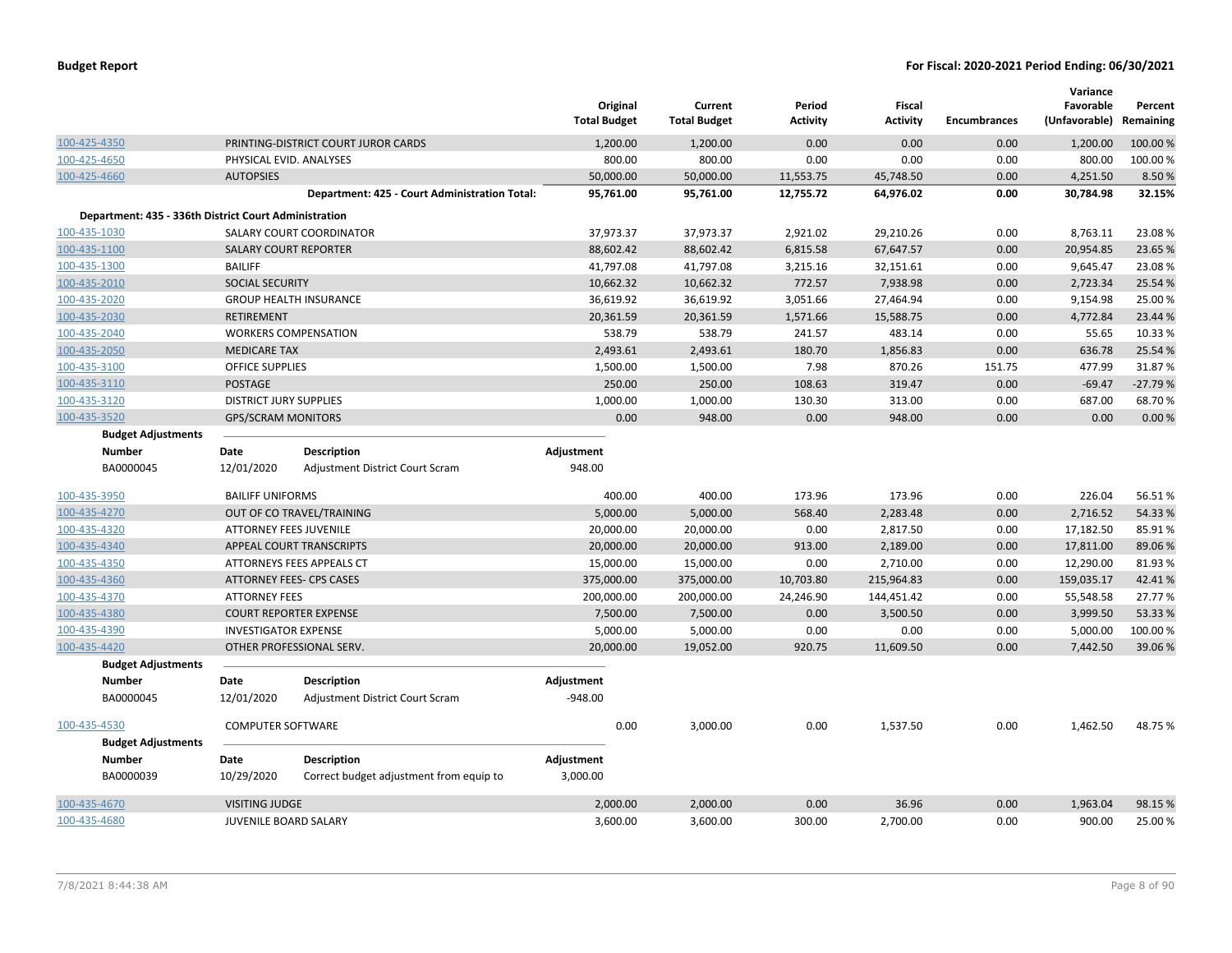|                                               |                             |                                                              | Original<br><b>Total Budget</b> | Current<br><b>Total Budget</b> | Period<br><b>Activity</b> | Fiscal<br><b>Activity</b> | Encumbrances | Variance<br>Favorable<br>(Unfavorable) Remaining | Percent  |
|-----------------------------------------------|-----------------------------|--------------------------------------------------------------|---------------------------------|--------------------------------|---------------------------|---------------------------|--------------|--------------------------------------------------|----------|
| 100-435-4810                                  | <b>DUES</b>                 |                                                              | 525.00                          | 525.00                         | 0.00                      | 70.00                     | 0.00         | 455.00                                           | 86.67%   |
| 100-435-5720                                  | <b>OFFICE EQUIPMENT</b>     |                                                              | 200.00                          | 200.00                         | 0.00                      | 0.00                      | 0.00         | 200.00                                           | 100.00%  |
| 100-435-5740                                  | <b>TECHNOLOGY</b>           |                                                              | 3,000.00                        | 0.00                           | 0.00                      | 0.00                      | 0.00         | 0.00                                             | 0.00%    |
| <b>Budget Adjustments</b>                     |                             |                                                              |                                 |                                |                           |                           |              |                                                  |          |
| <b>Number</b>                                 | Date                        | <b>Description</b>                                           | Adjustment                      |                                |                           |                           |              |                                                  |          |
| BA0000039                                     | 10/29/2020                  | Correct budget adjustment from equip to                      | $-3,000.00$                     |                                |                           |                           |              |                                                  |          |
| 100-435-5900                                  | <b>DISTRICT JUDGE BOOKS</b> |                                                              | 500.00                          | 500.00                         | 0.00                      | 0.00                      | 57.00        | 443.00                                           | 88.60%   |
|                                               |                             | Department: 435 - 336th District Court Administration Total: | 919,524.10                      | 919,524.10                     | 56,843.64                 | 574,837.46                | 208.75       | 344,477.89                                       | 37.46%   |
| Department: 450 - District Clerk              |                             |                                                              |                                 |                                |                           |                           |              |                                                  |          |
| 100-450-1010                                  | SALARY ELECTED OFFICIAL     |                                                              | 58,757.97                       | 58,757.97                      | 4,519.84                  | 45,198.40                 | 0.00         | 13,559.57                                        | 23.08%   |
| 100-450-1030                                  | SALARY CHIEF DEPUTY         |                                                              | 41,086.53                       | 41,086.53                      | 3,160.50                  | 31,328.32                 | 0.00         | 9,758.21                                         | 23.75 %  |
| 100-450-1040                                  | <b>SALARIES DEPUTIES</b>    |                                                              | 173,835.78                      | 173,835.78                     | 13,287.68                 | 133,251.43                | 0.00         | 40,584.35                                        | 23.35 %  |
| 100-450-1070                                  | <b>SALARY PART-TIME</b>     |                                                              | 29,952.00                       | 29,952.00                      | 1,392.00                  | 17,169.00                 | 0.00         | 12,783.00                                        | 42.68%   |
| 100-450-2010                                  | SOCIAL SECURITY TAXES       |                                                              | 18,825.20                       | 18,825.20                      | 1,304.83                  | 13,316.65                 | 0.00         | 5,508.55                                         | 29.26%   |
| 100-450-2020                                  |                             | <b>GROUP HEALTH INSURANCE</b>                                | 97,653.12                       | 97,653.12                      | 7,958.04                  | 72,639.58                 | 0.00         | 25,013.54                                        | 25.61%   |
| 100-450-2030                                  | <b>RETIREMENT</b>           |                                                              | 35,950.06                       | 35,950.06                      | 2,651.93                  | 26,860.90                 | 0.00         | 9,089.16                                         | 25.28%   |
| 100-450-2040                                  |                             | <b>WORKERS COMPENSATION</b>                                  | 971.62                          | 971.62                         | 435.63                    | 871.26                    | 0.00         | 100.36                                           | 10.33 %  |
| 100-450-2050                                  | <b>MEDICARE TAX</b>         |                                                              | 4,402.67                        | 4,402.67                       | 305.17                    | 3,114.52                  | 0.00         | 1,288.15                                         | 29.26 %  |
| 100-450-3100                                  | <b>OFFICE SUPPLIES</b>      |                                                              | 4,000.00                        | 4,000.00                       | 75.68                     | 2,117.10                  | 0.00         | 1,882.90                                         | 47.07%   |
| 100-450-3110                                  | POSTAGE                     |                                                              | 4,000.00                        | 4,000.00                       | 250.26                    | 1,738.74                  | 0.00         | 2,261.26                                         | 56.53%   |
| 100-450-3130                                  |                             | PASSPORT PHOTO SUPPLIES                                      | 600.00                          | 600.00                         | 0.00                      | 0.00                      | 0.00         | 600.00                                           | 100.00 % |
| 100-450-4270                                  |                             | OUT OF COUNTY TRAVEL/TRAINING                                | 4,000.00                        | 4,000.00                       | 0.00                      | 1,497.83                  | 0.00         | 2,502.17                                         | 62.55%   |
| 100-450-4350                                  | <b>PRINTING</b>             |                                                              | 2,000.00                        | 2,000.00                       | 0.00                      | 0.00                      | 0.00         | 2,000.00                                         | 100.00%  |
| 100-450-4800                                  | <b>BONDS</b>                |                                                              | 157.50                          | 157.50                         | 0.00                      | 140.00                    | 0.00         | 17.50                                            | 11.11%   |
| 100-450-4810                                  | <b>DUES</b>                 |                                                              | 225.00                          | 225.00                         | 0.00                      | 175.00                    | 0.00         | 50.00                                            | 22.22 %  |
| 100-450-5720                                  | OFFICE EQUIPMENT            |                                                              | 200.00                          | 200.00                         | 0.00                      | 198.65                    | 0.00         | 1.35                                             | 0.68%    |
|                                               |                             | Department: 450 - District Clerk Total:                      | 476,617.45                      | 476,617.45                     | 35,341.56                 | 349,617.38                | 0.00         | 127,000.07                                       | 26.65%   |
| Department: 455 - Justice of the Peace Pct. 1 |                             |                                                              |                                 |                                |                           |                           |              |                                                  |          |
| 100-455-1010                                  | SALARY ELECTED OFFICIAL     |                                                              | 45,003.43                       | 45,003.43                      | 3,461.80                  | 34,618.00                 | 0.00         | 10,385.43                                        | 23.08%   |
| 100-455-1030                                  | <b>SALARY CHIEF DEPUTY</b>  |                                                              | 39,934.14                       | 39,934.14                      | 3,071.86                  | 30,718.59                 | 0.00         | 9,215.55                                         | 23.08%   |
| 100-455-1040                                  | <b>SALARY DEPUTY</b>        |                                                              | 25,344.80                       | 25,344.80                      | 2,166.24                  | 21,662.42                 | 0.00         | 3,682.38                                         | 14.53 %  |
| 100-455-2010                                  | SOCIAL SECURITY TAXES       |                                                              | 6,811.70                        | 6,811.70                       | 545.81                    | 5,451.62                  | 0.00         | 1,360.08                                         | 19.97 %  |
| 100-455-2020                                  |                             | <b>GROUP HEALTH INSURANCE</b>                                | 35,399.26                       | 35,399.26                      | 2,036.98                  | 18,332.82                 | 0.00         | 17,066.44                                        | 48.21%   |
| 100-455-2030                                  | <b>RETIREMENT</b>           |                                                              | 12,723.98                       | 12,723.98                      | 1,055.52                  | 10,403.46                 | 0.00         | 2,320.52                                         | 18.24 %  |
| 100-455-2040                                  |                             | <b>WORKERS' COMPENSATION</b>                                 | 343.89                          | 343.89                         | 158.22                    | 316.44                    | 0.00         | 27.45                                            | 7.98%    |
| 100-455-2050                                  | <b>MEDICARE TAX</b>         |                                                              | 1,593.05                        | 1,593.05                       | 127.66                    | 1,275.10                  | 0.00         | 317.95                                           | 19.96 %  |
| 100-455-2250                                  | <b>TRAVEL ALLOWANCE</b>     |                                                              | 2,400.00                        | 2,400.00                       | 200.00                    | 1,800.00                  | 0.00         | 600.00                                           | 25.00 %  |
| 100-455-3100                                  | <b>OFFICE SUPPLIES</b>      |                                                              | 700.00                          | 700.00                         | 145.39                    | 479.70                    | 12.98        | 207.32                                           | 29.62%   |
| 100-455-3110                                  | POSTAGE                     |                                                              | 400.00                          | 400.00                         | 8.54                      | 266.59                    | 0.00         | 133.41                                           | 33.35 %  |
| 100-455-4270                                  |                             | OUT OF COUNTY TRAVEL/TRAINING                                | 3,000.00                        | 3,000.00                       | 185.00                    | 495.00                    | 0.00         | 2,505.00                                         | 83.50%   |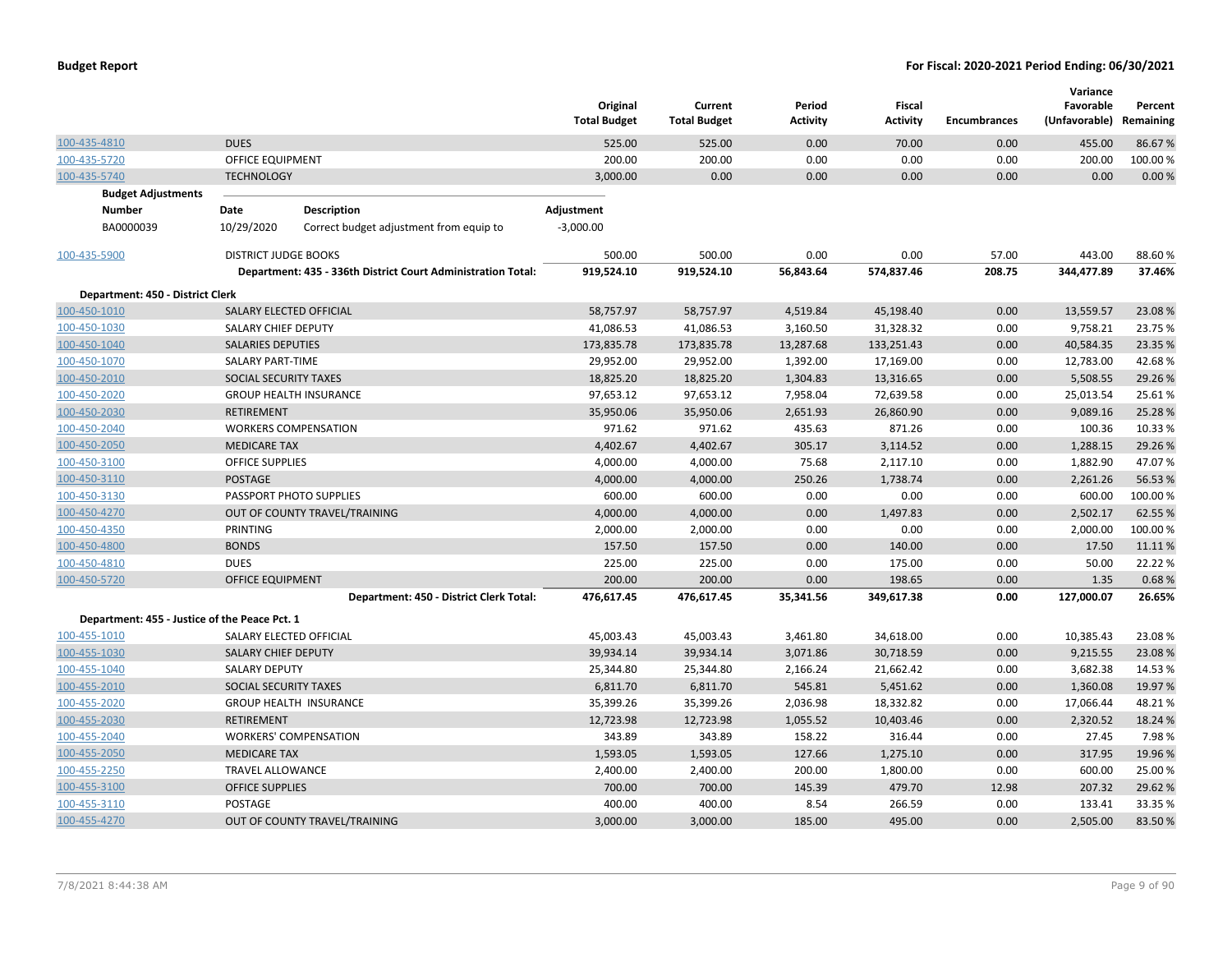|              |                                                      | Original<br><b>Total Budget</b> | Current<br><b>Total Budget</b> | Period<br><b>Activity</b> | <b>Fiscal</b><br><b>Activity</b> | <b>Encumbrances</b> | Variance<br>Favorable<br>(Unfavorable) Remaining | Percent  |
|--------------|------------------------------------------------------|---------------------------------|--------------------------------|---------------------------|----------------------------------|---------------------|--------------------------------------------------|----------|
| 100-455-4350 | <b>PRINTING</b>                                      | 300.00                          | 300.00                         | 0.00                      | 105.00                           | 0.00                | 195.00                                           | 65.00%   |
| 100-455-4800 | <b>BOND</b>                                          | 265.00                          | 265.00                         | 0.00                      | 91.00                            | 0.00                | 174.00                                           | 65.66%   |
| 100-455-4810 | <b>DUES</b>                                          | 135.00                          | 135.00                         | 0.00                      | 60.00                            | 0.00                | 75.00                                            | 55.56%   |
| 100-455-5720 | <b>OFFICE EQUIPMENT</b>                              | 200.00                          | 200.00                         | 0.00                      | 27.99                            | 0.00                | 172.01                                           | 86.01%   |
|              | Department: 455 - Justice of the Peace Pct. 1 Total: | 174,554.25                      | 174,554.25                     | 13,163.02                 | 126,103.73                       | 12.98               | 48,437.54                                        | 27.75%   |
|              | Department: 456 - Justice of the Peace Pct. 2        |                                 |                                |                           |                                  |                     |                                                  |          |
| 100-456-1010 | SALARY ELECTED OFFICIAL                              | 45,003.43                       | 45,003.43                      | 3,461.80                  | 34,618.00                        | 0.00                | 10,385.43                                        | 23.08%   |
| 100-456-1030 | SALARY CHIEF DEPUTY                                  | 41,085.13                       | 41,085.13                      | 3,160.40                  | 31,603.92                        | 0.00                | 9,481.21                                         | 23.08%   |
| 100-456-2010 | SOCIAL SECURITY TAXES                                | 5,486.29                        | 5,486.29                       | 422.98                    | 4,217.40                         | 0.00                | 1,268.89                                         | 23.13%   |
| 100-456-2020 | <b>GROUP HEALTH INSURANCE</b>                        | 24,413.28                       | 24,413.28                      | 2,032.54                  | 18,292.86                        | 0.00                | 6,120.42                                         | 25.07%   |
| 100-456-2030 | <b>RETIREMENT</b>                                    | 10,192.89                       | 10,192.89                      | 809.10                    | 7,944.35                         | 0.00                | 2,248.54                                         | 22.06%   |
| 100-456-2040 | <b>WORKERS' COMPENSATION</b>                         | 275.48                          | 275.48                         | 123.51                    | 247.02                           | 0.00                | 28.46                                            | 10.33 %  |
| 100-456-2050 | <b>MEDICARE TAX</b>                                  | 1,283.08                        | 1,283.08                       | 98.92                     | 986.30                           | 0.00                | 296.78                                           | 23.13 %  |
| 100-456-2250 | <b>TRAVEL ALLOWANCE</b>                              | 2,400.00                        | 2,400.00                       | 200.00                    | 1,800.00                         | 0.00                | 600.00                                           | 25.00 %  |
| 100-456-3100 | <b>OFFICE SUPPLIES</b>                               | 600.00                          | 600.00                         | 0.00                      | 337.97                           | 0.00                | 262.03                                           | 43.67%   |
| 100-456-3110 | <b>POSTAGE</b>                                       | 300.00                          | 300.00                         | 0.00                      | 141.00                           | 0.00                | 159.00                                           | 53.00 %  |
| 100-456-4210 | <b>INTERNET</b>                                      | 1,000.00                        | 1,000.00                       | 81.95                     | 737.55                           | 0.00                | 262.45                                           | 26.25 %  |
| 100-456-4220 | R & M RADIO                                          | 100.00                          | 100.00                         | 0.00                      | 0.00                             | 0.00                | 100.00                                           | 100.00 % |
| 100-456-4270 | OUT OF COUNTY TRAVEL/TRAINING                        | 2,000.00                        | 2,000.00                       | 0.00                      | 723.00                           | 0.00                | 1,277.00                                         | 63.85%   |
| 100-456-4350 | <b>PRINTING</b>                                      | 200.00                          | 200.00                         | 0.00                      | 0.00                             | 0.00                | 200.00                                           | 100.00%  |
| 100-456-4600 | OFFICE RENTAL                                        | 4,200.00                        | 4,200.00                       | 350.00                    | 3,150.00                         | 0.00                | 1,050.00                                         | 25.00%   |
| 100-456-4800 | <b>BOND</b>                                          | 100.00                          | 100.00                         | 0.00                      | 100.00                           | 0.00                | 0.00                                             | 0.00 %   |
| 100-456-4810 | <b>DUES</b>                                          | 95.00                           | 95.00                          | 0.00                      | 95.00                            | 0.00                | 0.00                                             | 0.00%    |
| 100-456-5720 | <b>OFFICE EQUIPMENT</b>                              | 200.00                          | 200.00                         | 0.00                      | 0.00                             | 0.00                | 200.00                                           | 100.00%  |
| 100-456-5910 | <b>ONLINE RESEARCH</b>                               | 1,100.00                        | 1,100.00                       | 0.00                      | 93.73                            | 0.00                | 1,006.27                                         | 91.48%   |
|              | Department: 456 - Justice of the Peace Pct. 2 Total: | 140,034.58                      | 140,034.58                     | 10,741.20                 | 105,088.10                       | 0.00                | 34,946.48                                        | 24.96%   |
|              | Department: 457 - Justice of the Peace Pct. 3        |                                 |                                |                           |                                  |                     |                                                  |          |
| 100-457-1010 | SALARY ELECTED OFFICIAL                              | 45,003.43                       | 45,003.43                      | 3,461.80                  | 34,618.00                        | 0.00                | 10,385.43                                        | 23.08%   |
| 100-457-1030 | SALARY CHIEF DEPUTY                                  | 28,520.00                       | 28,520.00                      | 2,193.84                  | 21,938.42                        | 0.00                | 6,581.58                                         | 23.08%   |
| 100-457-2010 | SOCIAL SECURITY TAXES                                | 4,707.25                        | 4,707.25                       | 363.06                    | 3,618.20                         | 0.00                | 1,089.05                                         | 23.14 %  |
| 100-457-2020 | <b>GROUP HEALTH INSURANCE</b>                        | 24,413.28                       | 24,413.28                      | 2,034.44                  | 18,309.96                        | 0.00                | 6,103.32                                         | 25.00 %  |
| 100-457-2030 | <b>RETIREMENT</b>                                    | 8,705.17                        | 8,705.17                       | 694.46                    | 6,800.35                         | 0.00                | 1,904.82                                         | 21.88%   |
| 100-457-2040 | <b>WORKERS' COMPENSATION</b>                         | 235.27                          | 235.27                         | 105.48                    | 210.96                           | 0.00                | 24.31                                            | 10.33 %  |
| 100-457-2050 | <b>MEDICARE TAX</b>                                  | 1,100.89                        | 1,100.89                       | 84.92                     | 846.30                           | 0.00                | 254.59                                           | 23.13 %  |
| 100-457-2250 | <b>TRAVEL ALLOWANCE</b>                              | 2,400.00                        | 2,400.00                       | 200.00                    | 1,800.00                         | 0.00                | 600.00                                           | 25.00 %  |
| 100-457-3100 | <b>OFFICE SUPPLIES</b>                               | 500.00                          | 500.00                         | 0.00                      | 43.78                            | 100.64              | 355.58                                           | 71.12 %  |
| 100-457-3110 | POSTAGE                                              | 350.00                          | 350.00                         | 0.00                      | 93.00                            | 0.00                | 257.00                                           | 73.43 %  |
| 100-457-4210 | <b>INTERNET</b>                                      | 456.00                          | 456.00                         | 37.99                     | 303.92                           | 0.00                | 152.08                                           | 33.35 %  |
| 100-457-4270 | OUT OF COUNTY TRAVEL/TRAINING                        | 2,000.00                        | 2,000.00                       | 260.00                    | 803.44                           | 0.00                | 1,196.56                                         | 59.83 %  |
| 100-457-4350 | <b>PRINTING</b>                                      | 250.00                          | 250.00                         | 0.00                      | 0.00                             | 0.00                | 250.00                                           | 100.00%  |
| 100-457-4800 | <b>BOND</b>                                          | 50.00                           | 50.00                          | 0.00                      | 50.00                            | 0.00                | 0.00                                             | 0.00%    |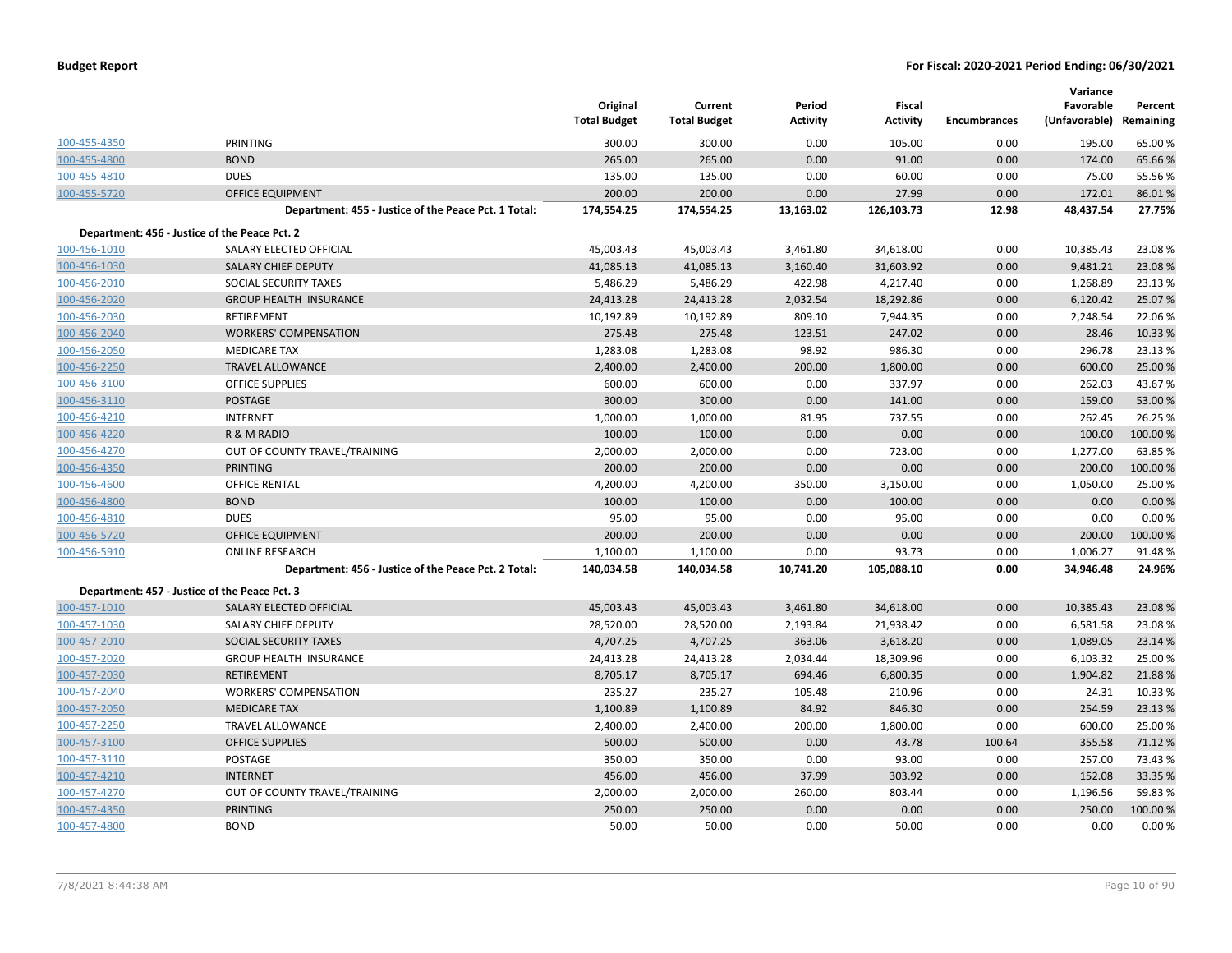|                                     |                                                      | Original<br><b>Total Budget</b> | Current<br><b>Total Budget</b> | Period<br><b>Activity</b> | <b>Fiscal</b><br><b>Activity</b> | <b>Encumbrances</b> | Variance<br>Favorable<br>(Unfavorable) Remaining | Percent   |
|-------------------------------------|------------------------------------------------------|---------------------------------|--------------------------------|---------------------------|----------------------------------|---------------------|--------------------------------------------------|-----------|
| 100-457-4810                        | <b>DUES</b>                                          | 60.00                           | 60.00                          | 0.00                      | 60.00                            | 0.00                | 0.00                                             | 0.00%     |
| 100-457-5720                        | OFFICE EQUIPMENT                                     | 200.00                          | 200.00                         | 0.00                      | 0.00                             | 0.00                | 200.00                                           | 100.00%   |
|                                     | Department: 457 - Justice of the Peace Pct. 3 Total: | 118,951.29                      | 118,951.29                     | 9,435.99                  | 89,496.33                        | 100.64              | 29,354.32                                        | 24.68%    |
| Department: 475 - District Attorney |                                                      |                                 |                                |                           |                                  |                     |                                                  |           |
| 100-475-1011                        | DA. SALARY SUPPLEMENT                                | 6,770.00                        | 6,770.00                       | 520.76                    | 5,207.60                         | 0.00                | 1,562.40                                         | 23.08%    |
| 100-475-1012                        | DA SALARY REIMB. GC CH 46                            | 27,500.00                       | 27,500.00                      | 2,115.38                  | 21,153.80                        | 0.00                | 6,346.20                                         | 23.08%    |
| 100-475-1030                        | SALARY ASSISTANT D.A.                                | 311,258.12                      | 311,258.12                     | 23,622.97                 | 236,335.35                       | 0.00                | 74,922.77                                        | 24.07%    |
| 100-475-1031                        | <b>INVESTIGATOR</b>                                  | 61,963.53                       | 61,963.53                      | 4,766.44                  | 47,664.38                        | 0.00                | 14,299.15                                        | 23.08%    |
| 100-475-1032                        | ASST. DA LONGEVITY PAY                               | 5,080.00                        | 5,080.00                       | 500.00                    | 4,390.00                         | 0.00                | 690.00                                           | 13.58%    |
| 100-475-1050                        | SALARIES SECRETARIES                                 | 189,664.91                      | 189,664.91                     | 13,839.80                 | 140,022.68                       | 0.00                | 49,642.23                                        | 26.17%    |
| 100-475-1051                        | <b>DISCOVERY CLERK</b>                               | 37,731.20                       | 37,731.20                      | 2,902.40                  | 29,024.00                        | 0.00                | 8,707.20                                         | 23.08%    |
| 100-475-1070                        | <b>SALARY PART-TIME</b>                              | 18,096.00                       | 18,096.00                      | 1,692.00                  | 14,982.00                        | 0.00                | 3,114.00                                         | 17.21%    |
| 100-475-2010                        | <b>SOCIAL SECURITY TAXES</b>                         | 40,187.39                       | 40,187.39                      | 2,999.17                  | 30,045.33                        | 0.00                | 10,142.06                                        | 25.24 %   |
| 100-475-2020                        | <b>GROUP HEALTH INSURANCE</b>                        | 134,273.04                      | 134,273.04                     | 11,041.38                 | 99,371.14                        | 0.00                | 34,901.90                                        | 25.99%    |
| 100-475-2030                        | <b>RETIREMENT</b>                                    | 76,744.96                       | 76,744.96                      | 5,955.48                  | 59,171.75                        | 0.00                | 17,573.21                                        | 22.90%    |
| 100-475-2040                        | <b>WORKERS' COMPENSATION</b>                         | 1,334.94                        | 1,334.94                       | 601.99                    | 1,203.98                         | 0.00                | 130.96                                           | 9.81%     |
| 100-475-2050                        | <b>MEDICARE TAX</b>                                  | 9,398.66                        | 9,398.66                       | 701.46                    | 7,027.00                         | 0.00                | 2,371.66                                         | 25.23 %   |
| 100-475-2250                        | TRAVEL ALLOWANCE                                     | 3,060.00                        | 3,060.00                       | 255.00                    | 2,295.00                         | 0.00                | 765.00                                           | 25.00 %   |
| 100-475-3100                        | <b>OFFICE SUPPLIES</b>                               | 9,000.00                        | 9,000.00                       | 782.59                    | 5,066.91                         | 201.91              | 3,731.18                                         | 41.46%    |
| 100-475-3110                        | POSTAGE                                              | 2,400.00                        | 2,400.00                       | 152.35                    | 874.39                           | 0.00                | 1,525.61                                         | 63.57%    |
| 100-475-3130                        | <b>GRAND JURY EXPENSE</b>                            | 5,500.00                        | 5,500.00                       | 440.00                    | 3,777.16                         | 0.00                | 1,722.84                                         | 31.32 %   |
| 100-475-3150                        | <b>COPIER EXPENSE</b>                                | 1,400.00                        | 1,400.00                       | 107.27                    | 957.50                           | 0.00                | 442.50                                           | 31.61%    |
| 100-475-4270                        | OUT OF COUNTY TRAVEL/TRAINING                        | 10,000.00                       | 10,000.00                      | 0.00                      | 3,104.78                         | 0.00                | 6,895.22                                         | 68.95%    |
| 100-475-4350                        | PRINTING                                             | 500.00                          | 500.00                         | 0.00                      | 214.20                           | 0.00                | 285.80                                           | 57.16%    |
| 100-475-4380                        | <b>CT.REPORTER-TRANSCRIPTS</b>                       | 5,000.00                        | 5,000.00                       | 0.00                      | 280.50                           | 0.00                | 4,719.50                                         | 94.39%    |
| 100-475-4390                        | <b>WITNESS EXPENSE</b>                               | 3,000.00                        | 3,000.00                       | 0.00                      | 0.00                             | 0.00                | 3,000.00                                         | 100.00%   |
| 100-475-4650                        | PHYS.EVIDENCE ANALYSIS                               | 4,000.00                        | 4,000.00                       | 0.00                      | 117.87                           | 0.00                | 3,882.13                                         | 97.05%    |
| 100-475-4800                        | <b>BOND</b>                                          | 445.00                          | 445.00                         | 0.00                      | 276.50                           | 0.00                | 168.50                                           | 37.87%    |
| 100-475-4810                        | <b>DUES</b>                                          | 3,500.00                        | 3,500.00                       | 240.00                    | 1,475.00                         | 0.00                | 2,025.00                                         | 57.86%    |
| 100-475-5720                        | <b>OFFICE EQUIPMENT</b>                              | 200.00                          | 200.00                         | 0.00                      | 0.00                             | 1,071.30            | $-871.30$                                        | -435.65 % |
| 100-475-5740                        | <b>TECHNOLOGY</b>                                    | 200.00                          | 200.00                         | 0.00                      | 0.00                             | 0.00                | 200.00                                           | 100.00%   |
| 100-475-5900                        | <b>BOOKS</b>                                         | 750.00                          | 750.00                         | 0.00                      | 615.00                           | 0.00                | 135.00                                           | 18.00 %   |
| 100-475-5910                        | <b>ONLINE RESEARCH</b>                               | 9,060.00                        | 9,060.00                       | 756.37                    | 6,033.23                         | 0.00                | 3,026.77                                         | 33.41%    |
|                                     | Department: 475 - District Attorney Total:           | 978,017.75                      | 978,017.75                     | 73,992.81                 | 720,687.05                       | 1,273.21            | 256,057.49                                       | 26.18%    |
| Department: 495 - County Auditor    |                                                      |                                 |                                |                           |                                  |                     |                                                  |           |
| 100-495-1020                        | SALARY APPOINTED OFFICIAL                            | 73,778.37                       | 73,778.37                      | 5,675.26                  | 56,752.60                        | 0.00                | 17,025.77                                        | 23.08%    |
| 100-495-1030                        | SALARIES ASSISTANTS                                  | 150,158.45                      | 150,158.45                     | 11,550.61                 | 115,544.24                       | 0.00                | 34,614.21                                        | 23.05 %   |
| 100-495-2010                        | SOCIAL SECURITY TAXES                                | 13,884.08                       | 13,884.08                      | 950.90                    | 9,850.14                         | 0.00                | 4,033.94                                         | 29.05 %   |
| 100-495-2020                        | <b>GROUP HEALTH INSURANCE</b>                        | 48,826.56                       | 48,826.56                      | 4,068.88                  | 36,619.92                        | 0.00                | 12,206.64                                        | 25.00 %   |
| 100-495-2030                        | <b>RETIREMENT</b>                                    | 26,514.12                       | 26,514.12                      | 2,042.98                  | 20,392.20                        | 0.00                | 6,121.92                                         | 23.09%    |
| 100-495-2040                        | <b>WORKERS COMPENSATION</b>                          | 716.60                          | 716.60                         | 321.29                    | 642.58                           | 0.00                | 74.02                                            | 10.33%    |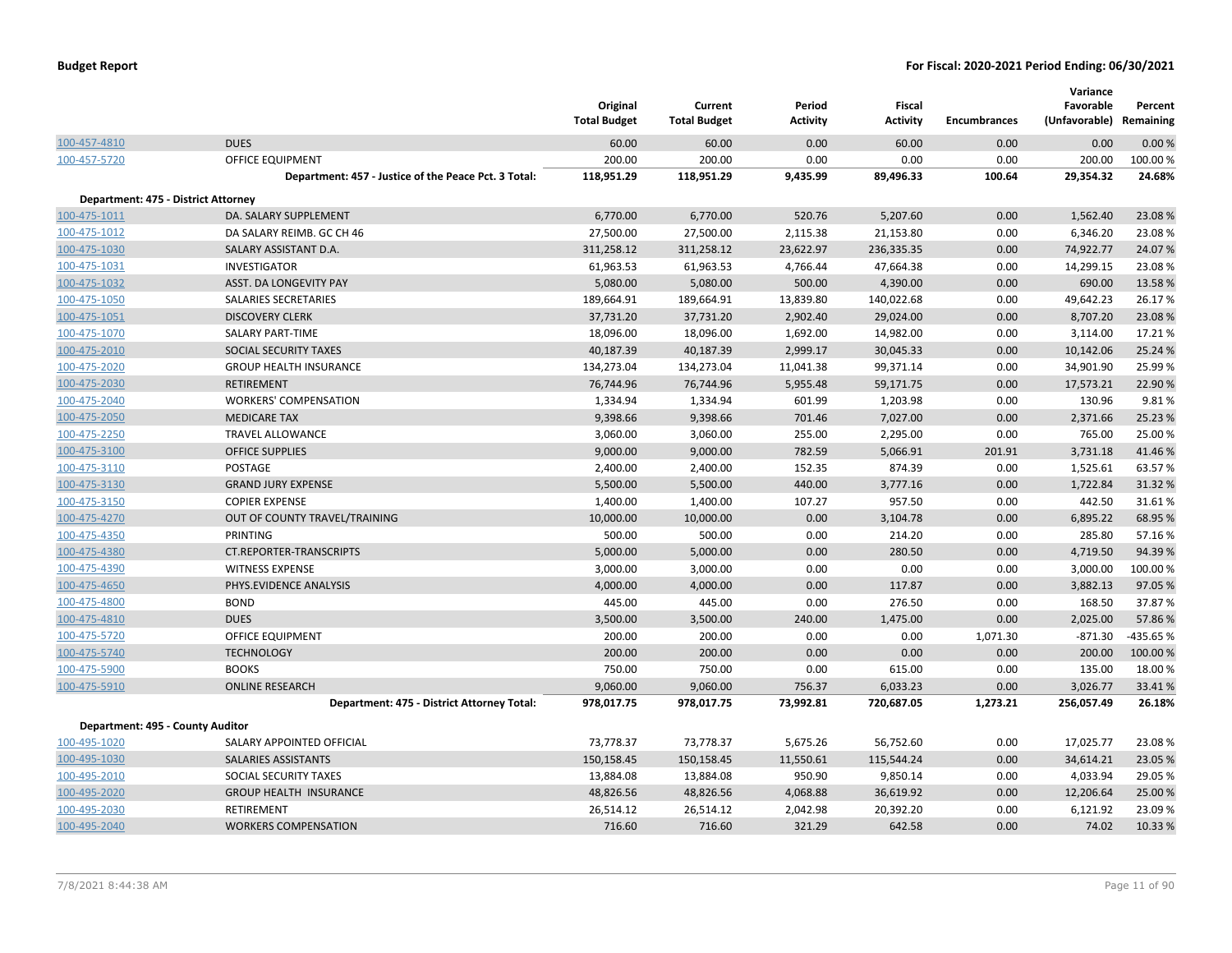|                                    |                                            | Original<br><b>Total Budget</b> | Current<br><b>Total Budget</b> | Period<br><b>Activity</b> | Fiscal<br><b>Activity</b> | <b>Encumbrances</b> | Variance<br>Favorable<br>(Unfavorable) | Percent<br>Remaining |
|------------------------------------|--------------------------------------------|---------------------------------|--------------------------------|---------------------------|---------------------------|---------------------|----------------------------------------|----------------------|
| 100-495-2050                       | <b>MEDICARE TAX</b>                        | 3,247.08                        | 3,247.08                       | 222.38                    | 2,303.65                  | 0.00                | 943.43                                 | 29.05 %              |
| 100-495-3100                       | <b>OFFICE SUPPLIES</b>                     | 700.00                          | 700.00                         | 240.96                    | 358.95                    | 0.00                | 341.05                                 | 48.72%               |
| 100-495-4270                       | OUT OF COUNTY TRAVEL/TRAINING              | 4,000.00                        | 4,000.00                       | 0.00                      | 455.00                    | 0.00                | 3,545.00                               | 88.63%               |
| 100-495-4350                       | <b>PRINTING</b>                            | 50.00                           | 50.00                          | 0.00                      | 0.00                      | 0.00                | 50.00                                  | 100.00 %             |
| 100-495-4520                       | R & M EQUIPMENT                            | 50.00                           | 50.00                          | 0.00                      | 0.00                      | 0.00                | 50.00                                  | 100.00%              |
| 100-495-4800                       | <b>BOND</b>                                | 383.00                          | 383.00                         | 0.00                      | 329.00                    | 0.00                | 54.00                                  | 14.10%               |
| 100-495-4810                       | <b>DUES</b>                                | 340.00                          | 340.00                         | 0.00                      | 340.00                    | 0.00                | 0.00                                   | 0.00%                |
| 100-495-5720                       | OFFICE EQUIPMENT                           | 200.00                          | 200.00                         | 0.00                      | 0.00                      | 0.00                | 200.00                                 | 100.00 %             |
|                                    | Department: 495 - County Auditor Total:    | 322,848.26                      | 322,848.26                     | 25,073.26                 | 243,588.28                | 0.00                | 79,259.98                              | 24.55%               |
|                                    | Department: 496 - County Purchasing        |                                 |                                |                           |                           |                     |                                        |                      |
| 100-496-1020                       | SALARY PURCHASING AGENT                    | 53,254.76                       | 53,254.76                      | 4,096.53                  | 40,965.26                 | 0.00                | 12,289.50                              | 23.08%               |
| 100-496-2010                       | SOCIAL SECURITY TAXES                      | 3,301.80                        | 3,301.80                       | 249.96                    | 2,500.60                  | 0.00                | 801.20                                 | 24.27 %              |
| 100-496-2020                       | <b>GROUP HEALTH INSURANCE</b>              | 12,206.64                       | 12,206.64                      | 1,017.22                  | 9,154.98                  | 0.00                | 3,051.66                               | 25.00 %              |
| 100-496-2030                       | <b>RETIREMENT</b>                          | 6,305.36                        | 6,305.36                       | 485.84                    | 4,848.40                  | 0.00                | 1,456.96                               | 23.11%               |
| 100-496-2040                       | <b>WORKERS' COMPENSATION</b>               | 170.42                          | 170.42                         | 76.41                     | 152.82                    | 0.00                | 17.60                                  | 10.33%               |
| 100-496-2050                       | <b>MEDICARE TAX</b>                        | 772.19                          | 772.19                         | 58.46                     | 584.81                    | 0.00                | 187.38                                 | 24.27 %              |
| 100-496-3100                       | <b>OFFICE SUPPLIES</b>                     | 250.00                          | 250.00                         | 0.00                      | 25.96                     | $-51.78$            | 275.82                                 | 110.33%              |
| 100-496-4270                       | OUT OF COUNTY TRAVEL/TRAINING              | 2,400.00                        | 2,400.00                       | 0.00                      | 222.37                    | 0.00                | 2,177.63                               | 90.73 %              |
| 100-496-4350                       | <b>PRINTING</b>                            | 35.00                           | 35.00                          | 0.00                      | 0.00                      | 0.00                | 35.00                                  | 100.00%              |
| 100-496-4800                       | <b>BOND</b>                                | 93.00                           | 93.00                          | 0.00                      | 93.00                     | 0.00                | 0.00                                   | 0.00%                |
| 100-496-4810                       | <b>DUES</b>                                | 450.00                          | 450.00                         | 0.00                      | 265.00                    | 0.00                | 185.00                                 | 41.11%               |
| 100-496-5720                       | <b>OFFICE EQUIPMENT</b>                    | 200.00                          | 200.00                         | 0.00                      | 0.00                      | 0.00                | 200.00                                 | 100.00%              |
|                                    | Department: 496 - County Purchasing Total: | 79,439.17                       | 79,439.17                      | 5,984.42                  | 58,813.20                 | $-51.78$            | 20,677.75                              | 26.03%               |
| Department: 497 - County Treasurer |                                            |                                 |                                |                           |                           |                     |                                        |                      |
| 100-497-1010                       | SALARY ELECTED OFFICIAL                    | 58,757.97                       | 58,757.97                      | 4,519.84                  | 45,198.40                 | 0.00                | 13,559.57                              | 23.08%               |
| 100-497-2010                       | <b>SOCIAL SECURITY TAXES</b>               | 3,642.99                        | 3,642.99                       | 222.46                    | 2,292.04                  | 0.00                | 1,350.95                               | 37.08%               |
| 100-497-2020                       | <b>GROUP HEALTH INSURANCE</b>              | 12,206.64                       | 12,206.64                      | 1,016.34                  | 9,147.06                  | 0.00                | 3,059.58                               | 25.06%               |
| 100-497-2030                       | <b>RETIREMENT</b>                          | 6,956.94                        | 6,956.94                       | 536.06                    | 5,349.47                  | 0.00                | 1,607.47                               | 23.11%               |
| 100-497-2040                       | <b>WORKERS' COMPENSATION</b>               | 188.03                          | 188.03                         | 84.30                     | 168.60                    | 0.00                | 19.43                                  | 10.33 %              |
| 100-497-2050                       | <b>MEDICARE TAX</b>                        | 851.99                          | 851.99                         | 52.02                     | 535.99                    | 0.00                | 316.00                                 | 37.09 %              |
| 100-497-3100                       | <b>OFFICE SUPPLIES</b>                     | 300.00                          | 300.00                         | 0.00                      | 218.49                    | 0.00                | 81.51                                  | 27.17%               |
| 100-497-4270                       | OUT OF COUNTY TRAVEL/TRAINING              | 1,500.00                        | 1,500.00                       | 216.80                    | 771.80                    | 0.00                | 728.20                                 | 48.55 %              |
| 100-497-4350                       | PRINTING                                   | 100.00                          | 100.00                         | 0.00                      | 60.00                     | 0.00                | 40.00                                  | 40.00%               |
| 100-497-4520                       | <b>R&amp;M EQUIPMENT</b>                   | 50.00                           | 50.00                          | 0.00                      | 0.00                      | 0.00                | 50.00                                  | 100.00%              |
| 100-497-4810                       | <b>DUES</b>                                | 200.00                          | 200.00                         | 0.00                      | 175.00                    | 0.00                | 25.00                                  | 12.50%               |
|                                    | Department: 497 - County Treasurer Total:  | 84,754.56                       | 84,754.56                      | 6,647.82                  | 63,916.85                 | 0.00                | 20,837.71                              | 24.59%               |
|                                    | Department: 499 - Tax Assessor Collector   |                                 |                                |                           |                           |                     |                                        |                      |
| 100-499-1010                       | SALARY ELECTED OFFICIAL                    | 58,757.97                       | 58,757.97                      | 4,519.84                  | 45,198.40                 | 0.00                | 13,559.57                              | 23.08%               |
| 100-499-1030                       | SALARIES CHIEF DEPUTY                      | 42,272.36                       | 42,272.36                      | 3,251.72                  | 32,517.24                 | 0.00                | 9,755.12                               | 23.08%               |
| 100-499-1040                       | <b>SALARIES DEPUTIES</b>                   | 102,426.15                      | 102,426.15                     | 7,878.95                  | 78,789.42                 | 0.00                | 23,636.73                              | 23.08%               |
| 100-499-1070                       | SALARY PART-TIME                           | 18,096.00                       | 18,096.00                      | 0.00                      | 1,365.72                  | 0.00                | 16,730.28                              | 92.45 %              |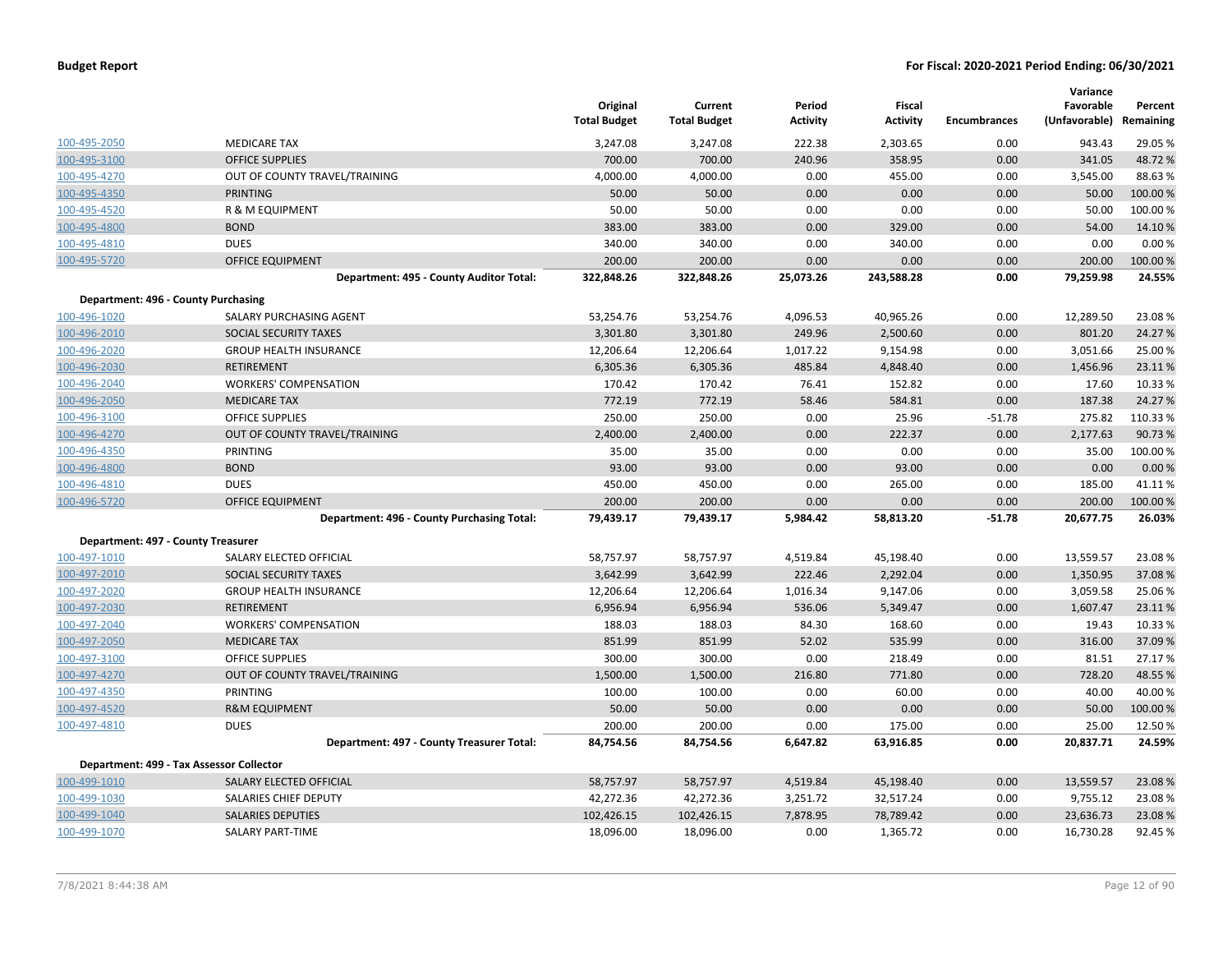|                                     |                            |                                                 | Original<br><b>Total Budget</b> | Current<br><b>Total Budget</b> | Period<br><b>Activity</b> | Fiscal<br><b>Activity</b> | <b>Encumbrances</b> | Variance<br>Favorable<br>(Unfavorable) | Percent<br>Remaining |
|-------------------------------------|----------------------------|-------------------------------------------------|---------------------------------|--------------------------------|---------------------------|---------------------------|---------------------|----------------------------------------|----------------------|
| 100-499-2010                        | SOCIAL SECURITY TAXES      |                                                 | 13,736.25                       | 13,736.25                      | 937.34                    | 9,456.68                  | 0.00                | 4,279.57                               | 31.16%               |
| 100-499-2020                        |                            | <b>GROUP HEALTH INSURANCE</b>                   | 61,033.20                       | 61,033.20                      | 5,086.10                  | 45,774.90                 | 0.00                | 15,258.30                              | 25.00 %              |
| 100-499-2030                        | <b>RETIREMENT</b>          |                                                 | 26,231.81                       | 26,231.81                      | 1,856.16                  | 18,684.76                 | 0.00                | 7,547.05                               | 28.77 %              |
| 100-499-2040                        |                            | <b>WORKERS COMPENSATION</b>                     | 708.97                          | 708.97                         | 317.87                    | 635.74                    | 0.00                | 73.23                                  | 10.33%               |
| 100-499-2050                        | <b>MEDICARE TAX</b>        |                                                 | 3,212.51                        | 3,212.51                       | 219.22                    | 2,211.70                  | 0.00                | 1,000.81                               | 31.15 %              |
| 100-499-2251                        |                            | <b>LEONARD OFFICE TRAVEL</b>                    | 550.00                          | 550.00                         | 0.00                      | 55.22                     | 0.00                | 494.78                                 | 89.96%               |
| 100-499-3100                        | <b>OFFICE SUPPLIES</b>     |                                                 | 1,200.00                        | 1,200.00                       | 0.00                      | 656.40                    | $-0.50$             | 544.10                                 | 45.34 %              |
| 100-499-3110                        | <b>POSTAGE</b>             |                                                 | 2,400.00                        | 2,400.00                       | 243.04                    | 1,816.56                  | 0.00                | 583.44                                 | 24.31%               |
| 100-499-3150                        | <b>COPIER EXPENSE</b>      |                                                 | 1,200.00                        | 1,200.00                       | 97.23                     | 845.77                    | 0.00                | 354.23                                 | 29.52 %              |
| 100-499-4270                        |                            | OUT OF COUNTY TRAVEL/TRAINING                   | 4,000.00                        | 4,000.00                       | 797.60                    | 2,763.44                  | 0.00                | 1,236.56                               | 30.91%               |
| 100-499-4350                        | <b>PRINTING</b>            |                                                 | 200.00                          | 200.00                         | 0.00                      | 0.00                      | 0.00                | 200.00                                 | 100.00 %             |
| 100-499-4600                        | <b>LEONARD OFFICE RENT</b> |                                                 | 1,200.00                        | 1,200.00                       | 0.00                      | 300.00                    | 0.00                | 900.00                                 | 75.00 %              |
| 100-499-4800                        | <b>BOND</b>                |                                                 | 3,918.00                        | 3,918.00                       | 0.00                      | 3,550.00                  | 0.00                | 368.00                                 | 9.39%                |
| 100-499-4810                        | <b>DUES</b>                |                                                 | 225.00                          | 225.00                         | 0.00                      | 175.00                    | 0.00                | 50.00                                  | 22.22 %              |
| 100-499-5720                        | <b>OFFICE EQUIPMENT</b>    |                                                 | 200.00                          | 200.00                         | 0.00                      | 0.00                      | 0.00                | 200.00                                 | 100.00 %             |
|                                     |                            | Department: 499 - Tax Assessor Collector Total: | 341,568.22                      | 341,568.22                     | 25,205.07                 | 244,796.95                | $-0.50$             | 96,771.77                              | 28.33%               |
| Department: 503 - Computer/IT Dept. |                            |                                                 |                                 |                                |                           |                           |                     |                                        |                      |
| 100-503-1020                        | SALARY-TECHNICIAN          |                                                 | 42,817.02                       | 42,817.02                      | 3,293.64                  | 32,936.25                 | 0.00                | 9,880.77                               | 23.08%               |
| 100-503-1070                        |                            | SALARY PART-TIME TECHNICIAN                     | 12,000.00                       | 12,000.00                      | 900.00                    | 7,546.91                  | 0.00                | 4,453.09                               | 37.11%               |
| 100-503-2010                        | <b>SOCIAL SECURITY</b>     |                                                 | 3,900.96                        | 3,900.96                       | 180.46                    | 1,828.34                  | 0.00                | 2,072.62                               | 53.13 %              |
| 100-503-2020                        |                            | <b>GROUP HEALTH INSURANCE</b>                   | 12,206.64                       | 12,206.64                      | 1,017.22                  | 9,154.98                  | 0.00                | 3,051.66                               | 25.00 %              |
| 100-503-2030                        | RETIREMENT                 |                                                 | 7,449.57                        | 7,449.57                       | 395.36                    | 3,919.48                  | 0.00                | 3,530.09                               | 47.39%               |
| 100-503-2040                        |                            | <b>WORKERS COMPENSATION</b>                     | 201.34                          | 201.34                         | 63.24                     | 126.48                    | 0.00                | 74.86                                  | 37.18%               |
| 100-503-2050                        | <b>MEDICARE TAX</b>        |                                                 | 912.32                          | 912.32                         | 42.20                     | 427.56                    | 0.00                | 484.76                                 | 53.13%               |
| 100-503-2250                        | <b>TRAVEL ALLOWANCE</b>    |                                                 | 828.00                          | 828.00                         | 40.00                     | 360.00                    | 0.00                | 468.00                                 | 56.52 %              |
| 100-503-3100                        | <b>OFFICE SUPPLIES</b>     |                                                 | 100.00                          | 100.00                         | 0.00                      | 0.00                      | 0.00                | 100.00                                 | 100.00%              |
| 100-503-4210                        | <b>EMERGENCY INTERNET</b>  |                                                 | 455.88                          | 455.88                         | 38.01                     | 303.98                    | 0.00                | 151.90                                 | 33.32 %              |
| 100-503-4270                        |                            | OUT OF COUNTY TRAVEL/TRAINING                   | 1,200.00                        | 1,200.00                       | 0.00                      | 0.00                      | 0.00                | 1,200.00                               | 100.00%              |
| 100-503-4810                        | <b>DUES</b>                |                                                 | 175.00                          | 175.00                         | 0.00                      | 0.00                      | 0.00                | 175.00                                 | 100.00%              |
| 100-503-5720                        | OFFICE EQUIPMENT           |                                                 | 200.00                          | 200.00                         | 0.00                      | 62.95                     | 26.99               | 110.06                                 | 55.03 %              |
| 100-503-5740                        |                            | COMPUTER/WEB SOFTWARE                           | 5,000.00                        | 5,000.00                       | 3.00                      | 3,547.29                  | 0.00                | 1,452.71                               | 29.05 %              |
| 100-503-5760                        |                            | COUNTY COMPUTER REPLACEMENT                     | 32,500.00                       | 32,500.00                      | 1,057.63                  | 1,321.22                  | 0.00                | 31,178.78                              | 95.93 %              |
|                                     |                            | Department: 503 - Computer/IT Dept. Total:      | 119,946.73                      | 119,946.73                     | 7,030.76                  | 61,535.44                 | 26.99               | 58,384.30                              | 48.68%               |
| Department: 509 - Contingency       |                            |                                                 |                                 |                                |                           |                           |                     |                                        |                      |
| 100-509-4750                        | <b>CONTINGENCY</b>         |                                                 | 279,000.00                      | 241,099.33                     | 0.00                      | 1,239.00                  | 0.00                | 239,860.33                             | 99.49 %              |
| <b>Budget Adjustments</b>           |                            |                                                 |                                 |                                |                           |                           |                     |                                        |                      |
| <b>Number</b>                       | Date                       | <b>Description</b>                              | Adjustment                      |                                |                           |                           |                     |                                        |                      |
| BA0000036                           | 10/06/2020                 | <b>Emergency Management Vehicle</b>             | $-34,400.67$                    |                                |                           |                           |                     |                                        |                      |
| BA0000067                           | 05/25/2021                 | Move money from Contingency to Law M            | $-3,500.00$                     |                                |                           |                           |                     |                                        |                      |
|                                     |                            | Department: 509 - Contingency Total:            | 279,000.00                      | 241,099.33                     | 0.00                      | 1,239.00                  | 0.00                | 239,860.33                             | 99.49%               |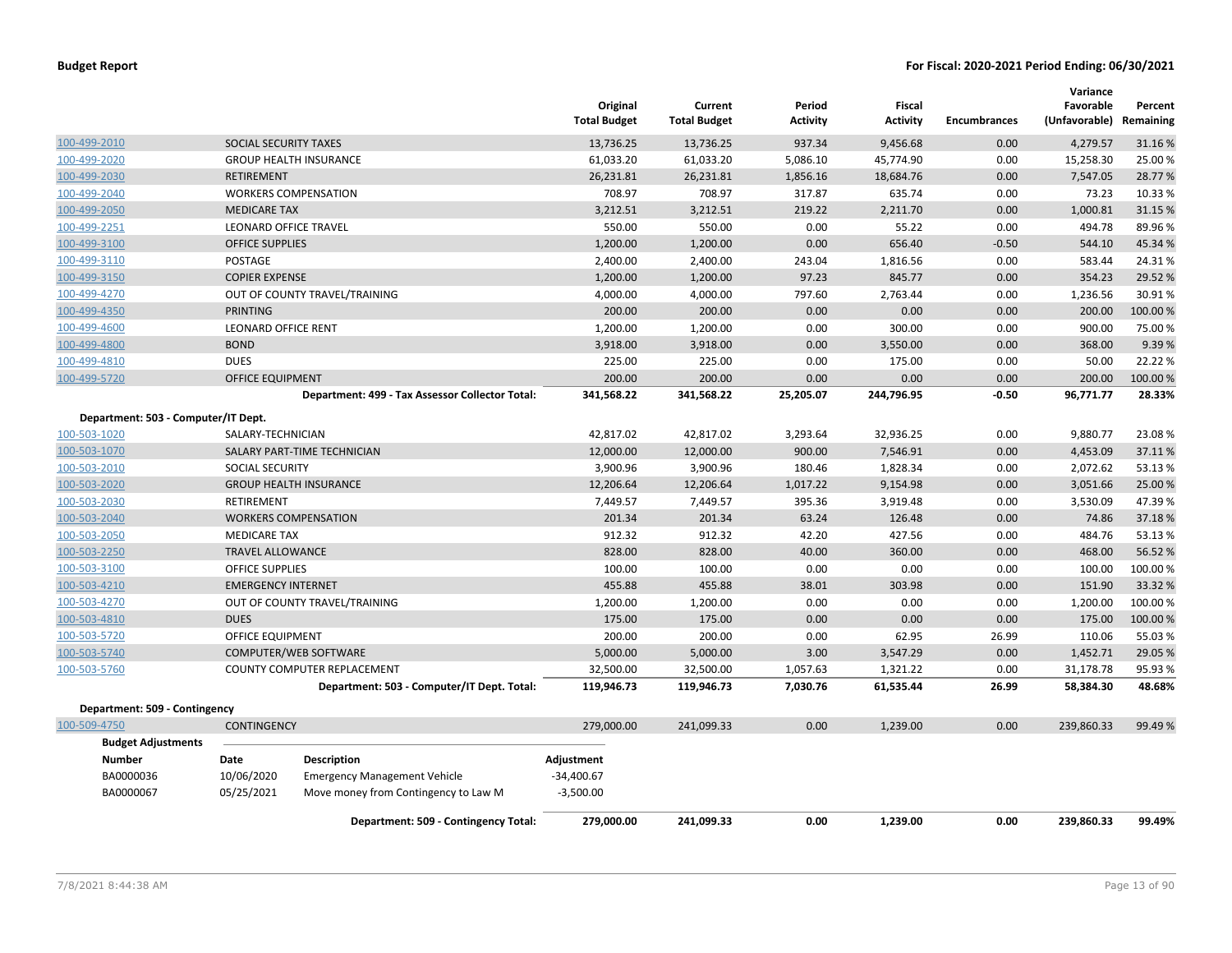|                                          |                                                 | Original<br><b>Total Budget</b> | Current<br><b>Total Budget</b> | Period<br><b>Activity</b> | Fiscal<br><b>Activity</b> | <b>Encumbrances</b> | Variance<br>Favorable<br>(Unfavorable) Remaining | Percent  |
|------------------------------------------|-------------------------------------------------|---------------------------------|--------------------------------|---------------------------|---------------------------|---------------------|--------------------------------------------------|----------|
| Department: 510 - Courthouse             |                                                 |                                 |                                |                           |                           |                     |                                                  |          |
| 100-510-1070                             | SALARY PART-TIME                                | 16,291.86                       | 16,291.86                      | 1,392.00                  | 13,968.96                 | 0.00                | 2,322.90                                         | 14.26%   |
| 100-510-1150                             | <b>SALARY JANITOR</b>                           | 41,087.92                       | 41,087.92                      | 3,160.61                  | 31,606.08                 | 0.00                | 9,481.84                                         | 23.08%   |
| 100-510-2010                             | SOCIAL SECURITY TAXES                           | 3,557.94                        | 3,557.94                       | 279.28                    | 2,798.83                  | 0.00                | 759.11                                           | 21.34 %  |
| 100-510-2020                             | <b>GROUP HEALTH INSURANCE</b>                   | 12,206.64                       | 12,206.64                      | 1,017.22                  | 9,154.98                  | 0.00                | 3,051.66                                         | 25.00 %  |
| 100-510-2030                             | RETIREMENT                                      | 6,830.40                        | 6,830.40                       | 539.94                    | 5,394.10                  | 0.00                | 1,436.30                                         | 21.03%   |
| 100-510-2040                             | <b>WORKERS' COMPENSATION</b>                    | 2,114.69                        | 2,114.69                       | 981.49                    | 1,962.98                  | 0.00                | 151.71                                           | 7.17%    |
| 100-510-2050                             | <b>MEDICARE TAX</b>                             | 832.00                          | 832.00                         | 65.32                     | 654.60                    | 0.00                | 177.40                                           | 21.32%   |
| 100-510-3100                             | <b>OFFICE SUPPLIES</b>                          | 3,500.00                        | 3,500.00                       | 159.95                    | 1,812.38                  | 402.89              | 1,284.73                                         | 36.71%   |
| 100-510-3110                             | POSTAGE                                         | 5,000.00                        | 5,000.00                       | $-1,370.27$               | $-2,373.81$               | 0.00                | 7,373.81                                         | 147.48%  |
| 100-510-3150                             | <b>COPIER RENTAL</b>                            | 8,000.00                        | 8,000.00                       | 588.88                    | 5,990.40                  | 0.00                | 2,009.60                                         | 25.12%   |
| 100-510-3160                             | <b>EMPLOYEE AWARDS BANQUET</b>                  | 2,400.00                        | 2,400.00                       | 0.00                      | 482.60                    | 0.00                | 1,917.40                                         | 79.89%   |
| 100-510-3300                             | <b>EXPENSE-GAS AND OIL</b>                      | 200.00                          | 200.00                         | 0.00                      | 0.00                      | 0.00                | 200.00                                           | 100.00%  |
| 100-510-4200                             | <b>TELEPHONE</b>                                | 44,140.00                       | 44,140.00                      | 3,599.25                  | 32,487.25                 | 0.00                | 11,652.75                                        | 26.40%   |
| 100-510-4210                             | <b>INTERNET</b>                                 | 1,500.00                        | 1,500.00                       | 0.00                      | 0.00                      | 0.00                | 1,500.00                                         | 100.00%  |
| 100-510-4231                             | <b>CELL PHONE - JANITOR</b>                     | 0.00                            | 0.00                           | 0.00                      | $-8.11$                   | 0.00                | 8.11                                             | 0.00%    |
| 100-510-4400                             | UTILITIES ELECTRICITY                           | 5,250.00                        | 5,250.00                       | 0.00                      | 1,422.53                  | 0.00                | 3,827.47                                         | 72.90%   |
| 100-510-4420                             | UTILITIES WATER                                 | 840.00                          | 840.00                         | 0.00                      | 0.00                      | 0.00                | 840.00                                           | 100.00%  |
| 100-510-4430                             | <b>TRASH PICK-UP</b>                            | 1,050.00                        | 1,050.00                       | 0.00                      | 612.92                    | 0.00                | 437.08                                           | 41.63%   |
| 100-510-4501                             | PEST CONTROL                                    | 150.00                          | 150.00                         | 0.00                      | 0.00                      | 0.00                | 150.00                                           | 100.00%  |
| 100-510-4530                             | <b>COMPUTER SOFTWARE</b>                        | 220,000.00                      | 220,000.00                     | 0.00                      | 189,470.41                | 9,382.50            | 21,147.09                                        | 9.61%    |
| 100-510-4820                             | <b>FIRE INSURANCE</b>                           | 28,500.00                       | 28,500.00                      | 0.00                      | 25,785.00                 | 0.00                | 2,715.00                                         | 9.53%    |
| 100-510-5770                             | <b>JANITOR EQUIPMENT</b>                        | 300.00                          | 300.00                         | 0.00                      | 233.71                    | 0.00                | 66.29                                            | 22.10%   |
|                                          | Department: 510 - Courthouse Total:             | 403,751.45                      | 403,751.45                     | 10,413.67                 | 321,455.81                | 9,785.39            | 72,510.25                                        | 17.96%   |
| Department: 511 - County Office Building |                                                 |                                 |                                |                           |                           |                     |                                                  |          |
| 100-511-2251                             | <b>JANITOR TRAVEL</b>                           | 180.00                          | 180.00                         | 0.00                      | 45.58                     | 0.00                | 134.42                                           | 74.68%   |
| 100-511-3320                             | <b>JANITOR SUPPLIES</b>                         | 1,000.00                        | 1,000.00                       | 74.00                     | 554.10                    | 0.00                | 445.90                                           | 44.59%   |
| 100-511-4400                             | UTILITIES ELECTRICITY                           | 4,500.00                        | 4,500.00                       | 0.00                      | 2,321.25                  | 0.00                | 2,178.75                                         | 48.42%   |
| 100-511-4410                             | UTILITIES GAS                                   | 1,000.00                        | 1,000.00                       | 64.83                     | 787.45                    | 0.00                | 212.55                                           | 21.26%   |
| 100-511-4420                             | UTILITIES WATER                                 | 1,100.00                        | 1,100.00                       | 57.58                     | 460.64                    | 0.00                | 639.36                                           | 58.12%   |
| 100-511-4430                             | <b>TRASH PICK-UP SERVICE</b>                    | 540.00                          | 540.00                         | 43.78                     | 350.24                    | 0.00                | 189.76                                           | 35.14%   |
| 100-511-4500                             | <b>R &amp; M BUILDING</b>                       | 1,000.00                        | 1,000.00                       | 180.96                    | 651.42                    | 0.00                | 348.58                                           | 34.86%   |
| 100-511-4501                             | PEST CONTROL                                    | 268.00                          | 268.00                         | 67.00                     | 201.00                    | 0.00                | 67.00                                            | 25.00 %  |
| 100-511-4820                             | FIRE INSURANCE                                  | 1,050.00                        | 1,050.00                       | 0.00                      | 1,047.00                  | 0.00                | 3.00                                             | 0.29%    |
|                                          | Department: 511 - County Office Building Total: | 10,638.00                       | 10,638.00                      | 488.15                    | 6,418.68                  | 0.00                | 4,219.32                                         | 39.66%   |
| Department: 512 - Co-Op Office Building  |                                                 |                                 |                                |                           |                           |                     |                                                  |          |
| 100-512-3320                             | <b>JANITOR SUPPLIES</b>                         | 0.00                            | 0.00                           | 76.46                     | 106.11                    | 12.98               | $-119.09$                                        | 0.00%    |
| 100-512-4400                             | UTILITIES ELECTRICITY                           | 720.00                          | 720.00                         | 0.00                      | 3,565.33                  | 0.00                | $-2,845.33$                                      | -395.18% |
| 100-512-4420                             | UTILITIES WATER                                 | 0.00                            | 0.00                           | 0.00                      | 403.06                    | 0.00                | $-403.06$                                        | 0.00%    |
| 100-512-4501                             | PEST CONTROL                                    | 0.00                            | 0.00                           | 0.00                      | 140.00                    | 0.00                | $-140.00$                                        | 0.00%    |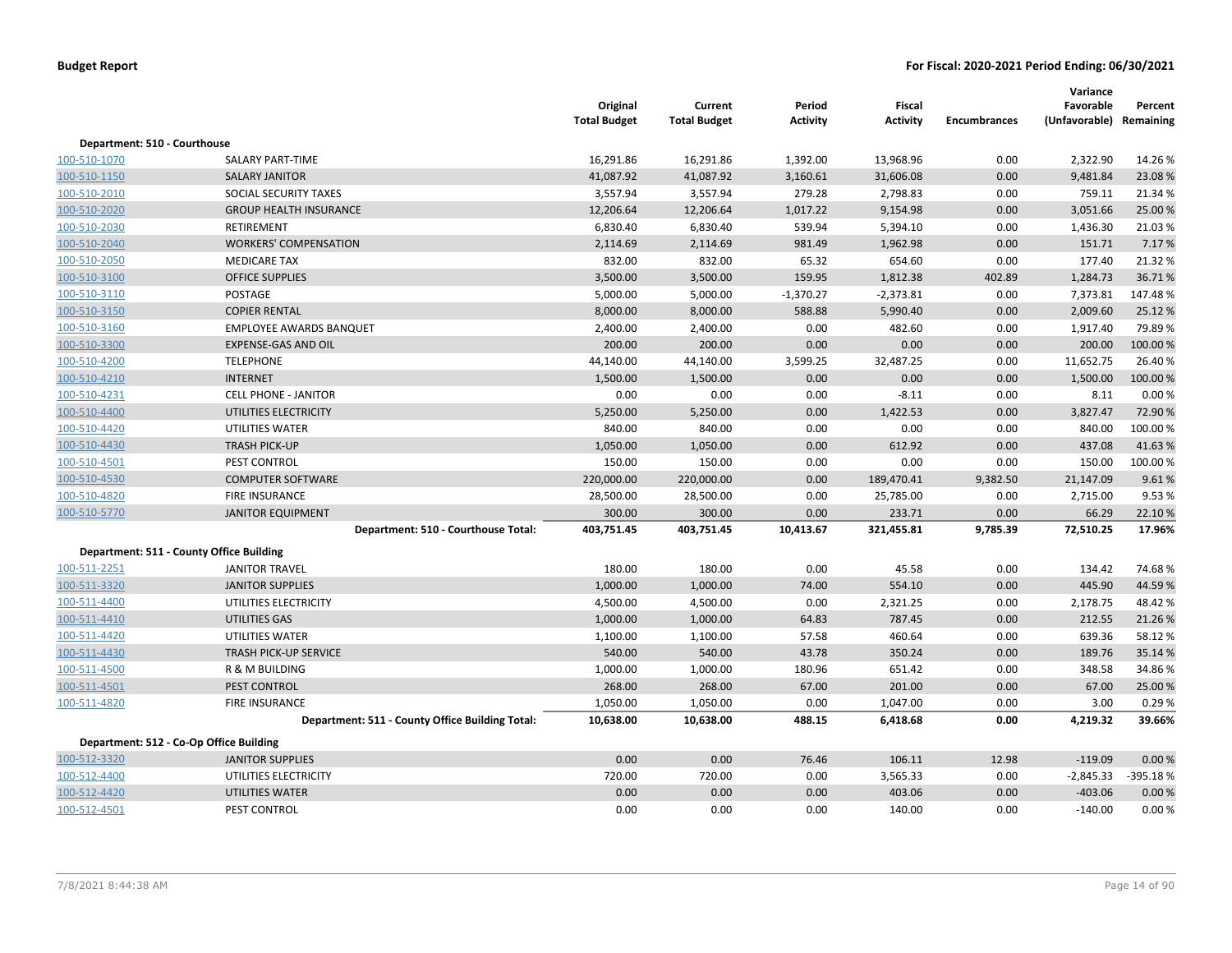|                                   |                                                                               | Original<br><b>Total Budget</b> | Current<br><b>Total Budget</b> | Period<br><b>Activity</b> | Fiscal<br><b>Activity</b> | <b>Encumbrances</b> | Variance<br>Favorable<br>(Unfavorable) Remaining | Percent           |
|-----------------------------------|-------------------------------------------------------------------------------|---------------------------------|--------------------------------|---------------------------|---------------------------|---------------------|--------------------------------------------------|-------------------|
| 100-512-4820                      | <b>FIRE INSURANCE</b>                                                         | 1,450.00                        | 1,450.00                       | 0.00                      | 1,477.00                  | 0.00                | $-27.00$                                         | $-1.86%$          |
|                                   | Department: 512 - Co-Op Office Building Total:                                | 2,170.00                        | 2,170.00                       | 76.46                     | 5,691.50                  | 12.98               | $-3,534.48$                                      | $-162.88%$        |
|                                   | Department: 513 - Courthouse South Annex                                      |                                 |                                |                           |                           |                     |                                                  |                   |
| 100-513-3110                      | <b>POSTAGE</b>                                                                | 2,000.00                        | 2,000.00                       | $-333.09$                 | $-2,402.36$               | 0.00                | 4,402.36                                         | 220.12%           |
| 100-513-3150                      | <b>COPIER RENTAL</b>                                                          | 1,500.00                        | 1,500.00                       | 115.25                    | 966.58                    | 0.00                | 533.42                                           | 35.56%            |
| 100-513-3320                      | <b>JANITOR SUPPLIES</b>                                                       | 1,500.00                        | 1,500.00                       | 254.21                    | 1,084.83                  | 0.00                | 415.17                                           | 27.68%            |
| 100-513-4210                      | <b>INTERNET</b>                                                               | 3,300.00                        | 3,300.00                       | 0.00                      | 1,851.44                  | 0.00                | 1,448.56                                         | 43.90%            |
| 100-513-4400                      | UTILITIES ELECTRICITY                                                         | 5,600.00                        | 5,600.00                       | 0.00                      | 3,151.42                  | 0.00                | 2,448.58                                         | 43.72%            |
| 100-513-4410                      | <b>UTILITIES GAS</b>                                                          | 1,300.00                        | 1,300.00                       | 69.81                     | 1,223.46                  | 0.00                | 76.54                                            | 5.89%             |
| 100-513-4420                      | UTILITIES WATER                                                               | 1,225.00                        | 1,225.00                       | 92.75                     | 718.10                    | 0.00                | 506.90                                           | 41.38%            |
| 100-513-4430                      | <b>TRASH PICKUP SERVICE</b>                                                   | 1,050.00                        | 1,050.00                       | 87.56                     | 700.48                    | 0.00                | 349.52                                           | 33.29 %           |
| 100-513-4500                      | <b>R&amp;M BUILDING</b>                                                       | 1,000.00                        | 1,000.00                       | 607.44                    | 3,104.52                  | 0.00                | $-2,104.52$                                      | $-210.45%$        |
| 100-513-4501                      | PEST CONTROL                                                                  | 380.00                          | 380.00                         | 95.00                     | 285.00                    | 0.00                | 95.00                                            | 25.00 %           |
| 100-513-4820                      | FIRE INSURANCE                                                                | 2,700.00                        | 2,700.00                       | 0.00                      | 2,689.00                  | 0.00                | 11.00                                            | 0.41%             |
|                                   | Department: 513 - Courthouse South Annex Total:                               | 21,555.00                       | 21,555.00                      | 988.93                    | 13,372.47                 | 0.00                | 8,182.53                                         | 37.96%            |
| Department: 514 - City Hall Annex |                                                                               |                                 |                                |                           |                           |                     |                                                  |                   |
| 100-514-4210                      | <b>INTERNET</b>                                                               | 800.00                          | 800.00                         | 0.00                      | 661.52                    | 0.00                | 138.48                                           | 17.31%            |
|                                   | Department: 514 - City Hall Annex Total:                                      | 800.00                          | 800.00                         | 0.00                      | 661.52                    | 0.00                | 138.48                                           | 17.31%            |
|                                   | Department: 515 - Windom County Building                                      |                                 |                                |                           |                           |                     |                                                  |                   |
| 100-515-3320                      | <b>JANITOR SUPPLIES</b>                                                       | 1,000.00                        | 1,000.00                       | 0.00                      | 0.00                      | 0.00                | 1,000.00                                         | 100.00%           |
| 100-515-4210                      | <b>INTERNET</b>                                                               | 565.00                          | 565.00                         | 46.95                     | 422.55                    | 0.00                | 142.45                                           | 25.21%            |
| 100-515-4400                      | UTILITIES ELECTRICITY                                                         | 3,000.00                        | 3,000.00                       | 254.44                    | 1,743.41                  | 0.00                | 1,256.59                                         | 41.89%            |
| 100-515-4410                      | <b>UTILITIES GAS</b>                                                          | 2,000.00                        | 2,000.00                       | 68.23                     | 1,105.09                  | 0.00                | 894.91                                           | 44.75%            |
| 100-515-4420                      | UTILITIES WATER                                                               | 800.00                          | 800.00                         | 41.50                     | 332.00                    | 0.00                | 468.00                                           | 58.50%            |
| 100-515-4500                      | <b>R&amp;M BUILDING</b>                                                       | 1,000.00                        | 1,000.00                       | 0.00                      | 0.00                      | 0.00                | 1,000.00                                         | 100.00%           |
| 100-515-4501                      | PEST CONTROL                                                                  | 260.00                          | 260.00                         | 0.00                      | 65.00                     | 0.00                | 195.00                                           | 75.00 %           |
| 100-515-4502                      | <b>LAWN MAINTENANCE</b>                                                       | 800.00                          | 800.00                         | 120.00                    | 500.00                    | 0.00                | 300.00                                           | 37.50%            |
| 100-515-4820                      | FIRE INSURANCE                                                                | 1,775.00                        | 1,775.00                       | 0.00                      | 1,845.00                  | 0.00                | $-70.00$                                         | $-3.94%$          |
|                                   | Department: 515 - Windom County Building Total:                               | 11,200.00                       | 11,200.00                      | 531.12                    | 6,013.05                  | 0.00                | 5,186.95                                         | 46.31%            |
|                                   | Department: 516 - Agrilife Extension Building                                 |                                 |                                |                           |                           |                     |                                                  |                   |
| 100-516-2251                      | <b>JANITOR TRAVEL</b>                                                         | 265.00                          | 265.00                         | 0.00                      | 57.20                     | 0.00                | 207.80                                           | 78.42%            |
| 100-516-3320                      | <b>JANITOR SUPPLIES</b>                                                       | 500.00                          | 500.00                         | 0.00                      | 296.92                    | 0.00                | 203.08                                           | 40.62%            |
| 100-516-4400                      | UTILITIES ELECTRICITY                                                         | 5,100.00                        | 5,100.00                       | 0.00                      | 3,736.01                  | 0.00                | 1,363.99                                         | 26.74 %           |
| 100-516-4420                      | UTILITIES WATER                                                               | 720.00                          | 720.00                         | 57.58                     | 460.64                    | 0.00                | 259.36                                           | 36.02%            |
| 100-516-4500                      | <b>R&amp;M BUILDING</b>                                                       | 500.00                          | 500.00                         | 0.00                      | 136.16                    | 0.00                | 363.84                                           | 72.77 %           |
|                                   |                                                                               | 228.00                          |                                | 0.00                      |                           | 0.00                | 57.00                                            |                   |
| 100-516-4501                      | PEST CONTROL                                                                  |                                 | 228.00                         | 0.00                      | 171.00                    | 0.00                | 94.00                                            | 25.00 %<br>8.55 % |
| 100-516-4820                      | <b>FIRE INSURANCE</b><br>Department: 516 - Agrilife Extension Building Total: | 1,100.00<br>8,413.00            | 1,100.00<br>8,413.00           | 57.58                     | 1,006.00<br>5,863.93      | 0.00                | 2,549.07                                         | 30.30%            |
|                                   |                                                                               |                                 |                                |                           |                           |                     |                                                  |                   |
|                                   | <b>Department: 518 - County Offices Relocation</b>                            |                                 |                                |                           |                           |                     |                                                  |                   |
| 100-518-3110                      | POSTAGE                                                                       | 350.00                          | 350.00                         | 0.00                      | 336.00                    | 0.00                | 14.00                                            | 4.00%             |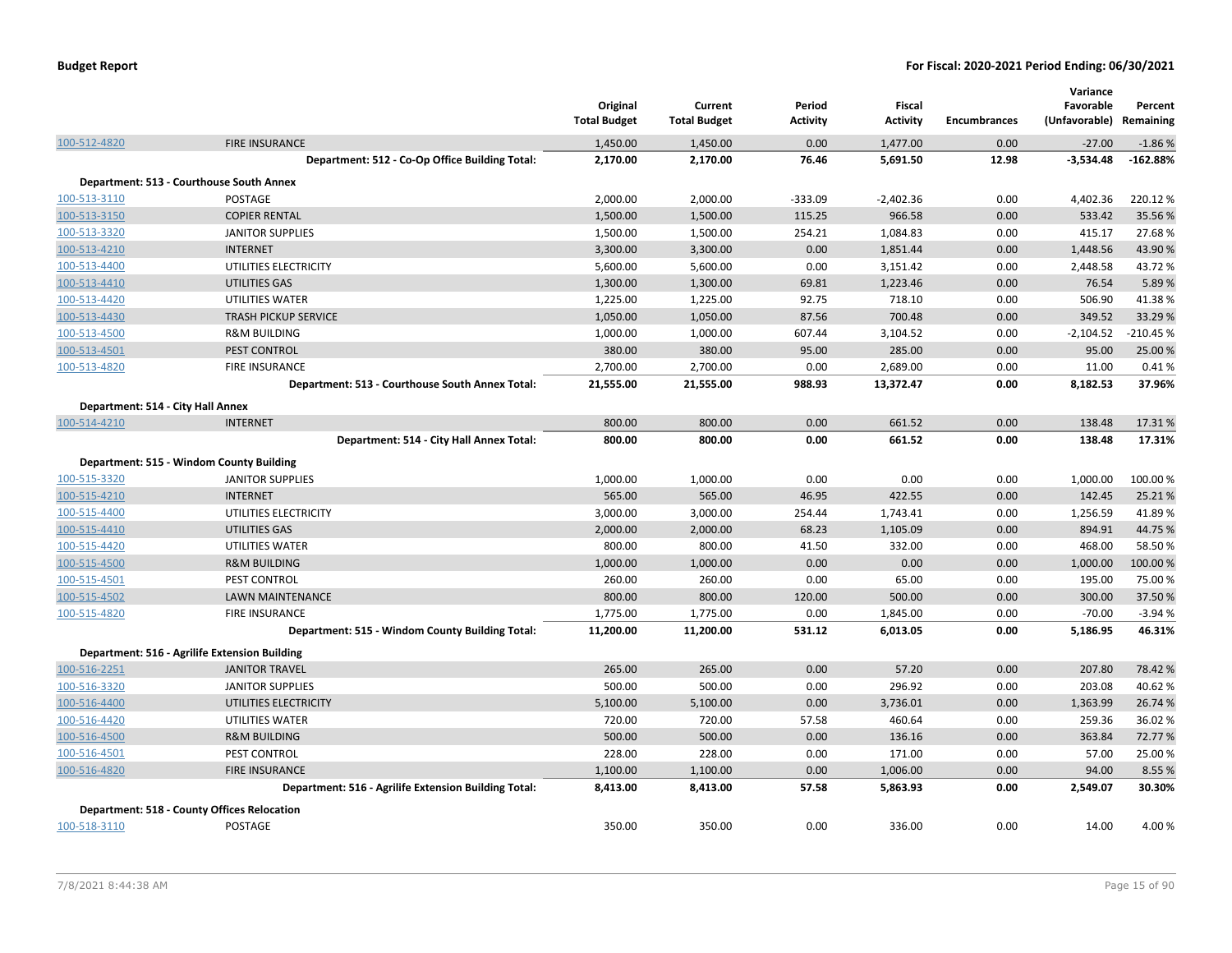|                                     |                             |                                                    | Original<br><b>Total Budget</b> | Current<br><b>Total Budget</b> | Period<br><b>Activity</b> | Fiscal<br><b>Activity</b> | <b>Encumbrances</b> | Variance<br>Favorable<br>(Unfavorable) | Percent<br>Remaining |
|-------------------------------------|-----------------------------|----------------------------------------------------|---------------------------------|--------------------------------|---------------------------|---------------------------|---------------------|----------------------------------------|----------------------|
| 100-518-3320                        | <b>JANITOR SUPPLIES</b>     |                                                    | 3,000.00                        | 3,000.00                       | 311.88                    | 2,431.70                  | 0.00                | 568.30                                 | 18.94 %              |
| 100-518-4210                        | <b>INTERNET</b>             |                                                    | 13,500.00                       | 13,500.00                      | 0.00                      | 8,377.44                  | 0.00                | 5,122.56                               | 37.94 %              |
| 100-518-4400                        | UTILITIES ELECTRICITY       |                                                    | 30,000.00                       | 30,000.00                      | 700.00                    | 14,371.67                 | 0.00                | 15,628.33                              | 52.09%               |
| 100-518-4410                        | UTILITIES GAS               |                                                    | 3,500.00                        | 3,500.00                       | 62.68                     | 2,386.95                  | 0.00                | 1,113.05                               | 31.80%               |
| 100-518-4420                        | <b>UTILITIES WATER</b>      |                                                    | 7,000.00                        | 7,000.00                       | 319.85                    | 3,461.42                  | 0.00                | 3,538.58                               | 50.55 %              |
| 100-518-4430                        | <b>TRASH PICKUP SERVICE</b> |                                                    | 2,150.00                        | 2,150.00                       | 116.27                    | 1,338.10                  | 0.00                | 811.90                                 | 37.76%               |
| 100-518-4500                        | R & M BUILDING              |                                                    | 1,000.00                        | 1,000.00                       | 211.25                    | 494.87                    | 0.00                | 505.13                                 | 50.51%               |
| 100-518-4501                        | PEST CONTROL                |                                                    | 1,000.00                        | 1,000.00                       | 90.00                     | 705.00                    | 0.00                | 295.00                                 | 29.50 %              |
| 100-518-4600                        | <b>MOVING EXPENSES</b>      |                                                    | 35,000.00                       | 35,000.00                      | 0.00                      | 0.00                      | 0.00                | 35,000.00                              | 100.00%              |
| 100-518-4700                        | OFFICE SPACE LEASE          |                                                    | 137,850.00                      | 137,850.00                     | 9,400.00                  | 99,000.00                 | 0.00                | 38,850.00                              | 28.18%               |
| 100-518-4830                        | <b>ALARM MONITORING</b>     |                                                    | 900.00                          | 900.00                         | 0.00                      | 885.60                    | 0.00                | 14.40                                  | 1.60%                |
|                                     |                             | Department: 518 - County Offices Relocation Total: | 235,250.00                      | 235,250.00                     | 11,211.93                 | 133,788.75                | 0.00                | 101,461.25                             | 43.13%               |
| Department: 520 - Lake Fannin       |                             |                                                    |                                 |                                |                           |                           |                     |                                        |                      |
| 100-520-4890                        | <b>LOCAL FUNDING</b>        |                                                    | 5,000.00                        | 5,000.00                       | 0.00                      | 5,000.00                  | 0.00                | 0.00                                   | 0.00%                |
|                                     |                             | Department: 520 - Lake Fannin Total:               | 5,000.00                        | 5,000.00                       | 0.00                      | 5,000.00                  | 0.00                | 0.00                                   | 0.00%                |
| Department: 540 - Ambulance Service |                             |                                                    |                                 |                                |                           |                           |                     |                                        |                      |
| 100-540-4170                        | <b>EMS SERVICE</b>          |                                                    | 740,000.00                      | 740,000.00                     | 0.00                      | 493,333.36                | 0.00                | 246,666.64                             | 33.33 %              |
| 100-540-4400                        | UTILITIES ELECTRICITY       |                                                    | 6,000.00                        | 6,000.00                       | 321.65                    | 2,807.06                  | 0.00                | 3,192.94                               | 53.22 %              |
| 100-540-4410                        | UTILITIES GAS               |                                                    | 3,600.00                        | 3,600.00                       | 0.00                      | 0.00                      | 0.00                | 3,600.00                               | 100.00 %             |
|                                     |                             | Department: 540 - Ambulance Service Total:         | 749,600.00                      | 749,600.00                     | 321.65                    | 496,140.42                | 0.00                | 253,459.58                             | 33.81%               |
| Department: 543 - Fire Protection   |                             |                                                    |                                 |                                |                           |                           |                     |                                        |                      |
| 100-543-4160                        |                             | FIRE PROTECTION SERVICE                            | 131,320.00                      | 131,320.00                     | 0.00                      | 98,489.82                 | 0.00                | 32,830.18                              | 25.00 %              |
| 100-543-4220                        | <b>R&amp;M RADIO/TOWER</b>  |                                                    | 700.00                          | 700.00                         | 0.00                      | 386.90                    | 0.00                | 313.10                                 | 44.73%               |
| 100-543-4950                        | <b>DONATIONS</b>            |                                                    | 0.00                            | 300.00                         | 0.00                      | 0.00                      | 0.00                | 300.00                                 | 100.00 %             |
| <b>Budget Adjustments</b>           |                             |                                                    |                                 |                                |                           |                           |                     |                                        |                      |
| Number                              | Date                        | <b>Description</b>                                 | Adjustment                      |                                |                           |                           |                     |                                        |                      |
| BA0000056                           | 02/18/2021                  | Firefighters Charitable Foundation Donati          | 300.00                          |                                |                           |                           |                     |                                        |                      |
|                                     |                             | Department: 543 - Fire Protection Total:           | 132,020.00                      | 132,320.00                     | 0.00                      | 98,876.72                 | 0.00                | 33,443.28                              | 25.27%               |
| Department: 551 - Constable Pct.1   |                             |                                                    |                                 |                                |                           |                           |                     |                                        |                      |
| 100-551-1010                        | SALARY ELECTED OFFICIAL     |                                                    | 33,674.57                       | 33,674.57                      | 2,590.36                  | 25,903.60                 | 0.00                | 7,770.97                               | 23.08%               |
| 100-551-2010                        | SOCIAL SECURITY TAXES       |                                                    | 2,236.62                        | 2,236.62                       | 166.20                    | 1,661.29                  | 0.00                | 575.33                                 | 25.72%               |
| 100-551-2020                        |                             | <b>GROUP HEALTH INSURANCE</b>                      | 6,103.32                        | 6,103.32                       | 478.30                    | 4,304.76                  | 0.00                | 1,798.56                               | 29.47 %              |
| 100-551-2030                        | RETIREMENT                  |                                                    | 3,987.07                        | 3,987.07                       | 330.94                    | 3,228.88                  | 0.00                | 758.19                                 | 19.02 %              |
| 100-551-2040                        |                             | <b>WORKERS' COMPENSATION</b>                       | 606.14                          | 606.14                         | 272.83                    | 545.66                    | 0.00                | 60.48                                  | 9.98%                |
| 100-551-2050                        | <b>MEDICARE TAX</b>         |                                                    | 523.08                          | 523.08                         | 38.86                     | 388.48                    | 0.00                | 134.60                                 | 25.73 %              |
| 100-551-2250                        | <b>TRAVEL ALLOWANCE</b>     |                                                    | 2,400.00                        | 2,400.00                       | 200.00                    | 1,800.00                  | 0.00                | 600.00                                 | 25.00 %              |
| 100-551-3100                        | <b>OFFICE SUPPLIES</b>      |                                                    | 50.00                           | 50.00                          | 0.00                      | 0.00                      | 0.00                | 50.00                                  | 100.00%              |
| 100-551-3110                        | POSTAGE                     |                                                    | 150.00                          | 150.00                         | 4.68                      | 19.90                     | 0.00                | 130.10                                 | 86.73%               |
| 100-551-3300                        |                             | AUTO EXPENSE-GAS AND OIL                           | 1,500.00                        | 1,500.00                       | 47.44                     | 519.18                    | 0.00                | 980.82                                 | 65.39 %              |
| 100-551-4220                        | R & M RADIO                 |                                                    | 100.00                          | 100.00                         | 0.00                      | 125.00                    | 0.00                | $-25.00$                               | $-25.00%$            |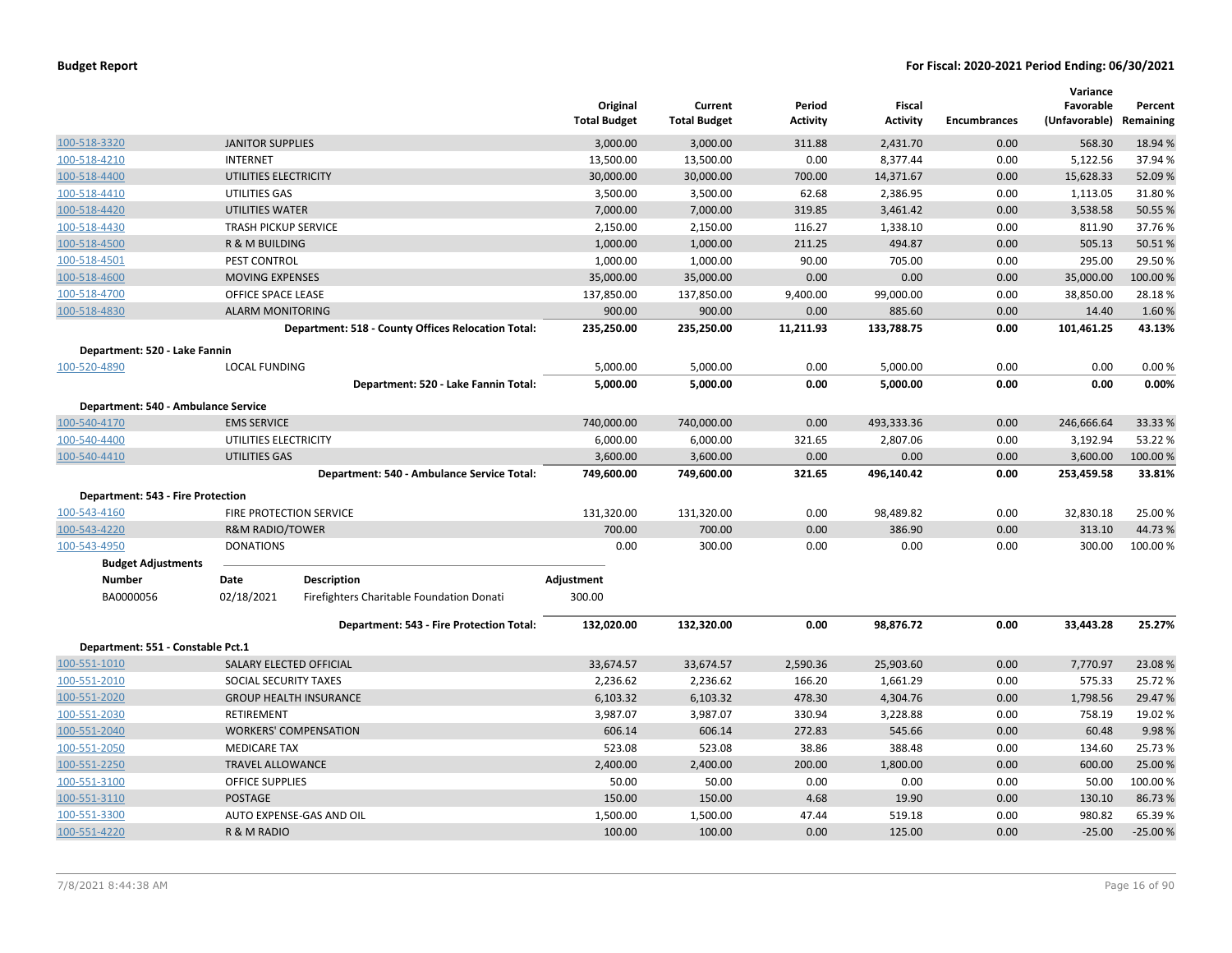| Budget Report |  |
|---------------|--|
|---------------|--|

|                                   |                                          | Original            | Current             | Period          | Fiscal    |                     | Variance<br>Favorable   | Percent  |
|-----------------------------------|------------------------------------------|---------------------|---------------------|-----------------|-----------|---------------------|-------------------------|----------|
|                                   |                                          | <b>Total Budget</b> | <b>Total Budget</b> | <b>Activity</b> | Activity  | <b>Encumbrances</b> | (Unfavorable) Remaining |          |
| 100-551-4350                      | PRINTING                                 | 50.00               | 50.00               | 0.00            | 0.00      | 0.00                | 50.00                   | 100.00%  |
| 100-551-4800                      | <b>BOND</b>                              | 178.00              | 178.00              | 0.00            | 177.50    | 0.00                | 0.50                    | 0.28%    |
| 100-551-4880                      | LAW ENFORCEMENT INSURANCE                | 500.00              | 500.00              | 0.00            | 462.96    | 0.00                | 37.04                   | 7.41%    |
| 100-551-5910                      | <b>ONLINE RESEARCH</b>                   | 600.00              | 600.00              | 50.00           | 400.00    | 0.00                | 200.00                  | 33.33 %  |
|                                   | Department: 551 - Constable Pct.1 Total: | 52,658.80           | 52,658.80           | 4,179.61        | 39,537.21 | 0.00                | 13,121.59               | 24.92%   |
| Department: 552 - Constable Pct.2 |                                          |                     |                     |                 |           |                     |                         |          |
| 100-552-1010                      | SALARY ELECTED OFFICIAL                  | 16,619.05           | 16,619.05           | 1,278.38        | 12,783.80 | 0.00                | 3,835.25                | 23.08%   |
| 100-552-2010                      | SOCIAL SECURITY TAXES                    | 1,030.38            | 1,030.38            | 79.26           | 792.60    | 0.00                | 237.78                  | 23.08%   |
| 100-552-2020                      | <b>GROUP HEALTH INSURANCE</b>            | 12,206.64           | 12,206.64           | 1,017.22        | 9,154.98  | 0.00                | 3,051.66                | 25.00%   |
| 100-552-2030                      | <b>RETIREMENT</b>                        | 1,967.70            | 1,967.70            | 151.62          | 1,513.05  | 0.00                | 454.65                  | 23.11%   |
| 100-552-2040                      | <b>WORKERS' COMPENSATION</b>             | 299.14              | 299.14              | 134.65          | 269.30    | 0.00                | 29.84                   | 9.98%    |
| 100-552-2050                      | <b>MEDICARE TAX</b>                      | 240.98              | 240.98              | 18.54           | 185.40    | 0.00                | 55.58                   | 23.06 %  |
| 100-552-3100                      | <b>OFFICE SUPPLIES</b>                   | 100.00              | 100.00              | 0.00            | 0.00      | 0.00                | 100.00                  | 100.00%  |
| 100-552-3110                      | <b>POSTAGE</b>                           | 250.00              | 250.00              | 0.00            | 0.00      | 0.00                | 250.00                  | 100.00%  |
| 100-552-3300                      | AUTO EXPENSE-GAS AND OIL                 | 1,000.00            | 1,000.00            | 0.00            | 30.00     | 0.00                | 970.00                  | 97.00%   |
| 100-552-4220                      | R & M RADIO                              | 100.00              | 100.00              | 0.00            | 0.00      | 0.00                | 100.00                  | 100.00%  |
| 100-552-4270                      | OUT OF COUNTY TRAVEL/TRAINING            | 228.00              | 228.00              | 0.00            | 0.00      | 0.00                | 228.00                  | 100.00%  |
| 100-552-4350                      | <b>PRINTING</b>                          | 100.00              | 100.00              | 0.00            | 0.00      | 0.00                | 100.00                  | 100.00%  |
| 100-552-4540                      | <b>R&amp;M AUTO</b>                      | 1,000.00            | 1,000.00            | 0.00            | 7.00      | 0.00                | 993.00                  | 99.30%   |
| 100-552-4800                      | <b>BOND</b>                              | 178.00              | 178.00              | 0.00            | 0.00      | 0.00                | 178.00                  | 100.00%  |
| 100-552-4870                      | <b>AUTO INSURANCE</b>                    | 425.00              | 425.00              | 0.00            | 403.00    | 0.00                | 22.00                   | 5.18%    |
| 100-552-4880                      | LAW ENFOREMENT INSURANCE                 | 500.00              | 500.00              | 0.00            | 462.96    | 0.00                | 37.04                   | 7.41%    |
|                                   | Department: 552 - Constable Pct.2 Total: | 36,244.89           | 36,244.89           | 2,679.67        | 25,602.09 | 0.00                | 10,642.80               | 29.36%   |
| Department: 553 - Constable Pct.3 |                                          |                     |                     |                 |           |                     |                         |          |
| 100-553-1010                      | SALARY ELECTED OFFICIAL                  | 14,830.57           | 14,830.57           | 1,140.82        | 11,408.20 | 0.00                | 3,422.37                | 23.08%   |
| 100-553-2010                      | SOCIAL SECURITY TAXES                    | 1,068.30            | 1,068.30            | 83.14           | 819.00    | 0.00                | 249.30                  | 23.34 %  |
| 100-553-2020                      | <b>GROUP HEALTH INSURANCE</b>            | 12,206.64           | 12,206.64           | 1,017.22        | 9,154.98  | 0.00                | 3,051.66                | 25.00%   |
| 100-553-2030                      | <b>RETIREMENT</b>                        | 1,755.94            | 1,755.94            | 159.02          | 1,456.94  | 0.00                | 299.00                  | 17.03 %  |
| 100-553-2040                      | <b>WORKERS' COMPENSATION</b>             | 266.95              | 266.95              | 120.16          | 240.32    | 0.00                | 26.63                   | 9.98%    |
| 100-553-2050                      | <b>MEDICARE TAX</b>                      | 249.84              | 249.84              | 19.44           | 191.50    | 0.00                | 58.34                   | 23.35 %  |
| 100-553-2250                      | <b>TRAVEL ALLOWANCE</b>                  | 2,400.00            | 2,400.00            | 200.00          | 1,800.00  | 0.00                | 600.00                  | 25.00 %  |
| 100-553-3100                      | <b>OFFICE SUPPLIES</b>                   | 40.00               | 40.00               | 0.00            | 0.00      | 0.00                | 40.00                   | 100.00%  |
| 100-553-3110                      | <b>POSTAGE</b>                           | 150.00              | 150.00              | 0.00            | 0.00      | 0.00                | 150.00                  | 100.00 % |
| 100-553-3300                      | AUTO EXPENSE-GAS AND OIL                 | 200.00              | 200.00              | 0.00            | 0.00      | 0.00                | 200.00                  | 100.00%  |
| 100-553-4210                      | INTERNET                                 | 0.00                | 0.00                | 37.99           | 82.11     | 0.00                | $-82.11$                | 0.00%    |
| 100-553-4350                      | <b>PRINTING</b>                          | 50.00               | 50.00               | 0.00            | 0.00      | 0.00                | 50.00                   | 100.00%  |
| 100-553-4530                      | <b>COMPUTER SOFTWARE</b>                 | 1,152.00            | 1,152.00            | 0.00            | 781.00    | 0.00                | 371.00                  | 32.20%   |
| 100-553-4800                      | <b>BOND</b>                              | 178.00              | 178.00              | 0.00            | 178.00    | 0.00                | 0.00                    | 0.00%    |
| 100-553-4810                      | <b>DUES</b>                              | 60.00               | 60.00               | 0.00            | 60.00     | 0.00                | 0.00                    | 0.00%    |
| 100-553-4880                      | <b>LAW ENFORCEMENT INSURANCE</b>         | 500.00              | 500.00              | 0.00            | 462.96    | 0.00                | 37.04                   | 7.41%    |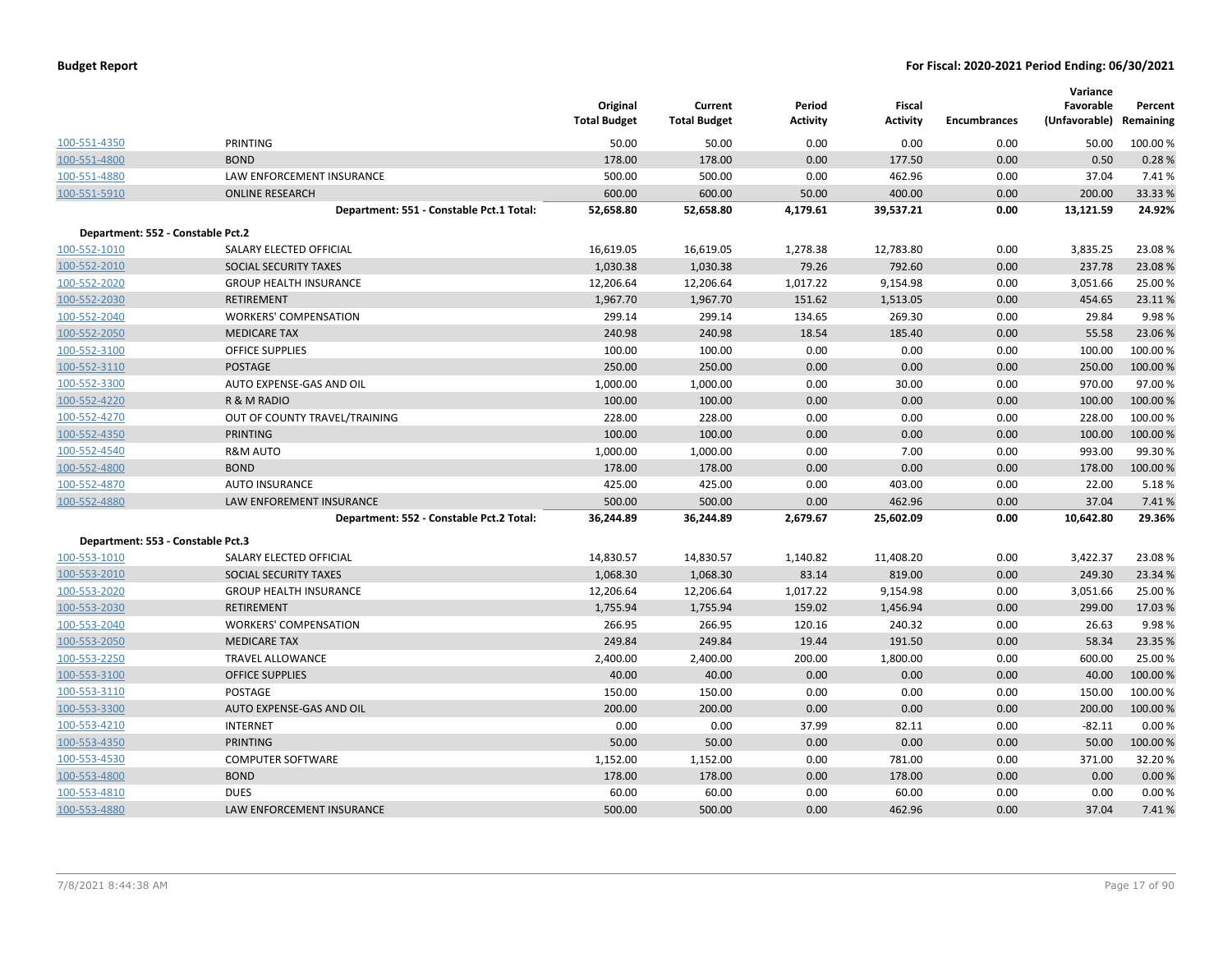|                                  |                                                 | Original<br><b>Total Budget</b> | Current<br><b>Total Budget</b> | Period<br>Activity | Fiscal<br><b>Activity</b> | <b>Encumbrances</b> | Variance<br>Favorable<br>(Unfavorable) | Percent<br>Remaining |
|----------------------------------|-------------------------------------------------|---------------------------------|--------------------------------|--------------------|---------------------------|---------------------|----------------------------------------|----------------------|
| 100-553-5720                     | <b>OFFICE EQUIPMENT</b>                         | 200.00                          | 200.00                         | 0.00               | 0.00                      | 0.00                | 200.00                                 | 100.00%              |
|                                  | Department: 553 - Constable Pct.3 Total:        | 35,308.24                       | 35,308.24                      | 2,777.79           | 26,635.01                 | 0.00                | 8,673.23                               | 24.56%               |
|                                  | Department: 555 - Animal Control Officer        |                                 |                                |                    |                           |                     |                                        |                      |
| 100-555-4410                     | ANIMAL CONTROL OFFICER/SERVICES                 | 3,000.00                        | 3,000.00                       | 744.68             | 1,552.36                  | 0.00                | 1,447.64                               | 48.25 %              |
|                                  | Department: 555 - Animal Control Officer Total: | 3,000.00                        | 3,000.00                       | 744.68             | 1,552.36                  | 0.00                | 1,447.64                               | 48.25%               |
|                                  | Department: 559 - Texas VINE Program            |                                 |                                |                    |                           |                     |                                        |                      |
| 100-559-4950                     | VINE AUTOMATED VICTIM NOTIF. SERV.              | 18,571.12                       | 18,571.12                      | 4,642.78           | 13,928.34                 | 0.00                | 4,642.78                               | 25.00 %              |
|                                  | Department: 559 - Texas VINE Program Total:     | 18,571.12                       | 18,571.12                      | 4,642.78           | 13,928.34                 | 0.00                | 4,642.78                               | 25.00%               |
| Department: 560 - County Sheriff |                                                 |                                 |                                |                    |                           |                     |                                        |                      |
| 100-560-1010                     | SALARY ELECTED OFFICIAL                         | 60,513.98                       | 60,513.98                      | 4,654.92           | 46,549.20                 | 0.00                | 13,964.78                              | 23.08%               |
| 100-560-1030                     | <b>SALARY CHIEF DEPUTY</b>                      | 52,500.00                       | 52,500.00                      | 4,038.46           | 40,384.57                 | 0.00                | 12,115.43                              | 23.08%               |
| 100-560-1040                     | <b>SALARIES DEPUTIES</b>                        | 683,192.21                      | 683,192.21                     | 52,086.03          | 498,410.35                | 0.00                | 184,781.86                             | 27.05 %              |
| 100-560-1050                     | SALARY ADMINISTRATIVE SECRETARY                 | 43,020.00                       | 43,020.00                      | 2,692.31           | 33,508.28                 | 0.00                | 9,511.72                               | 22.11%               |
| 100-560-1051                     | SALARY EVIDENCE CLERK                           | 25,480.00                       | 25,480.00                      | 0.00               | 17,640.00                 | 0.00                | 7,840.00                               | 30.77 %              |
| 100-560-1070                     | SALARY PART-TIME                                | 0.00                            | 0.00                           | 1,320.00           | 14,655.00                 | 0.00                | $-14,655.00$                           | 0.00%                |
| 100-560-1080                     | <b>COMPENSATION/HOLIDAY PAY</b>                 | 138,719.27                      | 138,719.27                     | 1,681.66           | 20,048.72                 | 0.00                | 118,670.55                             | 85.55%               |
| 100-560-1110                     | <b>SALARY LIEUTENANT</b>                        | 47,200.00                       | 47,200.00                      | 3,630.77           | 36,443.81                 | 0.00                | 10,756.19                              | 22.79 %              |
| 100-560-1130                     | SALARY TRANSPORT OFFICER                        | 38,292.67                       | 38,292.67                      | 2,945.60           | 29,934.64                 | 0.00                | 8,358.03                               | 21.83%               |
| 100-560-1140                     | SALARY PROF. STANDARDS OFFICER                  | 38,292.67                       | 38,292.67                      | 2,945.60           | 29,455.99                 | 0.00                | 8,836.68                               | 23.08%               |
| 100 FCD 1000                     | CALABY BICBATCHER                               | 204.502.00                      | $204.002.00$                   | 17.1077            | 1722225                   | $\sim$ $\sim$       | 11000127                               | 10.02.01             |

| 100-560-1110 | SALARY LIEUTENANT                      | 47,200.00  | 47,200.00  | 3,630.77  | 36,443.81  | 0.00     | 10,756.19   | 22.79 %   |
|--------------|----------------------------------------|------------|------------|-----------|------------|----------|-------------|-----------|
| 100-560-1130 | SALARY TRANSPORT OFFICER               | 38,292.67  | 38,292.67  | 2,945.60  | 29,934.64  | 0.00     | 8,358.03    | 21.83 %   |
| 100-560-1140 | SALARY PROF. STANDARDS OFFICER         | 38,292.67  | 38,292.67  | 2,945.60  | 29,455.99  | 0.00     | 8,836.68    | 23.08%    |
| 100-560-1200 | <b>SALARY DISPATCHER</b>               | 291,683.00 | 291,683.00 | 17,448.77 | 172,339.85 | 0.00     | 119,343.15  | 40.92%    |
| 100-560-2010 | SOCIAL SECURITY TAXES                  | 85,608.01  | 85,608.01  | 5,545.96  | 57,291.02  | 0.00     | 28,316.99   | 33.08%    |
| 100-560-2020 | <b>GROUP HEALTH INSURANCE</b>          | 366,199.20 | 366,199.20 | 30,117.13 | 258,274.30 | 0.00     | 107,924.90  | 29.47 %   |
| 100-560-2030 | <b>RETIREMENT</b>                      | 151,573.02 | 151,573.02 | 11,082.41 | 111,179.12 | 0.00     | 40,393.90   | 26.65 %   |
| 100-560-2040 | <b>WORKERS' COMPENSATION</b>           | 26,018.53  | 26,018.53  | 7,715.18  | 15,430.36  | 0.00     | 10,588.17   | 40.69%    |
| 100-560-2050 | <b>MEDICARE TAX</b>                    | 18,562.57  | 18,562.57  | 1,297.06  | 11,863.85  | 0.00     | 6,698.72    | 36.09 %   |
| 100-560-2060 | UNEMPLOYMENT EXPENSE                   | 5,000.00   | 5,000.00   | 0.00      | $-92.59$   | 0.00     | 5,092.59    | 101.85 %  |
| 100-560-2500 | <b>EMPLOYEE PHYSICALS</b>              | 1,000.00   | 1,000.00   | 125.00    | 1,059.00   | 0.00     | $-59.00$    | $-5.90%$  |
| 100-560-3100 | <b>OFFICE SUPPLIES</b>                 | 8,000.00   | 8,000.00   | 0.00      | 6,738.01   | 1,758.91 | $-496.92$   | $-6.21%$  |
| 100-560-3110 | <b>POSTAGE</b>                         | 1,700.00   | 1,700.00   | 120.79    | 2,241.82   | 0.00     | $-541.82$   | $-31.87%$ |
| 100-560-3200 | <b>WEAPONS SUPPLIES</b>                | 3,000.00   | 3,000.00   | 0.00      | 2,656.13   | 1,536.30 | $-1,192.43$ | $-39.75%$ |
| 100-560-3210 | <b>PATROL SUPPLIES</b>                 | 3,800.00   | 3,800.00   | 0.00      | 764.89     | 75.00    | 2,960.11    | 77.90 %   |
| 100-560-3300 | AUTO EXPENSE GAS & OIL                 | 70,000.00  | 70,000.00  | 5,664.32  | 42,727.47  | 0.00     | 27,272.53   | 38.96 %   |
| 100-560-3320 | SHERIFF JANITOR SUPPLIES               | 1,750.00   | 1,750.00   | 0.00      | 1,093.48   | 307.08   | 349.44      | 19.97 %   |
| 100-560-3950 | UNIFORMS/OTHER                         | 6,300.00   | 6,300.00   | 810.83    | 6,158.58   | 1,716.63 | $-1,575.21$ | $-25.00%$ |
| 100-560-4210 | <b>INTERNET SERVICE</b>                | 9,500.00   | 9,500.00   | 681.38    | 6,956.03   | 0.00     | 2,543.97    | 26.78%    |
| 100-560-4220 | R & M RADIO                            | 1,000.00   | 1,000.00   | 220.00    | 220.00     | 0.00     | 780.00      | 78.00 %   |
| 100-560-4250 | PROFESSIONAL SERVICES/INTERPRETER      | 100.00     | 100.00     | 0.00      | 0.00       | 0.00     | 100.00      | 100.00%   |
| 100-560-4270 | OUT OF COUNTY TRAVEL/TRAINING          | 4,000.00   | 4,000.00   | 89.25     | 89.25      | 0.00     | 3,910.75    | 97.77%    |
| 100-560-4280 | PRISONER TRANSPORT                     | 8,500.00   | 8,500.00   | 290.23    | 8,297.38   | 0.00     | 202.62      | 2.38%     |
| 100-560-4300 | <b>BIDS AND NOTICES</b>                | 500.00     | 500.00     | 46.78     | 46.78      | 0.00     | 453.22      | 90.64 %   |
| 100-560-4320 | <b>IMPOUNDMENT OF ESTRAY LIVESTOCK</b> | 10.000.00  | 10,000.00  | 8.000.00  | 11.325.00  | 0.00     | $-1,325.00$ | $-13.25%$ |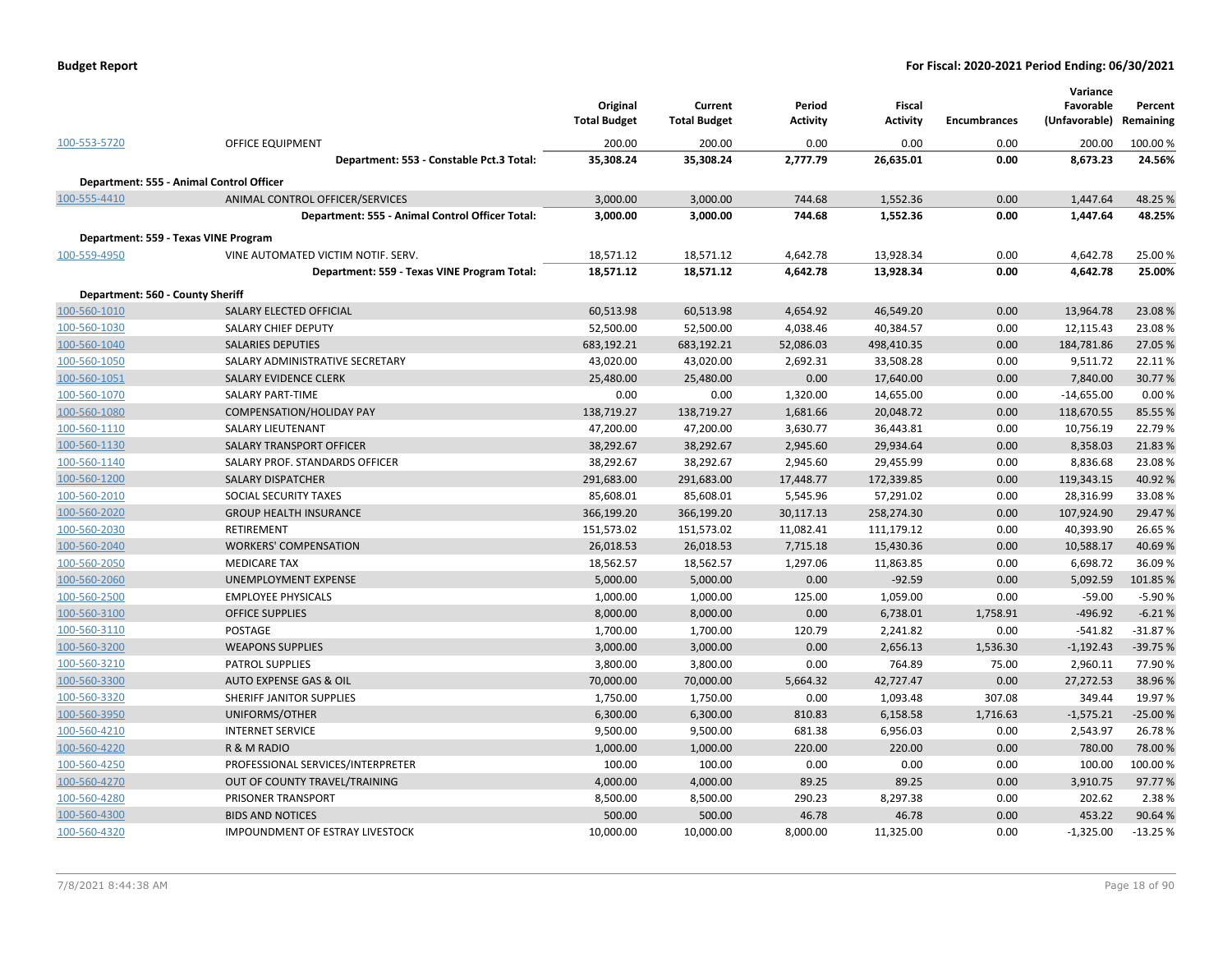|                                          |                             |                                          | Original<br><b>Total Budget</b> | Current<br><b>Total Budget</b> | Period<br>Activity | <b>Fiscal</b><br><b>Activity</b> | <b>Encumbrances</b> | Variance<br>Favorable<br>(Unfavorable) | Percent<br>Remaining   |
|------------------------------------------|-----------------------------|------------------------------------------|---------------------------------|--------------------------------|--------------------|----------------------------------|---------------------|----------------------------------------|------------------------|
| 100-560-4350                             | <b>PRINTING</b>             |                                          | 1,000.00                        | 1,000.00                       | 0.00               | 0.00                             | 0.00                | 1,000.00                               | 100.00 %               |
| 100-560-4420                             | UTILITIES WATER             |                                          | 3,000.00                        | 3,000.00                       | 274.55             | 1,225.62                         | 0.00                | 1,774.38                               | 59.15 %                |
| 100-560-4430                             | SHERIFF TRASH PICKUP        |                                          | 1,500.00                        | 1,500.00                       | 120.84             | 966.72                           | 0.00                | 533.28                                 | 35.55 %                |
| 100-560-4500                             | R & M BUILDING              |                                          | 5,000.00                        | 5,000.00                       | 118.46             | 4,893.58                         | 0.00                | 106.42                                 | 2.13 %                 |
| 100-560-4501                             | PEST CONTROL                |                                          | 320.00                          | 320.00                         | 80.00              | 240.00                           | 0.00                | 80.00                                  | 25.00 %                |
| 100-560-4530                             | TYLER/CAD MAINTENANCE       |                                          | 15,347.62                       | 15,347.62                      | 1,102.50           | 16,152.80                        | 0.00                | $-805.18$                              | $-5.25%$               |
| 100-560-4540                             | R & M AUTOMOBILES           |                                          | 45,000.00                       | 63,288.62                      | 1,513.14           | 47,405.38                        | 0.00                | 15,883.24                              | 25.10%                 |
| <b>Budget Adjustments</b>                |                             |                                          |                                 |                                |                    |                                  |                     |                                        |                        |
| <b>Number</b>                            | Date                        | <b>Description</b>                       | Adjustment                      |                                |                    |                                  |                     |                                        |                        |
| BA0000048                                | 12/16/2020                  | Auto Insurance Loss payments to R&M A    | 16,168.69                       |                                |                    |                                  |                     |                                        |                        |
| BA0000052                                | 01/29/2021                  | Add Insurance loss payment to Sheriff R& | 1,841.93                        |                                |                    |                                  |                     |                                        |                        |
| BA0000057                                | 02/26/2021                  | Sheriff Auto Loss Supplement check for U | 278.00                          |                                |                    |                                  |                     |                                        |                        |
| 100-560-4800                             | <b>BOND</b>                 |                                          | 435.00                          | 435.00                         | 0.00               | 435.00                           | 0.00                | 0.00                                   | 0.00%                  |
| 100-560-4820                             | FIRE INSURANCE              |                                          | 325.00                          | 325.00                         | 0.00               | 292.00                           | 0.00                | 33.00                                  | 10.15 %                |
| 100-560-4870                             | <b>AUTOMOBILE INSURANCE</b> |                                          | 10,500.00                       | 10,500.00                      | 0.00               | 9,266.00                         | 0.00                | 1,234.00                               | 11.75 %                |
| 100-560-4880                             |                             | LAW ENFORCEMENT INSURANCE                | 15,000.00                       | 15,000.00                      | 0.00               | 15,983.68                        | 0.00                | $-983.68$                              | $-6.56%$               |
| 100-560-4890                             | <b>LOCAL FUNDING 562</b>    |                                          | 36,287.76                       | 36,287.76                      | 0.00               | 36,287.76                        | 0.00                | 0.00                                   | 0.00%                  |
| 100-560-5720                             | <b>OFFICE EQUIPMENT</b>     |                                          | 200.00                          | 200.00                         | 0.00               | 59.95                            | 0.00                | 140.05                                 | 70.03%                 |
| 100-560-5740                             | <b>TECHNOLOGY</b>           |                                          | 16,000.00                       | 16,000.00                      | 0.00               | 9,698.88                         | 0.00                | 6,301.12                               | 39.38%                 |
| 100-560-5750                             |                             | PURCHASE OF AUTOMOBILES                  | 50,000.00                       | 50,000.00                      | 0.00               | 50,341.31                        | 0.00                | $-341.31$                              | $-0.68%$               |
| 100-560-5790                             | <b>WEAPONS</b>              |                                          | 2,000.00                        | 2,000.00                       | 0.00               | 311.12                           | 548.60              | 1,140.28                               | 57.01%                 |
|                                          |                             | Department: 560 - County Sheriff Total:  | 2,402,920.51                    | 2,421,209.13                   | 168,459.93         | 1,677,250.09                     | 5,942.52            | 738,016.52                             | 30.48%                 |
| <b>Department: 565 - Jail Operations</b> |                             |                                          |                                 |                                |                    |                                  |                     |                                        |                        |
| 100-565-3800                             | PRISONER HOUSING            |                                          | 2,550,000.00                    | 2,550,000.00                   | 192,120.18         | 1,405,371.82                     | 0.00                | 1,144,628.18                           | 44.89%                 |
| 100-565-4000                             |                             | PRISONER TRANSPORT/GUARD                 | 25,000.00                       | 25,000.00                      | 326.80             | 17,809.09                        | 0.00                | 7,190.91                               | 28.76%                 |
| 100-565-4050                             | PRISONER MEDICAL            |                                          | 175,000.00                      | 175,000.00                     | 11,841.02          | 109,798.52                       | 0.00                | 65,201.48                              | 37.26 %                |
| 100-565-4500                             | <b>R&amp;M BUILDING</b>     |                                          | 1,000.00                        | 1,000.00                       | 12,228.00          | 13,916.60                        | 0.00                |                                        | -12,916.60 -1,291.66 % |
| 100-565-4501                             | PEST CONTROL                |                                          | 580.00                          | 580.00                         | 0.00               | 0.00                             | 0.00                | 580.00                                 | 100.00 %               |
|                                          |                             | Department: 565 - Jail Operations Total: | 2,751,580.00                    | 2,751,580.00                   | 216,516.00         | 1,546,896.03                     | 0.00                | 1,204,683.97                           | 43.78%                 |
| Department: 573 - Bond Supervision       |                             |                                          |                                 |                                |                    |                                  |                     |                                        |                        |
| 100-573-1020                             |                             | SALARY-BOND SUPERVISOR                   | 38,244.95                       | 38,244.95                      | 0.00               | 22,144.38                        | 0.00                | 16,100.57                              | 42.10%                 |
| 100-573-1070                             | Part Time                   |                                          | 2,816.32                        | 2,816.32                       | 0.00               | 0.00                             | 0.00                | 2,816.32                               | 100.00 %               |
| 100-573-2010                             | SOCIAL SECURITY TAXES       |                                          | 2,545.80                        | 2,545.80                       | 0.00               | 1,358.56                         | 0.00                | 1,187.24                               | 46.64%                 |
| 100-573-2020                             |                             | <b>GROUP HEALTH INSURANCE</b>            | 13,427.30                       | 13,427.30                      | 0.00               | 5,086.10                         | 0.00                | 8,341.20                               | 62.12%                 |
| 100-573-2030                             | RETIREMENT                  |                                          | 4,861.65                        | 4,861.65                       | 0.00               | 2,619.16                         | 0.00                | 2,242.49                               | 46.13%                 |
| 100-573-2040                             |                             | <b>WORKERS' COMPENSATION</b>             | 131.39                          | 131.39                         | 54.87              | 109.74                           | 0.00                | 21.65                                  | 16.48%                 |
| 100-573-2050                             | <b>MEDICARE TAX</b>         |                                          | 595.39                          | 595.39                         | 0.00               | 317.66                           | 0.00                | 277.73                                 | 46.65%                 |
| 100-573-3100                             | <b>OFFICE SUPPLIES</b>      |                                          | 700.00                          | 700.00                         | 131.94             | 368.39                           | 0.00                | 331.61                                 | 47.37%                 |
| 100-573-3130                             | DRUG TESTING SUPPLIES       |                                          | 4,000.00                        | 4,000.00                       | 800.00             | 800.00                           | 2,130.00            | 1,070.00                               | 26.75 %                |
| 100-573-3400                             | <b>EVALUATIONS</b>          |                                          | 1,000.00                        | 1,000.00                       | 0.00               | 0.00                             | 0.00                | 1,000.00                               | 100.00%                |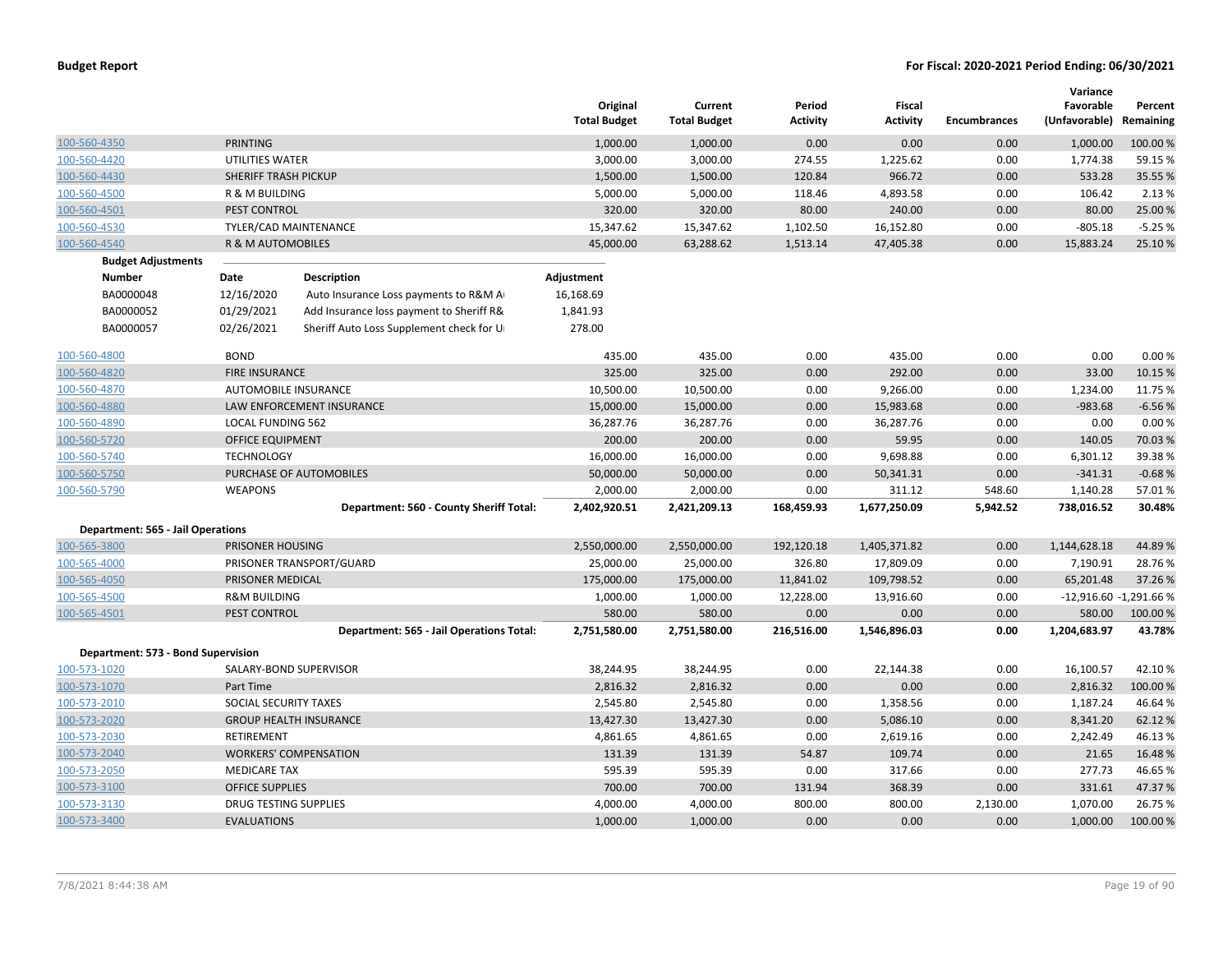|              |                                                    | Original<br><b>Total Budget</b> | Current<br><b>Total Budget</b> | Period<br><b>Activity</b> | Fiscal<br><b>Activity</b> | <b>Encumbrances</b> | Variance<br>Favorable<br>(Unfavorable) Remaining | Percent  |
|--------------|----------------------------------------------------|---------------------------------|--------------------------------|---------------------------|---------------------------|---------------------|--------------------------------------------------|----------|
| 100-573-4270 | OUT OF COUNTY TRAVEL/TRAINING                      | 1,900.00                        | 1,900.00                       | 0.00                      | 0.00                      | 0.00                | 1,900.00                                         | 100.00%  |
| 100-573-4530 | <b>COMPUTER SOFTWARE</b>                           | 1,284.00                        | 1,284.00                       | 107.00                    | 1,070.00                  | 0.00                | 214.00                                           | 16.67%   |
| 100-573-4800 | <b>BOND</b>                                        | 50.00                           | 50.00                          | 0.00                      | 0.00                      | 0.00                | 50.00                                            | 100.00%  |
| 100-573-4810 | <b>DUES</b>                                        | 75.00                           | 75.00                          | 0.00                      | 0.00                      | 0.00                | 75.00                                            | 100.00 % |
| 100-573-4811 | <b>FUNDING CSCD</b>                                | 0.00                            | 0.00                           | 3,838.00                  | 11,481.00                 | 0.00                | $-11,481.00$                                     | 0.00%    |
|              | Department: 573 - Bond Supervision Total:          | 71,631.80                       | 71,631.80                      | 4,931.81                  | 45,354.99                 | 2,130.00            | 24,146.81                                        | 33.71%   |
|              | Department: 575 - Juvenile Probation               |                                 |                                |                           |                           |                     |                                                  |          |
| 100-575-3110 | <b>POSTAGE</b>                                     | 0.00                            | 0.00                           | 4.08                      | 29.32                     | 0.00                | $-29.32$                                         | 0.00%    |
| 100-575-3150 | <b>COPIER RENTAL</b>                               | 0.00                            | 0.00                           | 25.90                     | 238.85                    | 0.00                | $-238.85$                                        | 0.00%    |
| 100-575-9950 | JUVENILE PROBATION FUNDING                         | 170,000.00                      | 170,000.00                     | 0.00                      | 170,000.00                | 0.00                | 0.00                                             | 0.00%    |
|              | Department: 575 - Juvenile Probation Total:        | 170,000.00                      | 170,000.00                     | 29.98                     | 170,268.17                | 0.00                | $-268.17$                                        | $-0.16%$ |
|              | Department: 590 - Environmental Development        |                                 |                                |                           |                           |                     |                                                  |          |
| 100-590-1020 | <b>SALARY DIRECTOR</b>                             | 30,248.92                       | 30,248.92                      | 2,326.84                  | 23,268.40                 | 0.00                | 6,980.52                                         | 23.08%   |
| 100-590-1040 | <b>SALARIES DEPUTIES</b>                           | 40,681.56                       | 40,681.56                      | 3,129.36                  | 31,293.61                 | 0.00                | 9,387.95                                         | 23.08%   |
| 100-590-1070 | <b>SALARY PART-TIME</b>                            | 18,096.00                       | 18,096.00                      | 1,392.00                  | 6,669.72                  | 0.00                | 11,426.28                                        | 63.14 %  |
| 100-590-2010 | SOCIAL SECURITY TAXES                              | 5,519.64                        | 5,519.64                       | 416.16                    | 3,680.30                  | 0.00                | 1,839.34                                         | 33.32 %  |
| 100-590-2020 | <b>GROUP HEALTH INSURANCE</b>                      | 24,413.28                       | 24,413.28                      | 2,034.44                  | 18,480.82                 | 0.00                | 5,932.46                                         | 24.30%   |
| 100-590-2030 | <b>RETIREMENT</b>                                  | 10,540.74                       | 10,540.74                      | 812.20                    | 7,248.21                  | 0.00                | 3,292.53                                         | 31.24 %  |
| 100-590-2040 | <b>WORKERS' COMPENSATION</b>                       | 272.79                          | 272.79                         | 122.62                    | 245.24                    | 0.00                | 27.55                                            | 10.10%   |
| 100-590-2050 | <b>MEDICARE TAX</b>                                | 1,290.88                        | 1,290.88                       | 97.32                     | 921.24                    | 0.00                | 369.64                                           | 28.63%   |
| 100-590-3100 | <b>OFFICE SUPPLIES</b>                             | 850.00                          | 850.00                         | 0.00                      | 540.09                    | 55.66               | 254.25                                           | 29.91%   |
| 100-590-3110 | POSTAGE                                            | 1,700.00                        | 1,700.00                       | 136.95                    | 952.05                    | 0.00                | 747.95                                           | 44.00 %  |
| 100-590-3150 | <b>COPIER RENTAL</b>                               | 1,000.00                        | 1,000.00                       | 74.45                     | 676.60                    | 0.00                | 323.40                                           | 32.34 %  |
| 100-590-3300 | AUTO EXPENSE GAS & OIL                             | 1,100.00                        | 1,100.00                       | 0.00                      | 147.58                    | 0.00                | 952.42                                           | 86.58%   |
| 100-590-4270 | OUT OF COUNTY TRAVEL/TRAINING                      | 1,500.00                        | 1,500.00                       | 0.00                      | 663.75                    | 0.00                | 836.25                                           | 55.75 %  |
| 100-590-4350 | <b>PRINTING</b>                                    | 200.00                          | 200.00                         | 0.00                      | 0.00                      | 0.00                | 200.00                                           | 100.00%  |
| 100-590-4530 | <b>COMPUTER SOFTWARE</b>                           | 300.00                          | 300.00                         | 0.00                      | 300.00                    | 0.00                | 0.00                                             | 0.00%    |
| 100-590-4540 | <b>R&amp;M AUTO</b>                                | 1,000.00                        | 1,000.00                       | 0.00                      | 331.45                    | 0.00                | 668.55                                           | 66.86%   |
| 100-590-4670 | <b>VISITING HEALTH INSPECTOR</b>                   | 300.00                          | 300.00                         | 0.00                      | 0.00                      | 0.00                | 300.00                                           | 100.00%  |
| 100-590-4800 | <b>BOND</b>                                        | 100.00                          | 100.00                         | 0.00                      | 0.00                      | 0.00                | 100.00                                           | 100.00%  |
| 100-590-4810 | <b>DUES</b>                                        | 111.00                          | 111.00                         | 0.00                      | 0.00                      | 0.00                | 111.00                                           | 100.00%  |
| 100-590-4870 | <b>AUTOMOBILE INSURANCE</b>                        | 225.00                          | 225.00                         | 0.00                      | 188.00                    | 0.00                | 37.00                                            | 16.44 %  |
| 100-590-5720 | OFFICE EQUIPMENT                                   | 200.00                          | 200.00                         | 0.00                      | 0.00                      | 0.00                | 200.00                                           | 100.00%  |
|              | Department: 590 - Environmental Development Total: | 139,649.81                      | 139,649.81                     | 10,542.34                 | 95,607.06                 | 55.66               | 43,987.09                                        | 31.50%   |
|              | Department: 591 - Development Services             |                                 |                                |                           |                           |                     |                                                  |          |
| 100-591-1020 | <b>SALARY DIRECTOR</b>                             | 36,834.94                       | 36,834.94                      | 2,326.84                  | 24,896.40                 | 0.00                | 11,938.54                                        | 32.41%   |
| 100-591-2010 | SOCIAL SECURITY TAXES                              | 2,283.77                        | 2,283.77                       | 144.26                    | 2,106.12                  | 0.00                | 177.65                                           | 7.78%    |
| 100-591-2020 | <b>GROUP HEALTH INSURANCE</b>                      | 12,206.64                       | 12,206.64                      | 1,017.22                  | 10,001.34                 | 0.00                | 2,205.30                                         | 18.07%   |
| 100-591-2030 | <b>RETIREMENT</b>                                  | 4,361.26                        | 4,361.26                       | 275.96                    | 2,945.87                  | 0.00                | 1,415.39                                         | 32.45 %  |
| 100-591-2040 | <b>WORKERS' COMPENSATION</b>                       | 117.87                          | 117.87                         | 52.85                     | 105.70                    | 0.00                | 12.17                                            | 10.32 %  |
| 100-591-2050 | <b>MEDICARE TAX</b>                                | 534.11                          | 534.11                         | 33.74                     | 209.55                    | 0.00                | 324.56                                           | 60.77%   |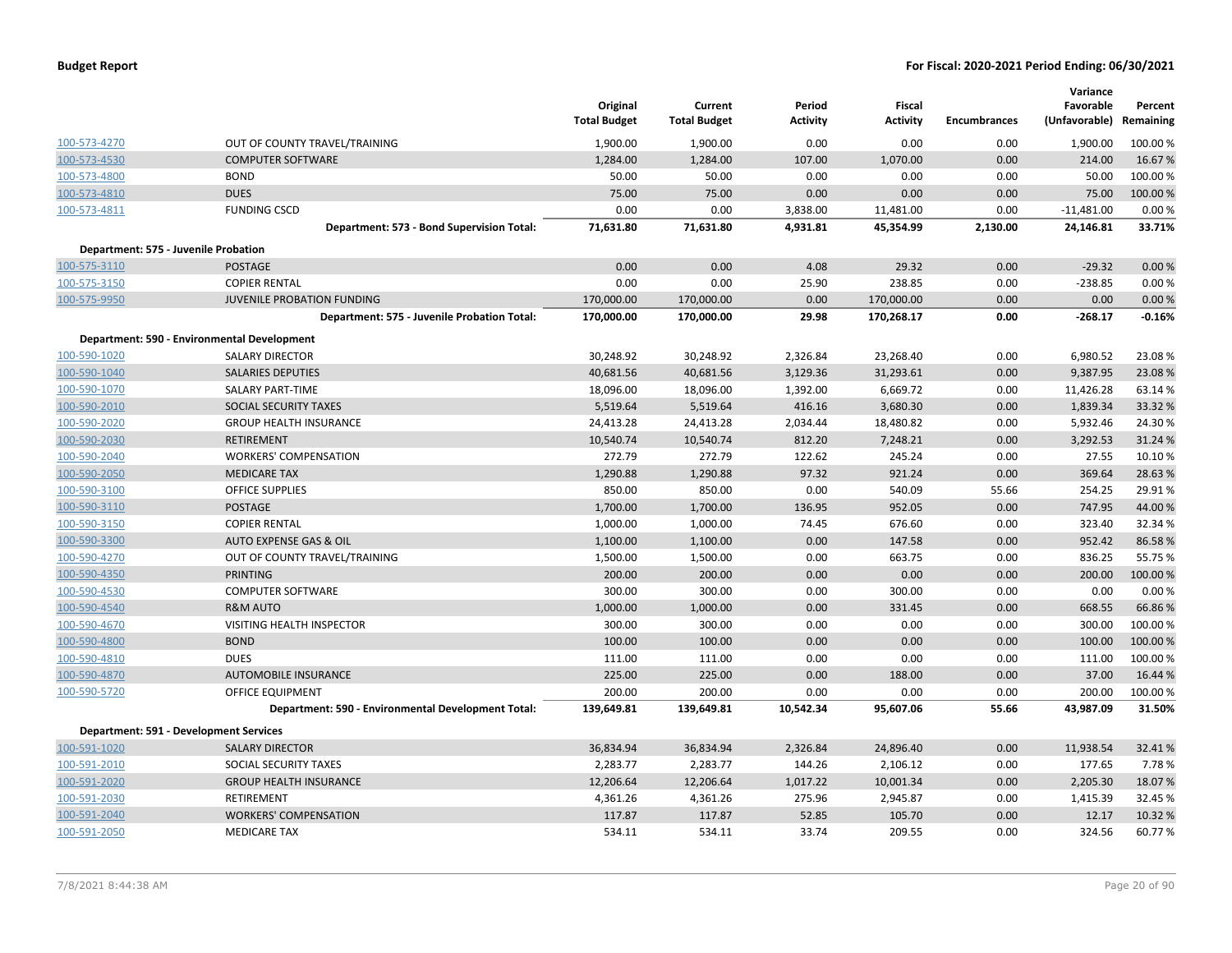|                                          |                                               | Original<br><b>Total Budget</b> | Current<br><b>Total Budget</b> | Period<br><b>Activity</b> | Fiscal<br><b>Activity</b> | <b>Encumbrances</b> | Variance<br>Favorable<br>(Unfavorable) Remaining | Percent               |
|------------------------------------------|-----------------------------------------------|---------------------------------|--------------------------------|---------------------------|---------------------------|---------------------|--------------------------------------------------|-----------------------|
| 100-591-3100                             | <b>OFFICE SUPPLIES</b>                        | 500.00                          | 500.00                         | 0.00                      | 164.24                    | 0.00                | 335.76                                           | 67.15 %               |
| 100-591-3110                             | POSTAGE                                       | 300.00                          | 300.00                         | 0.00                      | 0.00                      | 0.00                | 300.00                                           | 100.00%               |
| 100-591-3300                             | <b>AUTO EXPENSE GAS &amp; OIL</b>             | 700.00                          | 700.00                         | 0.00                      | 254.34                    | 0.00                | 445.66                                           | 63.67%                |
| 100-591-4270                             | OUT OF COUNTY TRAVEL/TRAINING                 | 1,500.00                        | 1,500.00                       | 0.00                      | 0.00                      | 0.00                | 1,500.00                                         | 100.00 %              |
| 100-591-4350                             | <b>PRINTING</b>                               | 100.00                          | 100.00                         | 0.00                      | 23.00                     | 0.00                | 77.00                                            | 77.00 %               |
| 100-591-4530                             | <b>COMPUTER SOFTWARE</b>                      | 100.00                          | 100.00                         | 0.00                      | 100.00                    | 0.00                | 0.00                                             | 0.00%                 |
| 100-591-4540                             | <b>R&amp;M AUTO</b>                           | 250.00                          | 250.00                         | 7,619.40                  | 7,633.90                  | 0.00                |                                                  | -7,383.90 -2,953.56 % |
| 100-591-4800                             | <b>BOND</b>                                   | 50.00                           | 50.00                          | 0.00                      | 0.00                      | 0.00                | 50.00                                            | 100.00%               |
| 100-591-4810                             | <b>DUES</b>                                   | 50.00                           | 50.00                          | 0.00                      | 0.00                      | 0.00                | 50.00                                            | 100.00 %              |
| 100-591-4870                             | AUTOMOBILE INSURANCE                          | 275.00                          | 275.00                         | 0.00                      | 220.00                    | 0.00                | 55.00                                            | 20.00 %               |
|                                          | Department: 591 - Development Services Total: | 60,163.59                       | 60,163.59                      | 11,470.27                 | 48,660.46                 | 0.00                | 11,503.13                                        | 19.12%                |
| <b>Department: 640 - County Services</b> |                                               |                                 |                                |                           |                           |                     |                                                  |                       |
| 100-640-4100                             | <b>FANNIN CO. CHILDRENS CTR</b>               | 1,000.00                        | 1,000.00                       | 0.00                      | 1,000.00                  | 0.00                | 0.00                                             | 0.00%                 |
| 100-640-4110                             | FANNIN CO. WELFARE BOARD                      | 1,000.00                        | 1,000.00                       | 0.00                      | 0.00                      | 0.00                | 1,000.00                                         | 100.00%               |
| 100-640-4120                             | FANNIN CO. HISTORICAL SOC                     | 4,500.00                        | 4,500.00                       | 0.00                      | 4,500.00                  | 0.00                | 0.00                                             | 0.00%                 |
| 100-640-4130                             | TEXOMA COMMUNITY CENTER(M.H.M.R.)             | 22,500.00                       | 22,500.00                      | 0.00                      | 22,500.00                 | 0.00                | 0.00                                             | 0.00%                 |
| 100-640-4140                             | FANNIN COUNTY CRISIS CENTER                   | 1,000.00                        | 1,000.00                       | 0.00                      | 0.00                      | 0.00                | 1,000.00                                         | 100.00 %              |
| 100-640-4150                             | <b>TAPS PUBLIC TRANSIT</b>                    | 5,000.00                        | 5,000.00                       | 0.00                      | 5,000.00                  | 0.00                | 0.00                                             | 0.00%                 |
| 100-640-4160                             | <b>TRI-COUNTY SNAP</b>                        | 2,400.00                        | 2,400.00                       | 0.00                      | 0.00                      | 0.00                | 2,400.00                                         | 100.00 %              |
| 100-640-4170                             | <b>OPEN ARMS SHELTER</b>                      | 1,000.00                        | 1,000.00                       | 0.00                      | 0.00                      | 0.00                | 1,000.00                                         | 100.00%               |
| 100-640-4180                             | FANNIN CO COMMUNITY MINISTRIES, INC           | 1,000.00                        | 1,000.00                       | 0.00                      | 1,000.00                  | 0.00                | 0.00                                             | 0.00%                 |
| 100-640-4400                             | UTILITIES ELECTRICITY                         | 8,500.00                        | 8,500.00                       | 0.00                      | 3,624.41                  | 0.00                | 4,875.59                                         | 57.36%                |
| 100-640-4410                             | <b>UTILITIES GAS</b>                          | 2,000.00                        | 2,000.00                       | 103.27                    | 1,576.96                  | 0.00                | 423.04                                           | 21.15 %               |
| 100-640-4420                             | UTILITIES WATER                               | 4,000.00                        | 4,000.00                       | 302.17                    | 2,442.65                  | 0.00                | 1,557.35                                         | 38.93 %               |
| 100-640-4430                             | <b>TRASH PICK-UP</b>                          | 525.00                          | 525.00                         | 43.78                     | 350.24                    | 0.00                | 174.76                                           | 33.29 %               |
| 100-640-4820                             | <b>FIRE INSURANCE</b>                         | 2,600.00                        | 2,600.00                       | 0.00                      | 2,315.00                  | 0.00                | 285.00                                           | 10.96%                |
|                                          | Department: 640 - County Services Total:      | 57,025.00                       | 57,025.00                      | 449.22                    | 44,309.26                 | 0.00                | 12,715.74                                        | 22.30%                |
| Department: 641 - Health Officer         |                                               |                                 |                                |                           |                           |                     |                                                  |                       |
| 100-641-1020                             | <b>SALARY APPOINTED OFFICIAL</b>              | 2,400.00                        | 2,400.00                       | 200.00                    | 1,800.00                  | 0.00                | 600.00                                           | 25.00 %               |
|                                          | Department: 641 - Health Officer Total:       | 2,400.00                        | 2,400.00                       | 200.00                    | 1,800.00                  | 0.00                | 600.00                                           | 25.00%                |
|                                          | Department: 645 - Indigent Health Care        |                                 |                                |                           |                           |                     |                                                  |                       |
| 100-645-1020                             | SALARY IHC DIRECTOR                           | 18,096.00                       | 18,096.00                      | 1,392.00                  | 13,920.00                 | 0.00                | 4,176.00                                         | 23.08%                |
| 100-645-2010                             | SOCIAL SECURITY TAX                           | 1,121.95                        | 1,121.95                       | 86.30                     | 863.00                    | 0.00                | 258.95                                           | 23.08%                |
| 100-645-2030                             | RETIREMENT                                    | 2,142.57                        | 2,142.57                       | 165.10                    | 1,647.57                  | 0.00                | 495.00                                           | 23.10%                |
| 100-645-2040                             | <b>WORKER'S COMP</b>                          | 57.91                           | 57.91                          | 25.96                     | 51.92                     | 0.00                | 5.99                                             | 10.34 %               |
| 100-645-2050                             | <b>MEDICARE TAX</b>                           | 262.39                          | 262.39                         | 20.18                     | 201.80                    | 0.00                | 60.59                                            | 23.09 %               |
| 100-645-3100                             | <b>OFFICE SUPPLIES</b>                        | 400.00                          | 400.00                         | 230.80                    | 527.79                    | 0.00                | $-127.79$                                        | $-31.95%$             |
| 100-645-3110                             | POSTAGE                                       | 75.00                           | 75.00                          | 0.00                      | 126.39                    | 0.00                | $-51.39$                                         | $-68.52%$             |
| 100-645-4090                             | <b>DIABETIC SUPPLIES</b>                      | 3,000.00                        | 3,000.00                       | 124.45                    | 1,404.83                  | 0.00                | 1,595.17                                         | 53.17 %               |
| 100-645-4100                             | CERT. REG. NURSE ANES.                        | 500.00                          | 500.00                         | 0.00                      | 0.00                      | 0.00                | 500.00                                           | 100.00%               |
| 100-645-4110                             | PHYSICIAN, NON-EMERGENCY                      | 15,000.00                       | 15,000.00                      | 5.592.19                  | 40,800.43                 | 0.00                | $-25,800.43$                                     | $-172.00%$            |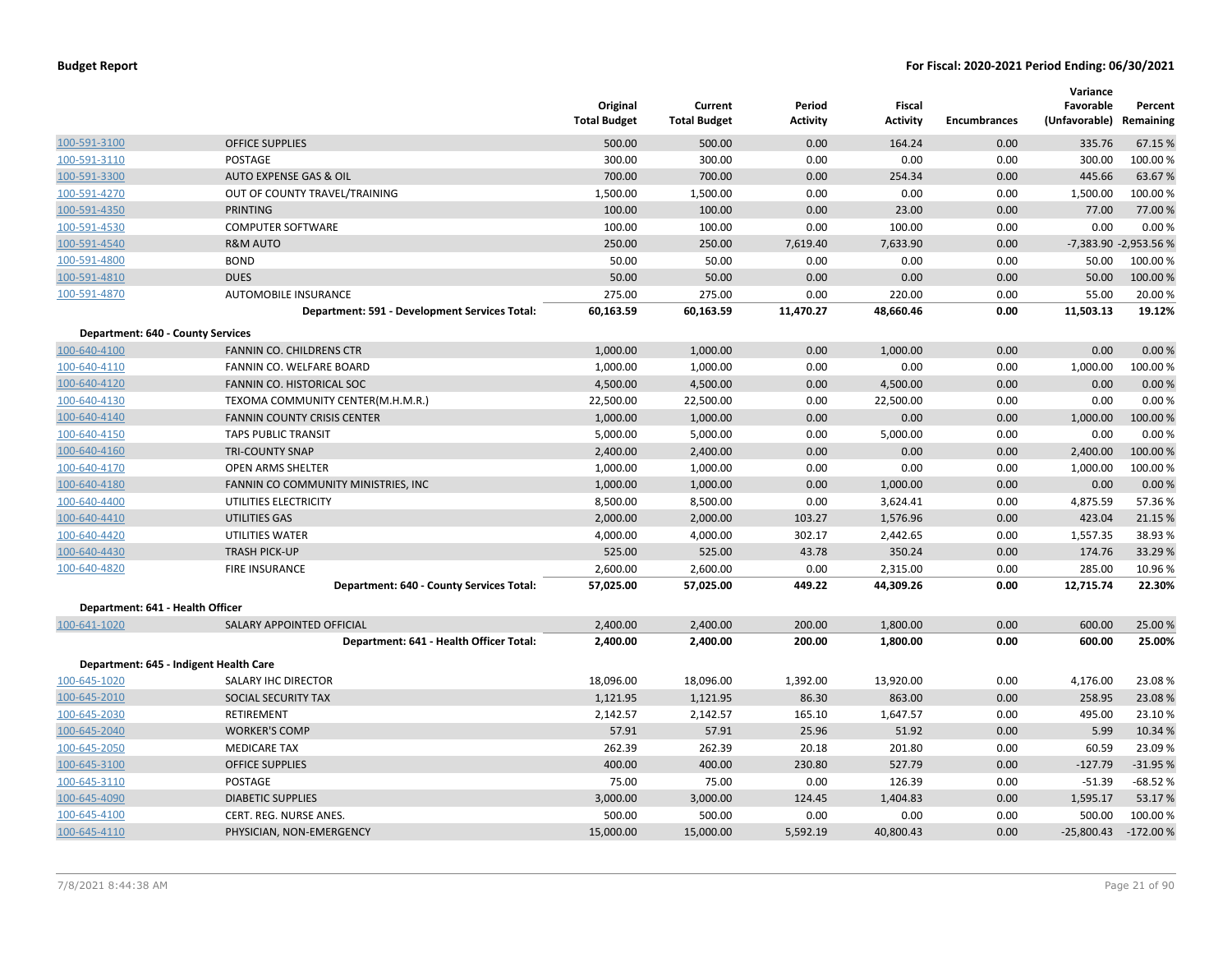|                                 | Fund: 100 - General Surplus (Deficit):                    | 0.00                            | 0.00                           | $-664,785.48$             | 3,394,271.35                     | $-23,970.84$        | 3,370,300.51                         | 0.00%     |
|---------------------------------|-----------------------------------------------------------|---------------------------------|--------------------------------|---------------------------|----------------------------------|---------------------|--------------------------------------|-----------|
|                                 | <b>Expense Total:</b>                                     | 13,903,281.52                   | 13,923,290.14                  | 1,085,545.28              | 9,420,440.73                     | 23,970.84           | 4,478,878.57                         | 32.17%    |
|                                 | <b>Department: 696 - Donations and Allocations Total:</b> | 3,000.00                        | 3,000.00                       | 0.00                      | 0.00                             | 0.00                | 3,000.00                             | 100.00%   |
| 100-696-4920                    | <b>INDIGENT BURIAL</b>                                    | 2,000.00                        | 2,000.00                       | 0.00                      | 0.00                             | 0.00                | 2,000.00                             | 100.00%   |
| 100-696-4910                    | SOIL & WATER CONSERVATION                                 | 1,000.00                        | 1,000.00                       | 0.00                      | 0.00                             | 0.00                | 1,000.00                             | 100.00%   |
|                                 | <b>Department: 696 - Donations and Allocations</b>        |                                 |                                |                           |                                  |                     |                                      |           |
|                                 | Department: 665 - County Agents Total:                    | 115,384.39                      | 115,384.39                     | 8,596.63                  | 74,519.00                        | 0.00                | 40,865.39                            | 35.42%    |
| 100-665-4290                    | IN/OUT CO.TRAVEL/TRAINING-4-H                             | 3,000.00                        | 3,000.00                       | 370.72                    | 893.58                           | 0.00                | 2,106.42                             | 70.21%    |
| 100-665-4280                    | IN/OUT CO.TRAVEL/TRAINING-F.C.S.                          | 3,000.00                        | 3,000.00                       | 235.00                    | 929.16                           | 0.00                | 2,070.84                             | 69.03%    |
| 100-665-4270                    | IN/OUT CO.TRAVEL/TRAINING-AG.                             | 3,000.00                        | 3,000.00                       | 0.00                      | 137.50                           | 0.00                | 2,862.50                             | 95.42%    |
| 100-665-4210                    | <b>INTERNET</b>                                           | 800.00                          | 800.00                         | 0.00                      | 519.92                           | 0.00                | 280.08                               | 35.01%    |
| 100-665-3350                    | <b>PROGRAM SUPPLIES</b>                                   | 500.00                          | 500.00                         | 0.00                      | 0.00                             | 0.00                | 500.00                               | 100.00 %  |
| 100-665-3150                    | <b>COPIER RENTAL</b>                                      | 1,800.00                        | 1,800.00                       | 113.85                    | 907.64                           | 0.00                | 892.36                               | 49.58%    |
| 100-665-3110                    | <b>POSTAGE</b>                                            | 300.00                          | 300.00                         | 0.00                      | 110.00                           | 0.00                | 190.00                               | 63.33%    |
| 100-665-3100                    | <b>OFFICE SUPPLIES</b>                                    | 1,100.00                        | 1,100.00                       | 0.00                      | 532.89                           | 0.00                | 567.11                               | 51.56%    |
| 100-665-2050                    | <b>MEDICARE TAX</b>                                       | 1,161.57                        | 1,161.57                       | 75.62                     | 710.56                           | 0.00                | 451.01                               | 38.83%    |
| 100-665-2040                    | <b>WORKERS' COMPENSATION</b>                              | 90.55                           | 90.55                          | 40.60                     | 81.20                            | 0.00                | 9.35                                 | 10.33%    |
| 100-665-2030                    | <b>RETIREMENT</b>                                         | 3,350.35                        | 3,350.35                       | 258.16                    | 1,868.61                         | 0.00                | 1,481.74                             | 44.23%    |
| 100-665-2020                    | <b>GROUP HEALTH INSURANCE</b>                             | 12,206.64                       | 12,206.64                      | 1,017.22                  | 9,154.98                         | 0.00                | 3,051.66                             | 25.00 %   |
| 100-665-2010                    | SOCIAL SECURITY TAXES                                     | 4,966.73                        | 4,966.73                       | 323.26                    | 3,037.80                         | 0.00                | 1,928.93                             | 38.84 %   |
| 100-665-1500                    | <b>CO. AGENTS SALARIES</b>                                | 51,811.65                       | 51,811.65                      | 3,985.52                  | 39,855.20                        | 0.00                | 11,956.45                            | 23.08%    |
| 100-665-1050                    | <b>SALARY SECRETARY</b>                                   | 28,296.90                       | 28,296.90                      | 2,176.68                  | 15,779.96                        | 0.00                | 12,516.94                            | 44.23%    |
| Department: 665 - County Agents |                                                           |                                 |                                |                           |                                  |                     |                                      |           |
|                                 | Department: 645 - Indigent Health Care Total:             | 189,386.82                      | 189,386.82                     | 68,734.22                 | 261,232.89                       | 0.00                | $-71,846.07$                         | $-37.94%$ |
| 100-645-4530                    | <b>COMPUTER SOFTWARE</b>                                  | 12,708.00                       | 12,708.00                      | 1,059.00                  | 10,590.00                        | 0.00                | 2,118.00                             | 16.67%    |
| 100-645-4300                    | <b>BIDS &amp; NOTICES</b>                                 | 75.00                           | 75.00                          | 0.00                      | 0.00                             | 0.00                | 75.00                                | 100.00 %  |
| 100-645-4270                    | OUT OF COUNTY TRAVEL/TRAINING                             | 1,000.00                        | 1,000.00                       | 0.00                      | 0.00                             | 0.00                | 1,000.00                             | 100.00%   |
| 100-645-4210                    | <b>INTERNET</b>                                           | 948.00                          | 948.00                         | 0.00                      | 721.52                           | 0.00                | 226.48                               | 23.89%    |
| 100-645-4180                    | FED. QUALIFIED HEALTH CENTER                              | 5,000.00                        | 5,000.00                       | 0.00                      | 0.00                             | 0.00                | 5,000.00                             | 100.00%   |
| 100-645-4150                    | LABORATORY/X-RAY                                          | 4,000.00                        | 4,000.00                       | 716.79                    | 2,071.59                         | 0.00                | 1,928.41                             | 48.21%    |
| 100-645-4140                    | HOSPITAL, OUTPATIENT                                      | 60,000.00                       | 60,000.00                      | 26,809.95                 | 106,785.69                       | 0.00                | $-46,785.69$                         | $-77.98%$ |
| 100-645-4130                    | HOSPITAL, INPATIENT                                       | 45,000.00                       | 45,000.00                      | 29,726.66                 | 62,037.38                        | 0.00                | $-17,037.38$                         | $-37.86%$ |
| 100-645-4120                    | PRESCRIPTIONS, DRUGS                                      | 20,000.00                       | 20,000.00                      | 2,784.84                  | 19,482.98                        | 0.00                | 517.02                               | 2.59%     |
|                                 |                                                           | Original<br><b>Total Budget</b> | Current<br><b>Total Budget</b> | Period<br><b>Activity</b> | <b>Fiscal</b><br><b>Activity</b> | <b>Encumbrances</b> | Favorable<br>(Unfavorable) Remaining | Percent   |
|                                 |                                                           |                                 |                                |                           |                                  |                     | Variance                             |           |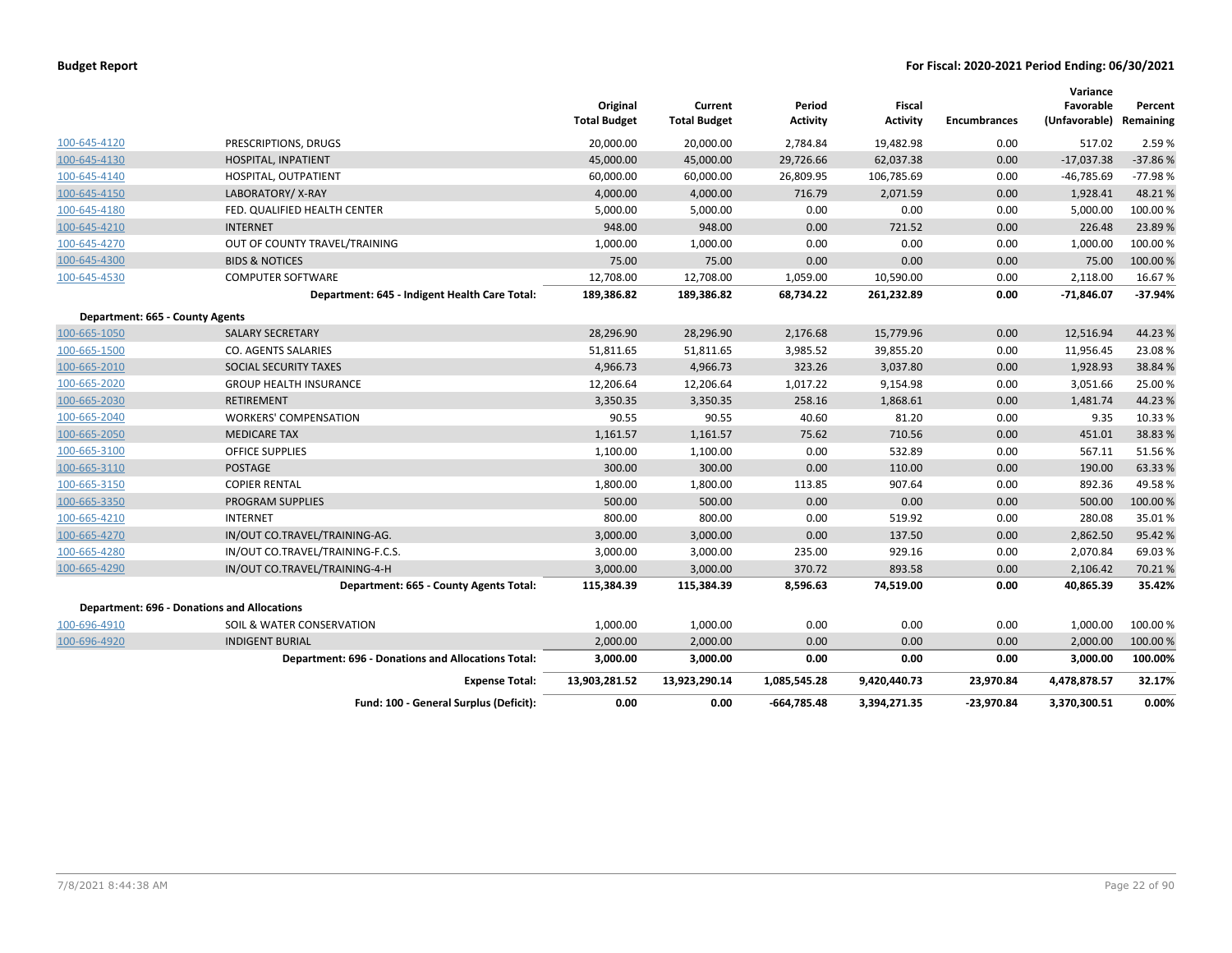|                                                 |                              |                                                        | Original<br><b>Total Budget</b> | Current<br><b>Total Budget</b> | Period<br><b>Activity</b> | Fiscal<br><b>Activity</b> | <b>Encumbrances</b> | Variance<br>Favorable<br>(Unfavorable) | Percent<br>Remaining |
|-------------------------------------------------|------------------------------|--------------------------------------------------------|---------------------------------|--------------------------------|---------------------------|---------------------------|---------------------|----------------------------------------|----------------------|
| Fund: 110 - Courthouse Security                 |                              |                                                        |                                 |                                |                           |                           |                     |                                        |                      |
| Revenue                                         |                              |                                                        |                                 |                                |                           |                           |                     |                                        |                      |
| RevType: 300 - CASH                             |                              |                                                        |                                 |                                |                           |                           |                     |                                        |                      |
| 110-300-1110                                    |                              | BEGINNING CASH BALANCE                                 | 26,650.00                       | 55,064.66                      | 0.00                      | 0.00                      | 0.00                | -55,064.66                             | 100.00%              |
| <b>Budget Adjustments</b>                       |                              |                                                        |                                 |                                |                           |                           |                     |                                        |                      |
| <b>Number</b>                                   | Date                         | <b>Description</b>                                     | Adjustment                      |                                |                           |                           |                     |                                        |                      |
| BA0000059                                       | 03/05/2021                   | Increase budget for CCTV and access cont               | $-28,414.66$                    |                                |                           |                           |                     |                                        |                      |
|                                                 |                              | RevType: 300 - CASH Total:                             | 26,650.00                       | 55,064.66                      | 0.00                      | 0.00                      | 0.00                | $-55,064.66$                           | 100.00%              |
| RevType: 340 - FEES OF OFFICE                   |                              |                                                        |                                 |                                |                           |                           |                     |                                        |                      |
| 110-340-6000                                    | <b>COUNTY CLERK FEES</b>     |                                                        | 4,000.00                        | 4,000.00                       | 0.00                      | 2,713.21                  | 0.00                | $-1,286.79$                            | 32.17 %              |
| 110-340-6500                                    | <b>DISTRICT CLERK FEES</b>   |                                                        | 2,200.00                        | 2,200.00                       | 183.97                    | 2,194.91                  | 0.00                | $-5.09$                                | 0.23%                |
| 110-340-6510                                    | <b>JUSTICE OF PEACE FEES</b> |                                                        | 2,100.00                        | 2,100.00                       | 0.00                      | 110.83                    | 0.00                | $-1,989.17$                            | 94.72%               |
|                                                 |                              | RevType: 340 - FEES OF OFFICE Total:                   | 8,300.00                        | 8,300.00                       | 183.97                    | 5,018.95                  | 0.00                | $-3,281.05$                            | 39.53%               |
| RevType: 360 - INTEREST EARNINGS                |                              |                                                        |                                 |                                |                           |                           |                     |                                        |                      |
| 110-360-1000                                    | <b>INTEREST EARNINGS</b>     |                                                        | 50.00                           | 50.00                          | 0.00                      | 0.00                      | 0.00                | $-50.00$                               | 100.00 %             |
|                                                 |                              | RevType: 360 - INTEREST EARNINGS Total:                | 50.00                           | 50.00                          | 0.00                      | 0.00                      | 0.00                | $-50.00$                               | 100.00%              |
|                                                 |                              | <b>Revenue Total:</b>                                  | 35,000.00                       | 63,414.66                      | 183.97                    | 5,018.95                  | 0.00                | $-58,395.71$                           | 92.09%               |
| Expense                                         |                              |                                                        |                                 |                                |                           |                           |                     |                                        |                      |
| Department: 541 - Courthouse Security Part-Time |                              |                                                        |                                 |                                |                           |                           |                     |                                        |                      |
| 110-541-1070                                    | <b>SALARY PART-TIME</b>      |                                                        | 35,000.00                       | 35,000.00                      | 0.00                      | 0.00                      | 0.00                | 35,000.00                              | 100.00 %             |
|                                                 |                              | Department: 541 - Courthouse Security Part-Time Total: | 35,000.00                       | 35,000.00                      | 0.00                      | 0.00                      | 0.00                | 35,000.00                              | 100.00%              |
| Department: 542 - Security Equipment            |                              |                                                        |                                 |                                |                           |                           |                     |                                        |                      |
| 110-542-4830                                    | <b>ALARM MONITORING</b>      |                                                        | 0.00                            | 0.00                           | 0.00                      | 359.40                    | 0.00                | $-359.40$                              | 0.00%                |
| 110-542-5710                                    | <b>EQUIPMENT</b>             |                                                        | 0.00                            | 28,414.66                      | 0.00                      | 28,414.85                 | 0.00                | $-0.19$                                | 0.00%                |
| <b>Budget Adjustments</b>                       |                              |                                                        |                                 |                                |                           |                           |                     |                                        |                      |
| Number                                          | Date                         | <b>Description</b>                                     | Adjustment                      |                                |                           |                           |                     |                                        |                      |
| BA0000059                                       | 03/05/2021                   | Increase budget for CCTV and access cont               | 28,414.66                       |                                |                           |                           |                     |                                        |                      |
|                                                 |                              | Department: 542 - Security Equipment Total:            | 0.00                            | 28,414.66                      | 0.00                      | 28,774.25                 | 0.00                | $-359.59$                              | $-1.27%$             |
|                                                 |                              | <b>Expense Total:</b>                                  | 35,000.00                       | 63,414.66                      | 0.00                      | 28,774.25                 | 0.00                | 34,640.41                              | 54.63%               |
|                                                 |                              | Fund: 110 - Courthouse Security Surplus (Deficit):     | 0.00                            | 0.00                           | 183.97                    | -23,755.30                | 0.00                | -23,755.30                             | 0.00%                |
| Fund: 111 - Justice Court Building Security     |                              |                                                        |                                 |                                |                           |                           |                     |                                        |                      |
| Revenue                                         |                              |                                                        |                                 |                                |                           |                           |                     |                                        |                      |
| RevType: 300 - CASH                             |                              |                                                        |                                 |                                |                           |                           |                     |                                        |                      |
| 111-300-1140                                    | <b>BEGINNING CASH</b>        |                                                        | 3,650.00                        | 3,650.00                       | 0.00                      | 0.00                      | 0.00                | $-3,650.00$                            | 100.00 %             |
|                                                 |                              | RevType: 300 - CASH Total:                             | 3,650.00                        | 3,650.00                       | 0.00                      | 0.00                      | 0.00                | $-3,650.00$                            | 100.00%              |
| RevType: 370 - MISCELLANEOUS                    |                              |                                                        |                                 |                                |                           |                           |                     |                                        |                      |
| 111-370-4550                                    | <b>JP1 SECURITY FEE</b>      |                                                        | 500.00                          | 500.00                         | 0.00                      | 467.72                    | 0.00                | $-32.28$                               | 6.46%                |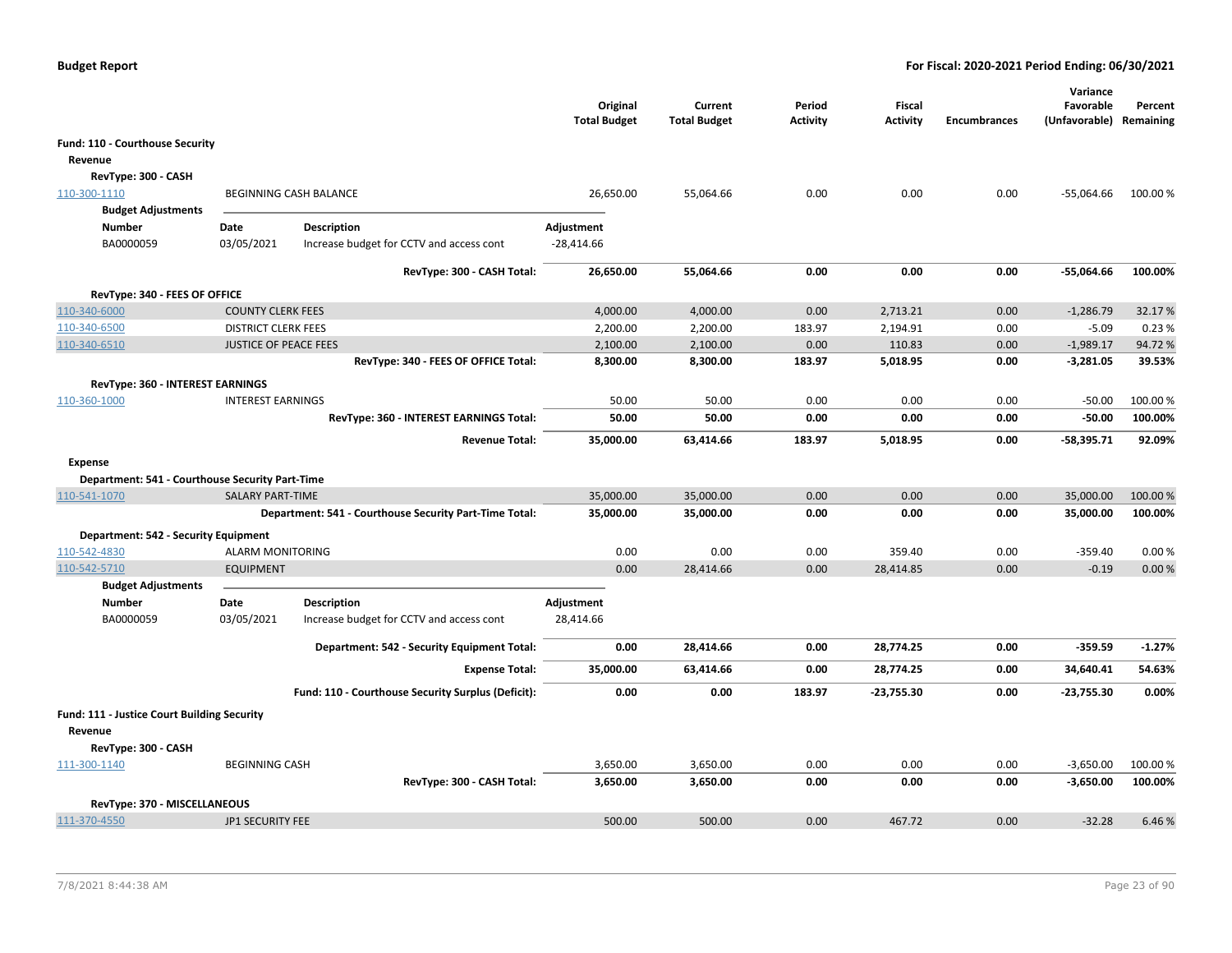| <b>Budget Report</b> |  |
|----------------------|--|
|----------------------|--|

|                                             |                                                                | Original<br><b>Total Budget</b> | Current<br><b>Total Budget</b> | Period<br><b>Activity</b> | <b>Fiscal</b><br><b>Activity</b> | <b>Encumbrances</b> | Variance<br>Favorable<br>(Unfavorable) | Percent<br>Remaining |
|---------------------------------------------|----------------------------------------------------------------|---------------------------------|--------------------------------|---------------------------|----------------------------------|---------------------|----------------------------------------|----------------------|
| 111-370-4560                                | JP2 SECURITY FEE                                               | 150.00                          | 150.00                         | 0.00                      | 85.90                            | 0.00                | $-64.10$                               | 42.73%               |
| 111-370-4570                                | <b>JP3 SECURITY FEE</b>                                        | 200.00                          | 200.00                         | 0.00                      | 362.30                           | 0.00                | 162.30                                 | 181.15 %             |
|                                             | RevType: 370 - MISCELLANEOUS Total:                            | 850.00                          | 850.00                         | 0.00                      | 915.92                           | 0.00                | 65.92                                  | 7.76%                |
|                                             | <b>Revenue Total:</b>                                          | 4,500.00                        | 4,500.00                       | 0.00                      | 915.92                           | 0.00                | $-3,584.08$                            | 79.65%               |
| <b>Expense</b>                              |                                                                |                                 |                                |                           |                                  |                     |                                        |                      |
| Department: 454 - Justice Ct Bldg Expense   |                                                                |                                 |                                |                           |                                  |                     |                                        |                      |
| 111-454-3200                                | JP1 SECURITY EXPENSE                                           | 1,000.00                        | 1,000.00                       | 0.00                      | 0.00                             | 0.00                | 1,000.00                               | 100.00%              |
| 111-454-3210                                | <b>JP2 SECURITY EXPENSE</b>                                    | 1,000.00                        | 1,000.00                       | 0.00                      | 0.00                             | 0.00                | 1,000.00                               | 100.00%              |
| 111-454-3220                                | <b>JP3 SECURITY EXPENSE</b>                                    | 2,500.00                        | 2,500.00                       | 0.00                      | 0.00                             | 0.00                | 2,500.00                               | 100.00 %             |
|                                             | Department: 454 - Justice Ct Bldg Expense Total:               | 4,500.00                        | 4,500.00                       | 0.00                      | 0.00                             | 0.00                | 4,500.00                               | 100.00%              |
|                                             | <b>Expense Total:</b>                                          | 4,500.00                        | 4,500.00                       | 0.00                      | 0.00                             | 0.00                | 4,500.00                               | 100.00%              |
|                                             | Fund: 111 - Justice Court Building Security Surplus (Deficit): | 0.00                            | 0.00                           | 0.00                      | 915.92                           | 0.00                | 915.92                                 | 0.00%                |
| Fund: 120 - County Clerk Vital Statistics   |                                                                |                                 |                                |                           |                                  |                     |                                        |                      |
| Revenue                                     |                                                                |                                 |                                |                           |                                  |                     |                                        |                      |
| RevType: 300 - CASH                         |                                                                |                                 |                                |                           |                                  |                     |                                        |                      |
| 120-300-1120                                | <b>BEGINNING CASH BALANCE</b>                                  | 2,995.00                        | 2,995.00                       | 0.00                      | 0.00                             | 0.00                | $-2,995.00$                            | 100.00 %             |
|                                             | RevType: 300 - CASH Total:                                     | 2,995.00                        | 2,995.00                       | 0.00                      | 0.00                             | 0.00                | $-2,995.00$                            | 100.00%              |
| <b>RevType: 360 - INTEREST EARNINGS</b>     |                                                                |                                 |                                |                           |                                  |                     |                                        |                      |
| 120-360-1000                                | <b>INTEREST EARNINGS</b>                                       | 5.00                            | 5.00                           | 0.00                      | 0.00                             | 0.00                | $-5.00$                                | 100.00 %             |
|                                             | RevType: 360 - INTEREST EARNINGS Total:                        | 5.00                            | 5.00                           | 0.00                      | 0.00                             | 0.00                | $-5.00$                                | 100.00%              |
| RevType: 370 - MISCELLANEOUS                |                                                                |                                 |                                |                           |                                  |                     |                                        |                      |
| 120-370-1340                                | <b>CO.CLK.VITAL STAT.FEE</b>                                   | 500.00                          | 500.00                         | 0.00                      | 130.00                           | 0.00                | $-370.00$                              | 74.00 %              |
|                                             | RevType: 370 - MISCELLANEOUS Total:                            | 500.00                          | 500.00                         | 0.00                      | 130.00                           | 0.00                | $-370.00$                              | 74.00%               |
|                                             | <b>Revenue Total:</b>                                          | 3,500.00                        | 3,500.00                       | 0.00                      | 130.00                           | 0.00                | $-3,370.00$                            | 96.29%               |
| <b>Expense</b>                              |                                                                |                                 |                                |                           |                                  |                     |                                        |                      |
| Department: 411 - Vital Stats Expense       |                                                                |                                 |                                |                           |                                  |                     |                                        |                      |
| 120-411-3100                                | <b>OFFICE SUPPLIES</b>                                         | 2,500.00                        | 2,500.00                       | 0.00                      | 788.41                           | 766.47              | 945.12                                 | 37.80%               |
| 120-411-4270                                | <b>OUT OF COUNTY TRAVEL</b>                                    | 1,000.00                        | 1,000.00                       | 0.00                      | 0.00                             | 0.00                | 1,000.00                               | 100.00 %             |
|                                             | Department: 411 - Vital Stats Expense Total:                   | 3,500.00                        | 3,500.00                       | 0.00                      | 788.41                           | 766.47              | 1,945.12                               | 55.57%               |
|                                             | <b>Expense Total:</b>                                          | 3,500.00                        | 3,500.00                       | 0.00                      | 788.41                           | 766.47              | 1,945.12                               | 55.57%               |
|                                             | Fund: 120 - County Clerk Vital Statistics Surplus (Deficit):   | 0.00                            | 0.00                           | 0.00                      | $-658.41$                        | $-766.47$           | $-1,424.88$                            | 0.00%                |
| Fund: 121 - County Clerk Records Management |                                                                |                                 |                                |                           |                                  |                     |                                        |                      |
| Revenue                                     |                                                                |                                 |                                |                           |                                  |                     |                                        |                      |
| RevType: 300 - CASH                         |                                                                |                                 |                                |                           |                                  |                     |                                        |                      |
| 121-300-1180                                | BEGINNING CASH BALANCE                                         | 38,139.08                       | 38,139.08                      | 0.00                      | 0.00                             | 0.00                | $-38,139.08$                           | 100.00 %             |
|                                             | RevType: 300 - CASH Total:                                     | 38,139.08                       | 38,139.08                      | 0.00                      | 0.00                             | 0.00                | $-38,139.08$                           | 100.00%              |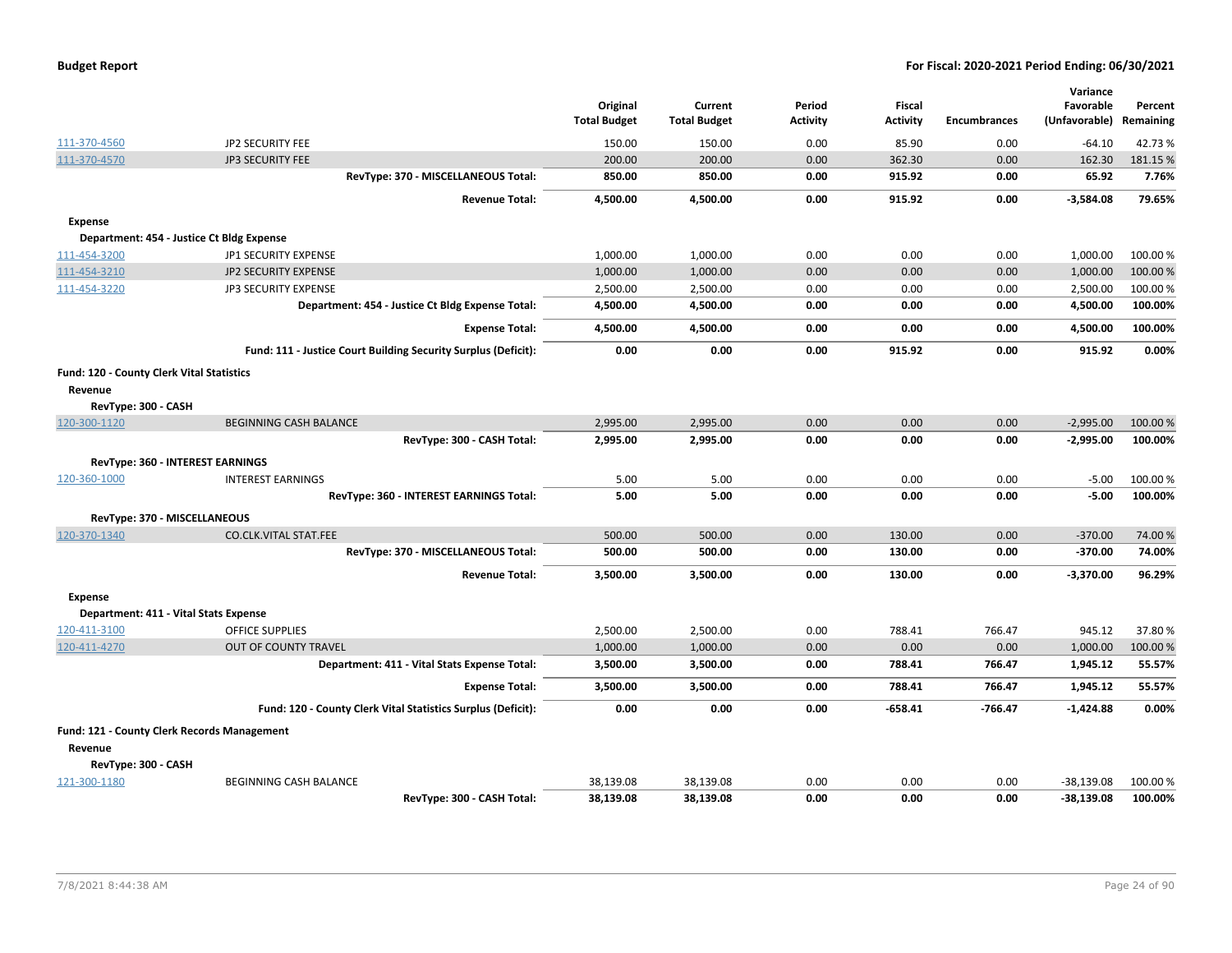|                                |                                                                | Original<br><b>Total Budget</b> | Current<br><b>Total Budget</b> | Period<br><b>Activity</b> | Fiscal<br><b>Activity</b> | <b>Encumbrances</b> | Variance<br>Favorable<br>(Unfavorable) | Percent<br>Remaining |
|--------------------------------|----------------------------------------------------------------|---------------------------------|--------------------------------|---------------------------|---------------------------|---------------------|----------------------------------------|----------------------|
|                                | <b>RevType: 360 - INTEREST EARNINGS</b>                        |                                 |                                |                           |                           |                     |                                        |                      |
| 121-360-1000                   | <b>INTEREST EARNINGS</b>                                       | 50.00                           | 50.00                          | 0.00                      | 0.00                      | 0.00                | $-50.00$                               | 100.00%              |
|                                | RevType: 360 - INTEREST EARNINGS Total:                        | 50.00                           | 50.00                          | 0.00                      | 0.00                      | 0.00                | $-50.00$                               | 100.00%              |
|                                | RevType: 370 - MISCELLANEOUS                                   |                                 |                                |                           |                           |                     |                                        |                      |
| 121-370-1310                   | SUBSCRIPTION/IMAGES FEES                                       | 2,500.00                        | 2,500.00                       | 0.00                      | 11,593.00                 | 0.00                | 9,093.00                               | 463.72%              |
| 121-370-1330                   | <b>CO.CLERK PRESERVE REC FEE</b>                               | 55,000.00                       | 55,000.00                      | 0.00                      | 8,193.97                  | 0.00                | $-46,806.03$                           | 85.10%               |
|                                | RevType: 370 - MISCELLANEOUS Total:                            | 57,500.00                       | 57,500.00                      | 0.00                      | 19,786.97                 | 0.00                | -37,713.03                             | 65.59%               |
|                                | <b>Revenue Total:</b>                                          | 95,689.08                       | 95,689.08                      | 0.00                      | 19,786.97                 | 0.00                | -75,902.11                             | 79.32%               |
|                                |                                                                |                                 |                                |                           |                           |                     |                                        |                      |
| <b>Expense</b>                 | Department: 402 - Co.Clerk Records Mgt. Exp.                   |                                 |                                |                           |                           |                     |                                        |                      |
| 121-402-1040                   | <b>SALARY DEPUTY</b>                                           | 25,743.12                       | 25,743.12                      | 1,980.24                  | 19,802.38                 | 0.00                | 5,940.74                               | 23.08%               |
| 121-402-2010                   | SOCIAL SECURITY TAXES                                          | 1,596.07                        | 1,596.07                       | 122.78                    | 1,227.80                  | 0.00                | 368.27                                 | 23.07%               |
| 121-402-2020                   | <b>GROUP HEALTH INSURANCE</b>                                  | 12,206.64                       | 12,206.64                      | 1,017.22                  | 9,154.98                  | 0.00                | 3,051.66                               | 25.00 %              |
| 121-402-2030                   | <b>RETIREMENT</b>                                              | 3,047.99                        | 3,047.99                       | 234.86                    | 2,343.76                  | 0.00                | 704.23                                 | 23.10%               |
| 121-402-2040                   | <b>WORKERS COMPENSATION</b>                                    | 82.38                           | 82.38                          | 36.93                     | 73.86                     | 0.00                | 8.52                                   | 10.34 %              |
| 121-402-2050                   | <b>MEDICARE TAX</b>                                            | 373.28                          | 373.28                         | 28.72                     | 287.20                    | 0.00                | 86.08                                  | 23.06%               |
| 121-402-3100                   | <b>OFFICE SUPPLIES</b>                                         | 600.00                          | 600.00                         | 0.00                      | 7.00                      | 159.95              | 433.05                                 | 72.18%               |
| 121-402-3120                   | <b>IMAGING SYSTEM</b>                                          | 51,204.00                       | 51,204.00                      | 0.00                      | 30,016.00                 | 0.00                | 21,188.00                              | 41.38%               |
| 121-402-3150                   | <b>COPIER MAINTENANCE</b>                                      | 435.60                          | 435.60                         | 0.00                      | 0.00                      | 0.00                | 435.60                                 | 100.00%              |
| 121-402-5740                   | <b>TECHNOLOGY</b>                                              | 400.00                          | 400.00                         | 0.00                      | 0.00                      | 0.00                | 400.00                                 | 100.00 %             |
|                                | Department: 402 - Co.Clerk Records Mgt. Exp. Total:            | 95,689.08                       | 95,689.08                      | 3,420.75                  | 62,912.98                 | 159.95              | 32,616.15                              | 34.09%               |
|                                | <b>Expense Total:</b>                                          | 95,689.08                       | 95,689.08                      | 3,420.75                  | 62,912.98                 | 159.95              | 32,616.15                              | 34.09%               |
|                                | Fund: 121 - County Clerk Records Management Surplus (Deficit): | 0.00                            | 0.00                           | $-3,420.75$               | $-43,126.01$              | $-159.95$           | $-43,285.96$                           | 0.00%                |
| Fund: 122 - Chapter 19 Funds   |                                                                |                                 |                                |                           |                           |                     |                                        |                      |
| Revenue                        |                                                                |                                 |                                |                           |                           |                     |                                        |                      |
| RevType: 330 - GRANTS          |                                                                |                                 |                                |                           |                           |                     |                                        |                      |
| 122-330-4030                   | <b>CHAPTER 19 FUNDS</b>                                        | 1,205.96                        | 1,205.96                       | 0.00                      | 0.00                      | 0.00                | $-1,205.96$                            | 100.00%              |
|                                | RevType: 330 - GRANTS Total:                                   | 1,205.96                        | 1,205.96                       | 0.00                      | 0.00                      | 0.00                | $-1,205.96$                            | 100.00%              |
|                                | <b>Revenue Total:</b>                                          | 1,205.96                        | 1,205.96                       | 0.00                      | 0.00                      | 0.00                | -1,205.96                              | 100.00%              |
| <b>Expense</b>                 |                                                                |                                 |                                |                           |                           |                     |                                        |                      |
| Department: 403 - County Clerk |                                                                |                                 |                                |                           |                           |                     |                                        |                      |
| 122-403-1070                   | <b>SALARY PART-TIME</b>                                        | 470.00                          | 470.00                         | 0.00                      | 0.00                      | 0.00                | 470.00                                 | 100.00%              |
| 122-403-2010                   | SOCIAL SECURITY TAXES                                          | 29.14                           | 29.14                          | 0.00                      | 0.00                      | 0.00                | 29.14                                  | 100.00 %             |
| 122-403-2050                   | <b>MEDICARE TAX</b>                                            | 6.82                            | 6.82                           | 0.00                      | 0.00                      | 0.00                | 6.82                                   | 100.00%              |
| 122-403-3100                   | <b>OFFICE SUPPLIES</b>                                         | 700.00                          | 700.00                         | 0.00                      | 0.00                      | 0.00                | 700.00                                 | 100.00%              |
|                                | Department: 403 - County Clerk Total:                          | 1,205.96                        | 1,205.96                       | 0.00                      | 0.00                      | 0.00                | 1,205.96                               | 100.00%              |
|                                | Department: 478 - HAVA CARES Act Coronavirus Relief            |                                 |                                |                           |                           |                     |                                        |                      |
| 122-478-1033                   | <b>SECURITY</b>                                                | 0.00                            | 0.00                           | 0.00                      | 1,400.00                  | 0.00                | $-1,400.00$                            | 0.00%                |
| 122-478-1090                   | <b>SALARY ELECTION</b>                                         | 0.00                            | 0.00                           | 0.00                      | 11,373.00                 | 0.00                | $-11,373.00$                           | 0.00%                |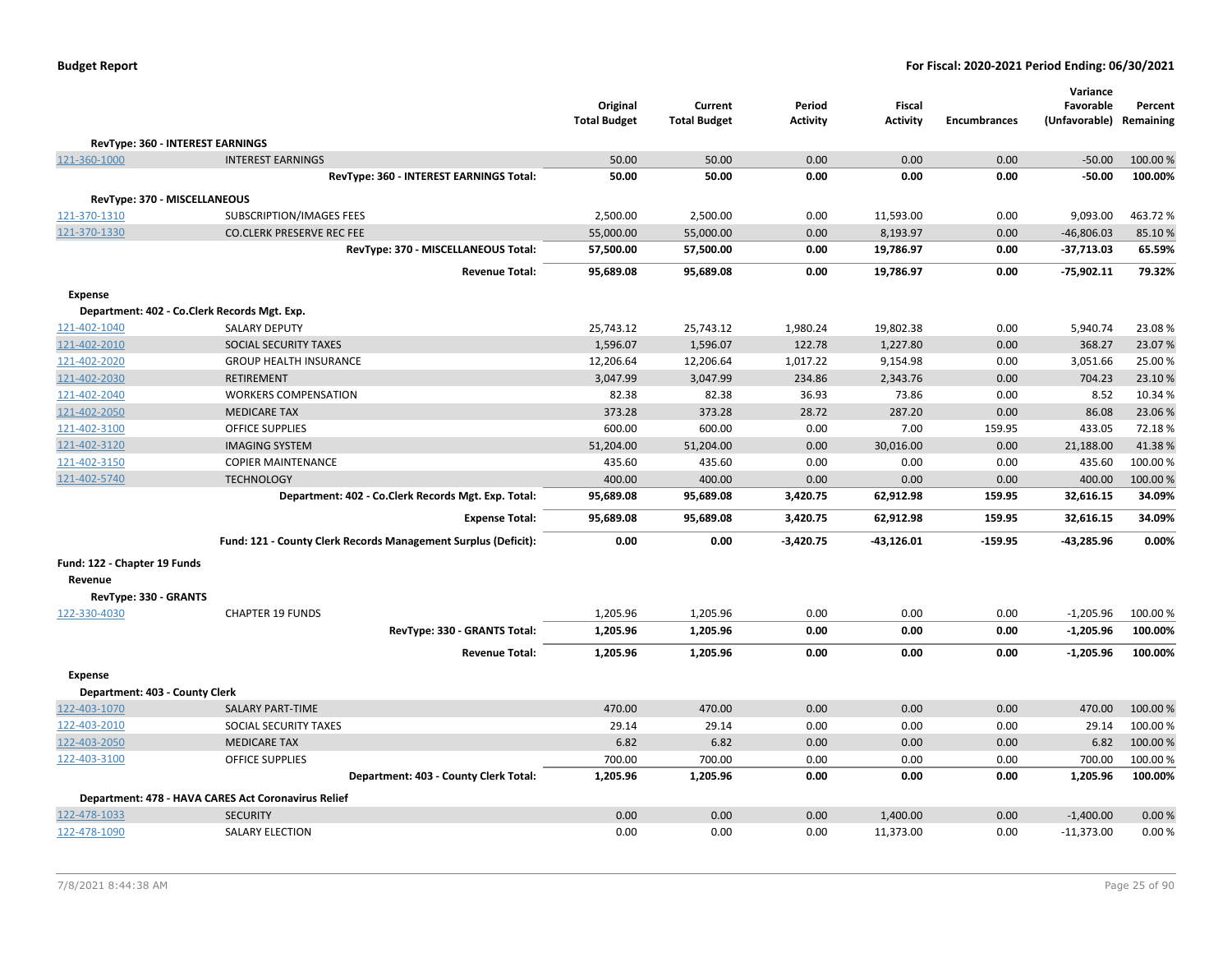|                                                |                           |                                                            | Original<br><b>Total Budget</b> | Current<br><b>Total Budget</b> | Period<br><b>Activity</b> | <b>Fiscal</b><br><b>Activity</b> | <b>Encumbrances</b> | Variance<br>Favorable<br>(Unfavorable) Remaining | Percent                 |
|------------------------------------------------|---------------------------|------------------------------------------------------------|---------------------------------|--------------------------------|---------------------------|----------------------------------|---------------------|--------------------------------------------------|-------------------------|
| 122-478-2030                                   | <b>RETIREMENT</b>         |                                                            | 0.00                            | 0.00                           | 0.00                      | 165.06                           | 0.00                | $-165.06$                                        | 0.00%                   |
| 122-478-2050                                   | <b>MEDICARE TAX</b>       |                                                            | 0.00                            | 0.00                           | 0.00                      | 136.02                           | 0.00                | $-136.02$                                        | 0.00%                   |
| 122-478-3100                                   | <b>OFFICE SUPPLIES</b>    |                                                            | 0.00                            | 0.00                           | 0.00                      | 9.83                             | 0.00                | $-9.83$                                          | 0.00%                   |
| 122-478-3970                                   | SANITIZING SUPPLIES       |                                                            | 0.00                            | 0.00                           | 0.00                      | 1,547.27                         | 0.00                | $-1,547.27$                                      | 0.00%                   |
| 122-478-3980                                   |                           | PERSONAL PROTECTIVE EQUIPMENT                              | 0.00                            | 0.00                           | 0.00                      | 302.51                           | 0.00                | $-302.51$                                        | 0.00%                   |
| 122-478-3990                                   | OFFICE PROTECTION         |                                                            | 0.00                            | 0.00                           | 0.00                      | 957.84                           | 0.00                | $-957.84$                                        | 0.00%                   |
| 122-478-4420                                   |                           | OTHER PROFESSIONAL SERVICES                                | 0.00                            | 0.00                           | 0.00                      | 1,266.94                         | 0.00                | $-1,266.94$                                      | 0.00%                   |
| 122-478-5720                                   | <b>OFFICE EQUIPMENT</b>   |                                                            | 0.00                            | 0.00                           | 0.00                      | 211.60                           | 0.00                | $-211.60$                                        | 0.00%                   |
|                                                |                           | Department: 478 - HAVA CARES Act Coronavirus Relief Total: | 0.00                            | 0.00                           | 0.00                      | 17,370.07                        | 0.00                | $-17,370.07$                                     | 0.00%                   |
|                                                |                           | <b>Expense Total:</b>                                      | 1,205.96                        | 1,205.96                       | 0.00                      | 17,370.07                        | 0.00                |                                                  | $-16,164.11 -1,340.35%$ |
|                                                |                           | Fund: 122 - Chapter 19 Funds Surplus (Deficit):            | 0.00                            | 0.00                           | 0.00                      | $-17,370.07$                     | 0.00                | $-17,370.07$                                     | 0.00%                   |
| Fund: 123 - Election Equipment Fund<br>Revenue |                           |                                                            |                                 |                                |                           |                                  |                     |                                                  |                         |
| RevType: 300 - CASH                            |                           |                                                            |                                 |                                |                           |                                  |                     |                                                  |                         |
| 123-300-1480                                   |                           | <b>BEGINNING CASH BALANCE</b>                              | 26,000.00                       | 519,253.98                     | 0.00                      | 0.00                             | 0.00                | $-519,253.98$                                    | 100.00%                 |
| <b>Budget Adjustments</b>                      |                           |                                                            |                                 |                                |                           |                                  |                     |                                                  |                         |
| <b>Number</b>                                  | Date                      | <b>Description</b>                                         | Adjustment                      |                                |                           |                                  |                     |                                                  |                         |
| BA0000060                                      | 03/19/2021                | HART Election Equipment Inv.082982 3-1                     | -493,253.98                     |                                |                           |                                  |                     |                                                  |                         |
|                                                |                           | RevType: 300 - CASH Total:                                 | 26,000.00                       | 519,253.98                     | 0.00                      | 0.00                             | 0.00                | $-519,253.98$                                    | 100.00%                 |
| RevType: 335 - PROCEEDS FROM CAPITAL LEASE     |                           |                                                            |                                 |                                |                           |                                  |                     |                                                  |                         |
| 123-335-1435                                   |                           | PROCEEDS FROM CAPITAL LEASE                                | 0.00                            | 0.00                           | 0.00                      | 357,253.98                       | 0.00                | 357,253.98                                       | 0.00%                   |
|                                                |                           | RevType: 335 - PROCEEDS FROM CAPITAL LEASE Total:          | 0.00                            | 0.00                           | 0.00                      | 357,253.98                       | 0.00                | 357,253.98                                       | 0.00%                   |
| RevType: 340 - FEES OF OFFICE                  |                           |                                                            |                                 |                                |                           |                                  |                     |                                                  |                         |
| 123-340-4840                                   |                           | <b>ELECTION REIMBURSEMENTS</b>                             | 4,000.00                        | 4,000.00                       | 3,096.00                  | 4,945.93                         | 0.00                | 945.93                                           | 123.65%                 |
|                                                |                           | RevType: 340 - FEES OF OFFICE Total:                       | 4,000.00                        | 4,000.00                       | 3,096.00                  | 4,945.93                         | 0.00                | 945.93                                           | 23.65%                  |
|                                                |                           | <b>Revenue Total:</b>                                      | 30,000.00                       | 523,253.98                     | 3,096.00                  | 362,199.91                       | 0.00                | $-161,054.07$                                    | 30.78%                  |
| <b>Expense</b>                                 |                           |                                                            |                                 |                                |                           |                                  |                     |                                                  |                         |
| Department: 403 - County Clerk                 |                           |                                                            |                                 |                                |                           |                                  |                     |                                                  |                         |
| 123-403-5730<br><b>Budget Adjustments</b>      | <b>ELECTION EQUIPMENT</b> |                                                            | 30,000.00                       | 523,253.98                     | 0.00                      | 493,253.98                       | 0.00                | 30,000.00                                        | 5.73 %                  |
| <b>Number</b>                                  | Date                      | <b>Description</b>                                         | Adjustment                      |                                |                           |                                  |                     |                                                  |                         |
| BA0000060                                      | 03/19/2021                | HART Election Equipment Inv.082982 3-16                    | 493,253.98                      |                                |                           |                                  |                     |                                                  |                         |
|                                                |                           | Department: 403 - County Clerk Total:                      | 30,000.00                       | 523,253.98                     | 0.00                      | 493,253.98                       | 0.00                | 30,000.00                                        | 5.73%                   |
|                                                |                           | <b>Expense Total:</b>                                      | 30,000.00                       | 523,253.98                     | 0.00                      | 493,253.98                       | 0.00                | 30,000.00                                        | 5.73%                   |
|                                                |                           | Fund: 123 - Election Equipment Fund Surplus (Deficit):     | 0.00                            | 0.00                           | 3,096.00                  | $-131,054.07$                    | 0.00                | -131,054.07                                      | 0.00%                   |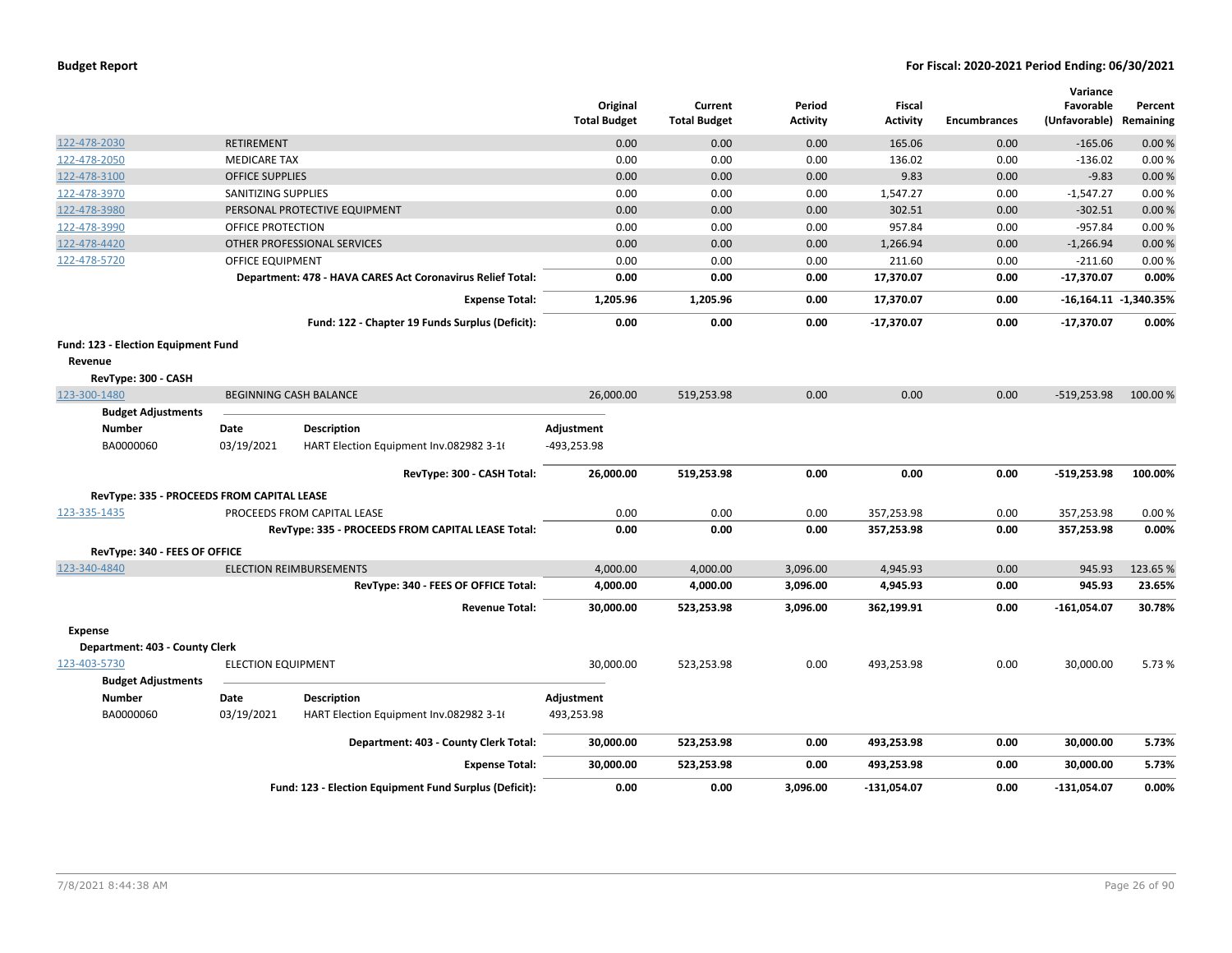|                                          |                                                                       | Original            | Current             | Period          | Fiscal          |                     | Variance<br>Favorable | Percent   |
|------------------------------------------|-----------------------------------------------------------------------|---------------------|---------------------|-----------------|-----------------|---------------------|-----------------------|-----------|
|                                          |                                                                       | <b>Total Budget</b> | <b>Total Budget</b> | <b>Activity</b> | <b>Activity</b> | <b>Encumbrances</b> | (Unfavorable)         | Remaining |
|                                          | Fund: 125 - County Clerk Co.& Dist.CourtTechnology                    |                     |                     |                 |                 |                     |                       |           |
| Revenue                                  |                                                                       |                     |                     |                 |                 |                     |                       |           |
|                                          | RevType: 370 - MISCELLANEOUS                                          |                     |                     |                 |                 |                     |                       |           |
| 125-370-4400                             | CO. CLK. CO. & DIST. CT. TECHNOLOGY FEE                               | 600.00              | 600.00              | 0.00            | 34.43           | 0.00                | $-565.57$             | 94.26%    |
|                                          | RevType: 370 - MISCELLANEOUS Total:                                   | 600.00              | 600.00              | 0.00            | 34.43           | 0.00                | -565.57               | 94.26%    |
|                                          | <b>Revenue Total:</b>                                                 | 600.00              | 600.00              | 0.00            | 34.43           | 0.00                | -565.57               | 94.26%    |
| <b>Expense</b>                           |                                                                       |                     |                     |                 |                 |                     |                       |           |
|                                          | Department: 440 - Technology Equipment                                |                     |                     |                 |                 |                     |                       |           |
| 125-440-5720                             | OFFICE EQUIPMENT                                                      | 600.00              | 600.00              | 0.00            | 300.00          | 825.00              | $-525.00$             | $-87.50%$ |
|                                          | Department: 440 - Technology Equipment Total:                         | 600.00              | 600.00              | 0.00            | 300.00          | 825.00              | -525.00               | -87.50%   |
|                                          | <b>Expense Total:</b>                                                 | 600.00              | 600.00              | 0.00            | 300.00          | 825.00              | -525.00               | -87.50%   |
|                                          | Fund: 125 - County Clerk Co.& Dist.CourtTechnology Surplus (Deficit): | 0.00                | 0.00                | 0.00            | $-265.57$       | $-825.00$           | $-1,090.57$           | 0.00%     |
|                                          | Fund: 126 - County Clerk Court Records Preservation                   |                     |                     |                 |                 |                     |                       |           |
| Revenue                                  |                                                                       |                     |                     |                 |                 |                     |                       |           |
|                                          | RevType: 370 - MISCELLANEOUS                                          |                     |                     |                 |                 |                     |                       |           |
| 126-370-1330                             | CO.CLK.COURT RECORDS PRESERVATION                                     | 0.00                | 0.00                | 0.00            | 310.00          | 0.00                | 310.00                | 0.00%     |
|                                          | RevType: 370 - MISCELLANEOUS Total:                                   | 0.00                | 0.00                | 0.00            | 310.00          | 0.00                | 310.00                | 0.00%     |
|                                          | <b>Revenue Total:</b>                                                 | 0.00                | 0.00                | 0.00            | 310.00          | 0.00                | 310.00                | 0.00%     |
|                                          | Fund: 126 - County Clerk Court Records Preservation Total:            | 0.00                | 0.00                | 0.00            | 310.00          | 0.00                | 310.00                | 0.00%     |
| Fund: 127 - County Clerk Records Archive |                                                                       |                     |                     |                 |                 |                     |                       |           |
| Revenue                                  |                                                                       |                     |                     |                 |                 |                     |                       |           |
| RevType: 300 - CASH                      |                                                                       |                     |                     |                 |                 |                     |                       |           |
| 127-300-1530                             | BEGINNING CASH BALANCE                                                | 50,000.00           | 50,000.00           | 0.00            | 0.00            | 0.00                | $-50,000.00$          | 100.00%   |
|                                          | RevType: 300 - CASH Total:                                            | 50,000.00           | 50,000.00           | 0.00            | 0.00            | 0.00                | -50,000.00            | 100.00%   |
|                                          | RevType: 370 - MISCELLANEOUS                                          |                     |                     |                 |                 |                     |                       |           |
| 127-370-1330                             | CO. CLERK RECORDS ARCHIVE FEE                                         | 90,000.00           | 90,000.00           | 0.00            | 16,770.00       | 0.00                | $-73,230.00$          | 81.37%    |
|                                          | RevType: 370 - MISCELLANEOUS Total:                                   | 90,000.00           | 90,000.00           | 0.00            | 16,770.00       | 0.00                | -73,230.00            | 81.37%    |
|                                          | <b>Revenue Total:</b>                                                 | 140,000.00          | 140,000.00          | 0.00            | 16,770.00       | 0.00                | $-123,230.00$         | 88.02%    |
| <b>Expense</b>                           |                                                                       |                     |                     |                 |                 |                     |                       |           |
| Department: 403 - County Clerk           |                                                                       |                     |                     |                 |                 |                     |                       |           |
| 127-403-4370                             | <b>DIGITAL IMAGING</b>                                                | 140,000.00          | 140,000.00          | 0.00            | 17,605.32       | 0.00                | 122,394.68            | 87.42 %   |
|                                          | Department: 403 - County Clerk Total:                                 | 140,000.00          | 140,000.00          | 0.00            | 17,605.32       | 0.00                | 122,394.68            | 87.42%    |
|                                          | <b>Expense Total:</b>                                                 | 140,000.00          | 140,000.00          | 0.00            | 17,605.32       | 0.00                | 122,394.68            | 87.42%    |
|                                          | Fund: 127 - County Clerk Records Archive Surplus (Deficit):           | 0.00                | 0.00                | 0.00            | $-835.32$       | 0.00                | -835.32               | 0.00%     |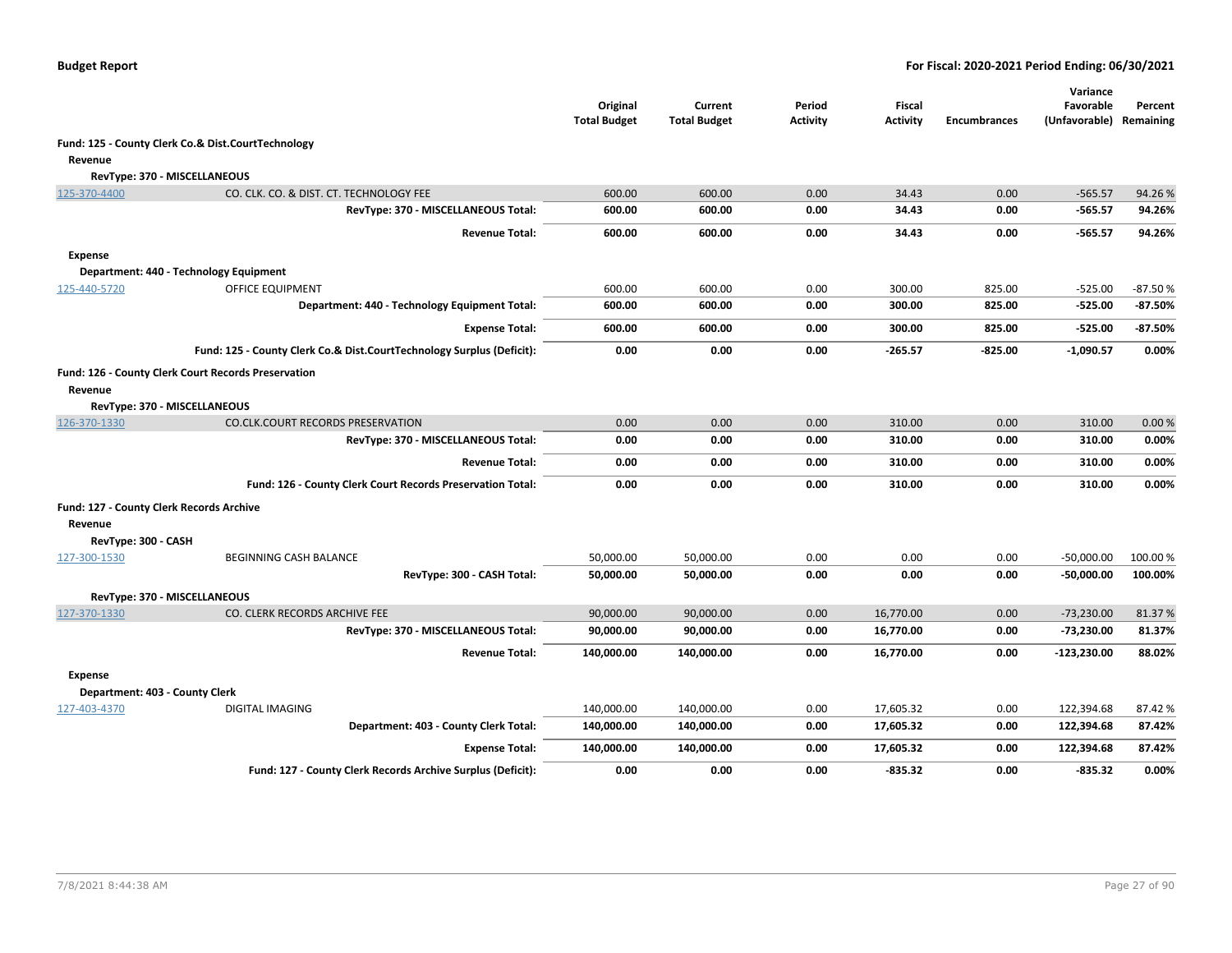|                                                       |                                                               | Original<br><b>Total Budget</b> | Current<br><b>Total Budget</b> | Period<br><b>Activity</b> | Fiscal<br><b>Activity</b> | <b>Encumbrances</b> | Variance<br>Favorable<br>(Unfavorable) Remaining | Percent  |
|-------------------------------------------------------|---------------------------------------------------------------|---------------------------------|--------------------------------|---------------------------|---------------------------|---------------------|--------------------------------------------------|----------|
| Fund: 130 - Bail Bond Trust Fund                      |                                                               |                                 |                                |                           |                           |                     |                                                  |          |
| Revenue                                               |                                                               |                                 |                                |                           |                           |                     |                                                  |          |
| RevType: 345 - BONDS                                  |                                                               |                                 |                                |                           |                           |                     |                                                  |          |
| 130-345-1130                                          | <b>SURETY BAIL BOND FEE</b>                                   | 7,000.00                        | 7,000.00                       | 270.00                    | 4,140.00                  | 0.00                | $-2,860.00$                                      | 40.86%   |
|                                                       | RevType: 345 - BONDS Total:                                   | 7,000.00                        | 7,000.00                       | 270.00                    | 4,140.00                  | 0.00                | $-2,860.00$                                      | 40.86%   |
|                                                       | <b>Revenue Total:</b>                                         | 7,000.00                        | 7,000.00                       | 270.00                    | 4,140.00                  | 0.00                | $-2,860.00$                                      | 40.86%   |
| <b>Expense</b>                                        |                                                               |                                 |                                |                           |                           |                     |                                                  |          |
| Department: 498 - Bail Bond Fee Expense               |                                                               |                                 |                                |                           |                           |                     |                                                  |          |
| 130-498-4890                                          | <b>QUARTERLY BAIL BOND FEES</b>                               | 7,000.00                        | 7,000.00                       | 0.00                      | 0.00                      | 0.00                | 7,000.00                                         | 100.00 % |
|                                                       | Department: 498 - Bail Bond Fee Expense Total:                | 7,000.00                        | 7,000.00                       | 0.00                      | 0.00                      | 0.00                | 7,000.00                                         | 100.00%  |
|                                                       | <b>Expense Total:</b>                                         | 7,000.00                        | 7,000.00                       | 0.00                      | 0.00                      | 0.00                | 7,000.00                                         | 100.00%  |
|                                                       | Fund: 130 - Bail Bond Trust Fund Surplus (Deficit):           | 0.00                            | 0.00                           | 270.00                    | 4,140.00                  | 0.00                | 4,140.00                                         | 0.00%    |
| Fund: 160 - County Judge Excess Supplement<br>Revenue |                                                               |                                 |                                |                           |                           |                     |                                                  |          |
| RevType: 300 - CASH                                   |                                                               |                                 |                                |                           |                           |                     |                                                  |          |
| 160-300-1160                                          | <b>BEGINNING CASH BALANCE</b>                                 | 2,700.00                        | 2,700.00                       | 0.00                      | 0.00                      | 0.00                | $-2,700.00$                                      | 100.00%  |
|                                                       | RevType: 300 - CASH Total:                                    | 2,700.00                        | 2,700.00                       | 0.00                      | 0.00                      | 0.00                | $-2,700.00$                                      | 100.00%  |
|                                                       | <b>Revenue Total:</b>                                         | 2,700.00                        | 2,700.00                       | 0.00                      | 0.00                      | 0.00                | $-2,700.00$                                      | 100.00%  |
| <b>Expense</b>                                        |                                                               |                                 |                                |                           |                           |                     |                                                  |          |
|                                                       | Department: 452 - Excess Supplement County Judge              |                                 |                                |                           |                           |                     |                                                  |          |
| 160-452-3100                                          | <b>OFFICE SUPPLIES</b>                                        | 1,000.00                        | 1,000.00                       | 0.00                      | 38.80                     | 0.00                | 961.20                                           | 96.12%   |
| 160-452-3110                                          | <b>POSTAGE</b>                                                | 1,500.00                        | 1,500.00                       | 146.50                    | 210.64                    | 0.00                | 1,289.36                                         | 85.96%   |
| 160-452-5720                                          | <b>OFFICE EQUIPMENT</b>                                       | 200.00                          | 200.00                         | 0.00                      | 0.00                      | 0.00                | 200.00                                           | 100.00%  |
|                                                       | Department: 452 - Excess Supplement County Judge Total:       | 2,700.00                        | 2,700.00                       | 146.50                    | 249.44                    | 0.00                | 2,450.56                                         | 90.76%   |
|                                                       | <b>Expense Total:</b>                                         | 2,700.00                        | 2,700.00                       | 146.50                    | 249.44                    | 0.00                | 2,450.56                                         | 90.76%   |
|                                                       | Fund: 160 - County Judge Excess Supplement Surplus (Deficit): | 0.00                            | 0.00                           | $-146.50$                 | $-249.44$                 | 0.00                | $-249.44$                                        | 0.00%    |
| Fund: 161 - Probate Judges Education<br>Revenue       |                                                               |                                 |                                |                           |                           |                     |                                                  |          |
| RevType: 300 - CASH                                   |                                                               |                                 |                                |                           |                           |                     |                                                  |          |
| 161-300-1170                                          | <b>BEGINNING CASH BALANCE</b>                                 | 1,450.00                        | 1,450.00                       | 0.00                      | 0.00                      | 0.00                | $-1,450.00$                                      | 100.00%  |
|                                                       | RevType: 300 - CASH Total:                                    | 1,450.00                        | 1,450.00                       | 0.00                      | 0.00                      | 0.00                | $-1,450.00$                                      | 100.00%  |
| RevType: 340 - FEES OF OFFICE                         |                                                               |                                 |                                |                           |                           |                     |                                                  |          |
| 161-340-1310                                          | PROBATE JUDGES EDUCATION                                      | 150.00                          | 150.00                         | 0.00                      | 145.00                    | 0.00                | $-5.00$                                          | 3.33 %   |
|                                                       | RevType: 340 - FEES OF OFFICE Total:                          | 150.00                          | 150.00                         | 0.00                      | 145.00                    | 0.00                | $-5.00$                                          | 3.33%    |
|                                                       | <b>Revenue Total:</b>                                         | 1,600.00                        | 1,600.00                       | 0.00                      | 145.00                    | 0.00                | $-1,455.00$                                      | 90.94%   |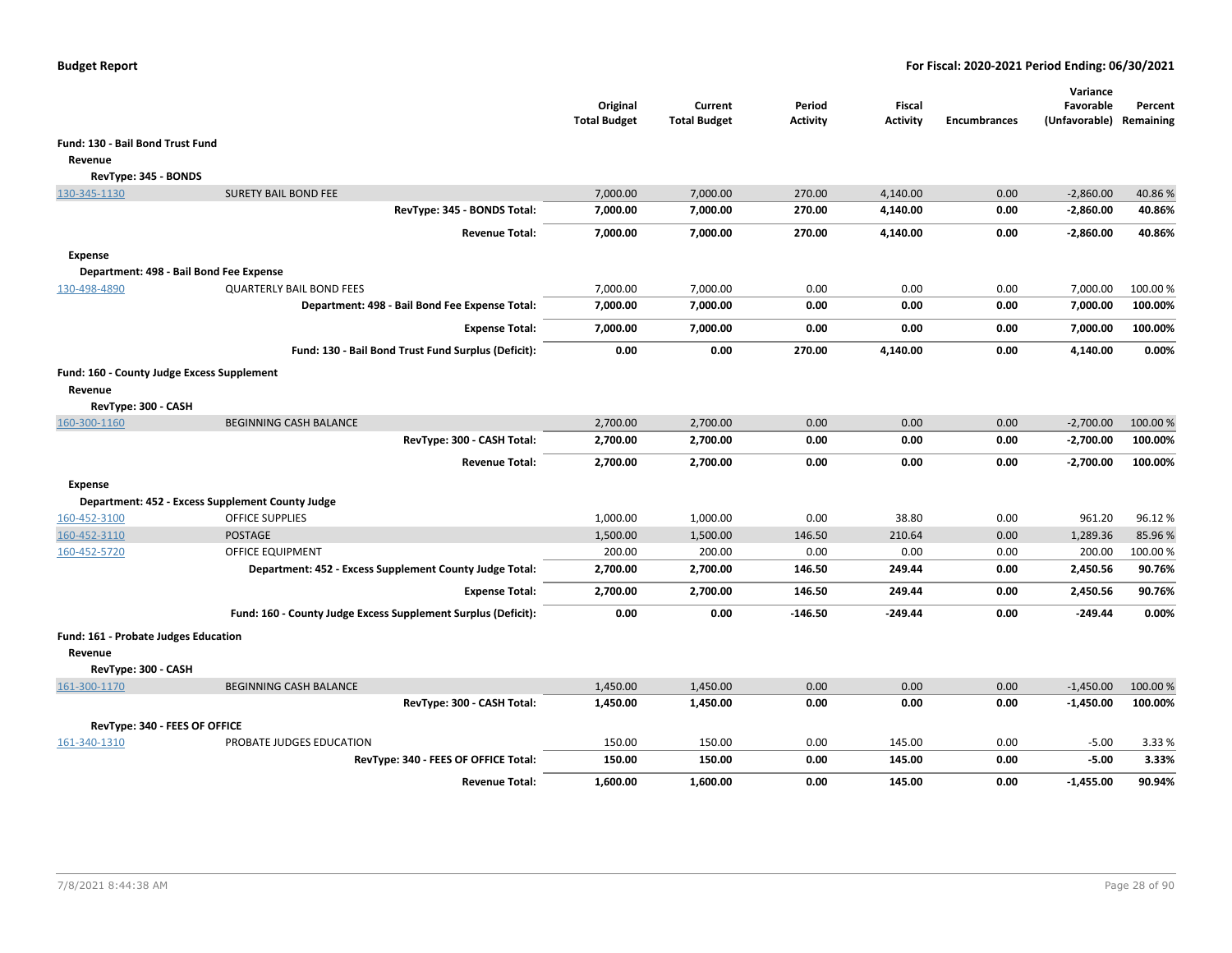| <b>Budget Report</b> |  |
|----------------------|--|
|----------------------|--|

|                                                      |                                                                  | Original            | Current             | Period          | <b>Fiscal</b>   |                     | Variance<br>Favorable   | Percent           |
|------------------------------------------------------|------------------------------------------------------------------|---------------------|---------------------|-----------------|-----------------|---------------------|-------------------------|-------------------|
|                                                      |                                                                  | <b>Total Budget</b> | <b>Total Budget</b> | <b>Activity</b> | <b>Activity</b> | <b>Encumbrances</b> | (Unfavorable) Remaining |                   |
| <b>Expense</b>                                       |                                                                  |                     |                     |                 |                 |                     |                         |                   |
| Department: 412 - Probate Judges Expense             |                                                                  |                     |                     |                 |                 |                     |                         |                   |
| 161-412-4270                                         | <b>OUT OF COUNTY TRAVEL</b>                                      | 1,600.00            | 1,600.00            | 0.00            | 0.00            | 0.00                | 1,600.00                | 100.00 %          |
|                                                      | Department: 412 - Probate Judges Expense Total:                  | 1,600.00            | 1,600.00            | 0.00            | 0.00            | 0.00                | 1,600.00                | 100.00%           |
|                                                      | <b>Expense Total:</b>                                            | 1,600.00            | 1,600.00            | 0.00            | 0.00            | 0.00                | 1,600.00                | 100.00%           |
|                                                      | Fund: 161 - Probate Judges Education Surplus (Deficit):          | 0.00                | 0.00                | 0.00            | 145.00          | 0.00                | 145.00                  | 0.00%             |
| <b>Fund: 190 - District Clerk Records Management</b> |                                                                  |                     |                     |                 |                 |                     |                         |                   |
| Revenue                                              |                                                                  |                     |                     |                 |                 |                     |                         |                   |
| RevType: 300 - CASH                                  |                                                                  |                     |                     |                 |                 |                     |                         |                   |
| 190-300-1190                                         | BEGINNING CASH BALANCE                                           | 7,088.49            | 7,088.49            | 0.00            | 0.00            | 0.00                | $-7,088.49$             | 100.00%           |
|                                                      | RevType: 300 - CASH Total:                                       | 7,088.49            | 7,088.49            | 0.00            | 0.00            | 0.00                | $-7,088.49$             | 100.00%           |
| RevType: 360 - INTEREST EARNINGS                     |                                                                  |                     |                     |                 |                 |                     |                         |                   |
| 190-360-1000                                         | <b>INTEREST EARNINGS</b>                                         | 15.00               | 15.00               | 0.00            | 0.00            | 0.00                | $-15.00$                | 100.00 %          |
|                                                      | RevType: 360 - INTEREST EARNINGS Total:                          | 15.00               | 15.00               | 0.00            | 0.00            | 0.00                | $-15.00$                | 100.00%           |
| RevType: 370 - MISCELLANEOUS                         |                                                                  |                     |                     |                 |                 |                     |                         |                   |
| 190-370-1360                                         | DST.CLK.PRES.REC.FEE                                             | 2,500.00            | 2,500.00            | 192.37          | 2,416.50        | 0.00                | $-83.50$                | 3.34 %            |
|                                                      | RevType: 370 - MISCELLANEOUS Total:                              | 2,500.00            | 2,500.00            | 192.37          | 2,416.50        | 0.00                | $-83.50$                | 3.34%             |
|                                                      | <b>Revenue Total:</b>                                            | 9,603.49            | 9,603.49            | 192.37          | 2,416.50        | 0.00                | $-7,186.99$             | 74.84%            |
| <b>Expense</b>                                       |                                                                  |                     |                     |                 |                 |                     |                         |                   |
| Department: 450 - District Clerk                     |                                                                  |                     |                     |                 |                 |                     |                         |                   |
| 190-450-1070                                         | <b>SALARY PART-TIME</b>                                          | 6,111.56            | 6,111.56            | 470.12          | 4,701.20        | 0.00                | 1,410.36                | 23.08%            |
| 190-450-2010                                         | SOCIAL SECURITY TAXES                                            | 352.42              | 352.42              | 28.73           | 287.38          | 0.00                | 65.04                   | 18.46 %           |
| 190-450-2020                                         | <b>GROUP HEALTH INSURANCE</b>                                    | 2,400.00            | 2,400.00            | 179.72          | 1,617.48        | 0.00                | 782.52                  | 32.61%            |
| 190-450-2030                                         | <b>RETIREMENT</b>                                                | 654.51<br>85.00     | 654.51<br>85.00     | 55.76<br>6.72   | 556.41<br>67.20 | 0.00<br>0.00        | 98.10                   | 14.99%<br>20.94 % |
| 190-450-2050<br>190-450-3100                         | <b>MEDICARE TAX</b><br><b>OFFICE SUPPLIES</b>                    | 0.00                | 0.00                | 0.00            | 140.85          | 0.00                | 17.80<br>$-140.85$      | 0.00%             |
|                                                      | Department: 450 - District Clerk Total:                          | 9,603.49            | 9,603.49            | 741.05          | 7,370.52        | 0.00                | 2,232.97                | 23.25%            |
|                                                      | <b>Expense Total:</b>                                            | 9,603.49            | 9,603.49            | 741.05          | 7,370.52        | 0.00                | 2,232.97                | 23.25%            |
|                                                      | Fund: 190 - District Clerk Records Management Surplus (Deficit): | 0.00                | 0.00                | $-548.68$       | $-4,954.02$     | 0.00                | $-4,954.02$             | 0.00%             |
| Fund: 191 - District Court Records Archive           |                                                                  |                     |                     |                 |                 |                     |                         |                   |
| Revenue                                              |                                                                  |                     |                     |                 |                 |                     |                         |                   |
| RevType: 300 - CASH                                  |                                                                  |                     |                     |                 |                 |                     |                         |                   |
| 191-300-1340                                         | <b>BEGINNING CASH BALANCE</b>                                    | 25,000.00           | 25,000.00           | 0.00            | 0.00            | 0.00                | $-25,000.00$            | 100.00 %          |
|                                                      | RevType: 300 - CASH Total:                                       | 25,000.00           | 25,000.00           | 0.00            | 0.00            | 0.00                | $-25,000.00$            | 100.00%           |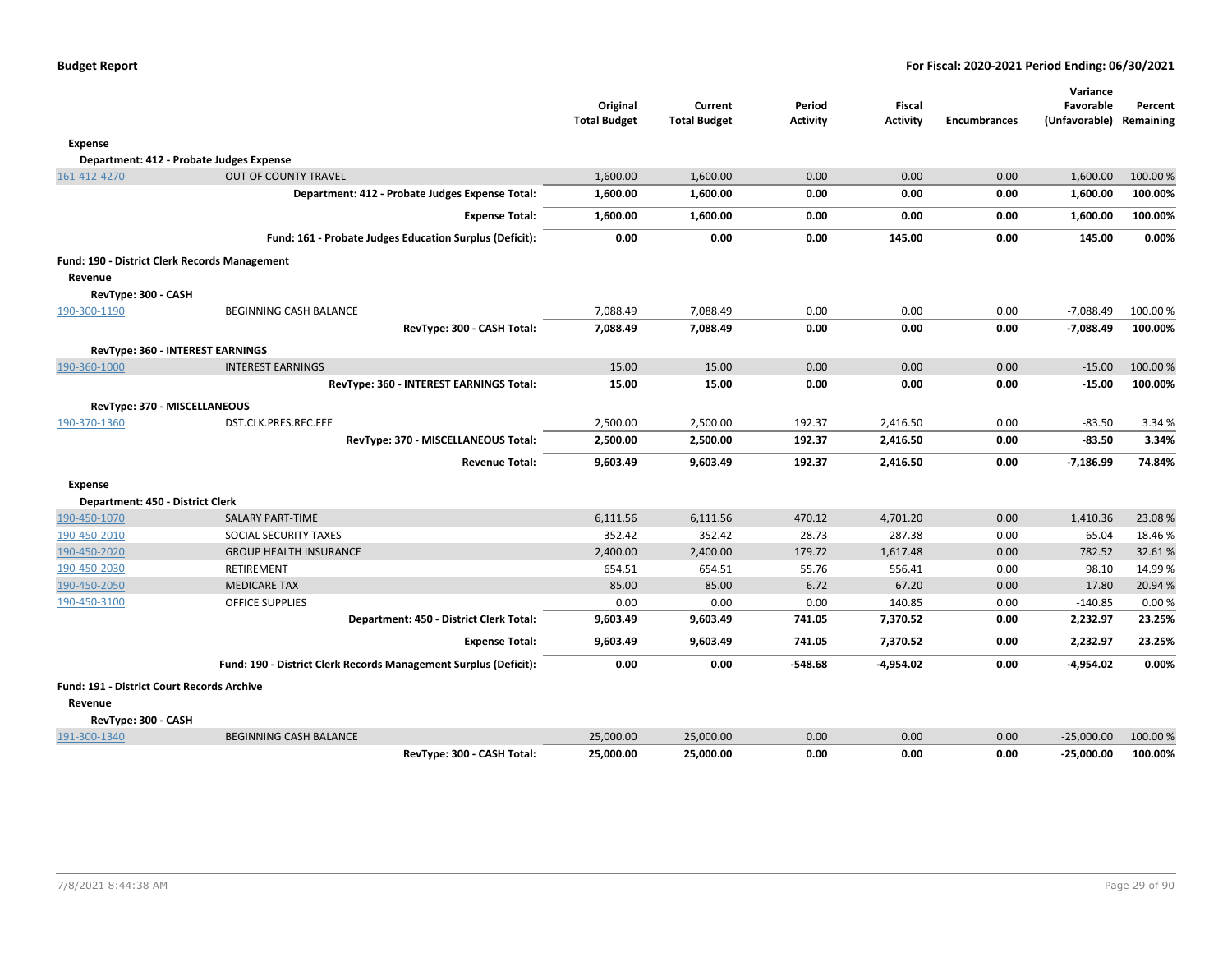| <b>Budget Report</b> |  |
|----------------------|--|
|----------------------|--|

|                                  |                                                                          |                     |                     |                 |                 |                     | Variance      |           |
|----------------------------------|--------------------------------------------------------------------------|---------------------|---------------------|-----------------|-----------------|---------------------|---------------|-----------|
|                                  |                                                                          | Original            | Current             | Period          | <b>Fiscal</b>   |                     | Favorable     | Percent   |
|                                  |                                                                          | <b>Total Budget</b> | <b>Total Budget</b> | <b>Activity</b> | <b>Activity</b> | <b>Encumbrances</b> | (Unfavorable) | Remaining |
| RevType: 370 - MISCELLANEOUS     |                                                                          |                     |                     |                 |                 |                     |               |           |
| 191-370-4500                     | DISTRICT CT.RECORDS ARCHIVE FEE                                          | 4,000.00            | 4,000.00            | 343.34          | 3,582.38        | 0.00                | $-417.62$     | 10.44 %   |
|                                  | RevType: 370 - MISCELLANEOUS Total:                                      | 4,000.00            | 4,000.00            | 343.34          | 3,582.38        | 0.00                | $-417.62$     | 10.44%    |
|                                  | <b>Revenue Total:</b>                                                    | 29,000.00           | 29,000.00           | 343.34          | 3,582.38        | 0.00                | $-25,417.62$  | 87.65%    |
| <b>Expense</b>                   |                                                                          |                     |                     |                 |                 |                     |               |           |
| Department: 450 - District Clerk |                                                                          |                     |                     |                 |                 |                     |               |           |
| 191-450-5720                     | <b>OFFICE EQUIPMENT</b>                                                  | 29,000.00           | 29,000.00           | 0.00            | 507.75          | 0.00                | 28,492.25     | 98.25 %   |
|                                  | Department: 450 - District Clerk Total:                                  | 29,000.00           | 29,000.00           | 0.00            | 507.75          | 0.00                | 28,492.25     | 98.25%    |
|                                  | <b>Expense Total:</b>                                                    | 29,000.00           | 29,000.00           | 0.00            | 507.75          | 0.00                | 28,492.25     | 98.25%    |
|                                  | Fund: 191 - District Court Records Archive Surplus (Deficit):            | 0.00                | 0.00                | 343.34          | 3,074.63        | 0.00                | 3,074.63      | 0.00%     |
|                                  | Fund: 192 - District Clerk Co.& Dist.Court Technology                    |                     |                     |                 |                 |                     |               |           |
| Revenue                          |                                                                          |                     |                     |                 |                 |                     |               |           |
| RevType: 300 - CASH              |                                                                          |                     |                     |                 |                 |                     |               |           |
| 192-300-1610                     | BEGINNING CASH BALANCE                                                   | 3,000.00            | 3,000.00            | 0.00            | 0.00            | 0.00                | $-3,000.00$   | 100.00 %  |
|                                  | RevType: 300 - CASH Total:                                               | 3,000.00            | 3,000.00            | 0.00            | 0.00            | 0.00                | $-3,000.00$   | 100.00%   |
| RevType: 370 - MISCELLANEOUS     |                                                                          |                     |                     |                 |                 |                     |               |           |
| 192-370-4400                     | DST.CLK.CO.&DST.CT.TECHNOLOGY FEE                                        | 0.00                | 0.00                | 35.01           | 434.45          | 0.00                | 434.45        | 0.00%     |
|                                  | RevType: 370 - MISCELLANEOUS Total:                                      | 0.00                | 0.00                | 35.01           | 434.45          | 0.00                | 434.45        | 0.00%     |
|                                  | <b>Revenue Total:</b>                                                    | 3,000.00            | 3,000.00            | 35.01           | 434.45          | 0.00                | $-2,565.55$   | 85.52%    |
| <b>Expense</b>                   |                                                                          |                     |                     |                 |                 |                     |               |           |
|                                  | Department: 440 - Technology Equipment                                   |                     |                     |                 |                 |                     |               |           |
| 192-440-5720                     | OFFICE EQUIPMENT                                                         | 3,000.00            | 3,000.00            | 0.00            | 0.00            | 0.00                | 3,000.00      | 100.00%   |
|                                  | Department: 440 - Technology Equipment Total:                            | 3,000.00            | 3,000.00            | 0.00            | 0.00            | 0.00                | 3,000.00      | 100.00%   |
|                                  | <b>Expense Total:</b>                                                    | 3,000.00            | 3,000.00            | 0.00            | 0.00            | 0.00                | 3,000.00      | 100.00%   |
|                                  | Fund: 192 - District Clerk Co.& Dist.Court Technology Surplus (Deficit): | 0.00                | 0.00                | 35.01           | 434.45          | 0.00                | 434.45        | 0.00%     |
| Revenue                          | <b>Fund: 193 - District Clerk Court Records Preservation</b>             |                     |                     |                 |                 |                     |               |           |
| RevType: 300 - CASH              |                                                                          |                     |                     |                 |                 |                     |               |           |
| 193-300-1620                     | <b>BEGINNING CASH BALANCE</b>                                            | 35,000.00           | 35,000.00           | 0.00            | 0.00            | 0.00                | $-35,000.00$  | 100.00 %  |
|                                  | RevType: 300 - CASH Total:                                               | 35,000.00           | 35,000.00           | 0.00            | 0.00            | 0.00                | $-35,000.00$  | 100.00%   |
| RevType: 370 - MISCELLANEOUS     |                                                                          |                     |                     |                 |                 |                     |               |           |
| 193-370-1330                     | DIST.CLK.COURT RECORDS PRESERVATION                                      | 0.00                | 0.00                | 262.64          | 3,014.24        | 0.00                | 3,014.24      | 0.00%     |
|                                  | RevType: 370 - MISCELLANEOUS Total:                                      | 0.00                | 0.00                | 262.64          | 3,014.24        | 0.00                | 3,014.24      | 0.00%     |
|                                  | <b>Revenue Total:</b>                                                    | 35,000.00           | 35,000.00           | 262.64          | 3,014.24        | 0.00                | $-31,985.76$  | 91.39%    |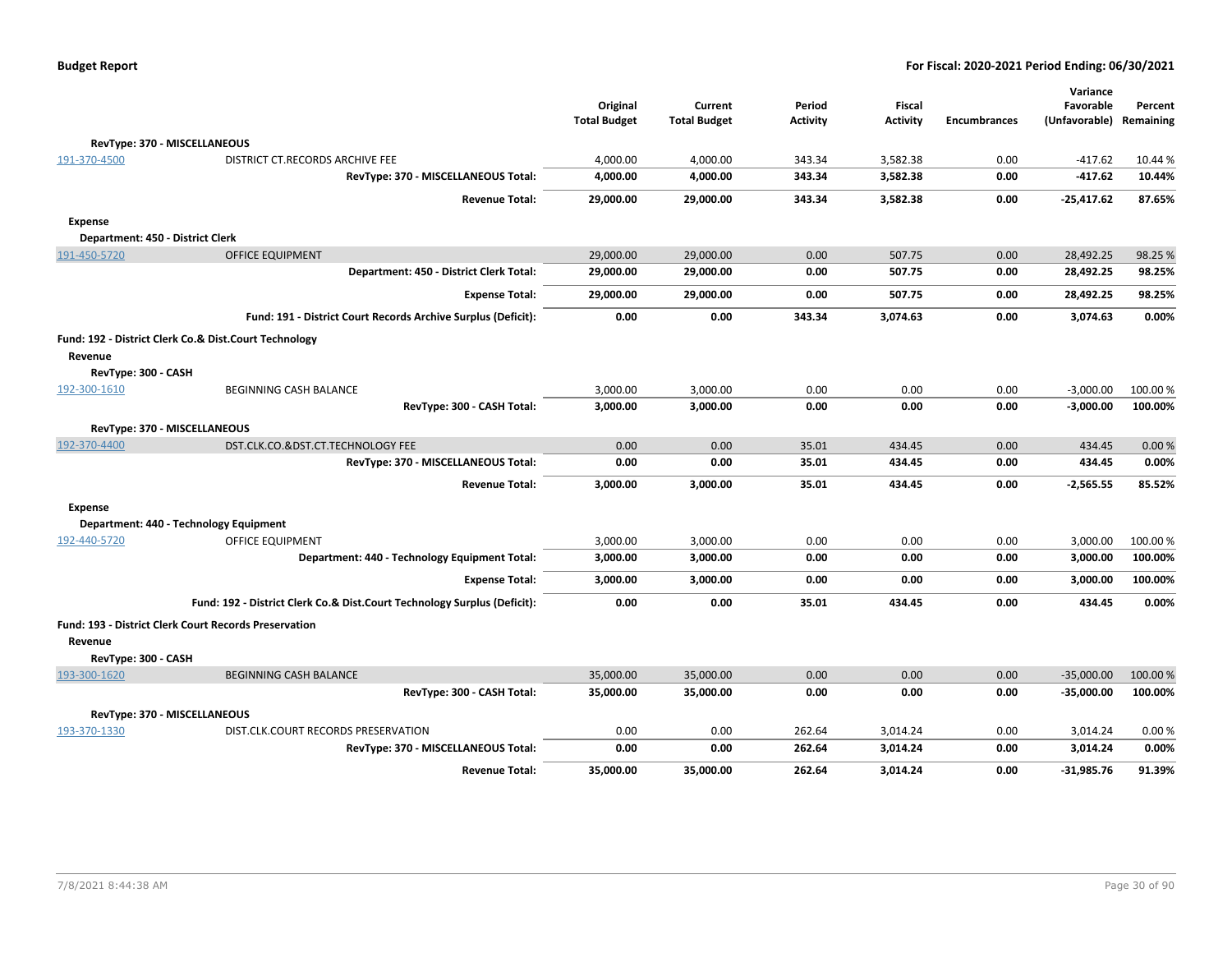| <b>Budget Report</b> |  |
|----------------------|--|
|----------------------|--|

|                |                                                      |                          |                                                                          | <b>Total Budget</b> | Original  | Current<br><b>Total Budget</b> | Period<br><b>Activity</b> | Fiscal<br><b>Activity</b> | <b>Encumbrances</b> | Variance<br>Favorable<br>(Unfavorable) | Percent<br>Remaining |
|----------------|------------------------------------------------------|--------------------------|--------------------------------------------------------------------------|---------------------|-----------|--------------------------------|---------------------------|---------------------------|---------------------|----------------------------------------|----------------------|
| <b>Expense</b> |                                                      |                          |                                                                          |                     |           |                                |                           |                           |                     |                                        |                      |
|                | Department: 545 - District Clerk Records Pres.Equip. |                          |                                                                          |                     |           |                                |                           |                           |                     |                                        |                      |
| 193-545-5720   |                                                      | <b>OFFICE EQUIPMENT</b>  |                                                                          |                     | 35,000.00 | 35,000.00                      | 0.00                      | 0.00                      | 0.00                | 35,000.00                              | 100.00 %             |
|                |                                                      |                          | Department: 545 - District Clerk Records Pres. Equip. Total:             |                     | 35,000.00 | 35,000.00                      | 0.00                      | 0.00                      | 0.00                | 35,000.00                              | 100.00%              |
|                |                                                      |                          | <b>Expense Total:</b>                                                    |                     | 35,000.00 | 35,000.00                      | 0.00                      | 0.00                      | 0.00                | 35,000.00                              | 100.00%              |
|                |                                                      |                          | Fund: 193 - District Clerk Court Records Preservation Surplus (Deficit): |                     | 0.00      | 0.00                           | 262.64                    | 3,014.24                  | 0.00                | 3,014.24                               | 0.00%                |
|                | <b>Fund: 200 - County Offices Records Mangement</b>  |                          |                                                                          |                     |           |                                |                           |                           |                     |                                        |                      |
| Revenue        |                                                      |                          |                                                                          |                     |           |                                |                           |                           |                     |                                        |                      |
|                | RevType: 300 - CASH                                  |                          |                                                                          |                     |           |                                |                           |                           |                     |                                        |                      |
| 200-300-1200   |                                                      |                          | BEGINNING CASH BALANCE                                                   |                     | 6,737.24  | 6,737.24                       | 0.00                      | 0.00                      | 0.00                | $-6,737.24$                            | 100.00%              |
|                |                                                      |                          | RevType: 300 - CASH Total:                                               |                     | 6,737.24  | 6,737.24                       | 0.00                      | 0.00                      | 0.00                | $-6,737.24$                            | 100.00%              |
|                | RevType: 360 - INTEREST EARNINGS                     |                          |                                                                          |                     |           |                                |                           |                           |                     |                                        |                      |
| 200-360-1000   |                                                      | <b>INTEREST EARNINGS</b> |                                                                          |                     | 50.00     | 50.00                          | 0.00                      | 0.00                      | 0.00                | $-50.00$                               | 100.00 %             |
|                |                                                      |                          | RevType: 360 - INTEREST EARNINGS Total:                                  |                     | 50.00     | 50.00                          | 0.00                      | 0.00                      | 0.00                | $-50.00$                               | 100.00%              |
|                | RevType: 370 - MISCELLANEOUS                         |                          |                                                                          |                     |           |                                |                           |                           |                     |                                        |                      |
| 200-370-1350   |                                                      |                          | CO.OFFICE REC.MNGMT.FEE                                                  |                     | 15,000.00 | 15,000.00                      | 328.62                    | 12,017.62                 | 0.00                | $-2,982.38$                            | 19.88%               |
|                |                                                      |                          | RevType: 370 - MISCELLANEOUS Total:                                      |                     | 15,000.00 | 15,000.00                      | 328.62                    | 12,017.62                 | 0.00                | $-2,982.38$                            | 19.88%               |
|                |                                                      |                          | <b>Revenue Total:</b>                                                    |                     | 21,787.24 | 21,787.24                      | 328.62                    | 12,017.62                 | 0.00                | $-9,769.62$                            | 44.84%               |
| <b>Expense</b> |                                                      |                          |                                                                          |                     |           |                                |                           |                           |                     |                                        |                      |
|                | Department: 449 - Co. Office Records Mgt.            |                          |                                                                          |                     |           |                                |                           |                           |                     |                                        |                      |
| 200-449-1070   |                                                      | <b>SALARY PART-TIME</b>  |                                                                          |                     | 0.00      | 8,807.83                       | 1,302.00                  | 6,023.76                  | 0.00                | 2,784.07                               | 31.61%               |
|                | <b>Budget Adjustments</b>                            |                          |                                                                          |                     |           |                                |                           |                           |                     |                                        |                      |
|                | Number                                               | Date                     | <b>Description</b>                                                       | Adjustment          |           |                                |                           |                           |                     |                                        |                      |
|                | BA0000047                                            | 12/15/2020               | Reclassify budget lines                                                  | 8,807.83            |           |                                |                           |                           |                     |                                        |                      |
| 200-449-2010   |                                                      | SOCIAL SECURITY TAXES    |                                                                          |                     | 0.00      | 529.75                         | 80.73                     | 302.87                    | 0.00                | 226.88                                 | 42.83%               |
|                | <b>Budget Adjustments</b>                            |                          |                                                                          |                     |           |                                |                           |                           |                     |                                        |                      |
|                | <b>Number</b>                                        | Date                     | <b>Description</b>                                                       | Adjustment          |           |                                |                           |                           |                     |                                        |                      |
|                | BA0000047                                            | 12/15/2020               | Reclassify budget lines                                                  | 529.75              |           |                                |                           |                           |                     |                                        |                      |
| 200-449-2030   |                                                      | <b>RETIREMENT</b>        |                                                                          |                     | 0.00      | 998.83                         | 154.42                    | 713.32                    | 0.00                | 285.51                                 | 28.58%               |
|                | <b>Budget Adjustments</b>                            |                          |                                                                          |                     |           |                                |                           |                           |                     |                                        |                      |
|                | <b>Number</b>                                        | Date                     | <b>Description</b>                                                       | Adjustment          |           |                                |                           |                           |                     |                                        |                      |
|                | BA0000047                                            | 12/15/2020               | Reclassify budget lines                                                  | 998.83              |           |                                |                           |                           |                     |                                        |                      |
| 200-449-2040   |                                                      |                          | <b>WORKERS COMPENSATION</b>                                              |                     | 0.00      | 26.94                          | 12.64                     | 25.28                     | 0.00                | 1.66                                   | 6.16%                |
|                | <b>Budget Adjustments</b>                            |                          |                                                                          |                     |           |                                |                           |                           |                     |                                        |                      |
|                | Number                                               | Date                     | <b>Description</b>                                                       | Adjustment          |           |                                |                           |                           |                     |                                        |                      |
|                | BA0000047                                            | 12/15/2020               | Reclassify budget lines                                                  | 26.94               |           |                                |                           |                           |                     |                                        |                      |
| 200-449-2050   |                                                      | <b>MEDICARE TAX</b>      |                                                                          |                     | 0.00      | 123.89                         | 18.88                     | 160.12                    | 0.00                | $-36.23$                               | $-29.24%$            |
|                |                                                      |                          |                                                                          |                     |           |                                |                           |                           |                     |                                        |                      |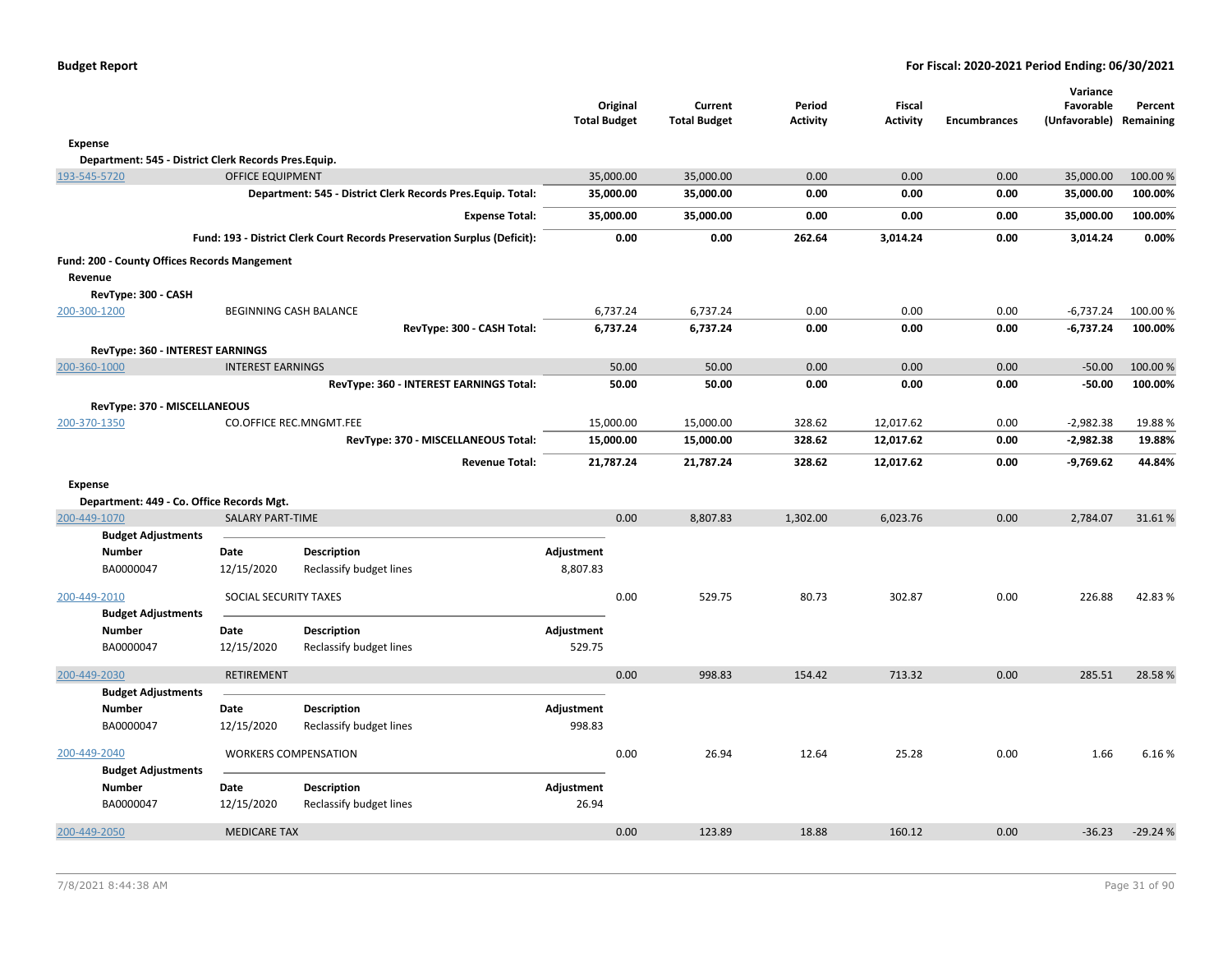|                                           |                           |                                                                 | Original<br><b>Total Budget</b> | Current<br><b>Total Budget</b> | Period<br><b>Activity</b> | <b>Fiscal</b><br><b>Activity</b> | <b>Encumbrances</b> | Variance<br>Favorable<br>(Unfavorable) Remaining | Percent  |
|-------------------------------------------|---------------------------|-----------------------------------------------------------------|---------------------------------|--------------------------------|---------------------------|----------------------------------|---------------------|--------------------------------------------------|----------|
| <b>Budget Adjustments</b>                 |                           |                                                                 |                                 |                                |                           |                                  |                     |                                                  |          |
| <b>Number</b>                             | Date                      | <b>Description</b>                                              | Adjustment                      |                                |                           |                                  |                     |                                                  |          |
| BA0000047                                 | 12/15/2020                | Reclassify budget lines                                         | 123.89                          |                                |                           |                                  |                     |                                                  |          |
| 200-449-3500                              | <b>RECORDS DISPOSAL</b>   |                                                                 | 5,000.00                        | 5,000.00                       | 264.40                    | 1,912.72                         | 0.00                | 3,087.28                                         | 61.75%   |
| 200-449-4530                              | <b>COMPUTER SOFTWARE</b>  |                                                                 | 4,150.00                        | 4,150.00                       | 0.00                      | 0.00                             | 0.00                | 4,150.00                                         | 100.00%  |
| 200-449-5740                              | <b>TECHNOLOGY</b>         |                                                                 | 1,150.00                        | 1,150.00                       | 0.00                      | 0.00                             | 0.00                | 1,150.00                                         | 100.00%  |
|                                           |                           | Department: 449 - Co. Office Records Mgt. Total:                | 10,300.00                       | 20,787.24                      | 1,833.07                  | 9,138.07                         | 0.00                | 11,649.17                                        | 56.04%   |
| Department: 999 - Undesignated Conversion |                           |                                                                 |                                 |                                |                           |                                  |                     |                                                  |          |
| 200-999-9999                              |                           | UNDESIGNATED CONVERSION                                         | 11,487.24                       | 1,000.00                       | 0.00                      | 0.00                             | 0.00                | 1,000.00                                         | 100.00 % |
| <b>Budget Adjustments</b>                 |                           |                                                                 |                                 |                                |                           |                                  |                     |                                                  |          |
| <b>Number</b>                             | Date                      | Description                                                     | Adjustment                      |                                |                           |                                  |                     |                                                  |          |
| BA0000047                                 | 12/15/2020                | Reclassify budget lines                                         | $-8,807.83$                     |                                |                           |                                  |                     |                                                  |          |
| BA0000047                                 | 12/15/2020                | Reclassify budget lines                                         | $-529.75$                       |                                |                           |                                  |                     |                                                  |          |
| BA0000047                                 | 12/15/2020                | Reclassify budget lines                                         | -998.83                         |                                |                           |                                  |                     |                                                  |          |
| BA0000047                                 | 12/15/2020                | Reclassify budget lines                                         | $-26.94$                        |                                |                           |                                  |                     |                                                  |          |
| BA0000047                                 | 12/15/2020                | Reclassify budget lines                                         | $-123.89$                       |                                |                           |                                  |                     |                                                  |          |
|                                           |                           | Department: 999 - Undesignated Conversion Total:                | 11,487.24                       | 1,000.00                       | 0.00                      | 0.00                             | 0.00                | 1,000.00                                         | 100.00%  |
|                                           |                           | <b>Expense Total:</b>                                           | 21,787.24                       | 21,787.24                      | 1,833.07                  | 9,138.07                         | 0.00                | 12,649.17                                        | 58.06%   |
|                                           |                           | Fund: 200 - County Offices Records Mangement Surplus (Deficit): | 0.00                            | 0.00                           | $-1,504.45$               | 2,879.55                         | 0.00                | 2,879.55                                         | 0.00%    |
| Fund: 210 - Road & Bridge #1              |                           |                                                                 |                                 |                                |                           |                                  |                     |                                                  |          |
| Revenue                                   |                           |                                                                 |                                 |                                |                           |                                  |                     |                                                  |          |
| RevType: 300 - CASH                       |                           |                                                                 |                                 |                                |                           |                                  |                     |                                                  |          |
| 210-300-1210                              |                           | BEGINNING CASH BALANCE                                          | 66,657.62                       | 66,657.62                      | 0.00                      | 0.00                             | 0.00                | $-66,657.62$                                     | 100.00 % |
|                                           |                           | RevType: 300 - CASH Total:                                      | 66,657.62                       | 66,657.62                      | 0.00                      | 0.00                             | 0.00                | $-66,657.62$                                     | 100.00%  |
| RevType: 310 - PROPERTY TAXES             |                           |                                                                 |                                 |                                |                           |                                  |                     |                                                  |          |
| 210-310-1100                              | <b>CURRENT TAXES</b>      |                                                                 | 547,378.68                      | 547,378.68                     | 5,881.88                  | 542,383.89                       | 0.00                | $-4,994.79$                                      | 0.91%    |
| 210-310-1200                              | <b>DELINQUENT TAXES</b>   |                                                                 | 10,000.00                       | 10,000.00                      | 1,003.63                  | 14,116.86                        | 0.00                | 4,116.86                                         | 141.17%  |
|                                           |                           | RevType: 310 - PROPERTY TAXES Total:                            | 557,378.68                      | 557,378.68                     | 6,885.51                  | 556,500.75                       | 0.00                | $-877.93$                                        | 0.16%    |
| RevType: 318 - OTHER TAXES                |                           |                                                                 |                                 |                                |                           |                                  |                     |                                                  |          |
| 210-318-1200                              |                           | PAY N LIEU TAX/GRASSLAND                                        | 1,500.00                        | 1,500.00                       | 1,129.36                  | 1,129.36                         | 0.00                | $-370.64$                                        | 24.71%   |
| 210-318-1210                              |                           | PAY N LIEU TAX/UPPER TRINITY                                    | 517.67                          | 517.67                         | 0.00                      | 548.84                           | 0.00                | 31.17                                            | 106.02%  |
| 210-318-1600                              | <b>SALES TAX REVENUES</b> |                                                                 | 50,000.00                       | 50,000.00                      | 5,676.44                  | 56,529.05                        | 0.00                | 6,529.05                                         | 113.06%  |
|                                           |                           | RevType: 318 - OTHER TAXES Total:                               | 52,017.67                       | 52,017.67                      | 6,805.80                  | 58,207.25                        | 0.00                | 6,189.58                                         | 11.90%   |
| RevType: 321 - FEES OF TAX COLLECTOR      |                           |                                                                 |                                 |                                |                           |                                  |                     |                                                  |          |
| 210-321-2000                              |                           | CAR REGISTRATION/SALES TAX                                      | 75,000.00                       | 75,000.00                      | 0.00                      | 73,368.00                        | 0.00                | $-1,632.00$                                      | 2.18%    |
| 210-321-3000                              |                           | <b>COUNTY'S ADDITIONAL \$10</b>                                 | 65,000.00                       | 65,000.00                      | 4,752.61                  | 48,775.49                        | 0.00                | $-16,224.51$                                     | 24.96%   |
|                                           |                           | RevType: 321 - FEES OF TAX COLLECTOR Total:                     | 140,000.00                      | 140,000.00                     | 4,752.61                  | 122,143.49                       | 0.00                | $-17,856.51$                                     | 12.75%   |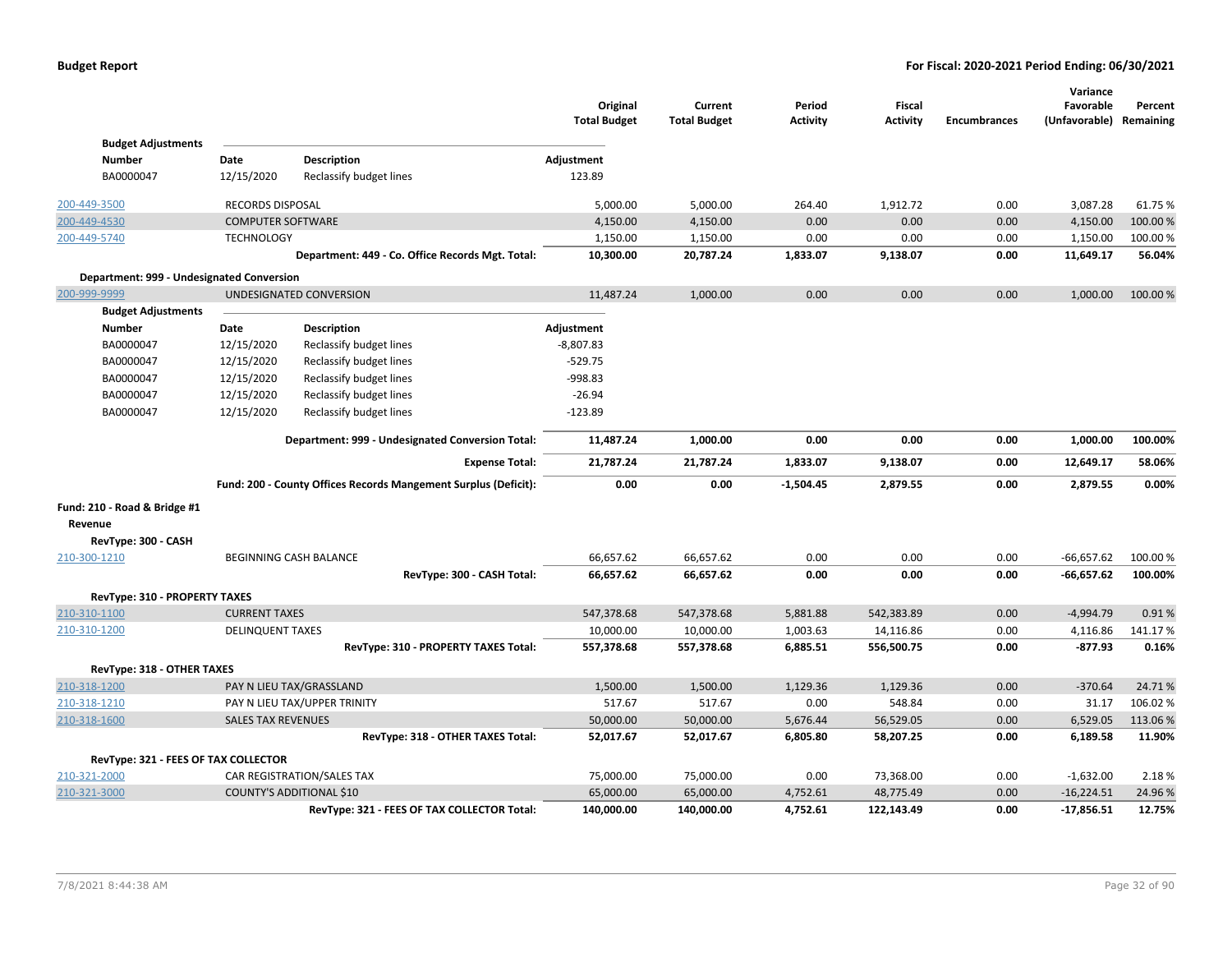|                                                             |                             |                                                                        | Original<br><b>Total Budget</b> | Current<br><b>Total Budget</b> | Period<br><b>Activity</b> | <b>Fiscal</b><br><b>Activity</b> | <b>Encumbrances</b> | Variance<br>Favorable<br>(Unfavorable) | Percent<br>Remaining |
|-------------------------------------------------------------|-----------------------------|------------------------------------------------------------------------|---------------------------------|--------------------------------|---------------------------|----------------------------------|---------------------|----------------------------------------|----------------------|
| RevType: 350 - FINES                                        |                             |                                                                        |                                 |                                |                           |                                  |                     |                                        |                      |
| 210-350-4030                                                | <b>COUNTY CLERK FINES</b>   |                                                                        | 7,000.00                        | 7,000.00                       | 0.00                      | 904.22                           | 0.00                | $-6,095.78$                            | 87.08%               |
| 210-350-4500                                                | <b>DISTRICT CLERK FINES</b> |                                                                        | 8,000.00                        | 8,000.00                       | 1,115.69                  | 9,179.45                         | 0.00                | 1,179.45                               | 114.74 %             |
| 210-350-4550                                                | J. P. #1 FINES              |                                                                        | 5,000.00                        | 5,000.00                       | 0.00                      | 1,759.14                         | 0.00                | $-3,240.86$                            | 64.82%               |
| 210-350-4560                                                | J. P. #2 FINES              |                                                                        | 2,500.00                        | 2,500.00                       | 0.00                      | 1,169.82                         | 0.00                | $-1,330.18$                            | 53.21%               |
| 210-350-4570                                                | J. P. #3 FINES              |                                                                        | 2,000.00                        | 2,000.00                       | 0.00                      | 922.05                           | 0.00                | $-1,077.95$                            | 53.90 %              |
|                                                             |                             | RevType: 350 - FINES Total:                                            | 24,500.00                       | 24,500.00                      | 1,115.69                  | 13,934.68                        | 0.00                | $-10,565.32$                           | 43.12%               |
| RevType: 360 - INTEREST EARNINGS                            |                             |                                                                        |                                 |                                |                           |                                  |                     |                                        |                      |
| 210-360-1000                                                | <b>INTEREST EARNINGS</b>    |                                                                        | 500.00                          | 500.00                         | 0.00                      | 188.58                           | 0.00                | $-311.42$                              | 62.28%               |
|                                                             |                             | RevType: 360 - INTEREST EARNINGS Total:                                | 500.00                          | 500.00                         | 0.00                      | 188.58                           | 0.00                | $-311.42$                              | 62.28%               |
|                                                             |                             |                                                                        |                                 |                                |                           |                                  |                     |                                        |                      |
| RevType: 364 - SALE OF ASSETS LAND/BUILDING<br>210-364-1630 | SALE OF EQUIPMENT           |                                                                        | 1,000.00                        | 1,000.00                       | 0.00                      | 0.00                             | 0.00                | $-1,000.00$                            | 100.00%              |
|                                                             |                             | RevType: 364 - SALE OF ASSETS LAND/BUILDING Total:                     | 1,000.00                        | 1,000.00                       | 0.00                      | 0.00                             | 0.00                | $-1,000.00$                            | 100.00%              |
|                                                             |                             |                                                                        |                                 |                                |                           |                                  |                     |                                        |                      |
| RevType: 370 - MISCELLANEOUS                                |                             |                                                                        |                                 |                                |                           |                                  |                     |                                        |                      |
| 210-370-1200                                                | <b>STATE LATERAL ROAD</b>   |                                                                        | 8,500.00                        | 8,500.00                       | 0.00                      | 8,432.71                         | 0.00                | $-67.29$                               | 0.79%                |
| 210-370-1250                                                | <b>TDT WEIGHT FEES</b>      |                                                                        | 23,000.00                       | 23,000.00                      | 0.00                      | 19,518.78                        | 0.00                | $-3,481.22$                            | 15.14 %              |
| 210-370-1300                                                |                             | <b>REFUNDS &amp; MISCELLANEOUS</b>                                     | 500.00                          | 500.00                         | 0.00                      | 1,204.34                         | 0.00                | 704.34                                 | 240.87%              |
| 210-370-1380                                                | SALE OF SCRAP IRON          |                                                                        | 0.00                            | 0.00                           | 0.00                      | 1,326.25                         | 0.00                | 1,326.25                               | 0.00%                |
| 210-370-1420                                                |                             | <b>CULVERT PERMITTING PROCESS</b><br><b>REIMBURSEMENT OF MATERIALS</b> | 0.00                            | 0.00                           | 40.00                     | 260.00                           | 0.00                | 260.00                                 | 0.00 %<br>396.15%    |
| 210-370-1450                                                |                             |                                                                        | 2,000.00                        | 2,000.00                       | 0.00                      | 7,923.00                         | 0.00                | 5,923.00                               |                      |
| 210-370-1500                                                | <b>DONATIONS</b>            |                                                                        | 0.00                            | 1,000.00                       | 350.00                    | 1,350.00                         | 0.00                | 350.00                                 | 135.00 %             |
| <b>Budget Adjustments</b><br>Number                         | Date                        | <b>Description</b>                                                     | Adjustment                      |                                |                           |                                  |                     |                                        |                      |
| BA0000063                                                   | 04/30/2021                  | Donation from Walter Lindsey for repairs                               | $-1,000.00$                     |                                |                           |                                  |                     |                                        |                      |
|                                                             |                             |                                                                        |                                 |                                |                           |                                  |                     |                                        |                      |
|                                                             |                             | RevType: 370 - MISCELLANEOUS Total:                                    | 34,000.00                       | 35,000.00                      | 390.00                    | 40,015.08                        | 0.00                | 5,015.08                               | 14.33%               |
|                                                             |                             | <b>Revenue Total:</b>                                                  | 876,053.97                      | 877,053.97                     | 19,949.61                 | 790,989.83                       | 0.00                | $-86,064.14$                           | 9.81%                |
| <b>Expense</b>                                              |                             |                                                                        |                                 |                                |                           |                                  |                     |                                        |                      |
| Department: 621 - Road & Bridge 1                           |                             |                                                                        |                                 |                                |                           |                                  |                     |                                        |                      |
| 210-621-1010                                                |                             | SALARY ELECTED OFFICIAL                                                | 63,240.97                       | 63,240.97                      | 4,864.70                  | 48,647.00                        | 0.00                | 14,593.97                              | 23.08%               |
| 210-621-1030                                                | <b>SALARY FOREMAN</b>       |                                                                        | 32,485.18                       | 32,485.18                      | 2,498.86                  | 25,023.73                        | 0.00                | 7,461.45                               | 22.97%               |
| 210-621-1060                                                |                             | SALARY PRECINCT EMPLOYEES                                              | 218,411.26                      | 218,411.26                     | 9,632.18                  | 114,030.22                       | 0.00                | 104,381.04                             | 47.79%               |
| 210-621-2010                                                | SOCIAL SECURITY TAXES       |                                                                        | 19,476.52                       | 19,476.52                      | 1,049.62                  | 11,434.02                        | 0.00                | 8,042.50                               | 41.29%               |
| 210-621-2020                                                |                             | <b>GROUP HEALTH INSURANCE</b>                                          | 97,653.12                       | 97,653.12                      | 5,086.10                  | 57,318.61                        | 0.00                | 40,334.51                              | 41.30%               |
| 210-621-2030                                                | <b>RETIREMENT</b>           |                                                                        | 37,193.87                       | 37,193.87                      | 2,015.68                  | 22,213.06                        | 0.00                | 14,980.81                              | 40.28%               |
| 210-621-2040                                                |                             | <b>WORKERS COMPENSATION</b>                                            | 7,905.10                        | 7,905.10                       | 3,597.86                  | 7,195.72                         | 0.00                | 709.38                                 | 8.97%                |
| 210-621-2050                                                | <b>MEDICARE TAX</b>         |                                                                        | 4,554.99                        | 4,554.99                       | 245.45                    | 2,673.85                         | 0.00                | 1,881.14                               | 41.30%               |
| 210-621-3140                                                |                             | EMPLOYEE PHYSICALS/DOT TESTING                                         | 450.00                          | 450.00                         | 0.00                      | 375.00                           | 0.00                | 75.00                                  | 16.67%               |
| 210-621-3400                                                | <b>SHOP SUPPLIES</b>        |                                                                        | 2,000.00                        | 2,000.00                       | 149.71                    | 1,521.32                         | 0.00                | 478.68                                 | 23.93 %              |
| 210-621-3410                                                |                             | R&B MAT. ROCK & GRAVEL                                                 | 100,000.00                      | 100,000.00                     | 2,380.00                  | 68,304.26                        | 0.00                | 31,695.74                              | 31.70%               |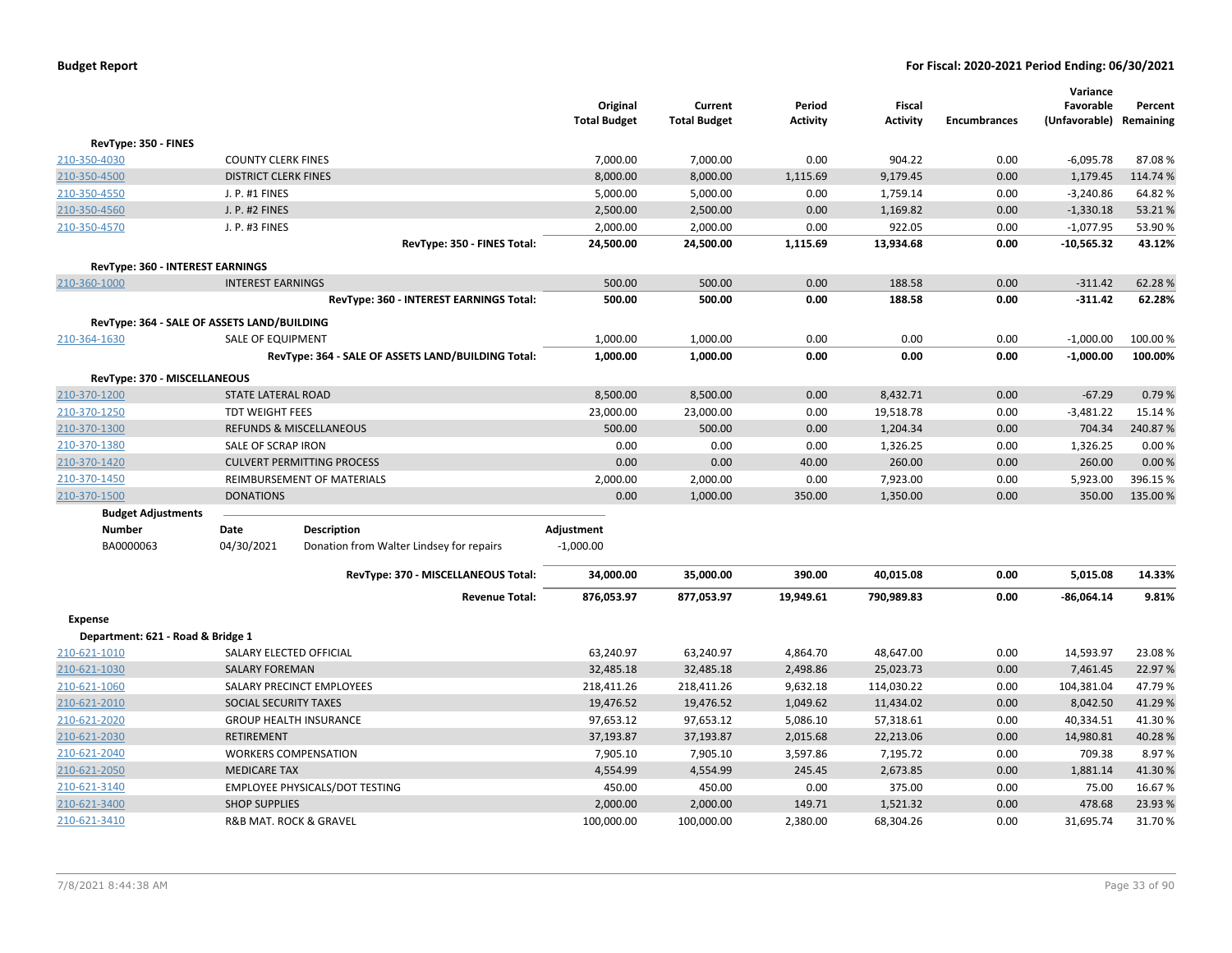|                                             |                                                        | Original<br><b>Total Budget</b> | Current<br><b>Total Budget</b> | Period<br><b>Activity</b> | Fiscal<br><b>Activity</b> | <b>Encumbrances</b> | Variance<br>Favorable<br>(Unfavorable) | Percent<br>Remaining |
|---------------------------------------------|--------------------------------------------------------|---------------------------------|--------------------------------|---------------------------|---------------------------|---------------------|----------------------------------------|----------------------|
| 210-621-3420                                | <b>R&amp;B MAT. CULVERTS</b>                           | 15,000.00                       | 15,000.00                      | 0.00                      | 9,777.33                  | 0.00                | 5,222.67                               | 34.82 %              |
| 210-621-3430                                | R&B MAT. HARDWARE & LUMBER                             | 2,000.00                        | 2,000.00                       | 37.51                     | 232.12                    | 338.64              | 1,429.24                               | 71.46%               |
| 210-621-3440                                | R&B MAT. ASPHALT/RD OIL                                | 60,000.00                       | 60,000.00                      | 2,356.12                  | 39,322.08                 | 0.00                | 20,677.92                              | 34.46%               |
| 210-621-4060                                | TAX APPRAISAL DISTRICT                                 | 28,034.70                       | 28,034.70                      | 11,396.05                 | 22,488.47                 | 0.00                | 5,546.23                               | 19.78%               |
| 210-621-4200                                | UTILITY TELEPHONE                                      | 270.00                          | 270.00                         | 0.00                      | 0.00                      | 0.00                | 270.00                                 | 100.00%              |
| 210-621-4210                                | <b>INTERNET</b>                                        | 1,100.00                        | 1,100.00                       | 56.90                     | 618.10                    | 0.00                | 481.90                                 | 43.81%               |
| 210-621-4270                                | OUT OF COUNTY TRAVEL/TRAINING                          | 1,435.58                        | 1,435.58                       | 225.00                    | 1,710.50                  | 0.00                | $-274.92$                              | $-19.15%$            |
| 210-621-4300                                | <b>BIDS, NOTICES &amp; PERMITS</b>                     | 800.00                          | 800.00                         | 27.52                     | 96.32                     | 0.00                | 703.68                                 | 87.96%               |
| 210-621-4350                                | <b>PRINTING</b>                                        | 100.00                          | 100.00                         | 0.00                      | 51.88                     | 0.00                | 48.12                                  | 48.12%               |
| 210-621-4400                                | UTILITY ELECTRICITY                                    | 1,600.00                        | 1,600.00                       | 55.05                     | 882.13                    | 0.00                | 717.87                                 | 44.87%               |
| 210-621-4420                                | <b>UTILITY WATER</b>                                   | 250.00                          | 250.00                         | 18.79                     | 144.21                    | 0.00                | 105.79                                 | 42.32%               |
| 210-621-4430                                | <b>TRASH PICKUP</b>                                    | 1,000.00                        | 1,000.00                       | 70.00                     | 793.31                    | 0.00                | 206.69                                 | 20.67%               |
| 210-621-4500                                | <b>R&amp;M BUILDING</b>                                | 300.00                          | 300.00                         | 0.00                      | 7.99                      | 0.00                | 292.01                                 | 97.34 %              |
| 210-621-4570                                | <b>R&amp;M MACHINERY GAS &amp; OIL</b>                 | 41,000.00                       | 41,000.00                      | 75.00                     | 18,719.84                 | 0.00                | 22,280.16                              | 54.34 %              |
| 210-621-4580                                | <b>R&amp;M MACHINERY PARTS</b>                         | 22,500.00                       | 23,500.00                      | 4,457.97                  | 24,805.41                 | 0.00                | $-1,305.41$                            | $-5.55%$             |
| <b>Budget Adjustments</b>                   |                                                        |                                 |                                |                           |                           |                     |                                        |                      |
| <b>Number</b>                               | <b>Description</b><br>Date                             | Adjustment                      |                                |                           |                           |                     |                                        |                      |
| BA0000063                                   | 04/30/2021<br>Donation from Walter Lindsey for repairs | 1,000.00                        |                                |                           |                           |                     |                                        |                      |
| 210-621-4590                                | R&M MACH. TIRES & TUBES                                | 20,000.00                       | 20,000.00                      | $-2,510.00$               | 9,024.76                  | 4,204.82            | 6,770.42                               | 33.85 %              |
| 210-621-4600                                | EQUIPMENT RENTAL/LEASE                                 | 0.00                            | 0.00                           | 3,000.00                  | 3,000.00                  | 0.00                | $-3,000.00$                            | 0.00%                |
| 210-621-4800                                | <b>BOND</b>                                            | 0.00                            | 0.00                           | 0.00                      | 177.50                    | 0.00                | $-177.50$                              | 0.00%                |
| 210-621-4810                                | <b>DUES</b>                                            | 335.00                          | 335.00                         | 0.00                      | 395.00                    | 0.00                | $-60.00$                               | $-17.91%$            |
| 210-621-4820                                | <b>INSURANCE</b>                                       | 5,500.00                        | 5,500.00                       | 0.00                      | 4,666.30                  | 0.00                | 833.70                                 | 15.16%               |
| 210-621-4900                                | <b>MISCELLANEOUS</b>                                   | 1,000.00                        | 1,000.00                       | 0.00                      | 0.00                      | 0.00                | 1,000.00                               | 100.00 %             |
| 210-621-4910                                | SOIL & WATER CONSERVATION                              | 250.00                          | 250.00                         | 0.00                      | 0.00                      | 0.00                | 250.00                                 | 100.00%              |
| 210-621-4940                                | FLOOD CONTROL SITE MAINTENANCE                         | 5,500.00                        | 5,500.00                       | 5,500.00                  | 5,500.00                  | 0.00                | 0.00                                   | 0.00%                |
| 210-621-4960                                | <b>TCOG HAZARDOUS WASTEMATCH</b>                       | 1,250.00                        | 1,250.00                       | 0.00                      | 0.00                      | 0.00                | 1,250.00                               | 100.00%              |
| 210-621-5710                                | PURCHASE OF MACH./EQUIP                                | 67,500.00                       | 67,500.00                      | 0.00                      | 40,550.00                 | 0.00                | 26,950.00                              | 39.93 %              |
|                                             | Department: 621 - Road & Bridge 1 Total:               | 860,096.29                      | 861,096.29                     | 56,286.07                 | 541,700.04                | 4,543.46            | 314,852.79                             | 36.56%               |
| Department: 625 - Administrative Office R&B |                                                        |                                 |                                |                           |                           |                     |                                        |                      |
| 210-625-1050                                | SALARY SECRETARY                                       | 10,271.28                       | 10,271.28                      | 0.00                      | 5,138.21                  | 0.00                | 5,133.07                               | 49.97%               |
| 210-625-2010                                | SOCIAL SECURITY TAXES                                  | 636.82                          | 636.82                         | 0.00                      | 241.52                    | 0.00                | 395.30                                 | 62.07%               |
| 210-625-2020                                | <b>GROUP HEALTH INSURANCE</b>                          | 3,051.66                        | 3,051.66                       | 0.00                      | 1,017.53                  | 0.00                | 2,034.13                               | 66.66%               |
| 210-625-2030                                | <b>RETIREMENT</b>                                      | 1,216.12                        | 1,216.12                       | 0.00                      | 607.53                    | 0.00                | 608.59                                 | 50.04 %              |
| 210-625-2040                                | <b>WORKERS COMPENSATION</b>                            | 32.87                           | 32.87                          | 14.74                     | 29.48                     | 0.00                | 3.39                                   | 10.31%               |
| 210-625-2050                                | <b>MEDICARE TAX</b>                                    | 148.93                          | 148.93                         | 0.00                      | 56.58                     | 0.00                | 92.35                                  | 62.01%               |
| 210-625-3100                                | OFFICE SUPPLIES                                        | 100.00                          | 100.00                         | 0.00                      | 0.00                      | 0.00                | 100.00                                 | 100.00%              |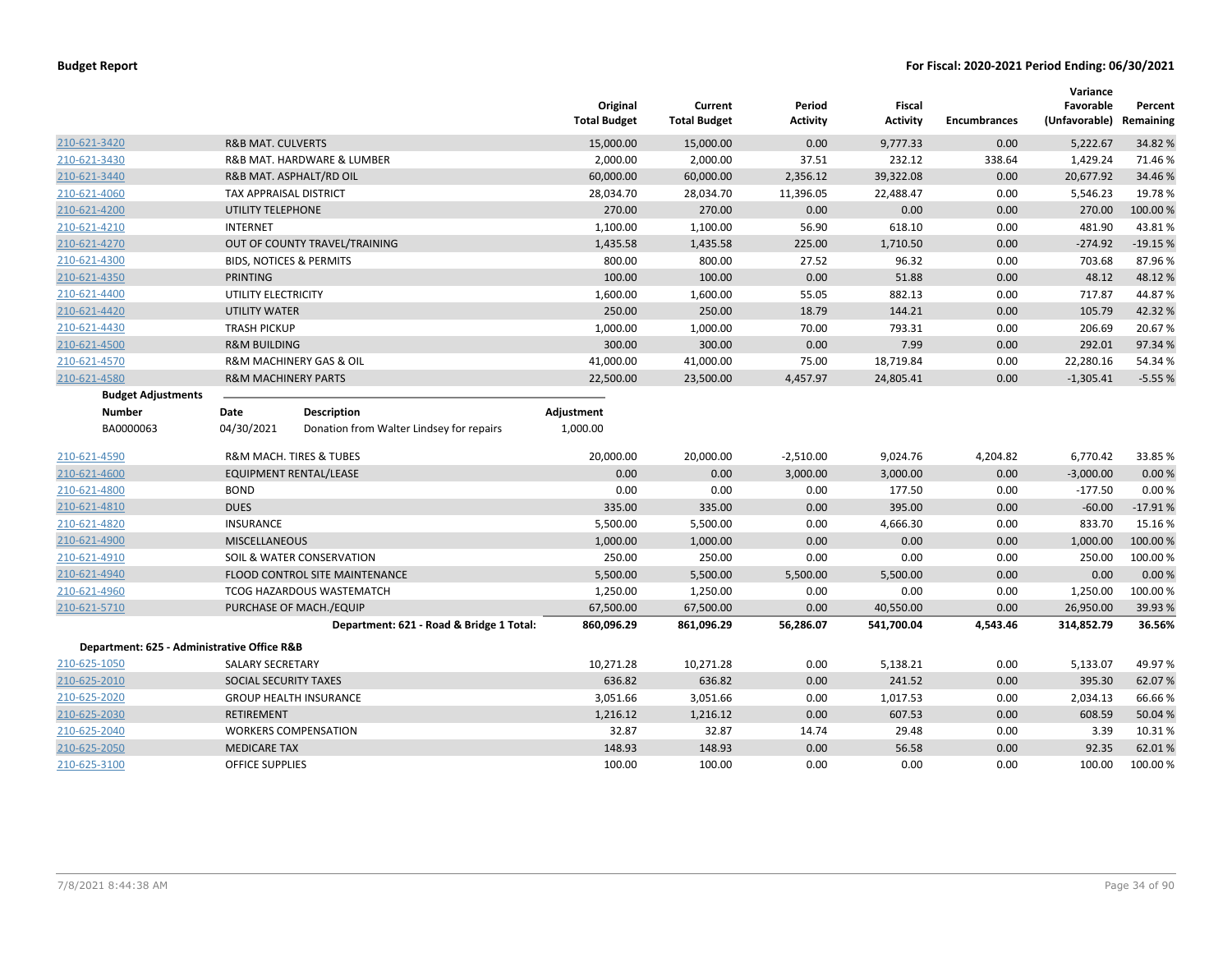| <b>Budget Report</b> |  |
|----------------------|--|
|----------------------|--|

|                                      |                                                    |                     |                     |                 |                 |                     | Variance      |            |
|--------------------------------------|----------------------------------------------------|---------------------|---------------------|-----------------|-----------------|---------------------|---------------|------------|
|                                      |                                                    | Original            | Current             | Period          | Fiscal          |                     | Favorable     | Percent    |
|                                      |                                                    | <b>Total Budget</b> | <b>Total Budget</b> | <b>Activity</b> | <b>Activity</b> | <b>Encumbrances</b> | (Unfavorable) | Remaining  |
| 210-625-4530                         | <b>COMPUTER SOFTWARE</b>                           | 500.00              | 500.00              | 1,983.12        | 1,983.12        | 0.00                | $-1,483.12$   | $-296.62%$ |
|                                      | Department: 625 - Administrative Office R&B Total: | 15,957.68           | 15,957.68           | 1,997.86        | 9,073.97        | 0.00                | 6,883.71      | 43.14%     |
|                                      | <b>Expense Total:</b>                              | 876,053.97          | 877,053.97          | 58,283.93       | 550,774.01      | 4,543.46            | 321,736.50    | 36.68%     |
|                                      | Fund: 210 - Road & Bridge #1 Surplus (Deficit):    | 0.00                | 0.00                | $-38,334.32$    | 240,215.82      | $-4,543.46$         | 235,672.36    | 0.00%      |
| Fund: 220 - Road & Bridge #2         |                                                    |                     |                     |                 |                 |                     |               |            |
| Revenue                              |                                                    |                     |                     |                 |                 |                     |               |            |
| RevType: 300 - CASH                  |                                                    |                     |                     |                 |                 |                     |               |            |
| 220-300-1220                         | BEGINNING CASH BALANCE                             | 150,609.92          | 150,609.92          | 0.00            | 0.00            | 0.00                | $-150,609.92$ | 100.00%    |
|                                      | RevType: 300 - CASH Total:                         | 150,609.92          | 150,609.92          | 0.00            | 0.00            | 0.00                | -150,609.92   | 100.00%    |
| <b>RevType: 310 - PROPERTY TAXES</b> |                                                    |                     |                     |                 |                 |                     |               |            |
| 220-310-1100                         | <b>CURRENT TAXES</b>                               | 637,623.64          | 637,623.64          | 6,852.79        | 631,914.11      | 0.00                | $-5,709.53$   | 0.90%      |
| 220-310-1200                         | <b>DELINQUENT TAXES</b>                            | 12,000.00           | 12,000.00           | 1,169.30        | 16,447.11       | 0.00                | 4,447.11      | 137.06%    |
|                                      | RevType: 310 - PROPERTY TAXES Total:               | 649,623.64          | 649,623.64          | 8,022.09        | 648,361.22      | 0.00                | $-1,262.42$   | 0.19%      |
| RevType: 318 - OTHER TAXES           |                                                    |                     |                     |                 |                 |                     |               |            |
| 220-318-1200                         | PAY N LIEU TAX/GRASSLAND                           | 2,000.00            | 2,000.00            | 1,315.78        | 1,315.78        | 0.00                | $-684.22$     | 34.21%     |
| 220-318-1210                         | PAY N LIEU TAX/UPPER TRINITY                       | 603.02              | 603.02              | 0.00            | 639.17          | 0.00                | 36.15         | 105.99%    |
| 220-318-1600                         | <b>SALES TAX REVENUES</b>                          | 62,000.00           | 62,000.00           | 6,610.69        | 65,832.89       | 0.00                | 3,832.89      | 106.18%    |
|                                      | RevType: 318 - OTHER TAXES Total:                  | 64,603.02           | 64,603.02           | 7,926.47        | 67,787.84       | 0.00                | 3,184.82      | 4.93%      |
|                                      | RevType: 321 - FEES OF TAX COLLECTOR               |                     |                     |                 |                 |                     |               |            |
| 220-321-2000                         | CAR REGISTRATION/SALES TAX                         | 87,000.00           | 87,000.00           | 0.00            | 85,464.01       | 0.00                | $-1,535.99$   | 1.77 %     |
| 220-321-3000                         | <b>COUNTY'S ADDITIONAL \$10</b>                    | 80,000.00           | 80,000.00           | 5,536.17        | 56,816.92       | 0.00                | $-23,183.08$  | 28.98%     |
|                                      | RevType: 321 - FEES OF TAX COLLECTOR Total:        | 167,000.00          | 167,000.00          | 5,536.17        | 142,280.93      | 0.00                | $-24,719.07$  | 14.80%     |
| RevType: 350 - FINES                 |                                                    |                     |                     |                 |                 |                     |               |            |
| 220-350-4030                         | <b>COUNTY CLERK FINES</b>                          | 6,000.00            | 6,000.00            | 0.00            | 1,053.32        | 0.00                | $-4,946.68$   | 82.44 %    |
| 220-350-4500                         | <b>DISTRICT CLERK FINES</b>                        | 8,500.00            | 8,500.00            | 1,299.62        | 10,692.83       | 0.00                | 2,192.83      | 125.80%    |
| 220-350-4550                         | J. P. #1 FINES                                     | 7,500.00            | 7,500.00            | 0.00            | 2,049.15        | 0.00                | $-5,450.85$   | 72.68%     |
| 220-350-4560                         | J. P. #2 FINES                                     | 3,000.00            | 3,000.00            | 0.00            | 1,362.68        | 0.00                | $-1,637.32$   | 54.58%     |
| 220-350-4570                         | J. P. #3 FINES                                     | 5,000.00            | 5,000.00            | 0.00            | 1,074.07        | 0.00                | $-3,925.93$   | 78.52 %    |
|                                      | RevType: 350 - FINES Total:                        | 30,000.00           | 30,000.00           | 1,299.62        | 16,232.05       | 0.00                | $-13,767.95$  | 45.89%     |
|                                      | RevType: 360 - INTEREST EARNINGS                   |                     |                     |                 |                 |                     |               |            |
| 220-360-1000                         | <b>INTEREST EARNINGS</b>                           | 3,000.00            | 3,000.00            | 0.00            | 322.18          | 0.00                | $-2,677.82$   | 89.26%     |
|                                      | RevType: 360 - INTEREST EARNINGS Total:            | 3,000.00            | 3,000.00            | 0.00            | 322.18          | 0.00                | $-2,677.82$   | 89.26%     |
|                                      | RevType: 364 - SALE OF ASSETS LAND/BUILDING        |                     |                     |                 |                 |                     |               |            |
| 220-364-1630                         | <b>SALE OF EQUIPMENT</b>                           | 4,000.00            | 4,000.00            | 0.00            | 0.00            | 0.00                | $-4.000.00$   | 100.00%    |
|                                      | RevType: 364 - SALE OF ASSETS LAND/BUILDING Total: | 4,000.00            | 4,000.00            | 0.00            | 0.00            | 0.00                | $-4,000.00$   | 100.00%    |
| RevType: 370 - MISCELLANEOUS         |                                                    |                     |                     |                 |                 |                     |               |            |
| 220-370-1200                         | STATE LATERAL ROAD                                 | 10,000.00           | 10,000.00           | 0.00            | 9,822.98        | 0.00                | $-177.02$     | 1.77%      |
| 220-370-1250                         | <b>TDT WEIGHT FEES</b>                             | 25,000.00           | 25,000.00           | 0.00            | 22,736.81       | 0.00                | $-2,263.19$   | 9.05%      |
|                                      |                                                    |                     |                     |                 |                 |                     |               |            |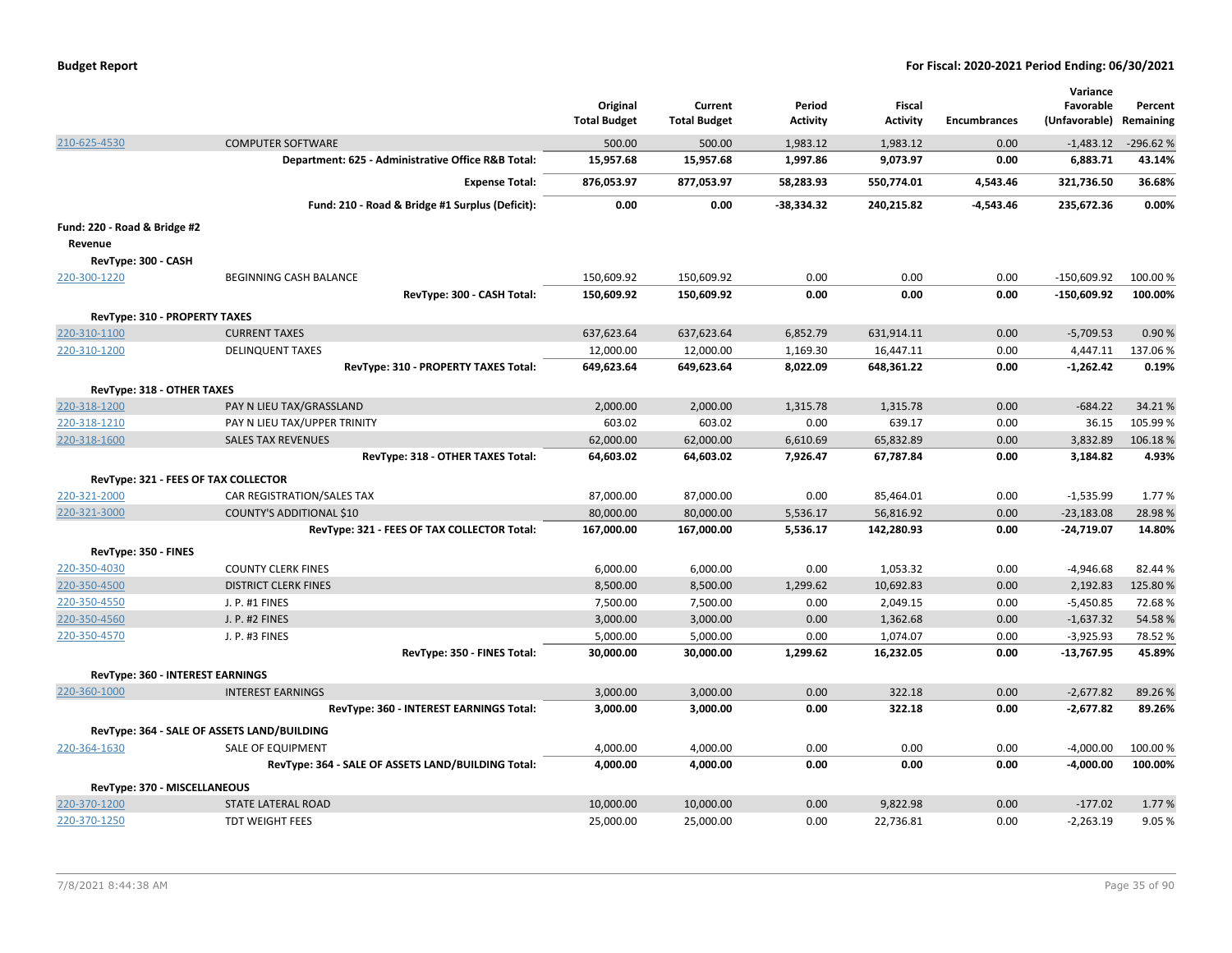|                                   |                                        | Original<br><b>Total Budget</b> | Current<br><b>Total Budget</b> | Period<br><b>Activity</b> | Fiscal<br><b>Activity</b> | <b>Encumbrances</b> | Variance<br>Favorable<br>(Unfavorable) Remaining | Percent    |
|-----------------------------------|----------------------------------------|---------------------------------|--------------------------------|---------------------------|---------------------------|---------------------|--------------------------------------------------|------------|
| 220-370-1300                      | <b>REFUNDS &amp; MISCELLANEOUS</b>     | 0.00                            | 0.00                           | 16.43                     | 1,464.37                  | 0.00                | 1,464.37                                         | 0.00%      |
| 220-370-1419                      | <b>ROAD ACCEPTANCE</b>                 | 0.00                            | 0.00                           | 0.00                      | 1,600.00                  | 0.00                | 1,600.00                                         | 0.00%      |
| 220-370-1420                      | <b>CULVERT PERMITTING PROCESS</b>      | 0.00                            | 0.00                           | 60.00                     | 440.00                    | 0.00                | 440.00                                           | 0.00%      |
| 220-370-1421                      | ROW PERMIT APPLICATION                 | 0.00                            | 0.00                           | 0.00                      | 20.00                     | 0.00                | 20.00                                            | 0.00%      |
| 220-370-1450                      | REIMBURSEMENT OF MATERIALS             | 2,000.00                        | 2,000.00                       | 0.00                      | 5,008.50                  | 0.00                | 3,008.50                                         | 250.43%    |
| 220-370-1500                      | TRENTON HIGH MEADOWS SUBDIVISION       | 2,800.00                        | 2,800.00                       | 0.00                      | 4,200.00                  | 0.00                | 1,400.00                                         | 150.00%    |
|                                   | RevType: 370 - MISCELLANEOUS Total:    | 39,800.00                       | 39,800.00                      | 76.43                     | 45,292.66                 | 0.00                | 5,492.66                                         | 13.80%     |
|                                   | <b>Revenue Total:</b>                  | 1,108,636.58                    | 1,108,636.58                   | 22,860.78                 | 920,276.88                | 0.00                | $-188,359.70$                                    | 16.99%     |
| <b>Expense</b>                    |                                        |                                 |                                |                           |                           |                     |                                                  |            |
| Department: 509 - Contingency     |                                        |                                 |                                |                           |                           |                     |                                                  |            |
| 220-509-4750                      | <b>CONTINGENCY</b>                     | 10,000.00                       | 10,000.00                      | 0.00                      | 0.00                      | 0.00                | 10,000.00                                        | 100.00 %   |
|                                   | Department: 509 - Contingency Total:   | 10,000.00                       | 10,000.00                      | 0.00                      | 0.00                      | 0.00                | 10,000.00                                        | 100.00%    |
| Department: 622 - Road & Bridge 2 |                                        |                                 |                                |                           |                           |                     |                                                  |            |
| 220-622-1010                      | SALARY ELECTED OFFICIAL                | 63,240.97                       | 63,240.97                      | 4,864.70                  | 48,647.00                 | 0.00                | 14,593.97                                        | 23.08%     |
| 220-622-1030                      | <b>SALARY FOREMAN</b>                  | 0.00                            | 0.00                           | 4,019.28                  | 40,098.04                 | 0.00                | $-40,098.04$                                     | 0.00%      |
| 220-622-1060                      | SALARY PRECINCT EMPLOYEES              | 232,350.04                      | 232,350.04                     | 14,084.70                 | 143,415.16                | 0.00                | 88,934.88                                        | 38.28%     |
| 220-622-2010                      | SOCIAL SECURITY TAXES                  | 18,474.44                       | 18,474.44                      | 1,355.41                  | 13,772.63                 | 0.00                | 4,701.81                                         | 25.45 %    |
| 220-622-2020                      | <b>GROUP HEALTH INSURANCE</b>          | 97,653.12                       | 97,653.12                      | 8,137.76                  | 73,239.84                 | 0.00                | 24,413.28                                        | 25.00 %    |
| 220-622-2030                      | RETIREMENT                             | 34,997.98                       | 34,997.98                      | 2,724.06                  | 27,478.46                 | 0.00                | 7,519.52                                         | 21.49%     |
| 220-622-2040                      | <b>WORKERS COMPENSATION</b>            | 7,337.58                        | 7,337.58                       | 3,339.60                  | 6,679.20                  | 0.00                | 658.38                                           | 8.97%      |
| 220-622-2050                      | <b>MEDICARE TAX</b>                    | 4,286.07                        | 4,286.07                       | 316.98                    | 3,220.98                  | 0.00                | 1,065.09                                         | 24.85%     |
| 220-622-3140                      | EMPLOYEE PHYSICALS/DOT TESTING         | 400.00                          | 400.00                         | 0.00                      | 290.00                    | 0.00                | 110.00                                           | 27.50%     |
| 220-622-3400                      | <b>SHOP SUPPLIES</b>                   | 5,500.00                        | 5,500.00                       | 315.47                    | 5,002.71                  | 0.00                | 497.29                                           | 9.04 %     |
| 220-622-3410                      | <b>R&amp;B MAT. ROCK &amp; GRAVEL</b>  | 184,307.00                      | 184,307.00                     | 22,930.51                 | 150,645.38                | 0.00                | 33,661.62                                        | 18.26%     |
| 220-622-3420                      | <b>R&amp;B MAT. CULVERTS</b>           | 14,000.00                       | 14,000.00                      | 0.00                      | 13,935.74                 | 0.00                | 64.26                                            | 0.46%      |
| 220-622-3430                      | R&B MAT. HARDWARE & LUMBER             | 3,000.00                        | 3,000.00                       | 233.98                    | 6,159.71                  | 0.00                | $-3,159.71$                                      | $-105.32%$ |
| 220-622-3440                      | R&B MAT. ASPHALT/RD OIL                | 92,000.00                       | 92,000.00                      | 1,405.95                  | 27,802.87                 | 0.00                | 64,197.13                                        | 69.78%     |
| 220-622-3450                      | <b>CHEMICALS</b>                       | 1,000.00                        | 1,000.00                       | 0.00                      | 0.00                      | 0.00                | 1,000.00                                         | 100.00 %   |
| 220-622-3460                      | <b>CTIF EXPENDITURES</b>               | 0.00                            | 0.00                           | 0.00                      | 38,623.75                 | 0.00                | $-38,623.75$                                     | 0.00%      |
| 220-622-3950                      | <b>UNIFORMS</b>                        | 2,800.00                        | 2,800.00                       | 0.00                      | 2,586.79                  | 0.00                | 213.21                                           | 7.61%      |
| 220-622-4060                      | TAX APPRAISAL DISTRICT                 | 32,656.70                       | 32,656.70                      | 13,274.90                 | 26,196.10                 | 0.00                | 6,460.60                                         | 19.78%     |
| 220-622-4210                      | <b>INTERNET</b>                        | 0.00                            | 0.00                           | 81.95                     | 737.55                    | 0.00                | $-737.55$                                        | 0.00%      |
| 220-622-4270                      | OUT OF COUNTY TRAVEL/TRAINING          | 2,500.00                        | 2,500.00                       | 839.52                    | 1,839.34                  | 0.00                | 660.66                                           | 26.43%     |
| 220-622-4300                      | <b>BIDS, NOTICES &amp; PERMITS</b>     | 500.00                          | 500.00                         | 27.52                     | 27.52                     | 0.00                | 472.48                                           | 94.50%     |
| 220-622-4350                      | PRINTING                               | 100.00                          | 100.00                         | 0.00                      | 0.00                      | 0.00                | 100.00                                           | 100.00 %   |
| 220-622-4400                      | UTILITY ELECTRICITY                    | 2,000.00                        | 2,000.00                       | 150.78                    | 1,281.35                  | 0.00                | 718.65                                           | 35.93%     |
| 220-622-4410                      | <b>UTILITY GAS</b>                     | 750.00                          | 750.00                         | 77.62                     | 843.38                    | 0.00                | $-93.38$                                         | $-12.45%$  |
| 220-622-4420                      | UTILITY WATER                          | 940.00                          | 940.00                         | 89.00                     | 655.58                    | 0.00                | 284.42                                           | 30.26%     |
| 220-622-4430                      | <b>TRASH PICK-UP</b>                   | 1,300.00                        | 1,300.00                       | 0.00                      | 383.20                    | 0.00                | 916.80                                           | 70.52%     |
| 220-622-4500                      | <b>R&amp;M BUILDING</b>                | 3,000.00                        | 3,000.00                       | 0.00                      | 2,173.39                  | 0.00                | 826.61                                           | 27.55%     |
| 220-622-4570                      | <b>R&amp;M MACHINERY GAS &amp; OIL</b> | 70,000.00                       | 70,000.00                      | 12,132.38                 | 53,487.90                 | 0.00                | 16.512.10                                        | 23.59%     |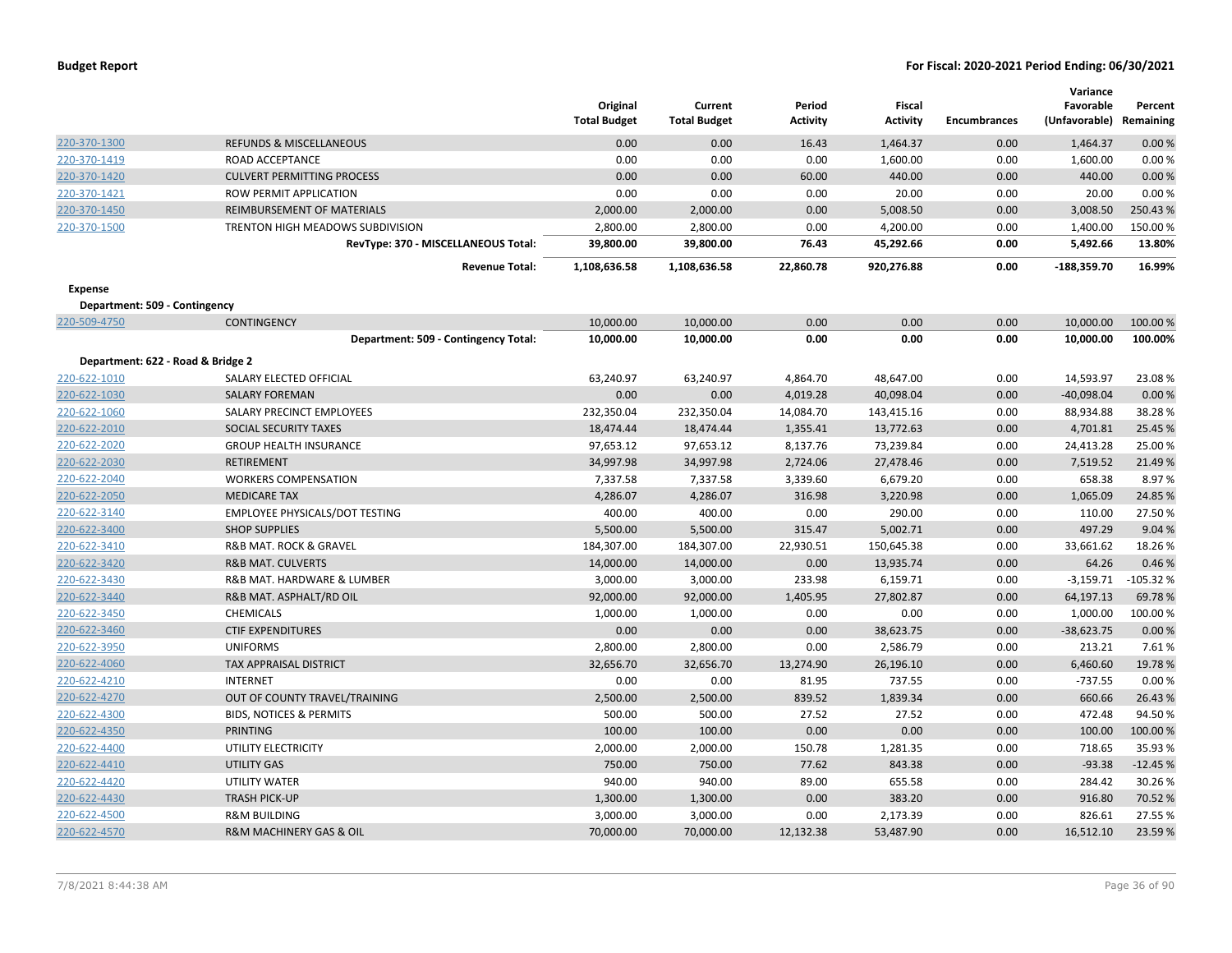|                                                              |                                |                                                    | <b>Total Budget</b> | Original  | Current<br><b>Total Budget</b> | Period<br><b>Activity</b> | <b>Fiscal</b><br>Activity | <b>Encumbrances</b> | Variance<br>Favorable<br>(Unfavorable) | Percent<br>Remaining |
|--------------------------------------------------------------|--------------------------------|----------------------------------------------------|---------------------|-----------|--------------------------------|---------------------------|---------------------------|---------------------|----------------------------------------|----------------------|
| 220-622-4580                                                 | <b>R&amp;M MACHINERY PARTS</b> |                                                    |                     | 50,000.00 | 50,000.00                      | 2,005.33                  | 86,739.70                 | 0.00                | $-36,739.70$                           | $-73.48%$            |
| 220-622-4590                                                 |                                | <b>R&amp;M MACH. TIRES &amp; TUBES</b>             |                     | 15,000.00 | 15,000.00                      | 2,732.00                  | 10,875.93                 | 0.00                | 4,124.07                               | 27.49 %              |
| 220-622-4600                                                 |                                | <b>EQUIPMENT RENTAL/LEASE</b>                      |                     | 32,000.00 | 32,000.00                      | 0.00                      | 25,830.00                 | 0.00                | 6,170.00                               | 19.28%               |
| 220-622-4810                                                 | <b>DUES</b>                    |                                                    |                     | 335.00    | 335.00                         | 0.00                      | 395.00                    | 0.00                | $-60.00$                               | $-17.91%$            |
| 220-622-4820                                                 | <b>INSURANCE</b>               |                                                    |                     | 9,000.00  | 9,000.00                       | 0.00                      | 8,280.63                  | 0.00                | 719.37                                 | 7.99%                |
| 220-622-4900                                                 | <b>MISCELLANEOUS</b>           |                                                    |                     | 1,000.00  | 1,000.00                       | 0.00                      | 0.00                      | 0.00                | 1,000.00                               | 100.00%              |
| 220-622-4910                                                 |                                | SOIL & WATER CONSERVATION                          |                     | 250.00    | 250.00                         | 0.00                      | 0.00                      | 0.00                | 250.00                                 | 100.00 %             |
| 220-622-4930                                                 |                                | <b>TRENTON HIGH MEADOWS SUBDIVISION</b>            |                     | 4,000.00  | 4,000.00                       | 0.00                      | 0.00                      | 0.00                | 4,000.00                               | 100.00%              |
| 220-622-4940                                                 |                                | FLOOD CONTROL SITE MAINTENANCE                     |                     | 4,000.00  | 4,000.00                       | 4,000.00                  | 4,000.00                  | 0.00                | 0.00                                   | 0.00%                |
| 220-622-5710                                                 |                                | PURCHASE OF MACH./EQUIP                            |                     | 92,000.00 | 92,000.00                      | 0.00                      | 67,179.16                 | 0.00                | 24,820.84                              | 26.98%               |
| 220-622-5730                                                 | RADIO EQUIPMENT                |                                                    |                     | 0.00      | 0.00                           | 0.00                      | 12.00                     | 0.00                | $-12.00$                               | 0.00%                |
|                                                              |                                | Department: 622 - Road & Bridge 2 Total:           | 1,082,678.90        |           | 1,082,678.90                   | 99,139.40                 | 892,535.99                | 0.00                | 190,142.91                             | 17.56%               |
| Department: 625 - Administrative Office R&B                  |                                |                                                    |                     |           |                                |                           |                           |                     |                                        |                      |
| 220-625-1050                                                 | <b>SALARY SECRETARY</b>        |                                                    | 10,271.28           |           | 10,271.28                      | 0.00                      | 5,138.21                  | 0.00                | 5,133.07                               | 49.97%               |
| 220-625-2010                                                 | SOCIAL SECURITY TAXES          |                                                    |                     | 636.82    | 636.82                         | 0.00                      | 241.51                    | 0.00                | 395.31                                 | 62.08%               |
| 220-625-2020                                                 |                                | <b>GROUP HEALTH INSURANCE</b>                      |                     | 3,051.66  | 3,051.66                       | 0.00                      | 1,017.53                  | 0.00                | 2,034.13                               | 66.66%               |
| 220-625-2030                                                 | <b>RETIREMENT</b>              |                                                    |                     | 1,216.12  | 1,216.12                       | 0.00                      | 607.53                    | 0.00                | 608.59                                 | 50.04 %              |
| 220-625-2040                                                 |                                | <b>WORKERS COMPENSATION</b>                        |                     | 32.87     | 32.87                          | 14.74                     | 29.48                     | 0.00                | 3.39                                   | 10.31%               |
| 220-625-2050                                                 | <b>MEDICARE TAX</b>            |                                                    |                     | 148.93    | 148.93                         | 0.00                      | 56.59                     | 0.00                | 92.34                                  | 62.00%               |
| 220-625-3100                                                 | <b>OFFICE SUPPLIES</b>         |                                                    |                     | 100.00    | 100.00                         | 0.00                      | 0.00                      | 0.00                | 100.00                                 | 100.00%              |
| 220-625-4530                                                 | <b>COMPUTER SOFTWARE</b>       |                                                    |                     | 500.00    | 500.00                         | 1,983.12                  | 1,983.12                  | 0.00                | $-1,483.12$                            | -296.62 %            |
|                                                              |                                | Department: 625 - Administrative Office R&B Total: |                     | 15,957.68 | 15,957.68                      | 1,997.86                  | 9,073.97                  | 0.00                | 6,883.71                               | 43.14%               |
|                                                              |                                | <b>Expense Total:</b>                              | 1,108,636.58        |           | 1,108,636.58                   | 101,137.26                | 901,609.96                | 0.00                | 207,026.62                             | 18.67%               |
|                                                              |                                | Fund: 220 - Road & Bridge #2 Surplus (Deficit):    |                     | 0.00      | 0.00                           | $-78,276.48$              | 18,666.92                 | 0.00                | 18,666.92                              | 0.00%                |
| Fund: 221 - Raw Water Pipeline Road and Bridge #2<br>Revenue |                                |                                                    |                     |           |                                |                           |                           |                     |                                        |                      |
| RevType: 325 - RAW WATER PIPELINE                            |                                |                                                    |                     |           |                                |                           |                           |                     |                                        |                      |
| 221-325-1790                                                 |                                | FOR MAINTENANCE OF ROADS                           |                     | 0.00      | 12,000.00                      | 0.00                      | 12,000.00                 | 0.00                | 0.00                                   | 0.00%                |
| <b>Budget Adjustments</b>                                    |                                |                                                    |                     |           |                                |                           |                           |                     |                                        |                      |
| <b>Number</b>                                                | Date                           | <b>Description</b>                                 | Adjustment          |           |                                |                           |                           |                     |                                        |                      |
| BA0000040                                                    | 10/30/2020                     | <b>Garney Construction</b>                         | $-12,000.00$        |           |                                |                           |                           |                     |                                        |                      |
|                                                              |                                |                                                    |                     |           |                                |                           |                           |                     |                                        |                      |
|                                                              |                                | RevType: 325 - RAW WATER PIPELINE Total:           |                     | 0.00      | 12,000.00                      | 0.00                      | 12,000.00                 | 0.00                | 0.00                                   | 0.00%                |
|                                                              |                                | <b>Revenue Total:</b>                              |                     | 0.00      | 12,000.00                      | 0.00                      | 12.000.00                 | 0.00                | 0.00                                   | 0.00%                |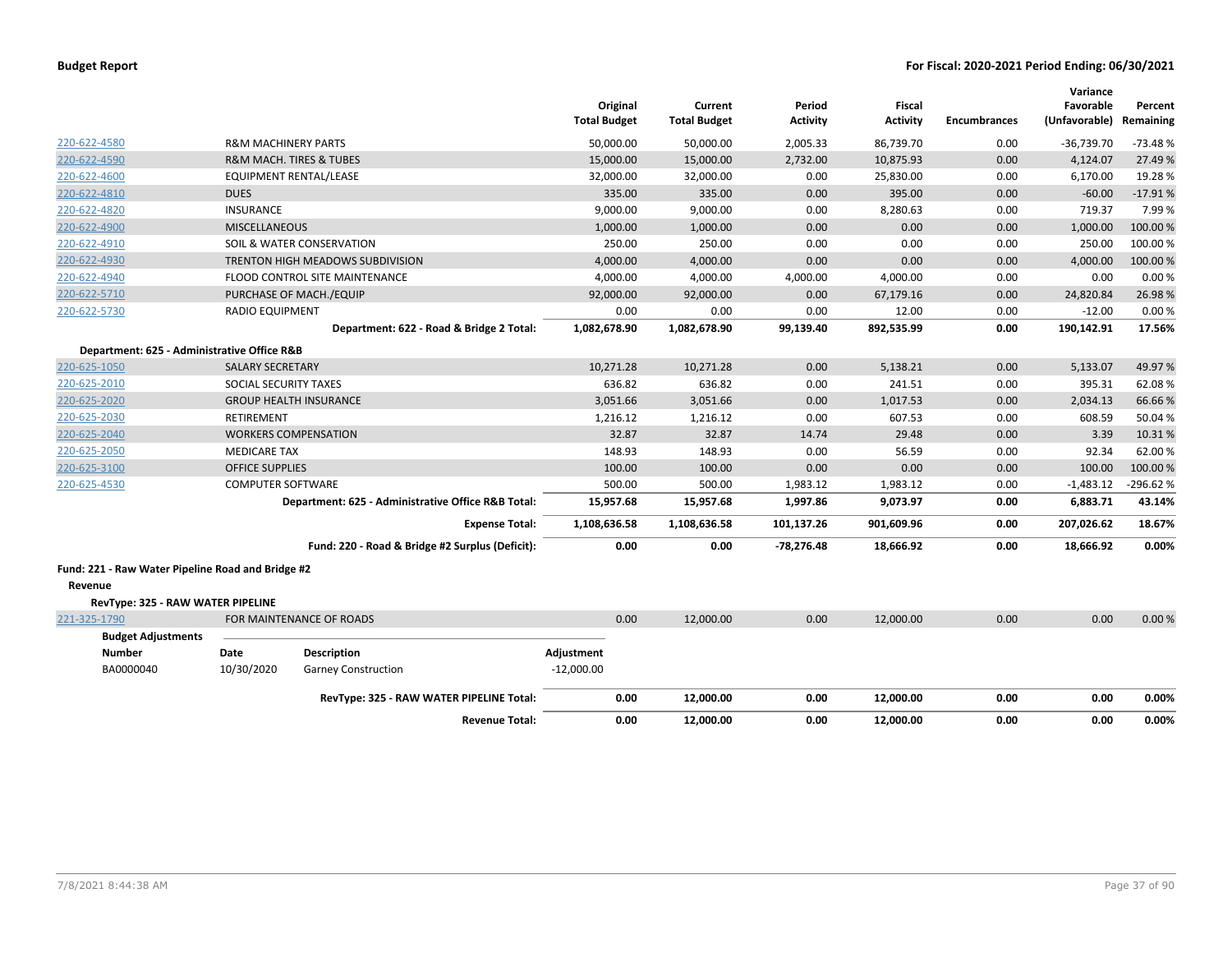|                                             |                             |                                                                      | Original<br><b>Total Budget</b> | Current<br><b>Total Budget</b> | Period<br><b>Activity</b> | <b>Fiscal</b><br><b>Activity</b> | <b>Encumbrances</b> | Variance<br>Favorable<br>(Unfavorable) | Percent<br>Remaining |
|---------------------------------------------|-----------------------------|----------------------------------------------------------------------|---------------------------------|--------------------------------|---------------------------|----------------------------------|---------------------|----------------------------------------|----------------------|
| Expense                                     |                             |                                                                      |                                 |                                |                           |                                  |                     |                                        |                      |
| Department: 622 - Road & Bridge 2           |                             |                                                                      |                                 |                                |                           |                                  |                     |                                        |                      |
| 221-622-3410                                |                             | R & B MAT. ROCK & GRAVEL                                             | 0.00                            | 12,000.00                      | 0.00                      | 0.00                             | 0.00                | 12,000.00                              | 100.00%              |
| <b>Budget Adjustments</b>                   |                             |                                                                      |                                 |                                |                           |                                  |                     |                                        |                      |
| <b>Number</b>                               | Date                        | Description                                                          | Adjustment                      |                                |                           |                                  |                     |                                        |                      |
| BA0000040                                   | 10/30/2020                  | <b>Garney Construction</b>                                           | 12,000.00                       |                                |                           |                                  |                     |                                        |                      |
|                                             |                             | Department: 622 - Road & Bridge 2 Total:                             | 0.00                            | 12,000.00                      | 0.00                      | 0.00                             | 0.00                | 12,000.00                              | 100.00%              |
|                                             |                             | <b>Expense Total:</b>                                                | 0.00                            | 12,000.00                      | 0.00                      | 0.00                             | 0.00                | 12,000.00                              | 100.00%              |
|                                             |                             | Fund: 221 - Raw Water Pipeline Road and Bridge #2 Surplus (Deficit): | 0.00                            | 0.00                           | 0.00                      | 12,000.00                        | 0.00                | 12,000.00                              | 0.00%                |
| Fund: 230 - Road & Bridge #3                |                             |                                                                      |                                 |                                |                           |                                  |                     |                                        |                      |
| Revenue                                     |                             |                                                                      |                                 |                                |                           |                                  |                     |                                        |                      |
| RevType: 310 - PROPERTY TAXES               |                             |                                                                      |                                 |                                |                           |                                  |                     |                                        |                      |
| 230-310-1100                                | <b>CURRENT TAXES</b>        |                                                                      | 956,435.46                      | 956,435.46                     | 10,278.52                 | 947,810.67                       | 0.00                | $-8,624.79$                            | 0.90%                |
| 230-310-1200                                | <b>DELINQUENT TAXES</b>     |                                                                      | 15,900.00                       | 15,900.00                      | 1,753.83                  | 24,669.07                        | 0.00                | 8,769.07                               | 155.15 %             |
|                                             |                             | RevType: 310 - PROPERTY TAXES Total:                                 | 972,335.46                      | 972,335.46                     | 12,032.35                 | 972,479.74                       | 0.00                | 144.28                                 | 0.01%                |
| RevType: 318 - OTHER TAXES                  |                             |                                                                      |                                 |                                |                           |                                  |                     |                                        |                      |
| 230-318-1200                                |                             | PAY N LIEU TAX/GRASSLAND                                             | 2,000.00                        | 2,000.00                       | 1,973.54                  | 1,973.54                         | 0.00                | $-26.46$                               | 1.32 %               |
| 230-318-1210                                |                             | PAY N LIEU TAX/UPPER TRINITY                                         | 904.53                          | 904.53                         | 0.00                      | 958.88                           | 0.00                | 54.35                                  | 106.01%              |
| 230-318-1600                                | <b>SALES TAX REVENUES</b>   |                                                                      | 90,000.00                       | 90,000.00                      | 9,917.30                  | 98,761.94                        | 0.00                | 8,761.94                               | 109.74 %             |
|                                             |                             | RevType: 318 - OTHER TAXES Total:                                    | 92,904.53                       | 92,904.53                      | 11,890.84                 | 101,694.36                       | 0.00                | 8,789.83                               | 9.46%                |
| RevType: 321 - FEES OF TAX COLLECTOR        |                             |                                                                      |                                 |                                |                           |                                  |                     |                                        |                      |
| 230-321-2000                                |                             | CAR REGISTRATION/SALES TAX                                           | 120,000.00                      | 120,000.00                     | 0.00                      | 128,196.01                       | 0.00                | 8,196.01                               | 106.83%              |
| 230-321-3000                                |                             | <b>COUNTY'S ADDITIONAL \$10</b>                                      | 100,000.00                      | 100,000.00                     | 8,304.25                  | 85,225.40                        | 0.00                | $-14,774.60$                           | 14.77%               |
|                                             |                             | RevType: 321 - FEES OF TAX COLLECTOR Total:                          | 220,000.00                      | 220,000.00                     | 8,304.25                  | 213,421.41                       | 0.00                | $-6,578.59$                            | 2.99%                |
| RevType: 350 - FINES                        |                             |                                                                      |                                 |                                |                           |                                  |                     |                                        |                      |
| 230-350-4030                                | <b>COUNTY CLERK FINES</b>   |                                                                      | 10,000.00                       | 10,000.00                      | 0.00                      | 1,579.98                         | 0.00                | $-8,420.02$                            | 84.20%               |
| 230-350-4500                                | <b>DISTRICT CLERK FINES</b> |                                                                      | 10,000.00                       | 10,000.00                      | 1,949.43                  | 16,039.24                        | 0.00                | 6,039.24                               | 160.39%              |
| 230-350-4550                                | J. P. #1 FINES              |                                                                      | 5,000.00                        | 5,000.00                       | 0.00                      | 3,073.74                         | 0.00                | $-1,926.26$                            | 38.53 %              |
| 230-350-4560                                | <b>J. P. #2 FINES</b>       |                                                                      | 2,400.00                        | 2,400.00                       | 0.00                      | 2,044.04                         | 0.00                | $-355.96$                              | 14.83 %              |
| 230-350-4570                                | J. P. #3 FINES              |                                                                      | 3,000.00                        | 3,000.00                       | 0.00                      | 1,611.10                         | 0.00                | $-1,388.90$                            | 46.30%               |
|                                             |                             | RevType: 350 - FINES Total:                                          | 30,400.00                       | 30,400.00                      | 1,949.43                  | 24,348.10                        | 0.00                | $-6,051.90$                            | 19.91%               |
| RevType: 360 - INTEREST EARNINGS            |                             |                                                                      |                                 |                                |                           |                                  |                     |                                        |                      |
| 230-360-1000                                | <b>INTEREST EARNINGS</b>    |                                                                      | 4,000.00                        | 4,000.00                       | 0.00                      | 580.84                           | 0.00                | $-3,419.16$                            | 85.48%               |
|                                             |                             | RevType: 360 - INTEREST EARNINGS Total:                              | 4,000.00                        | 4,000.00                       | 0.00                      | 580.84                           | 0.00                | $-3,419.16$                            | 85.48%               |
| RevType: 364 - SALE OF ASSETS LAND/BUILDING |                             |                                                                      |                                 |                                |                           |                                  |                     |                                        |                      |
| 230-364-1630                                | SALE OF EQUIPMENT           |                                                                      | 5,000.00                        | 5,000.00                       | 0.00                      | 0.00                             | 0.00                | $-5,000.00$                            | 100.00 %             |
|                                             |                             | RevType: 364 - SALE OF ASSETS LAND/BUILDING Total:                   | 5,000.00                        | 5,000.00                       | 0.00                      | 0.00                             | 0.00                | $-5,000.00$                            | 100.00%              |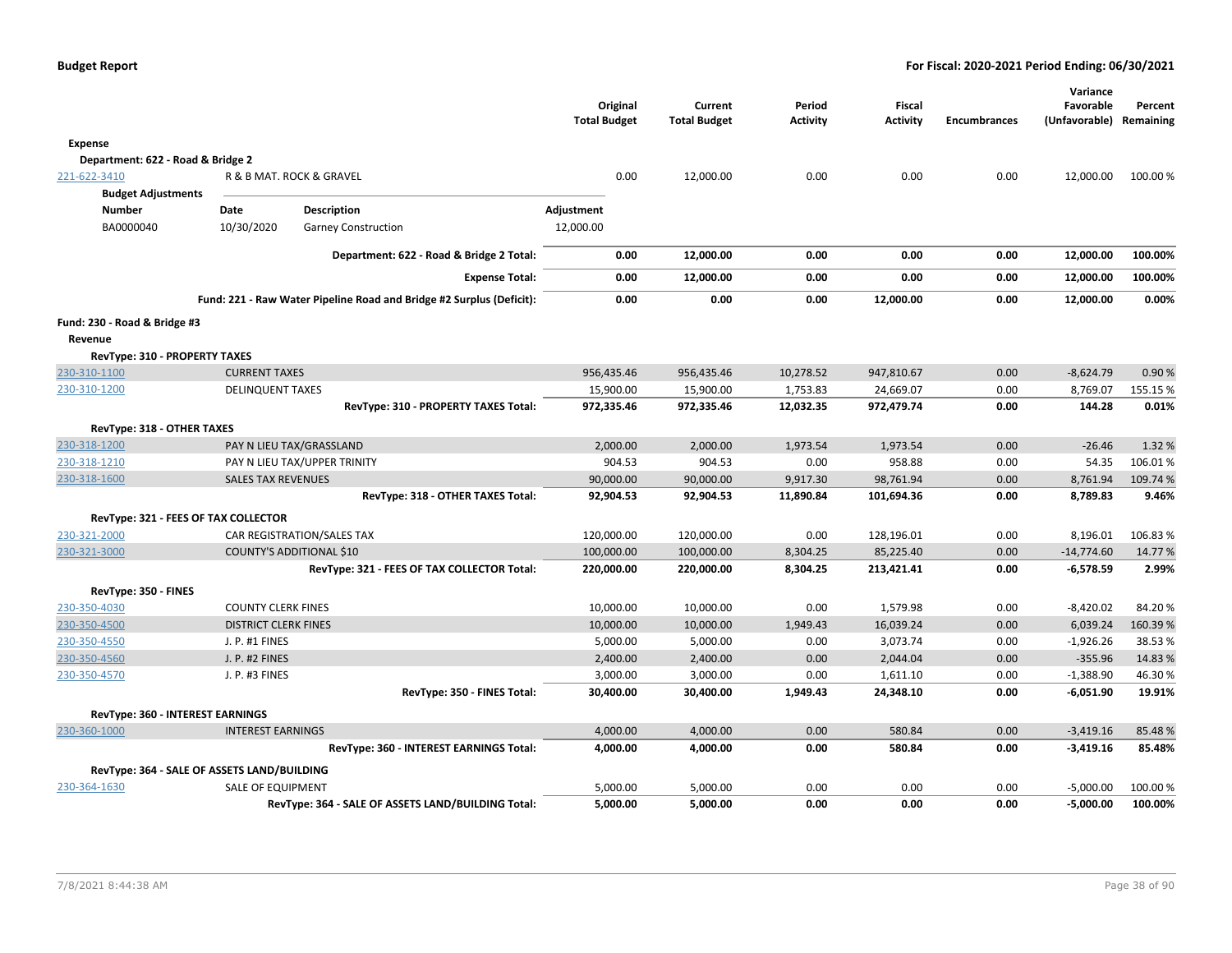| <b>Budget Report</b> |  |
|----------------------|--|
|----------------------|--|

|                                   |                                                  |                                            | Original            | Current             | Period          | Fiscal          |                     | Variance<br>Favorable   | Percent |
|-----------------------------------|--------------------------------------------------|--------------------------------------------|---------------------|---------------------|-----------------|-----------------|---------------------|-------------------------|---------|
|                                   |                                                  |                                            | <b>Total Budget</b> | <b>Total Budget</b> | <b>Activity</b> | <b>Activity</b> | <b>Encumbrances</b> | (Unfavorable) Remaining |         |
| RevType: 370 - MISCELLANEOUS      |                                                  |                                            |                     |                     |                 |                 |                     |                         |         |
| 230-370-1200                      | <b>STATE LATERAL ROAD</b>                        |                                            | 14,500.00           | 14,500.00           | 0.00            | 14,734.47       | 0.00                | 234.47                  | 101.62% |
| 230-370-1250                      | <b>TDT WEIGHT FEES</b>                           |                                            | 20,000.00           | 20,000.00           | 0.00            | 34,105.20       | 0.00                | 14,105.20               | 170.53% |
| 230-370-1300                      |                                                  | <b>REFUNDS &amp; MISCELLANEOUS</b>         | 2,869.88            | 2,869.88            | 49.29           | 11,212.75       | 0.00                | 8,342.87                | 390.70% |
| 230-370-1420                      |                                                  | <b>CULVERT PERMITTING PROCESS</b>          | 0.00                | 0.00                | 60.00           | 740.00          | 0.00                | 740.00                  | 0.00%   |
| 230-370-1450                      |                                                  | REIMBURSEMENT OF MATERIALS                 | 10,000.00           | 10,000.00           | 0.00            | 4,209.13        | 0.00                | $-5,790.87$             | 57.91%  |
|                                   |                                                  | RevType: 370 - MISCELLANEOUS Total:        | 47,369.88           | 47,369.88           | 109.29          | 65,001.55       | 0.00                | 17,631.67               | 37.22%  |
|                                   |                                                  | <b>Revenue Total:</b>                      | 1,372,009.87        | 1,372,009.87        | 34,286.16       | 1,377,526.00    | 0.00                | 5,516.13                | 0.40%   |
| <b>Expense</b>                    |                                                  |                                            |                     |                     |                 |                 |                     |                         |         |
| Department: 509 - Contingency     |                                                  |                                            |                     |                     |                 |                 |                     |                         |         |
| 230-509-4750                      | CONTINGENCY                                      |                                            | 30,000.00           | 30,000.00           | 0.00            | 0.00            | 0.00                | 30,000.00               | 100.00% |
|                                   |                                                  | Department: 509 - Contingency Total:       | 30,000.00           | 30,000.00           | 0.00            | 0.00            | 0.00                | 30,000.00               | 100.00% |
|                                   |                                                  |                                            |                     |                     |                 |                 |                     |                         |         |
| Department: 623 - Road & Bridge 3 |                                                  |                                            | 63,240.97           |                     | 4,864.70        | 48,647.00       | 0.00                | 14,593.97               | 23.08%  |
| 230-623-1010                      | SALARY ELECTED OFFICIAL<br><b>SALARY FOREMAN</b> |                                            | 0.00                | 63,240.97<br>0.00   | 2,585.65        | 26,426.17       | 0.00                | $-26,426.17$            | 0.00%   |
| 230-623-1030<br>230-623-1050      | <b>SALARY SECRETARY</b>                          |                                            | 11,700.00           | 11,700.00           | 864.00          | 8,402.88        | 0.00                | 3,297.12                | 28.18%  |
| 230-623-1060                      |                                                  | SALARY PRECINCT EMPLOYEES                  | 308,082.42          | 308,082.42          | 19,721.02       | 197,213.60      | 0.00                | 110,868.82              | 35.99%  |
| 230-623-1070                      | <b>SALARY PART-TIME</b>                          |                                            | 18,096.00           | 18,096.00           | 0.00            | 0.00            | 0.00                | 18,096.00               | 100.00% |
| 230-623-2010                      | SOCIAL SECURITY TAXES                            |                                            | 23,747.45           | 23,747.45           | 1,729.57        | 17,331.06       | 0.00                | 6,416.39                | 27.02%  |
| 230-623-2020                      |                                                  | <b>GROUP HEALTH INSURANCE</b>              | 122,066.40          | 122,066.40          | 10,171.32       | 90,524.66       | 0.00                | 31,541.74               | 25.84 % |
| 230-623-2030                      | RETIREMENT                                       |                                            | 45,349.97           | 45,349.97           | 3,325.01        | 33,222.53       | 0.00                | 12,127.44               | 26.74 % |
| 230-623-2040                      |                                                  | <b>WORKERS COMPENSATION</b>                | 9,692.43            | 9,692.43            | 4,410.99        | 8,821.98        | 0.00                | 870.45                  | 8.98%   |
| 230-623-2050                      | <b>MEDICARE TAX</b>                              |                                            | 5,553.84            | 5,553.84            | 404.50          | 4,053.28        | 0.00                | 1,500.56                | 27.02%  |
| 230-623-3100                      | <b>OFFICE SUPPLIES</b>                           |                                            | 500.00              | 500.00              | 127.75          | 429.04          | 0.00                | 70.96                   | 14.19%  |
| 230-623-3140                      |                                                  | EMPLOYEE PHYSICALS/DOT TESTING             | 500.00              | 500.00              | 0.00            | 215.00          | 0.00                | 285.00                  | 57.00 % |
| 230-623-3400                      | <b>SHOP SUPPLIES</b>                             |                                            | 6,500.00            | 8,000.00            | 244.78          | 7,741.73        | 0.00                | 258.27                  | 3.23 %  |
| <b>Budget Adjustments</b>         |                                                  |                                            |                     |                     |                 |                 |                     |                         |         |
| <b>Number</b>                     | Date                                             | <b>Description</b>                         | Adjustment          |                     |                 |                 |                     |                         |         |
| BA0000065                         | 05/12/2021                                       | Pct 3 - To transfer from Misc to Shop supp | 1,500.00            |                     |                 |                 |                     |                         |         |
|                                   |                                                  |                                            |                     |                     |                 |                 |                     |                         |         |
| 230-623-3410                      |                                                  | R&B MAT. ROCK & GRAVEL                     | 173,177.65          | 173,177.65          | 18,722.59       | 110,530.38      | 0.00                | 62,647.27               | 36.18%  |
| 230-623-3420                      | <b>R&amp;B MAT. CULVERTS</b>                     |                                            | 20,000.00           | 20,000.00           | 0.00            | 5,999.20        | 0.00                | 14,000.80               | 70.00%  |
| 230-623-3430                      |                                                  | R&B MAT. HARDWARE & LUMBER                 | 5,000.00            | 5,000.00            | 839.83          | 1,496.15        | 95.25               | 3,408.60                | 68.17%  |
| 230-623-3440                      |                                                  | R&B MAT. ASPHALT/RD OIL                    | 90,000.00           | 90,000.00           | 3,220.10        | 45,817.85       | 0.00                | 44,182.15               | 49.09%  |
| 230-623-3450                      | <b>CHEMICALS</b>                                 |                                            | 10,000.00           | 10,000.00           | 0.00            | 9,975.00        | 0.00                | 25.00                   | 0.25%   |
| 230-623-3500                      | <b>DEBRIS REMOVAL</b>                            |                                            | 3,000.00            | 3,000.00            | 0.00            | 1,282.53        | 0.00                | 1,717.47                | 57.25 % |
| 230-623-4000                      | <b>LEGAL FEES</b>                                |                                            | 1,000.00            | 1,000.00            | 0.00            | 0.00            | 0.00                | 1,000.00                | 100.00% |
| 230-623-4060                      | TAX APPRAISAL DISTRICT                           |                                            | 48,985.06           | 48,985.06           | 19,912.35       | 39,294.17       | 0.00                | 9,690.89                | 19.78%  |
| 230-623-4210                      | <b>INTERNET</b>                                  |                                            | 1,100.00            | 1,100.00            | 81.95           | 737.55          | 0.00                | 362.45                  | 32.95%  |
| 230-623-4270                      |                                                  | OUT OF COUNTY TRAVEL/TRAINING              | 3,500.00            | 3,500.00            | 0.00            | 1,171.40        | 0.00                | 2,328.60                | 66.53%  |
| 230-623-4300                      | <b>BIDS, NOTICES &amp; PERMITS</b>               |                                            | 1,500.00            | 1,500.00            | 27.52           | 837.52          | 0.00                | 662.48                  | 44.17%  |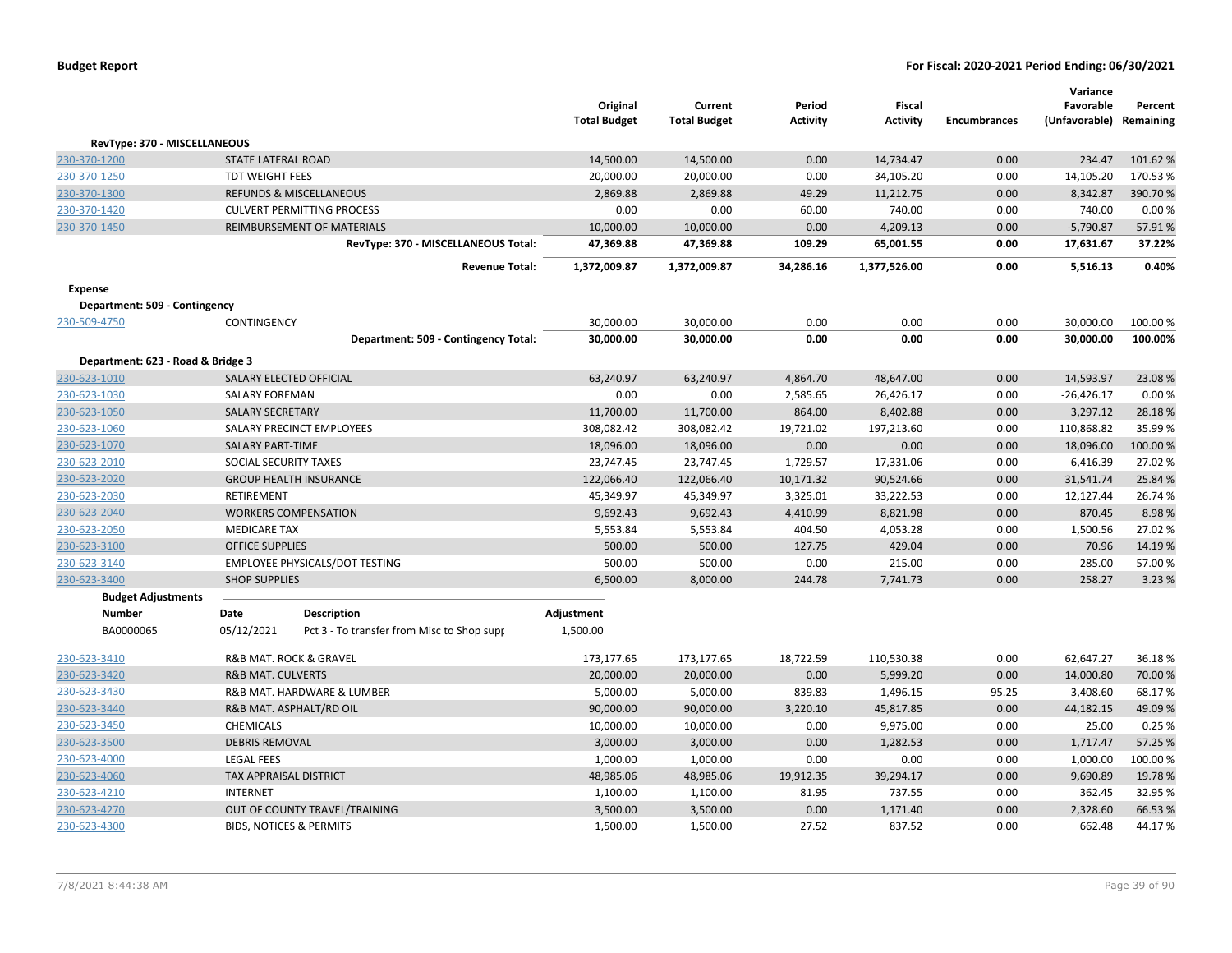|                                             |                                |                                            | Original<br><b>Total Budget</b> | Current<br><b>Total Budget</b> | Period<br><b>Activity</b> | <b>Fiscal</b><br><b>Activity</b> | <b>Encumbrances</b> | Variance<br>Favorable<br>(Unfavorable) | Percent<br>Remaining |
|---------------------------------------------|--------------------------------|--------------------------------------------|---------------------------------|--------------------------------|---------------------------|----------------------------------|---------------------|----------------------------------------|----------------------|
| 230-623-4350                                | <b>PRINTING</b>                |                                            | 100.00                          | 100.00                         | 0.00                      | 0.00                             | 0.00                | 100.00                                 | 100.00 %             |
| 230-623-4400                                | UTILITY ELECTRICITY            |                                            | 3,500.00                        | 3,500.00                       | 190.85                    | 2,111.78                         | 0.00                | 1,388.22                               | 39.66%               |
| 230-623-4410                                | <b>UTILITY GAS</b>             |                                            | 550.00                          | 550.00                         | 0.00                      | 354.38                           | 0.00                | 195.62                                 | 35.57%               |
| 230-623-4420                                | <b>UTILITY WATER</b>           |                                            | 850.00                          | 850.00                         | 32.28                     | 344.22                           | 0.00                | 505.78                                 | 59.50%               |
| 230-623-4430                                | <b>TRASH PICK-UP</b>           |                                            | 1,000.00                        | 1,000.00                       | 134.91                    | 770.72                           | 0.00                | 229.28                                 | 22.93 %              |
| 230-623-4500                                | <b>R&amp;M BUILDING</b>        |                                            | 1,500.00                        | 1,500.00                       | 0.00                      | 318.50                           | 0.00                | 1,181.50                               | 78.77%               |
| 230-623-4530                                | <b>COMPUTER SOFTWARE</b>       |                                            | 1,000.00                        | 1,000.00                       | 0.00                      | 0.00                             | 0.00                | 1,000.00                               | 100.00 %             |
| 230-623-4570                                |                                | R&M MACHINERY GAS & OIL                    | 150,000.00                      | 120,000.00                     | 6,898.63                  | 66,316.85                        | 0.00                | 53,683.15                              | 44.74%               |
| <b>Budget Adjustments</b>                   |                                |                                            |                                 |                                |                           |                                  |                     |                                        |                      |
| <b>Number</b>                               | Date                           | <b>Description</b>                         | Adjustment                      |                                |                           |                                  |                     |                                        |                      |
| BA0000064                                   | 05/05/2021                     | Pct 3 transfer from Gas/oil to R&M Parts   | $-30,000.00$                    |                                |                           |                                  |                     |                                        |                      |
| 230-623-4580                                | <b>R&amp;M MACHINERY PARTS</b> |                                            | 100,000.00                      | 130,000.00                     | 3,328.65                  | 105,717.59                       | 5,255.35            | 19,027.06                              | 14.64 %              |
| <b>Budget Adjustments</b>                   |                                |                                            |                                 |                                |                           |                                  |                     |                                        |                      |
| <b>Number</b>                               | Date                           | <b>Description</b>                         | Adjustment                      |                                |                           |                                  |                     |                                        |                      |
| BA0000064                                   | 05/05/2021                     | Pct 3 transfer from Gas/oil to R&M Parts   | 30,000.00                       |                                |                           |                                  |                     |                                        |                      |
| 230-623-4590                                |                                | R&M MACH. TIRES & TUBES                    | 20,000.00                       | 20,000.00                      | 0.00                      | 18,574.75                        | 1,184.76            | 240.49                                 | 1.20%                |
| 230-623-4600                                |                                | EQUIPMENT RENTAL/LEASE                     | 20,000.00                       | 20,000.00                      | 0.00                      | 9,000.00                         | 0.00                | 11,000.00                              | 55.00 %              |
| 230-623-4800                                | <b>BOND</b>                    |                                            | 150.00                          | 150.00                         | 0.00                      | 327.50                           | 0.00                | $-177.50$                              | $-118.33%$           |
| 230-623-4810                                | <b>DUES</b>                    |                                            | 335.00                          | 335.00                         | 0.00                      | 434.99                           | 0.00                | $-99.99$                               | $-29.85%$            |
| 230-623-4820                                | <b>INSURANCE</b>               |                                            | 11,000.00                       | 11,000.00                      | 0.00                      | 9,148.64                         | 0.00                | 1,851.36                               | 16.83%               |
| 230-623-4900                                | <b>MISCELLANEOUS</b>           |                                            | 1,500.00                        | 0.00                           | 0.00                      | 0.00                             | 0.00                | 0.00                                   | 0.00%                |
| <b>Budget Adjustments</b>                   |                                |                                            |                                 |                                |                           |                                  |                     |                                        |                      |
| Number                                      | Date                           | <b>Description</b>                         | Adjustment                      |                                |                           |                                  |                     |                                        |                      |
| BA0000065                                   | 05/12/2021                     | Pct 3 - To transfer from Misc to Shop supp | $-1,500.00$                     |                                |                           |                                  |                     |                                        |                      |
| 230-623-4910                                |                                | SOIL & WATER CONSERVATION                  | 25.00                           | 25.00                          | 0.00                      | 0.00                             | 0.00                | 25.00                                  | 100.00 %             |
| 230-623-4960                                |                                | <b>TCOG HAZARDOUS WASTEMATCH</b>           | 1,250.00                        | 1,250.00                       | 0.00                      | 0.00                             | 0.00                | 1,250.00                               | 100.00 %             |
| 230-623-5710                                |                                | PURCHASE OF MACH./EQUIP                    | 40,000.00                       | 40,000.00                      | 6,681.95                  | 33,181.95                        | 17,128.50           | $-10,310.45$                           | $-25.78%$            |
| 230-623-5750                                | LAND/BUILDING                  |                                            | 1,000.00                        | 1,000.00                       | 0.00                      | 0.00                             | 0.00                | 1,000.00                               | 100.00 %             |
|                                             |                                | Department: 623 - Road & Bridge 3 Total:   | 1,326,052.19                    | 1,326,052.19                   | 108,520.90                | 906,772.55                       | 23,663.86           | 395,615.78                             | 29.83%               |
| Department: 625 - Administrative Office R&B |                                |                                            |                                 |                                |                           |                                  |                     |                                        |                      |
| 230-625-1050                                | SALARY SECRETARY               |                                            | 10,271.28                       | 10,271.28                      | 0.00                      | 5,138.21                         | 0.00                | 5,133.07                               | 49.97%               |
| 230-625-2010                                | SOCIAL SECURITY TAXES          |                                            | 636.82                          | 636.82                         | 0.00                      | 241.51                           | 0.00                | 395.31                                 | 62.08%               |
| 230-625-2020                                |                                | <b>GROUP HEALTH INSURANCE</b>              | 3,051.66                        | 3,051.66                       | 0.00                      | 1,017.53                         | 0.00                | 2,034.13                               | 66.66%               |
| 230-625-2030                                | <b>RETIREMENT</b>              |                                            | 1,216.12                        | 1,216.12                       | 0.00                      | 607.53                           | 0.00                | 608.59                                 | 50.04 %              |
| 230-625-2040                                |                                | <b>WORKERS COMPENSATION</b>                | 32.87                           | 32.87                          | 14.74                     | 29.48                            | 0.00                | 3.39                                   | 10.31%               |
| 230-625-2050                                | <b>MEDICARE TAX</b>            |                                            | 148.93                          | 148.93                         | 0.00                      | 56.59                            | 0.00                | 92.34                                  | 62.00%               |
| 230-625-3100                                | <b>OFFICE SUPPLIES</b>         |                                            | 100.00                          | 100.00                         | 0.00                      | 0.00                             | 0.00                | 100.00                                 | 100.00 %             |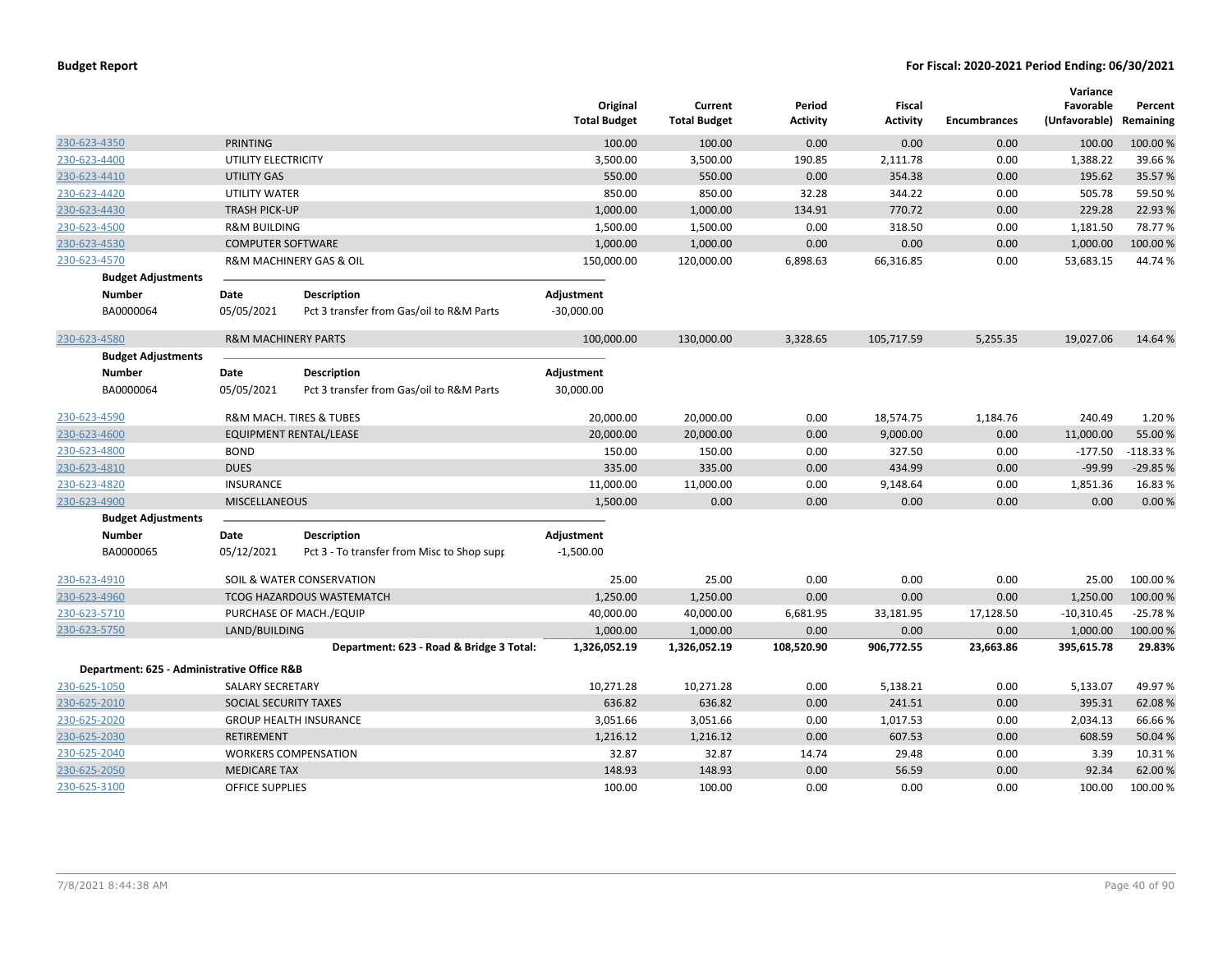|                                                       |                                                      |                                                                          | Original<br><b>Total Budget</b> | Current<br><b>Total Budget</b> | Period<br><b>Activity</b> | Fiscal<br><b>Activity</b> | <b>Encumbrances</b> | Variance<br>Favorable<br>(Unfavorable) | Percent<br>Remaining |
|-------------------------------------------------------|------------------------------------------------------|--------------------------------------------------------------------------|---------------------------------|--------------------------------|---------------------------|---------------------------|---------------------|----------------------------------------|----------------------|
| 230-625-4530                                          | <b>COMPUTER SOFTWARE</b>                             |                                                                          | 500.00                          | 500.00                         | 1,983.12                  | 1,983.12                  | 0.00                | $-1,483.12$                            | $-296.62%$           |
|                                                       |                                                      | Department: 625 - Administrative Office R&B Total:                       | 15,957.68                       | 15,957.68                      | 1,997.86                  | 9,073.97                  | 0.00                | 6,883.71                               | 43.14%               |
|                                                       |                                                      | <b>Expense Total:</b>                                                    | 1,372,009.87                    | 1,372,009.87                   | 110,518.76                | 915,846.52                | 23,663.86           | 432,499.49                             | 31.52%               |
|                                                       |                                                      | Fund: 230 - Road & Bridge #3 Surplus (Deficit):                          |                                 | 0.00<br>0.00                   | $-76,232.60$              | 461,679.48                | $-23,663.86$        | 438,015.62                             | 0.00%                |
| Fund: 231 - Lake Road Impact/Raw Water PipelinePct. 3 |                                                      |                                                                          |                                 |                                |                           |                           |                     |                                        |                      |
| Revenue                                               |                                                      |                                                                          |                                 |                                |                           |                           |                     |                                        |                      |
| RevType: 300 - CASH                                   |                                                      |                                                                          |                                 |                                |                           |                           |                     |                                        |                      |
| 231-300-1230                                          |                                                      | UNENCUMBERED FUND BALANCE                                                | 250,000.00                      | 250,000.00                     | 0.00                      | 0.00                      | 0.00                | $-250,000.00$                          | 100.00 %             |
|                                                       |                                                      | RevType: 300 - CASH Total:                                               | 250,000.00                      | 250,000.00                     | 0.00                      | 0.00                      | 0.00                | $-250,000.00$                          | 100.00%              |
|                                                       | RevType: 325 - RAW WATER PIPELINE                    |                                                                          |                                 |                                |                           |                           |                     |                                        |                      |
| 231-325-1790                                          |                                                      | FOR MAINTENANCE OF ROADS                                                 |                                 | 0.00<br>84,000.00              | 0.00                      | 84,000.00                 | 0.00                | 0.00                                   | 0.00%                |
| <b>Budget Adjustments</b>                             |                                                      |                                                                          |                                 |                                |                           |                           |                     |                                        |                      |
| <b>Number</b>                                         | Date                                                 | Description                                                              | Adjustment                      |                                |                           |                           |                     |                                        |                      |
| BA0000044                                             | 10/30/2020                                           | <b>Austin Bridge</b>                                                     | $-30,000.00$                    |                                |                           |                           |                     |                                        |                      |
| BA0000041                                             | 10/30/2020                                           | <b>Garney Construction</b>                                               | $-54,000.00$                    |                                |                           |                           |                     |                                        |                      |
|                                                       |                                                      | RevType: 325 - RAW WATER PIPELINE Total:                                 |                                 | 0.00<br>84,000.00              | 0.00                      | 84,000.00                 | 0.00                | 0.00                                   | 0.00%                |
|                                                       |                                                      | <b>Revenue Total:</b>                                                    | 250,000.00                      | 334,000.00                     | 0.00                      | 84,000.00                 | 0.00                | $-250,000.00$                          | 74.85%               |
| <b>Expense</b>                                        |                                                      |                                                                          |                                 |                                |                           |                           |                     |                                        |                      |
| Department: 623 - Road & Bridge 3                     |                                                      |                                                                          |                                 |                                |                           |                           |                     |                                        |                      |
| 231-623-4900                                          | MISCELLANEOUS                                        |                                                                          | 250,000.00                      | 250,000.00                     | 0.00                      | 0.00                      | 0.00                | 250,000.00                             | 100.00 %             |
|                                                       |                                                      | Department: 623 - Road & Bridge 3 Total:                                 | 250,000.00                      | 250,000.00                     | 0.00                      | 0.00                      | 0.00                | 250,000.00                             | 100.00%              |
|                                                       | Department: 626 - Road & Bridge 3 Raw Water Pipeline |                                                                          |                                 |                                |                           |                           |                     |                                        |                      |
| 231-626-4580                                          | <b>R&amp;M MACHINERY PARTS</b>                       |                                                                          |                                 | 0.00<br>30,000.00              | 0.00                      | 0.00                      | 0.00                | 30,000.00                              | 100.00 %             |
| <b>Budget Adjustments</b>                             |                                                      |                                                                          |                                 |                                |                           |                           |                     |                                        |                      |
| <b>Number</b>                                         | Date                                                 | <b>Description</b>                                                       | Adjustment                      |                                |                           |                           |                     |                                        |                      |
| BA0000044                                             | 10/30/2020                                           | Austin Bridge                                                            | 30,000.00                       |                                |                           |                           |                     |                                        |                      |
| 231-626-5710                                          |                                                      | PURCHASE OF MACH./EQUIP                                                  |                                 | 0.00<br>54,000.00              | 0.00                      | 0.00                      | 0.00                | 54,000.00                              | 100.00%              |
| <b>Budget Adjustments</b>                             |                                                      |                                                                          |                                 |                                |                           |                           |                     |                                        |                      |
| <b>Number</b>                                         | Date                                                 | <b>Description</b>                                                       | Adjustment                      |                                |                           |                           |                     |                                        |                      |
| BA0000041                                             | 10/30/2020                                           | <b>Garney Construction</b>                                               | 54,000.00                       |                                |                           |                           |                     |                                        |                      |
|                                                       |                                                      | Department: 626 - Road & Bridge 3 Raw Water Pipeline Total:              |                                 | 0.00<br>84,000.00              | 0.00                      | 0.00                      | 0.00                | 84,000.00                              | 100.00%              |
|                                                       |                                                      | <b>Expense Total:</b>                                                    | 250,000.00                      | 334,000.00                     | 0.00                      | 0.00                      | 0.00                | 334,000.00                             | 100.00%              |
|                                                       |                                                      | Fund: 231 - Lake Road Impact/Raw Water PipelinePct. 3 Surplus (Deficit): |                                 | 0.00<br>0.00                   | 0.00                      | 84,000.00                 | 0.00                | 84,000.00                              | 0.00%                |
|                                                       |                                                      |                                                                          |                                 |                                |                           |                           |                     |                                        |                      |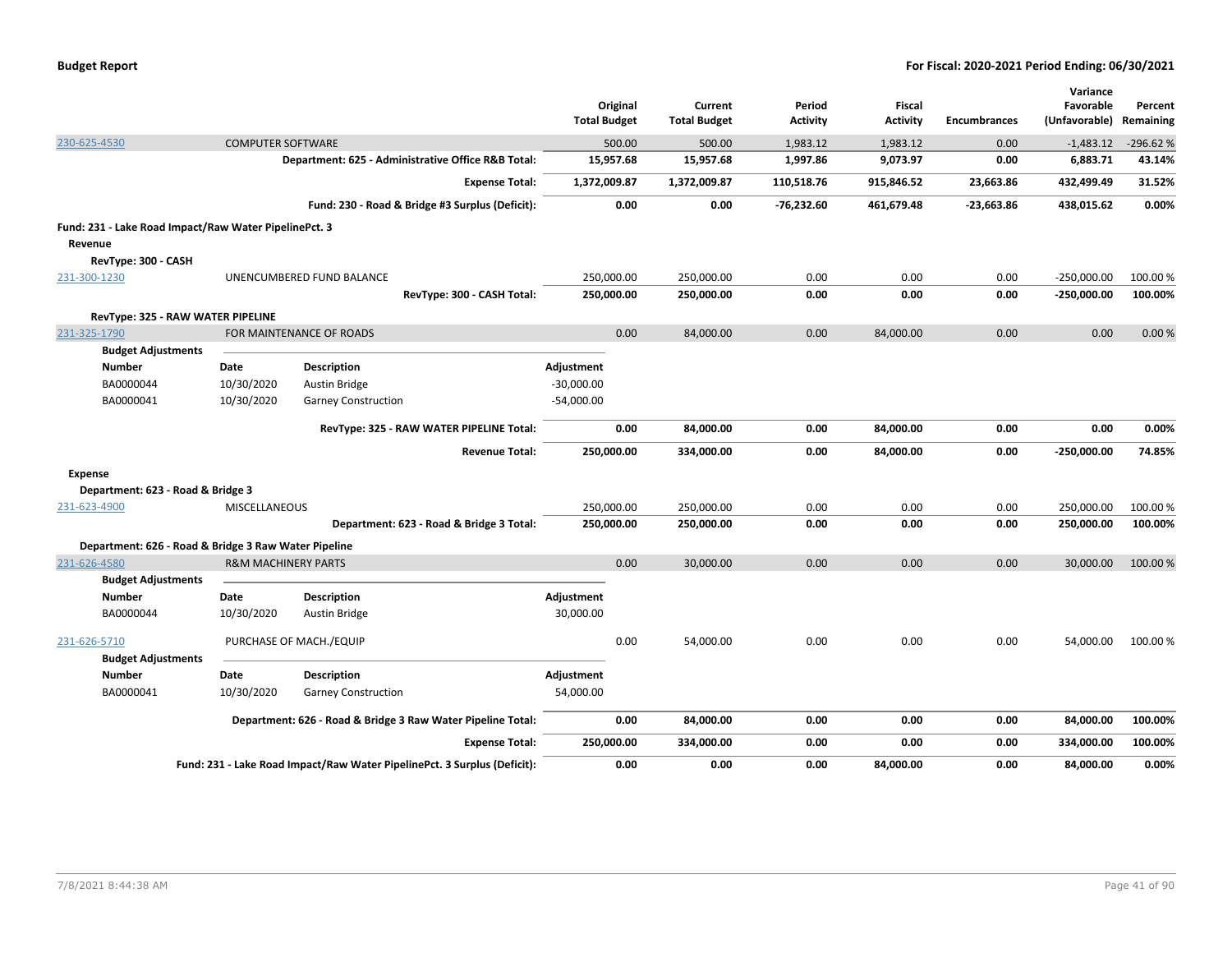|                                  |                                                    | Original<br><b>Total Budget</b> | Current<br><b>Total Budget</b> | Period<br>Activity | Fiscal<br><b>Activity</b> | <b>Encumbrances</b> | Variance<br>Favorable<br>(Unfavorable) Remaining | Percent  |
|----------------------------------|----------------------------------------------------|---------------------------------|--------------------------------|--------------------|---------------------------|---------------------|--------------------------------------------------|----------|
| Fund: 240 - Road & Bridge #4     |                                                    |                                 |                                |                    |                           |                     |                                                  |          |
| Revenue                          |                                                    |                                 |                                |                    |                           |                     |                                                  |          |
| RevType: 300 - CASH              |                                                    |                                 |                                |                    |                           |                     |                                                  |          |
| 240-300-1240                     | <b>BEGINNING CASH BALANCE</b>                      | 47,006.36                       | 47,006.36                      | 0.00               | 0.00                      | 0.00                | $-47,006.36$                                     | 100.00 % |
|                                  | RevType: 300 - CASH Total:                         | 47,006.36                       | 47,006.36                      | 0.00               | 0.00                      | 0.00                | -47,006.36                                       | 100.00%  |
|                                  |                                                    |                                 |                                |                    |                           |                     |                                                  |          |
| RevType: 310 - PROPERTY TAXES    | <b>CURRENT TAXES</b>                               |                                 |                                |                    |                           | 0.00                |                                                  | 0.89%    |
| 240-310-1100<br>240-310-1200     | <b>DELINQUENT TAXES</b>                            | 544,424.23<br>10,000.00         | 544,424.23<br>10,000.00        | 5,851.70<br>998.48 | 539,601.17<br>14,044.44   | 0.00                | $-4,823.06$<br>4,044.44                          | 140.44 % |
|                                  | RevType: 310 - PROPERTY TAXES Total:               | 554,424.23                      | 554,424.23                     | 6,850.18           | 553,645.61                | 0.00                | $-778.62$                                        | 0.14%    |
|                                  |                                                    |                                 |                                |                    |                           |                     |                                                  |          |
| RevType: 318 - OTHER TAXES       |                                                    |                                 |                                |                    |                           |                     |                                                  |          |
| 240-318-1200                     | PAY N LIEU TAX/GRASSLAND                           | 1,600.00                        | 1,600.00                       | 1,123.56           | 1,123.56                  | 0.00                | $-476.44$                                        | 29.78%   |
| 240-318-1210                     | PAY N LIEU TAX/UPPER TRINITY                       | 514.83                          | 514.83                         | 0.00               | 545.90                    | 0.00                | 31.07                                            | 106.04%  |
| 240-318-1600                     | <b>SALES TAX REVENUES</b>                          | 55,000.00                       | 55,000.00                      | 5,646.05           | 56,226.47                 | 0.00                | 1,226.47                                         | 102.23%  |
|                                  | RevType: 318 - OTHER TAXES Total:                  | 57,114.83                       | 57,114.83                      | 6,769.61           | 57,895.93                 | 0.00                | 781.10                                           | 1.37%    |
|                                  | RevType: 321 - FEES OF TAX COLLECTOR               |                                 |                                |                    |                           |                     |                                                  |          |
| 240-321-2000                     | CAR REGISTRATION/SALES TAX                         | 75,000.00                       | 75,000.00                      | 0.00               | 72,971.98                 | 0.00                | $-2,028.02$                                      | 2.70 %   |
| 240-321-3000                     | COUNTY'S ADDITIONAL \$10                           | 65,000.00                       | 65,000.00                      | 4,726.97           | 48,512.19                 | 0.00                | $-16,487.81$                                     | 25.37%   |
|                                  | RevType: 321 - FEES OF TAX COLLECTOR Total:        | 140,000.00                      | 140,000.00                     | 4,726.97           | 121,484.17                | 0.00                | $-18,515.83$                                     | 13.23%   |
| RevType: 350 - FINES             |                                                    |                                 |                                |                    |                           |                     |                                                  |          |
| 240-350-4030                     | <b>COUNTY CLERK FINES</b>                          | 10,000.00                       | 10,000.00                      | 0.00               | 899.36                    | 0.00                | $-9,100.64$                                      | 91.01%   |
| 240-350-4500                     | <b>DISTRICT CLERK FINES</b>                        | 10,500.00                       | 10,500.00                      | 1,109.66           | 9,129.90                  | 0.00                | $-1,370.10$                                      | 13.05 %  |
| 240-350-4550                     | J. P. #1 FINES                                     | 8,000.00                        | 8,000.00                       | 0.00               | 1,749.62                  | 0.00                | $-6,250.38$                                      | 78.13%   |
| 240-350-4560                     | J. P. #2 FINES                                     | 2,000.00                        | 2,000.00                       | 0.00               | 1,163.51                  | 0.00                | $-836.49$                                        | 41.82%   |
| 240-350-4570                     | J. P. #3 FINES                                     | 3,300.00                        | 3,300.00                       | 0.00               | 917.08                    | 0.00                | $-2,382.92$                                      | 72.21%   |
|                                  | RevType: 350 - FINES Total:                        | 33,800.00                       | 33,800.00                      | 1,109.66           | 13,859.47                 | 0.00                | -19,940.53                                       | 59.00%   |
| RevType: 360 - INTEREST EARNINGS |                                                    |                                 |                                |                    |                           |                     |                                                  |          |
| 240-360-1000                     | <b>INTEREST EARNINGS</b>                           | 2,000.00                        | 2,000.00                       | 0.00               | 226.33                    | 0.00                | $-1,773.67$                                      | 88.68%   |
|                                  | RevType: 360 - INTEREST EARNINGS Total:            | 2,000.00                        | 2,000.00                       | 0.00               | 226.33                    | 0.00                | $-1,773.67$                                      | 88.68%   |
|                                  |                                                    |                                 |                                |                    |                           |                     |                                                  |          |
|                                  | RevType: 364 - SALE OF ASSETS LAND/BUILDING        |                                 |                                |                    |                           |                     |                                                  |          |
| 240-364-1630                     | <b>SALE OF EQUIPMENT</b>                           | 1,500.00                        | 1,500.00                       | 0.00               | 0.00                      | 0.00                | $-1,500.00$                                      | 100.00%  |
|                                  | RevType: 364 - SALE OF ASSETS LAND/BUILDING Total: | 1,500.00                        | 1,500.00                       | 0.00               | 0.00                      | 0.00                | $-1,500.00$                                      | 100.00%  |
| RevType: 370 - MISCELLANEOUS     |                                                    |                                 |                                |                    |                           |                     |                                                  |          |
| 240-370-1200                     | STATE LATERAL ROAD                                 | 10,000.00                       | 10,000.00                      | 0.00               | 8,387.19                  | 0.00                | $-1,612.81$                                      | 16.13%   |
| 240-370-1250                     | <b>TDT WEIGHT FEES</b>                             | 23,000.00                       | 23,000.00                      | 0.00               | 19,413.44                 | 0.00                | $-3,586.56$                                      | 15.59 %  |
| 240-370-1300                     | <b>REFUNDS &amp; MISCELLANEOUS</b>                 | 1,000.00                        | 1,000.00                       | 0.00               | 1,420.56                  | 0.00                | 420.56                                           | 142.06%  |
| 240-370-1420                     | <b>CULVERT PERMITTING PROCESS</b>                  | 0.00                            | 0.00                           | 0.00               | 860.00                    | 0.00                | 860.00                                           | 0.00%    |
| 240-370-1421                     | ROW PERMIT APPLICATION                             | 0.00                            | 0.00                           | 0.00               | 20.00                     | 0.00                | 20.00                                            | 0.00%    |
| 240-370-1450                     | REIMBURSEMENT OF MATERIALS                         | 1,500.00                        | 1,500.00                       | 0.00               | 585.76                    | 0.00                | $-914.24$                                        | 60.95 %  |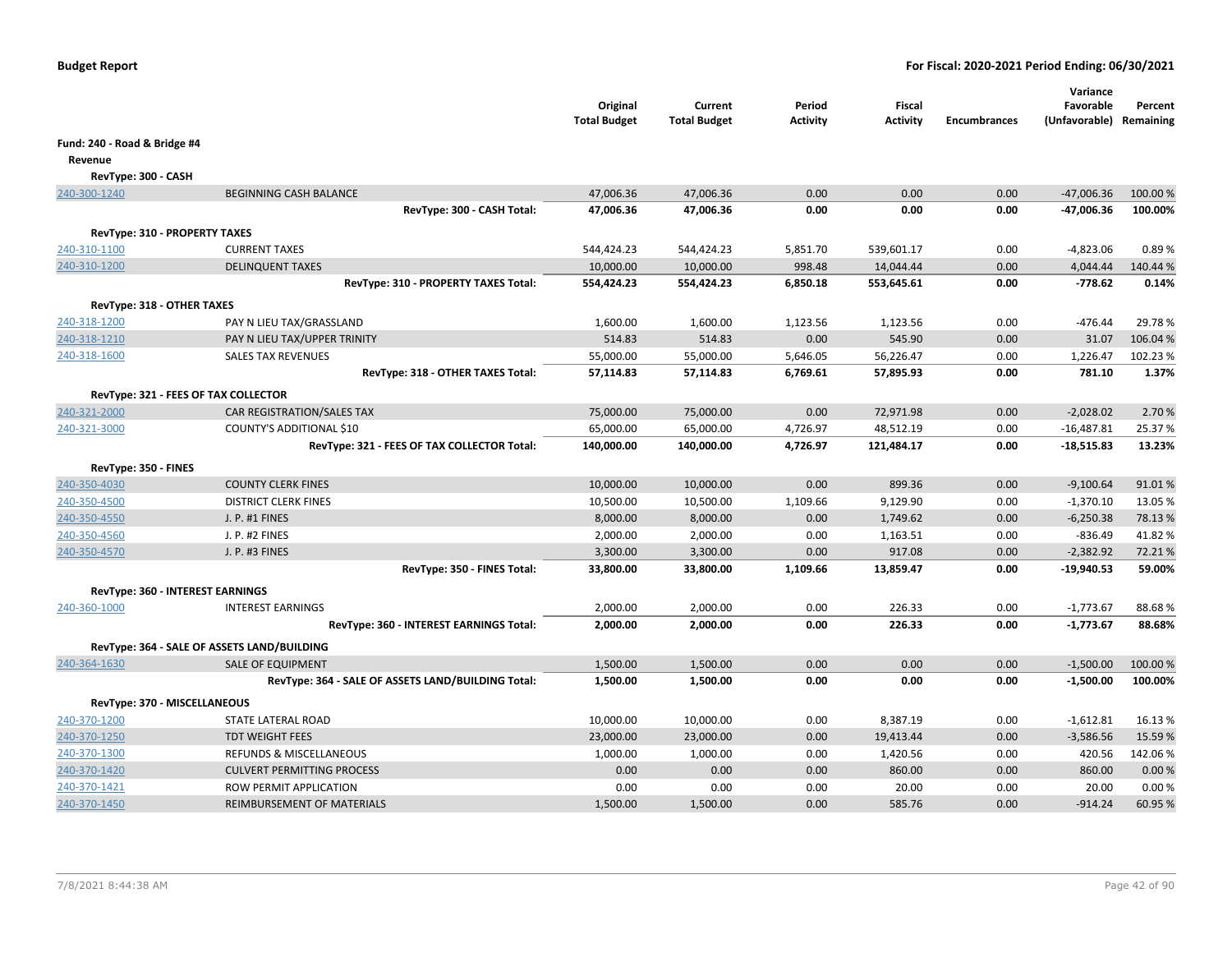|                                   |                                        | Original<br><b>Total Budget</b> | Current<br><b>Total Budget</b> | Period<br><b>Activity</b> | <b>Fiscal</b><br><b>Activity</b> | <b>Encumbrances</b> | Variance<br>Favorable<br>(Unfavorable) | Percent<br>Remaining |
|-----------------------------------|----------------------------------------|---------------------------------|--------------------------------|---------------------------|----------------------------------|---------------------|----------------------------------------|----------------------|
| 240-370-1460                      | SALE OF RECYCLED MATERIALS             | 2,000.00                        | 2,000.00                       | 0.00                      | 1,308.90                         | 0.00                | $-691.10$                              | 34.56%               |
|                                   | RevType: 370 - MISCELLANEOUS Total:    | 37,500.00                       | 37,500.00                      | 0.00                      | 31,995.85                        | 0.00                | $-5,504.15$                            | 14.68%               |
|                                   | <b>Revenue Total:</b>                  | 873,345.42                      | 873,345.42                     | 19,456.42                 | 779,107.36                       | 0.00                | $-94,238.06$                           | 10.79%               |
| <b>Expense</b>                    |                                        |                                 |                                |                           |                                  |                     |                                        |                      |
| Department: 624 - Road & Bridge 4 |                                        |                                 |                                |                           |                                  |                     |                                        |                      |
| 240-624-1010                      | SALARY ELECTED OFFICIAL                | 63,240.97                       | 63,240.97                      | 4,864.70                  | 48,647.00                        | 0.00                | 14,593.97                              | 23.08%               |
| 240-624-1030                      | <b>SALARY FOREMAN</b>                  | 32,485.18                       | 32,485.18                      | 0.00                      | 11,404.74                        | 0.00                | 21,080.44                              | 64.89%               |
| 240-624-1050                      | <b>SALARY SECRETARY</b>                | 30,657.94                       | 30,657.94                      | 2,358.32                  | 23,583.12                        | 0.00                | 7,074.82                               | 23.08%               |
| 240-624-1060                      | SALARY PRECINCT EMPLOYEES              | 150,186.40                      | 150,186.40                     | 10,133.45                 | 93,386.08                        | 0.00                | 56,800.32                              | 37.82%               |
| 240-624-1070                      | <b>SALARY PART-TIME</b>                | 18,096.00                       | 18,096.00                      | 0.00                      | 0.00                             | 0.00                | 18,096.00                              | 100.00%              |
| 240-624-2010                      | SOCIAL SECURITY TAXES                  | 18,269.32                       | 18,269.32                      | 1,074.72                  | 10,936.92                        | 0.00                | 7,332.40                               | 40.14%               |
| 240-624-2020                      | <b>GROUP HEALTH INSURANCE</b>          | 97,653.12                       | 97,653.12                      | 6,103.32                  | 56,455.71                        | 0.00                | 41,197.41                              | 42.19%               |
| 240-624-2030                      | RETIREMENT                             | 34,888.51                       | 34,888.51                      | 2,058.50                  | 20,951.87                        | 0.00                | 13,936.64                              | 39.95 %              |
| 240-624-2040                      | <b>WORKERS COMPENSATION</b>            | 6,469.26                        | 6,469.26                       | 2,943.79                  | 5,887.58                         | 0.00                | 581.68                                 | 8.99%                |
| 240-624-2050                      | <b>MEDICARE TAX</b>                    | 4,272.66                        | 4,272.66                       | 251.34                    | 2,557.85                         | 0.00                | 1,714.81                               | 40.13%               |
| 240-624-2060                      | <b>UNEMPLOYMENT EXPENSE</b>            | 0.00                            | 0.00                           | 0.00                      | 9.08                             | 0.00                | $-9.08$                                | 0.00%                |
| 240-624-3100                      | <b>OFFICE SUPPLIES</b>                 | 250.00                          | 250.00                         | 0.00                      | 61.19                            | 0.00                | 188.81                                 | 75.52 %              |
| 240-624-3140                      | <b>EMPLOYEE PHYSICALS/DOT TESTING</b>  | 350.00                          | 350.00                         | 80.00                     | 155.00                           | 0.00                | 195.00                                 | 55.71%               |
| 240-624-3400                      | <b>SHOP SUPPLIES</b>                   | 1,500.00                        | 1,500.00                       | 200.32                    | 1,371.88                         | 173.04              | $-44.92$                               | $-2.99%$             |
| 240-624-3410                      | R&B MAT. ROCK & GRAVEL                 | 80,000.00                       | 80,000.00                      | 17,422.58                 | 102,945.76                       | 0.00                | $-22,945.76$                           | $-28.68%$            |
| 240-624-3420                      | <b>R&amp;B MAT. CULVERTS</b>           | 9,000.00                        | 9,000.00                       | 0.00                      | 8,569.14                         | 0.00                | 430.86                                 | 4.79%                |
| 240-624-3430                      | R&B MAT. HARDWARE & LUMBER             | 1,500.00                        | 1,500.00                       | 0.00                      | 0.00                             | 0.00                | 1,500.00                               | 100.00%              |
| 240-624-3440                      | R&B MAT. ASPHALT/RD OIL                | 70,000.00                       | 70,000.00                      | 0.00                      | 23,769.63                        | 0.00                | 46,230.37                              | 66.04%               |
| 240-624-3450                      | <b>CHEMICALS</b>                       | 15,000.00                       | 15,000.00                      | 0.00                      | 0.00                             | 0.00                | 15,000.00                              | 100.00%              |
| 240-624-3950                      | <b>UNIFORMS</b>                        | 2,500.00                        | 2,500.00                       | 221.31                    | 2,028.41                         | 0.00                | 471.59                                 | 18.86%               |
| 240-624-4060                      | TAX APPRAISAL DISTRICT                 | 27,883.38                       | 27,883.38                      | 11,334.54                 | 22,367.10                        | 0.00                | 5,516.28                               | 19.78%               |
| 240-624-4210                      | <b>INTERNET</b>                        | 1,000.00                        | 1,000.00                       | 0.00                      | 717.77                           | 0.00                | 282.23                                 | 28.22%               |
| 240-624-4270                      | OUT OF COUNTY TRAVEL/TRAINING          | 4,600.00                        | 4,600.00                       | 0.00                      | 875.65                           | 0.00                | 3,724.35                               | 80.96%               |
| 240-624-4300                      | <b>BIDS, NOTICES &amp; PERMITS</b>     | 300.00                          | 300.00                         | 27.52                     | 27.52                            | 0.00                | 272.48                                 | 90.83%               |
| 240-624-4350                      | <b>PRINTING</b>                        | 100.00                          | 100.00                         | 0.00                      | 0.00                             | 0.00                | 100.00                                 | 100.00%              |
| 240-624-4400                      | UTILITY ELECTRICITY                    | 4,000.00                        | 4,000.00                       | 0.00                      | 2,044.02                         | 0.00                | 1,955.98                               | 48.90%               |
| 240-624-4410                      | UTILITY GAS                            | 600.00                          | 600.00                         | 63.30                     | 681.19                           | 0.00                | $-81.19$                               | $-13.53%$            |
| 240-624-4420                      | <b>UTILITY WATER</b>                   | 1,250.00                        | 1,250.00                       | 64.10                     | 599.49                           | 0.00                | 650.51                                 | 52.04%               |
| 240-624-4430                      | <b>TRASH PICK-UP</b>                   | 2,500.00                        | 2,500.00                       | 400.75                    | 2,404.50                         | 0.00                | 95.50                                  | 3.82 %               |
| 240-624-4500                      | <b>R&amp;M BUILDING</b>                | 1,250.00                        | 1,250.00                       | 0.00                      | 0.00                             | 0.00                | 1,250.00                               | 100.00%              |
| 240-624-4530                      | <b>COMPUTER SOFTWARE</b>               | 1,500.00                        | 1,500.00                       | 0.00                      | 0.00                             | 0.00                | 1,500.00                               | 100.00%              |
| 240-624-4570                      | <b>R&amp;M MACHINERY GAS &amp; OIL</b> | 40,000.00                       | 40,000.00                      | 2,996.19                  | 19,395.99                        | 0.00                | 20,604.01                              | 51.51%               |
| 240-624-4580                      | <b>R&amp;M MACHINERY PARTS</b>         | 30,000.00                       | 30,000.00                      | 908.64                    | 24,582.90                        | 0.00                | 5,417.10                               | 18.06%               |
| 240-624-4590                      | R&M MACH. TIRES & TUBES                | 9,000.00                        | 9,000.00                       | 0.00                      | 4,202.00                         | 0.00                | 4,798.00                               | 53.31%               |
| 240-624-4600                      | <b>EQUIPMENT RENTAL/LEASE</b>          | 15,000.00                       | 15,000.00                      | 0.00                      | 3,000.00                         | 0.00                | 12,000.00                              | 80.00 %              |
| 240-624-4810                      | <b>DUES</b>                            | 335.00                          | 335.00                         | 0.00                      | 395.00                           | 0.00                | $-60.00$                               | $-17.91%$            |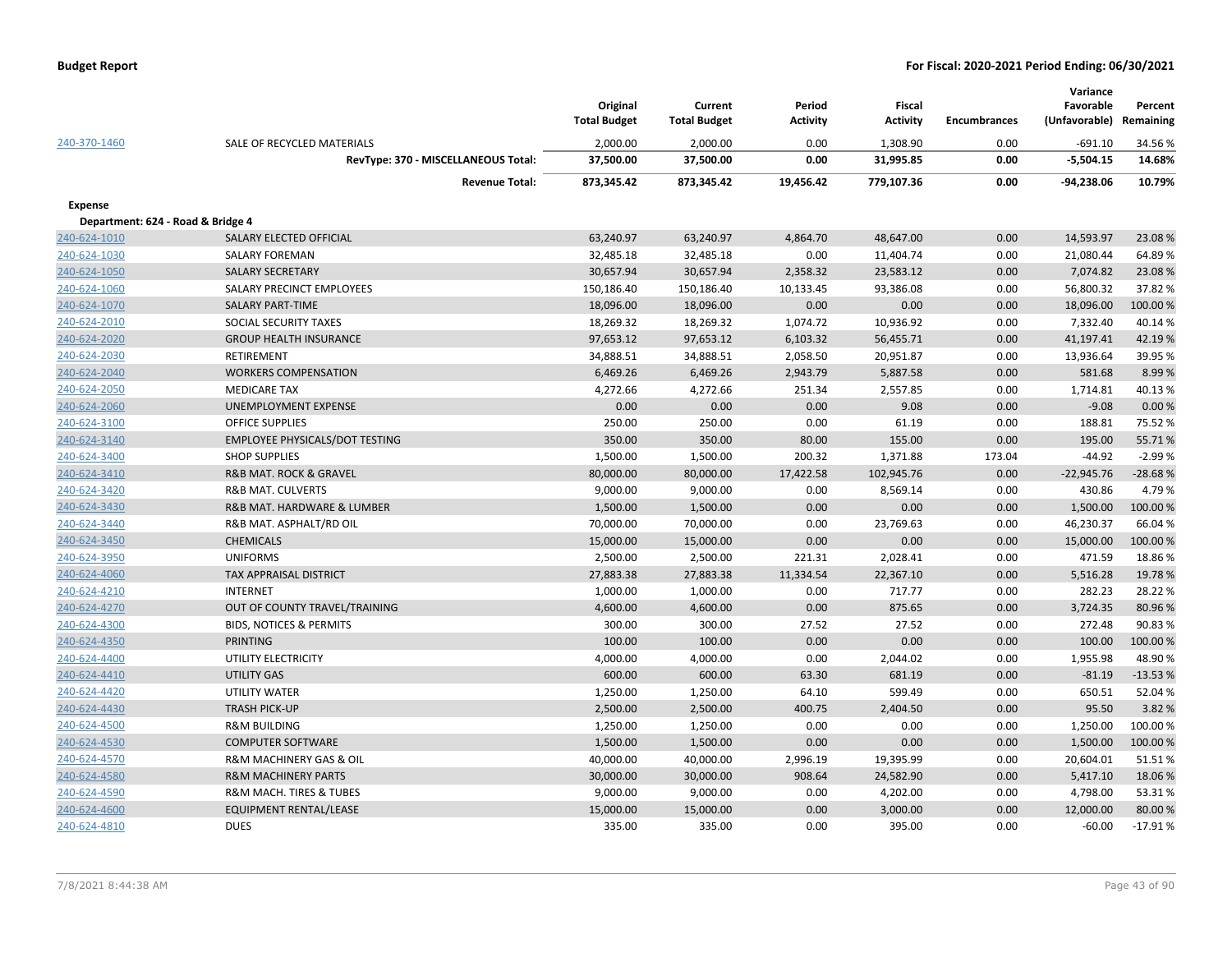|                                                       |                          |                                                    | Original<br><b>Total Budget</b> | Current<br><b>Total Budget</b> | Period<br><b>Activity</b> | <b>Fiscal</b><br><b>Activity</b> | <b>Encumbrances</b> | Variance<br>Favorable<br>(Unfavorable) | Percent<br>Remaining |
|-------------------------------------------------------|--------------------------|----------------------------------------------------|---------------------------------|--------------------------------|---------------------------|----------------------------------|---------------------|----------------------------------------|----------------------|
| 240-624-4820                                          | <b>INSURANCE</b>         |                                                    | 6,000.00                        | 6,000.00                       | 0.00                      | 5,017.63                         | 0.00                | 982.37                                 | 16.37%               |
| 240-624-4900                                          | MISCELLANEOUS            |                                                    | 500.00                          | 500.00                         | 0.00                      | 0.00                             | 0.00                | 500.00                                 | 100.00%              |
| 240-624-4910                                          |                          | SOIL & WATER CONSERVATION                          | 250.00                          | 250.00                         | 0.00                      | 0.00                             | 0.00                | 250.00                                 | 100.00 %             |
| 240-624-5710                                          |                          | PURCHASE OF MACH./EQUIP                            | 75,000.00                       | 75,000.00                      | 0.00                      | 0.00                             | 0.00                | 75,000.00                              | 100.00%              |
|                                                       |                          | Department: 624 - Road & Bridge 4 Total:           | 857,387.74                      | 857,387.74                     | 63,507.39                 | 499,031.72                       | 173.04              | 358,182.98                             | 41.78%               |
| Department: 625 - Administrative Office R&B           |                          |                                                    |                                 |                                |                           |                                  |                     |                                        |                      |
| 240-625-1050                                          | <b>SALARY SECRETARY</b>  |                                                    | 10,271.28                       | 10,271.28                      | 0.00                      | 5,137.65                         | 0.00                | 5,133.63                               | 49.98%               |
| 240-625-2010                                          | SOCIAL SECURITY TAXES    |                                                    | 636.82                          | 636.82                         | 0.00                      | 241.41                           | 0.00                | 395.41                                 | 62.09%               |
| 240-625-2020                                          |                          | <b>GROUP HEALTH INSURANCE</b>                      | 3,051.66                        | 3,051.66                       | 0.00                      | 1,017.56                         | 0.00                | 2,034.10                               | 66.66%               |
| 240-625-2030                                          | <b>RETIREMENT</b>        |                                                    | 1,216.12                        | 1,216.12                       | 0.00                      | 607.19                           | 0.00                | 608.93                                 | 50.07%               |
| 240-625-2040                                          |                          | <b>WORKERS COMPENSATION</b>                        | 32.87                           | 32.87                          | 14.74                     | 29.48                            | 0.00                | 3.39                                   | 10.31%               |
| 240-625-2050                                          | <b>MEDICARE TAX</b>      |                                                    | 148.93                          | 148.93                         | 0.00                      | 56.18                            | 0.00                | 92.75                                  | 62.28%               |
| 240-625-3100                                          | <b>OFFICE SUPPLIES</b>   |                                                    | 100.00                          | 100.00                         | 0.00                      | 0.00                             | 0.00                | 100.00                                 | 100.00 %             |
| 240-625-4530                                          | <b>COMPUTER SOFTWARE</b> |                                                    | 500.00                          | 500.00                         | 1,983.14                  | 1,983.14                         | 0.00                | $-1,483.14$                            | -296.63 %            |
|                                                       |                          | Department: 625 - Administrative Office R&B Total: | 15,957.68                       | 15,957.68                      | 1,997.88                  | 9,072.61                         | 0.00                | 6,885.07                               | 43.15%               |
|                                                       |                          | <b>Expense Total:</b>                              | 873,345.42                      | 873,345.42                     | 65,505.27                 | 508,104.33                       | 173.04              | 365,068.05                             | 41.80%               |
|                                                       |                          | Fund: 240 - Road & Bridge #4 Surplus (Deficit):    | 0.00                            | 0.00                           | -46,048.85                | 271,003.03                       | $-173.04$           | 270,829.99                             | 0.00%                |
| Fund: 241 - Lake Road Impact/Raw Water PipelinePct. 4 |                          |                                                    |                                 |                                |                           |                                  |                     |                                        |                      |
| Revenue                                               |                          |                                                    |                                 |                                |                           |                                  |                     |                                        |                      |
| RevType: 300 - CASH                                   |                          |                                                    |                                 |                                |                           |                                  |                     |                                        |                      |
| 241-300-1240                                          |                          | UNENCUMBERED FUND BALANCE                          | 150,000.00                      | 150,000.00                     | 0.00                      | 0.00                             | 0.00                | $-150,000.00$                          | 100.00 %             |
|                                                       |                          | RevType: 300 - CASH Total:                         | 150,000.00                      | 150,000.00                     | 0.00                      | 0.00                             | 0.00                | $-150,000.00$                          | 100.00%              |
| RevType: 326 - MAINTENANCE OF ROADS                   |                          |                                                    |                                 |                                |                           |                                  |                     |                                        |                      |
| 241-326-1830                                          |                          | FOR MAINTENANCE OF ROADS                           | 0.00                            | 104,000.00                     | 0.00                      | 104,000.00                       | 0.00                | 0.00                                   | 0.00%                |
| <b>Budget Adjustments</b>                             |                          |                                                    |                                 |                                |                           |                                  |                     |                                        |                      |
| <b>Number</b>                                         | Date                     | <b>Description</b>                                 | Adjustment                      |                                |                           |                                  |                     |                                        |                      |
| BA0000044                                             | 10/30/2020               | Austin Bridge                                      | $-20,000.00$                    |                                |                           |                                  |                     |                                        |                      |
| BA0000043                                             | 10/30/2020               | <b>Garney Construction</b>                         | $-84,000.00$                    |                                |                           |                                  |                     |                                        |                      |
|                                                       |                          | RevType: 326 - MAINTENANCE OF ROADS Total:         | 0.00                            | 104,000.00                     | 0.00                      | 104,000.00                       | 0.00                | 0.00                                   | 0.00%                |
|                                                       |                          | <b>Revenue Total:</b>                              | 150,000.00                      | 254,000.00                     | 0.00                      | 104,000.00                       | 0.00                | $-150,000.00$                          | 59.06%               |
| <b>Expense</b>                                        |                          |                                                    |                                 |                                |                           |                                  |                     |                                        |                      |
| Department: 624 - Road & Bridge 4                     |                          |                                                    |                                 |                                |                           |                                  |                     |                                        |                      |
| 241-624-3410                                          |                          | <b>R&amp;B MAT. ROCK &amp; GRAVEL</b>              | 0.00                            | 42,000.00                      | 0.00                      | 0.00                             | 0.00                | 42,000.00                              | 100.00 %             |
| <b>Budget Adjustments</b>                             |                          |                                                    |                                 |                                |                           |                                  |                     |                                        |                      |
| <b>Number</b>                                         | Date                     | <b>Description</b>                                 | Adjustment                      |                                |                           |                                  |                     |                                        |                      |
| BA0000043                                             | 10/30/2020               | <b>Garney Construction</b>                         | 42,000.00                       |                                |                           |                                  |                     |                                        |                      |
| 241-624-4900                                          | <b>MISCELLANEOUS</b>     |                                                    | 150,000.00                      | 150,000.00                     | 0.00                      | 0.00                             | 0.00                | 150,000.00                             | 100.00%              |
| 241-624-5710                                          |                          | PURCHASE OF MACH./EQUIP                            | 0.00                            | 62,000.00                      | 0.00                      | 0.00                             | 0.00                | 62,000.00                              | 100.00 %             |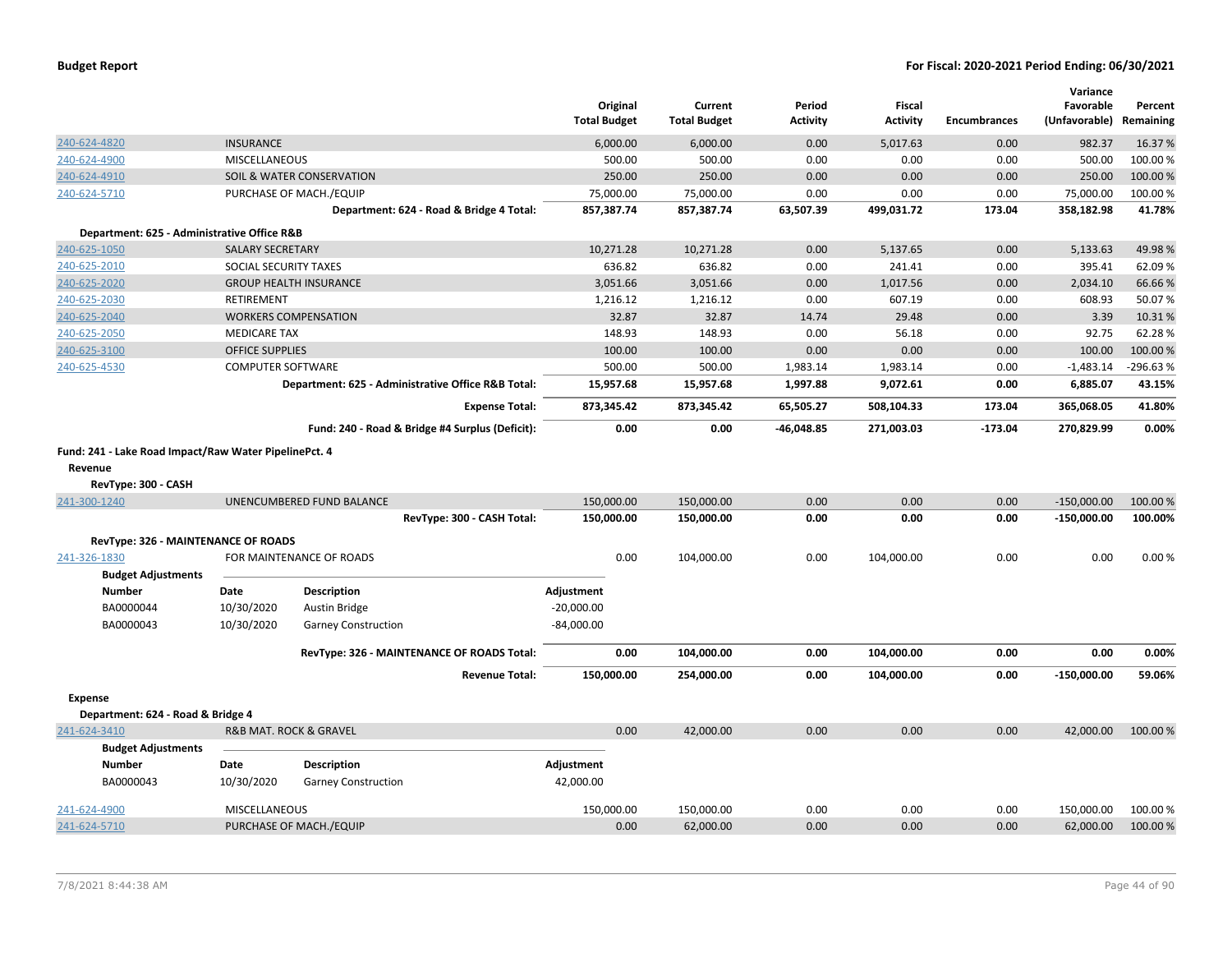|                                               |                         |                                                                          | Original<br><b>Total Budget</b> | Current<br><b>Total Budget</b> | Period<br><b>Activity</b> | Fiscal<br><b>Activity</b> | <b>Encumbrances</b> | Variance<br>Favorable<br>(Unfavorable) Remaining | Percent  |
|-----------------------------------------------|-------------------------|--------------------------------------------------------------------------|---------------------------------|--------------------------------|---------------------------|---------------------------|---------------------|--------------------------------------------------|----------|
| <b>Budget Adjustments</b>                     |                         |                                                                          |                                 |                                |                           |                           |                     |                                                  |          |
| <b>Number</b>                                 | Date                    | <b>Description</b>                                                       | Adjustment                      |                                |                           |                           |                     |                                                  |          |
| BA0000044                                     | 10/30/2020              | Austin Bridge                                                            | 20,000.00                       |                                |                           |                           |                     |                                                  |          |
| BA0000043                                     | 10/30/2020              | <b>Garney Construction</b>                                               | 42,000.00                       |                                |                           |                           |                     |                                                  |          |
|                                               |                         | Department: 624 - Road & Bridge 4 Total:                                 | 150,000.00                      | 254,000.00                     | 0.00                      | 0.00                      | 0.00                | 254,000.00                                       | 100.00%  |
|                                               |                         | <b>Expense Total:</b>                                                    | 150,000.00                      | 254,000.00                     | 0.00                      | 0.00                      | 0.00                | 254,000.00                                       | 100.00%  |
|                                               |                         | Fund: 241 - Lake Road Impact/Raw Water PipelinePct. 4 Surplus (Deficit): | 0.00                            | 0.00                           | 0.00                      | 104,000.00                | 0.00                | 104,000.00                                       | 0.00%    |
| Fund: 260 - J.P.#1 Justice Court Technology   |                         |                                                                          |                                 |                                |                           |                           |                     |                                                  |          |
| Revenue                                       |                         |                                                                          |                                 |                                |                           |                           |                     |                                                  |          |
| RevType: 370 - MISCELLANEOUS                  |                         |                                                                          |                                 |                                |                           |                           |                     |                                                  |          |
| 260-370-4550                                  | J.P.#1 TECHNOLOGY FEES  |                                                                          | 1,500.00                        | 1,500.00                       | 0.00                      | 479.58                    | 0.00                | $-1,020.42$                                      | 68.03%   |
|                                               |                         | RevType: 370 - MISCELLANEOUS Total:                                      | 1,500.00                        | 1,500.00                       | 0.00                      | 479.58                    | 0.00                | $-1,020.42$                                      | 68.03%   |
|                                               |                         | <b>Revenue Total:</b>                                                    | 1,500.00                        | 1,500.00                       | 0.00                      | 479.58                    | 0.00                | $-1,020.42$                                      | 68.03%   |
| <b>Expense</b>                                |                         |                                                                          |                                 |                                |                           |                           |                     |                                                  |          |
| Department: 455 - Justice of the Peace Pct. 1 |                         |                                                                          |                                 |                                |                           |                           |                     |                                                  |          |
| 260-455-5720                                  | OFFICE EQUIPMENT        |                                                                          | 1,500.00                        | 1,500.00                       | 0.00                      | 1,544.16                  | 0.00                | $-44.16$                                         | $-2.94%$ |
|                                               |                         | Department: 455 - Justice of the Peace Pct. 1 Total:                     | 1,500.00                        | 1,500.00                       | 0.00                      | 1,544.16                  | 0.00                | $-44.16$                                         | $-2.94%$ |
|                                               |                         | <b>Expense Total:</b>                                                    | 1,500.00                        | 1,500.00                       | 0.00                      | 1,544.16                  | 0.00                | $-44.16$                                         | $-2.94%$ |
|                                               |                         | Fund: 260 - J.P.#1 Justice Court Technology Surplus (Deficit):           | 0.00                            | 0.00                           | 0.00                      | $-1,064.58$               | 0.00                | $-1,064.58$                                      | 0.00%    |
| Fund: 270 - J.P.#2 Justice Court Technology   |                         |                                                                          |                                 |                                |                           |                           |                     |                                                  |          |
| Revenue                                       |                         |                                                                          |                                 |                                |                           |                           |                     |                                                  |          |
| RevType: 370 - MISCELLANEOUS                  |                         |                                                                          |                                 |                                |                           |                           |                     |                                                  |          |
| 270-370-4560                                  | J.P.#2 TECHNOLOGY FEES  |                                                                          | 500.00                          | 500.00                         | 0.00                      | 70.12                     | 0.00                | $-429.88$                                        | 85.98%   |
|                                               |                         | RevType: 370 - MISCELLANEOUS Total:                                      | 500.00                          | 500.00                         | 0.00                      | 70.12                     | 0.00                | -429.88                                          | 85.98%   |
|                                               |                         | <b>Revenue Total:</b>                                                    | 500.00                          | 500.00                         | 0.00                      | 70.12                     | 0.00                | -429.88                                          | 85.98%   |
| <b>Expense</b>                                |                         |                                                                          |                                 |                                |                           |                           |                     |                                                  |          |
| Department: 456 - Justice of the Peace Pct. 2 |                         |                                                                          |                                 |                                |                           |                           |                     |                                                  |          |
| 270-456-5720                                  | <b>OFFICE EQUIPMENT</b> |                                                                          | 500.00                          | 500.00                         | 0.00                      | 0.00                      | 0.00                | 500.00                                           | 100.00%  |
|                                               |                         | Department: 456 - Justice of the Peace Pct. 2 Total:                     | 500.00                          | 500.00                         | 0.00                      | 0.00                      | 0.00                | 500.00                                           | 100.00%  |
|                                               |                         | <b>Expense Total:</b>                                                    | 500.00                          | 500.00                         | 0.00                      | 0.00                      | 0.00                | 500.00                                           | 100.00%  |
|                                               |                         | Fund: 270 - J.P.#2 Justice Court Technology Surplus (Deficit):           | 0.00                            | 0.00                           | 0.00                      | 70.12                     | 0.00                | 70.12                                            | 0.00%    |
| Fund: 280 - J.P.#3 Justice Court Technology   |                         |                                                                          |                                 |                                |                           |                           |                     |                                                  |          |
| Revenue                                       |                         |                                                                          |                                 |                                |                           |                           |                     |                                                  |          |
| RevType: 300 - CASH                           |                         |                                                                          |                                 |                                |                           |                           |                     |                                                  |          |
| 280-300-1280                                  |                         | BEGINNING CASH BALANCE                                                   | 5,300.00                        | 5,300.00                       | 0.00                      | 0.00                      | 0.00                | $-5,300.00$                                      | 100.00 % |
|                                               |                         | RevType: 300 - CASH Total:                                               | 5,300.00                        | 5,300.00                       | 0.00                      | 0.00                      | 0.00                | $-5,300.00$                                      | 100.00%  |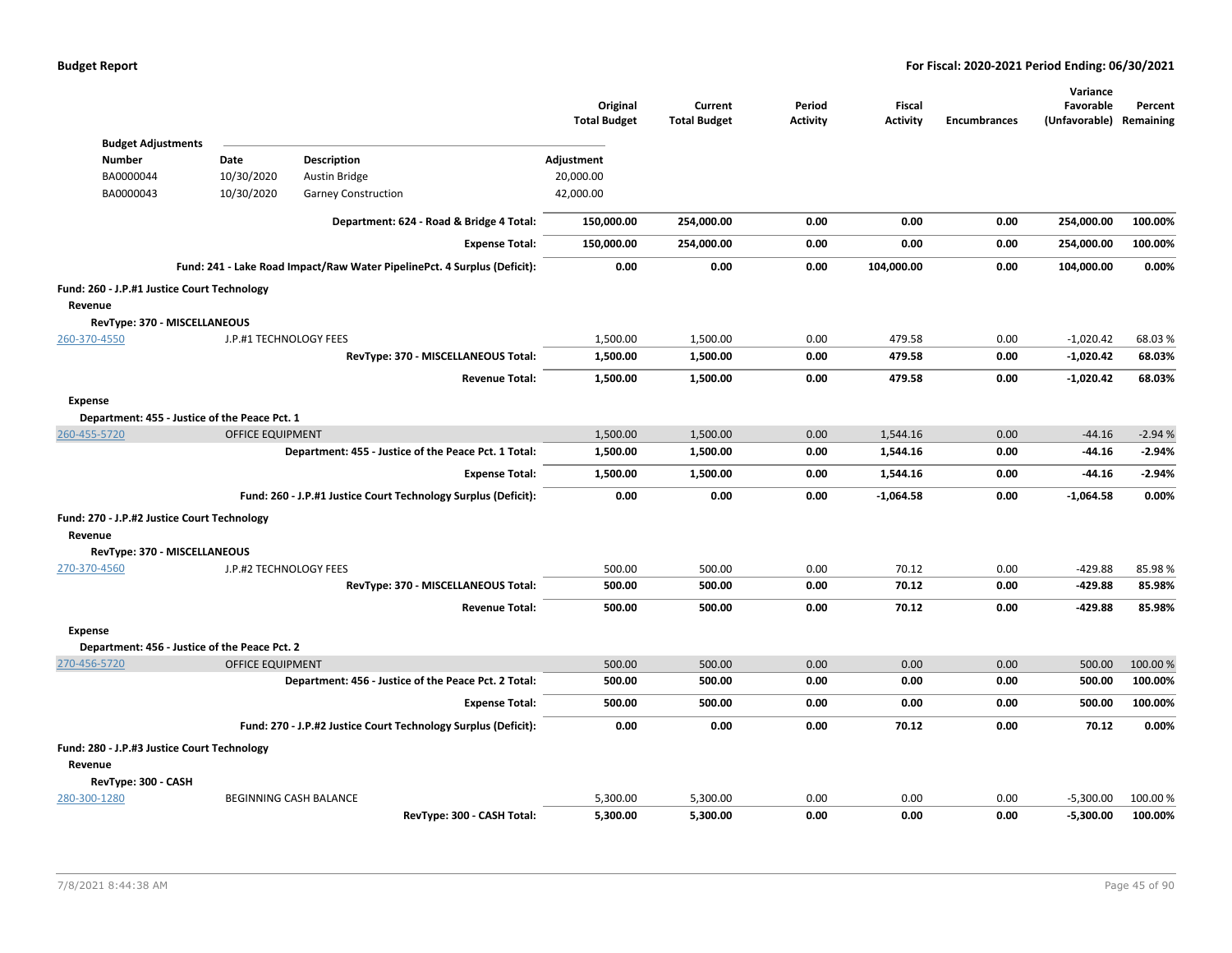|                                                            |                                                                    | Original            | Current             | Period          | <b>Fiscal</b>   |                     | Variance<br>Favorable | Percent   |
|------------------------------------------------------------|--------------------------------------------------------------------|---------------------|---------------------|-----------------|-----------------|---------------------|-----------------------|-----------|
|                                                            |                                                                    | <b>Total Budget</b> | <b>Total Budget</b> | <b>Activity</b> | <b>Activity</b> | <b>Encumbrances</b> | (Unfavorable)         | Remaining |
| RevType: 370 - MISCELLANEOUS                               |                                                                    |                     |                     |                 |                 |                     |                       |           |
| 280-370-4560                                               | J.P.#3 TECHNOLOGY FEES                                             | 700.00              | 700.00              | 0.00            | 316.01          | 0.00                | $-383.99$             | 54.86%    |
|                                                            | RevType: 370 - MISCELLANEOUS Total:                                | 700.00              | 700.00              | 0.00            | 316.01          | 0.00                | $-383.99$             | 54.86%    |
|                                                            | <b>Revenue Total:</b>                                              | 6,000.00            | 6,000.00            | 0.00            | 316.01          | 0.00                | $-5,683.99$           | 94.73%    |
| <b>Expense</b>                                             |                                                                    |                     |                     |                 |                 |                     |                       |           |
|                                                            | Department: 457 - Justice of the Peace Pct. 3                      |                     |                     |                 |                 |                     |                       |           |
| 280-457-5720                                               | <b>OFFICE EQUIPMENT</b>                                            | 6,000.00            | 6,000.00            | 0.00            | 0.00            | 0.00                | 6,000.00              | 100.00%   |
|                                                            | Department: 457 - Justice of the Peace Pct. 3 Total:               | 6,000.00            | 6,000.00            | 0.00            | 0.00            | 0.00                | 6,000.00              | 100.00%   |
|                                                            | <b>Expense Total:</b>                                              | 6,000.00            | 6,000.00            | 0.00            | 0.00            | 0.00                | 6,000.00              | 100.00%   |
|                                                            | Fund: 280 - J.P.#3 Justice Court Technology Surplus (Deficit):     | 0.00                | 0.00                | 0.00            | 316.01          | 0.00                | 316.01                | 0.00%     |
| Fund: 310 - F.C.Detention Center Annual Payment<br>Revenue |                                                                    |                     |                     |                 |                 |                     |                       |           |
|                                                            | RevType: 319 - F.C. DETENTION CENTER                               |                     |                     |                 |                 |                     |                       |           |
| 310-319-5510                                               | <b>ANNUAL PAYMENT</b>                                              | 10,000.00           | 10,000.00           | 0.00            | 0.00            | 0.00                | $-10,000.00$          | 100.00 %  |
|                                                            | RevType: 319 - F.C. DETENTION CENTER Total:                        | 10,000.00           | 10,000.00           | 0.00            | 0.00            | 0.00                | $-10,000.00$          | 100.00%   |
| RevType: 370 - MISCELLANEOUS                               |                                                                    |                     |                     |                 |                 |                     |                       |           |
| 310-370-1300                                               | <b>REFUNDS &amp; MISCELLANEOUS</b>                                 | 0.00                | 0.00                | 0.00            | 100.00          | 0.00                | 100.00                | 0.00%     |
|                                                            | RevType: 370 - MISCELLANEOUS Total:                                | 0.00                | 0.00                | 0.00            | 100.00          | 0.00                | 100.00                | 0.00%     |
|                                                            | <b>Revenue Total:</b>                                              | 10,000.00           | 10,000.00           | 0.00            | 100.00          | 0.00                | $-9,900.00$           | 99.00%    |
| <b>Expense</b>                                             |                                                                    |                     |                     |                 |                 |                     |                       |           |
| Department: 560 - County Sheriff                           |                                                                    |                     |                     |                 |                 |                     |                       |           |
| 310-560-4270                                               | OUT OF COUNTY TRAVEL/TRAINING                                      | 10,000.00           | 10,000.00           | 0.00            | 7,469.50        | 0.00                | 2,530.50              | 25.31%    |
|                                                            | Department: 560 - County Sheriff Total:                            | 10,000.00           | 10,000.00           | 0.00            | 7,469.50        | 0.00                | 2,530.50              | 25.31%    |
|                                                            | <b>Expense Total:</b>                                              | 10,000.00           | 10,000.00           | 0.00            | 7,469.50        | 0.00                | 2,530.50              | 25.31%    |
|                                                            | Fund: 310 - F.C.Detention Center Annual Payment Surplus (Deficit): | 0.00                | 0.00                | 0.00            | $-7,369.50$     | 0.00                | $-7,369.50$           | 0.00%     |
| Fund: 330 - Bail Bondsman Application Fee<br>Revenue       |                                                                    |                     |                     |                 |                 |                     |                       |           |
| RevType: 300 - CASH                                        |                                                                    |                     |                     |                 |                 |                     |                       |           |
| 330-300-1330                                               | <b>BEGINNING CASH BALANCE</b>                                      | 500.00              | 500.00              | 0.00            | 0.00            | 0.00                | $-500.00$             | 100.00%   |
|                                                            | RevType: 300 - CASH Total:                                         | 500.00              | 500.00              | 0.00            | 0.00            | 0.00                | $-500.00$             | 100.00%   |
| RevType: 340 - FEES OF OFFICE                              |                                                                    |                     |                     |                 |                 |                     |                       |           |
| 330-340-4800                                               | <b>APPLICATION FEE</b>                                             | 0.00                | 0.00                | 0.00            | 1,000.00        | 0.00                | 1,000.00              | 0.00%     |
|                                                            | RevType: 340 - FEES OF OFFICE Total:                               | 0.00                | 0.00                | 0.00            | 1,000.00        | 0.00                | 1,000.00              | 0.00%     |
|                                                            | <b>Revenue Total:</b>                                              | 500.00              | 500.00              | 0.00            | 1,000.00        | 0.00                | 500.00                | 100.00%   |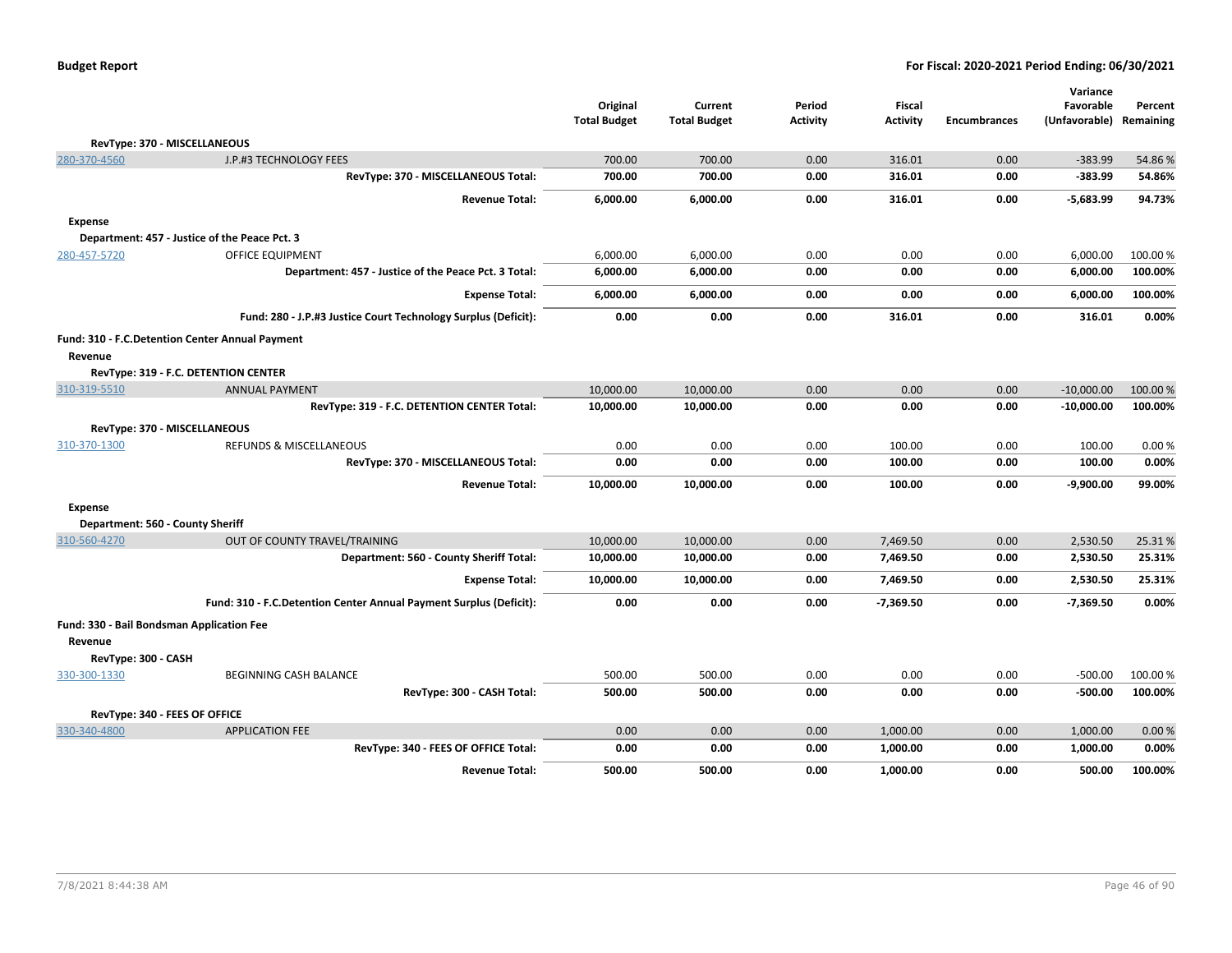**Variance Favorable**

**Percent**

|                                    |                                                              | Original<br><b>Total Budget</b> | Current<br><b>Total Budget</b> | Period<br><b>Activity</b> | <b>Fiscal</b><br><b>Activity</b> | <b>Encumbrances</b> | Variance<br>Favorable<br>(Unfavorable) Remaining | Percent  |
|------------------------------------|--------------------------------------------------------------|---------------------------------|--------------------------------|---------------------------|----------------------------------|---------------------|--------------------------------------------------|----------|
| Expense                            |                                                              |                                 |                                |                           |                                  |                     |                                                  |          |
|                                    | Department: 498 - Bail Bond Fee Expense                      |                                 |                                |                           |                                  |                     |                                                  |          |
| 330-498-3100                       | <b>OFFICE SUPPLIES</b>                                       | 500.00                          | 500.00                         | 0.00                      | 0.00                             | 0.00                | 500.00                                           | 100.00%  |
|                                    | Department: 498 - Bail Bond Fee Expense Total:               | 500.00                          | 500.00                         | 0.00                      | 0.00                             | 0.00                | 500.00                                           | 100.00%  |
|                                    | <b>Expense Total:</b>                                        | 500.00                          | 500.00                         | 0.00                      | 0.00                             | 0.00                | 500.00                                           | 100.00%  |
|                                    | Fund: 330 - Bail Bondsman Application Fee Surplus (Deficit): | 0.00                            | 0.00                           | 0.00                      | 1,000.00                         | 0.00                | 1,000.00                                         | 0.00%    |
| Fund: 350 - Law Library<br>Revenue |                                                              |                                 |                                |                           |                                  |                     |                                                  |          |
| RevType: 340 - FEES OF OFFICE      |                                                              |                                 |                                |                           |                                  |                     |                                                  |          |
| 350-340-4030                       | <b>COUNTY CLERK FEES</b>                                     | 5,000.00                        | 5,000.00                       | 0.00                      | 1,155.00                         | 0.00                | $-3,845.00$                                      | 76.90%   |
| 350-340-4500                       | <b>DISTRICT CLERK FEES</b>                                   | 10,000.00                       | 10,000.00                      | 910.00                    | 8,994.80                         | 0.00                | $-1,005.20$                                      | 10.05 %  |
|                                    | RevType: 340 - FEES OF OFFICE Total:                         | 15,000.00                       | 15,000.00                      | 910.00                    | 10,149.80                        | 0.00                | $-4,850.20$                                      | 32.33%   |
|                                    | RevType: 360 - INTEREST EARNINGS                             |                                 |                                |                           |                                  |                     |                                                  |          |
| 350-360-1000                       | <b>INTEREST EARNINGS</b>                                     | 50.00                           | 50.00                          | 0.00                      | 0.00                             | 0.00                | $-50.00$                                         | 100.00 % |
|                                    | RevType: 360 - INTEREST EARNINGS Total:                      | 50.00                           | 50.00                          | 0.00                      | 0.00                             | 0.00                | $-50.00$                                         | 100.00%  |
|                                    | <b>Revenue Total:</b>                                        | 15,050.00                       | 15,050.00                      | 910.00                    | 10,149.80                        | 0.00                | $-4,900.20$                                      | 32.56%   |
| Expense                            |                                                              |                                 |                                |                           |                                  |                     |                                                  |          |
| Department: 451 - Law Library      |                                                              |                                 |                                |                           |                                  |                     |                                                  |          |
| 350-451-3100                       | <b>OFFICE SUPPLIES</b>                                       | 500.00                          | 500.00                         | 0.00                      | 0.00                             | 0.00                | 500.00                                           | 100.00%  |
| 350-451-4530                       | <b>R&amp;M COMPUTER</b>                                      | 1,000.00                        | 1,000.00                       | 0.00                      | 0.00                             | 0.00                | 1,000.00                                         | 100.00 % |
| 350-451-5740                       | <b>TECHNOLOGY</b>                                            | 13,000.00                       | 13,000.00                      | 0.00                      | 0.00                             | 0.00                | 13,000.00                                        | 100.00 % |
| 350-451-5900                       | <b>LAW BOOKS</b>                                             | 550.00                          | 550.00                         | 0.00                      | 0.00                             | 0.00                | 550.00                                           | 100.00 % |
|                                    | Department: 451 - Law Library Total:                         | 15,050.00                       | 15,050.00                      | 0.00                      | 0.00                             | 0.00                | 15,050.00                                        | 100.00%  |
|                                    | <b>Expense Total:</b>                                        | 15,050.00                       | 15,050.00                      | 0.00                      | 0.00                             | 0.00                | 15,050.00                                        | 100.00%  |
|                                    | Fund: 350 - Law Library Surplus (Deficit):                   | 0.00                            | 0.00                           | 910.00                    | 10,149.80                        | 0.00                | 10,149.80                                        | 0.00%    |
| Fund: 360 - D. A. Fee              |                                                              |                                 |                                |                           |                                  |                     |                                                  |          |
| Revenue                            |                                                              |                                 |                                |                           |                                  |                     |                                                  |          |
| RevType: 340 - FEES OF OFFICE      |                                                              |                                 |                                |                           |                                  |                     |                                                  |          |
| 360-340-4750                       | <b>DISTRICT ATTORNEY FEES</b>                                | 2,000.00                        | 2,000.00                       | 30.00                     | 381.28                           | 0.00                | $-1,618.72$                                      | 80.94 %  |
|                                    | RevType: 340 - FEES OF OFFICE Total:                         | 2,000.00                        | 2,000.00                       | 30.00                     | 381.28                           | 0.00                | $-1,618.72$                                      | 80.94%   |
|                                    | RevType: 352 - FINES & FORFEITURES                           |                                 |                                |                           |                                  |                     |                                                  |          |
| 360-352-2000                       | <b>CONTRABAND FORFEITURE</b>                                 | 0.00                            | 0.00                           | 0.00                      | 25,491.51                        | 0.00                | 25,491.51                                        | 0.00%    |
|                                    | RevType: 352 - FINES & FORFEITURES Total:                    | 0.00                            | 0.00                           | 0.00                      | 25,491.51                        | 0.00                | 25,491.51                                        | 0.00%    |
|                                    | RevType: 360 - INTEREST EARNINGS                             |                                 |                                |                           |                                  |                     |                                                  |          |
| 360-360-1000                       | INTEREST EARNINGS-D.A. FEE                                   | 0.00                            | 0.00                           | 0.00                      | 2.15                             | 0.00                | 2.15                                             | 0.00%    |
| 360-360-2360                       | <b>INTEREST EARNINGS-SEIZURE</b>                             | 0.00                            | 0.00                           | 0.00                      | 0.31                             | 0.00                | 0.31                                             | 0.00%    |

**RevType: 360 - INTEREST EARNINGS Total: 0.00 0.00 0.00 2.46 0.00 2.46 0.00%**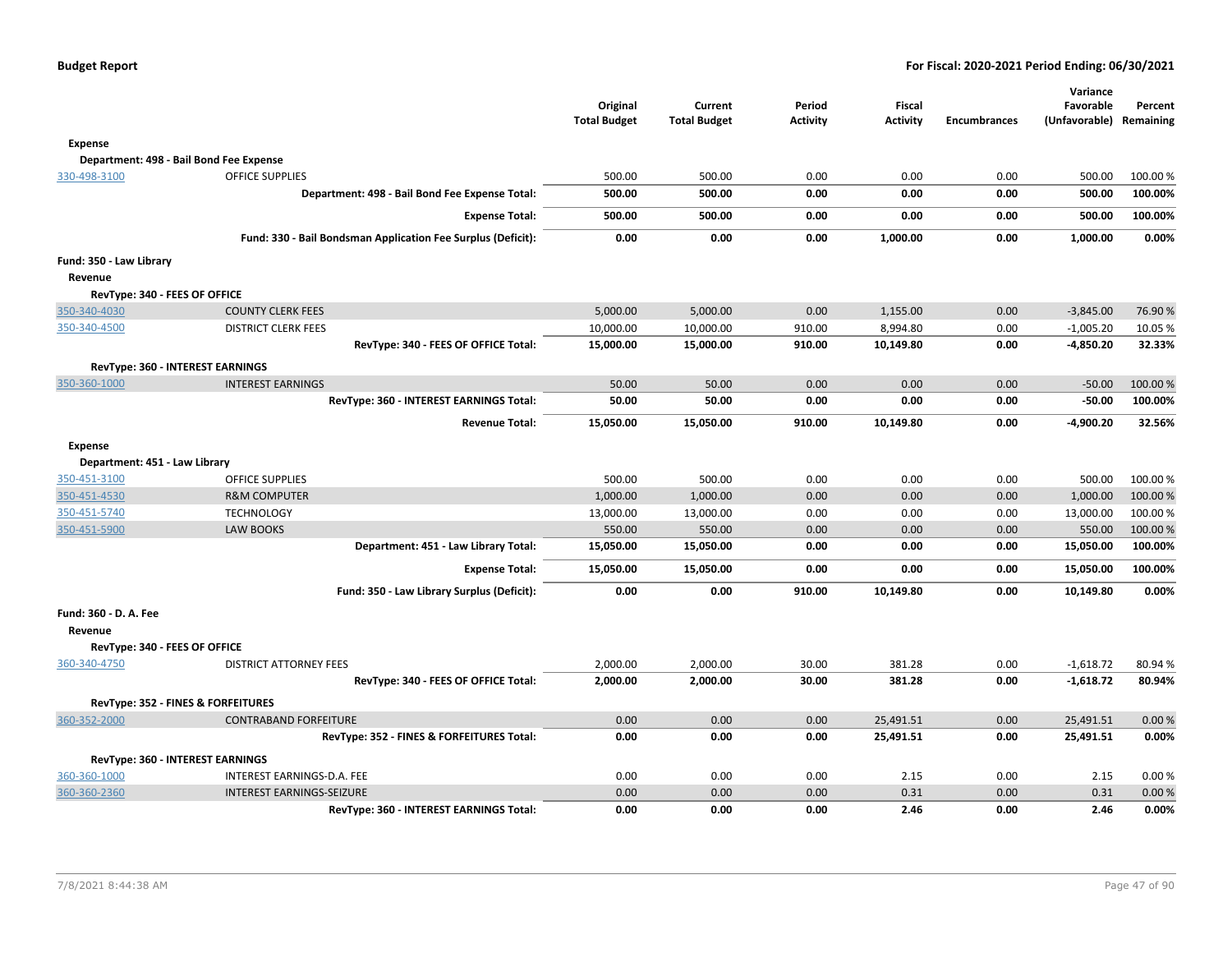| <b>Budget Report</b> |  |
|----------------------|--|
|----------------------|--|

|                                     |                                            |                                 |                                |                           |                                  |                     | Variance                   |                      |
|-------------------------------------|--------------------------------------------|---------------------------------|--------------------------------|---------------------------|----------------------------------|---------------------|----------------------------|----------------------|
|                                     |                                            | Original<br><b>Total Budget</b> | Current<br><b>Total Budget</b> | Period<br><b>Activity</b> | <b>Fiscal</b><br><b>Activity</b> | <b>Encumbrances</b> | Favorable<br>(Unfavorable) | Percent<br>Remaining |
|                                     |                                            |                                 |                                |                           |                                  |                     |                            |                      |
| RevType: 370 - MISCELLANEOUS        |                                            |                                 |                                |                           |                                  |                     |                            |                      |
| 360-370-1300                        | <b>REFUNDS &amp; MISCELLANEOUS</b>         | 1,000.00                        | 1,000.00                       | 105.88                    | 798.36                           | 0.00                | $-201.64$                  | 20.16%               |
|                                     | RevType: 370 - MISCELLANEOUS Total:        | 1,000.00                        | 1,000.00                       | 105.88                    | 798.36                           | 0.00                | $-201.64$                  | 20.16%               |
|                                     | <b>Revenue Total:</b>                      | 3,000.00                        | 3,000.00                       | 135.88                    | 26,673.61                        | 0.00                | 23,673.61                  | 789.12%              |
| Expense                             |                                            |                                 |                                |                           |                                  |                     |                            |                      |
| Department: 475 - District Attorney |                                            |                                 |                                |                           |                                  |                     |                            |                      |
| 360-475-4900                        | <b>MISCELLANEOUS</b>                       | 3,000.00                        | 3,000.00                       | 80.00                     | 1,799.20                         | 0.00                | 1,200.80                   | 40.03%               |
|                                     | Department: 475 - District Attorney Total: | 3,000.00                        | 3,000.00                       | 80.00                     | 1,799.20                         | 0.00                | 1,200.80                   | 40.03%               |
| Department: 477 - DA Seizure        |                                            |                                 |                                |                           |                                  |                     |                            |                      |
| 360-477-1012                        | <b>SALARY SUPPLEMENT</b>                   | 0.00                            | 0.00                           | 948.32                    | 9,483.20                         | 0.00                | $-9,483.20$                | 0.00%                |
| 360-477-2010                        | SOCIAL SECURITY TAXES                      | 0.00                            | 0.00                           | 54.38                     | 548.29                           | 0.00                | $-548.29$                  | 0.00%                |
| 360-477-2020                        | <b>GROUP HEALTH INSURANCE</b>              | 0.00                            | 0.00                           | 148.04                    | 1,333.64                         | 0.00                | $-1,333.64$                | 0.00%                |
| 360-477-2030                        | <b>RETIREMENT</b>                          | 0.00                            | 0.00                           | 112.48                    | 1,119.76                         | 0.00                | $-1,119.76$                | 0.00%                |
| 360-477-2040                        | <b>WORKERS COMPENSATION</b>                | 0.00                            | 0.00                           | 3.41                      | 6.82                             | 0.00                | $-6.82$                    | 0.00%                |
| 360-477-2050                        | <b>MEDICARE TAX</b>                        | 0.00                            | 0.00                           | 12.72                     | 128.30                           | 0.00                | $-128.30$                  | 0.00%                |
| 360-477-4900                        | MISCELLANEOUS                              | 0.00                            | 0.00                           | 0.00                      | 500.00                           | 0.00                | $-500.00$                  | 0.00%                |
|                                     | Department: 477 - DA Seizure Total:        | 0.00                            | 0.00                           | 1,279.35                  | 13,120.01                        | 0.00                | $-13,120.01$               | 0.00%                |
|                                     | <b>Expense Total:</b>                      | 3,000.00                        | 3,000.00                       | 1,359.35                  | 14,919.21                        | 0.00                | -11,919.21                 | -397.31%             |
|                                     | Fund: 360 - D. A. Fee Surplus (Deficit):   | 0.00                            | 0.00                           | $-1,223.47$               | 11,754.40                        | 0.00                | 11,754.40                  | 0.00%                |
| Fund: 361 - Contraband Seizure      |                                            |                                 |                                |                           |                                  |                     |                            |                      |
| Revenue                             |                                            |                                 |                                |                           |                                  |                     |                            |                      |
| RevType: 360 - INTEREST EARNINGS    |                                            |                                 |                                |                           |                                  |                     |                            |                      |
| 361-360-1000                        | <b>INTEREST EARNINGS</b>                   | 0.00                            | 0.00                           | 0.00                      | 1.43                             | 0.00                | 1.43                       | 0.00%                |
|                                     | RevType: 360 - INTEREST EARNINGS Total:    | 0.00                            | 0.00                           | 0.00                      | 1.43                             | 0.00                | 1.43                       | 0.00%                |
|                                     | <b>Revenue Total:</b>                      | 0.00                            | 0.00                           | 0.00                      | 1.43                             | 0.00                | 1.43                       | 0.00%                |
|                                     | Fund: 361 - Contraband Seizure Total:      | 0.00                            | 0.00                           | 0.00                      | 1.43                             | 0.00                | 1.43                       | 0.00%                |
| Fund: 362 - Investigator/LEOSE      |                                            |                                 |                                |                           |                                  |                     |                            |                      |
| Revenue                             |                                            |                                 |                                |                           |                                  |                     |                            |                      |
| RevType: 330 - GRANTS               |                                            |                                 |                                |                           |                                  |                     |                            |                      |
| 362-330-4750                        | <b>INVESTIGATOR/LEOSE GRANT</b>            | 0.00                            | 0.00                           | 0.00                      | 642.52                           | 0.00                | 642.52                     | 0.00%                |
|                                     | RevType: 330 - GRANTS Total:               | 0.00                            | 0.00                           | 0.00                      | 642.52                           | 0.00                | 642.52                     | 0.00%                |
|                                     | <b>Revenue Total:</b>                      | 0.00                            | 0.00                           | 0.00                      | 642.52                           | 0.00                | 642.52                     | 0.00%                |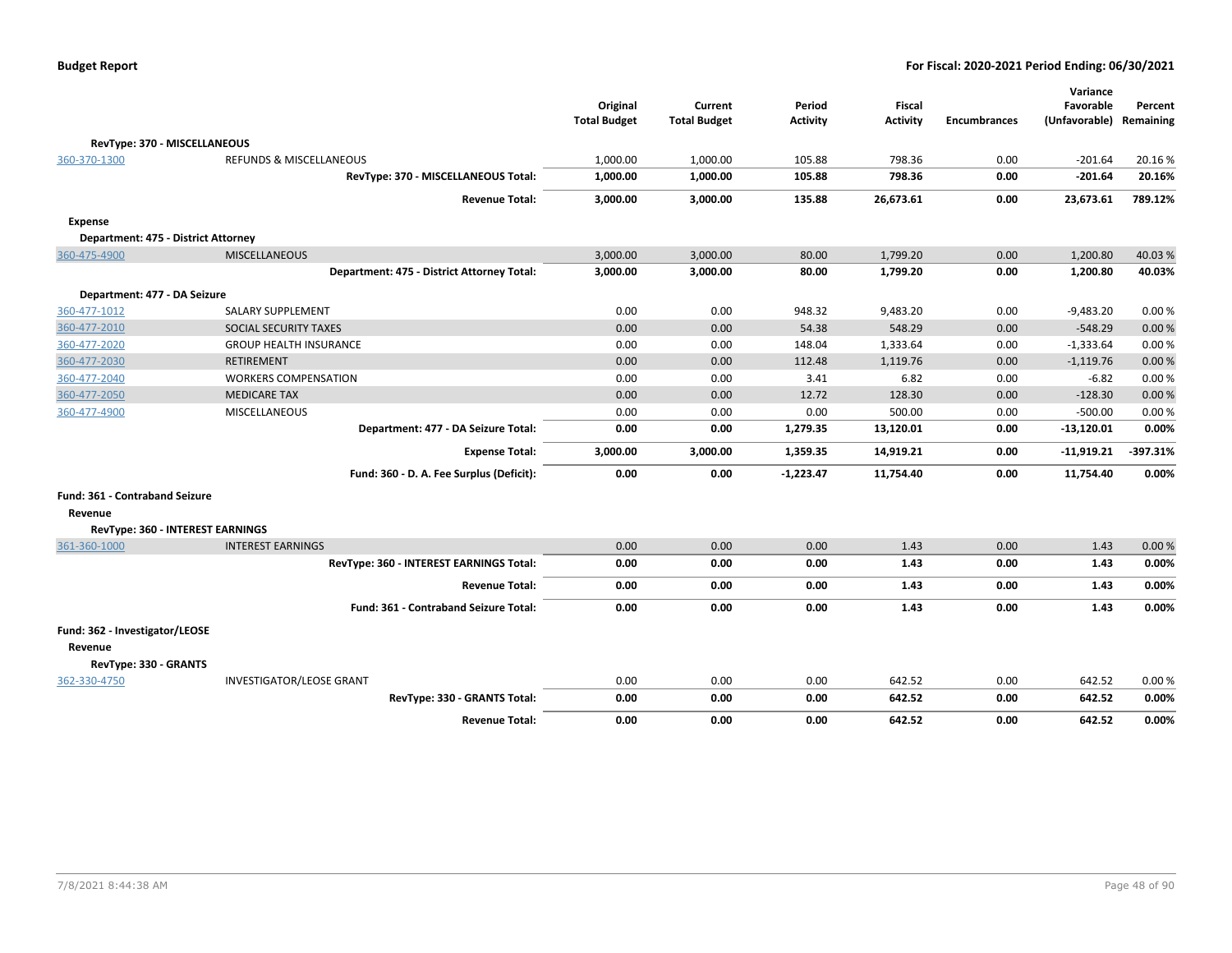|                                               |                                                       | Original<br><b>Total Budget</b> | Current<br><b>Total Budget</b> | Period<br><b>Activity</b> | <b>Fiscal</b><br><b>Activity</b> | <b>Encumbrances</b> | Variance<br>Favorable<br>(Unfavorable) Remaining | Percent        |
|-----------------------------------------------|-------------------------------------------------------|---------------------------------|--------------------------------|---------------------------|----------------------------------|---------------------|--------------------------------------------------|----------------|
| <b>Expense</b>                                |                                                       |                                 |                                |                           |                                  |                     |                                                  |                |
| Department: 475 - District Attorney           |                                                       |                                 |                                |                           |                                  |                     |                                                  |                |
| 362-475-4270                                  | OUT OF COUNTY TRAVEL/TRAINING                         | 0.00                            | 0.00                           | 350.00                    | 350.00                           | 0.00                | $-350.00$                                        | 0.00%          |
|                                               | Department: 475 - District Attorney Total:            | 0.00                            | 0.00                           | 350.00                    | 350.00                           | 0.00                | $-350.00$                                        | 0.00%          |
|                                               | <b>Expense Total:</b>                                 | 0.00                            | 0.00                           | 350.00                    | 350.00                           | 0.00                | $-350.00$                                        | 0.00%          |
|                                               | Fund: 362 - Investigator/LEOSE Surplus (Deficit):     | 0.00                            | 0.00                           | $-350.00$                 | 292.52                           | 0.00                | 292.52                                           | 0.00%          |
|                                               |                                                       |                                 |                                |                           |                                  |                     |                                                  |                |
| Fund: 380 - IHC Co-Op Gin<br>Revenue          |                                                       |                                 |                                |                           |                                  |                     |                                                  |                |
|                                               | RevType: 360 - INTEREST EARNINGS                      |                                 |                                |                           |                                  |                     |                                                  |                |
| 380-360-1000                                  | <b>INTEREST EARNINGS</b>                              | 0.00                            | 0.00                           | 0.00                      | 8.48                             | 0.00                | 8.48                                             | 0.00%          |
|                                               | RevType: 360 - INTEREST EARNINGS Total:               | 0.00                            | 0.00                           | 0.00                      | 8.48                             | 0.00                | 8.48                                             | 0.00%          |
|                                               | <b>Revenue Total:</b>                                 | 0.00                            | 0.00                           | 0.00                      | 8.48                             | 0.00                | 8.48                                             | 0.00%          |
|                                               | Fund: 380 - IHC Co-Op Gin Total:                      | 0.00                            | 0.00                           | 0.00                      | 8.48                             | 0.00                | 8.48                                             | 0.00%          |
|                                               |                                                       |                                 |                                |                           |                                  |                     |                                                  |                |
| Fund: 381 - IHC Bonnie Ruth Cooper<br>Revenue |                                                       |                                 |                                |                           |                                  |                     |                                                  |                |
|                                               | RevType: 360 - INTEREST EARNINGS                      |                                 |                                |                           |                                  |                     |                                                  |                |
| 381-360-1000                                  | <b>INTEREST EARNINGS</b>                              | 0.00                            | 0.00                           | 0.00                      | 2.46                             | 0.00                | 2.46                                             | 0.00%          |
|                                               | RevType: 360 - INTEREST EARNINGS Total:               | 0.00                            | 0.00                           | 0.00                      | 2.46                             | 0.00                | 2.46                                             | 0.00%          |
|                                               |                                                       |                                 |                                |                           |                                  |                     |                                                  |                |
| RevType: 370 - MISCELLANEOUS<br>381-370-1500  | <b>BONNIE RUTH COOPER TRUST</b>                       | 0.00                            | 0.00                           | 0.00                      | 1,186.56                         | 0.00                | 1,186.56                                         | 0.00%          |
|                                               | RevType: 370 - MISCELLANEOUS Total:                   | 0.00                            | 0.00                           | 0.00                      | 1,186.56                         | 0.00                | 1,186.56                                         | 0.00%          |
|                                               | <b>Revenue Total:</b>                                 | 0.00                            | 0.00                           | 0.00                      | 1,189.02                         | 0.00                |                                                  | 0.00%          |
|                                               |                                                       |                                 |                                |                           |                                  |                     | 1,189.02                                         |                |
| <b>Expense</b>                                |                                                       |                                 |                                |                           |                                  |                     |                                                  |                |
|                                               | Department: 645 - Indigent Health Care                |                                 |                                |                           |                                  |                     |                                                  |                |
| 381-645-4110<br>381-645-4130                  | PHYSICIAN, NON-EMERGENCY<br>HOSPITAL-INPATIENT        | 0.00<br>0.00                    | 0.00<br>0.00                   | 188.69<br>0.00            | 1,000.04<br>3,210.75             | 0.00<br>0.00        | $-1,000.04$<br>$-3,210.75$                       | 0.00%<br>0.00% |
| 381-645-4140                                  | HOSPITAL-OUTPATIENT                                   | 0.00                            | 0.00                           | 0.00                      | 2,684.10                         | 0.00                | $-2,684.10$                                      | 0.00%          |
| 381-645-4150                                  | LABORATORY/X-RAY                                      | 0.00                            | 0.00                           | 0.00                      | 67.89                            | 0.00                | $-67.89$                                         | 0.00%          |
|                                               | Department: 645 - Indigent Health Care Total:         | 0.00                            | 0.00                           | 188.69                    | 6,962.78                         | 0.00                | -6,962.78                                        | 0.00%          |
|                                               | <b>Expense Total:</b>                                 | 0.00                            | 0.00                           | 188.69                    | 6,962.78                         | 0.00                | $-6,962.78$                                      | 0.00%          |
|                                               | Fund: 381 - IHC Bonnie Ruth Cooper Surplus (Deficit): | 0.00                            | 0.00                           | -188.69                   | $-5,773.76$                      | 0.00                | $-5,773.76$                                      | 0.00%          |
| Fund: 412 - Safe Room Reimbursement Prog.     |                                                       |                                 |                                |                           |                                  |                     |                                                  |                |
| <b>Expense</b>                                |                                                       |                                 |                                |                           |                                  |                     |                                                  |                |
| Department: 408 - Safe Room                   |                                                       |                                 |                                |                           |                                  |                     |                                                  |                |
| 412-408-4540                                  | <b>R&amp;M AUTO</b>                                   | 0.00                            | 0.00                           | 0.00                      | 7,833.60                         | 0.00                | $-7,833.60$                                      | 0.00%          |
|                                               | Department: 408 - Safe Room Total:                    | 0.00                            | 0.00                           | 0.00                      | 7,833.60                         | 0.00                | $-7,833.60$                                      | 0.00%          |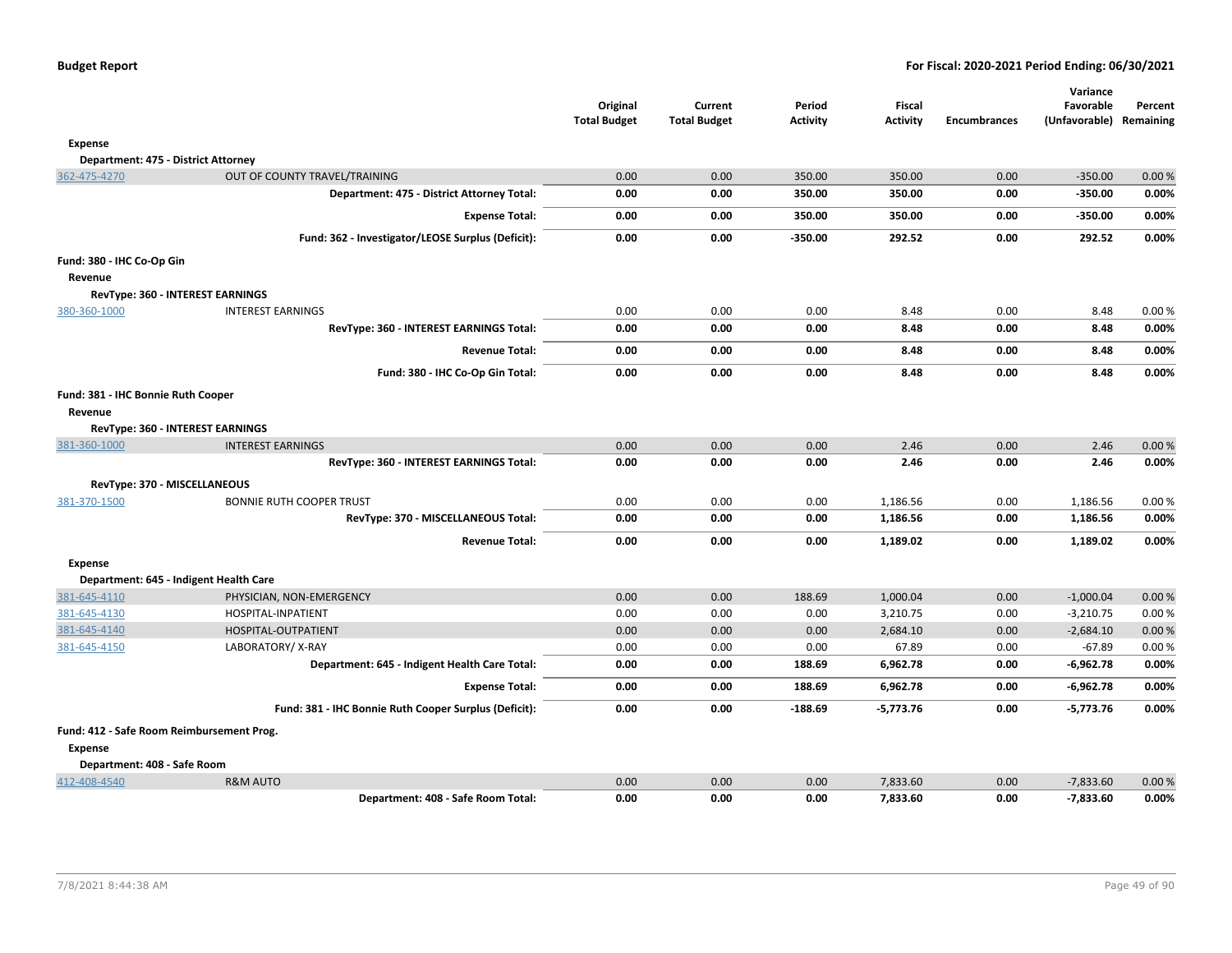|                                                 |                          |                                                       | <b>Total Budget</b> | Original | Current<br><b>Total Budget</b> | Period<br><b>Activity</b> | <b>Fiscal</b><br><b>Activity</b> | <b>Encumbrances</b> | Variance<br>Favorable<br>(Unfavorable) | Percent<br>Remaining |
|-------------------------------------------------|--------------------------|-------------------------------------------------------|---------------------|----------|--------------------------------|---------------------------|----------------------------------|---------------------|----------------------------------------|----------------------|
| Department: 418 - FEMA 3554                     |                          |                                                       |                     |          |                                |                           |                                  |                     |                                        |                      |
| 412-418-3100                                    | <b>SUPPLIES</b>          |                                                       |                     | 0.00     | 0.00                           | 0.00                      | 454.48                           | 0.00                | $-454.48$                              | 0.00%                |
|                                                 |                          | Department: 418 - FEMA 3554 Total:                    |                     | 0.00     | 0.00                           | 0.00                      | 454.48                           | 0.00                | $-454.48$                              | 0.00%                |
|                                                 |                          | <b>Expense Total:</b>                                 |                     | 0.00     | 0.00                           | 0.00                      | 8,288.08                         | 0.00                | $-8,288.08$                            | 0.00%                |
|                                                 |                          | Fund: 412 - Safe Room Reimbursement Prog. Total:      |                     | 0.00     | 0.00                           | 0.00                      | 8,288.08                         | 0.00                | $-8,288.08$                            | 0.00%                |
| Fund: 413 - CARES ACT-CORONAVIRUS RELIEF        |                          |                                                       |                     |          |                                |                           |                                  |                     |                                        |                      |
| Revenue                                         |                          |                                                       |                     |          |                                |                           |                                  |                     |                                        |                      |
| RevType: 330 - GRANTS                           |                          |                                                       |                     |          |                                |                           |                                  |                     |                                        |                      |
| 413-330-4770                                    |                          | <b>CORONAVIRUS RELIEF FUND</b>                        |                     | 0.00     | 751,476.00                     | 0.00                      | 751,476.00                       | 0.00                | 0.00                                   | 0.00%                |
| <b>Budget Adjustments</b>                       |                          |                                                       |                     |          |                                |                           |                                  |                     |                                        |                      |
| <b>Number</b>                                   | Date                     | <b>Description</b>                                    | Adjustment          |          |                                |                           |                                  |                     |                                        |                      |
| BA0000066                                       | 05/12/2021               | Coronavirus Relief Fund TDEM 2020                     | $-751,476.00$       |          |                                |                           |                                  |                     |                                        |                      |
|                                                 |                          | RevType: 330 - GRANTS Total:                          |                     | 0.00     | 751,476.00                     | 0.00                      | 751,476.00                       | 0.00                | 0.00                                   | 0.00%                |
|                                                 |                          | <b>Revenue Total:</b>                                 |                     | 0.00     | 751,476.00                     | 0.00                      | 751,476.00                       | 0.00                | 0.00                                   | 0.00%                |
| <b>Expense</b>                                  |                          |                                                       |                     |          |                                |                           |                                  |                     |                                        |                      |
| Department: 413 - CARES Act                     |                          |                                                       |                     |          |                                |                           |                                  |                     |                                        |                      |
| 413-413-1040                                    | <b>SALARIES DEPUTIES</b> |                                                       |                     | 0.00     | 751,476.00                     | 0.00                      | 0.00                             | 0.00                | 751,476.00                             | 100.00 %             |
| <b>Budget Adjustments</b>                       |                          |                                                       |                     |          |                                |                           |                                  |                     |                                        |                      |
| <b>Number</b>                                   | Date                     | Description                                           | Adjustment          |          |                                |                           |                                  |                     |                                        |                      |
| BA0000066                                       | 05/12/2021               | Coronavirus Relief Fund TDEM 2020                     | 751,476.00          |          |                                |                           |                                  |                     |                                        |                      |
| 413-413-2251                                    | <b>JANITOR TRAVEL</b>    |                                                       |                     | 0.00     | 0.00                           | 0.00                      | 52.73                            | 0.00                | $-52.73$                               | 0.00 %               |
| 413-413-3100                                    | <b>OFFICE SUPPLIES</b>   |                                                       |                     | 0.00     | 0.00                           | 0.00                      | 497.60                           | 0.00                | $-497.60$                              | 0.00%                |
| 413-413-3110                                    | POSTAGE                  |                                                       |                     | 0.00     | 0.00                           | 0.00                      | 569.50                           | 0.00                | $-569.50$                              | 0.00%                |
| 413-413-3970                                    | SANITIZING SUPPLIES      |                                                       |                     | 0.00     | 0.00                           | 0.00                      | 20,023.45                        | 0.00                | $-20,023.45$                           | 0.00%                |
| 413-413-3980                                    |                          | PERSONAL PROTECTIVE EQUIPMENT                         |                     | 0.00     | 0.00                           | 0.00                      | 7,675.67                         | 0.00                | $-7,675.67$                            | 0.00%                |
| 413-413-3981                                    | PUBLIC HEALTH EXPENSES   |                                                       |                     | 0.00     | 0.00                           | 0.00                      | 10,024.95                        | 0.00                | $-10,024.95$                           | 0.00%                |
| 413-413-3990                                    | OFFICE PROTECTION        |                                                       |                     | 0.00     | 0.00                           | 2,000.00                  | 23,441.86                        | 0.00                | $-23,441.86$                           | 0.00%                |
| 413-413-4420                                    |                          | OTHER PROFESSIONAL SERVICES                           |                     | 0.00     | 0.00                           | 0.00                      | 2,604.14                         | 0.00                | $-2,604.14$                            | 0.00%                |
| 413-413-5720                                    | <b>OFFICE EQUIPMENT</b>  |                                                       |                     | 0.00     | 0.00                           | 0.00                      | 24,097.89                        | 0.00                | $-24,097.89$                           | 0.00%                |
| 413-413-5740                                    | <b>TECHNOLOGY</b>        |                                                       |                     | 0.00     | 0.00                           | 60.64                     | 494.24                           | 0.00                | $-494.24$                              | 0.00%                |
|                                                 |                          | Department: 413 - CARES Act Total:                    |                     | 0.00     | 751,476.00                     | 2,060.64                  | 89,482.03                        | 0.00                | 661,993.97                             | 88.09%               |
| Department: 417 - COVID-19 Vaccine Call Center  |                          |                                                       |                     |          |                                |                           |                                  |                     |                                        |                      |
| 413-417-1070                                    | SALARY PART-TIME TEMP    |                                                       |                     | 0.00     | 0.00                           | 0.00                      | 18,726.00                        | 0.00                | $-18,726.00$                           | 0.00%                |
| 413-417-2010                                    | SOCIAL SECURITY TAXES    |                                                       |                     | 0.00     | 0.00                           | 0.00                      | 1,161.06                         | 0.00                | $-1,161.06$                            | 0.00%                |
| 413-417-2050                                    | <b>MEDICARE TAX</b>      |                                                       |                     | 0.00     | 0.00                           | 0.00                      | 271.57                           | 0.00                | $-271.57$                              | 0.00%                |
|                                                 |                          | Department: 417 - COVID-19 Vaccine Call Center Total: |                     | 0.00     | 0.00                           | 0.00                      | 20,158.63                        | 0.00                | $-20,158.63$                           | 0.00%                |
| <b>Department: 419 - CARES FINAL ALLOCATION</b> |                          |                                                       |                     |          |                                |                           |                                  |                     |                                        |                      |
| 413-419-1502                                    | <b>COMP PAY OUT</b>      |                                                       |                     | 0.00     | 0.00                           | 62,641.43                 | 62,641.43                        | 0.00                | $-62,641.43$                           | 0.00%                |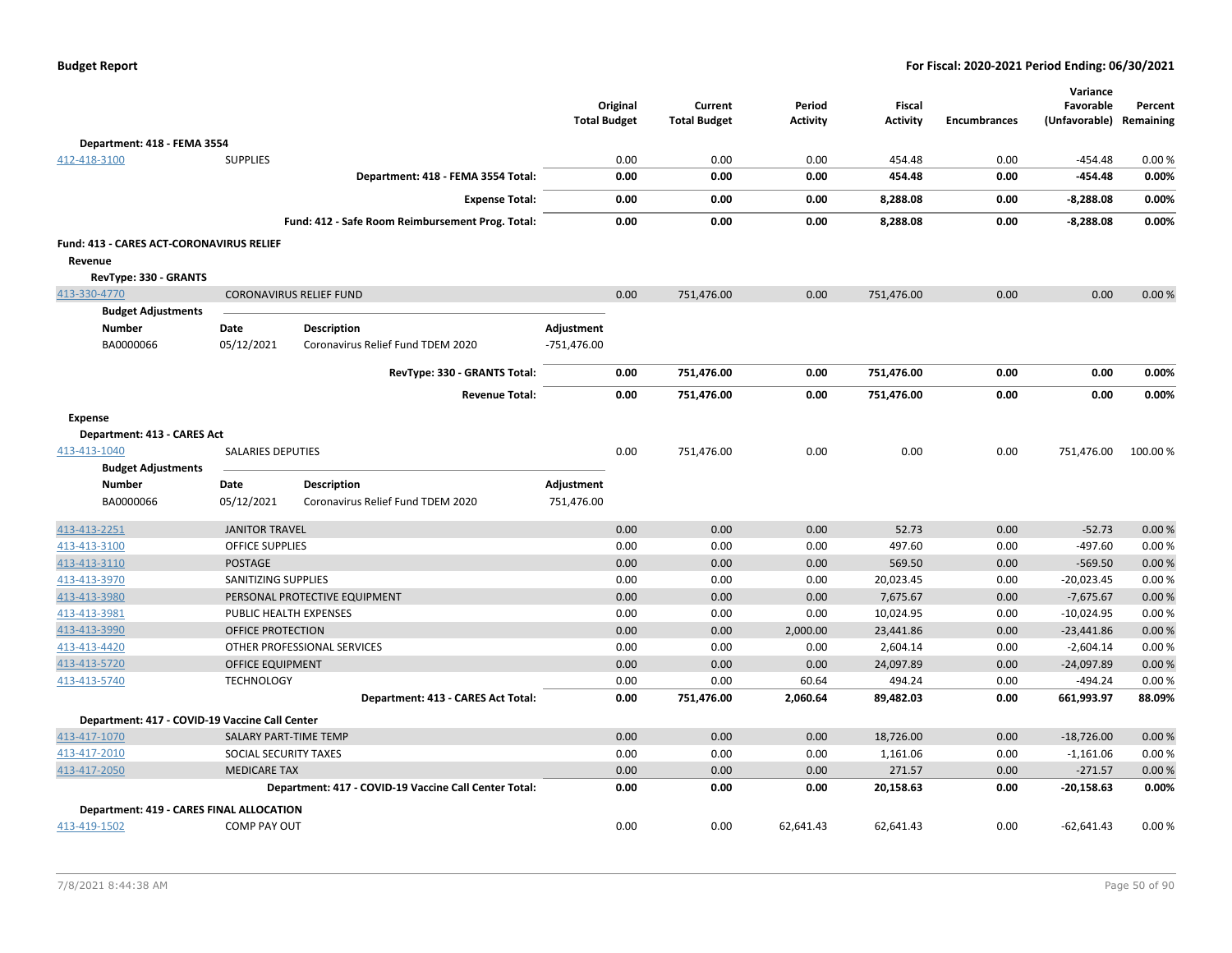|                                                        |                                                             | Original<br><b>Total Budget</b> | Current<br><b>Total Budget</b> | Period<br><b>Activity</b> | <b>Fiscal</b><br><b>Activity</b> | <b>Encumbrances</b> | Variance<br>Favorable<br>(Unfavorable) | Percent<br>Remaining |
|--------------------------------------------------------|-------------------------------------------------------------|---------------------------------|--------------------------------|---------------------------|----------------------------------|---------------------|----------------------------------------|----------------------|
| 413-419-2010                                           | SOCIAL SECURITY TAXES                                       | 0.00                            | 0.00                           | 3,883.78                  | 3,883.78                         | 0.00                | $-3,883.78$                            | 0.00%                |
| 413-419-2030                                           | RETIREMENT                                                  | 0.00                            | 0.00                           | 7,429.26                  | 7,429.26                         | 0.00                | $-7,429.26$                            | 0.00%                |
| 413-419-2050                                           | <b>MEDICARE TAX</b>                                         | 0.00                            | 0.00                           | 908.29                    | 908.29                           | 0.00                | $-908.29$                              | 0.00%                |
| 413-419-5750                                           | PURCHASE OF AUTOMOBILES                                     | 0.00                            | 0.00                           | 0.00                      | 0.00                             | 101,224.66          | $-101,224.66$                          | 0.00%                |
|                                                        | Department: 419 - CARES FINAL ALLOCATION Total:             | 0.00                            | 0.00                           | 74,862.76                 | 74,862.76                        | 101,224.66          | $-176,087.42$                          | 0.00%                |
|                                                        | <b>Expense Total:</b>                                       | 0.00                            | 751,476.00                     | 76,923.40                 | 184,503.42                       | 101,224.66          | 465,747.92                             | 61.98%               |
|                                                        | Fund: 413 - CARES ACT-CORONAVIRUS RELIEF Surplus (Deficit): | 0.00                            | 0.00                           | -76,923.40                | 566,972.58                       | $-101,224.66$       | 465,747.92                             | 0.00%                |
| Fund: 414 - OOG COVID #4145401                         |                                                             |                                 |                                |                           |                                  |                     |                                        |                      |
| Revenue                                                |                                                             |                                 |                                |                           |                                  |                     |                                        |                      |
| RevType: 330 - GRANTS                                  |                                                             |                                 |                                |                           |                                  |                     |                                        |                      |
| 414-330-4772                                           | <b>OOG CORONAVIRUS GRANT</b>                                | 0.00                            | 0.00                           | 0.00                      | 33,139.40                        | 0.00                | 33,139.40                              | 0.00%                |
|                                                        | RevType: 330 - GRANTS Total:                                | 0.00                            | 0.00                           | 0.00                      | 33,139.40                        | 0.00                | 33,139.40                              | 0.00%                |
|                                                        | <b>Revenue Total:</b>                                       | 0.00                            | 0.00                           | 0.00                      | 33,139.40                        | 0.00                | 33,139.40                              | 0.00%                |
| <b>Expense</b>                                         |                                                             |                                 |                                |                           |                                  |                     |                                        |                      |
| Department: 416 - OOG COVID                            |                                                             |                                 |                                |                           |                                  |                     |                                        |                      |
| 414-416-3970                                           | SANITIZING SUPPLIES                                         | 0.00                            | 0.00                           | 0.00                      | 689.03                           | 0.00                | $-689.03$                              | 0.00%                |
| 414-416-3980                                           | PERSONAL PROTECTIVE EQUIPMENT                               | 0.00                            | 0.00                           | 0.00                      | 4,081.46                         | 0.00                | $-4,081.46$                            | 0.00%                |
| 414-416-3990                                           | <b>OFFICE PROTECTION</b>                                    | 0.00                            | 0.00                           | 0.00                      | 1,200.00                         | 0.00                | $-1,200.00$                            | 0.00%                |
| 414-416-4530                                           | <b>COMPUTER SOFTWARE</b>                                    | 0.00                            | 0.00                           | 0.00                      | 1,276.15                         | 0.00                | $-1,276.15$                            | 0.00%                |
| 414-416-5740                                           | <b>TECHNOLOGY</b>                                           | 0.00                            | 0.00                           | 0.00                      | 39,282.84                        | 0.00                | $-39,282.84$                           | 0.00%                |
|                                                        | Department: 416 - OOG COVID Total:                          | 0.00                            | 0.00                           | 0.00                      | 46,529.48                        | 0.00                | -46,529.48                             | 0.00%                |
|                                                        | <b>Expense Total:</b>                                       | 0.00                            | 0.00                           | 0.00                      | 46,529.48                        | 0.00                | -46,529.48                             | 0.00%                |
|                                                        | Fund: 414 - OOG COVID #4145401 Surplus (Deficit):           | 0.00                            | 0.00                           | 0.00                      | $-13,390.08$                     | 0.00                | $-13,390.08$                           | 0.00%                |
| Fund: 415 - American Recovery Program Grant<br>Revenue |                                                             |                                 |                                |                           |                                  |                     |                                        |                      |
| RevType: 330 - GRANTS                                  |                                                             |                                 |                                |                           |                                  |                     |                                        |                      |
| 415-330-4775                                           | <b>ARP Grant</b>                                            | 0.00                            | 0.00                           | 0.00                      | 3,449,089.00                     | 0.00                | 3,449,089.00                           | 0.00%                |
|                                                        | RevType: 330 - GRANTS Total:                                | 0.00                            | 0.00                           | 0.00                      | 3,449,089.00                     | 0.00                | 3,449,089.00                           | 0.00%                |
|                                                        | <b>Revenue Total:</b>                                       | 0.00                            | 0.00                           | 0.00                      | 3,449,089.00                     | 0.00                | 3,449,089.00                           | 0.00%                |
|                                                        | Fund: 415 - American Recovery Program Grant Total:          | 0.00                            | 0.00                           | 0.00                      | 3,449,089.00                     | 0.00                | 3,449,089.00                           | 0.00%                |
| Fund: 560 - Sheriff Forfeiture                         |                                                             |                                 |                                |                           |                                  |                     |                                        |                      |
| Revenue                                                |                                                             |                                 |                                |                           |                                  |                     |                                        |                      |
| RevType: 300 - CASH                                    |                                                             |                                 |                                |                           |                                  |                     |                                        |                      |
| 560-300-1560                                           | BEGINNING CASH BALANCE                                      | 25,000.00                       | 25,000.00                      | 0.00                      | 0.00                             | 0.00                | $-25,000.00$                           | 100.00 %             |
|                                                        | RevType: 300 - CASH Total:                                  | 25,000.00                       | 25,000.00                      | 0.00                      | 0.00                             | 0.00                | $-25,000.00$                           | 100.00%              |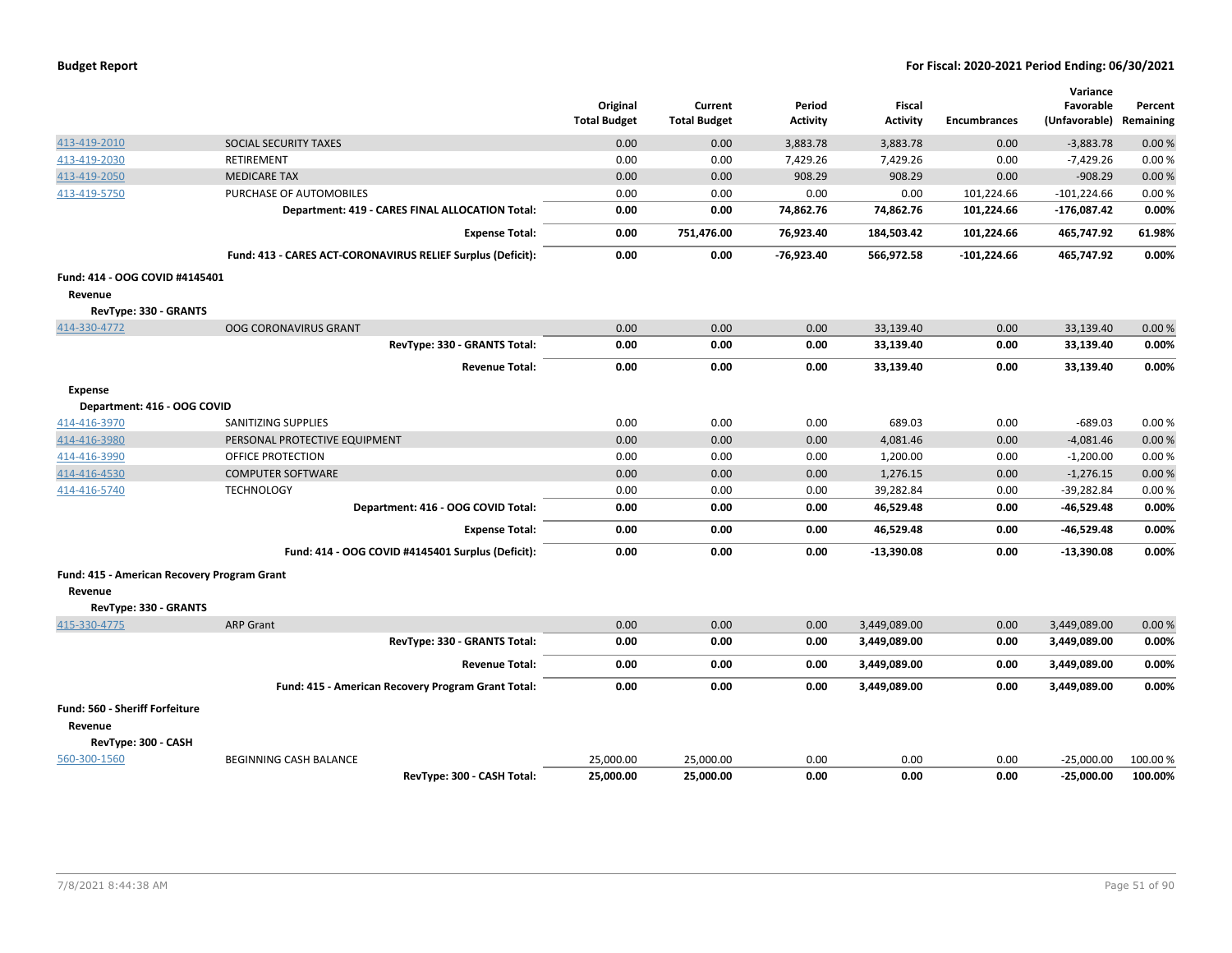|                                  |                                                               | Original<br><b>Total Budget</b> | Current<br><b>Total Budget</b> | Period<br><b>Activity</b> | <b>Fiscal</b><br><b>Activity</b> | <b>Encumbrances</b> | Variance<br>Favorable<br>(Unfavorable) Remaining | Percent    |
|----------------------------------|---------------------------------------------------------------|---------------------------------|--------------------------------|---------------------------|----------------------------------|---------------------|--------------------------------------------------|------------|
|                                  | RevType: 352 - FINES & FORFEITURES                            |                                 |                                |                           |                                  |                     |                                                  |            |
| 560-352-2000                     | <b>CONTRABAND FORFEITURE</b>                                  | 0.00                            | 0.00                           | 0.00                      | 67,796.58                        | 0.00                | 67,796.58                                        | 0.00%      |
|                                  | RevType: 352 - FINES & FORFEITURES Total:                     | 0.00                            | 0.00                           | 0.00                      | 67,796.58                        | 0.00                | 67,796.58                                        | 0.00%      |
|                                  | RevType: 355 - FEDERAL FORFEITURE FUNDS 2018                  |                                 |                                |                           |                                  |                     |                                                  |            |
| 560-355-5600                     | FEDERAL FORFEITURE FUNDS                                      | 0.00                            | 0.00                           | 0.00                      | 1,586.65                         | 0.00                | 1,586.65                                         | 0.00%      |
|                                  | RevType: 355 - FEDERAL FORFEITURE FUNDS 2018 Total:           | 0.00                            | 0.00                           | 0.00                      | 1,586.65                         | 0.00                | 1,586.65                                         | 0.00%      |
|                                  |                                                               |                                 |                                |                           |                                  |                     |                                                  |            |
|                                  | RevType: 360 - INTEREST EARNINGS                              |                                 |                                |                           |                                  |                     |                                                  |            |
| 560-360-1000                     | <b>INTEREST EARNINGS-SO FORFEITURE</b>                        | 0.00                            | 0.00                           | 0.00                      | 4.52                             | 0.00                | 4.52                                             | 0.00%      |
|                                  | RevType: 360 - INTEREST EARNINGS Total:                       | 0.00                            | 0.00                           | 0.00                      | 4.52                             | 0.00                | 4.52                                             | 0.00%      |
|                                  | <b>Revenue Total:</b>                                         | 25,000.00                       | 25,000.00                      | 0.00                      | 69,387.75                        | 0.00                | 44,387.75                                        | 177.55%    |
| <b>Expense</b>                   |                                                               |                                 |                                |                           |                                  |                     |                                                  |            |
| Department: 560 - County Sheriff |                                                               |                                 |                                |                           |                                  |                     |                                                  |            |
| 560-560-1501                     | <b>SIGN ON BONUS</b>                                          | 0.00                            | 0.00                           | 0.00                      | 1,000.00                         | 0.00                | $-1,000.00$                                      | 0.00%      |
| 560-560-4200                     | <b>CELL PHONE</b>                                             | 0.00                            | 0.00                           | 30.26                     | 540.75                           | 0.00                | $-540.75$                                        | 0.00%      |
| 560-560-4270                     | OUT OF COUNTY TRAVEL/TRAINING                                 | 0.00                            | 0.00                           | 1,830.00                  | 1,830.00                         | 0.00                | $-1,830.00$                                      | 0.00%      |
| 560-560-4420                     | PROFESSIONAL SERVICES                                         | 0.00                            | 0.00                           | 0.00                      | 750.00                           | 0.00                | $-750.00$                                        | 0.00%      |
| 560-560-4541                     | AUTOMOBILE ACCESSORIES                                        | 0.00                            | 0.00                           | 0.00                      | 2,044.68                         | 0.00                | $-2,044.68$                                      | 0.00%      |
| 560-560-4900                     | <b>MISCELLANEOUS</b>                                          | 25,000.00                       | 25,000.00                      | 0.00                      | 181.00                           | 0.00                | 24,819.00                                        | 99.28%     |
| 560-560-4950                     | NARCOTICS AND/OR OTHER INVESTIGATIONS                         | 0.00                            | 0.00                           | 0.00                      | 2,000.00                         | 0.00                | $-2,000.00$                                      | 0.00%      |
| 560-560-4951                     | <b>CONTRABAND FORFEITURE DISBURSEMENT</b>                     | 0.00                            | 0.00                           | 0.00                      | 8,246.67                         | 0.00                | $-8,246.67$                                      | 0.00%      |
| 560-560-5740                     | <b>TECHNOLOGY</b>                                             | 0.00                            | 0.00                           | 0.00                      | 11,820.59                        | 0.00                | $-11,820.59$                                     | 0.00%      |
| 560-560-5790                     | <b>WEAPONS</b>                                                | 0.00                            | 0.00                           | 0.00                      | 1,775.00                         | 0.00                | $-1,775.00$                                      | 0.00%      |
| 560-560-5800                     | <b>INVESTIGATIVE EQUIPMENT</b>                                | 0.00                            | 0.00                           | 0.00                      | 5,888.00                         | 0.00                | $-5,888.00$                                      | 0.00%      |
|                                  | Department: 560 - County Sheriff Total:                       | 25,000.00                       | 25,000.00                      | 1,860.26                  | 36,076.69                        | 0.00                | $-11,076.69$                                     | -44.31%    |
|                                  | Department: 561 - Federal Forfeiture                          |                                 |                                |                           |                                  |                     |                                                  |            |
| 560-561-3200                     | <b>WEAPON SUPPLIES</b>                                        | 0.00                            | 0.00                           | 0.00                      | 2,385.00                         | 0.00                | $-2,385.00$                                      | 0.00%      |
| 560-561-5730                     | TELEPHONE/RADIO EQUIPMENT                                     | 0.00                            | 0.00                           | 0.00                      | 4,202.93                         | 0.00                | $-4,202.93$                                      | 0.00%      |
| 560-561-5740                     | <b>TECHNOLOGY</b>                                             | 0.00                            | 0.00                           | 0.00                      | 2,056.52                         | 0.00                | $-2,056.52$                                      | 0.00%      |
| 560-561-5750                     | <b>AUTOMOBILES</b>                                            | 0.00                            | 0.00                           | 0.00                      | 9,170.00                         | 0.00                | $-9,170.00$                                      | 0.00%      |
| 560-561-5790                     | <b>WEAPONS</b>                                                | 0.00                            | 0.00                           | 0.00                      | 25,208.00                        | 0.00                | $-25,208.00$                                     | 0.00%      |
|                                  | Department: 561 - Federal Forfeiture Total:                   | 0.00                            | 0.00                           | 0.00                      | 43,022.45                        | 0.00                | $-43,022.45$                                     | 0.00%      |
|                                  | <b>Expense Total:</b>                                         | 25,000.00                       | 25,000.00                      | 1,860.26                  | 79,099.14                        | 0.00                | $-54,099.14$                                     | $-216.40%$ |
|                                  | Fund: 560 - Sheriff Forfeiture Surplus (Deficit):             | 0.00                            | 0.00                           | $-1,860.26$               | $-9,711.39$                      | 0.00                | $-9,711.39$                                      | 0.00%      |
|                                  | <b>Fund: 561 - Law Enforcement Education Sheriff's Office</b> |                                 |                                |                           |                                  |                     |                                                  |            |
| Revenue                          |                                                               |                                 |                                |                           |                                  |                     |                                                  |            |
|                                  | RevType: 360 - INTEREST EARNINGS                              |                                 |                                |                           |                                  |                     |                                                  |            |
| 561-360-1000                     | <b>INTEREST EARNINGS</b>                                      | 0.00                            | 0.00                           | 0.00                      | 0.05                             | 0.00                | 0.05                                             | 0.00%      |
|                                  | RevType: 360 - INTEREST EARNINGS Total:                       | 0.00                            | 0.00                           | 0.00                      | 0.05                             | 0.00                | 0.05                                             | 0.00%      |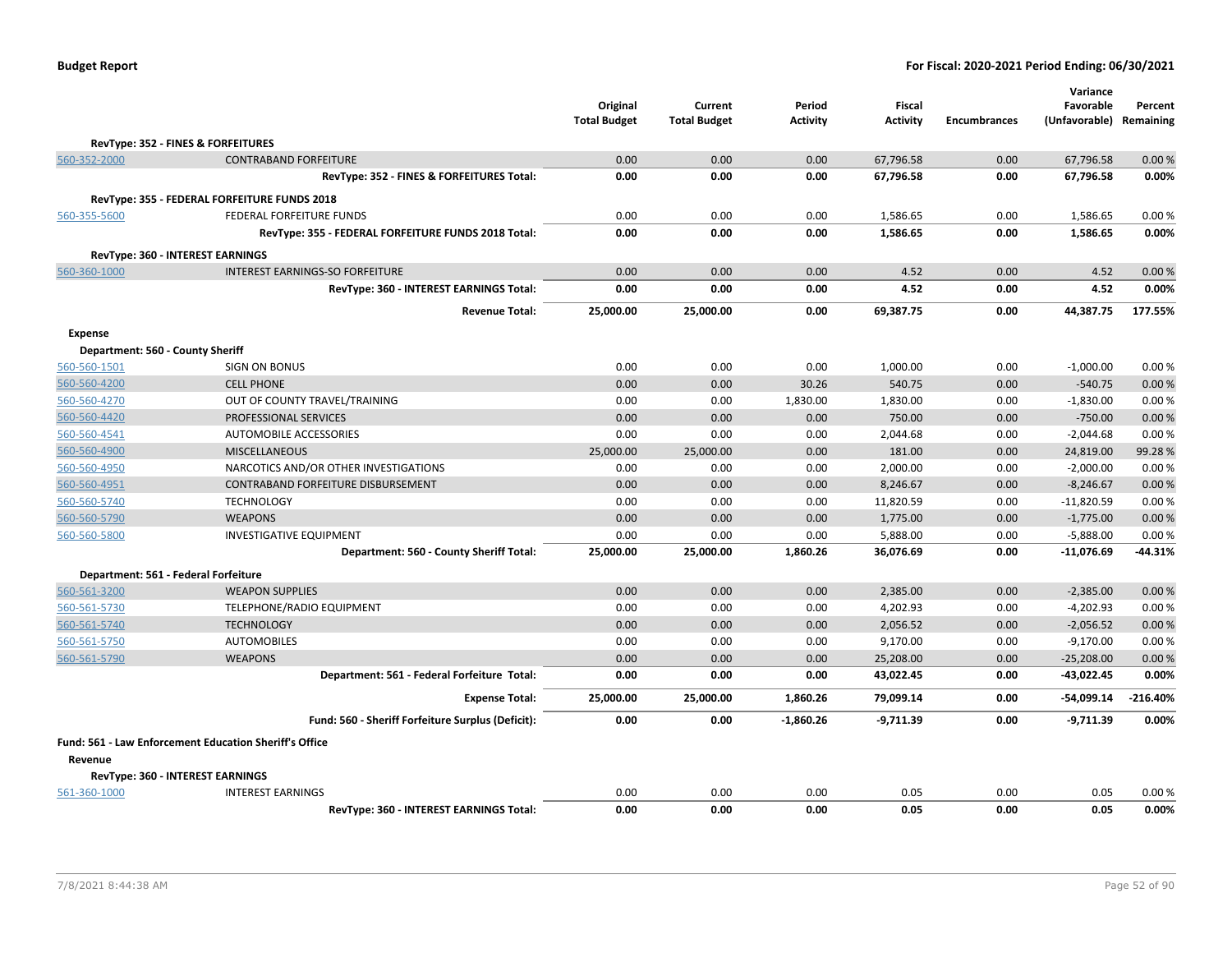|                |                                                                           | Original<br><b>Total Budget</b> | Current<br><b>Total Budget</b> | Period<br><b>Activity</b> | Fiscal<br><b>Activity</b> | <b>Encumbrances</b> | Variance<br>Favorable<br>(Unfavorable) Remaining | Percent   |
|----------------|---------------------------------------------------------------------------|---------------------------------|--------------------------------|---------------------------|---------------------------|---------------------|--------------------------------------------------|-----------|
|                | RevType: 370 - MISCELLANEOUS                                              |                                 |                                |                           |                           |                     |                                                  |           |
| 561-370-1600   | PEACE OFFICE ALLOCATION                                                   | 1,800.00                        | 1,800.00                       | 0.00                      | 1,972.51                  | 0.00                | 172.51                                           | 109.58%   |
|                | RevType: 370 - MISCELLANEOUS Total:                                       | 1,800.00                        | 1,800.00                       | 0.00                      | 1,972.51                  | 0.00                | 172.51                                           | 9.58%     |
|                | <b>Revenue Total:</b>                                                     | 1,800.00                        | 1,800.00                       | 0.00                      | 1,972.56                  | 0.00                | 172.56                                           | 9.59%     |
| <b>Expense</b> |                                                                           |                                 |                                |                           |                           |                     |                                                  |           |
|                | Department: 560 - County Sheriff                                          |                                 |                                |                           |                           |                     |                                                  |           |
| 561-560-4270   | OUT OF COUNTY TRAVEL/TRAINING                                             | 1,800.00                        | 1,800.00                       | 475.00                    | 1,463.00                  | 0.00                | 337.00                                           | 18.72%    |
|                | Department: 560 - County Sheriff Total:                                   | 1,800.00                        | 1,800.00                       | 475.00                    | 1,463.00                  | 0.00                | 337.00                                           | 18.72%    |
|                | <b>Expense Total:</b>                                                     | 1,800.00                        | 1,800.00                       | 475.00                    | 1,463.00                  | 0.00                | 337.00                                           | 18.72%    |
|                | Fund: 561 - Law Enforcement Education Sheriff's Office Surplus (Deficit): | 0.00                            | 0.00                           | $-475.00$                 | 509.56                    | 0.00                | 509.56                                           | 0.00%     |
|                | Fund: 562 - Bois D'Arc Lake Reservoir (SO)                                |                                 |                                |                           |                           |                     |                                                  |           |
| Revenue        |                                                                           |                                 |                                |                           |                           |                     |                                                  |           |
|                | RevType: 319 - F.C. DETENTION CENTER                                      |                                 |                                |                           |                           |                     |                                                  |           |
| 562-319-1840   | PERSONNEL INCOME YEAR 2                                                   | 108,852.00                      | 108,852.00                     | 0.00                      | 121,500.00                | 0.00                | 12,648.00                                        | 111.62%   |
| 562-319-1860   | VEHICLE OR SPEC EQUIP INC YEAR 2                                          | 256,000.00                      | 256,000.00                     | 0.00                      | 276,000.00                | 0.00                | 20,000.00                                        | 107.81%   |
| 562-319-2500   | DRUG SCREENING/PSYCHOLOGICAL INC YEAR 2                                   | 600.00                          | 600.00                         | 0.00                      | 0.00                      | 0.00                | $-600.00$                                        | 100.00%   |
| 562-319-3950   | UNIFORMS INCOME YEAR 2                                                    | 2,048.00                        | 2,048.00                       | 0.00                      | 0.00                      | 0.00                | $-2,048.00$                                      | 100.00%   |
| 562-319-4270   | <b>TRAINING INCOME YEAR 2</b>                                             | 10,000.00                       | 10,000.00                      | 0.00                      | 0.00                      | 0.00                | $-10,000.00$                                     | 100.00 %  |
| 562-319-4540   | R&M EQUIPMENT INCOME YEAR 2                                               | 20,000.00                       | 20,000.00                      | 0.00                      | 0.00                      | 0.00                | $-20,000.00$                                     | 100.00%   |
|                | RevType: 319 - F.C. DETENTION CENTER Total:                               | 397,500.00                      | 397,500.00                     | 0.00                      | 397,500.00                | 0.00                | 0.00                                             | 0.00%     |
|                | RevType: 370 - MISCELLANEOUS                                              |                                 |                                |                           |                           |                     |                                                  |           |
| 562-370-1840   | <b>LOCAL FUNDING</b>                                                      | 36,287.76                       | 36,287.76                      | 0.00                      | 36,287.76                 | 0.00                | 0.00                                             | 0.00%     |
|                | RevType: 370 - MISCELLANEOUS Total:                                       | 36,287.76                       | 36,287.76                      | 0.00                      | 36,287.76                 | 0.00                | 0.00                                             | 0.00%     |
|                | <b>Revenue Total:</b>                                                     | 433,787.76                      | 433,787.76                     | 0.00                      | 433,787.76                | 0.00                | 0.00                                             | 0.00%     |
| <b>Expense</b> |                                                                           |                                 |                                |                           |                           |                     |                                                  |           |
|                | Department: 560 - County Sheriff                                          |                                 |                                |                           |                           |                     |                                                  |           |
| 562-560-1040   | <b>SALARIES DEPUTIES</b>                                                  | 80,910.38                       | 80,910.38                      | 6,371.17                  | 61,284.24                 | 0.00                | 19,626.14                                        | 24.26%    |
| 562-560-2010   | SOCIAL SECURITY TAXES                                                     | 5,678.72                        | 5,678.72                       | 380.24                    | 2,597.69                  | 0.00                | 3,081.03                                         | 54.26%    |
| 562-560-2020   | <b>GROUP HEALTH INSURANCE</b>                                             | 24,413.28                       | 24,413.28                      | 1,925.30                  | 19,876.20                 | 0.00                | 4,537.08                                         | 18.58%    |
| 562-560-2030   | <b>RETIREMENT</b>                                                         | 10,542.27                       | 10,542.27                      | 755.61                    | 7,253.17                  | 0.00                | 3,289.10                                         | 31.20%    |
| 562-560-2040   | <b>WORKERS COMPENSATION</b>                                               | 2,015.03                        | 2,015.03                       | 639.09                    | 1,278.18                  | 0.00                | 736.85                                           | 36.57%    |
| 562-560-2050   | <b>MEDICARE TAX</b>                                                       | 1,328.08                        | 1,328.08                       | 88.93                     | 2,035.66                  | 0.00                | $-707.58$                                        | $-53.28%$ |
| 562-560-2500   | <b>EMPLOYEE PHYSICALS</b>                                                 | 600.00                          | 600.00                         | 0.00                      | 0.00                      | 0.00                | 600.00                                           | 100.00%   |
| 562-560-3950   | UNIFORMS/OTHER                                                            | 2,000.00                        | 2,000.00                       | 0.00                      | 0.00                      | 0.00                | 2,000.00                                         | 100.00 %  |
| 562-560-4230   | <b>CELL PHONE ALLOWANCE</b>                                               | 300.00                          | 300.00                         | 0.00                      | 0.00                      | 0.00                | 300.00                                           | 100.00 %  |
| 562-560-4270   | OUT OF COUNTY TRAVEL/TRAINING                                             | 10,000.00                       | 10,000.00                      | 0.00                      | 0.00                      | 0.00                | 10,000.00                                        | 100.00 %  |
| 562-560-4530   | TYLER/CAD MAINTENANCE                                                     | 20,000.00                       | 20,000.00                      | 0.00                      | 0.00                      | 0.00                | 20,000.00                                        | 100.00%   |
| 562-560-4540   | R&M AUTO, BOATS, ATV                                                      | 20,000.00                       | 20,000.00                      | 0.00                      | 0.00                      | 0.00                | 20,000.00                                        | 100.00 %  |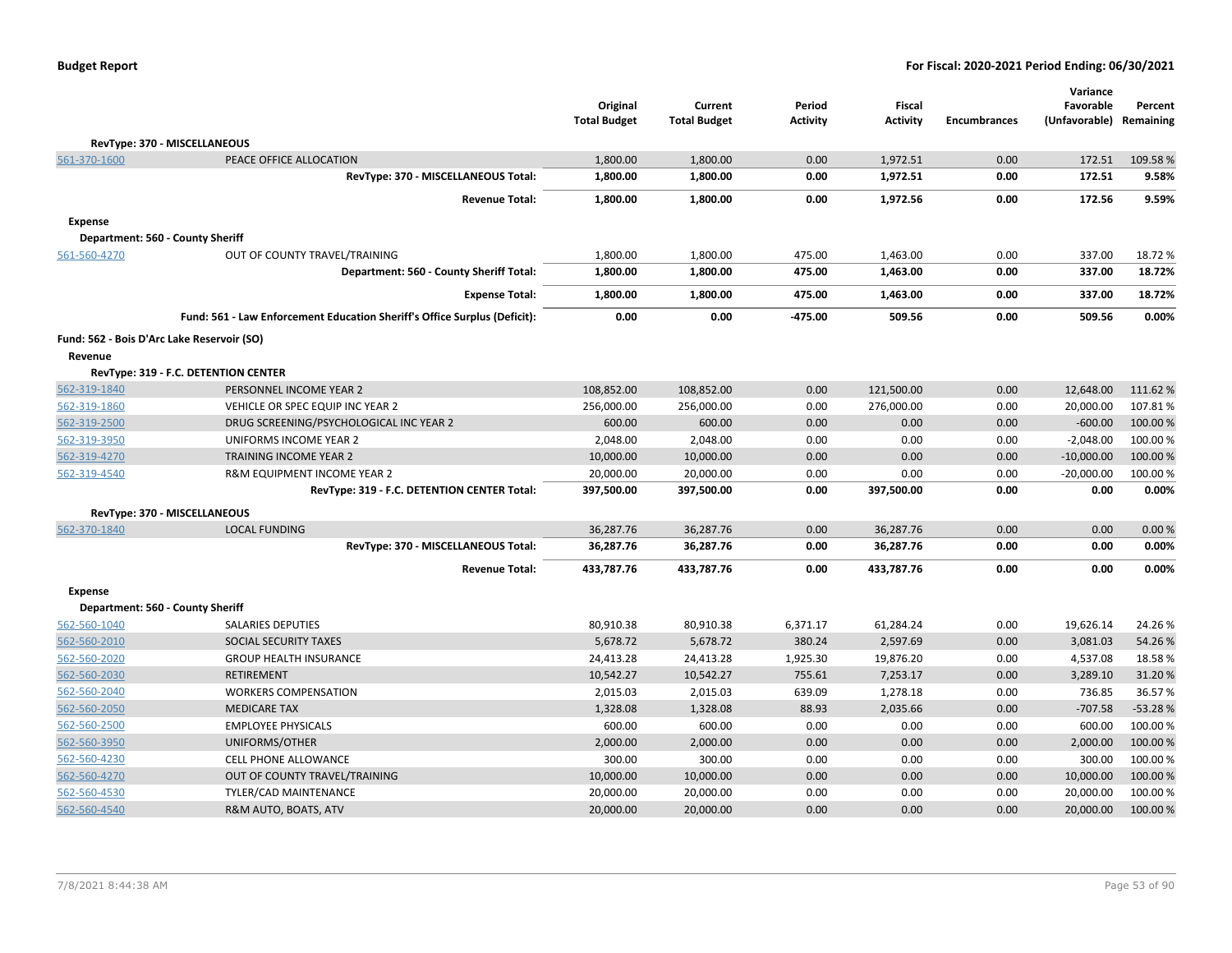| <b>Budget Report</b> |  |
|----------------------|--|
|----------------------|--|

|                                        |                                                               | Original<br><b>Total Budget</b> | Current<br><b>Total Budget</b> | Period<br><b>Activity</b> | <b>Fiscal</b><br><b>Activity</b> | <b>Encumbrances</b> | Variance<br>Favorable<br>(Unfavorable) | Percent<br>Remaining |
|----------------------------------------|---------------------------------------------------------------|---------------------------------|--------------------------------|---------------------------|----------------------------------|---------------------|----------------------------------------|----------------------|
| 562-560-5750                           | PURCHASE AUTOS, BOATS, ATV'S                                  | 256,000.00                      | 256,000.00                     | 0.00                      | 0.00                             | 0.00                | 256,000.00                             | 100.00 %             |
|                                        | Department: 560 - County Sheriff Total:                       | 433,787.76                      | 433,787.76                     | 10,160.34                 | 94,325.14                        | 0.00                | 339,462.62                             | 78.26%               |
|                                        | <b>Expense Total:</b>                                         | 433,787.76                      | 433,787.76                     | 10,160.34                 | 94,325.14                        | 0.00                | 339,462.62                             | 78.26%               |
|                                        | Fund: 562 - Bois D'Arc Lake Reservoir (SO) Surplus (Deficit): | 0.00                            | 0.00                           | $-10,160.34$              | 339,462.62                       | 0.00                | 339,462.62                             | 0.00%                |
| Fund: 590 - Specialty Court/Drug Court |                                                               |                                 |                                |                           |                                  |                     |                                        |                      |
| Revenue                                |                                                               |                                 |                                |                           |                                  |                     |                                        |                      |
| RevType: 370 - MISCELLANEOUS           |                                                               |                                 |                                |                           |                                  |                     |                                        |                      |
| 590-370-4250                           | <b>DRUG COURT FEE</b>                                         | 4,000.00                        | 4,000.00                       | 77.72                     | 1,461.17                         | 0.00                | $-2,538.83$                            | 63.47%               |
| 590-370-4260                           | <b>SPECIALTY COURT</b>                                        | 0.00                            | 0.00                           | 109.36                    | 355.17                           | 0.00                | 355.17                                 | 0.00%                |
|                                        | RevType: 370 - MISCELLANEOUS Total:                           | 4,000.00                        | 4,000.00                       | 187.08                    | 1,816.34                         | 0.00                | $-2,183.66$                            | 54.59%               |
|                                        | <b>Revenue Total:</b>                                         | 4,000.00                        | 4,000.00                       | 187.08                    | 1,816.34                         | 0.00                | $-2,183.66$                            | 54.59%               |
| <b>Expense</b>                         |                                                               |                                 |                                |                           |                                  |                     |                                        |                      |
|                                        | Department: 436 - Specialty Court Expenses                    |                                 |                                |                           |                                  |                     |                                        |                      |
| 590-436-4370                           | <b>ATTORNEY FEES DRUG COURT</b>                               | 3,400.00                        | 3,400.00                       | 0.00                      | 1,347.25                         | 0.00                | 2,052.75                               | 60.38%               |
| 590-436-4420                           | PROFESSIONAL SERVICES                                         | 600.00                          | 600.00                         | 0.00                      | 0.00                             | 0.00                | 600.00                                 | 100.00 %             |
|                                        | Department: 436 - Specialty Court Expenses Total:             | 4,000.00                        | 4,000.00                       | 0.00                      | 1,347.25                         | 0.00                | 2,652.75                               | 66.32%               |
|                                        | <b>Expense Total:</b>                                         | 4,000.00                        | 4,000.00                       | 0.00                      | 1,347.25                         | 0.00                | 2,652.75                               | 66.32%               |
|                                        | Fund: 590 - Specialty Court/Drug Court Surplus (Deficit):     | 0.00                            | 0.00                           | 187.08                    | 469.09                           | 0.00                | 469.09                                 | 0.00%                |
| Fund: 600 - Sinking                    |                                                               |                                 |                                |                           |                                  |                     |                                        |                      |
| Revenue                                |                                                               |                                 |                                |                           |                                  |                     |                                        |                      |
| <b>RevType: 310 - PROPERTY TAXES</b>   |                                                               |                                 |                                |                           |                                  |                     |                                        |                      |
| 600-310-1100                           | <b>CURRENT TAXES</b>                                          | 1,118,142.73                    | 1,118,142.73                   | 14,169.05                 | 1,291,712.40                     | 0.00                | 173,569.67                             | 115.52 %             |
| 600-310-1200                           | <b>DELINQUENT TAXES</b>                                       | 0.00                            | 0.00                           | 3,990.85                  | 26,309.32                        | 0.00                | 26,309.32                              | 0.00%                |
|                                        | RevType: 310 - PROPERTY TAXES Total:                          | 1,118,142.73                    | 1,118,142.73                   | 18,159.90                 | 1,318,021.72                     | 0.00                | 199,878.99                             | 17.88%               |
| RevType: 318 - OTHER TAXES             |                                                               |                                 |                                |                           |                                  |                     |                                        |                      |
| 600-318-1200                           | PAY N LIEU TAX/GRASSLAND                                      | 900.00                          | 900.00                         | 1,007.68                  | 1,007.68                         | 0.00                | 107.68                                 | 111.96%              |
| 600-318-1210                           | PAY N LIEU TAX/UPPER TRINITY                                  | 200.00                          | 200.00                         | 0.00                      | 489.60                           | 0.00                | 289.60                                 | 244.80%              |
|                                        | RevType: 318 - OTHER TAXES Total:                             | 1,100.00                        | 1,100.00                       | 1,007.68                  | 1,497.28                         | 0.00                | 397.28                                 | 36.12%               |
|                                        | <b>Revenue Total:</b>                                         | 1,119,242.73                    | 1,119,242.73                   | 19,167.58                 | 1,319,519.00                     | 0.00                | 200,276.27                             | 17.89%               |
| Expense                                |                                                               |                                 |                                |                           |                                  |                     |                                        |                      |
| Department: 620 - Debt Service         |                                                               |                                 |                                |                           |                                  |                     |                                        |                      |
| 600-620-3090                           | ANNUAL PAYING AGENT REGISTRAR FEES                            | 586.48                          | 586.48                         | 0.00                      | 789.81                           | 0.00                | $-203.33$                              | $-34.67%$            |
| 600-620-4010                           | CONTINUING DISCLOSURE FEES                                    | 2,250.00                        | 2,250.00                       | 0.00                      | 2,250.00                         | 0.00                | 0.00                                   | 0.00%                |
| 600-620-6270                           | PRINCIPAL, 2017 GO BONDS                                      | 175,000.00                      | 175,000.00                     | 0.00                      | 175,000.00                       | 0.00                | 0.00                                   | 0.00%                |
| 600-620-6300                           | PRINCIPAL, 2018 GO BONDS                                      | 160,000.00                      | 160,000.00                     | 0.00                      | 160,000.00                       | 0.00                | 0.00                                   | 0.00%                |
|                                        | Department: 620 - Debt Service Total:                         | 337,836.48                      | 337,836.48                     | 0.00                      | 338,039.81                       | 0.00                | -203.33                                | $-0.06%$             |
|                                        | Department: 660 - Debt Service Interest                       |                                 |                                |                           |                                  |                     |                                        |                      |
| 600-660-6670                           | INTEREST, 2017 GO BONDS                                       | 196.175.00                      | 196.175.00                     | 0.00                      | 99,837.50                        | 0.00                | 96.337.50                              | 49.11%               |
|                                        |                                                               |                                 |                                |                           |                                  |                     |                                        |                      |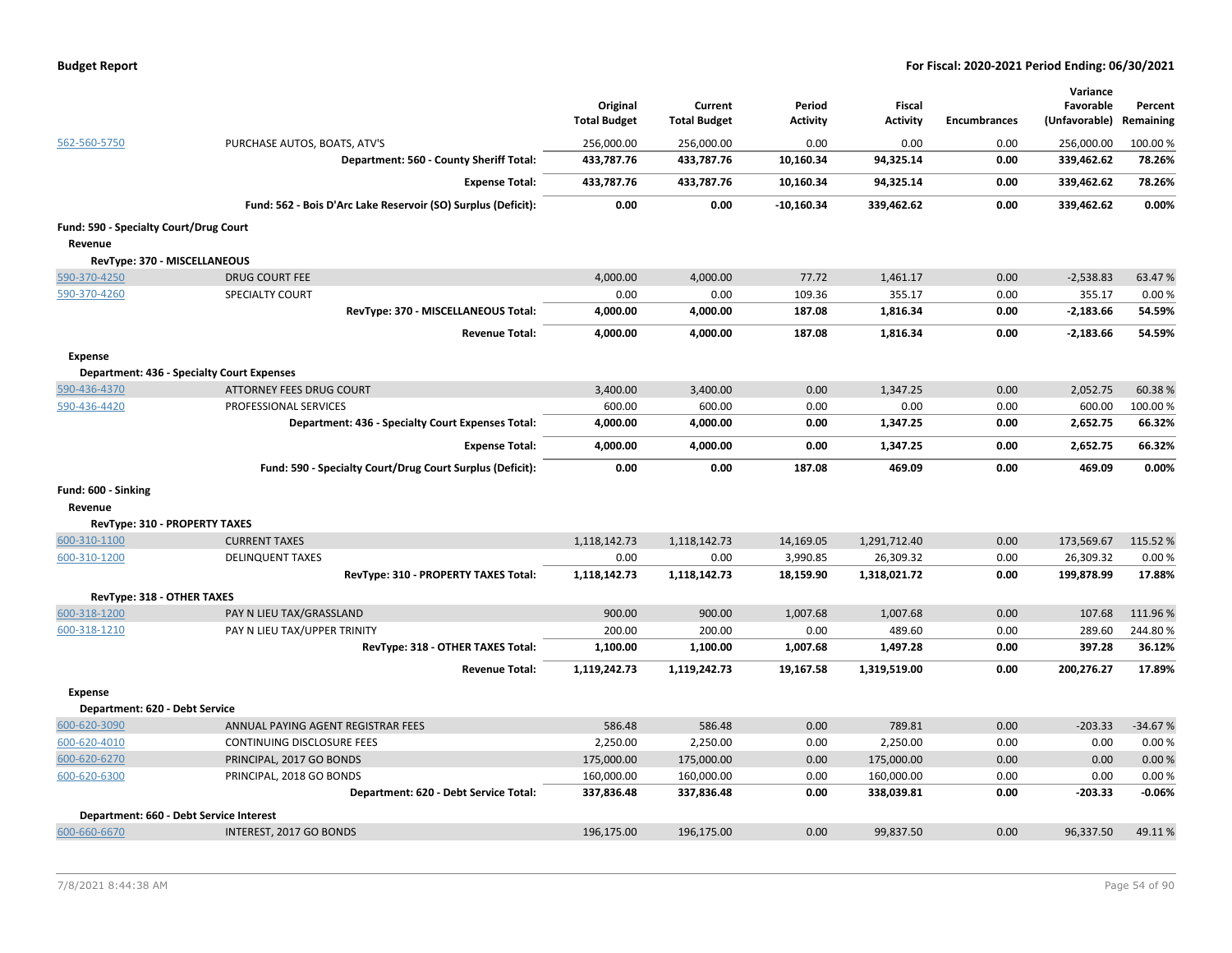|  |  |  | <b>Budget Report</b> |
|--|--|--|----------------------|
|--|--|--|----------------------|

|                |                                                                       | Original<br><b>Total Budget</b> | Current<br><b>Total Budget</b> | Period<br><b>Activity</b> | Fiscal<br><b>Activity</b> | <b>Encumbrances</b> | Variance<br>Favorable<br>(Unfavorable) | Percent<br>Remaining |
|----------------|-----------------------------------------------------------------------|---------------------------------|--------------------------------|---------------------------|---------------------------|---------------------|----------------------------------------|----------------------|
| 600-660-6700   | INTEREST, 2018 GO BONDS                                               | 236,500.00                      | 236,500.00                     | 0.00                      | 236,500.00                | 0.00                | 0.00                                   | 0.00%                |
| 600-660-6710   | INTEREST, 2020 CO BONDS                                               | 348,731.25                      | 348,731.25                     | 0.00                      | 232,487.50                | 0.00                | 116,243.75                             | 33.33 %              |
|                | Department: 660 - Debt Service Interest Total:                        | 781,406.25                      | 781,406.25                     | 0.00                      | 568,825.00                | 0.00                | 212,581.25                             | 27.20%               |
|                | <b>Expense Total:</b>                                                 | 1,119,242.73                    | 1,119,242.73                   | 0.00                      | 906,864.81                | 0.00                | 212,377.92                             | 18.98%               |
|                | Fund: 600 - Sinking Surplus (Deficit):                                | 0.00                            | 0.00                           | 19,167.58                 | 412,654.19                | 0.00                | 412,654.19                             | 0.00%                |
|                | Fund: 630 - Law Enforcement Education Const. Pct.1                    |                                 |                                |                           |                           |                     |                                        |                      |
| Revenue        |                                                                       |                                 |                                |                           |                           |                     |                                        |                      |
|                | RevType: 370 - MISCELLANEOUS                                          |                                 |                                |                           |                           |                     |                                        |                      |
| 630-370-1600   | PEACE OFFICER ALLOCATION                                              | 685.17                          | 685.17                         | 0.00                      | 642.52                    | 0.00                | $-42.65$                               | 6.22 %               |
|                | RevType: 370 - MISCELLANEOUS Total:                                   | 685.17                          | 685.17                         | 0.00                      | 642.52                    | 0.00                | $-42.65$                               | 6.22%                |
|                | <b>Revenue Total:</b>                                                 | 685.17                          | 685.17                         | 0.00                      | 642.52                    | 0.00                | -42.65                                 | 6.22%                |
| <b>Expense</b> |                                                                       |                                 |                                |                           |                           |                     |                                        |                      |
|                | Department: 551 - Constable Pct.1                                     |                                 |                                |                           |                           |                     |                                        |                      |
| 630-551-4270   | OUT OF COUNTY TRAVEL/TRAINING                                         | 685.17                          | 685.17                         | 0.00                      | 0.00                      | 0.00                | 685.17                                 | 100.00 %             |
|                | Department: 551 - Constable Pct.1 Total:                              | 685.17                          | 685.17                         | 0.00                      | 0.00                      | 0.00                | 685.17                                 | 100.00%              |
|                | <b>Expense Total:</b>                                                 | 685.17                          | 685.17                         | 0.00                      | 0.00                      | 0.00                | 685.17                                 | 100.00%              |
|                | Fund: 630 - Law Enforcement Education Const. Pct.1 Surplus (Deficit): | 0.00                            | 0.00                           | 0.00                      | 642.52                    | 0.00                | 642.52                                 | 0.00%                |
|                | Fund: 640 - Law Enforcement Education Const. Pct.2                    |                                 |                                |                           |                           |                     |                                        |                      |
| Revenue        |                                                                       |                                 |                                |                           |                           |                     |                                        |                      |
|                | RevType: 370 - MISCELLANEOUS                                          |                                 |                                |                           |                           |                     |                                        |                      |
| 640-370-1600   | PEACE OFFICER ALLOCATION                                              | 685.17                          | 685.17                         | 0.00                      | 642.52                    | 0.00                | $-42.65$                               | 6.22 %               |
|                | RevType: 370 - MISCELLANEOUS Total:                                   | 685.17                          | 685.17                         | 0.00                      | 642.52                    | 0.00                | $-42.65$                               | 6.22%                |
|                | <b>Revenue Total:</b>                                                 | 685.17                          | 685.17                         | 0.00                      | 642.52                    | 0.00                | -42.65                                 | 6.22%                |
| <b>Expense</b> |                                                                       |                                 |                                |                           |                           |                     |                                        |                      |
|                | Department: 552 - Constable Pct.2                                     |                                 |                                |                           |                           |                     |                                        |                      |
| 640-552-4270   | OUT OF COUNTY TRAVEL/TRAINING                                         | 685.17                          | 685.17                         | 0.00                      | 0.00                      | 0.00                | 685.17                                 | 100.00 %             |
|                | Department: 552 - Constable Pct.2 Total:                              | 685.17                          | 685.17                         | 0.00                      | 0.00                      | 0.00                | 685.17                                 | 100.00%              |
|                | <b>Expense Total:</b>                                                 | 685.17                          | 685.17                         | 0.00                      | 0.00                      | 0.00                | 685.17                                 | 100.00%              |
|                | Fund: 640 - Law Enforcement Education Const. Pct.2 Surplus (Deficit): | 0.00                            | 0.00                           | 0.00                      | 642.52                    | 0.00                | 642.52                                 | 0.00%                |
|                | Fund: 650 - Law Enforcement Education Const. Pct.3                    |                                 |                                |                           |                           |                     |                                        |                      |
| Revenue        |                                                                       |                                 |                                |                           |                           |                     |                                        |                      |
|                | RevType: 370 - MISCELLANEOUS                                          |                                 |                                |                           |                           |                     |                                        |                      |
| 650-370-1600   | PEACE OFFICER ALLOCATION                                              | 685.17                          | 685.17                         | 0.00                      | 642.52                    | 0.00                | $-42.65$                               | 6.22 %               |
|                | RevType: 370 - MISCELLANEOUS Total:                                   | 685.17                          | 685.17                         | 0.00                      | 642.52                    | 0.00                | $-42.65$                               | 6.22%                |
|                | <b>Revenue Total:</b>                                                 | 685.17                          | 685.17                         | 0.00                      | 642.52                    | 0.00                | $-42.65$                               | 6.22%                |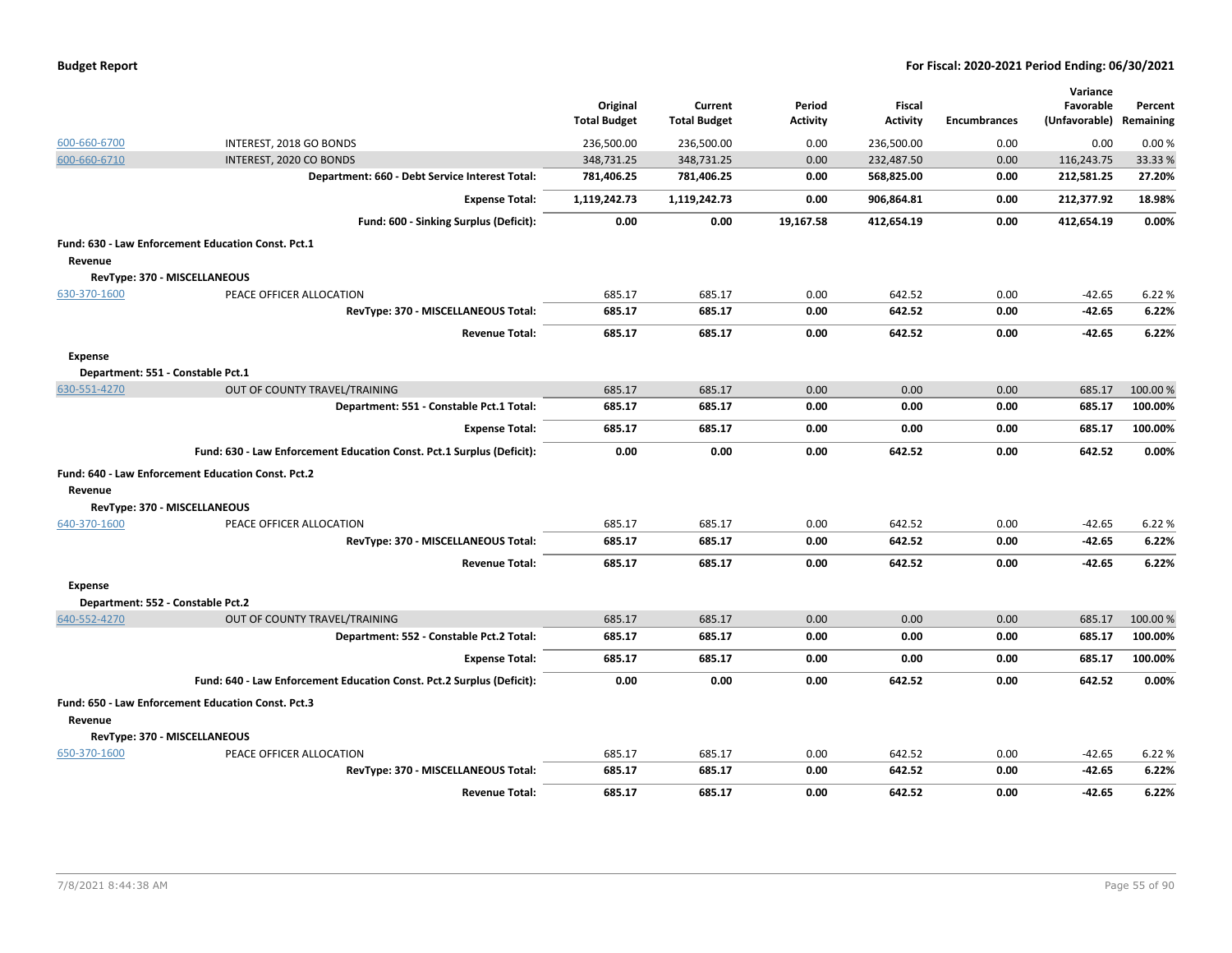|                                                               |                                                   |                                                                       | Original<br><b>Total Budget</b> | Current<br><b>Total Budget</b> | Period<br><b>Activity</b> | Fiscal<br><b>Activity</b> | <b>Encumbrances</b> | Variance<br>Favorable<br>(Unfavorable) Remaining | Percent  |
|---------------------------------------------------------------|---------------------------------------------------|-----------------------------------------------------------------------|---------------------------------|--------------------------------|---------------------------|---------------------------|---------------------|--------------------------------------------------|----------|
| Expense                                                       |                                                   |                                                                       |                                 |                                |                           |                           |                     |                                                  |          |
| Department: 553 - Constable Pct.3                             |                                                   |                                                                       |                                 |                                |                           |                           |                     |                                                  |          |
| 650-553-4270                                                  |                                                   | OUT OF COUNTY TRAVEL/TRAINING                                         | 685.17                          | 685.17                         | 0.00                      | 0.00                      | 0.00                | 685.17                                           | 100.00 % |
|                                                               |                                                   | Department: 553 - Constable Pct.3 Total:                              | 685.17                          | 685.17                         | 0.00                      | 0.00                      | 0.00                | 685.17                                           | 100.00%  |
|                                                               |                                                   | <b>Expense Total:</b>                                                 | 685.17                          | 685.17                         | 0.00                      | 0.00                      | 0.00                | 685.17                                           | 100.00%  |
|                                                               |                                                   | Fund: 650 - Law Enforcement Education Const. Pct.3 Surplus (Deficit): | 0.00                            | 0.00                           | 0.00                      | 642.52                    | 0.00                | 642.52                                           | 0.00%    |
| Fund: 660 - 2017 GO Bonds-Construction Fund FY2017<br>Expense |                                                   |                                                                       |                                 |                                |                           |                           |                     |                                                  |          |
|                                                               | Department: 667 - Courthouse Construction Phase 2 |                                                                       |                                 |                                |                           |                           |                     |                                                  |          |
| 660-667-1670                                                  |                                                   | <b>CONSTRUTION MANAGER AGENT</b>                                      | 0.00                            | 0.00                           | 1,681.81                  | 1,681.81                  | 0.00                | $-1,681.81$                                      | 0.00%    |
|                                                               |                                                   | Department: 667 - Courthouse Construction Phase 2 Total:              | 0.00                            | 0.00                           | 1,681.81                  | 1,681.81                  | 0.00                | $-1,681.81$                                      | 0.00%    |
|                                                               |                                                   | <b>Expense Total:</b>                                                 | 0.00                            | 0.00                           | 1,681.81                  | 1,681.81                  | 0.00                | $-1,681.81$                                      | 0.00%    |
|                                                               |                                                   | Fund: 660 - 2017 GO Bonds-Construction Fund FY2017 Total:             | 0.00                            | 0.00                           | 1,681.81                  | 1,681.81                  | 0.00                | $-1,681.81$                                      | 0.00%    |
| <b>Fund: 670 - Courthouse Restoration</b>                     |                                                   |                                                                       |                                 |                                |                           |                           |                     |                                                  |          |
| Revenue                                                       |                                                   |                                                                       |                                 |                                |                           |                           |                     |                                                  |          |
| RevType: 330 - GRANTS                                         |                                                   |                                                                       |                                 |                                |                           |                           |                     |                                                  |          |
| 670-330-5100                                                  |                                                   | <b>COURTHOUSE RESTORATION</b>                                         | 0.00                            | 0.00                           | 1,178,005.39              | 2,935,533.72              | 0.00                | 2,935,533.72                                     | 0.00 %   |
|                                                               |                                                   | RevType: 330 - GRANTS Total:                                          | 0.00                            | 0.00                           | 1,178,005.39              | 2,935,533.72              | 0.00                | 2,935,533.72                                     | 0.00%    |
|                                                               |                                                   | <b>Revenue Total:</b>                                                 | 0.00                            | 0.00                           | 1,178,005.39              | 2,935,533.72              | 0.00                | 2,935,533.72                                     | 0.00%    |
|                                                               |                                                   | Fund: 670 - Courthouse Restoration Total:                             | 0.00                            | 0.00                           | 1,178,005.39              | 2,935,533.72              | 0.00                | 2,935,533.72                                     | 0.00%    |
| Fund: 680 - 2018 GO Bonds-Construction Fund FY2019            |                                                   |                                                                       |                                 |                                |                           |                           |                     |                                                  |          |
| Revenue<br>RevType: 300 - CASH                                |                                                   |                                                                       |                                 |                                |                           |                           |                     |                                                  |          |
| 680-300-1680                                                  |                                                   | BEGINNING CASH BALANCE                                                | 2,500,000.00                    | 2,500,000.00                   | 0.00                      | 0.00                      | 0.00                | $-2,500,000.00$                                  | 100.00%  |
|                                                               |                                                   | RevType: 300 - CASH Total:                                            | 2,500,000.00                    | 2,500,000.00                   | 0.00                      | 0.00                      | 0.00                | $-2,500,000.00$                                  | 100.00%  |
| RevType: 360 - INTEREST EARNINGS                              |                                                   |                                                                       |                                 |                                |                           |                           |                     |                                                  |          |
| 680-360-1680                                                  |                                                   | <b>INTEREST EARNINGS BUSINESS MONEY FUND</b>                          | 0.00                            | 0.00                           | 0.00                      | 1,040.20                  | 0.00                | 1,040.20                                         | 0.00%    |
|                                                               |                                                   | RevType: 360 - INTEREST EARNINGS Total:                               | 0.00                            | 0.00                           | 0.00                      | 1,040.20                  | 0.00                | 1,040.20                                         | 0.00%    |
|                                                               |                                                   | <b>Revenue Total:</b>                                                 | 2,500,000.00                    | 2,500,000.00                   | 0.00                      | 1,040.20                  | 0.00                | -2,498,959.80                                    | 99.96%   |
| <b>Expense</b>                                                |                                                   |                                                                       |                                 |                                |                           |                           |                     |                                                  |          |
|                                                               | Department: 668 - Courthouse Construction Phase 2 |                                                                       |                                 |                                |                           |                           |                     |                                                  |          |
| 680-668-1650                                                  | <b>CONSTRUCTION</b>                               |                                                                       | 2,500,000.00                    | 1,859,370.55                   | 0.00                      | 1,769,138.98              | 0.00                | 90,231.57                                        | 4.85%    |
| <b>Budget Adjustments</b>                                     |                                                   |                                                                       |                                 |                                |                           |                           |                     |                                                  |          |
| <b>Number</b><br>BA0000068                                    | Date<br>06/15/2021                                | <b>Description</b><br>Budget Amend for 2019 GO Bonds                  | Adjustment<br>$-640,629.45$     |                                |                           |                           |                     |                                                  |          |
| 680-668-1670                                                  |                                                   | <b>CONSTRUCTION MANAGER AGENT</b>                                     | 0.00                            | 342,068.93                     | 9,088.62                  | 342,068.93                | 0.00                | 0.00                                             | 0.00 %   |
|                                                               |                                                   |                                                                       |                                 |                                |                           |                           |                     |                                                  |          |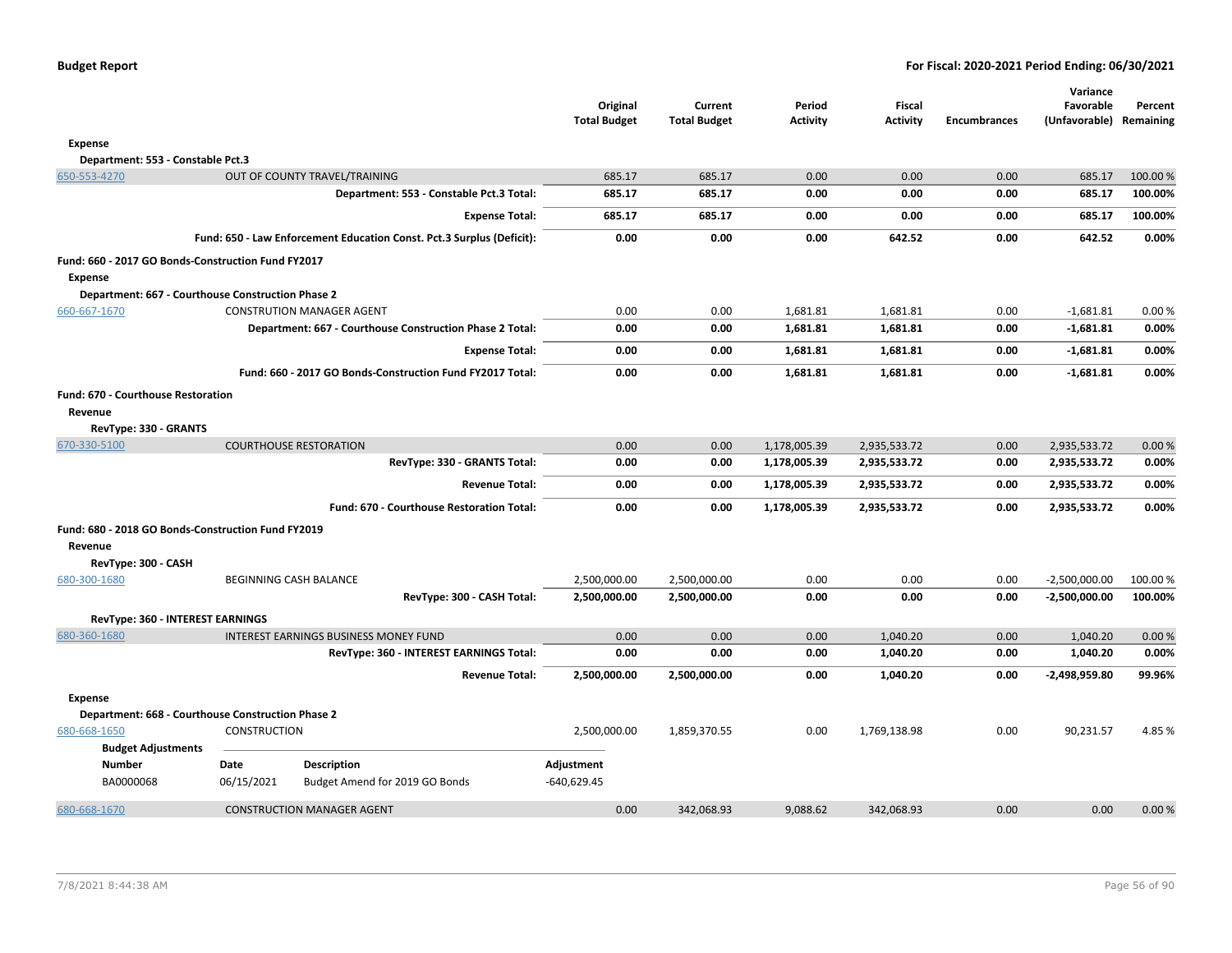|              |                                                                            |                              |                                                                       | <b>Total Budget</b>      | Original     | Current<br><b>Total Budget</b> | Period<br><b>Activity</b> | Fiscal<br><b>Activity</b> | <b>Encumbrances</b> | Variance<br>Favorable<br>(Unfavorable) Remaining | Percent        |
|--------------|----------------------------------------------------------------------------|------------------------------|-----------------------------------------------------------------------|--------------------------|--------------|--------------------------------|---------------------------|---------------------------|---------------------|--------------------------------------------------|----------------|
|              | <b>Budget Adjustments</b><br>Number<br>BA0000068                           | Date<br>06/15/2021           | <b>Description</b><br>Budget Amend for 2019 GO Bonds                  | Adjustment<br>342,068.93 |              |                                |                           |                           |                     |                                                  |                |
| 680-668-1680 | <b>Budget Adjustments</b>                                                  | <b>MASONRY AND STONE</b>     |                                                                       |                          | 0.00         | 275,527.16                     | 0.00                      | 275,527.16                | 0.00                | 0.00                                             | 0.00%          |
|              | Number<br>BA0000068                                                        | Date<br>06/15/2021           | <b>Description</b><br>Budget Amend for 2019 GO Bonds                  | Adjustment<br>275,527.16 |              |                                |                           |                           |                     |                                                  |                |
| 680-668-4030 | <b>Budget Adjustments</b>                                                  | <b>ARCHITECTURAL FEES</b>    |                                                                       |                          | 0.00         | 13,000.00                      | 0.00                      | 13,000.00                 | 0.00                | 0.00                                             | 0.00%          |
|              | Number<br>BA0000068                                                        | Date<br>06/15/2021           | <b>Description</b><br>Budget Amend for 2019 GO Bonds                  | Adjustment<br>13,000.00  |              |                                |                           |                           |                     |                                                  |                |
| 680-668-4260 | <b>Budget Adjustments</b>                                                  | PROFESSIONAL FEES            |                                                                       |                          | 0.00         | 6,856.80                       | 0.00                      | 6,856.80                  | 0.00                | 0.00                                             | 0.00%          |
|              | <b>Number</b><br>BA0000068                                                 | Date<br>06/15/2021           | <b>Description</b><br>Budget Amend for 2019 GO Bonds                  | Adjustment<br>6,856.80   |              |                                |                           |                           |                     |                                                  |                |
| 680-668-4430 |                                                                            | <b>TRASH PICK UP</b>         |                                                                       |                          | 0.00         | 3,176.56                       | 0.00                      | 3,176.56                  | 0.00                | 0.00                                             | 0.00%          |
|              | <b>Budget Adjustments</b><br>Number<br>BA0000068                           | Date<br>06/15/2021           | <b>Description</b><br>Budget Amend for 2019 GO Bonds                  | Adjustment<br>3,176.56   |              |                                |                           |                           |                     |                                                  |                |
|              |                                                                            |                              | Department: 668 - Courthouse Construction Phase 2 Total:              | 2,500,000.00             |              | 2,500,000.00                   | 9,088.62                  | 2,409,768.43              | 0.00                | 90,231.57                                        | 3.61%          |
|              |                                                                            |                              | <b>Expense Total:</b>                                                 | 2,500,000.00             |              | 2,500,000.00                   | 9,088.62                  | 2,409,768.43              | 0.00                | 90,231.57                                        | 3.61%          |
|              |                                                                            |                              | Fund: 680 - 2018 GO Bonds-Construction Fund FY2019 Surplus (Deficit): |                          | 0.00         | 0.00                           | $-9,088.62$               | $-2,408,728.23$           | 0.00                | -2,408,728.23                                    | 0.00%          |
| Revenue      | Fund: 690 - 2020 CO Bonds-Construction Fund FY2020<br>RevType: 350 - FINES |                              |                                                                       |                          |              |                                |                           |                           |                     |                                                  |                |
| 690-350-1690 |                                                                            | 2020 CO BOND PROCEEDS        |                                                                       | 9,900,000.00             |              | 9,900,000.00                   | 0.00                      | 0.00                      | 0.00                | $-9,900,000.00$                                  | 100.00 %       |
|              |                                                                            |                              | RevType: 350 - FINES Total:                                           | 9,900,000.00             |              | 9,900,000.00                   | 0.00                      | 0.00                      | 0.00                | -9,900,000.00                                    | 100.00%        |
|              | RevType: 360 - INTEREST EARNINGS                                           |                              |                                                                       |                          |              |                                |                           |                           |                     |                                                  |                |
| 690-360-1000 |                                                                            |                              | <b>INTEREST EARNING LEGEND BANK</b>                                   |                          | 0.00         | 0.00                           | 0.00                      | 9.70                      | 0.00                | 9.70                                             | 0.00%          |
| 690-360-1690 |                                                                            | <b>INTEREST EARNINGS ICS</b> | RevType: 360 - INTEREST EARNINGS Total:                               |                          | 0.00<br>0.00 | 0.00<br>0.00                   | 0.00<br>0.00              | 8,534.93<br>8,544.63      | 0.00<br>0.00        | 8,534.93<br>8,544.63                             | 0.00%<br>0.00% |
|              |                                                                            |                              | <b>Revenue Total:</b>                                                 | 9,900,000.00             |              | 9,900,000.00                   | 0.00                      | 8,544.63                  | 0.00                | $-9,891,455.37$                                  | 99.91%         |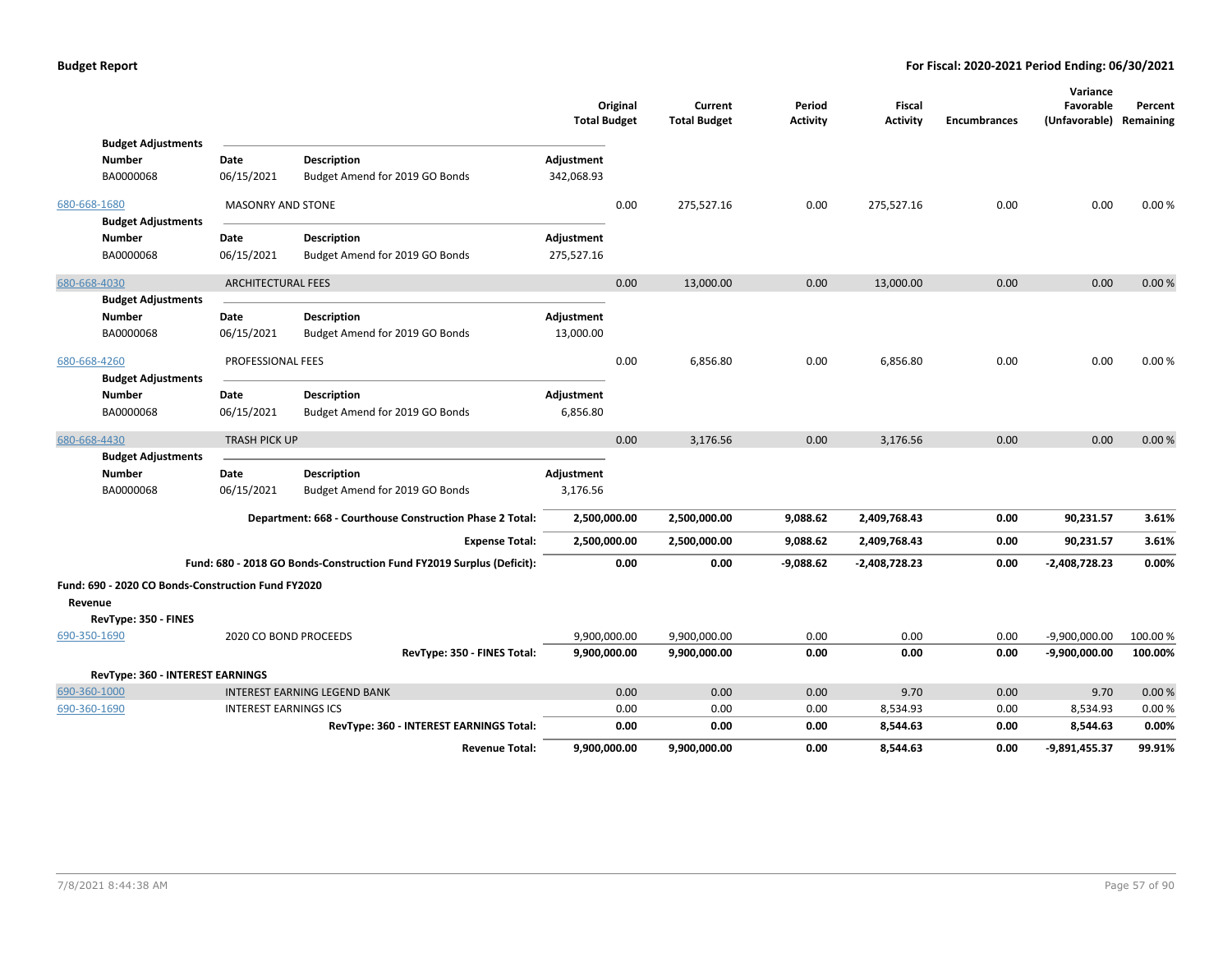|                                                   |                          |                                                                       | <b>Total Budget</b> | Original     | Current<br><b>Total Budget</b> | Period<br><b>Activity</b> | <b>Fiscal</b><br><b>Activity</b> | <b>Encumbrances</b> | Variance<br>Favorable<br>(Unfavorable) Remaining | Percent        |
|---------------------------------------------------|--------------------------|-----------------------------------------------------------------------|---------------------|--------------|--------------------------------|---------------------------|----------------------------------|---------------------|--------------------------------------------------|----------------|
| Expense                                           |                          |                                                                       |                     |              |                                |                           |                                  |                     |                                                  |                |
| Department: 669 - Courthouse Construction Phase 2 |                          |                                                                       |                     |              |                                |                           |                                  |                     |                                                  |                |
| 690-669-1650                                      | <b>CONSTRUCTION</b>      |                                                                       | 9,090,000.00        |              | 8,302,627.86                   | 232,424.12                | 4,218,129.25                     | 0.00                | 4,084,498.61                                     | 49.20%         |
| <b>Budget Adjustments</b>                         |                          |                                                                       |                     |              |                                |                           |                                  |                     |                                                  |                |
| Number                                            | Date                     | <b>Description</b>                                                    | Adjustment          |              |                                |                           |                                  |                     |                                                  |                |
| BA0000069                                         | 06/15/2021               | Budget Ament 2020 CO Bonds                                            | -787,372.14         |              |                                |                           |                                  |                     |                                                  |                |
| 690-669-1670                                      |                          | <b>CONSTRUCTION MANAGER AGENT</b>                                     | 750,000.00          |              | 750,000.00                     | 73,276.85                 | 385,452.56                       | 0.00                | 364,547.44                                       | 48.61%         |
| 690-669-1680                                      | <b>MASONRY AND STONE</b> |                                                                       |                     | 0.00         | 767,637.56                     | 200,698.63                | 767,637.56                       | 0.00                | 0.00                                             | 0.00%          |
| <b>Budget Adjustments</b>                         |                          |                                                                       |                     |              |                                |                           |                                  |                     |                                                  |                |
| <b>Number</b>                                     | Date                     | <b>Description</b>                                                    | Adjustment          |              |                                |                           |                                  |                     |                                                  |                |
| BA0000069                                         | 06/15/2021               | Budget Ament 2020 CO Bonds                                            | 767,637.56          |              |                                |                           |                                  |                     |                                                  |                |
| 690-669-4030                                      | <b>ARCHITECTURAL FEE</b> |                                                                       | 60,000.00           |              | 60,000.00                      | 6,500.00                  | 39,000.00                        | 0.00                | 21,000.00                                        | 35.00 %        |
| 690-669-4260                                      | PROFESSIONAL FEES        |                                                                       |                     | 0.00         | 7,321.80                       | 1,714.20                  | 7,321.80                         | 0.00                | 0.00                                             | 0.00%          |
| <b>Budget Adjustments</b>                         |                          |                                                                       |                     |              |                                |                           |                                  |                     |                                                  |                |
| <b>Number</b>                                     | Date                     | <b>Description</b>                                                    | Adjustment          |              |                                |                           |                                  |                     |                                                  |                |
| BA0000069                                         | 06/15/2021               | Budget Ament 2020 CO Bonds                                            | 7,321.80            |              |                                |                           |                                  |                     |                                                  |                |
| 690-669-4430                                      | <b>TRASH PICK UP</b>     |                                                                       |                     | 0.00         | 8,262.78                       | 1,377.13                  | 8,262.78                         | 0.00                | 0.00                                             | 0.00%          |
| <b>Budget Adjustments</b>                         |                          |                                                                       |                     |              |                                |                           |                                  |                     |                                                  |                |
| <b>Number</b>                                     | Date                     | <b>Description</b>                                                    | Adjustment          |              |                                |                           |                                  |                     |                                                  |                |
| BA0000069                                         | 06/15/2021               | Budget Ament 2020 CO Bonds                                            | 8,262.78            |              |                                |                           |                                  |                     |                                                  |                |
| 690-669-5735                                      | FF&E                     |                                                                       |                     | 0.00         | 0.00                           | 50,000.00                 | 50,000.00                        | 0.00                | $-50,000.00$                                     | 0.00%          |
| 690-669-5740                                      | <b>TECHNOLOGY</b>        |                                                                       |                     | 0.00         | 4,150.00                       | 4,150.00                  | 4,150.00                         | 31,380.42           | $-31,380.42$                                     | $-756.15%$     |
| <b>Budget Adjustments</b>                         |                          |                                                                       |                     |              |                                |                           |                                  |                     |                                                  |                |
| Number                                            | Date                     | <b>Description</b>                                                    | Adjustment          |              |                                |                           |                                  |                     |                                                  |                |
| BA0000069                                         | 06/15/2021               | Budget Ament 2020 CO Bonds                                            | 4,150.00            |              |                                |                           |                                  |                     |                                                  |                |
|                                                   |                          | Department: 669 - Courthouse Construction Phase 2 Total:              | 9,900,000.00        |              | 9,900,000.00                   | 570,140.93                | 5,479,953.95                     | 31,380.42           | 4,388,665.63                                     | 44.33%         |
|                                                   |                          | <b>Expense Total:</b>                                                 | 9,900,000.00        |              | 9,900,000.00                   | 570,140.93                | 5,479,953.95                     | 31,380.42           | 4,388,665.63                                     | 44.33%         |
|                                                   |                          | Fund: 690 - 2020 CO Bonds-Construction Fund FY2020 Surplus (Deficit): |                     | 0.00         | 0.00                           | -570,140.93               | -5,471,409.32                    | $-31,380.42$        | -5,502,789.74                                    | 0.00%          |
| Fund: 700 - Right of Way                          |                          |                                                                       |                     |              |                                |                           |                                  |                     |                                                  |                |
| Revenue                                           |                          |                                                                       |                     |              |                                |                           |                                  |                     |                                                  |                |
| RevType: 360 - INTEREST EARNINGS                  |                          |                                                                       |                     |              |                                |                           |                                  |                     |                                                  |                |
| 700-360-1000                                      | <b>INTEREST EARNINGS</b> | RevType: 360 - INTEREST EARNINGS Total:                               |                     | 0.00<br>0.00 | 0.00<br>0.00                   | 0.00<br>0.00              | 36.15<br>36.15                   | 0.00<br>0.00        | 36.15<br>36.15                                   | 0.00%<br>0.00% |
|                                                   |                          |                                                                       |                     |              |                                |                           |                                  |                     |                                                  |                |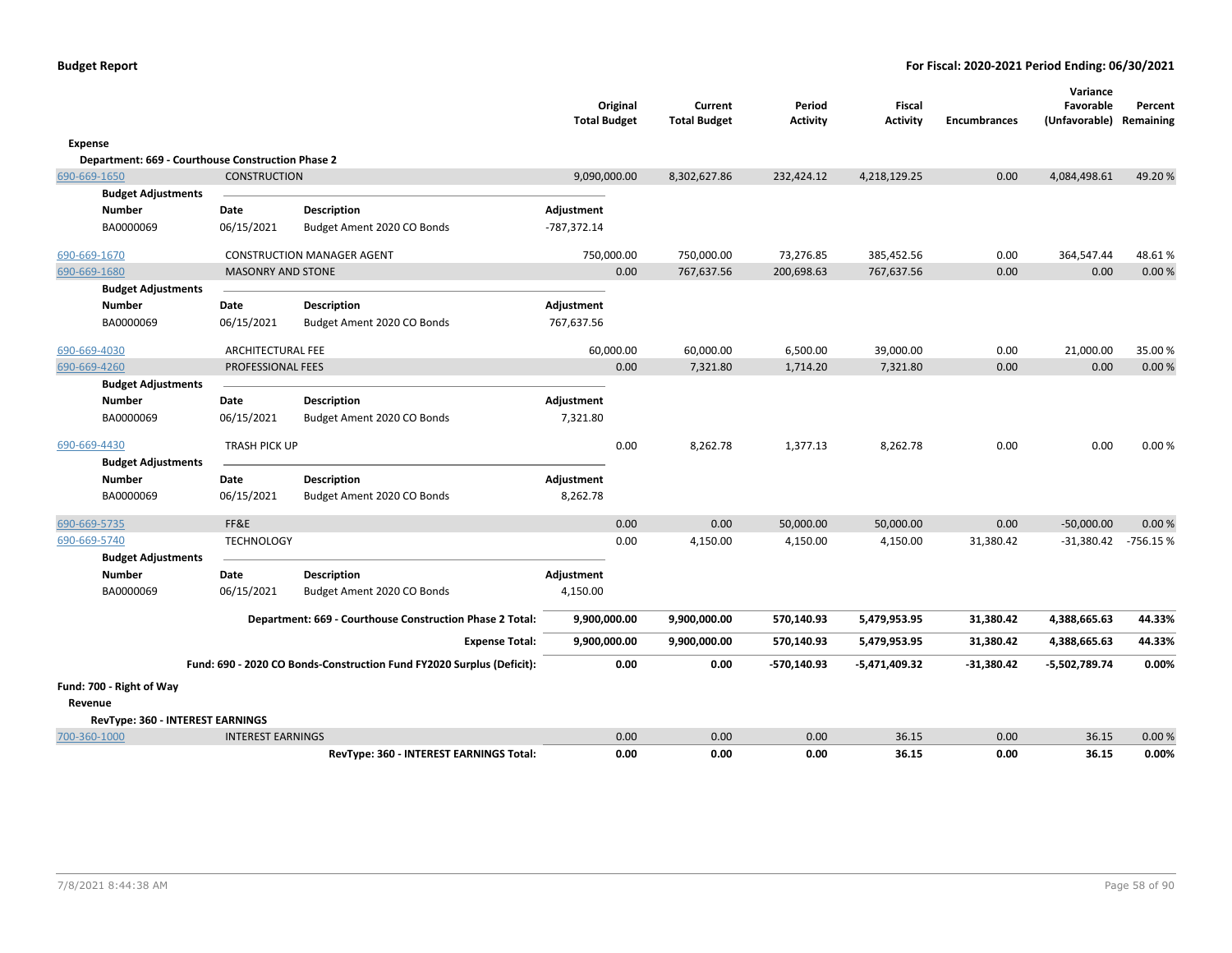| <b>Budget Report</b> |  |
|----------------------|--|
|----------------------|--|

|                                          |                                           |                                                             | Original<br><b>Total Budget</b> | Current<br><b>Total Budget</b> | Period<br><b>Activity</b> | <b>Fiscal</b><br><b>Activity</b> | <b>Encumbrances</b> | Variance<br>Favorable<br>(Unfavorable) | Percent<br>Remaining |
|------------------------------------------|-------------------------------------------|-------------------------------------------------------------|---------------------------------|--------------------------------|---------------------------|----------------------------------|---------------------|----------------------------------------|----------------------|
|                                          | RevType: 370 - MISCELLANEOUS              |                                                             |                                 |                                |                           |                                  |                     |                                        |                      |
| 700-370-1421                             | <b>ROW PERMITS</b>                        |                                                             | 0.00                            | 0.00                           | 90.00                     | 90.00                            | 0.00                | 90.00                                  | 0.00%                |
|                                          |                                           | RevType: 370 - MISCELLANEOUS Total:                         | 0.00                            | 0.00                           | 90.00                     | 90.00                            | 0.00                | 90.00                                  | 0.00%                |
|                                          |                                           | <b>Revenue Total:</b>                                       | 0.00                            | 0.00                           | 90.00                     | 126.15                           | 0.00                | 126.15                                 | 0.00%                |
|                                          |                                           | Fund: 700 - Right of Way Total:                             | 0.00                            | 0.00                           | 90.00                     | 126.15                           | 0.00                | 126.15                                 | 0.00%                |
| Fund: 800 - Veterans Court Program       |                                           |                                                             |                                 |                                |                           |                                  |                     |                                        |                      |
| Revenue                                  |                                           |                                                             |                                 |                                |                           |                                  |                     |                                        |                      |
|                                          | RevType: 370 - MISCELLANEOUS              |                                                             |                                 |                                |                           |                                  |                     |                                        |                      |
| 800-370-1800                             | <b>PROGRAM FEES</b>                       |                                                             | 0.00                            | 0.00                           | 25.00                     | 450.00                           | 0.00                | 450.00                                 | 0.00%                |
|                                          |                                           | RevType: 370 - MISCELLANEOUS Total:                         | 0.00                            | 0.00                           | 25.00                     | 450.00                           | 0.00                | 450.00                                 | 0.00%                |
|                                          |                                           | <b>Revenue Total:</b>                                       | 0.00                            | 0.00                           | 25.00                     | 450.00                           | 0.00                | 450.00                                 | 0.00%                |
|                                          |                                           | Fund: 800 - Veterans Court Program Total:                   | 0.00                            | 0.00                           | 25.00                     | 450.00                           | 0.00                | 450.00                                 | 0.00%                |
| Fund: 810 - County Lake Road Impact Fund |                                           |                                                             |                                 |                                |                           |                                  |                     |                                        |                      |
| Revenue                                  |                                           |                                                             |                                 |                                |                           |                                  |                     |                                        |                      |
| RevType: 318 - OTHER TAXES               |                                           |                                                             |                                 |                                |                           |                                  |                     |                                        |                      |
| 810-318-1830                             | YEAR 3 PAYMENT                            |                                                             | 100,000.00                      | 100,000.00                     | 0.00                      | 100,000.00                       | 0.00                | 0.00                                   | 0.00%                |
|                                          |                                           | RevType: 318 - OTHER TAXES Total:                           | 100,000.00                      | 100,000.00                     | 0.00                      | 100,000.00                       | 0.00                | 0.00                                   | 0.00%                |
|                                          |                                           | <b>Revenue Total:</b>                                       | 100,000.00                      | 100,000.00                     | 0.00                      | 100,000.00                       | 0.00                | 0.00                                   | 0.00%                |
| <b>Expense</b>                           |                                           |                                                             |                                 |                                |                           |                                  |                     |                                        |                      |
|                                          | Department: 522 - COUNTY LAKE ROAD IMPACT |                                                             |                                 |                                |                           |                                  |                     |                                        |                      |
| 810-522-4900                             | <b>MISCELLANEOUS</b>                      |                                                             | 100,000.00                      | 100,000.00                     | 0.00                      | 0.00                             | 0.00                | 100,000.00                             | 100.00%              |
|                                          |                                           | Department: 522 - COUNTY LAKE ROAD IMPACT Total:            | 100,000.00                      | 100,000.00                     | 0.00                      | 0.00                             | 0.00                | 100,000.00                             | 100.00%              |
|                                          |                                           | <b>Expense Total:</b>                                       | 100,000.00                      | 100,000.00                     | 0.00                      | 0.00                             | 0.00                | 100,000.00                             | 100.00%              |
|                                          |                                           | Fund: 810 - County Lake Road Impact Fund Surplus (Deficit): | 0.00                            | 0.00                           | 0.00                      | 100,000.00                       | 0.00                | 100,000.00                             | 0.00%                |
| Fund: 850 - Lake Fannin                  |                                           |                                                             |                                 |                                |                           |                                  |                     |                                        |                      |
| Revenue                                  |                                           |                                                             |                                 |                                |                           |                                  |                     |                                        |                      |
|                                          | RevType: 370 - MISCELLANEOUS              |                                                             |                                 |                                |                           |                                  |                     |                                        |                      |
| 850-370-1500                             | <b>DONATIONS</b>                          |                                                             | 0.00                            | 0.00                           | 83.00                     | 3,675.90                         | 0.00                | 3,675.90                               | 0.00%                |
| 850-370-1830                             | <b>VOLUNTEER MEMBERSHIP FEES</b>          |                                                             | 0.00                            | 0.00                           | 0.00                      | 100.00                           | 0.00                | 100.00                                 | 0.00%                |
| 850-370-1840                             | <b>LOCAL FUNDING</b>                      |                                                             | 5,000.00                        | 5,000.00                       | 0.00                      | 5,000.00                         | 0.00                | 0.00                                   | 0.00%                |
| 850-370-1850                             | <b>RENTAL FEE</b>                         |                                                             | 0.00                            | 0.00                           | 250.00                    | 1,937.50                         | 0.00                | 1,937.50                               | 0.00%                |
| 850-370-1860                             | <b>DEPOSIT FEE</b>                        |                                                             | 0.00                            | 0.00                           | 0.00                      | 750.00                           | 0.00                | 750.00                                 | 0.00%                |
|                                          |                                           | RevType: 370 - MISCELLANEOUS Total:                         | 5,000.00                        | 5,000.00                       | 333.00                    | 11,463.40                        | 0.00                | 6,463.40                               | 129.27%              |
|                                          |                                           | <b>Revenue Total:</b>                                       | 5,000.00                        | 5,000.00                       | 333.00                    | 11,463.40                        | 0.00                | 6,463.40                               | 129.27%              |
| <b>Expense</b>                           |                                           |                                                             |                                 |                                |                           |                                  |                     |                                        |                      |
| Department: 520 - Lake Fannin            |                                           |                                                             |                                 |                                |                           |                                  |                     |                                        |                      |
| 850-520-1860                             | <b>DEPOSIT REFUND</b>                     |                                                             | 0.00                            | 0.00                           | 0.00                      | 750.00                           | 0.00                | $-750.00$                              | 0.00%                |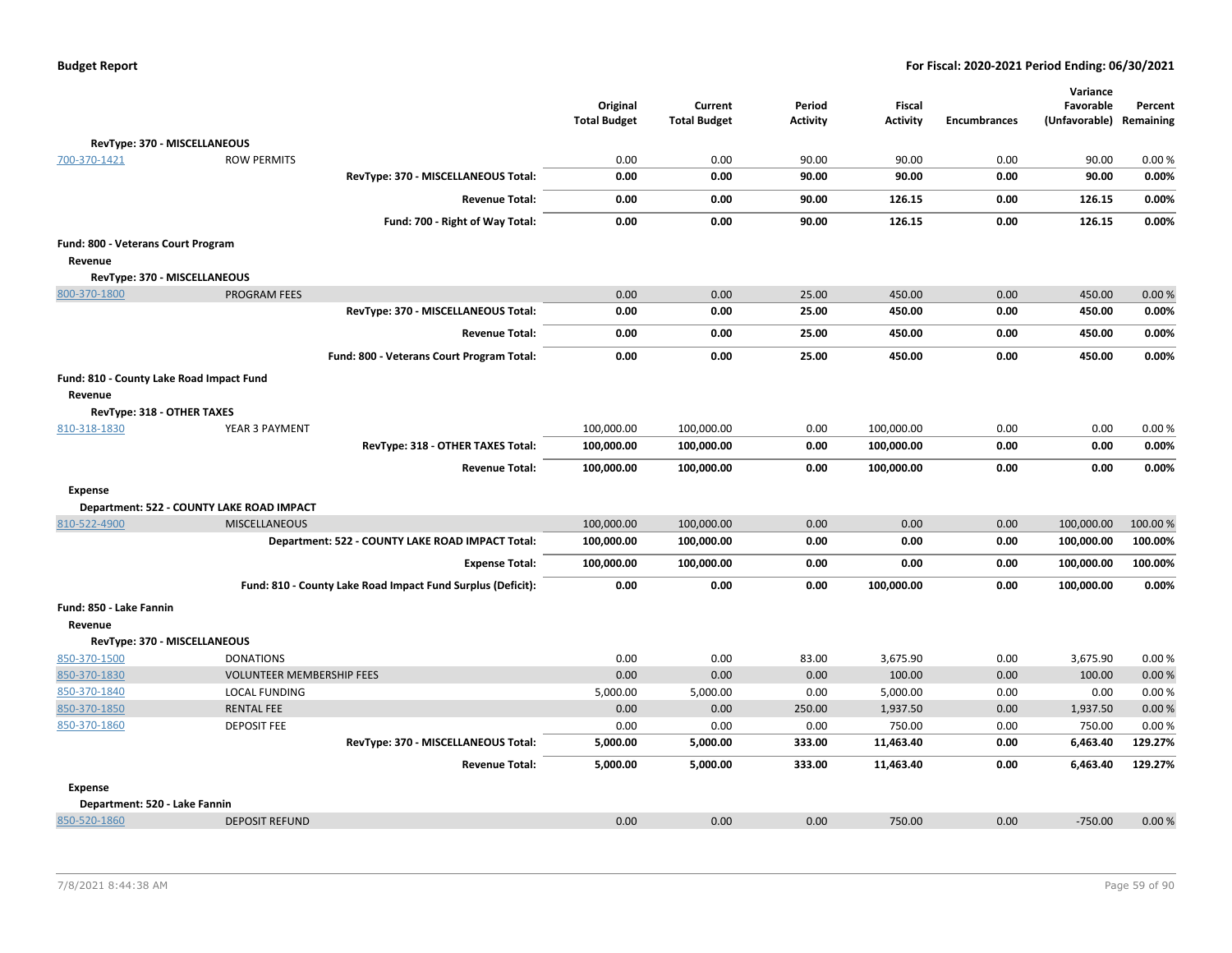| <b>Budget Report</b> |  |
|----------------------|--|
|----------------------|--|

|                                  |                               |                                            | Original            | Current             | Period          | Fiscal          |                     | Variance<br>Favorable | Percent    |
|----------------------------------|-------------------------------|--------------------------------------------|---------------------|---------------------|-----------------|-----------------|---------------------|-----------------------|------------|
|                                  |                               |                                            | <b>Total Budget</b> | <b>Total Budget</b> | <b>Activity</b> | <b>Activity</b> | <b>Encumbrances</b> | (Unfavorable)         | Remaining  |
| 850-520-3430                     | R&M DAM                       |                                            | 1,096.00            | 1,096.00            | 0.00            | 0.00            | 0.00                | 1,096.00              | 100.00%    |
| 850-520-4400                     | UTILITIES ELECTRICITY         |                                            | 500.00              | 500.00              | 32.12           | 263.15          | 0.00                | 236.85                | 47.37%     |
| 850-520-4420                     | UTILITIES WATER               |                                            | 400.00              | 400.00              | 35.94           | 923.26          | 0.00                | $-523.26$             | $-130.82%$ |
| 850-520-4430                     | <b>TRASH PICK UP</b>          |                                            | 900.00              | 900.00              | 70.00           | 630.00          | 0.00                | 270.00                | 30.00 %    |
| 850-520-4500                     | <b>R&amp;M BUILDING</b>       |                                            | 0.00                | 0.00                | 0.00            | 344.49          | 0.00                | $-344.49$             | 0.00%      |
| 850-520-4840                     |                               | <b>GENERAL LIABILITY INSURANCE</b>         | 2,104.00            | 2,104.00            | 0.00            | 2,160.00        | 0.00                | $-56.00$              | $-2.66%$   |
|                                  |                               | Department: 520 - Lake Fannin Total:       | 5,000.00            | 5,000.00            | 138.06          | 5,070.90        | 0.00                | $-70.90$              | $-1.42%$   |
|                                  |                               | <b>Expense Total:</b>                      | 5,000.00            | 5,000.00            | 138.06          | 5,070.90        | 0.00                | $-70.90$              | $-1.42%$   |
|                                  |                               | Fund: 850 - Lake Fannin Surplus (Deficit): | 0.00                | 0.00                | 194.94          | 6,392.50        | 0.00                | 6,392.50              | 0.00%      |
| Fund: 890 - T.J.J.D.             |                               |                                            |                     |                     |                 |                 |                     |                       |            |
| Revenue                          |                               |                                            |                     |                     |                 |                 |                     |                       |            |
| RevType: 330 - GRANTS            |                               |                                            |                     |                     |                 |                 |                     |                       |            |
| 890-330-9080                     |                               | STRUCTURAL FAMILY THERAPY GRANT OOG        | 0.00                | 41,144.10           | 0.00            | 37,500.00       | 0.00                | $-3,644.10$           | 8.86%      |
| <b>Budget Adjustments</b>        |                               |                                            |                     |                     |                 |                 |                     |                       |            |
| Number                           | Date                          | <b>Description</b>                         | Adjustment          |                     |                 |                 |                     |                       |            |
| BA0000062                        | 03/19/2021                    | OOG Grant 2806207                          | $-41,144.10$        |                     |                 |                 |                     |                       |            |
| 890-330-9081                     |                               | STRUCTURAL FAM THER HOSP AUTH              | 0.00                | 50,000.00           | 0.00            | 50,000.00       | 0.00                | 0.00                  | 0.00%      |
| <b>Budget Adjustments</b>        |                               |                                            |                     |                     |                 |                 |                     |                       |            |
| Number                           | Date                          | <b>Description</b>                         | Adjustment          |                     |                 |                 |                     |                       |            |
| BA0000061                        | 03/19/2021                    | <b>Hospital Authority Grant</b>            | $-50,000.00$        |                     |                 |                 |                     |                       |            |
| 890-330-9150                     |                               | <b>BASIC PROBATION SUPERVISION</b>         | 136,718.00          | 136,718.00          | 11,393.00       | 102,539.00      | 0.00                | $-34,179.00$          | 25.00 %    |
| 890-330-9160                     | <b>COMMUNITY PROGRAMS</b>     |                                            | 75,000.00           | 75,000.00           | 6,250.00        | 56,250.00       | 0.00                | $-18,750.00$          | 25.00 %    |
| 890-330-9170                     | PRE/POST ADJUDICATION         |                                            | 4,373.00            | 4,373.00            | 365.00          | 3,280.00        | 0.00                | $-1,093.00$           | 24.99%     |
| 890-330-9180                     | <b>COMMITMENT DIVERSION</b>   |                                            | 10,000.00           | 10,000.00           | 834.00          | 7,500.00        | 0.00                | $-2,500.00$           | 25.00 %    |
| 890-330-9190                     | <b>MENTAL HEALTH SERVICES</b> |                                            | 10,737.00           | 10,737.00           | 895.00          | 8,053.00        | 0.00                | $-2,684.00$           | 25.00%     |
| 890-330-9200                     |                               | REGIONAL DIVERSIONS ALTERNATIVES           | 3,000.00            | 3,000.00            | 0.00            | 0.00            | 0.00                | $-3,000.00$           | 100.00 %   |
|                                  |                               | RevType: 330 - GRANTS Total:               | 239,828.00          | 330,972.10          | 19,737.00       | 265,122.00      | 0.00                | $-65,850.10$          | 19.90%     |
| RevType: 360 - INTEREST EARNINGS |                               |                                            |                     |                     |                 |                 |                     |                       |            |
| 890-360-1890                     | <b>INTEREST EARNINGS</b>      |                                            | 0.00                | 0.00                | 0.00            | 7.75            | 0.00                | 7.75                  | 0.00%      |
|                                  |                               | RevType: 360 - INTEREST EARNINGS Total:    | 0.00                | 0.00                | 0.00            | 7.75            | 0.00                | 7.75                  | 0.00%      |
| RevType: 370 - MISCELLANEOUS     |                               |                                            |                     |                     |                 |                 |                     |                       |            |
| 890-370-9950                     | <b>LOCAL FUNDING</b>          |                                            | 170,000.00          | 170,000.00          | 0.00            | 170,000.00      | 0.00                | 0.00                  | 0.00%      |
|                                  |                               | RevType: 370 - MISCELLANEOUS Total:        | 170,000.00          | 170,000.00          | 0.00            | 170,000.00      | 0.00                | 0.00                  | 0.00%      |
|                                  |                               | <b>Revenue Total:</b>                      | 409,828.00          | 500,972.10          | 19,737.00       | 435,129.75      | 0.00                | $-65,842.35$          | 13.14%     |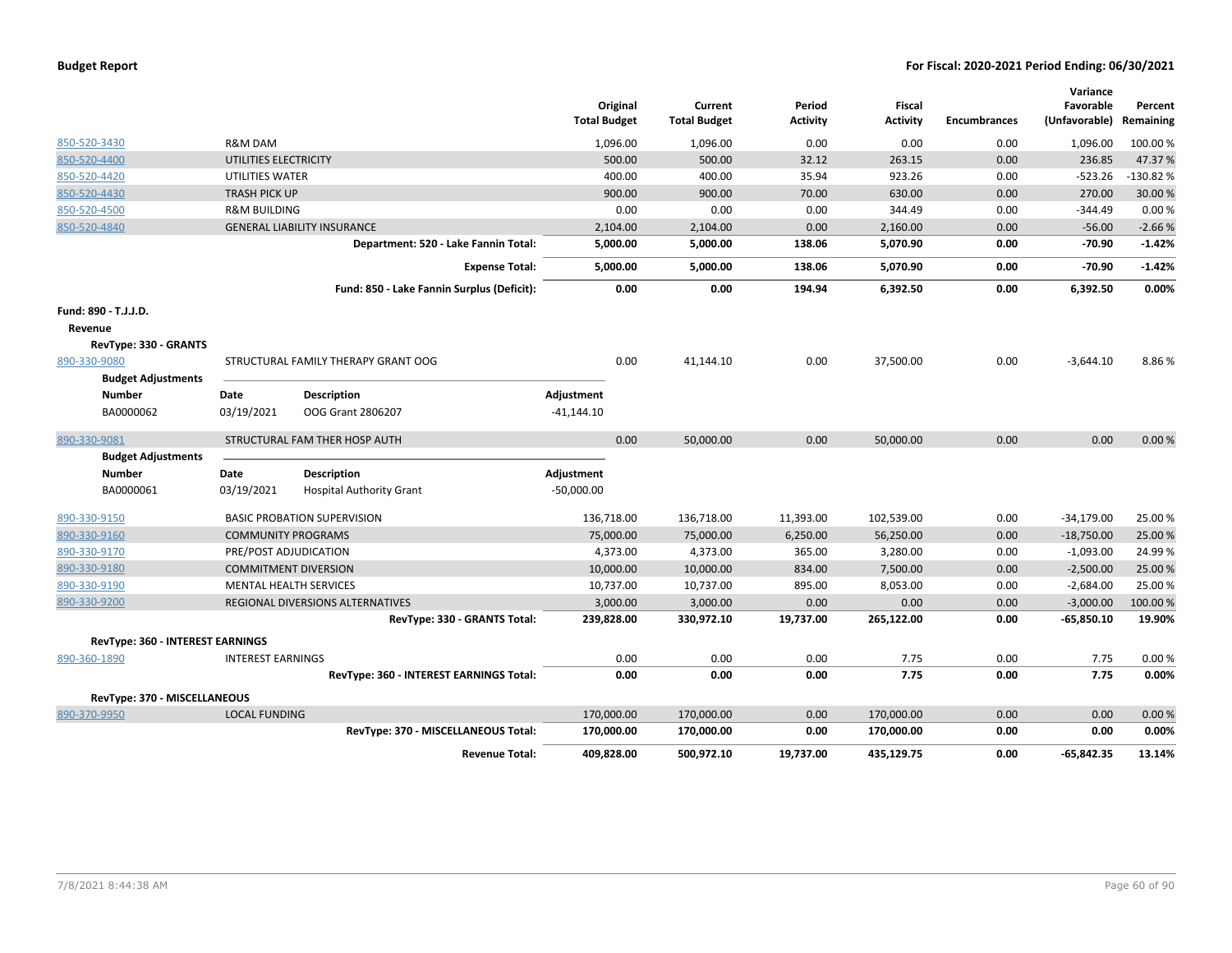|                                                            |                          |                                                                   | <b>Total Budget</b> | Original | Current<br><b>Total Budget</b> | Period<br>Activity | <b>Fiscal</b><br><b>Activity</b> | <b>Encumbrances</b> | Variance<br>Favorable<br>(Unfavorable) Remaining | Percent |
|------------------------------------------------------------|--------------------------|-------------------------------------------------------------------|---------------------|----------|--------------------------------|--------------------|----------------------------------|---------------------|--------------------------------------------------|---------|
| Expense                                                    |                          |                                                                   |                     |          |                                |                    |                                  |                     |                                                  |         |
| Department: 581 - Structural Family Therapy                |                          |                                                                   |                     |          |                                |                    |                                  |                     |                                                  |         |
| 890-581-4160                                               |                          | STRUCTURAL FAMILY THERAPY                                         |                     | 0.00     | 41,144.10                      | 3,644.10           | 41,144.10                        | 0.00                | 0.00                                             | 0.00%   |
| <b>Budget Adjustments</b>                                  |                          |                                                                   |                     |          |                                |                    |                                  |                     |                                                  |         |
| Number                                                     | Date                     | Description                                                       | Adjustment          |          |                                |                    |                                  |                     |                                                  |         |
| BA0000062                                                  | 03/19/2021               | OOG Grant 2806207                                                 | 41,144.10           |          |                                |                    |                                  |                     |                                                  |         |
|                                                            |                          | Department: 581 - Structural Family Therapy Total:                |                     | 0.00     | 41,144.10                      | 3,644.10           | 41,144.10                        | 0.00                | 0.00                                             | 0.00%   |
| Department: 582 - Structural Family Therapy Hosp Authority |                          |                                                                   |                     |          |                                |                    |                                  |                     |                                                  |         |
| 890-582-4160                                               |                          | STRUCTURAL FAM THER HOSP AUTH                                     |                     | 0.00     | 50,000.00                      | 0.00               | 16,667.00                        | 0.00                | 33,333.00                                        | 66.67%  |
| <b>Budget Adjustments</b>                                  |                          |                                                                   |                     |          |                                |                    |                                  |                     |                                                  |         |
| Number                                                     | Date                     | Description                                                       | Adjustment          |          |                                |                    |                                  |                     |                                                  |         |
| BA0000061                                                  | 03/19/2021               | <b>Hospital Authority Grant</b>                                   | 50,000.00           |          |                                |                    |                                  |                     |                                                  |         |
|                                                            |                          | Department: 582 - Structural Family Therapy Hosp Authority Total: |                     | 0.00     | 50,000.00                      | 0.00               | 16,667.00                        | 0.00                | 33,333.00                                        | 66.67%  |
| <b>Department: 589 - Regional Diversions Alternatives</b>  |                          |                                                                   |                     |          |                                |                    |                                  |                     |                                                  |         |
| 890-589-4530                                               | <b>COMPUTER SOFTWARE</b> |                                                                   | 3,000.00            |          | 3,000.00                       | 0.00               | 3,000.00                         | 0.00                | 0.00                                             | 0.00%   |
|                                                            |                          | Department: 589 - Regional Diversions Alternatives Total:         |                     | 3,000.00 | 3,000.00                       | 0.00               | 3,000.00                         | 0.00                | 0.00                                             | 0.00%   |
| <b>Department: 592 - Pre/Post Adjudication Facilities</b>  |                          |                                                                   |                     |          |                                |                    |                                  |                     |                                                  |         |
| 890-592-1020                                               |                          | SALARY APPOINTED OFFICIAL                                         |                     | 1,357.23 | 1,357.23                       | 8.26               | 1,181.95                         | 0.00                | 175.28                                           | 12.91%  |
| 890-592-1030                                               |                          | SALARY COMM.CORR.OFFICERS                                         |                     | 1,698.08 | 1,698.08                       | 10.32              | 1,478.71                         | 0.00                | 219.37                                           | 12.92%  |
| 890-592-2010                                               | SOCIAL SECURITY TAX      |                                                                   |                     | 189.43   | 189.43                         | 1.15               | 162.75                           | 0.00                | 26.68                                            | 14.08%  |
| 890-592-2020                                               |                          | <b>GROUP HEALTH INSURANCE</b>                                     |                     | 693.84   | 693.84                         | 4.56               | 606.29                           | 0.00                | 87.55                                            | 12.62%  |
| 890-592-2030                                               | RETIREMENT               |                                                                   |                     | 361.75   | 361.75                         | 2.20               | 314.51                           | 0.00                | 47.24                                            | 13.06%  |
| 890-592-2040                                               |                          | <b>WORKERS COMPENSATION</b>                                       |                     | 28.37    | 28.37                          | 12.38              | 24.76                            | 0.00                | 3.61                                             | 12.72 % |
| 890-592-2050                                               | <b>MEDICARE TAX</b>      |                                                                   |                     | 44.30    | 44.30                          | 0.26               | 37.90                            | 0.00                | 6.40                                             | 14.45 % |
|                                                            |                          | Department: 592 - Pre/Post Adjudication Facilities Total:         |                     | 4,373.00 | 4,373.00                       | 39.13              | 3,806.87                         | 0.00                | 566.13                                           | 12.95%  |
| Department: 593 - Commitment Diversion                     |                          |                                                                   |                     |          |                                |                    |                                  |                     |                                                  |         |
| 890-593-1020                                               |                          | SALARY APPOINTED OFFICIAL                                         |                     | 3,103.65 | 3,103.65                       | 265.60             | 2,339.61                         | 0.00                | 764.04                                           | 24.62%  |
| 890-593-1030                                               |                          | SALARY COMM.CORR.OFFICERS                                         |                     | 3,883.10 | 3,883.10                       | 332.29             | 2,927.20                         | 0.00                | 955.90                                           | 24.62%  |
| 890-593-2010                                               | SOCIAL SECURITY TAX      |                                                                   |                     | 433.18   | 433.18                         | 36.74              | 322.56                           | 0.00                | 110.62                                           | 25.54 % |
| 890-593-2020                                               |                          | <b>GROUP HEALTH INSURANCE</b>                                     |                     | 1,586.64 | 1,586.64                       | 147.04             | 1,161.18                         | 0.00                | 425.46                                           | 26.82%  |
| 890-593-2030                                               | RETIREMENT               |                                                                   |                     | 827.23   | 827.23                         | 70.92              | 623.44                           | 0.00                | 203.79                                           | 24.64%  |
| 890-593-2040                                               |                          | <b>WORKERS COMPENSATION</b>                                       |                     | 64.90    | 64.90                          | 28.30              | 56.60                            | 0.00                | 8.30                                             | 12.79 % |
| 890-593-2050                                               | <b>MEDICARE TAX</b>      |                                                                   |                     | 101.30   | 101.30                         | 8.60               | 75.49                            | 0.00                | 25.81                                            | 25.48%  |
|                                                            |                          | Department: 593 - Commitment Diversion Total:                     | 10,000.00           |          | 10,000.00                      | 889.49             | 7,506.08                         | 0.00                | 2,493.92                                         | 24.94%  |
| Department: 594 - Mental Health Services                   |                          |                                                                   |                     |          |                                |                    |                                  |                     |                                                  |         |
| 890-594-1020                                               |                          | SALARY APPOINTED OFFICIAL                                         |                     | 406.27   | 406.27                         | 0.00               | 385.79                           | 0.00                | 20.48                                            | 5.04 %  |
| 890-594-1030                                               |                          | SALARY COMM.CORR.OFFICERS                                         |                     | 508.29   | 508.29                         | 0.00               | 482.61                           | 0.00                | 25.68                                            | 5.05 %  |
| 890-594-2010                                               | SOCIAL SECURITY TAX      |                                                                   |                     | 56.70    | 56.70                          | 0.00               | 53.12                            | 0.00                | 3.58                                             | 6.31%   |
| 890-594-2020                                               |                          | <b>GROUP HEALTH INSURANCE</b>                                     |                     | 207.69   | 207.69                         | 0.00               | 198.15                           | 0.00                | 9.54                                             | 4.59%   |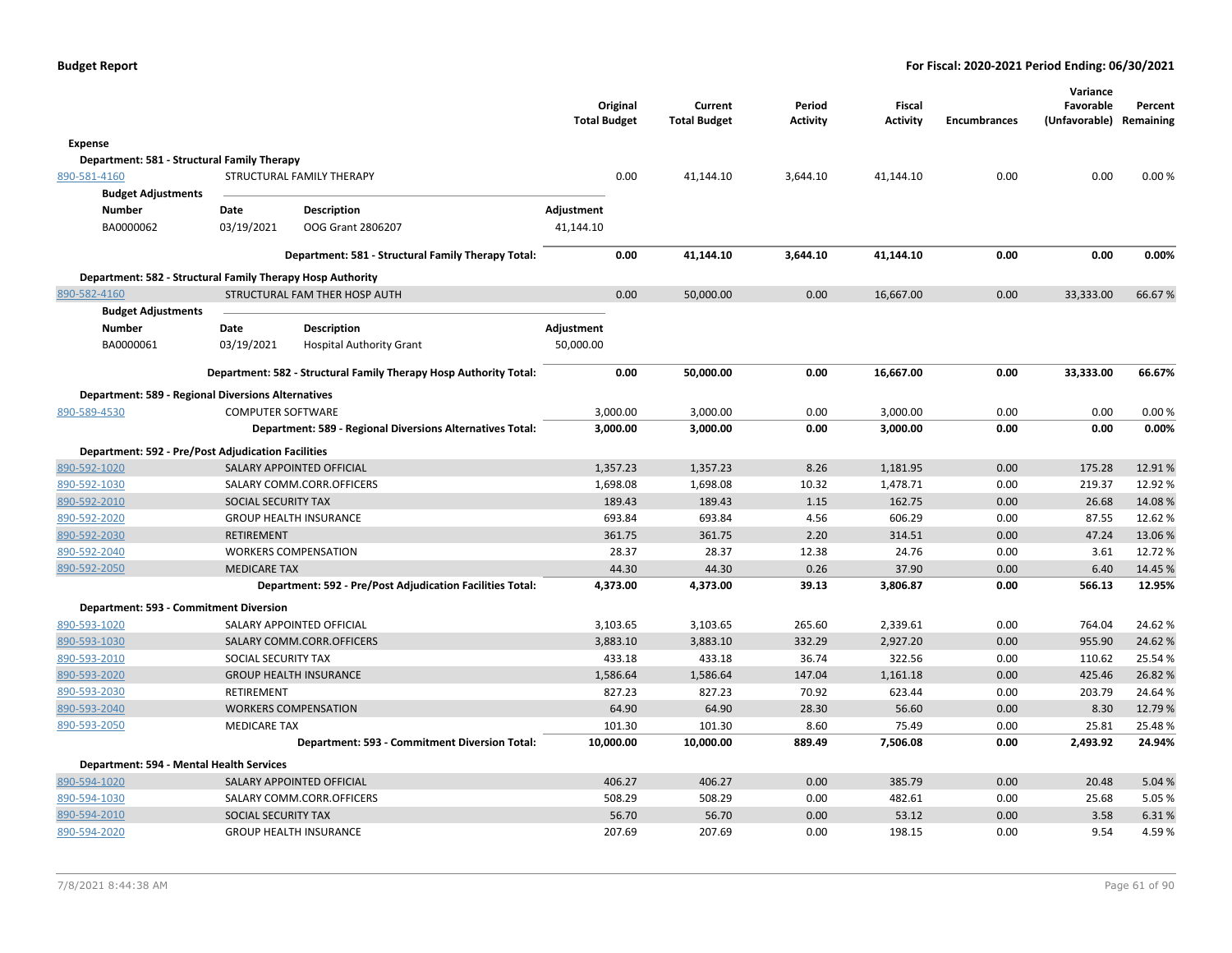|                                 |                                                      | Original<br><b>Total Budget</b> | Current<br><b>Total Budget</b> | Period<br><b>Activity</b> | Fiscal<br><b>Activity</b> | <b>Encumbrances</b> | Variance<br>Favorable<br>(Unfavorable) Remaining | Percent  |
|---------------------------------|------------------------------------------------------|---------------------------------|--------------------------------|---------------------------|---------------------------|---------------------|--------------------------------------------------|----------|
| 890-594-2030                    | <b>RETIREMENT</b>                                    | 108.28                          | 108.28                         | 0.00                      | 102.70                    | 0.00                | 5.58                                             | 5.15 %   |
| 890-594-2040                    | <b>WORKERS COMPENSATION</b>                          | 8.51                            | 8.51                           | 3.71                      | 7.42                      | 0.00                | 1.09                                             | 12.81%   |
| 890-594-2050                    | <b>MEDICARE TAX</b>                                  | 13.26                           | 13.26                          | 0.00                      | 12.39                     | 0.00                | 0.87                                             | 6.56 %   |
| 890-594-4130                    | PSYCHOLOGICAL                                        | 4,928.00                        | 4,928.00                       | 475.00                    | 2,775.00                  | 0.00                | 2,153.00                                         | 43.69%   |
| 890-594-4140                    | COUNSELING                                           | 4,500.00                        | 4,500.00                       | 0.00                      | 2,013.00                  | 0.00                | 2,487.00                                         | 55.27 %  |
|                                 | Department: 594 - Mental Health Services Total:      | 10,737.00                       | 10,737.00                      | 478.71                    | 6,030.18                  | 0.00                | 4,706.82                                         | 43.84%   |
|                                 | Department: 994 - Local Funds Carried Forward        |                                 |                                |                           |                           |                     |                                                  |          |
| 890-994-4150                    | RESIDENTIAL PLACEMENT                                | 0.00                            | 0.00                           | 8,855.90                  | 8,855.90                  | 0.00                | $-8,855.90$                                      | 0.00%    |
| 890-994-4880                    | LAW ENFORCEMENT INSURANCE                            | 0.00                            | 0.00                           | 0.00                      | 694.44                    | 0.00                | $-694.44$                                        | 0.00%    |
|                                 | Department: 994 - Local Funds Carried Forward Total: | 0.00                            | 0.00                           | 8,855.90                  | 9,550.34                  | 0.00                | $-9,550.34$                                      | 0.00%    |
| Department: 995 - Local Funding |                                                      |                                 |                                |                           |                           |                     |                                                  |          |
| 890-995-1020                    | SALARY APPOINTED OFFICIAL                            | 4,903.77                        | 4,903.77                       | 363.66                    | 3,790.99                  | 0.00                | 1,112.78                                         | 22.69%   |
| 890-995-1030                    | SALARY COMM.CORR.OFFICERS                            | 6,135.31                        | 6,135.31                       | 455.00                    | 4,743.06                  | 0.00                | 1,392.25                                         | 22.69%   |
| 890-995-2010                    | SOCIAL SECURITY TAX                                  | 684.42                          | 684.42                         | 50.34                     | 522.69                    | 0.00                | 161.73                                           | 23.63 %  |
| 890-995-2020                    | <b>GROUP HEALTH INSURANCE</b>                        | 2,506.91                        | 2,506.91                       | 201.40                    | 1,891.96                  | 0.00                | 614.95                                           | 24.53 %  |
| 890-995-2030                    | RETIREMENT                                           | 1,307.03                        | 1,307.03                       | 97.11                     | 1,010.00                  | 0.00                | 297.03                                           | 22.73 %  |
| 890-995-2040                    | <b>WORKERS COMPENSATION</b>                          | 102.50                          | 102.50                         | 44.72                     | 89.44                     | 0.00                | 13.06                                            | 12.74 %  |
| 890-995-2050                    | <b>MEDICARE TAX</b>                                  | 160.06                          | 160.06                         | 11.77                     | 122.28                    | 0.00                | 37.78                                            | 23.60%   |
| 890-995-4010                    | <b>AUDIT EXPENSE</b>                                 | 7.000.00                        | 7,000.00                       | 0.00                      | 6,300.00                  | 0.00                | 700.00                                           | 10.00 %  |
| 890-995-4040                    | DETENTION OPERATING COST FY20                        | 0.00                            | 0.00                           | 0.00                      | 13,995.07                 | 0.00                | $-13,995.07$                                     | 0.00%    |
| 890-995-4041                    | DETENTION OPERATING COST FY21                        | 137,200.00                      | 137,200.00                     | 7,759.68                  | 91,954.50                 | 0.00                | 45,245.50                                        | 32.98%   |
| 890-995-4150                    | RESIDENTIAL PLACEMENT                                | 10,000.00                       | 10,000.00                      | 0.00                      | 0.00                      | 0.00                | 10,000.00                                        | 100.00%  |
| 890-995-4530                    | <b>COMPUTER SOFTWARE</b>                             | 0.00                            | 0.00                           | 0.00                      | 90.00                     | 0.00                | $-90.00$                                         | 0.00%    |
|                                 | Department: 995 - Local Funding Total:               | 170,000.00                      | 170,000.00                     | 8,983.68                  | 124,509.99                | 0.00                | 45,490.01                                        | 26.76%   |
|                                 | Department: 996 - Basic Probation Supervision        |                                 |                                |                           |                           |                     |                                                  |          |
| 890-996-1020                    | SALARY APPOINTED OFFICIAL                            | 38,583.96                       | 38,583.96                      | 3,303.36                  | 29,195.79                 | 0.00                | 9,388.17                                         | 24.33 %  |
| 890-996-1030                    | SALARY COMM.CORR.OFFICERS                            | 48,273.92                       | 48,273.92                      | 4,132.96                  | 36,528.07                 | 0.00                | 11,745.85                                        | 24.33 %  |
| 890-996-2010                    | SOCIAL SECURITY TAX                                  | 5,385.19                        | 5,385.19                       | 457.25                    | 4,026.74                  | 0.00                | 1,358.45                                         | 25.23 %  |
| 890-996-2020                    | <b>GROUP HEALTH INSURANCE</b>                        | 19,724.90                       | 19,724.90                      | 1,829.52                  | 14,492.44                 | 0.00                | 5,232.46                                         | 26.53 %  |
| 890-996-2030                    | RETIREMENT                                           | 10,283.97                       | 10,283.97                      | 881.91                    | 7,779.83                  | 0.00                | 2,504.14                                         | 24.35 %  |
| 890-996-2040                    | <b>WORKERS COMPENSATION</b>                          | 806.62                          | 806.62                         | 351.80                    | 703.60                    | 0.00                | 103.02                                           | 12.77 %  |
| 890-996-2050                    | <b>MEDICARE TAX</b>                                  | 1,259.44                        | 1,259.44                       | 106.97                    | 942.05                    | 0.00                | 317.39                                           | 25.20%   |
| 890-996-3100                    | <b>OFFICE SUPPLIES</b>                               | 2,000.00                        | 2,000.00                       | 93.00                     | 304.48                    | 0.00                | 1,695.52                                         | 84.78%   |
| 890-996-3110                    | POSTAGE                                              | 200.00                          | 200.00                         | 0.00                      | 0.00                      | 0.00                | 200.00                                           | 100.00 % |
| 890-996-4210                    | <b>INTERNET</b>                                      | 1,000.00                        | 1,000.00                       | 0.00                      | 811.71                    | 0.00                | 188.29                                           | 18.83 %  |
| 890-996-4230                    | CELL PHONE ALLOWANCE                                 | 400.00                          | 400.00                         | 33.92                     | 300.45                    | 0.00                | 99.55                                            | 24.89%   |
| 890-996-4270                    | OUT OF COUNTY TRAVEL/TRAINING                        | 8,200.00                        | 8,200.00                       | 193.12                    | 1,105.08                  | 0.00                | 7,094.92                                         | 86.52 %  |
| 890-996-4350                    | <b>PRINTING</b>                                      | 600.00                          | 600.00                         | 0.00                      | 0.00                      | 0.00                | 600.00                                           | 100.00 % |
|                                 | Department: 996 - Basic Probation Supervision Total: | 136,718.00                      | 136,718.00                     | 11,383.81                 | 96.190.24                 | 0.00                | 40,527.76                                        | 29.64%   |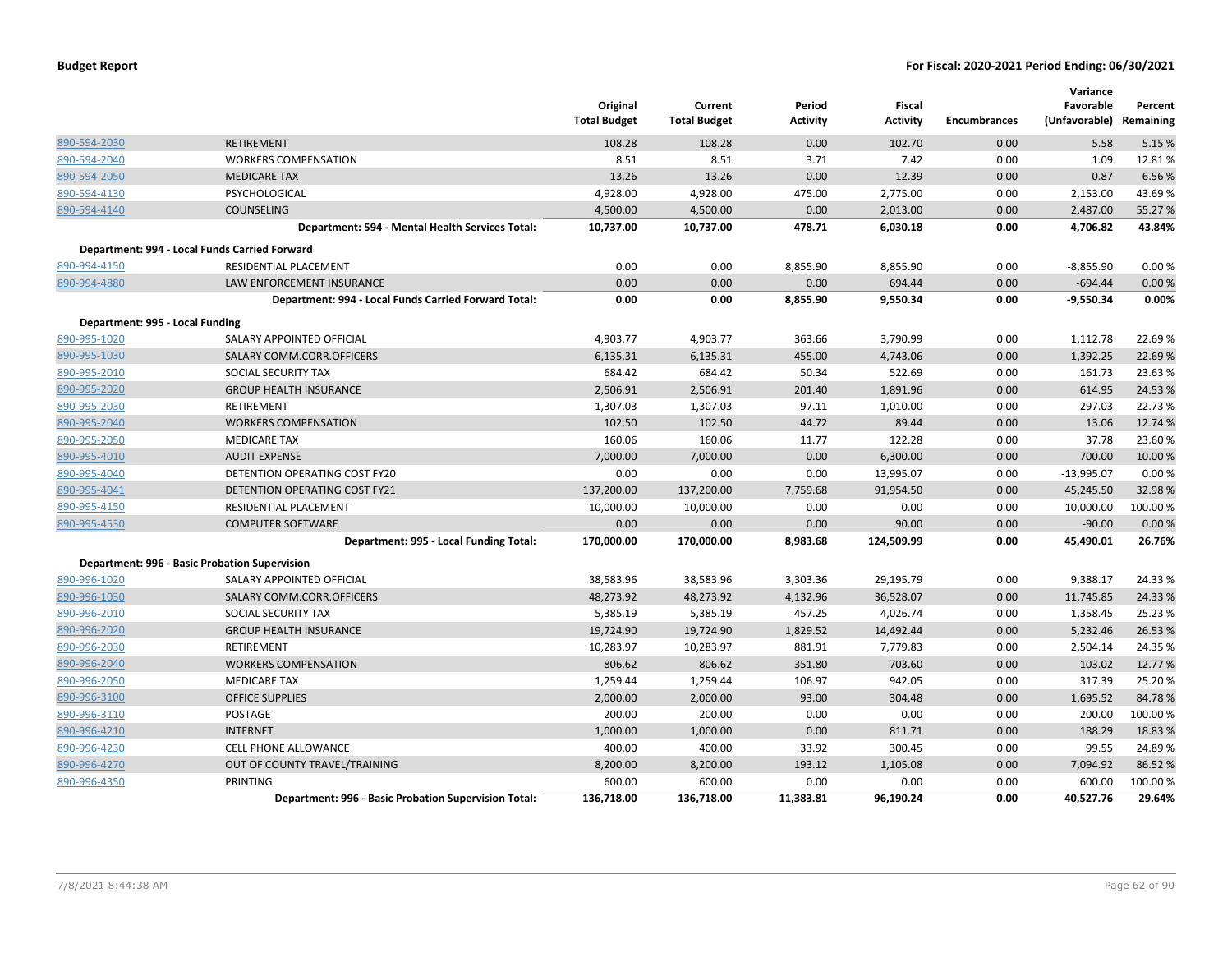|                                            |                                                               | Original<br><b>Total Budget</b> | Current<br><b>Total Budget</b> | Period<br><b>Activity</b> | Fiscal<br>Activity | <b>Encumbrances</b> | Variance<br>Favorable<br>(Unfavorable) | Percent<br>Remaining |
|--------------------------------------------|---------------------------------------------------------------|---------------------------------|--------------------------------|---------------------------|--------------------|---------------------|----------------------------------------|----------------------|
|                                            | Department: 997 - Community Programs                          |                                 |                                |                           |                    |                     |                                        |                      |
| 890-997-1020                               | SALARY APPOINTED OFFICIAL                                     | 23,277.38                       | 23,277.38                      | 1,569.30                  | 18,207.63          | 0.00                | 5,069.75                               | 21.78%               |
| 890-997-1030                               | SALARY COMM.CORR.OFFICERS                                     | 29,123.25                       | 29,123.25                      | 1,963.43                  | 22,780.33          | 0.00                | 6,342.92                               | 21.78%               |
| 890-997-2010                               | SOCIAL SECURITY TAX                                           | 3,248.84                        | 3,248.84                       | 217.22                    | 2,509.84           | 0.00                | 739.00                                 | 22.75 %              |
| 890-997-2020                               | <b>GROUP HEALTH INSURANCE</b>                                 | 11,899.87                       | 11,899.87                      | 869.14                    | 9,114.92           | 0.00                | 2,784.95                               | 23.40 %              |
| 890-997-2030                               | <b>RETIREMENT</b>                                             | 6,204.23                        | 6,204.23                       | 419.00                    | 4,850.53           | 0.00                | 1,353.70                               | 21.82%               |
| 890-997-2040                               | <b>WORKERS COMPENSATION</b>                                   | 486.62                          | 486.62                         | 212.27                    | 424.54             | 0.00                | 62.08                                  | 12.76 %              |
| 890-997-2050                               | <b>MEDICARE TAX</b>                                           | 759.81                          | 759.81                         | 50.78                     | 586.87             | 0.00                | 172.94                                 | 22.76 %              |
|                                            | Department: 997 - Community Programs Total:                   | 75,000.00                       | 75,000.00                      | 5,301.14                  | 58,474.66          | 0.00                | 16,525.34                              | 22.03%               |
|                                            | <b>Expense Total:</b>                                         | 409,828.00                      | 500,972.10                     | 39,575.96                 | 366,879.46         | 0.00                | 134,092.64                             | 26.77%               |
|                                            | Fund: 890 - T.J.J.D. Surplus (Deficit):                       | 0.00                            | 0.00                           | $-19,838.96$              | 68,250.29          | 0.00                | 68,250.29                              | 0.00%                |
| Fund: 891 - Juvenile Probation-Restitution |                                                               |                                 |                                |                           |                    |                     |                                        |                      |
| Revenue                                    |                                                               |                                 |                                |                           |                    |                     |                                        |                      |
| RevType: 340 - FEES OF OFFICE              |                                                               |                                 |                                |                           |                    |                     |                                        |                      |
| 891-340-5750                               | <b>JUVENILE PROBATION FEES</b>                                | 0.00                            | 0.00                           | 50.00                     | 535.00             | 0.00                | 535.00                                 | 0.00%                |
| 891-340-5760                               | <b>JUVENILE PROBATION RESTITUTION</b>                         | 0.00                            | 0.00                           | 0.00                      | 563.44             | 0.00                | 563.44                                 | 0.00%                |
| 891-340-5770                               | JUVENILE PROBATION COURT COSTS                                | 0.00                            | 0.00                           | 20.00                     | 100.00             | 0.00                | 100.00                                 | 0.00%                |
| 891-340-5790                               | REIMBURSEMENT OF EXPENSES                                     | 0.00                            | 0.00                           | 0.00                      | 566.76             | 0.00                | 566.76                                 | 0.00 %               |
|                                            | RevType: 340 - FEES OF OFFICE Total:                          | 0.00                            | 0.00                           | 70.00                     | 1,765.20           | 0.00                | 1,765.20                               | 0.00%                |
|                                            | <b>Revenue Total:</b>                                         | 0.00                            | 0.00                           | 70.00                     | 1,765.20           | 0.00                | 1,765.20                               | 0.00%                |
| <b>Expense</b>                             |                                                               |                                 |                                |                           |                    |                     |                                        |                      |
|                                            | <b>Department: 891 - Probation Fee Expenses</b>               |                                 |                                |                           |                    |                     |                                        |                      |
| 891-891-3100                               | OFFICE SUPPLIES/MISC.                                         | 0.00                            | 0.00                           | 0.00                      | 1,874.39           | 0.00                | $-1,874.39$                            | 0.00%                |
| 891-891-3190                               | <b>RESTITUTION</b>                                            | 0.00                            | 0.00                           | 0.00                      | 586.10             | 0.00                | $-586.10$                              | 0.00%                |
| 891-891-3200                               | <b>COURT COSTS</b>                                            | 0.00                            | 0.00                           | 15.00                     | 115.00             | 0.00                | $-115.00$                              | 0.00%                |
|                                            | Department: 891 - Probation Fee Expenses Total:               | 0.00                            | 0.00                           | 15.00                     | 2,575.49           | 0.00                | $-2,575.49$                            | 0.00%                |
|                                            | <b>Expense Total:</b>                                         | 0.00                            | 0.00                           | 15.00                     | 2,575.49           | 0.00                | $-2,575.49$                            | 0.00%                |
|                                            | Fund: 891 - Juvenile Probation-Restitution Surplus (Deficit): | 0.00                            | 0.00                           | 55.00                     | $-810.29$          | 0.00                | $-810.29$                              | 0.00%                |
| Fund: 920 - Statzer                        |                                                               |                                 |                                |                           |                    |                     |                                        |                      |
| Revenue                                    |                                                               |                                 |                                |                           |                    |                     |                                        |                      |
|                                            | <b>RevType: 360 - INTEREST EARNINGS</b>                       |                                 |                                |                           |                    |                     |                                        |                      |
| 920-360-1000                               | <b>INTEREST EARNINGS</b>                                      | 0.00                            | 0.00                           | 0.00                      | 17.71              | 0.00                | 17.71                                  | 0.00%                |
|                                            | RevType: 360 - INTEREST EARNINGS Total:                       | 0.00                            | 0.00                           | 0.00                      | 17.71              | 0.00                | 17.71                                  | 0.00%                |
|                                            | RevType: 370 - MISCELLANEOUS                                  |                                 |                                |                           |                    |                     |                                        |                      |
| 920-370-1000                               | <b>RENT</b>                                                   | 757.85                          | 757.85                         | 757.85                    | 757.85             | 0.00                | 0.00                                   | 0.00%                |
|                                            | RevType: 370 - MISCELLANEOUS Total:                           | 757.85                          | 757.85                         | 757.85                    | 757.85             | 0.00                | 0.00                                   | 0.00%                |
|                                            | <b>Revenue Total:</b>                                         | 757.85                          | 757.85                         | 757.85                    | 775.56             | 0.00                | 17.71                                  | 2.34%                |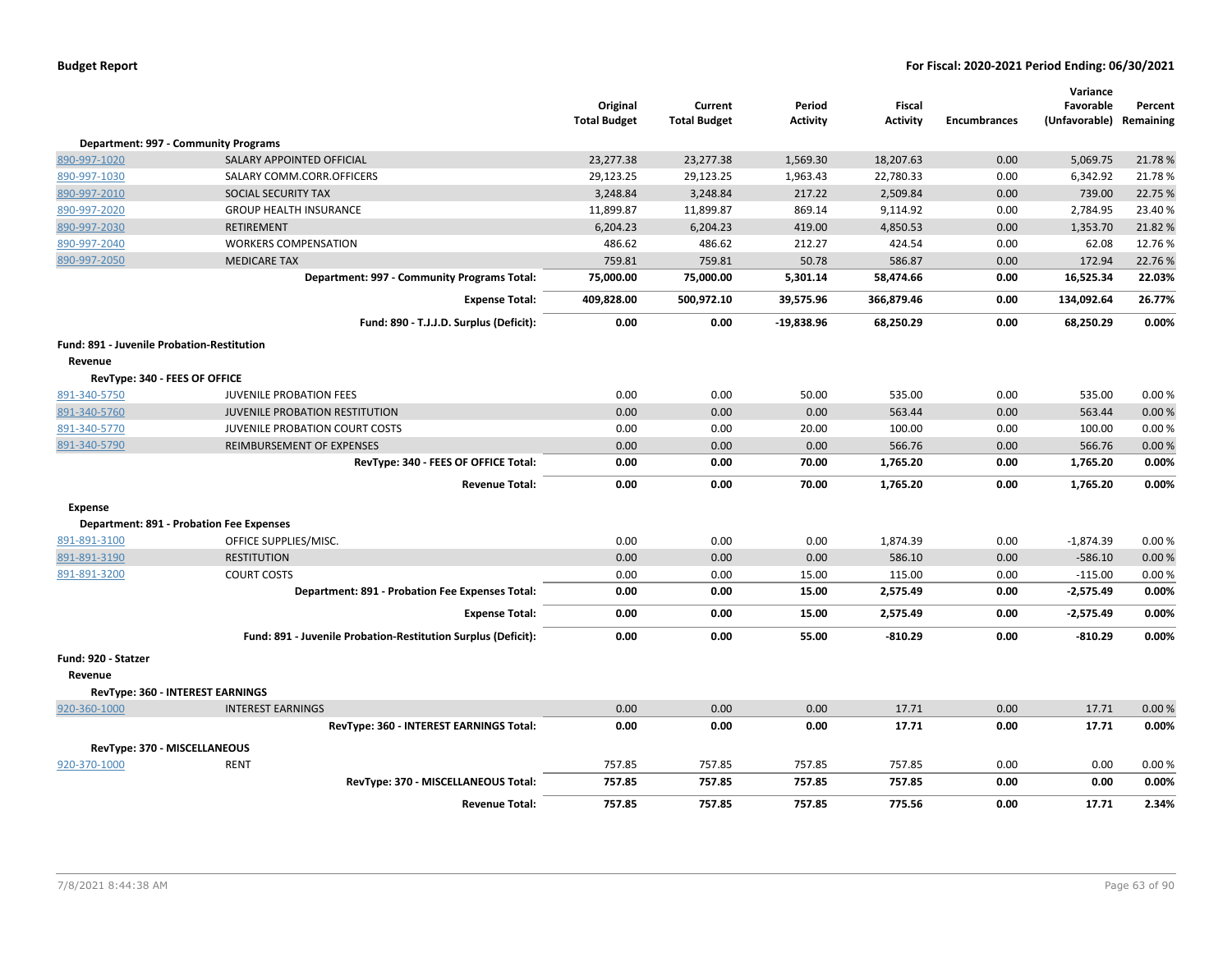|                                       |                                                          | Original<br><b>Total Budget</b> | Current<br><b>Total Budget</b> | Period<br><b>Activity</b> | Fiscal<br><b>Activity</b> | <b>Encumbrances</b> | Variance<br>Favorable<br>(Unfavorable) | Percent<br>Remaining |
|---------------------------------------|----------------------------------------------------------|---------------------------------|--------------------------------|---------------------------|---------------------------|---------------------|----------------------------------------|----------------------|
| <b>Expense</b>                        |                                                          |                                 |                                |                           |                           |                     |                                        |                      |
| Department: 521 - Statzer Expenses    |                                                          |                                 |                                |                           |                           |                     |                                        |                      |
| 920-521-4300                          | <b>BIDS, NOTICES &amp; PERMITS</b>                       | 110.00                          | 110.00                         | 0.00                      | 0.00                      | 0.00                | 110.00                                 | 100.00 %             |
| 920-521-4900                          | LITERACY COUNCIL DONATIONS                               | 647.85                          | 647.85                         | 0.00                      | 0.00                      | 0.00                | 647.85                                 | 100.00 %             |
|                                       | Department: 521 - Statzer Expenses Total:                | 757.85                          | 757.85                         | 0.00                      | 0.00                      | 0.00                | 757.85                                 | 100.00%              |
|                                       | <b>Expense Total:</b>                                    | 757.85                          | 757.85                         | 0.00                      | 0.00                      | 0.00                | 757.85                                 | 100.00%              |
|                                       | Fund: 920 - Statzer Surplus (Deficit):                   | 0.00                            | 0.00                           | 757.85                    | 775.56                    | 0.00                | 775.56                                 | 0.00%                |
| Fund: 930 - Texas Community Dev.Prog. |                                                          |                                 |                                |                           |                           |                     |                                        |                      |
| Revenue                               |                                                          |                                 |                                |                           |                           |                     |                                        |                      |
| RevType: 330 - GRANTS                 |                                                          |                                 |                                |                           |                           |                     |                                        |                      |
| 930-330-9090                          | GRANT #7219149 HICKORY CREEK                             | 0.00                            | 0.00                           | 0.00                      | 212,816.59                | 0.00                | 212,816.59                             | 0.00%                |
|                                       | RevType: 330 - GRANTS Total:                             | 0.00                            | 0.00                           | 0.00                      | 212,816.59                | 0.00                | 212,816.59                             | 0.00%                |
|                                       | <b>Revenue Total:</b>                                    | 0.00                            | 0.00                           | 0.00                      | 212,816.59                | 0.00                | 212,816.59                             | 0.00%                |
| <b>Expense</b>                        |                                                          |                                 |                                |                           |                           |                     |                                        |                      |
|                                       | Department: 909 - Grant #7219149 Hickory Creek           |                                 |                                |                           |                           |                     |                                        |                      |
| 930-909-4140                          | <b>GRANT ADMINISTRATION</b>                              | 0.00                            | 0.00                           | 0.00                      | 4,750.00                  | 0.00                | $-4,750.00$                            | 0.00%                |
| 930-909-4150                          | <b>CONSTRUCTION EXPENSE</b>                              | 0.00                            | 0.00                           | 0.00                      | 178,666.59                | 0.00                | $-178,666.59$                          | 0.00%                |
| 930-909-4160                          | ENGINEERING                                              | 0.00                            | 0.00                           | 0.00                      | 29,400.00                 | 0.00                | $-29,400.00$                           | 0.00%                |
|                                       | Department: 909 - Grant #7219149 Hickory Creek Total:    | 0.00                            | 0.00                           | 0.00                      | 212,816.59                | 0.00                | $-212,816.59$                          | 0.00%                |
|                                       | <b>Expense Total:</b>                                    | 0.00                            | 0.00                           | 0.00                      | 212,816.59                | 0.00                | -212,816.59                            | 0.00%                |
|                                       | Fund: 930 - Texas Community Dev.Prog. Surplus (Deficit): | 0.00                            | 0.00                           | 0.00                      | 0.00                      | 0.00                | 0.00                                   | 0.00%                |
| Fund: 950 - Payroll                   |                                                          |                                 |                                |                           |                           |                     |                                        |                      |
| Revenue                               |                                                          |                                 |                                |                           |                           |                     |                                        |                      |
| RevType: 370 - MISCELLANEOUS          |                                                          |                                 |                                |                           |                           |                     |                                        |                      |
| 950-370-1300                          | <b>REFUNDS &amp; MISCELLANEOUS</b>                       | 0.00                            | 0.00                           | 2,966.88                  | 16,582.56                 | 0.00                | 16,582.56                              | 0.00%                |
|                                       | RevType: 370 - MISCELLANEOUS Total:                      | 0.00                            | 0.00                           | 2,966.88                  | 16,582.56                 | 0.00                | 16,582.56                              | 0.00%                |
|                                       | <b>Revenue Total:</b>                                    | 0.00                            | 0.00                           | 2,966.88                  | 16,582.56                 | 0.00                | 16,582.56                              | 0.00%                |
| Expense                               |                                                          |                                 |                                |                           |                           |                     |                                        |                      |
|                                       | Department: 415 - COBRA Health Insurance                 |                                 |                                |                           |                           |                     |                                        |                      |
| 950-415-2020                          | <b>COBRA Group Health Insurance</b>                      | 0.00                            | 0.00                           | 2,966.85                  | 16,553.52                 | 0.00                | $-16,553.52$                           | 0.00%                |
|                                       | Department: 415 - COBRA Health Insurance Total:          | 0.00                            | 0.00                           | 2,966.85                  | 16,553.52                 | 0.00                | $-16,553.52$                           | 0.00%                |
|                                       | <b>Expense Total:</b>                                    | 0.00                            | 0.00                           | 2,966.85                  | 16,553.52                 | 0.00                | $-16,553.52$                           | 0.00%                |
|                                       | Fund: 950 - Payroll Surplus (Deficit):                   | 0.00                            | 0.00                           | 0.03                      | 29.04                     | 0.00                | 29.04                                  | 0.00%                |
|                                       | <b>Report Surplus (Deficit):</b>                         | 0.00                            | 0.00                           | -397,645.76               | 4,356,489.76              | $-186,707.70$       | 4,169,782.06                           | 0.00%                |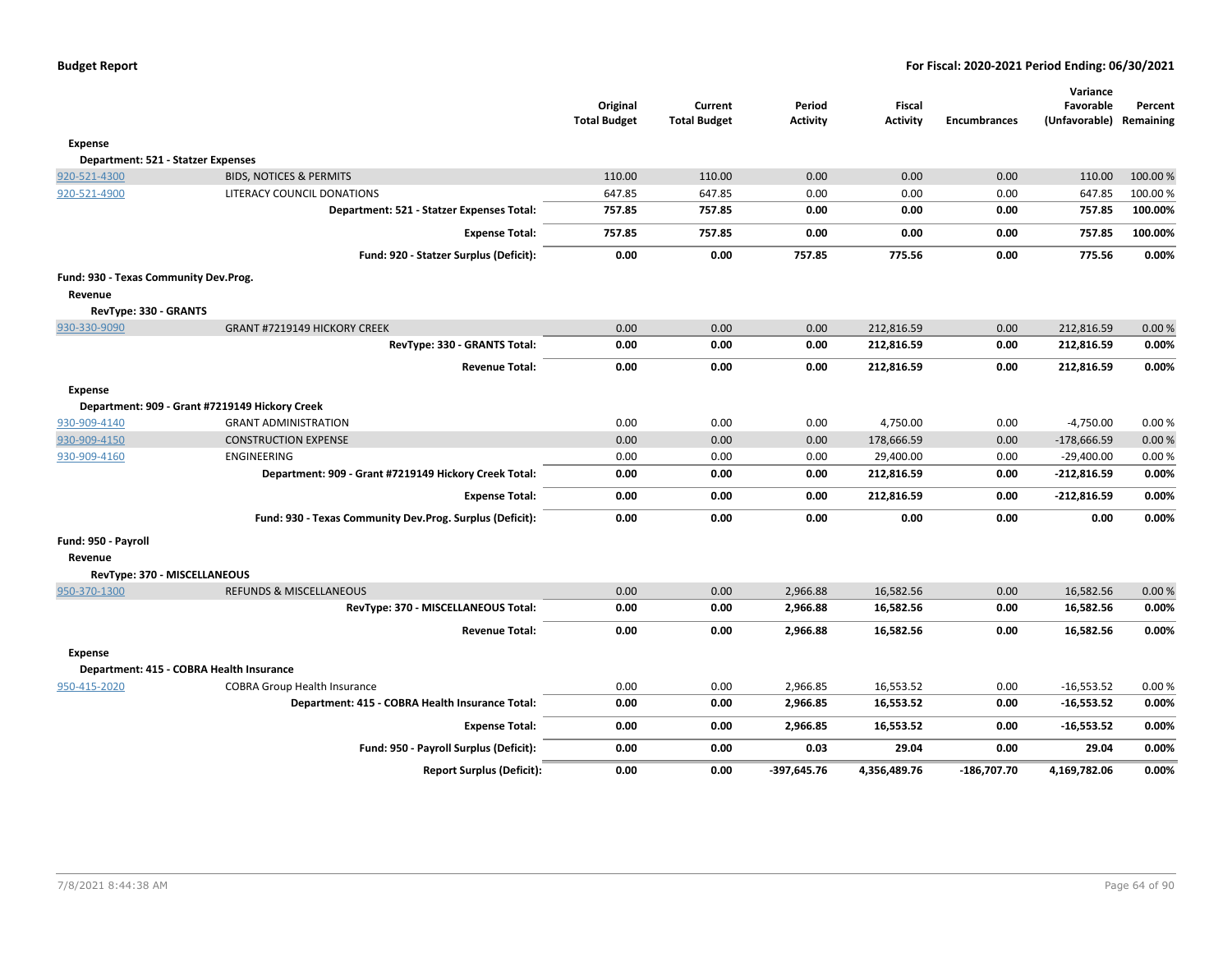# **Group Summary**

| RevTyp                                             | Original<br><b>Total Budget</b> | Current<br><b>Total Budget</b> | Period<br><b>Activity</b> | <b>Fiscal</b><br><b>Activity</b> | <b>Encumbrances</b> | Variance<br>Favorable<br>(Unfavorable) Remaining | Percent              |
|----------------------------------------------------|---------------------------------|--------------------------------|---------------------------|----------------------------------|---------------------|--------------------------------------------------|----------------------|
| Fund: 100 - General                                |                                 |                                |                           |                                  |                     |                                                  |                      |
| Revenue                                            |                                 |                                |                           |                                  |                     |                                                  |                      |
| 300 - CASH                                         | 353,291.78                      | 353,291.78                     | 0.00                      | 0.00                             | 0.00                | $-353,291.78$                                    | 100.00%              |
| 310 - PROPERTY TAXES                               | 9,722,601.67                    | 9,722,601.67                   | 119,801.37                | 9,682,591.13                     | 0.00                | $-40,010.54$                                     | 0.41%                |
| 318 - OTHER TAXES                                  | 1,606,805.87                    | 1,606,805.87                   | 153,016.22                | 1,192,177.38                     | 0.00                | $-414,628.49$                                    | 25.80%               |
| 319 - F.C. DETENTION CENTER                        | 220,000.00                      | 220,000.00                     | 89,414.01                 | 305,709.46                       | 0.00                | 85,709.46                                        | -38.96%              |
| 320 - LICENSES & PERMITS                           | 115,000.00                      | 115,000.00                     | 10,077.00                 | 106,781.00                       | 0.00                | $-8,219.00$                                      | 7.15%                |
| 321 - FEES OF TAX COLLECTOR                        | 501,500.00                      | 501,500.00                     | 9,754.28                  | 372,489.29                       | 0.00                | $-129,010.71$                                    | 25.72%               |
| 330 - GRANTS                                       | 47,526.62                       | 47,526.62                      | 0.00                      | 44,135.77                        | 0.00                | $-3,390.85$                                      | 7.13%                |
| 340 - FEES OF OFFICE                               | 487,650.00                      | 487,650.00                     | 18,842.22                 | 230,922.85                       | 0.00                | $-256,727.15$                                    | 52.65%               |
| 350 - FINES                                        | 6,500.00                        | 6,500.00                       | 0.00                      | 686.60                           | 0.00                | $-5,813.40$                                      | 89.44%               |
| 352 - FINES & FORFEITURES                          | 8,200.00                        | 8,200.00                       | 0.00                      | 14.00                            | 0.00                | $-8,186.00$                                      | 99.83%               |
| 360 - INTEREST EARNINGS                            | 9,000.00                        | 9,000.00                       | 0.06                      | 4,921.15                         | 0.00                | $-4,078.85$                                      | 45.32%               |
| 364 - SALE OF ASSETS LAND/BUILDING                 | 1,000.00                        | 1,000.00                       | 0.00                      | 14,600.09                        | 0.00                |                                                  | 13,600.09 -1,360.01% |
| 370 - MISCELLANEOUS                                | 824,205.58                      | 844,214.20                     | 19,854.64                 | 859,683.36                       | 0.00                | 15,469.16                                        | $-1.83%$             |
| <b>Revenue Surplus (Deficit):</b>                  | 13,903,281.52                   | 13,923,290.14                  | 420,759.80                | 12,814,712.08                    | 0.00                | $-1,108,578.06$                                  | 7.96%                |
| <b>Expense</b>                                     |                                 |                                |                           |                                  |                     |                                                  |                      |
| Department: 400 - County Judge                     |                                 |                                |                           |                                  |                     |                                                  |                      |
|                                                    | 144,600.30                      | 144,600.30                     | 10,857.52                 | 106,770.55                       | 0.00                | 37,829.75                                        | 26.16%               |
| Department: 400 - County Judge Total:              | 144,600.30                      | 144,600.30                     | 10,857.52                 | 106,770.55                       | 0.00                | 37,829.75                                        | 26.16%               |
|                                                    |                                 |                                |                           |                                  |                     |                                                  |                      |
| Department: 401 - 911 Coordinator                  |                                 |                                |                           |                                  |                     |                                                  |                      |
|                                                    | 23,000.00                       | 23,000.00                      | 0.00<br>0.00              | 23,000.00                        | 0.00<br>0.00        | 0.00<br>0.00                                     | 0.00%<br>0.00%       |
| Department: 401 - 911 Coordinator Total:           | 23,000.00                       | 23,000.00                      |                           | 23,000.00                        |                     |                                                  |                      |
| Department: 403 - County Clerk                     |                                 |                                |                           |                                  |                     |                                                  |                      |
|                                                    | 391,790.91                      | 391,790.91                     | 30,865.49                 | 297,884.05                       | 239.00              | 93,667.86                                        | 23.91%               |
| Department: 403 - County Clerk Total:              | 391,790.91                      | 391,790.91                     | 30,865.49                 | 297,884.05                       | 239.00              | 93,667.86                                        | 23.91%               |
| Department: 404 - Election                         |                                 |                                |                           |                                  |                     |                                                  |                      |
|                                                    | 53,446.00                       | 53,446.00                      | 322.29                    | 44,737.40                        | 1,260.00            | 7,448.60                                         | 13.94%               |
| Department: 404 - Election Total:                  | 53,446.00                       | 53,446.00                      | 322.29                    | 44,737.40                        | 1,260.00            | 7,448.60                                         | 13.94%               |
| Department: 405 - Veterans' Service Officer        |                                 |                                |                           |                                  |                     |                                                  |                      |
|                                                    | 62,281.03                       | 62,281.03                      | 4,783.27                  | 46,460.82                        | 0.00                | 15,820.21                                        | 25.40%               |
| Department: 405 - Veterans' Service Officer Total: | 62,281.03                       | 62,281.03                      | 4,783.27                  | 46,460.82                        | 0.00                | 15,820.21                                        | 25.40%               |
|                                                    |                                 |                                |                           |                                  |                     |                                                  |                      |
| Department: 406 - Emergency Management             |                                 |                                |                           |                                  |                     |                                                  |                      |
|                                                    | 69,943.12                       | 104,343.79                     | 4,278.64                  | 92,080.63                        | 0.00                | 12,263.16                                        | 11.75%               |
| Department: 406 - Emergency Management Total:      | 69,943.12                       | 104,343.79                     | 4,278.64                  | 92,080.63                        | 0.00                | 12,263.16                                        | 11.75%               |
| Department: 409 - Non-Departmental                 |                                 |                                |                           |                                  |                     |                                                  |                      |
|                                                    | 853,604.16                      | 858,524.16                     | 184,693.40                | 584,606.46                       | 2,975.00            | 270,942.70                                       | 31.56%               |
|                                                    |                                 |                                |                           |                                  |                     |                                                  |                      |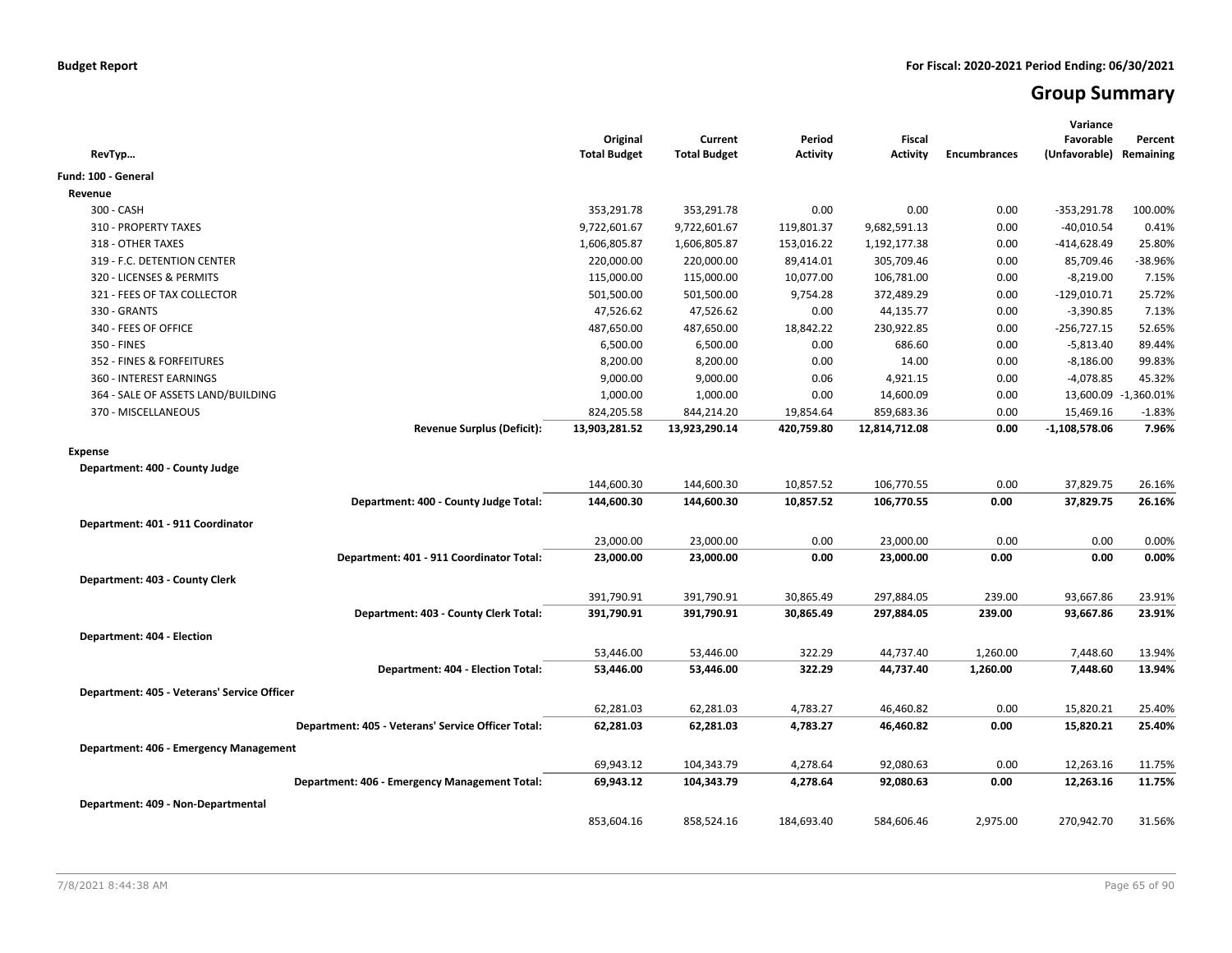| <b>Budget Report</b> |
|----------------------|
|----------------------|

|                                                              |                     |                     |                 |                 |                     | Variance      |           |
|--------------------------------------------------------------|---------------------|---------------------|-----------------|-----------------|---------------------|---------------|-----------|
|                                                              | Original            | Current             | Period          | Fiscal          |                     | Favorable     | Percent   |
| RevTyp                                                       | <b>Total Budget</b> | <b>Total Budget</b> | <b>Activity</b> | <b>Activity</b> | <b>Encumbrances</b> | (Unfavorable) | Remaining |
| Department: 409 - Non-Departmental Total:                    | 853,604.16          | 858,524.16          | 184,693.40      | 584,606.46      | 2,975.00            | 270,942.70    | 31.56%    |
| Department: 410 - County Court at Law                        |                     |                     |                 |                 |                     |               |           |
|                                                              | 484,276.22          | 484,276.22          | 38,484.98       | 353,769.22      | 0.00                | 130,507.00    | 26.95%    |
| Department: 410 - County Court at Law Total:                 | 484,276.22          | 484,276.22          | 38,484.98       | 353,769.22      | 0.00                | 130,507.00    | 26.95%    |
| Department: 425 - Court Administration                       |                     |                     |                 |                 |                     |               |           |
|                                                              | 95,761.00           | 95,761.00           | 12,755.72       | 64,976.02       | 0.00                | 30,784.98     | 32.15%    |
| Department: 425 - Court Administration Total:                | 95,761.00           | 95,761.00           | 12,755.72       | 64,976.02       | 0.00                | 30,784.98     | 32.15%    |
| Department: 435 - 336th District Court Administration        |                     |                     |                 |                 |                     |               |           |
|                                                              | 919,524.10          | 919,524.10          | 56,843.64       | 574,837.46      | 208.75              | 344,477.89    | 37.46%    |
| Department: 435 - 336th District Court Administration Total: | 919,524.10          | 919,524.10          | 56,843.64       | 574,837.46      | 208.75              | 344,477.89    | 37.46%    |
| Department: 450 - District Clerk                             |                     |                     |                 |                 |                     |               |           |
|                                                              | 476,617.45          | 476,617.45          | 35,341.56       | 349,617.38      | 0.00                | 127,000.07    | 26.65%    |
| Department: 450 - District Clerk Total:                      | 476,617.45          | 476,617.45          | 35,341.56       | 349,617.38      | 0.00                | 127,000.07    | 26.65%    |
| Department: 455 - Justice of the Peace Pct. 1                |                     |                     |                 |                 |                     |               |           |
|                                                              | 174,554.25          | 174,554.25          | 13,163.02       | 126,103.73      | 12.98               | 48,437.54     | 27.75%    |
| Department: 455 - Justice of the Peace Pct. 1 Total:         | 174,554.25          | 174,554.25          | 13,163.02       | 126,103.73      | 12.98               | 48,437.54     | 27.75%    |
| Department: 456 - Justice of the Peace Pct. 2                |                     |                     |                 |                 |                     |               |           |
|                                                              | 140,034.58          | 140,034.58          | 10,741.20       | 105,088.10      | 0.00                | 34,946.48     | 24.96%    |
| Department: 456 - Justice of the Peace Pct. 2 Total:         | 140,034.58          | 140,034.58          | 10,741.20       | 105,088.10      | 0.00                | 34,946.48     | 24.96%    |
| Department: 457 - Justice of the Peace Pct. 3                |                     |                     |                 |                 |                     |               |           |
|                                                              | 118,951.29          | 118,951.29          | 9,435.99        | 89,496.33       | 100.64              | 29,354.32     | 24.68%    |
| Department: 457 - Justice of the Peace Pct. 3 Total:         | 118,951.29          | 118,951.29          | 9,435.99        | 89,496.33       | 100.64              | 29,354.32     | 24.68%    |
| Department: 475 - District Attorney                          |                     |                     |                 |                 |                     |               |           |
|                                                              | 978,017.75          | 978,017.75          | 73,992.81       | 720,687.05      | 1,273.21            | 256,057.49    | 26.18%    |
| Department: 475 - District Attorney Total:                   | 978,017.75          | 978,017.75          | 73,992.81       | 720,687.05      | 1,273.21            | 256,057.49    | 26.18%    |
| Department: 495 - County Auditor                             |                     |                     |                 |                 |                     |               |           |
|                                                              | 322,848.26          | 322,848.26          | 25,073.26       | 243,588.28      | 0.00                | 79,259.98     | 24.55%    |
| Department: 495 - County Auditor Total:                      | 322,848.26          | 322,848.26          | 25,073.26       | 243,588.28      | 0.00                | 79,259.98     | 24.55%    |
| Department: 496 - County Purchasing                          |                     |                     |                 |                 |                     |               |           |
|                                                              | 79,439.17           | 79,439.17           | 5,984.42        | 58,813.20       | $-51.78$            | 20,677.75     | 26.03%    |
| Department: 496 - County Purchasing Total:                   | 79,439.17           | 79,439.17           | 5,984.42        | 58,813.20       | $-51.78$            | 20,677.75     | 26.03%    |
| Department: 497 - County Treasurer                           |                     |                     |                 |                 |                     |               |           |
|                                                              | 84,754.56           | 84,754.56           | 6,647.82        | 63,916.85       | 0.00                | 20,837.71     | 24.59%    |
| Department: 497 - County Treasurer Total:                    | 84,754.56           | 84,754.56           | 6,647.82        | 63,916.85       | 0.00                | 20,837.71     | 24.59%    |
| Department: 499 - Tax Assessor Collector                     |                     |                     |                 |                 |                     |               |           |
|                                                              | 341,568.22          | 341,568.22          | 25,205.07       | 244,796.95      | $-0.50$             | 96,771.77     | 28.33%    |
| Department: 499 - Tax Assessor Collector Total:              | 341,568.22          | 341,568.22          | 25,205.07       | 244,796.95      | $-0.50$             | 96,771.77     | 28.33%    |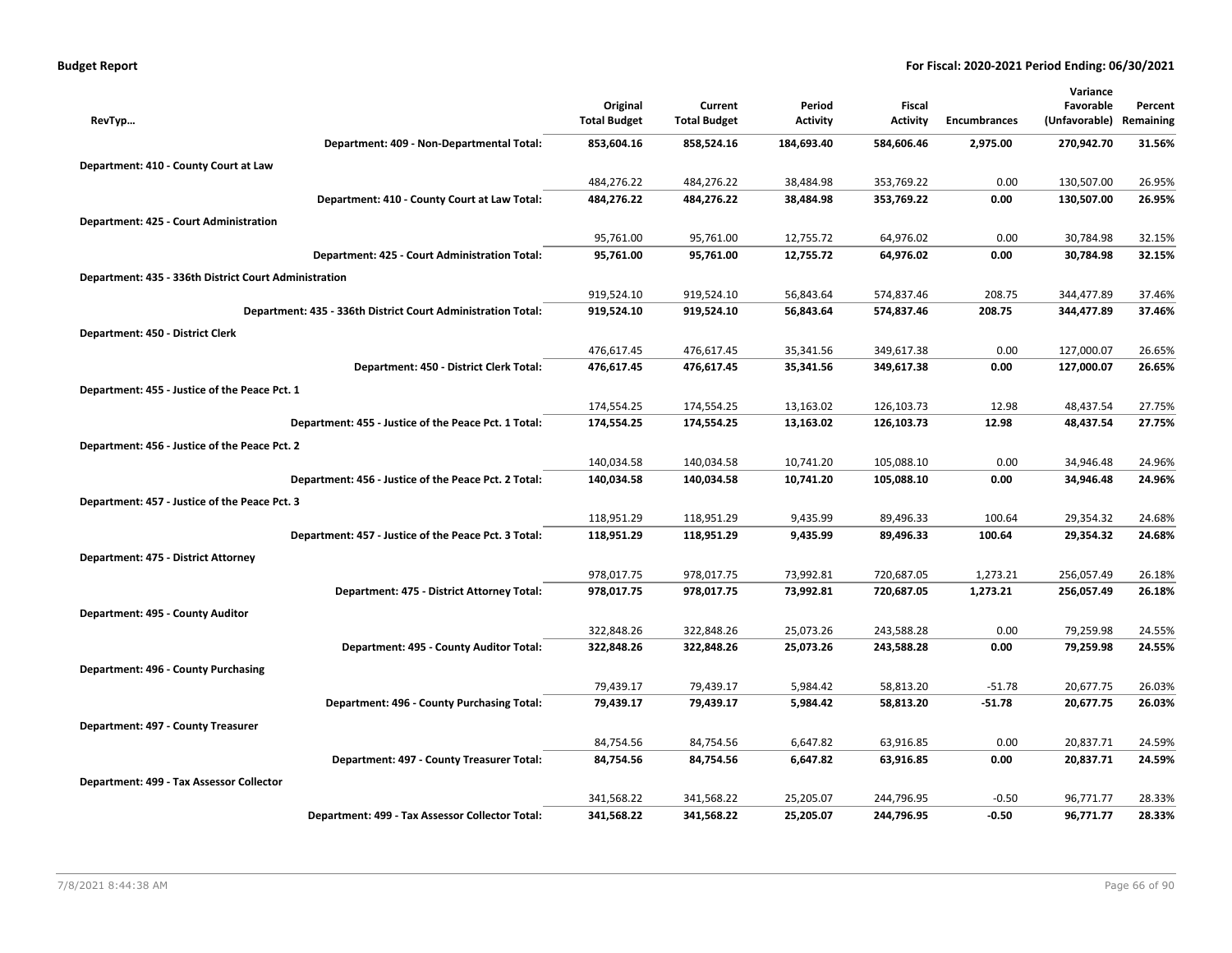|                                                      |                                 |                                |                           |                           |                      | Variance                             |                  |
|------------------------------------------------------|---------------------------------|--------------------------------|---------------------------|---------------------------|----------------------|--------------------------------------|------------------|
| RevTyp                                               | Original<br><b>Total Budget</b> | Current<br><b>Total Budget</b> | Period<br><b>Activity</b> | Fiscal<br><b>Activity</b> | <b>Encumbrances</b>  | Favorable<br>(Unfavorable) Remaining | Percent          |
|                                                      |                                 |                                |                           |                           |                      |                                      |                  |
| Department: 503 - Computer/IT Dept.                  | 119,946.73                      | 119,946.73                     | 7,030.76                  | 61,535.44                 | 26.99                | 58,384.30                            | 48.68%           |
| Department: 503 - Computer/IT Dept. Total:           | 119,946.73                      | 119,946.73                     | 7,030.76                  | 61,535.44                 | 26.99                | 58,384.30                            | 48.68%           |
|                                                      |                                 |                                |                           |                           |                      |                                      |                  |
| Department: 509 - Contingency                        | 279,000.00                      |                                | 0.00                      | 1,239.00                  | 0.00                 |                                      |                  |
| Department: 509 - Contingency Total:                 | 279,000.00                      | 241,099.33<br>241,099.33       | 0.00                      | 1,239.00                  | 0.00                 | 239,860.33<br>239,860.33             | 99.49%<br>99.49% |
|                                                      |                                 |                                |                           |                           |                      |                                      |                  |
| Department: 510 - Courthouse                         |                                 |                                |                           |                           |                      |                                      |                  |
| Department: 510 - Courthouse Total:                  | 403,751.45<br>403,751.45        | 403,751.45<br>403,751.45       | 10,413.67<br>10,413.67    | 321,455.81<br>321,455.81  | 9,785.39<br>9,785.39 | 72,510.25<br>72,510.25               | 17.96%<br>17.96% |
|                                                      |                                 |                                |                           |                           |                      |                                      |                  |
| Department: 511 - County Office Building             |                                 |                                |                           |                           |                      |                                      |                  |
|                                                      | 10,638.00                       | 10,638.00                      | 488.15                    | 6,418.68                  | 0.00                 | 4,219.32                             | 39.66%           |
| Department: 511 - County Office Building Total:      | 10,638.00                       | 10,638.00                      | 488.15                    | 6,418.68                  | 0.00                 | 4,219.32                             | 39.66%           |
| Department: 512 - Co-Op Office Building              |                                 |                                |                           |                           |                      |                                      |                  |
|                                                      | 2,170.00                        | 2,170.00                       | 76.46                     | 5,691.50                  | 12.98                | $-3,534.48$                          | $-162.88%$       |
| Department: 512 - Co-Op Office Building Total:       | 2,170.00                        | 2,170.00                       | 76.46                     | 5,691.50                  | 12.98                | $-3,534.48$                          | $-162.88%$       |
| Department: 513 - Courthouse South Annex             |                                 |                                |                           |                           |                      |                                      |                  |
|                                                      | 21,555.00                       | 21,555.00                      | 988.93                    | 13,372.47                 | 0.00                 | 8,182.53                             | 37.96%           |
| Department: 513 - Courthouse South Annex Total:      | 21,555.00                       | 21,555.00                      | 988.93                    | 13,372.47                 | 0.00                 | 8,182.53                             | 37.96%           |
| Department: 514 - City Hall Annex                    |                                 |                                |                           |                           |                      |                                      |                  |
|                                                      | 800.00                          | 800.00                         | 0.00                      | 661.52                    | 0.00                 | 138.48                               | 17.31%           |
| Department: 514 - City Hall Annex Total:             | 800.00                          | 800.00                         | 0.00                      | 661.52                    | 0.00                 | 138.48                               | 17.31%           |
| Department: 515 - Windom County Building             |                                 |                                |                           |                           |                      |                                      |                  |
|                                                      | 11,200.00                       | 11,200.00                      | 531.12                    | 6,013.05                  | 0.00                 | 5,186.95                             | 46.31%           |
| Department: 515 - Windom County Building Total:      | 11,200.00                       | 11,200.00                      | 531.12                    | 6,013.05                  | 0.00                 | 5,186.95                             | 46.31%           |
| Department: 516 - Agrilife Extension Building        |                                 |                                |                           |                           |                      |                                      |                  |
|                                                      | 8,413.00                        | 8,413.00                       | 57.58                     | 5,863.93                  | 0.00                 | 2,549.07                             | 30.30%           |
| Department: 516 - Agrilife Extension Building Total: | 8,413.00                        | 8,413.00                       | 57.58                     | 5,863.93                  | 0.00                 | 2,549.07                             | 30.30%           |
| <b>Department: 518 - County Offices Relocation</b>   |                                 |                                |                           |                           |                      |                                      |                  |
|                                                      | 235,250.00                      | 235,250.00                     | 11,211.93                 | 133,788.75                | 0.00                 | 101,461.25                           | 43.13%           |
| Department: 518 - County Offices Relocation Total:   | 235,250.00                      | 235,250.00                     | 11,211.93                 | 133,788.75                | 0.00                 | 101,461.25                           | 43.13%           |
| Department: 520 - Lake Fannin                        |                                 |                                |                           |                           |                      |                                      |                  |
|                                                      | 5,000.00                        | 5,000.00                       | 0.00                      | 5,000.00                  | 0.00                 | 0.00                                 | 0.00%            |
| Department: 520 - Lake Fannin Total:                 | 5,000.00                        | 5,000.00                       | 0.00                      | 5,000.00                  | 0.00                 | 0.00                                 | 0.00%            |
| Department: 540 - Ambulance Service                  |                                 |                                |                           |                           |                      |                                      |                  |
|                                                      | 749,600.00                      | 749,600.00                     | 321.65                    | 496,140.42                | 0.00                 | 253,459.58                           | 33.81%           |
| Department: 540 - Ambulance Service Total:           | 749,600.00                      | 749,600.00                     | 321.65                    | 496,140.42                | 0.00                 | 253,459.58                           | 33.81%           |
| <b>Department: 543 - Fire Protection</b>             |                                 |                                |                           |                           |                      |                                      |                  |
|                                                      | 132,020.00                      | 132,320.00                     | 0.00                      | 98,876.72                 | 0.00                 | 33,443.28                            | 25.27%           |
|                                                      |                                 |                                |                           |                           |                      |                                      |                  |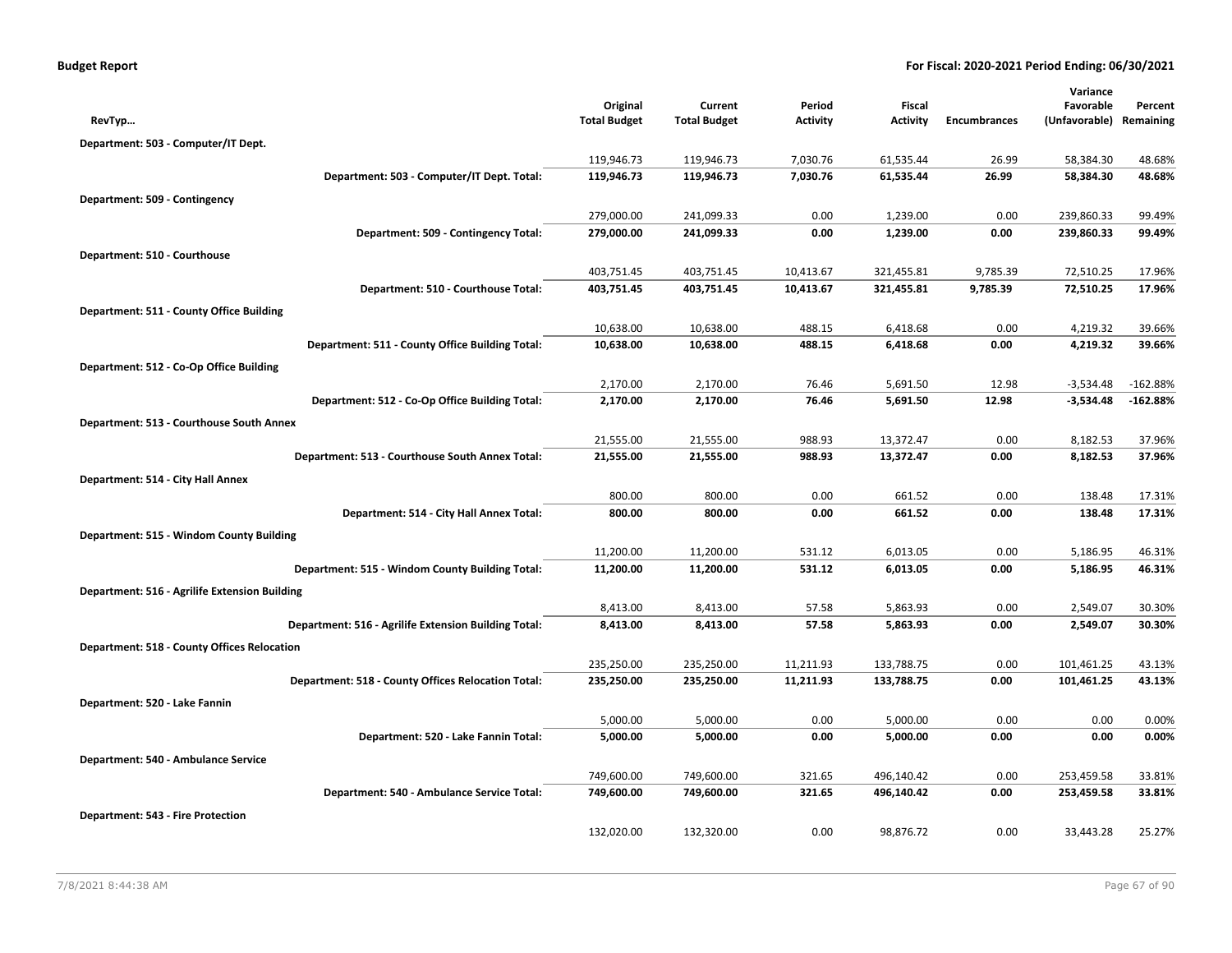| <b>Budget Report</b> |  |
|----------------------|--|
|----------------------|--|

|                                               |                                                    |                                 |                                |                           |                           |                     | Variance                   |                      |
|-----------------------------------------------|----------------------------------------------------|---------------------------------|--------------------------------|---------------------------|---------------------------|---------------------|----------------------------|----------------------|
| RevTyp                                        |                                                    | Original<br><b>Total Budget</b> | Current<br><b>Total Budget</b> | Period<br><b>Activity</b> | Fiscal<br><b>Activity</b> | <b>Encumbrances</b> | Favorable<br>(Unfavorable) | Percent<br>Remaining |
|                                               | Department: 543 - Fire Protection Total:           | 132,020.00                      | 132,320.00                     | 0.00                      | 98,876.72                 | 0.00                | 33,443.28                  | 25.27%               |
| Department: 551 - Constable Pct.1             |                                                    |                                 |                                |                           |                           |                     |                            |                      |
|                                               |                                                    | 52,658.80                       | 52,658.80                      | 4,179.61                  | 39,537.21                 | 0.00                | 13,121.59                  | 24.92%               |
|                                               | Department: 551 - Constable Pct.1 Total:           | 52,658.80                       | 52,658.80                      | 4,179.61                  | 39,537.21                 | 0.00                | 13,121.59                  | 24.92%               |
| Department: 552 - Constable Pct.2             |                                                    |                                 |                                |                           |                           |                     |                            |                      |
|                                               |                                                    | 36,244.89                       | 36,244.89                      | 2,679.67                  | 25,602.09                 | 0.00                | 10,642.80                  | 29.36%               |
|                                               | Department: 552 - Constable Pct.2 Total:           | 36,244.89                       | 36,244.89                      | 2,679.67                  | 25,602.09                 | 0.00                | 10,642.80                  | 29.36%               |
| Department: 553 - Constable Pct.3             |                                                    |                                 |                                |                           |                           |                     |                            |                      |
|                                               |                                                    | 35,308.24                       | 35,308.24                      | 2,777.79                  | 26,635.01                 | 0.00                | 8,673.23                   | 24.56%               |
|                                               | Department: 553 - Constable Pct.3 Total:           | 35,308.24                       | 35,308.24                      | 2,777.79                  | 26,635.01                 | 0.00                | 8,673.23                   | 24.56%               |
| Department: 555 - Animal Control Officer      |                                                    |                                 |                                |                           |                           |                     |                            |                      |
|                                               |                                                    | 3,000.00                        | 3,000.00                       | 744.68                    | 1,552.36                  | 0.00                | 1,447.64                   | 48.25%               |
|                                               | Department: 555 - Animal Control Officer Total:    | 3,000.00                        | 3,000.00                       | 744.68                    | 1,552.36                  | 0.00                | 1,447.64                   | 48.25%               |
| Department: 559 - Texas VINE Program          |                                                    |                                 |                                |                           |                           |                     |                            |                      |
|                                               |                                                    | 18,571.12                       | 18,571.12                      | 4,642.78                  | 13,928.34                 | 0.00                | 4,642.78                   | 25.00%               |
|                                               | Department: 559 - Texas VINE Program Total:        | 18,571.12                       | 18,571.12                      | 4,642.78                  | 13,928.34                 | 0.00                | 4,642.78                   | 25.00%               |
| Department: 560 - County Sheriff              |                                                    |                                 |                                |                           |                           |                     |                            |                      |
|                                               |                                                    | 2,402,920.51                    | 2,421,209.13                   | 168,459.93                | 1,677,250.09              | 5,942.52            | 738,016.52                 | 30.48%               |
|                                               | Department: 560 - County Sheriff Total:            | 2,402,920.51                    | 2,421,209.13                   | 168,459.93                | 1,677,250.09              | 5,942.52            | 738,016.52                 | 30.48%               |
| Department: 565 - Jail Operations             |                                                    |                                 |                                |                           |                           |                     |                            |                      |
|                                               |                                                    | 2,751,580.00                    | 2,751,580.00                   | 216,516.00                | 1,546,896.03              | 0.00                | 1,204,683.97               | 43.78%               |
|                                               | Department: 565 - Jail Operations Total:           | 2,751,580.00                    | 2,751,580.00                   | 216,516.00                | 1,546,896.03              | 0.00                | 1,204,683.97               | 43.78%               |
| Department: 573 - Bond Supervision            |                                                    |                                 |                                |                           |                           |                     |                            |                      |
|                                               |                                                    | 71,631.80                       | 71,631.80                      | 4,931.81                  | 45,354.99                 | 2,130.00            | 24,146.81                  | 33.71%               |
|                                               | Department: 573 - Bond Supervision Total:          | 71,631.80                       | 71,631.80                      | 4,931.81                  | 45,354.99                 | 2,130.00            | 24,146.81                  | 33.71%               |
| Department: 575 - Juvenile Probation          |                                                    |                                 |                                |                           |                           |                     |                            |                      |
|                                               |                                                    | 170,000.00                      | 170,000.00                     | 29.98                     | 170,268.17                | 0.00                | $-268.17$                  | $-0.16%$             |
|                                               | Department: 575 - Juvenile Probation Total:        | 170,000.00                      | 170,000.00                     | 29.98                     | 170,268.17                | 0.00                | $-268.17$                  | $-0.16%$             |
| Department: 590 - Environmental Development   |                                                    |                                 |                                |                           |                           |                     |                            |                      |
|                                               |                                                    | 139,649.81                      | 139,649.81                     | 10,542.34                 | 95,607.06                 | 55.66               | 43,987.09                  | 31.50%               |
|                                               | Department: 590 - Environmental Development Total: | 139,649.81                      | 139,649.81                     | 10,542.34                 | 95,607.06                 | 55.66               | 43,987.09                  | 31.50%               |
| <b>Department: 591 - Development Services</b> |                                                    |                                 |                                |                           |                           |                     |                            |                      |
|                                               |                                                    | 60,163.59                       | 60,163.59                      | 11,470.27                 | 48,660.46                 | 0.00                | 11,503.13                  | 19.12%               |
|                                               | Department: 591 - Development Services Total:      | 60,163.59                       | 60,163.59                      | 11,470.27                 | 48,660.46                 | 0.00                | 11,503.13                  | 19.12%               |
| <b>Department: 640 - County Services</b>      |                                                    |                                 |                                |                           |                           |                     |                            |                      |
|                                               |                                                    | 57,025.00                       | 57,025.00                      | 449.22                    | 44,309.26                 | 0.00                | 12,715.74                  | 22.30%               |
|                                               | Department: 640 - County Services Total:           | 57,025.00                       | 57,025.00                      | 449.22                    | 44,309.26                 | 0.00                | 12,715.74                  | 22.30%               |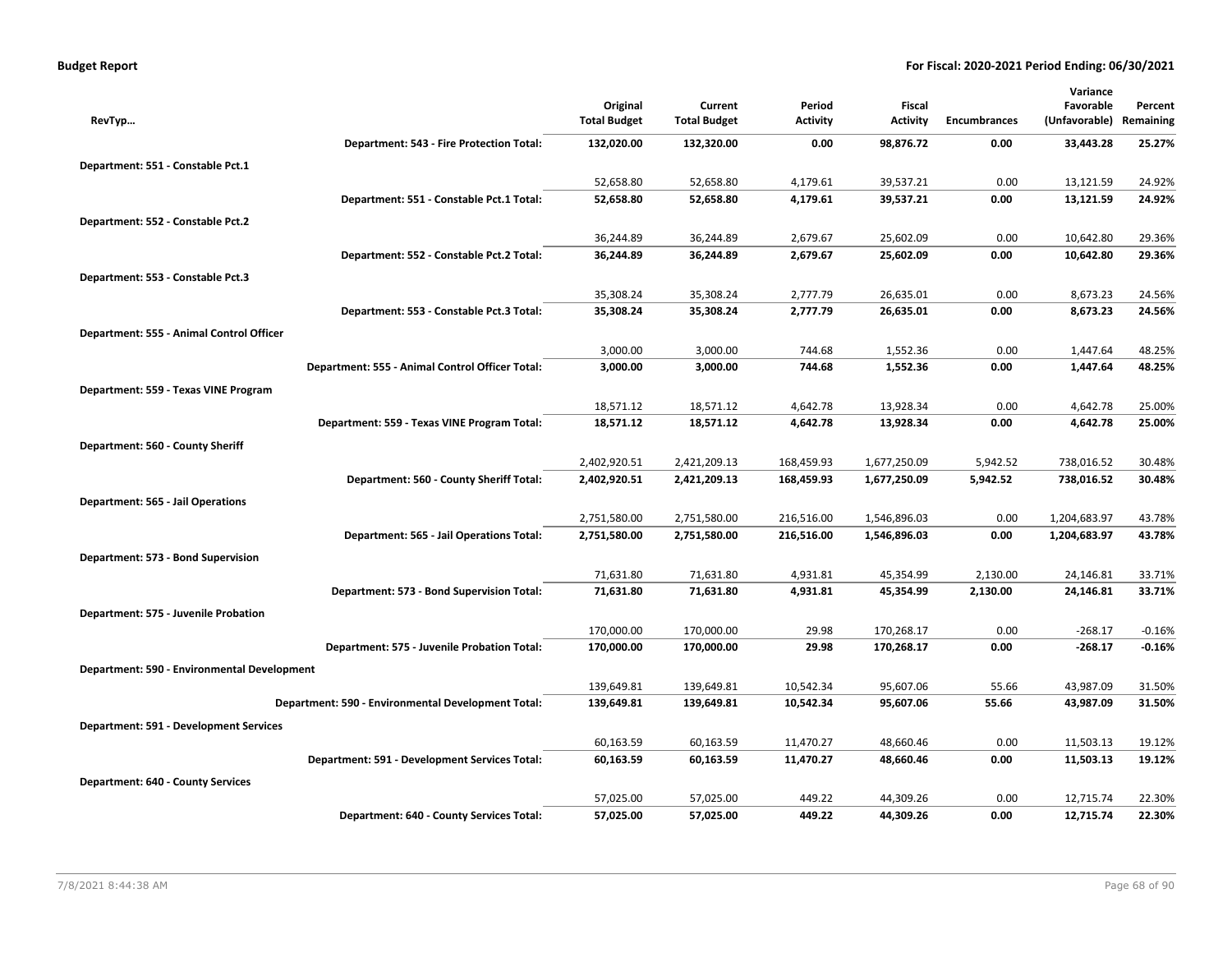|                                                    |                                                        |                     |                     |                 |                 |                     | Variance      |           |
|----------------------------------------------------|--------------------------------------------------------|---------------------|---------------------|-----------------|-----------------|---------------------|---------------|-----------|
|                                                    |                                                        | Original            | Current             | Period          | Fiscal          |                     | Favorable     | Percent   |
| RevTyp                                             |                                                        | <b>Total Budget</b> | <b>Total Budget</b> | <b>Activity</b> | <b>Activity</b> | <b>Encumbrances</b> | (Unfavorable) | Remaining |
| Department: 641 - Health Officer                   |                                                        |                     |                     |                 |                 |                     |               |           |
|                                                    |                                                        | 2,400.00            | 2,400.00            | 200.00          | 1,800.00        | 0.00                | 600.00        | 25.00%    |
|                                                    | Department: 641 - Health Officer Total:                | 2,400.00            | 2,400.00            | 200.00          | 1,800.00        | 0.00                | 600.00        | 25.00%    |
| Department: 645 - Indigent Health Care             |                                                        |                     |                     |                 |                 |                     |               |           |
|                                                    |                                                        | 189,386.82          | 189,386.82          | 68,734.22       | 261,232.89      | 0.00                | $-71,846.07$  | $-37.94%$ |
|                                                    | Department: 645 - Indigent Health Care Total:          | 189,386.82          | 189,386.82          | 68,734.22       | 261,232.89      | 0.00                | $-71,846.07$  | -37.94%   |
| Department: 665 - County Agents                    |                                                        |                     |                     |                 |                 |                     |               |           |
|                                                    |                                                        | 115,384.39          | 115,384.39          | 8,596.63        | 74,519.00       | 0.00                | 40,865.39     | 35.42%    |
|                                                    | Department: 665 - County Agents Total:                 | 115,384.39          | 115,384.39          | 8,596.63        | 74,519.00       | 0.00                | 40,865.39     | 35.42%    |
| <b>Department: 696 - Donations and Allocations</b> |                                                        |                     |                     |                 |                 |                     |               |           |
|                                                    |                                                        | 3,000.00            | 3,000.00            | 0.00            | 0.00            | 0.00                | 3,000.00      | 100.00%   |
|                                                    | Department: 696 - Donations and Allocations Total:     | 3,000.00            | 3,000.00            | 0.00            | 0.00            | 0.00                | 3,000.00      | 100.00%   |
|                                                    | <b>Expense Total:</b>                                  | 13,903,281.52       | 13,923,290.14       | 1,085,545.28    | 9,420,440.73    | 23,970.84           | 4,478,878.57  | 32.17%    |
|                                                    |                                                        |                     |                     |                 |                 |                     |               |           |
|                                                    | Fund: 100 - General Surplus (Deficit):                 | 0.00                | 0.00                | $-664,785.48$   | 3,394,271.35    | $-23,970.84$        | 3,370,300.51  | 0.00%     |
| Fund: 110 - Courthouse Security                    |                                                        |                     |                     |                 |                 |                     |               |           |
| Revenue                                            |                                                        |                     |                     |                 |                 |                     |               |           |
| 300 - CASH                                         |                                                        | 26,650.00           | 55,064.66           | 0.00            | 0.00            | 0.00                | $-55,064.66$  | 100.00%   |
| 340 - FEES OF OFFICE                               |                                                        | 8,300.00            | 8,300.00            | 183.97          | 5,018.95        | 0.00                | $-3,281.05$   | 39.53%    |
| 360 - INTEREST EARNINGS                            |                                                        | 50.00               | 50.00               | 0.00            | 0.00            | 0.00                | $-50.00$      | 100.00%   |
|                                                    | <b>Revenue Surplus (Deficit):</b>                      | 35,000.00           | 63,414.66           | 183.97          | 5,018.95        | 0.00                | $-58,395.71$  | 92.09%    |
| <b>Expense</b>                                     |                                                        |                     |                     |                 |                 |                     |               |           |
| Department: 541 - Courthouse Security Part-Time    |                                                        |                     |                     |                 |                 |                     |               |           |
|                                                    |                                                        | 35,000.00           | 35,000.00           | 0.00            | 0.00            | 0.00                | 35,000.00     | 100.00%   |
|                                                    | Department: 541 - Courthouse Security Part-Time Total: | 35,000.00           | 35,000.00           | 0.00            | 0.00            | 0.00                | 35,000.00     | 100.00%   |
| Department: 542 - Security Equipment               |                                                        |                     |                     |                 |                 |                     |               |           |
|                                                    |                                                        | 0.00                | 28,414.66           | 0.00            | 28,774.25       | 0.00                | $-359.59$     | $-1.27%$  |
|                                                    | Department: 542 - Security Equipment Total:            | 0.00                | 28,414.66           | 0.00            | 28,774.25       | 0.00                | $-359.59$     | $-1.27%$  |
|                                                    | <b>Expense Total:</b>                                  | 35,000.00           | 63,414.66           | 0.00            | 28,774.25       | 0.00                | 34,640.41     | 54.63%    |
|                                                    | Fund: 110 - Courthouse Security Surplus (Deficit):     | 0.00                | 0.00                | 183.97          | $-23,755.30$    | 0.00                | $-23,755.30$  | 0.00%     |
| Fund: 111 - Justice Court Building Security        |                                                        |                     |                     |                 |                 |                     |               |           |
| Revenue                                            |                                                        |                     |                     |                 |                 |                     |               |           |
| 300 - CASH                                         |                                                        | 3,650.00            | 3,650.00            | 0.00            | 0.00            | 0.00                | $-3,650.00$   | 100.00%   |
| 370 - MISCELLANEOUS                                |                                                        | 850.00              | 850.00              | 0.00            | 915.92          | 0.00                | 65.92         | $-7.76%$  |
|                                                    | <b>Revenue Surplus (Deficit):</b>                      | 4,500.00            | 4,500.00            | 0.00            | 915.92          | 0.00                | $-3,584.08$   | 79.65%    |
| <b>Expense</b>                                     |                                                        |                     |                     |                 |                 |                     |               |           |
| Department: 454 - Justice Ct Bldg Expense          |                                                        |                     |                     |                 |                 |                     |               |           |
|                                                    |                                                        | 4,500.00            | 4,500.00            | 0.00            | 0.00            | 0.00                | 4,500.00      | 100.00%   |
|                                                    |                                                        |                     |                     |                 |                 |                     |               |           |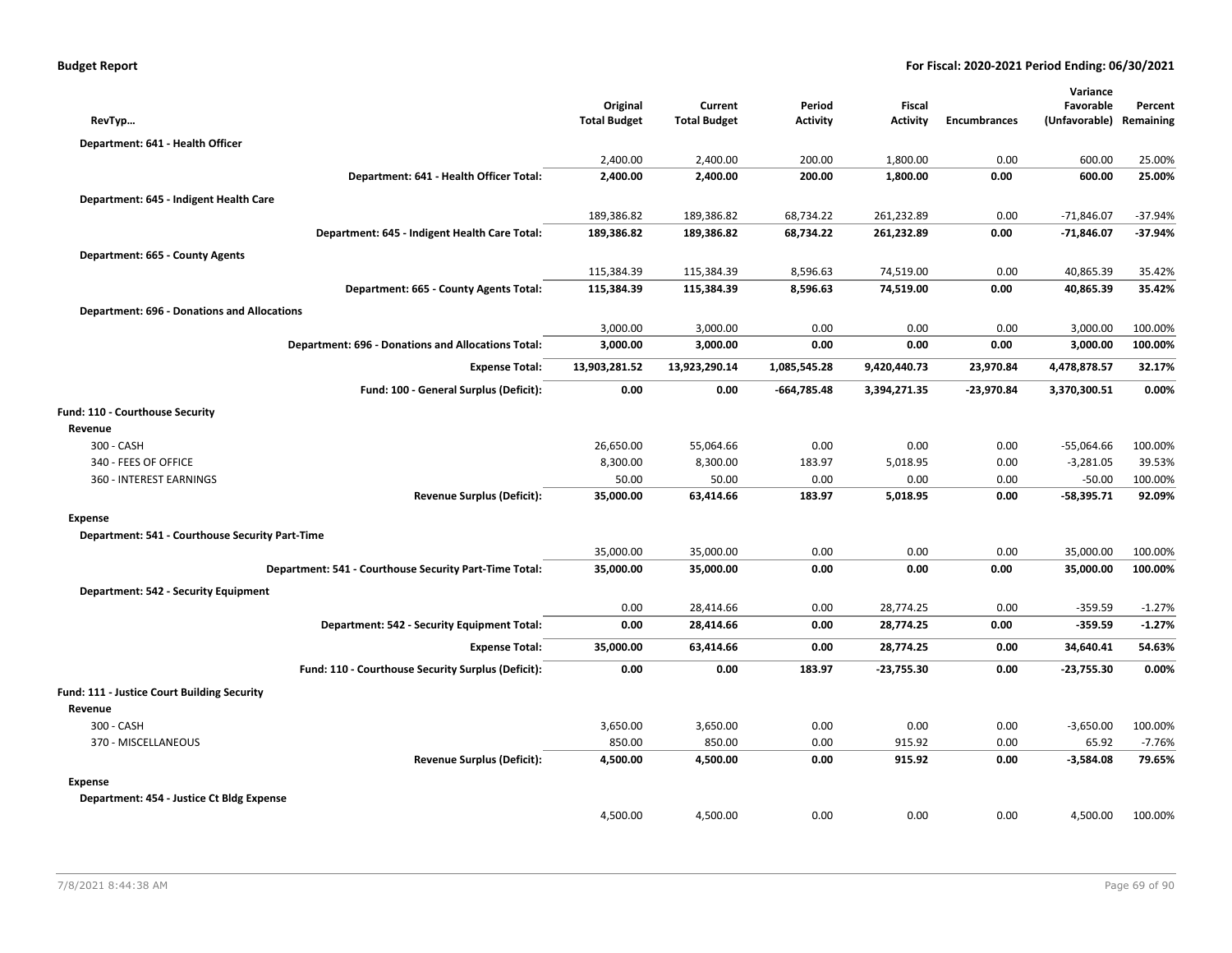| RevTyp                                              |                                                                | Original<br><b>Total Budget</b> | Current<br><b>Total Budget</b> | Period<br><b>Activity</b> | <b>Fiscal</b><br><b>Activity</b> | <b>Encumbrances</b> | Variance<br>Favorable<br>(Unfavorable) | Percent<br>Remaining |
|-----------------------------------------------------|----------------------------------------------------------------|---------------------------------|--------------------------------|---------------------------|----------------------------------|---------------------|----------------------------------------|----------------------|
|                                                     | Department: 454 - Justice Ct Bldg Expense Total:               | 4,500.00                        | 4,500.00                       | 0.00                      | 0.00                             | 0.00                | 4,500.00                               | 100.00%              |
|                                                     | <b>Expense Total:</b>                                          | 4,500.00                        | 4,500.00                       | 0.00                      | 0.00                             | 0.00                | 4,500.00                               | 100.00%              |
|                                                     | Fund: 111 - Justice Court Building Security Surplus (Deficit): | 0.00                            | 0.00                           | 0.00                      | 915.92                           | 0.00                | 915.92                                 | 0.00%                |
| Fund: 120 - County Clerk Vital Statistics           |                                                                |                                 |                                |                           |                                  |                     |                                        |                      |
| Revenue                                             |                                                                |                                 |                                |                           |                                  |                     |                                        |                      |
| 300 - CASH                                          |                                                                | 2,995.00                        | 2,995.00                       | 0.00                      | 0.00                             | 0.00                | $-2,995.00$                            | 100.00%              |
| 360 - INTEREST EARNINGS                             |                                                                | 5.00                            | 5.00                           | 0.00                      | 0.00                             | 0.00                | $-5.00$                                | 100.00%              |
| 370 - MISCELLANEOUS                                 |                                                                | 500.00                          | 500.00                         | 0.00                      | 130.00                           | 0.00                | $-370.00$                              | 74.00%               |
|                                                     | <b>Revenue Surplus (Deficit):</b>                              | 3,500.00                        | 3,500.00                       | 0.00                      | 130.00                           | 0.00                | $-3,370.00$                            | 96.29%               |
| <b>Expense</b>                                      |                                                                |                                 |                                |                           |                                  |                     |                                        |                      |
| Department: 411 - Vital Stats Expense               |                                                                |                                 |                                |                           |                                  |                     |                                        |                      |
|                                                     |                                                                | 3,500.00                        | 3,500.00                       | 0.00                      | 788.41                           | 766.47              | 1,945.12                               | 55.57%               |
|                                                     | Department: 411 - Vital Stats Expense Total:                   | 3,500.00                        | 3,500.00                       | 0.00                      | 788.41                           | 766.47              | 1,945.12                               | 55.57%               |
|                                                     | <b>Expense Total:</b>                                          | 3,500.00                        | 3,500.00                       | 0.00                      | 788.41                           | 766.47              | 1,945.12                               | 55.57%               |
|                                                     | Fund: 120 - County Clerk Vital Statistics Surplus (Deficit):   | 0.00                            | 0.00                           | 0.00                      | $-658.41$                        | $-766.47$           | $-1,424.88$                            | 0.00%                |
| <b>Fund: 121 - County Clerk Records Management</b>  |                                                                |                                 |                                |                           |                                  |                     |                                        |                      |
| Revenue                                             |                                                                |                                 |                                |                           |                                  |                     |                                        |                      |
| 300 - CASH                                          |                                                                | 38,139.08                       | 38,139.08                      | 0.00                      | 0.00                             | 0.00                | $-38,139.08$                           | 100.00%              |
| 360 - INTEREST EARNINGS                             |                                                                | 50.00                           | 50.00                          | 0.00                      | 0.00                             | 0.00                | $-50.00$                               | 100.00%              |
| 370 - MISCELLANEOUS                                 |                                                                | 57,500.00                       | 57,500.00                      | 0.00                      | 19,786.97                        | 0.00                | $-37,713.03$                           | 65.59%               |
|                                                     | <b>Revenue Surplus (Deficit):</b>                              | 95,689.08                       | 95,689.08                      | 0.00                      | 19,786.97                        | 0.00                | $-75,902.11$                           | 79.32%               |
| <b>Expense</b>                                      |                                                                |                                 |                                |                           |                                  |                     |                                        |                      |
| Department: 402 - Co.Clerk Records Mgt. Exp.        |                                                                |                                 |                                |                           |                                  |                     |                                        |                      |
|                                                     |                                                                | 95,689.08                       | 95,689.08                      | 3,420.75                  | 62,912.98                        | 159.95              | 32,616.15                              | 34.09%               |
|                                                     | Department: 402 - Co.Clerk Records Mgt. Exp. Total:            | 95,689.08                       | 95,689.08                      | 3,420.75                  | 62,912.98                        | 159.95              | 32,616.15                              | 34.09%               |
|                                                     | <b>Expense Total:</b>                                          | 95,689.08                       | 95,689.08                      | 3,420.75                  | 62,912.98                        | 159.95              | 32,616.15                              | 34.09%               |
|                                                     | Fund: 121 - County Clerk Records Management Surplus (Deficit): | 0.00                            | 0.00                           | $-3,420.75$               | $-43,126.01$                     | $-159.95$           | -43,285.96                             | 0.00%                |
| Fund: 122 - Chapter 19 Funds                        |                                                                |                                 |                                |                           |                                  |                     |                                        |                      |
| Revenue                                             |                                                                |                                 |                                |                           |                                  |                     |                                        |                      |
| 330 - GRANTS                                        |                                                                | 1,205.96                        | 1,205.96                       | 0.00                      | 0.00                             | 0.00                | $-1,205.96$                            | 100.00%              |
|                                                     | <b>Revenue Surplus (Deficit):</b>                              | 1,205.96                        | 1,205.96                       | 0.00                      | 0.00                             | 0.00                | $-1,205.96$                            | 100.00%              |
| <b>Expense</b>                                      |                                                                |                                 |                                |                           |                                  |                     |                                        |                      |
| Department: 403 - County Clerk                      |                                                                |                                 |                                |                           |                                  |                     |                                        |                      |
|                                                     |                                                                | 1,205.96                        | 1,205.96                       | 0.00                      | 0.00                             | 0.00                | 1,205.96                               | 100.00%              |
|                                                     | Department: 403 - County Clerk Total:                          | 1,205.96                        | 1,205.96                       | 0.00                      | 0.00                             | 0.00                | 1,205.96                               | 100.00%              |
| Department: 478 - HAVA CARES Act Coronavirus Relief |                                                                |                                 |                                |                           |                                  |                     |                                        |                      |
|                                                     |                                                                | 0.00                            | 0.00                           | 0.00                      | 17,370.07                        | 0.00                | $-17,370.07$                           | 0.00%                |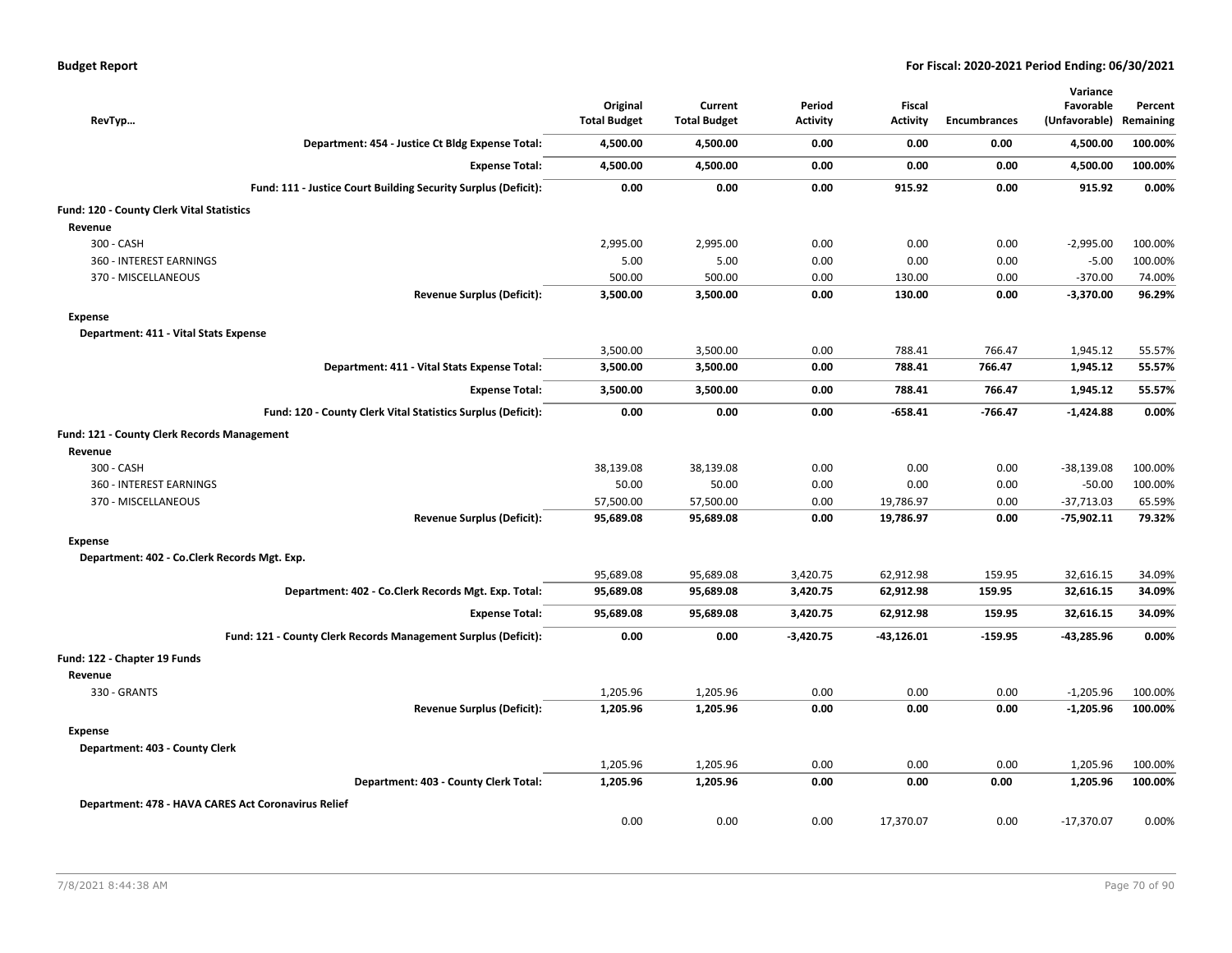| RevTyp                                                                 | Original<br><b>Total Budget</b> | Current<br><b>Total Budget</b> | Period<br><b>Activity</b> | Fiscal<br><b>Activity</b> | Encumbrances | Variance<br>Favorable<br>(Unfavorable) Remaining | Percent                   |
|------------------------------------------------------------------------|---------------------------------|--------------------------------|---------------------------|---------------------------|--------------|--------------------------------------------------|---------------------------|
| Department: 478 - HAVA CARES Act Coronavirus Relief Total:             | 0.00                            | 0.00                           | 0.00                      | 17,370.07                 | 0.00         | -17,370.07                                       | 0.00%                     |
| <b>Expense Total:</b>                                                  | 1,205.96                        | 1,205.96                       | 0.00                      | 17,370.07                 | 0.00         |                                                  | $-16,164.11$ $-1,340.35%$ |
| Fund: 122 - Chapter 19 Funds Surplus (Deficit):                        | 0.00                            | 0.00                           | 0.00                      | $-17,370.07$              | 0.00         | $-17,370.07$                                     | 0.00%                     |
| Fund: 123 - Election Equipment Fund                                    |                                 |                                |                           |                           |              |                                                  |                           |
| Revenue                                                                |                                 |                                |                           |                           |              |                                                  |                           |
| 300 - CASH                                                             | 26,000.00                       | 519,253.98                     | 0.00                      | 0.00                      | 0.00         | $-519,253.98$                                    | 100.00%                   |
| 335 - PROCEEDS FROM CAPITAL LEASE                                      | 0.00                            | 0.00                           | 0.00                      | 357,253.98                | 0.00         | 357,253.98                                       | 0.00%                     |
| 340 - FEES OF OFFICE                                                   | 4,000.00                        | 4,000.00                       | 3,096.00                  | 4,945.93                  | 0.00         | 945.93                                           | $-23.65%$                 |
| <b>Revenue Surplus (Deficit):</b>                                      | 30,000.00                       | 523,253.98                     | 3,096.00                  | 362,199.91                | 0.00         | $-161,054.07$                                    | 30.78%                    |
| Expense                                                                |                                 |                                |                           |                           |              |                                                  |                           |
| Department: 403 - County Clerk                                         |                                 |                                |                           |                           |              |                                                  |                           |
|                                                                        | 30,000.00                       | 523,253.98                     | 0.00                      | 493,253.98                | 0.00         | 30,000.00                                        | 5.73%                     |
| Department: 403 - County Clerk Total:                                  | 30,000.00                       | 523,253.98                     | 0.00                      | 493,253.98                | 0.00         | 30,000.00                                        | 5.73%                     |
| <b>Expense Total:</b>                                                  | 30,000.00                       | 523,253.98                     | 0.00                      | 493,253.98                | 0.00         | 30,000.00                                        | 5.73%                     |
| Fund: 123 - Election Equipment Fund Surplus (Deficit):                 | 0.00                            | 0.00                           | 3,096.00                  | $-131,054.07$             | 0.00         | $-131,054.07$                                    | 0.00%                     |
| Fund: 125 - County Clerk Co.& Dist.CourtTechnology                     |                                 |                                |                           |                           |              |                                                  |                           |
| Revenue                                                                |                                 |                                |                           |                           |              |                                                  |                           |
| 370 - MISCELLANEOUS                                                    | 600.00                          | 600.00                         | 0.00                      | 34.43                     | 0.00         | $-565.57$                                        | 94.26%                    |
| <b>Revenue Surplus (Deficit):</b>                                      | 600.00                          | 600.00                         | 0.00                      | 34.43                     | 0.00         | $-565.57$                                        | 94.26%                    |
| <b>Expense</b>                                                         |                                 |                                |                           |                           |              |                                                  |                           |
|                                                                        |                                 |                                |                           |                           |              |                                                  |                           |
| Department: 440 - Technology Equipment                                 |                                 |                                |                           |                           |              |                                                  |                           |
|                                                                        | 600.00                          | 600.00                         | 0.00                      | 300.00                    | 825.00       | $-525.00$                                        | $-87.50%$                 |
| Department: 440 - Technology Equipment Total:                          | 600.00                          | 600.00                         | 0.00                      | 300.00                    | 825.00       | $-525.00$                                        | $-87.50%$                 |
| <b>Expense Total:</b>                                                  | 600.00                          | 600.00                         | 0.00                      | 300.00                    | 825.00       | $-525.00$                                        | $-87.50\%$                |
| Fund: 125 - County Clerk Co.& Dist.CourtTechnology Surplus (Deficit):  | 0.00                            | 0.00                           | 0.00                      | $-265.57$                 | $-825.00$    | -1,090.57                                        | 0.00%                     |
| Fund: 126 - County Clerk Court Records Preservation                    |                                 |                                |                           |                           |              |                                                  |                           |
| Revenue                                                                |                                 |                                |                           |                           |              |                                                  |                           |
| 370 - MISCELLANEOUS                                                    | 0.00                            | 0.00                           | 0.00                      | 310.00                    | 0.00         | 310.00                                           | 0.00%                     |
| <b>Revenue Surplus (Deficit):</b>                                      | 0.00                            | 0.00                           | 0.00                      | 310.00                    | 0.00         | 310.00                                           | 0.00%                     |
| Fund: 126 - County Clerk Court Records Preservation Surplus (Deficit): | 0.00                            | 0.00                           | 0.00                      | 310.00                    | 0.00         | 310.00                                           | 0.00%                     |
| Fund: 127 - County Clerk Records Archive                               |                                 |                                |                           |                           |              |                                                  |                           |
| Revenue                                                                |                                 |                                |                           |                           |              |                                                  |                           |
| 300 - CASH                                                             | 50,000.00                       | 50,000.00                      | 0.00                      | 0.00                      | 0.00         | $-50,000.00$                                     | 100.00%                   |
| 370 - MISCELLANEOUS                                                    | 90,000.00                       | 90,000.00                      | 0.00                      | 16,770.00                 | 0.00         | $-73,230.00$                                     | 81.37%                    |
| <b>Revenue Surplus (Deficit):</b>                                      | 140,000.00                      | 140,000.00                     | 0.00                      | 16,770.00                 | 0.00         | $-123,230.00$                                    | 88.02%                    |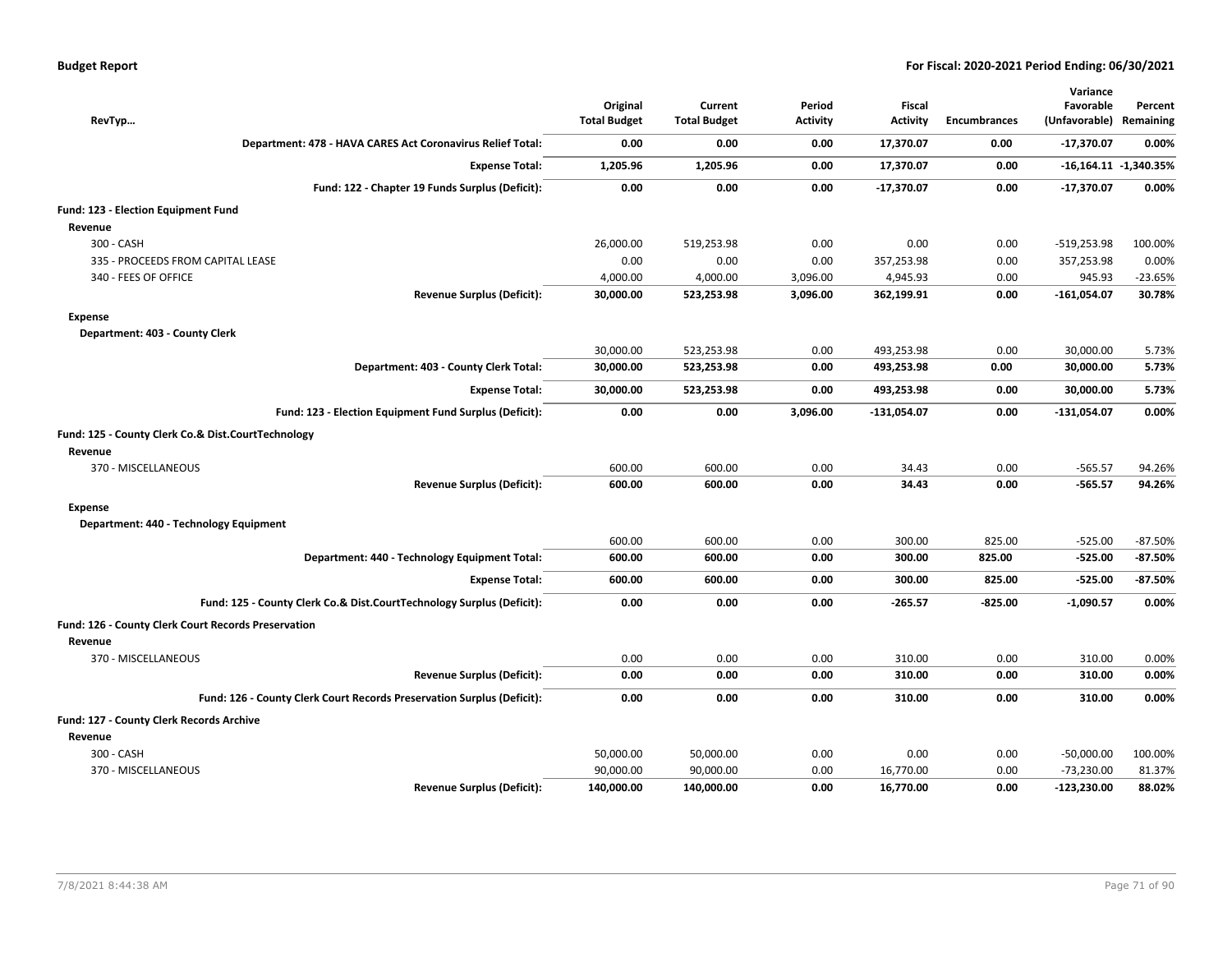| RevTyp                                                        | Original<br><b>Total Budget</b> | Current<br><b>Total Budget</b> | Period<br><b>Activity</b> | Fiscal<br><b>Activity</b> | <b>Encumbrances</b> | Variance<br>Favorable<br>(Unfavorable) Remaining | Percent |
|---------------------------------------------------------------|---------------------------------|--------------------------------|---------------------------|---------------------------|---------------------|--------------------------------------------------|---------|
| <b>Expense</b>                                                |                                 |                                |                           |                           |                     |                                                  |         |
| Department: 403 - County Clerk                                |                                 |                                |                           |                           |                     |                                                  |         |
|                                                               | 140,000.00                      | 140,000.00                     | 0.00                      | 17,605.32                 | 0.00                | 122,394.68                                       | 87.42%  |
| Department: 403 - County Clerk Total:                         | 140,000.00                      | 140,000.00                     | 0.00                      | 17,605.32                 | 0.00                | 122,394.68                                       | 87.42%  |
| <b>Expense Total:</b>                                         | 140,000.00                      | 140,000.00                     | 0.00                      | 17,605.32                 | 0.00                | 122,394.68                                       | 87.42%  |
| Fund: 127 - County Clerk Records Archive Surplus (Deficit):   | 0.00                            | 0.00                           | 0.00                      | $-835.32$                 | 0.00                | $-835.32$                                        | 0.00%   |
| Fund: 130 - Bail Bond Trust Fund                              |                                 |                                |                           |                           |                     |                                                  |         |
| Revenue                                                       |                                 |                                |                           |                           |                     |                                                  |         |
| 345 - BONDS                                                   | 7,000.00                        | 7,000.00                       | 270.00                    | 4,140.00                  | 0.00                | $-2,860.00$                                      | 40.86%  |
| <b>Revenue Surplus (Deficit):</b>                             | 7,000.00                        | 7,000.00                       | 270.00                    | 4,140.00                  | 0.00                | $-2,860.00$                                      | 40.86%  |
| <b>Expense</b>                                                |                                 |                                |                           |                           |                     |                                                  |         |
| Department: 498 - Bail Bond Fee Expense                       |                                 |                                |                           |                           |                     |                                                  |         |
|                                                               | 7,000.00                        | 7,000.00                       | 0.00                      | 0.00                      | 0.00                | 7,000.00                                         | 100.00% |
| Department: 498 - Bail Bond Fee Expense Total:                | 7,000.00                        | 7,000.00                       | 0.00                      | 0.00                      | 0.00                | 7,000.00                                         | 100.00% |
| <b>Expense Total:</b>                                         | 7,000.00                        | 7,000.00                       | 0.00                      | 0.00                      | 0.00                | 7,000.00                                         | 100.00% |
| Fund: 130 - Bail Bond Trust Fund Surplus (Deficit):           | 0.00                            | 0.00                           | 270.00                    | 4,140.00                  | 0.00                | 4,140.00                                         | 0.00%   |
| Fund: 160 - County Judge Excess Supplement                    |                                 |                                |                           |                           |                     |                                                  |         |
| Revenue                                                       |                                 |                                |                           |                           |                     |                                                  |         |
| 300 - CASH                                                    | 2,700.00                        | 2,700.00                       | 0.00                      | 0.00                      | 0.00                | $-2,700.00$                                      | 100.00% |
| <b>Revenue Surplus (Deficit):</b>                             | 2,700.00                        | 2,700.00                       | 0.00                      | 0.00                      | 0.00                | $-2,700.00$                                      | 100.00% |
| <b>Expense</b>                                                |                                 |                                |                           |                           |                     |                                                  |         |
| Department: 452 - Excess Supplement County Judge              |                                 |                                |                           |                           |                     |                                                  |         |
|                                                               | 2,700.00                        | 2,700.00                       | 146.50                    | 249.44                    | 0.00                | 2,450.56                                         | 90.76%  |
| Department: 452 - Excess Supplement County Judge Total:       | 2,700.00                        | 2,700.00                       | 146.50                    | 249.44                    | 0.00                | 2,450.56                                         | 90.76%  |
| <b>Expense Total:</b>                                         | 2,700.00                        | 2,700.00                       | 146.50                    | 249.44                    | 0.00                | 2,450.56                                         | 90.76%  |
| Fund: 160 - County Judge Excess Supplement Surplus (Deficit): | 0.00                            | 0.00                           | $-146.50$                 | -249.44                   | 0.00                | $-249.44$                                        | 0.00%   |
| <b>Fund: 161 - Probate Judges Education</b>                   |                                 |                                |                           |                           |                     |                                                  |         |
| Revenue                                                       |                                 |                                |                           |                           |                     |                                                  |         |
| 300 - CASH                                                    | 1,450.00                        | 1,450.00                       | 0.00                      | 0.00                      | 0.00                | $-1,450.00$                                      | 100.00% |
| 340 - FEES OF OFFICE                                          | 150.00                          | 150.00                         | 0.00                      | 145.00                    | 0.00                | $-5.00$                                          | 3.33%   |
| <b>Revenue Surplus (Deficit):</b>                             | 1,600.00                        | 1,600.00                       | 0.00                      | 145.00                    | 0.00                | $-1,455.00$                                      | 90.94%  |
| <b>Expense</b>                                                |                                 |                                |                           |                           |                     |                                                  |         |
| Department: 412 - Probate Judges Expense                      |                                 |                                |                           |                           |                     |                                                  |         |
|                                                               | 1,600.00                        | 1,600.00                       | 0.00                      | 0.00                      | 0.00                | 1,600.00                                         | 100.00% |
| Department: 412 - Probate Judges Expense Total:               | 1,600.00                        | 1,600.00                       | 0.00                      | 0.00                      | 0.00                | 1,600.00                                         | 100.00% |
| <b>Expense Total:</b>                                         | 1,600.00                        | 1,600.00                       | 0.00                      | 0.00                      | 0.00                | 1,600.00                                         | 100.00% |
| Fund: 161 - Probate Judges Education Surplus (Deficit):       | 0.00                            | 0.00                           | 0.00                      | 145.00                    | 0.00                | 145.00                                           | 0.00%   |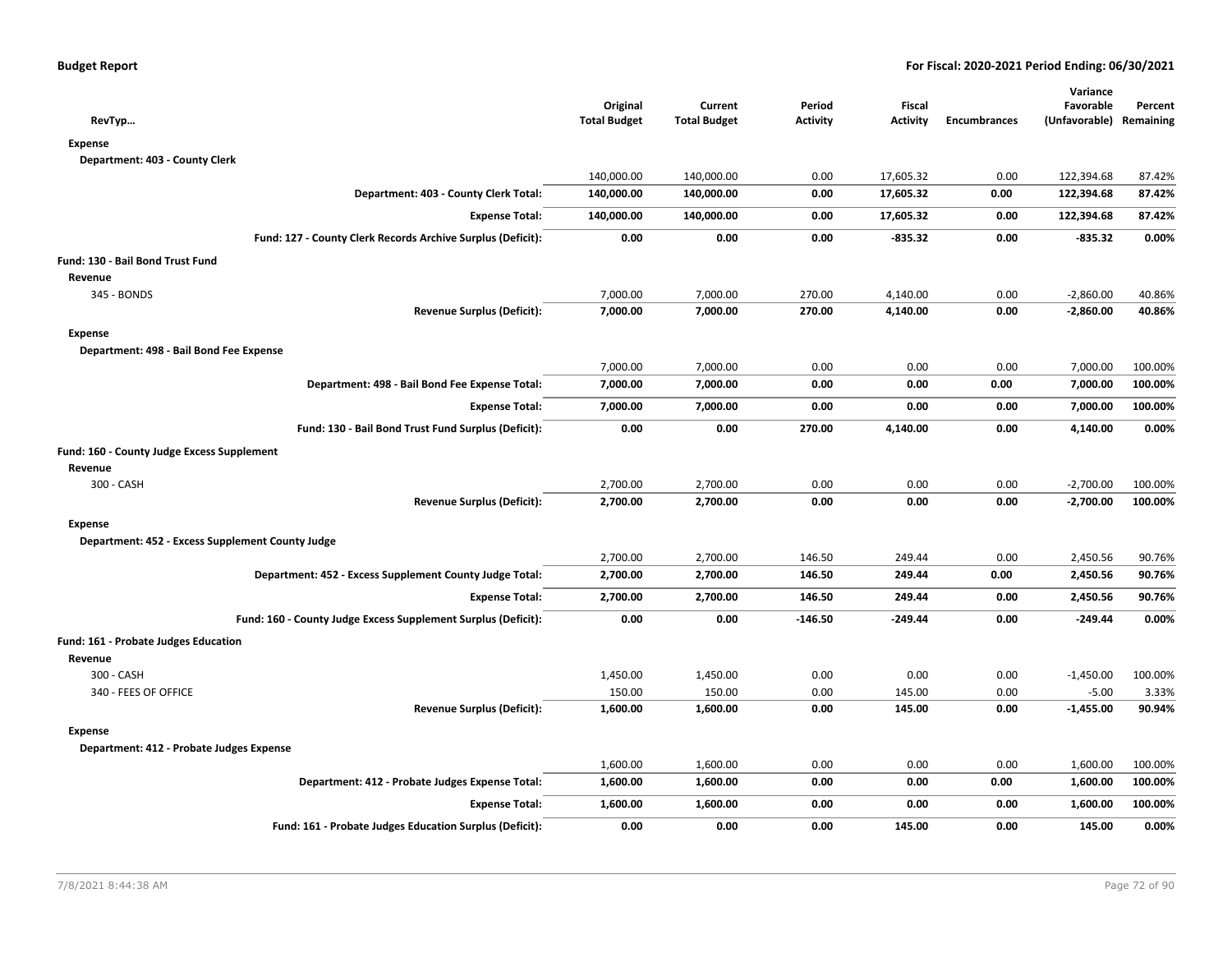| <b>Budget Report</b> |  |
|----------------------|--|
|----------------------|--|

| RevTyp                                                                   | Original<br><b>Total Budget</b> | Current<br><b>Total Budget</b> | Period<br><b>Activity</b> | Fiscal<br><b>Activity</b> | <b>Encumbrances</b> | Variance<br>Favorable<br>(Unfavorable) Remaining | Percent |
|--------------------------------------------------------------------------|---------------------------------|--------------------------------|---------------------------|---------------------------|---------------------|--------------------------------------------------|---------|
| Fund: 190 - District Clerk Records Management                            |                                 |                                |                           |                           |                     |                                                  |         |
| Revenue                                                                  |                                 |                                |                           |                           |                     |                                                  |         |
| 300 - CASH                                                               | 7,088.49                        | 7,088.49                       | 0.00                      | 0.00                      | 0.00                | $-7,088.49$                                      | 100.00% |
| 360 - INTEREST EARNINGS                                                  | 15.00                           | 15.00                          | 0.00                      | 0.00                      | 0.00                | $-15.00$                                         | 100.00% |
| 370 - MISCELLANEOUS                                                      | 2,500.00                        | 2,500.00                       | 192.37                    | 2,416.50                  | 0.00                | $-83.50$                                         | 3.34%   |
| <b>Revenue Surplus (Deficit):</b>                                        | 9,603.49                        | 9,603.49                       | 192.37                    | 2,416.50                  | 0.00                | $-7,186.99$                                      | 74.84%  |
| <b>Expense</b>                                                           |                                 |                                |                           |                           |                     |                                                  |         |
| Department: 450 - District Clerk                                         |                                 |                                |                           |                           |                     |                                                  |         |
|                                                                          | 9,603.49                        | 9,603.49                       | 741.05                    | 7,370.52                  | 0.00                | 2,232.97                                         | 23.25%  |
| Department: 450 - District Clerk Total:                                  | 9,603.49                        | 9,603.49                       | 741.05                    | 7,370.52                  | 0.00                | 2,232.97                                         | 23.25%  |
| <b>Expense Total:</b>                                                    | 9,603.49                        | 9,603.49                       | 741.05                    | 7,370.52                  | 0.00                | 2,232.97                                         | 23.25%  |
| Fund: 190 - District Clerk Records Management Surplus (Deficit):         | 0.00                            | 0.00                           | $-548.68$                 | $-4,954.02$               | 0.00                | $-4,954.02$                                      | 0.00%   |
| <b>Fund: 191 - District Court Records Archive</b>                        |                                 |                                |                           |                           |                     |                                                  |         |
| Revenue                                                                  |                                 |                                |                           |                           |                     |                                                  |         |
| 300 - CASH                                                               | 25,000.00                       | 25,000.00                      | 0.00                      | 0.00                      | 0.00                | $-25,000.00$                                     | 100.00% |
| 370 - MISCELLANEOUS                                                      | 4,000.00                        | 4,000.00                       | 343.34                    | 3,582.38                  | 0.00                | $-417.62$                                        | 10.44%  |
| <b>Revenue Surplus (Deficit):</b>                                        | 29,000.00                       | 29,000.00                      | 343.34                    | 3,582.38                  | 0.00                | $-25,417.62$                                     | 87.65%  |
| <b>Expense</b>                                                           |                                 |                                |                           |                           |                     |                                                  |         |
| Department: 450 - District Clerk                                         |                                 |                                |                           |                           |                     |                                                  |         |
|                                                                          | 29,000.00                       | 29,000.00                      | 0.00                      | 507.75                    | 0.00                | 28,492.25                                        | 98.25%  |
| Department: 450 - District Clerk Total:                                  | 29,000.00                       | 29,000.00                      | 0.00                      | 507.75                    | 0.00                | 28,492.25                                        | 98.25%  |
| <b>Expense Total:</b>                                                    | 29,000.00                       | 29,000.00                      | 0.00                      | 507.75                    | 0.00                | 28,492.25                                        | 98.25%  |
| Fund: 191 - District Court Records Archive Surplus (Deficit):            | 0.00                            | 0.00                           | 343.34                    | 3,074.63                  | 0.00                | 3,074.63                                         | 0.00%   |
| Fund: 192 - District Clerk Co.& Dist.Court Technology                    |                                 |                                |                           |                           |                     |                                                  |         |
| Revenue                                                                  |                                 |                                |                           |                           |                     |                                                  |         |
| 300 - CASH                                                               | 3,000.00                        | 3,000.00                       | 0.00                      | 0.00                      | 0.00                | $-3,000.00$                                      | 100.00% |
| 370 - MISCELLANEOUS                                                      | 0.00                            | 0.00                           | 35.01                     | 434.45                    | 0.00                | 434.45                                           | 0.00%   |
| <b>Revenue Surplus (Deficit):</b>                                        | 3,000.00                        | 3,000.00                       | 35.01                     | 434.45                    | 0.00                | $-2,565.55$                                      | 85.52%  |
| Expense                                                                  |                                 |                                |                           |                           |                     |                                                  |         |
| Department: 440 - Technology Equipment                                   |                                 |                                |                           |                           |                     |                                                  |         |
|                                                                          | 3,000.00                        | 3,000.00                       | 0.00                      | 0.00                      | 0.00                | 3,000.00                                         | 100.00% |
| Department: 440 - Technology Equipment Total:                            | 3,000.00                        | 3,000.00                       | 0.00                      | 0.00                      | 0.00                | 3,000.00                                         | 100.00% |
| <b>Expense Total:</b>                                                    | 3,000.00                        | 3,000.00                       | 0.00                      | 0.00                      | 0.00                | 3,000.00                                         | 100.00% |
| Fund: 192 - District Clerk Co.& Dist.Court Technology Surplus (Deficit): | 0.00                            | 0.00                           | 35.01                     | 434.45                    | 0.00                | 434.45                                           | 0.00%   |
| <b>Fund: 193 - District Clerk Court Records Preservation</b>             |                                 |                                |                           |                           |                     |                                                  |         |
| Revenue                                                                  |                                 |                                |                           |                           |                     |                                                  |         |
| 300 - CASH                                                               | 35,000.00                       | 35,000.00                      | 0.00                      | 0.00                      | 0.00                | $-35,000.00$                                     | 100.00% |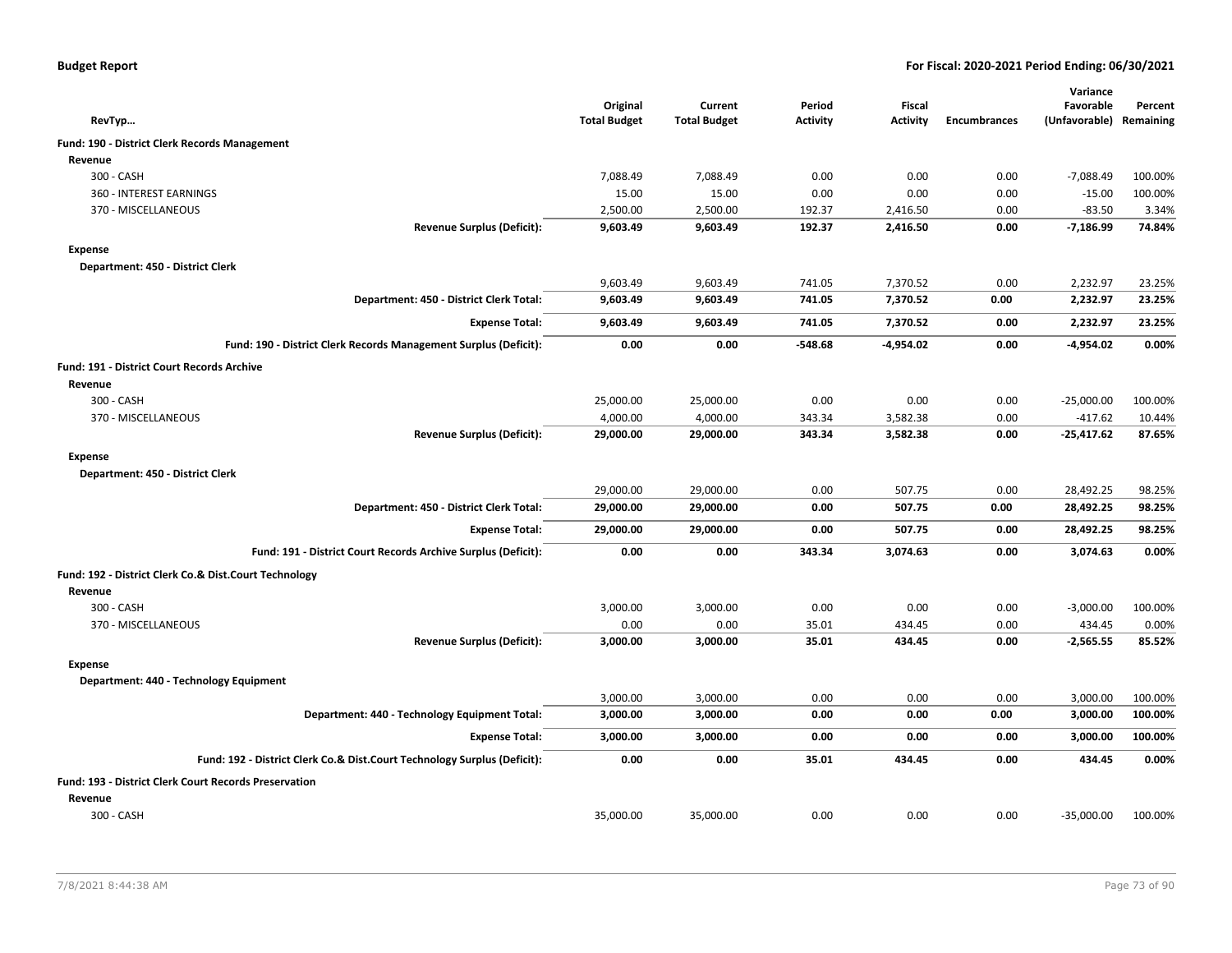| RevTyp                                                                   | Original<br><b>Total Budget</b> | Current<br><b>Total Budget</b> | Period<br><b>Activity</b> | <b>Fiscal</b><br><b>Activity</b> | <b>Encumbrances</b> | Variance<br>Favorable<br>(Unfavorable) Remaining | Percent   |
|--------------------------------------------------------------------------|---------------------------------|--------------------------------|---------------------------|----------------------------------|---------------------|--------------------------------------------------|-----------|
| 370 - MISCELLANEOUS                                                      | 0.00                            | 0.00                           | 262.64                    | 3,014.24                         | 0.00                | 3,014.24                                         | 0.00%     |
| <b>Revenue Surplus (Deficit):</b>                                        | 35,000.00                       | 35,000.00                      | 262.64                    | 3,014.24                         | 0.00                | $-31,985.76$                                     | 91.39%    |
| <b>Expense</b>                                                           |                                 |                                |                           |                                  |                     |                                                  |           |
| Department: 545 - District Clerk Records Pres.Equip.                     |                                 |                                |                           |                                  |                     |                                                  |           |
|                                                                          | 35,000.00                       | 35,000.00                      | 0.00                      | 0.00                             | 0.00                | 35,000.00                                        | 100.00%   |
| Department: 545 - District Clerk Records Pres. Equip. Total:             | 35,000.00                       | 35,000.00                      | 0.00                      | 0.00                             | 0.00                | 35,000.00                                        | 100.00%   |
| <b>Expense Total:</b>                                                    | 35,000.00                       | 35,000.00                      | 0.00                      | 0.00                             | 0.00                | 35,000.00                                        | 100.00%   |
| Fund: 193 - District Clerk Court Records Preservation Surplus (Deficit): | 0.00                            | 0.00                           | 262.64                    | 3,014.24                         | 0.00                | 3,014.24                                         | 0.00%     |
| Fund: 200 - County Offices Records Mangement                             |                                 |                                |                           |                                  |                     |                                                  |           |
| Revenue                                                                  |                                 |                                |                           |                                  |                     |                                                  |           |
| 300 - CASH                                                               | 6,737.24                        | 6,737.24                       | 0.00                      | 0.00                             | 0.00                | $-6,737.24$                                      | 100.00%   |
| 360 - INTEREST EARNINGS                                                  | 50.00                           | 50.00                          | 0.00                      | 0.00                             | 0.00                | $-50.00$                                         | 100.00%   |
| 370 - MISCELLANEOUS                                                      | 15,000.00                       | 15,000.00                      | 328.62                    | 12,017.62                        | 0.00                | $-2,982.38$                                      | 19.88%    |
| <b>Revenue Surplus (Deficit):</b>                                        | 21,787.24                       | 21,787.24                      | 328.62                    | 12,017.62                        | 0.00                | -9,769.62                                        | 44.84%    |
| <b>Expense</b>                                                           |                                 |                                |                           |                                  |                     |                                                  |           |
| Department: 449 - Co. Office Records Mgt.                                |                                 |                                |                           |                                  |                     |                                                  |           |
|                                                                          | 10,300.00                       | 20,787.24                      | 1,833.07                  | 9,138.07                         | 0.00                | 11,649.17                                        | 56.04%    |
| Department: 449 - Co. Office Records Mgt. Total:                         | 10,300.00                       | 20,787.24                      | 1,833.07                  | 9,138.07                         | 0.00                | 11,649.17                                        | 56.04%    |
| Department: 999 - Undesignated Conversion                                |                                 |                                |                           |                                  |                     |                                                  |           |
|                                                                          | 11,487.24                       | 1,000.00                       | 0.00                      | 0.00                             | 0.00                | 1,000.00                                         | 100.00%   |
| Department: 999 - Undesignated Conversion Total:                         | 11,487.24                       | 1,000.00                       | 0.00                      | 0.00                             | 0.00                | 1,000.00                                         | 100.00%   |
| <b>Expense Total:</b>                                                    | 21,787.24                       | 21,787.24                      | 1,833.07                  | 9,138.07                         | 0.00                | 12,649.17                                        | 58.06%    |
| Fund: 200 - County Offices Records Mangement Surplus (Deficit):          | 0.00                            | 0.00                           | $-1,504.45$               | 2,879.55                         | 0.00                | 2,879.55                                         | 0.00%     |
| Fund: 210 - Road & Bridge #1                                             |                                 |                                |                           |                                  |                     |                                                  |           |
| Revenue                                                                  |                                 |                                |                           |                                  |                     |                                                  |           |
| 300 - CASH                                                               | 66,657.62                       | 66,657.62                      | 0.00                      | 0.00                             | 0.00                | $-66,657.62$                                     | 100.00%   |
| 310 - PROPERTY TAXES                                                     | 557,378.68                      | 557,378.68                     | 6,885.51                  | 556,500.75                       | 0.00                | $-877.93$                                        | 0.16%     |
| 318 - OTHER TAXES                                                        | 52,017.67                       | 52,017.67                      | 6,805.80                  | 58,207.25                        | 0.00                | 6,189.58                                         | $-11.90%$ |
| 321 - FEES OF TAX COLLECTOR                                              | 140,000.00                      | 140,000.00                     | 4,752.61                  | 122,143.49                       | 0.00                | $-17,856.51$                                     | 12.75%    |
| 350 - FINES                                                              | 24,500.00                       | 24,500.00                      | 1,115.69                  | 13,934.68                        | 0.00                | $-10,565.32$                                     | 43.12%    |
| 360 - INTEREST EARNINGS                                                  | 500.00                          | 500.00                         | 0.00                      | 188.58                           | 0.00                | $-311.42$                                        | 62.28%    |
| 364 - SALE OF ASSETS LAND/BUILDING                                       | 1,000.00                        | 1,000.00                       | 0.00                      | 0.00                             | 0.00                | $-1,000.00$                                      | 100.00%   |
| 370 - MISCELLANEOUS                                                      | 34,000.00                       | 35,000.00                      | 390.00                    | 40,015.08                        | 0.00                | 5,015.08                                         | $-14.33%$ |
| <b>Revenue Surplus (Deficit):</b>                                        | 876,053.97                      | 877,053.97                     | 19,949.61                 | 790,989.83                       | 0.00                | $-86,064.14$                                     | 9.81%     |
| <b>Expense</b>                                                           |                                 |                                |                           |                                  |                     |                                                  |           |
| Department: 621 - Road & Bridge 1                                        |                                 |                                |                           |                                  |                     |                                                  |           |
|                                                                          | 860,096.29                      | 861,096.29                     | 56,286.07                 | 541,700.04                       | 4,543.46            | 314,852.79                                       | 36.56%    |
| Department: 621 - Road & Bridge 1 Total:                                 | 860,096.29                      | 861,096.29                     | 56,286.07                 | 541,700.04                       | 4,543.46            | 314,852.79                                       | 36.56%    |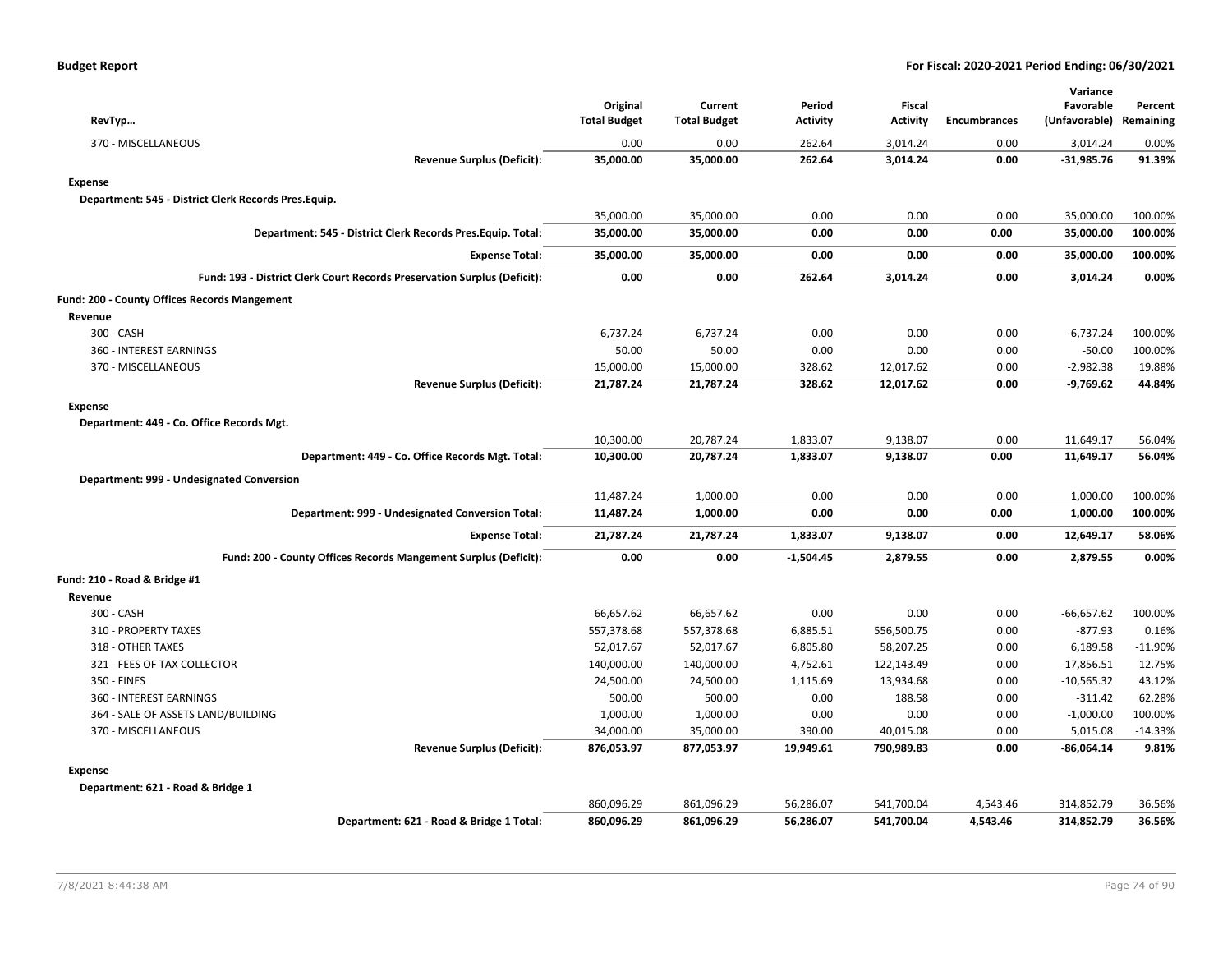|                                                   |                                                    | Original            | Current             | Period          | <b>Fiscal</b>   |                     | Variance<br>Favorable   | Percent   |
|---------------------------------------------------|----------------------------------------------------|---------------------|---------------------|-----------------|-----------------|---------------------|-------------------------|-----------|
| RevTyp                                            |                                                    | <b>Total Budget</b> | <b>Total Budget</b> | <b>Activity</b> | <b>Activity</b> | <b>Encumbrances</b> | (Unfavorable) Remaining |           |
| Department: 625 - Administrative Office R&B       |                                                    |                     |                     |                 |                 |                     |                         |           |
|                                                   |                                                    | 15,957.68           | 15,957.68           | 1,997.86        | 9,073.97        | 0.00                | 6,883.71                | 43.14%    |
|                                                   | Department: 625 - Administrative Office R&B Total: | 15,957.68           | 15,957.68           | 1,997.86        | 9,073.97        | 0.00                | 6,883.71                | 43.14%    |
|                                                   | <b>Expense Total:</b>                              | 876,053.97          | 877,053.97          | 58,283.93       | 550,774.01      | 4,543.46            | 321,736.50              | 36.68%    |
|                                                   | Fund: 210 - Road & Bridge #1 Surplus (Deficit):    | 0.00                | 0.00                | -38,334.32      | 240,215.82      | -4,543.46           | 235,672.36              | 0.00%     |
| Fund: 220 - Road & Bridge #2                      |                                                    |                     |                     |                 |                 |                     |                         |           |
| Revenue                                           |                                                    |                     |                     |                 |                 |                     |                         |           |
| 300 - CASH                                        |                                                    | 150,609.92          | 150,609.92          | 0.00            | 0.00            | 0.00                | $-150,609.92$           | 100.00%   |
| 310 - PROPERTY TAXES                              |                                                    | 649,623.64          | 649,623.64          | 8,022.09        | 648,361.22      | 0.00                | $-1,262.42$             | 0.19%     |
| 318 - OTHER TAXES                                 |                                                    | 64,603.02           | 64,603.02           | 7,926.47        | 67,787.84       | 0.00                | 3,184.82                | $-4.93%$  |
| 321 - FEES OF TAX COLLECTOR                       |                                                    | 167,000.00          | 167,000.00          | 5,536.17        | 142,280.93      | 0.00                | $-24,719.07$            | 14.80%    |
| 350 - FINES                                       |                                                    | 30,000.00           | 30,000.00           | 1,299.62        | 16,232.05       | 0.00                | $-13,767.95$            | 45.89%    |
| 360 - INTEREST EARNINGS                           |                                                    | 3,000.00            | 3,000.00            | 0.00            | 322.18          | 0.00                | $-2,677.82$             | 89.26%    |
| 364 - SALE OF ASSETS LAND/BUILDING                |                                                    | 4,000.00            | 4,000.00            | 0.00            | 0.00            | 0.00                | $-4,000.00$             | 100.00%   |
| 370 - MISCELLANEOUS                               |                                                    | 39,800.00           | 39,800.00           | 76.43           | 45,292.66       | 0.00                | 5,492.66                | $-13.80%$ |
|                                                   | <b>Revenue Surplus (Deficit):</b>                  | 1,108,636.58        | 1,108,636.58        | 22,860.78       | 920,276.88      | 0.00                | $-188,359.70$           | 16.99%    |
| <b>Expense</b>                                    |                                                    |                     |                     |                 |                 |                     |                         |           |
| Department: 509 - Contingency                     |                                                    |                     |                     |                 |                 |                     |                         |           |
|                                                   |                                                    | 10,000.00           | 10,000.00           | 0.00            | 0.00            | 0.00                | 10,000.00               | 100.00%   |
|                                                   | Department: 509 - Contingency Total:               | 10,000.00           | 10,000.00           | 0.00            | 0.00            | 0.00                | 10,000.00               | 100.00%   |
| Department: 622 - Road & Bridge 2                 |                                                    |                     |                     |                 |                 |                     |                         |           |
|                                                   |                                                    | 1,082,678.90        | 1,082,678.90        | 99,139.40       | 892,535.99      | 0.00                | 190,142.91              | 17.56%    |
|                                                   | Department: 622 - Road & Bridge 2 Total:           | 1,082,678.90        | 1,082,678.90        | 99,139.40       | 892,535.99      | 0.00                | 190,142.91              | 17.56%    |
| Department: 625 - Administrative Office R&B       |                                                    |                     |                     |                 |                 |                     |                         |           |
|                                                   |                                                    | 15,957.68           | 15,957.68           | 1,997.86        | 9,073.97        | 0.00                | 6,883.71                | 43.14%    |
|                                                   | Department: 625 - Administrative Office R&B Total: | 15,957.68           | 15,957.68           | 1,997.86        | 9,073.97        | 0.00                | 6,883.71                | 43.14%    |
|                                                   | <b>Expense Total:</b>                              | 1,108,636.58        | 1,108,636.58        | 101,137.26      | 901,609.96      | 0.00                | 207,026.62              | 18.67%    |
|                                                   | Fund: 220 - Road & Bridge #2 Surplus (Deficit):    | 0.00                | 0.00                | $-78,276.48$    | 18,666.92       | 0.00                | 18,666.92               | 0.00%     |
| Fund: 221 - Raw Water Pipeline Road and Bridge #2 |                                                    |                     |                     |                 |                 |                     |                         |           |
| Revenue                                           |                                                    |                     |                     |                 |                 |                     |                         |           |
| 325 - RAW WATER PIPELINE                          |                                                    | 0.00                | 12,000.00           | 0.00            | 12,000.00       | 0.00                | 0.00                    | 0.00%     |
|                                                   | <b>Revenue Surplus (Deficit):</b>                  | 0.00                | 12,000.00           | 0.00            | 12,000.00       | 0.00                | 0.00                    | 0.00%     |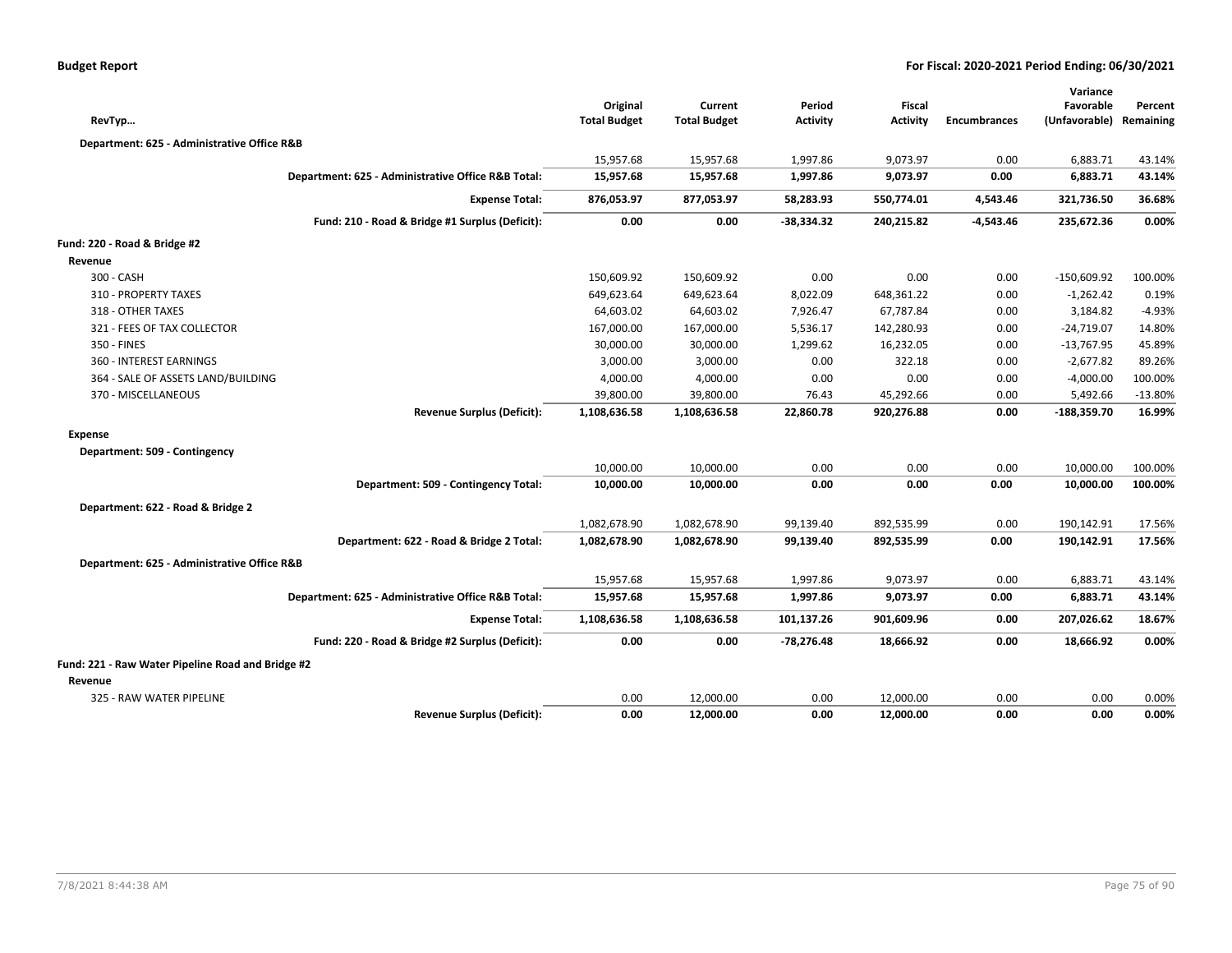| RevTyp                                                               | Original<br><b>Total Budget</b> | Current<br><b>Total Budget</b> | Period<br><b>Activity</b> | Fiscal<br><b>Activity</b> | <b>Encumbrances</b> | Variance<br>Favorable<br>(Unfavorable) Remaining | Percent   |
|----------------------------------------------------------------------|---------------------------------|--------------------------------|---------------------------|---------------------------|---------------------|--------------------------------------------------|-----------|
| <b>Expense</b>                                                       |                                 |                                |                           |                           |                     |                                                  |           |
| Department: 622 - Road & Bridge 2                                    |                                 |                                |                           |                           |                     |                                                  |           |
|                                                                      | 0.00                            | 12,000.00                      | 0.00                      | 0.00                      | 0.00                | 12,000.00                                        | 100.00%   |
| Department: 622 - Road & Bridge 2 Total:                             | 0.00                            | 12,000.00                      | 0.00                      | 0.00                      | 0.00                | 12,000.00                                        | 100.00%   |
| <b>Expense Total:</b>                                                | 0.00                            | 12,000.00                      | 0.00                      | 0.00                      | 0.00                | 12,000.00                                        | 100.00%   |
| Fund: 221 - Raw Water Pipeline Road and Bridge #2 Surplus (Deficit): | 0.00                            | 0.00                           | 0.00                      | 12,000.00                 | 0.00                | 12,000.00                                        | 0.00%     |
| Fund: 230 - Road & Bridge #3                                         |                                 |                                |                           |                           |                     |                                                  |           |
| Revenue                                                              |                                 |                                |                           |                           |                     |                                                  |           |
| 310 - PROPERTY TAXES                                                 | 972,335.46                      | 972,335.46                     | 12,032.35                 | 972,479.74                | 0.00                | 144.28                                           | $-0.01%$  |
| 318 - OTHER TAXES                                                    | 92,904.53                       | 92,904.53                      | 11,890.84                 | 101,694.36                | 0.00                | 8,789.83                                         | $-9.46%$  |
| 321 - FEES OF TAX COLLECTOR                                          | 220,000.00                      | 220,000.00                     | 8,304.25                  | 213,421.41                | 0.00                | $-6,578.59$                                      | 2.99%     |
| 350 - FINES                                                          | 30,400.00                       | 30,400.00                      | 1,949.43                  | 24,348.10                 | 0.00                | $-6,051.90$                                      | 19.91%    |
| 360 - INTEREST EARNINGS                                              | 4,000.00                        | 4,000.00                       | 0.00                      | 580.84                    | 0.00                | $-3,419.16$                                      | 85.48%    |
| 364 - SALE OF ASSETS LAND/BUILDING                                   | 5,000.00                        | 5,000.00                       | 0.00                      | 0.00                      | 0.00                | $-5,000.00$                                      | 100.00%   |
| 370 - MISCELLANEOUS                                                  | 47,369.88                       | 47,369.88                      | 109.29                    | 65,001.55                 | 0.00                | 17,631.67                                        | $-37.22%$ |
| <b>Revenue Surplus (Deficit):</b>                                    | 1,372,009.87                    | 1,372,009.87                   | 34,286.16                 | 1,377,526.00              | 0.00                | 5,516.13                                         | $-0.40%$  |
| <b>Expense</b>                                                       |                                 |                                |                           |                           |                     |                                                  |           |
| Department: 509 - Contingency                                        |                                 |                                |                           |                           |                     |                                                  |           |
|                                                                      | 30,000.00                       | 30,000.00                      | 0.00                      | 0.00                      | 0.00                | 30,000.00                                        | 100.00%   |
| Department: 509 - Contingency Total:                                 | 30,000.00                       | 30,000.00                      | 0.00                      | 0.00                      | 0.00                | 30,000.00                                        | 100.00%   |
| Department: 623 - Road & Bridge 3                                    |                                 |                                |                           |                           |                     |                                                  |           |
|                                                                      | 1,326,052.19                    | 1,326,052.19                   | 108,520.90                | 906,772.55                | 23,663.86           | 395,615.78                                       | 29.83%    |
| Department: 623 - Road & Bridge 3 Total:                             | 1,326,052.19                    | 1,326,052.19                   | 108,520.90                | 906,772.55                | 23,663.86           | 395,615.78                                       | 29.83%    |
| Department: 625 - Administrative Office R&B                          |                                 |                                |                           |                           |                     |                                                  |           |
|                                                                      | 15,957.68                       | 15,957.68                      | 1,997.86                  | 9,073.97                  | 0.00                | 6,883.71                                         | 43.14%    |
| Department: 625 - Administrative Office R&B Total:                   | 15,957.68                       | 15,957.68                      | 1,997.86                  | 9,073.97                  | 0.00                | 6,883.71                                         | 43.14%    |
| <b>Expense Total:</b>                                                | 1,372,009.87                    | 1,372,009.87                   | 110,518.76                | 915,846.52                | 23,663.86           | 432,499.49                                       | 31.52%    |
| Fund: 230 - Road & Bridge #3 Surplus (Deficit):                      | 0.00                            | 0.00                           | $-76,232.60$              | 461,679.48                | $-23,663.86$        | 438,015.62                                       | 0.00%     |
|                                                                      |                                 |                                |                           |                           |                     |                                                  |           |
| Fund: 231 - Lake Road Impact/Raw Water PipelinePct. 3                |                                 |                                |                           |                           |                     |                                                  |           |
| Revenue                                                              |                                 |                                |                           |                           |                     |                                                  |           |
| 300 - CASH                                                           | 250,000.00                      | 250,000.00                     | 0.00                      | 0.00                      | 0.00                | $-250,000.00$                                    | 100.00%   |
| 325 - RAW WATER PIPELINE                                             | 0.00                            | 84,000.00                      | 0.00                      | 84,000.00                 | 0.00                | 0.00                                             | 0.00%     |
| <b>Revenue Surplus (Deficit):</b>                                    | 250,000.00                      | 334,000.00                     | 0.00                      | 84,000.00                 | 0.00                | $-250,000.00$                                    | 74.85%    |
| <b>Expense</b>                                                       |                                 |                                |                           |                           |                     |                                                  |           |
| Department: 623 - Road & Bridge 3                                    |                                 |                                |                           |                           |                     |                                                  |           |
|                                                                      | 250,000.00                      | 250,000.00                     | 0.00                      | 0.00                      | 0.00                | 250,000.00                                       | 100.00%   |
| Department: 623 - Road & Bridge 3 Total:                             | 250,000.00                      | 250,000.00                     | 0.00                      | 0.00                      | 0.00                | 250,000.00                                       | 100.00%   |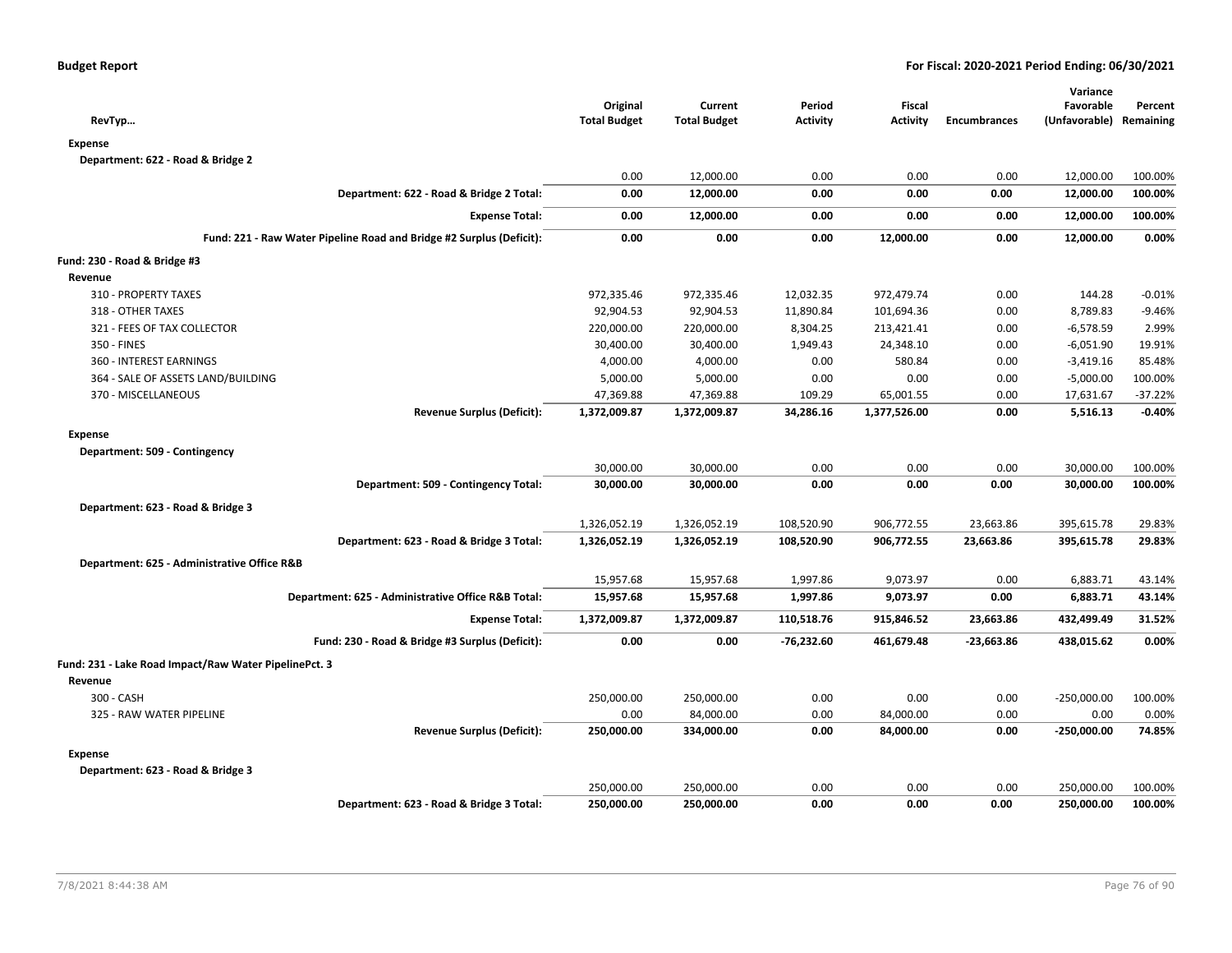| <b>Budget Report</b> |  |
|----------------------|--|
|----------------------|--|

| RevTyp                                                                   | Original<br><b>Total Budget</b> | Current<br><b>Total Budget</b> | Period<br><b>Activity</b> | Fiscal<br><b>Activity</b> | <b>Encumbrances</b> | Variance<br>Favorable<br>(Unfavorable) | Percent<br>Remaining |
|--------------------------------------------------------------------------|---------------------------------|--------------------------------|---------------------------|---------------------------|---------------------|----------------------------------------|----------------------|
| Department: 626 - Road & Bridge 3 Raw Water Pipeline                     |                                 |                                |                           |                           |                     |                                        |                      |
|                                                                          | 0.00                            | 84,000.00                      | 0.00                      | 0.00                      | 0.00                | 84,000.00                              | 100.00%              |
| Department: 626 - Road & Bridge 3 Raw Water Pipeline Total:              | 0.00                            | 84,000.00                      | 0.00                      | 0.00                      | 0.00                | 84,000.00                              | 100.00%              |
| <b>Expense Total:</b>                                                    | 250,000.00                      | 334,000.00                     | 0.00                      | 0.00                      | 0.00                | 334,000.00                             | 100.00%              |
| Fund: 231 - Lake Road Impact/Raw Water PipelinePct. 3 Surplus (Deficit): | 0.00                            | 0.00                           | 0.00                      | 84,000.00                 | 0.00                | 84,000.00                              | 0.00%                |
| Fund: 240 - Road & Bridge #4                                             |                                 |                                |                           |                           |                     |                                        |                      |
| Revenue                                                                  |                                 |                                |                           |                           |                     |                                        |                      |
| 300 - CASH                                                               | 47,006.36                       | 47,006.36                      | 0.00                      | 0.00                      | 0.00                | -47,006.36                             | 100.00%              |
| 310 - PROPERTY TAXES                                                     | 554,424.23                      | 554,424.23                     | 6,850.18                  | 553,645.61                | 0.00                | $-778.62$                              | 0.14%                |
| 318 - OTHER TAXES                                                        | 57,114.83                       | 57,114.83                      | 6,769.61                  | 57,895.93                 | 0.00                | 781.10                                 | $-1.37%$             |
| 321 - FEES OF TAX COLLECTOR                                              | 140,000.00                      | 140,000.00                     | 4,726.97                  | 121,484.17                | 0.00                | $-18,515.83$                           | 13.23%               |
| 350 - FINES                                                              | 33,800.00                       | 33,800.00                      | 1,109.66                  | 13,859.47                 | 0.00                | $-19,940.53$                           | 59.00%               |
| 360 - INTEREST EARNINGS                                                  | 2,000.00                        | 2,000.00                       | 0.00                      | 226.33                    | 0.00                | $-1,773.67$                            | 88.68%               |
| 364 - SALE OF ASSETS LAND/BUILDING                                       | 1,500.00                        | 1,500.00                       | 0.00                      | 0.00                      | 0.00                | $-1,500.00$                            | 100.00%              |
| 370 - MISCELLANEOUS                                                      | 37,500.00                       | 37,500.00                      | 0.00                      | 31,995.85                 | 0.00                | $-5,504.15$                            | 14.68%               |
| <b>Revenue Surplus (Deficit):</b>                                        | 873,345.42                      | 873,345.42                     | 19,456.42                 | 779,107.36                | 0.00                | -94,238.06                             | 10.79%               |
| <b>Expense</b>                                                           |                                 |                                |                           |                           |                     |                                        |                      |
| Department: 624 - Road & Bridge 4                                        |                                 |                                |                           |                           |                     |                                        |                      |
|                                                                          | 857,387.74                      | 857,387.74                     | 63,507.39                 | 499,031.72                | 173.04              | 358,182.98                             | 41.78%               |
| Department: 624 - Road & Bridge 4 Total:                                 | 857,387.74                      | 857,387.74                     | 63,507.39                 | 499,031.72                | 173.04              | 358,182.98                             | 41.78%               |
| Department: 625 - Administrative Office R&B                              |                                 |                                |                           |                           |                     |                                        |                      |
|                                                                          | 15,957.68                       | 15,957.68                      | 1,997.88                  | 9,072.61                  | 0.00                | 6,885.07                               | 43.15%               |
| Department: 625 - Administrative Office R&B Total:                       | 15,957.68                       | 15,957.68                      | 1,997.88                  | 9,072.61                  | 0.00                | 6,885.07                               | 43.15%               |
| <b>Expense Total:</b>                                                    | 873,345.42                      | 873,345.42                     | 65,505.27                 | 508,104.33                | 173.04              | 365,068.05                             | 41.80%               |
| Fund: 240 - Road & Bridge #4 Surplus (Deficit):                          | 0.00                            | 0.00                           | -46,048.85                | 271,003.03                | $-173.04$           | 270,829.99                             | 0.00%                |
| Fund: 241 - Lake Road Impact/Raw Water PipelinePct. 4                    |                                 |                                |                           |                           |                     |                                        |                      |
| Revenue                                                                  |                                 |                                |                           |                           |                     |                                        |                      |
| 300 - CASH                                                               | 150,000.00                      | 150,000.00                     | 0.00                      | 0.00                      | 0.00                | $-150,000.00$                          | 100.00%              |
| 326 - MAINTENANCE OF ROADS                                               | 0.00                            | 104,000.00                     | 0.00                      | 104,000.00                | 0.00                | 0.00                                   | 0.00%                |
| <b>Revenue Surplus (Deficit):</b>                                        | 150,000.00                      | 254,000.00                     | 0.00                      | 104,000.00                | 0.00                | $-150,000.00$                          | 59.06%               |
| <b>Expense</b>                                                           |                                 |                                |                           |                           |                     |                                        |                      |
| Department: 624 - Road & Bridge 4                                        |                                 |                                |                           |                           |                     |                                        |                      |
|                                                                          | 150,000.00                      | 254,000.00                     | 0.00                      | 0.00                      | 0.00                | 254,000.00                             | 100.00%              |
| Department: 624 - Road & Bridge 4 Total:                                 | 150,000.00                      | 254,000.00                     | 0.00                      | 0.00                      | 0.00                | 254,000.00                             | 100.00%              |
| <b>Expense Total:</b>                                                    | 150,000.00                      | 254,000.00                     | 0.00                      | 0.00                      | 0.00                | 254,000.00                             | 100.00%              |
| Fund: 241 - Lake Road Impact/Raw Water PipelinePct. 4 Surplus (Deficit): | 0.00                            | 0.00                           | 0.00                      | 104,000.00                | 0.00                | 104,000.00                             | 0.00%                |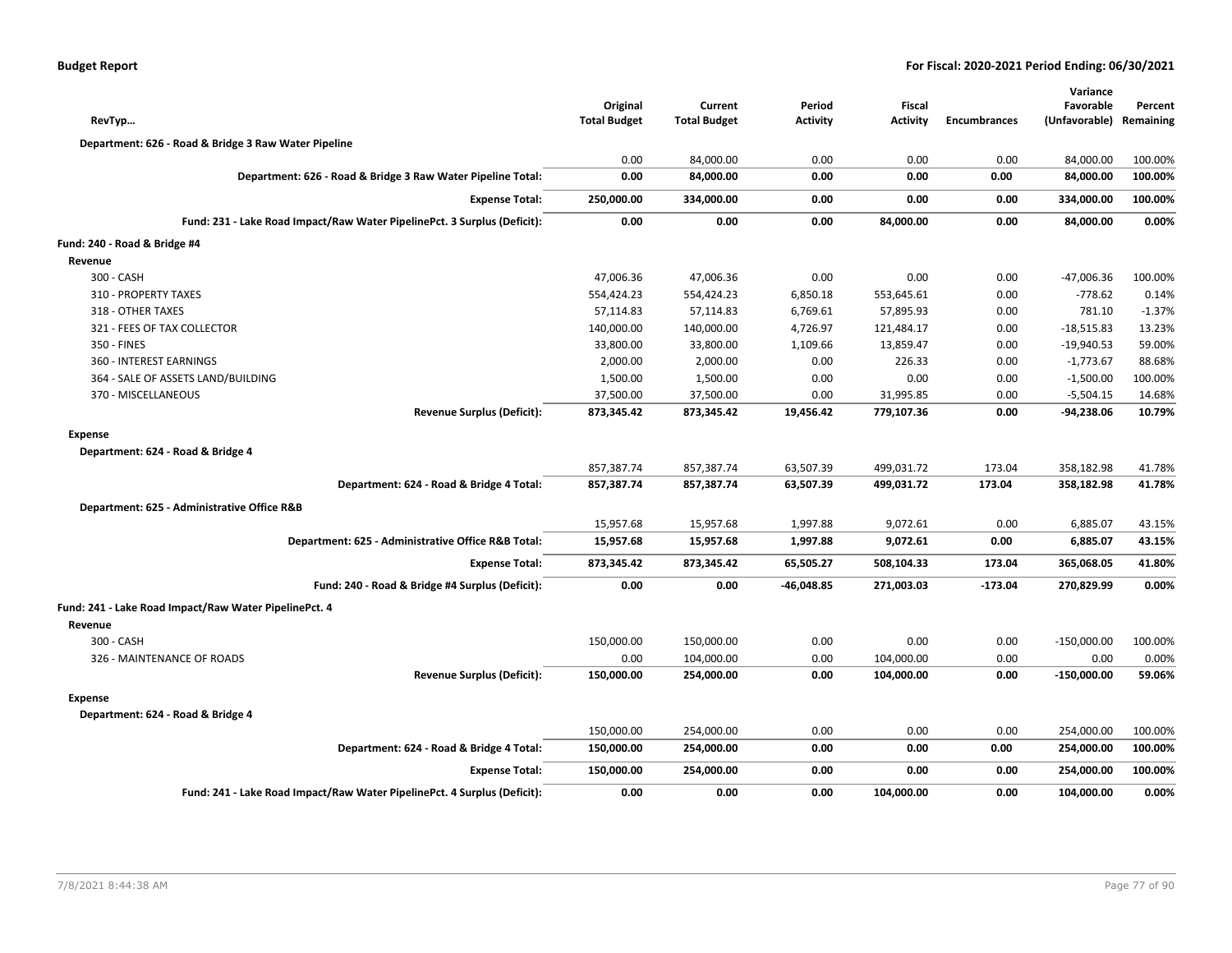| RevTyp                                                         |                                   | Original<br><b>Total Budget</b> | Current<br><b>Total Budget</b> | Period<br><b>Activity</b> | Fiscal<br><b>Activity</b> | <b>Encumbrances</b> | Variance<br>Favorable<br>(Unfavorable) Remaining | Percent  |
|----------------------------------------------------------------|-----------------------------------|---------------------------------|--------------------------------|---------------------------|---------------------------|---------------------|--------------------------------------------------|----------|
| Fund: 260 - J.P.#1 Justice Court Technology                    |                                   |                                 |                                |                           |                           |                     |                                                  |          |
| Revenue                                                        |                                   |                                 |                                |                           |                           |                     |                                                  |          |
| 370 - MISCELLANEOUS                                            |                                   | 1,500.00                        | 1,500.00                       | 0.00                      | 479.58                    | 0.00                | $-1,020.42$                                      | 68.03%   |
|                                                                | <b>Revenue Surplus (Deficit):</b> | 1,500.00                        | 1,500.00                       | 0.00                      | 479.58                    | 0.00                | $-1,020.42$                                      | 68.03%   |
| Expense                                                        |                                   |                                 |                                |                           |                           |                     |                                                  |          |
| Department: 455 - Justice of the Peace Pct. 1                  |                                   |                                 |                                |                           |                           |                     |                                                  |          |
|                                                                |                                   | 1,500.00                        | 1,500.00                       | 0.00                      | 1,544.16                  | 0.00                | -44.16                                           | $-2.94%$ |
| Department: 455 - Justice of the Peace Pct. 1 Total:           |                                   | 1,500.00                        | 1,500.00                       | 0.00                      | 1,544.16                  | 0.00                | -44.16                                           | $-2.94%$ |
|                                                                | <b>Expense Total:</b>             | 1,500.00                        | 1,500.00                       | 0.00                      | 1,544.16                  | 0.00                | -44.16                                           | $-2.94%$ |
| Fund: 260 - J.P.#1 Justice Court Technology Surplus (Deficit): |                                   | 0.00                            | 0.00                           | 0.00                      | $-1,064.58$               | 0.00                | $-1,064.58$                                      | 0.00%    |
| Fund: 270 - J.P.#2 Justice Court Technology                    |                                   |                                 |                                |                           |                           |                     |                                                  |          |
| Revenue                                                        |                                   |                                 |                                |                           |                           |                     |                                                  |          |
| 370 - MISCELLANEOUS                                            |                                   | 500.00                          | 500.00                         | 0.00                      | 70.12                     | 0.00                | $-429.88$                                        | 85.98%   |
|                                                                | <b>Revenue Surplus (Deficit):</b> | 500.00                          | 500.00                         | 0.00                      | 70.12                     | 0.00                | $-429.88$                                        | 85.98%   |
| Expense                                                        |                                   |                                 |                                |                           |                           |                     |                                                  |          |
| Department: 456 - Justice of the Peace Pct. 2                  |                                   |                                 |                                |                           |                           |                     |                                                  |          |
|                                                                |                                   | 500.00                          | 500.00                         | 0.00                      | 0.00                      | 0.00                | 500.00                                           | 100.00%  |
| Department: 456 - Justice of the Peace Pct. 2 Total:           |                                   | 500.00                          | 500.00                         | 0.00                      | 0.00                      | 0.00                | 500.00                                           | 100.00%  |
|                                                                | <b>Expense Total:</b>             | 500.00                          | 500.00                         | 0.00                      | 0.00                      | 0.00                | 500.00                                           | 100.00%  |
| Fund: 270 - J.P.#2 Justice Court Technology Surplus (Deficit): |                                   | 0.00                            | 0.00                           | 0.00                      | 70.12                     | 0.00                | 70.12                                            | 0.00%    |
| Fund: 280 - J.P.#3 Justice Court Technology                    |                                   |                                 |                                |                           |                           |                     |                                                  |          |
| Revenue                                                        |                                   |                                 |                                |                           |                           |                     |                                                  |          |
| 300 - CASH                                                     |                                   | 5,300.00                        | 5,300.00                       | 0.00                      | 0.00                      | 0.00                | $-5,300.00$                                      | 100.00%  |
| 370 - MISCELLANEOUS                                            |                                   | 700.00                          | 700.00                         | 0.00                      | 316.01                    | 0.00                | $-383.99$                                        | 54.86%   |
|                                                                | <b>Revenue Surplus (Deficit):</b> | 6,000.00                        | 6,000.00                       | 0.00                      | 316.01                    | 0.00                | $-5,683.99$                                      | 94.73%   |
| <b>Expense</b>                                                 |                                   |                                 |                                |                           |                           |                     |                                                  |          |
| Department: 457 - Justice of the Peace Pct. 3                  |                                   |                                 |                                |                           |                           |                     |                                                  |          |
|                                                                |                                   | 6,000.00                        | 6,000.00                       | 0.00                      | 0.00                      | 0.00                | 6,000.00                                         | 100.00%  |
| Department: 457 - Justice of the Peace Pct. 3 Total:           |                                   | 6,000.00                        | 6,000.00                       | 0.00                      | 0.00                      | 0.00                | 6,000.00                                         | 100.00%  |
|                                                                | <b>Expense Total:</b>             | 6,000.00                        | 6,000.00                       | 0.00                      | 0.00                      | 0.00                | 6,000.00                                         | 100.00%  |
| Fund: 280 - J.P.#3 Justice Court Technology Surplus (Deficit): |                                   | 0.00                            | 0.00                           | 0.00                      | 316.01                    | 0.00                | 316.01                                           | 0.00%    |
| Fund: 310 - F.C.Detention Center Annual Payment                |                                   |                                 |                                |                           |                           |                     |                                                  |          |
| Revenue                                                        |                                   |                                 |                                |                           |                           |                     |                                                  |          |
| 319 - F.C. DETENTION CENTER                                    |                                   | 10,000.00                       | 10,000.00                      | 0.00                      | 0.00                      | 0.00                | $-10,000.00$                                     | 100.00%  |
| 370 - MISCELLANEOUS                                            |                                   | 0.00                            | 0.00                           | 0.00                      | 100.00                    | 0.00                | 100.00                                           | 0.00%    |
|                                                                | <b>Revenue Surplus (Deficit):</b> | 10,000.00                       | 10,000.00                      | 0.00                      | 100.00                    | 0.00                | $-9,900.00$                                      | 99.00%   |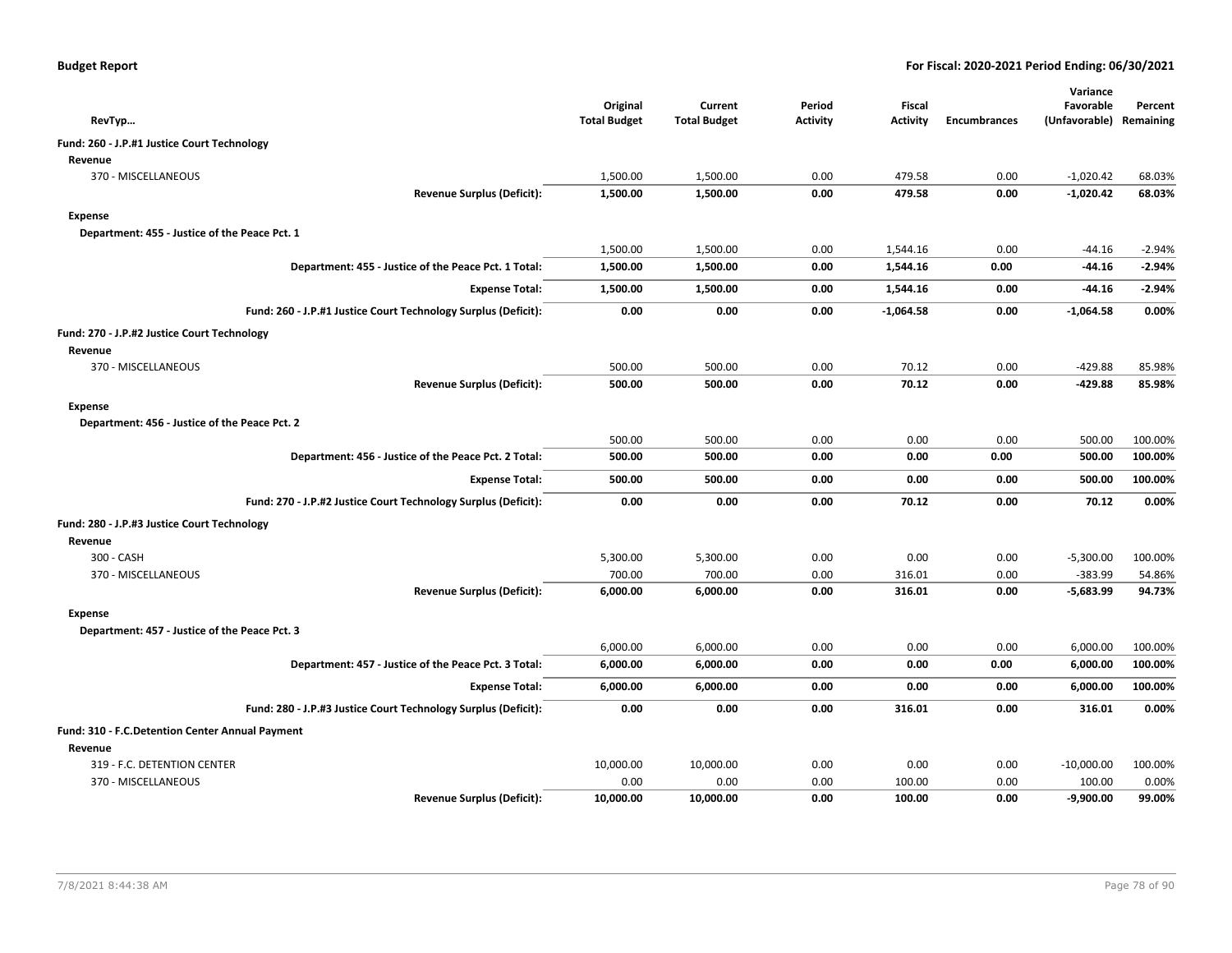| RevTyp                                                             | Original<br><b>Total Budget</b> | Current<br><b>Total Budget</b> | Period<br><b>Activity</b> | <b>Fiscal</b><br><b>Activity</b> | <b>Encumbrances</b> | Variance<br>Favorable<br>(Unfavorable) | Percent<br>Remaining |
|--------------------------------------------------------------------|---------------------------------|--------------------------------|---------------------------|----------------------------------|---------------------|----------------------------------------|----------------------|
| <b>Expense</b>                                                     |                                 |                                |                           |                                  |                     |                                        |                      |
| Department: 560 - County Sheriff                                   |                                 |                                |                           |                                  |                     |                                        |                      |
|                                                                    | 10,000.00                       | 10,000.00                      | 0.00                      | 7,469.50                         | 0.00                | 2,530.50                               | 25.31%               |
| Department: 560 - County Sheriff Total:                            | 10,000.00                       | 10,000.00                      | 0.00                      | 7,469.50                         | 0.00                | 2,530.50                               | 25.31%               |
| <b>Expense Total:</b>                                              | 10,000.00                       | 10,000.00                      | 0.00                      | 7,469.50                         | 0.00                | 2,530.50                               | 25.31%               |
| Fund: 310 - F.C.Detention Center Annual Payment Surplus (Deficit): | 0.00                            | 0.00                           | 0.00                      | $-7,369.50$                      | 0.00                | $-7,369.50$                            | 0.00%                |
| Fund: 330 - Bail Bondsman Application Fee                          |                                 |                                |                           |                                  |                     |                                        |                      |
| Revenue                                                            |                                 |                                |                           |                                  |                     |                                        |                      |
| 300 - CASH                                                         | 500.00                          | 500.00                         | 0.00                      | 0.00                             | 0.00                | $-500.00$                              | 100.00%              |
| 340 - FEES OF OFFICE                                               | 0.00                            | 0.00                           | 0.00                      | 1,000.00                         | 0.00                | 1,000.00                               | 0.00%                |
| <b>Revenue Surplus (Deficit):</b>                                  | 500.00                          | 500.00                         | 0.00                      | 1,000.00                         | 0.00                | 500.00                                 | $-100.00%$           |
| <b>Expense</b>                                                     |                                 |                                |                           |                                  |                     |                                        |                      |
| Department: 498 - Bail Bond Fee Expense                            |                                 |                                |                           |                                  |                     |                                        |                      |
|                                                                    | 500.00                          | 500.00                         | 0.00                      | 0.00                             | 0.00                | 500.00                                 | 100.00%              |
| Department: 498 - Bail Bond Fee Expense Total:                     | 500.00                          | 500.00                         | 0.00                      | 0.00                             | 0.00                | 500.00                                 | 100.00%              |
| <b>Expense Total:</b>                                              | 500.00                          | 500.00                         | 0.00                      | 0.00                             | 0.00                | 500.00                                 | 100.00%              |
| Fund: 330 - Bail Bondsman Application Fee Surplus (Deficit):       | 0.00                            | 0.00                           | 0.00                      | 1,000.00                         | 0.00                | 1,000.00                               | 0.00%                |
| Fund: 350 - Law Library                                            |                                 |                                |                           |                                  |                     |                                        |                      |
| Revenue                                                            |                                 |                                |                           |                                  |                     |                                        |                      |
| 340 - FEES OF OFFICE                                               | 15,000.00                       | 15,000.00                      | 910.00                    | 10,149.80                        | 0.00                | $-4,850.20$                            | 32.33%               |
| 360 - INTEREST EARNINGS                                            | 50.00                           | 50.00                          | 0.00                      | 0.00                             | 0.00                | $-50.00$                               | 100.00%              |
| <b>Revenue Surplus (Deficit):</b>                                  | 15,050.00                       | 15,050.00                      | 910.00                    | 10,149.80                        | 0.00                | $-4,900.20$                            | 32.56%               |
| <b>Expense</b>                                                     |                                 |                                |                           |                                  |                     |                                        |                      |
| Department: 451 - Law Library                                      |                                 |                                |                           |                                  |                     |                                        |                      |
|                                                                    | 15,050.00                       | 15,050.00                      | 0.00                      | 0.00                             | 0.00                | 15,050.00                              | 100.00%              |
| Department: 451 - Law Library Total:                               | 15,050.00                       | 15,050.00                      | 0.00                      | 0.00                             | 0.00                | 15,050.00                              | 100.00%              |
| <b>Expense Total:</b>                                              | 15,050.00                       | 15,050.00                      | 0.00                      | 0.00                             | 0.00                | 15,050.00                              | 100.00%              |
| Fund: 350 - Law Library Surplus (Deficit):                         | 0.00                            | 0.00                           | 910.00                    | 10,149.80                        | 0.00                | 10,149.80                              | 0.00%                |
| Fund: 360 - D. A. Fee                                              |                                 |                                |                           |                                  |                     |                                        |                      |
| Revenue                                                            |                                 |                                |                           |                                  |                     |                                        |                      |
| 340 - FEES OF OFFICE                                               | 2,000.00                        | 2,000.00                       | 30.00                     | 381.28                           | 0.00                | $-1,618.72$                            | 80.94%               |
| 352 - FINES & FORFEITURES                                          | 0.00                            | 0.00                           | 0.00                      | 25,491.51                        | 0.00                | 25,491.51                              | 0.00%                |
| 360 - INTEREST EARNINGS                                            | 0.00                            | 0.00                           | 0.00                      | 2.46                             | 0.00                | 2.46                                   | 0.00%                |
| 370 - MISCELLANEOUS                                                | 1,000.00                        | 1,000.00                       | 105.88                    | 798.36                           | 0.00                | $-201.64$                              | 20.16%               |
| <b>Revenue Surplus (Deficit):</b>                                  | 3,000.00                        | 3,000.00                       | 135.88                    | 26,673.61                        | 0.00                | 23,673.61                              | $-789.12%$           |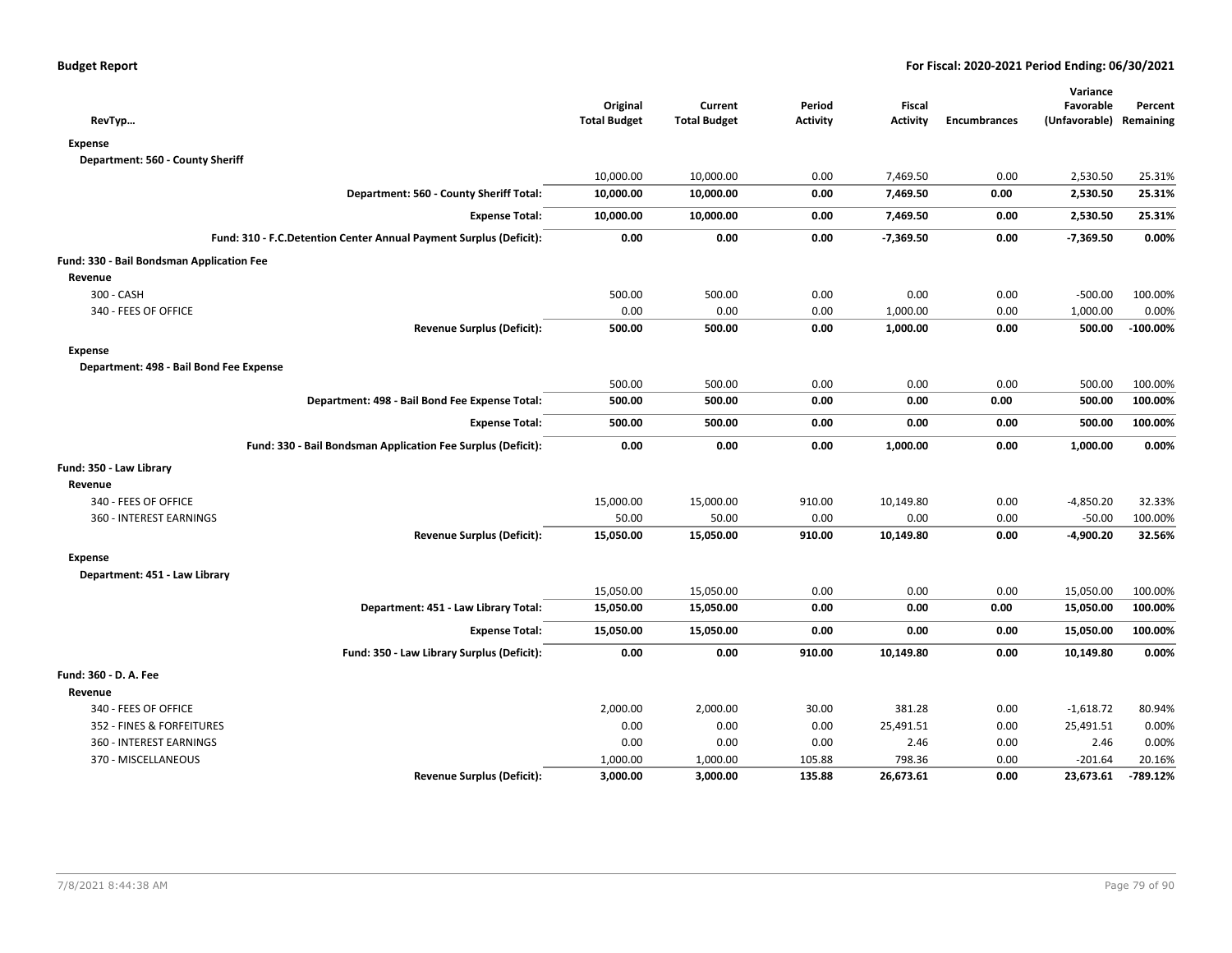| RevTyp                                 |                                                   | Original<br><b>Total Budget</b> | Current<br><b>Total Budget</b> | Period<br><b>Activity</b> | Fiscal<br><b>Activity</b> | <b>Encumbrances</b> | Variance<br>Favorable<br>(Unfavorable) Remaining | Percent    |
|----------------------------------------|---------------------------------------------------|---------------------------------|--------------------------------|---------------------------|---------------------------|---------------------|--------------------------------------------------|------------|
| <b>Expense</b>                         |                                                   |                                 |                                |                           |                           |                     |                                                  |            |
| Department: 475 - District Attorney    |                                                   |                                 |                                |                           |                           |                     |                                                  |            |
|                                        |                                                   | 3,000.00                        | 3,000.00                       | 80.00                     | 1,799.20                  | 0.00                | 1,200.80                                         | 40.03%     |
|                                        | Department: 475 - District Attorney Total:        | 3,000.00                        | 3,000.00                       | 80.00                     | 1,799.20                  | 0.00                | 1,200.80                                         | 40.03%     |
| Department: 477 - DA Seizure           |                                                   |                                 |                                |                           |                           |                     |                                                  |            |
|                                        |                                                   | 0.00                            | 0.00                           | 1,279.35                  | 13,120.01                 | 0.00                | $-13,120.01$                                     | 0.00%      |
|                                        | Department: 477 - DA Seizure Total:               | 0.00                            | 0.00                           | 1,279.35                  | 13,120.01                 | 0.00                | $-13,120.01$                                     | 0.00%      |
|                                        | <b>Expense Total:</b>                             | 3,000.00                        | 3,000.00                       | 1,359.35                  | 14,919.21                 | 0.00                | $-11,919.21$                                     | $-397.31%$ |
|                                        | Fund: 360 - D. A. Fee Surplus (Deficit):          | 0.00                            | 0.00                           | $-1,223.47$               | 11,754.40                 | 0.00                | 11,754.40                                        | 0.00%      |
| Fund: 361 - Contraband Seizure         |                                                   |                                 |                                |                           |                           |                     |                                                  |            |
| Revenue                                |                                                   |                                 |                                |                           |                           |                     |                                                  |            |
| 360 - INTEREST EARNINGS                |                                                   | 0.00                            | 0.00                           | 0.00                      | 1.43                      | 0.00                | 1.43                                             | 0.00%      |
|                                        | <b>Revenue Surplus (Deficit):</b>                 | 0.00                            | 0.00                           | 0.00                      | 1.43                      | 0.00                | 1.43                                             | 0.00%      |
|                                        | Fund: 361 - Contraband Seizure Surplus (Deficit): | 0.00                            | 0.00                           | 0.00                      | 1.43                      | 0.00                | 1.43                                             | 0.00%      |
| Fund: 362 - Investigator/LEOSE         |                                                   |                                 |                                |                           |                           |                     |                                                  |            |
| Revenue                                |                                                   |                                 |                                |                           |                           |                     |                                                  |            |
| 330 - GRANTS                           |                                                   | 0.00                            | 0.00                           | 0.00                      | 642.52                    | 0.00                | 642.52                                           | 0.00%      |
|                                        | <b>Revenue Surplus (Deficit):</b>                 | 0.00                            | 0.00                           | 0.00                      | 642.52                    | 0.00                | 642.52                                           | 0.00%      |
| <b>Expense</b>                         |                                                   |                                 |                                |                           |                           |                     |                                                  |            |
| Department: 475 - District Attorney    |                                                   |                                 |                                |                           |                           |                     |                                                  |            |
|                                        |                                                   | 0.00                            | 0.00                           | 350.00                    | 350.00                    | 0.00                | $-350.00$                                        | 0.00%      |
|                                        | Department: 475 - District Attorney Total:        | 0.00                            | 0.00                           | 350.00                    | 350.00                    | 0.00                | $-350.00$                                        | 0.00%      |
|                                        | <b>Expense Total:</b>                             | 0.00                            | 0.00                           | 350.00                    | 350.00                    | 0.00                | $-350.00$                                        | 0.00%      |
|                                        | Fund: 362 - Investigator/LEOSE Surplus (Deficit): | 0.00                            | 0.00                           | $-350.00$                 | 292.52                    | 0.00                | 292.52                                           | 0.00%      |
| Fund: 380 - IHC Co-Op Gin              |                                                   |                                 |                                |                           |                           |                     |                                                  |            |
| Revenue                                |                                                   |                                 |                                |                           |                           |                     |                                                  |            |
| 360 - INTEREST EARNINGS                |                                                   | 0.00                            | 0.00                           | 0.00                      | 8.48                      | 0.00                | 8.48                                             | 0.00%      |
|                                        | <b>Revenue Surplus (Deficit):</b>                 | 0.00                            | 0.00                           | 0.00                      | 8.48                      | 0.00                | 8.48                                             | 0.00%      |
|                                        | Fund: 380 - IHC Co-Op Gin Surplus (Deficit):      | 0.00                            | 0.00                           | 0.00                      | 8.48                      | 0.00                | 8.48                                             | 0.00%      |
| Fund: 381 - IHC Bonnie Ruth Cooper     |                                                   |                                 |                                |                           |                           |                     |                                                  |            |
| Revenue                                |                                                   |                                 |                                |                           |                           |                     |                                                  |            |
| 360 - INTEREST EARNINGS                |                                                   | 0.00                            | 0.00                           | 0.00                      | 2.46                      | 0.00                | 2.46                                             | 0.00%      |
| 370 - MISCELLANEOUS                    |                                                   | 0.00                            | 0.00                           | 0.00                      | 1,186.56                  | 0.00                | 1,186.56                                         | 0.00%      |
|                                        | <b>Revenue Surplus (Deficit):</b>                 | 0.00                            | 0.00                           | 0.00                      | 1,189.02                  | 0.00                | 1,189.02                                         | 0.00%      |
| <b>Expense</b>                         |                                                   |                                 |                                |                           |                           |                     |                                                  |            |
| Department: 645 - Indigent Health Care |                                                   |                                 |                                |                           |                           |                     |                                                  |            |
|                                        |                                                   | 0.00                            | 0.00                           | 188.69                    | 6,962.78                  | 0.00                | $-6,962.78$                                      | 0.00%      |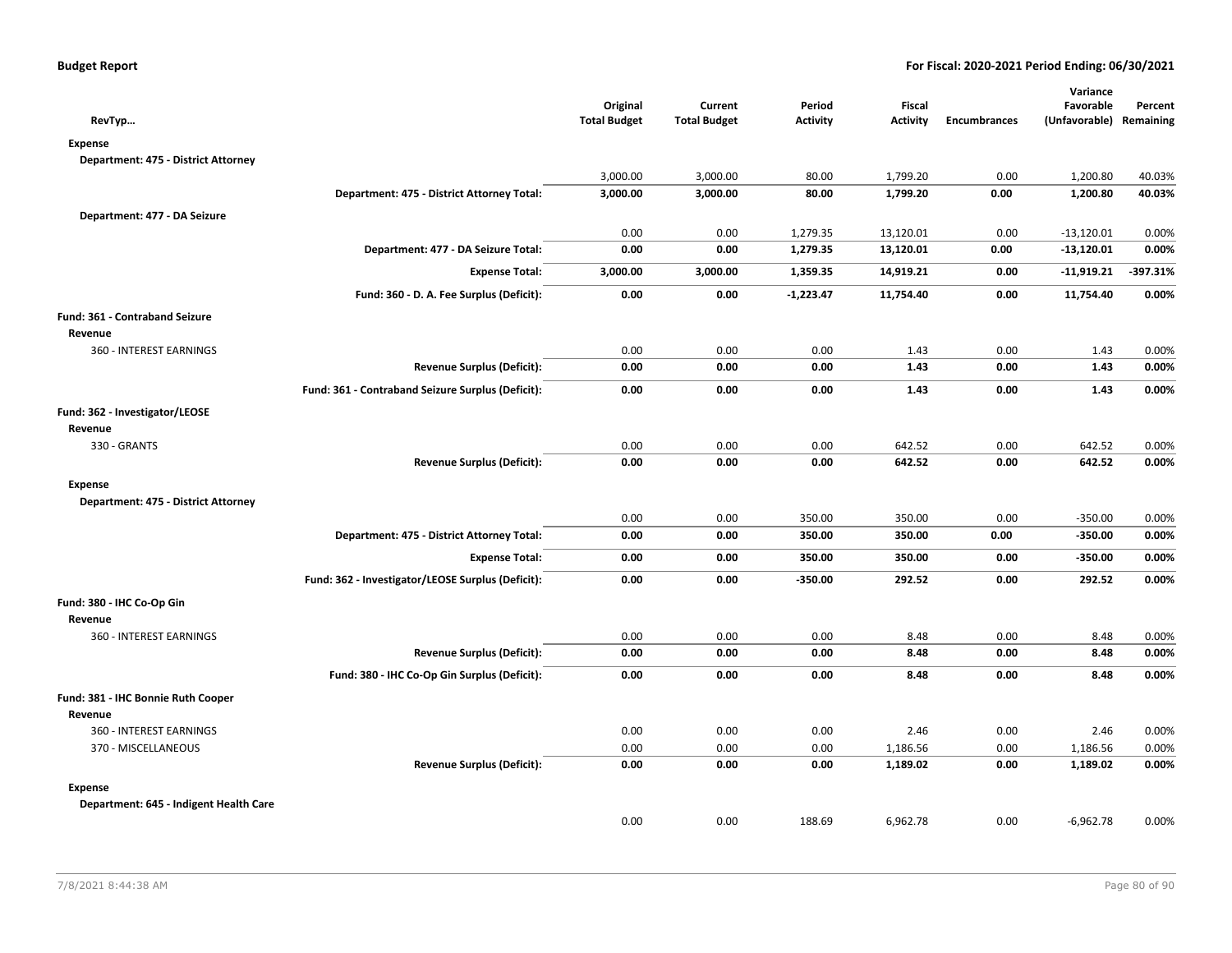| RevTyp                                                      | Original<br><b>Total Budget</b> | Current<br><b>Total Budget</b> | Period<br><b>Activity</b> | Fiscal<br><b>Activity</b> | Encumbrances  | Variance<br>Favorable<br>(Unfavorable) Remaining | Percent        |
|-------------------------------------------------------------|---------------------------------|--------------------------------|---------------------------|---------------------------|---------------|--------------------------------------------------|----------------|
| Department: 645 - Indigent Health Care Total:               | 0.00                            | 0.00                           | 188.69                    | 6,962.78                  | 0.00          | $-6,962.78$                                      | 0.00%          |
| <b>Expense Total:</b>                                       | 0.00                            | 0.00                           | 188.69                    | 6,962.78                  | 0.00          | $-6,962.78$                                      | 0.00%          |
| Fund: 381 - IHC Bonnie Ruth Cooper Surplus (Deficit):       | 0.00                            | 0.00                           | $-188.69$                 | $-5,773.76$               | 0.00          | $-5,773.76$                                      | 0.00%          |
| Fund: 412 - Safe Room Reimbursement Prog.                   |                                 |                                |                           |                           |               |                                                  |                |
| <b>Expense</b>                                              |                                 |                                |                           |                           |               |                                                  |                |
| Department: 408 - Safe Room                                 |                                 |                                |                           |                           |               |                                                  |                |
| Department: 408 - Safe Room Total:                          | 0.00<br>0.00                    | 0.00<br>0.00                   | 0.00<br>0.00              | 7,833.60<br>7,833.60      | 0.00<br>0.00  | $-7,833.60$<br>$-7,833.60$                       | 0.00%<br>0.00% |
|                                                             |                                 |                                |                           |                           |               |                                                  |                |
| Department: 418 - FEMA 3554                                 |                                 |                                |                           |                           |               |                                                  |                |
| Department: 418 - FEMA 3554 Total:                          | 0.00<br>0.00                    | 0.00<br>0.00                   | 0.00<br>0.00              | 454.48<br>454.48          | 0.00<br>0.00  | -454.48<br>-454.48                               | 0.00%<br>0.00% |
|                                                             |                                 |                                |                           |                           |               |                                                  |                |
| <b>Expense Total:</b>                                       | 0.00                            | 0.00                           | 0.00                      | 8,288.08                  | 0.00          | -8,288.08                                        | 0.00%          |
| Fund: 412 - Safe Room Reimbursement Prog. Total:            | 0.00                            | 0.00                           | 0.00                      | 8,288.08                  | 0.00          | $-8,288.08$                                      | 0.00%          |
| <b>Fund: 413 - CARES ACT-CORONAVIRUS RELIEF</b><br>Revenue  |                                 |                                |                           |                           |               |                                                  |                |
| 330 - GRANTS                                                | 0.00                            | 751,476.00                     | 0.00                      | 751,476.00                | 0.00          | 0.00                                             | 0.00%          |
| <b>Revenue Surplus (Deficit):</b>                           | 0.00                            | 751,476.00                     | 0.00                      | 751,476.00                | 0.00          | 0.00                                             | 0.00%          |
| Expense                                                     |                                 |                                |                           |                           |               |                                                  |                |
| Department: 413 - CARES Act                                 |                                 |                                |                           |                           |               |                                                  |                |
|                                                             | 0.00                            | 751,476.00                     | 2.060.64                  | 89,482.03                 | 0.00          | 661,993.97                                       | 88.09%         |
| Department: 413 - CARES Act Total:                          | 0.00                            | 751,476.00                     | 2,060.64                  | 89,482.03                 | 0.00          | 661,993.97                                       | 88.09%         |
| Department: 417 - COVID-19 Vaccine Call Center              |                                 |                                |                           |                           |               |                                                  |                |
|                                                             | 0.00                            | 0.00                           | 0.00                      | 20,158.63                 | 0.00          | $-20,158.63$                                     | 0.00%          |
| Department: 417 - COVID-19 Vaccine Call Center Total:       | 0.00                            | 0.00                           | 0.00                      | 20,158.63                 | 0.00          | $-20,158.63$                                     | 0.00%          |
| <b>Department: 419 - CARES FINAL ALLOCATION</b>             |                                 |                                |                           |                           |               |                                                  |                |
|                                                             | 0.00                            | 0.00                           | 74,862.76                 | 74,862.76                 | 101,224.66    | $-176,087.42$                                    | 0.00%          |
| Department: 419 - CARES FINAL ALLOCATION Total:             | 0.00                            | 0.00                           | 74,862.76                 | 74,862.76                 | 101,224.66    | $-176,087.42$                                    | 0.00%          |
| <b>Expense Total:</b>                                       | 0.00                            | 751,476.00                     | 76,923.40                 | 184,503.42                | 101,224.66    | 465,747.92                                       | 61.98%         |
| Fund: 413 - CARES ACT-CORONAVIRUS RELIEF Surplus (Deficit): | 0.00                            | 0.00                           | $-76,923.40$              | 566,972.58                | $-101,224.66$ | 465,747.92                                       | 0.00%          |
| Fund: 414 - OOG COVID #4145401                              |                                 |                                |                           |                           |               |                                                  |                |
| Revenue                                                     |                                 |                                |                           |                           |               |                                                  |                |
| 330 - GRANTS                                                | 0.00                            | 0.00                           | 0.00                      | 33,139.40                 | 0.00          | 33,139.40                                        | 0.00%          |
| <b>Revenue Surplus (Deficit):</b>                           | 0.00                            | 0.00                           | 0.00                      | 33,139.40                 | 0.00          | 33,139.40                                        | 0.00%          |
| <b>Expense</b>                                              |                                 |                                |                           |                           |               |                                                  |                |
| Department: 416 - OOG COVID                                 |                                 |                                |                           |                           |               |                                                  |                |
|                                                             | 0.00                            | 0.00                           | 0.00                      | 46,529.48                 | 0.00          | $-46,529.48$                                     | 0.00%          |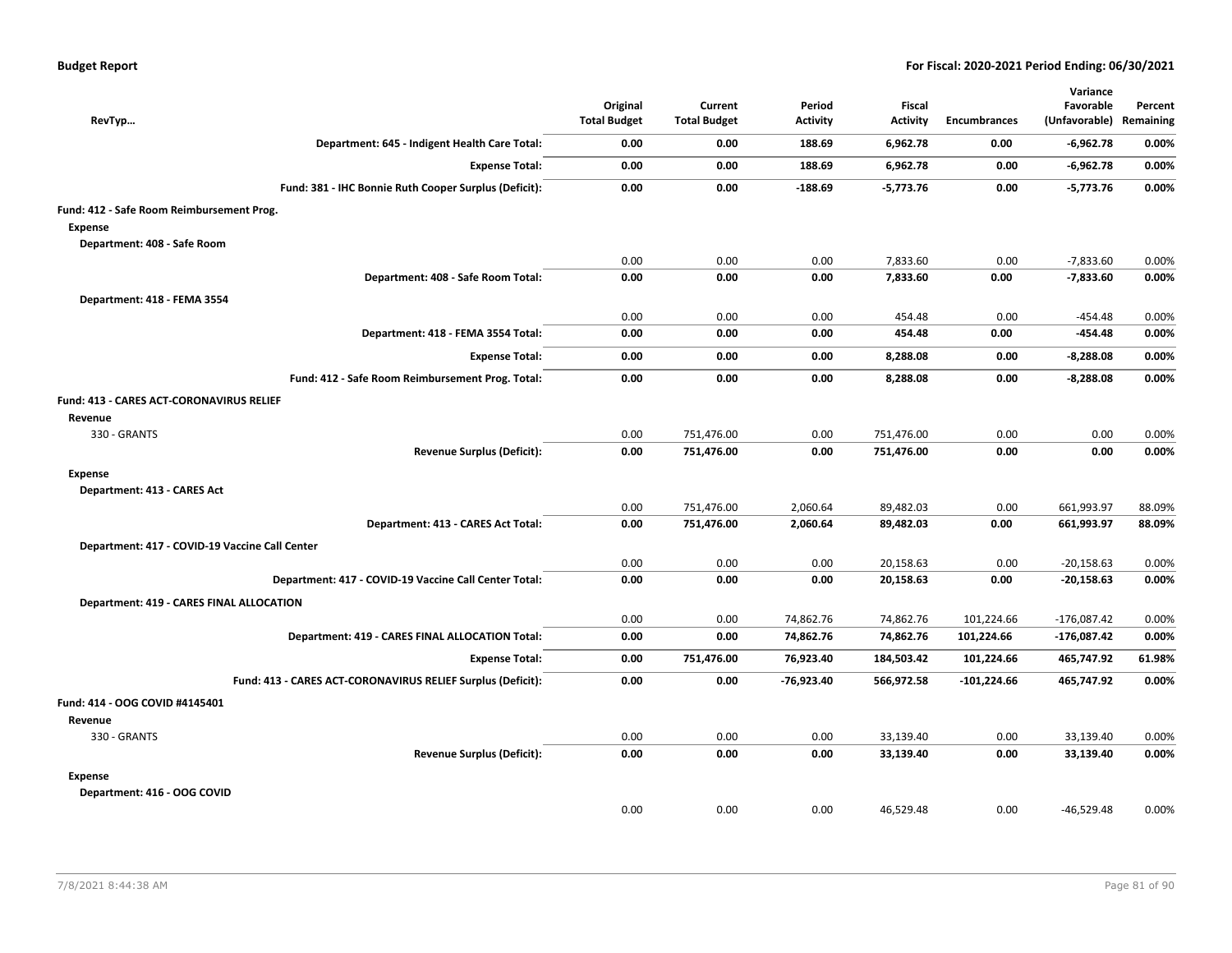| RevTyp                                                 |                                                                           | Original<br><b>Total Budget</b> | Current<br><b>Total Budget</b> | Period<br><b>Activity</b> | Fiscal<br><b>Activity</b> | <b>Encumbrances</b> | Variance<br>Favorable<br>(Unfavorable) | Percent<br>Remaining |
|--------------------------------------------------------|---------------------------------------------------------------------------|---------------------------------|--------------------------------|---------------------------|---------------------------|---------------------|----------------------------------------|----------------------|
|                                                        | Department: 416 - OOG COVID Total:                                        | 0.00                            | 0.00                           | 0.00                      | 46,529.48                 | 0.00                | $-46,529.48$                           | 0.00%                |
|                                                        | <b>Expense Total:</b>                                                     | 0.00                            | 0.00                           | 0.00                      | 46,529.48                 | 0.00                | $-46,529.48$                           | 0.00%                |
|                                                        | Fund: 414 - OOG COVID #4145401 Surplus (Deficit):                         | 0.00                            | 0.00                           | 0.00                      | $-13,390.08$              | 0.00                | $-13,390.08$                           | 0.00%                |
| Fund: 415 - American Recovery Program Grant<br>Revenue |                                                                           |                                 |                                |                           |                           |                     |                                        |                      |
| 330 - GRANTS                                           |                                                                           | 0.00                            | 0.00                           | 0.00                      | 3,449,089.00              | 0.00                | 3,449,089.00                           | 0.00%                |
|                                                        | <b>Revenue Surplus (Deficit):</b>                                         | 0.00                            | 0.00                           | 0.00                      | 3,449,089.00              | 0.00                | 3,449,089.00                           | 0.00%                |
|                                                        | Fund: 415 - American Recovery Program Grant Surplus (Deficit):            | 0.00                            | 0.00                           | 0.00                      | 3,449,089.00              | 0.00                | 3,449,089.00                           | 0.00%                |
| Fund: 560 - Sheriff Forfeiture                         |                                                                           |                                 |                                |                           |                           |                     |                                        |                      |
| Revenue                                                |                                                                           |                                 |                                |                           |                           |                     |                                        |                      |
| 300 - CASH                                             |                                                                           | 25,000.00                       | 25,000.00                      | 0.00                      | 0.00                      | 0.00                | $-25,000.00$                           | 100.00%              |
| 352 - FINES & FORFEITURES                              |                                                                           | 0.00                            | 0.00                           | 0.00                      | 67,796.58                 | 0.00                | 67,796.58                              | 0.00%                |
| 355 - FEDERAL FORFEITURE FUNDS 2018                    |                                                                           | 0.00                            | 0.00                           | 0.00                      | 1,586.65                  | 0.00                | 1,586.65                               | 0.00%                |
| 360 - INTEREST EARNINGS                                |                                                                           | 0.00                            | 0.00                           | 0.00                      | 4.52                      | 0.00                | 4.52                                   | 0.00%                |
|                                                        | <b>Revenue Surplus (Deficit):</b>                                         | 25,000.00                       | 25,000.00                      | 0.00                      | 69,387.75                 | 0.00                | 44,387.75                              | $-177.55%$           |
| Expense                                                |                                                                           |                                 |                                |                           |                           |                     |                                        |                      |
| Department: 560 - County Sheriff                       |                                                                           |                                 |                                |                           |                           |                     |                                        |                      |
|                                                        |                                                                           | 25,000.00                       | 25,000.00                      | 1,860.26                  | 36,076.69                 | 0.00                | $-11,076.69$                           | $-44.31%$            |
|                                                        | Department: 560 - County Sheriff Total:                                   | 25,000.00                       | 25,000.00                      | 1,860.26                  | 36,076.69                 | 0.00                | $-11,076.69$                           | $-44.31%$            |
| Department: 561 - Federal Forfeiture                   |                                                                           |                                 |                                |                           |                           |                     |                                        |                      |
|                                                        |                                                                           | 0.00                            | 0.00                           | 0.00                      | 43,022.45                 | 0.00                | $-43,022.45$                           | 0.00%                |
|                                                        | Department: 561 - Federal Forfeiture Total:                               | 0.00                            | 0.00                           | 0.00                      | 43,022.45                 | 0.00                | $-43,022.45$                           | 0.00%                |
|                                                        | <b>Expense Total:</b>                                                     | 25,000.00                       | 25,000.00                      | 1,860.26                  | 79,099.14                 | 0.00                | $-54,099.14$                           | $-216.40%$           |
|                                                        | Fund: 560 - Sheriff Forfeiture Surplus (Deficit):                         | 0.00                            | 0.00                           | $-1,860.26$               | $-9,711.39$               | 0.00                | $-9,711.39$                            | 0.00%                |
| Fund: 561 - Law Enforcement Education Sheriff's Office |                                                                           |                                 |                                |                           |                           |                     |                                        |                      |
| Revenue                                                |                                                                           |                                 |                                |                           |                           |                     |                                        |                      |
| 360 - INTEREST EARNINGS                                |                                                                           | 0.00                            | 0.00                           | 0.00                      | 0.05                      | 0.00                | 0.05                                   | 0.00%                |
| 370 - MISCELLANEOUS                                    |                                                                           | 1,800.00                        | 1,800.00                       | 0.00                      | 1,972.51                  | 0.00                | 172.51                                 | $-9.58%$             |
|                                                        | <b>Revenue Surplus (Deficit):</b>                                         | 1,800.00                        | 1,800.00                       | 0.00                      | 1,972.56                  | 0.00                | 172.56                                 | -9.59%               |
| Expense                                                |                                                                           |                                 |                                |                           |                           |                     |                                        |                      |
| Department: 560 - County Sheriff                       |                                                                           |                                 |                                |                           |                           |                     |                                        |                      |
|                                                        |                                                                           | 1,800.00                        | 1,800.00                       | 475.00                    | 1,463.00                  | 0.00<br>0.00        | 337.00                                 | 18.72%<br>18.72%     |
|                                                        | Department: 560 - County Sheriff Total:                                   | 1,800.00                        | 1,800.00                       | 475.00                    | 1,463.00                  |                     | 337.00                                 |                      |
|                                                        | <b>Expense Total:</b>                                                     | 1,800.00                        | 1,800.00                       | 475.00                    | 1,463.00                  | 0.00                | 337.00                                 | 18.72%               |
|                                                        | Fund: 561 - Law Enforcement Education Sheriff's Office Surplus (Deficit): | 0.00                            | 0.00                           | -475.00                   | 509.56                    | 0.00                | 509.56                                 | 0.00%                |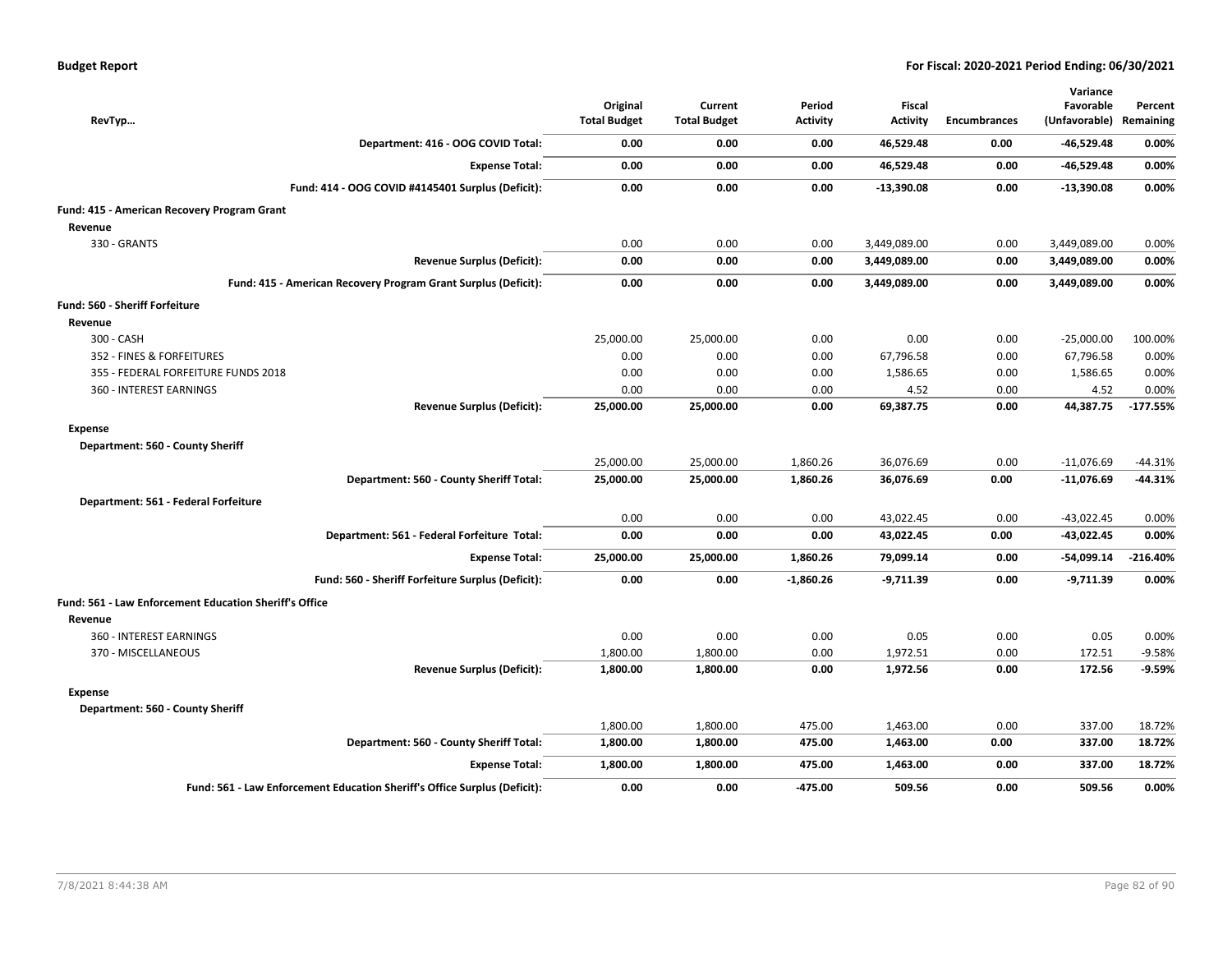| <b>Budget Report</b> |  |
|----------------------|--|
|----------------------|--|

|                                                               | Original            | Current             | Period          | <b>Fiscal</b>   |                     | Variance<br>Favorable | Percent   |
|---------------------------------------------------------------|---------------------|---------------------|-----------------|-----------------|---------------------|-----------------------|-----------|
| RevTyp                                                        | <b>Total Budget</b> | <b>Total Budget</b> | <b>Activity</b> | <b>Activity</b> | <b>Encumbrances</b> | (Unfavorable)         | Remaining |
| Fund: 562 - Bois D'Arc Lake Reservoir (SO)                    |                     |                     |                 |                 |                     |                       |           |
| Revenue                                                       |                     |                     |                 |                 |                     |                       |           |
| 319 - F.C. DETENTION CENTER                                   | 397,500.00          | 397,500.00          | 0.00            | 397,500.00      | 0.00                | 0.00                  | 0.00%     |
| 370 - MISCELLANEOUS                                           | 36,287.76           | 36,287.76           | 0.00            | 36,287.76       | 0.00                | 0.00                  | 0.00%     |
| <b>Revenue Surplus (Deficit):</b>                             | 433,787.76          | 433,787.76          | 0.00            | 433,787.76      | 0.00                | 0.00                  | 0.00%     |
| <b>Expense</b>                                                |                     |                     |                 |                 |                     |                       |           |
| Department: 560 - County Sheriff                              |                     |                     |                 |                 |                     |                       |           |
|                                                               | 433,787.76          | 433,787.76          | 10,160.34       | 94,325.14       | 0.00                | 339,462.62            | 78.26%    |
| Department: 560 - County Sheriff Total:                       | 433,787.76          | 433,787.76          | 10,160.34       | 94,325.14       | 0.00                | 339,462.62            | 78.26%    |
| <b>Expense Total:</b>                                         | 433,787.76          | 433,787.76          | 10,160.34       | 94,325.14       | 0.00                | 339,462.62            | 78.26%    |
| Fund: 562 - Bois D'Arc Lake Reservoir (SO) Surplus (Deficit): | 0.00                | 0.00                | $-10,160.34$    | 339,462.62      | 0.00                | 339,462.62            | 0.00%     |
| Fund: 590 - Specialty Court/Drug Court                        |                     |                     |                 |                 |                     |                       |           |
| Revenue                                                       |                     |                     |                 |                 |                     |                       |           |
| 370 - MISCELLANEOUS                                           | 4,000.00            | 4,000.00            | 187.08          | 1,816.34        | 0.00                | $-2,183.66$           | 54.59%    |
| <b>Revenue Surplus (Deficit):</b>                             | 4,000.00            | 4,000.00            | 187.08          | 1,816.34        | 0.00                | $-2,183.66$           | 54.59%    |
| <b>Expense</b>                                                |                     |                     |                 |                 |                     |                       |           |
| <b>Department: 436 - Specialty Court Expenses</b>             |                     |                     |                 |                 |                     |                       |           |
|                                                               | 4,000.00            | 4,000.00            | 0.00            | 1,347.25        | 0.00                | 2,652.75              | 66.32%    |
| Department: 436 - Specialty Court Expenses Total:             | 4,000.00            | 4,000.00            | 0.00            | 1,347.25        | 0.00                | 2,652.75              | 66.32%    |
| <b>Expense Total:</b>                                         | 4,000.00            | 4,000.00            | 0.00            | 1,347.25        | 0.00                | 2,652.75              | 66.32%    |
| Fund: 590 - Specialty Court/Drug Court Surplus (Deficit):     | 0.00                | 0.00                | 187.08          | 469.09          | 0.00                | 469.09                | 0.00%     |
| Fund: 600 - Sinking                                           |                     |                     |                 |                 |                     |                       |           |
| Revenue                                                       |                     |                     |                 |                 |                     |                       |           |
| 310 - PROPERTY TAXES                                          | 1,118,142.73        | 1,118,142.73        | 18,159.90       | 1,318,021.72    | 0.00                | 199,878.99            | $-17.88%$ |
| 318 - OTHER TAXES                                             | 1,100.00            | 1,100.00            | 1,007.68        | 1,497.28        | 0.00                | 397.28                | $-36.12%$ |
| <b>Revenue Surplus (Deficit):</b>                             | 1,119,242.73        | 1,119,242.73        | 19,167.58       | 1,319,519.00    | 0.00                | 200,276.27            | $-17.89%$ |
| <b>Expense</b>                                                |                     |                     |                 |                 |                     |                       |           |
| Department: 620 - Debt Service                                |                     |                     |                 |                 |                     |                       |           |
|                                                               | 337,836.48          | 337,836.48          | 0.00            | 338,039.81      | 0.00                | $-203.33$             | $-0.06%$  |
| Department: 620 - Debt Service Total:                         | 337,836.48          | 337,836.48          | 0.00            | 338,039.81      | 0.00                | $-203.33$             | $-0.06%$  |
| Department: 660 - Debt Service Interest                       |                     |                     |                 |                 |                     |                       |           |
|                                                               | 781,406.25          | 781,406.25          | 0.00            | 568,825.00      | 0.00                | 212,581.25            | 27.20%    |
| Department: 660 - Debt Service Interest Total:                | 781,406.25          | 781,406.25          | 0.00            | 568,825.00      | 0.00                | 212,581.25            | 27.20%    |
| <b>Expense Total:</b>                                         | 1,119,242.73        | 1,119,242.73        | 0.00            | 906,864.81      | 0.00                | 212,377.92            | 18.98%    |
| Fund: 600 - Sinking Surplus (Deficit):                        | 0.00                | 0.00                | 19,167.58       | 412,654.19      | 0.00                | 412,654.19            | 0.00%     |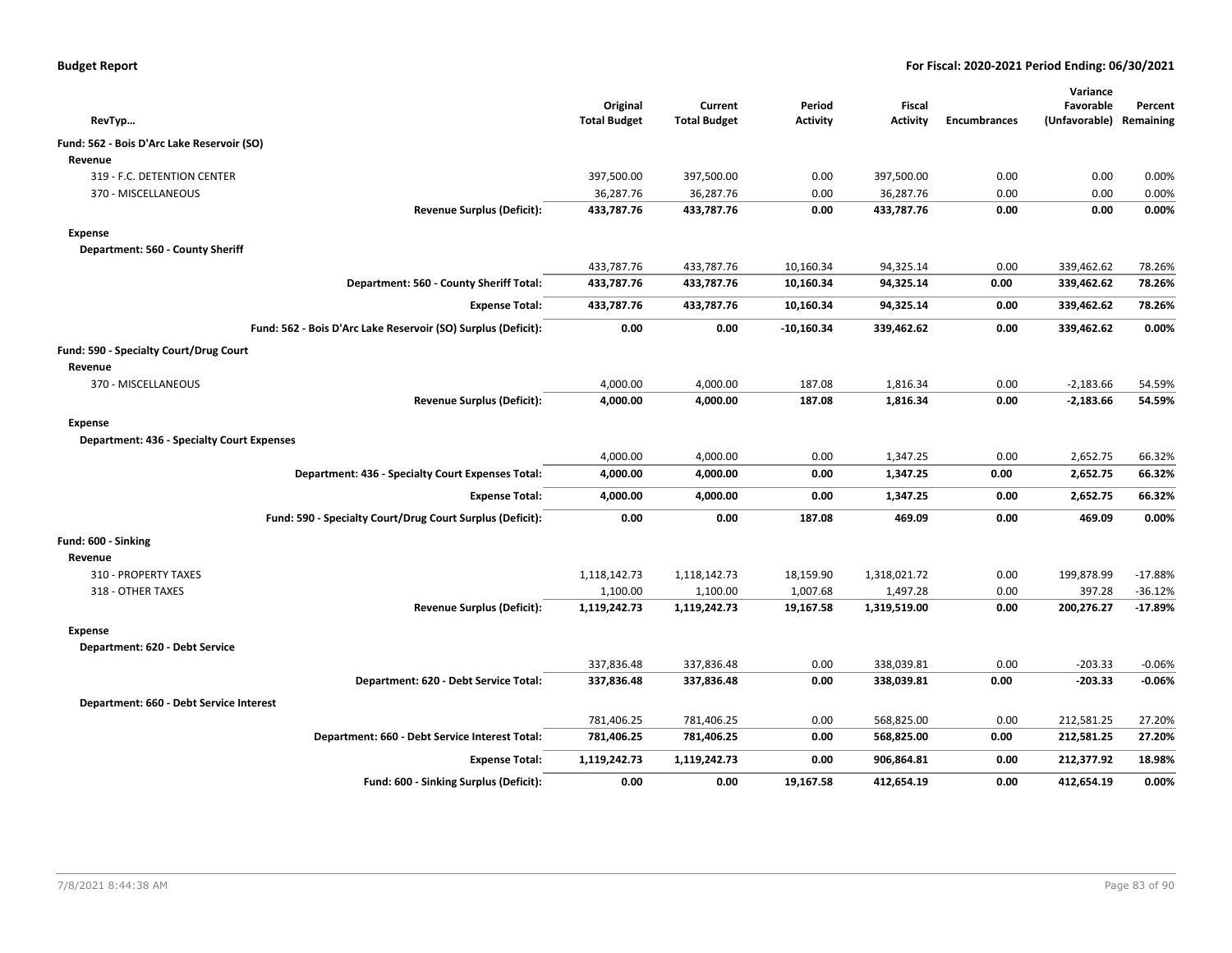|  |  |  | <b>Budget Report</b> |
|--|--|--|----------------------|
|--|--|--|----------------------|

| RevTyp                                                                | Original<br><b>Total Budget</b> | Current<br><b>Total Budget</b> | Period<br><b>Activity</b> | <b>Fiscal</b><br><b>Activity</b> | <b>Encumbrances</b> | Variance<br>Favorable<br>(Unfavorable) Remaining | Percent |
|-----------------------------------------------------------------------|---------------------------------|--------------------------------|---------------------------|----------------------------------|---------------------|--------------------------------------------------|---------|
|                                                                       |                                 |                                |                           |                                  |                     |                                                  |         |
| Fund: 630 - Law Enforcement Education Const. Pct.1<br>Revenue         |                                 |                                |                           |                                  |                     |                                                  |         |
| 370 - MISCELLANEOUS                                                   | 685.17                          | 685.17                         | 0.00                      | 642.52                           | 0.00                | $-42.65$                                         | 6.22%   |
| <b>Revenue Surplus (Deficit):</b>                                     | 685.17                          | 685.17                         | 0.00                      | 642.52                           | 0.00                | $-42.65$                                         | 6.22%   |
| <b>Expense</b>                                                        |                                 |                                |                           |                                  |                     |                                                  |         |
| Department: 551 - Constable Pct.1                                     |                                 |                                |                           |                                  |                     |                                                  |         |
|                                                                       | 685.17                          | 685.17                         | 0.00                      | 0.00                             | 0.00                | 685.17                                           | 100.00% |
| Department: 551 - Constable Pct.1 Total:                              | 685.17                          | 685.17                         | 0.00                      | 0.00                             | 0.00                | 685.17                                           | 100.00% |
| <b>Expense Total:</b>                                                 | 685.17                          | 685.17                         | 0.00                      | 0.00                             | 0.00                | 685.17                                           | 100.00% |
|                                                                       |                                 |                                |                           |                                  |                     |                                                  |         |
| Fund: 630 - Law Enforcement Education Const. Pct.1 Surplus (Deficit): | 0.00                            | 0.00                           | 0.00                      | 642.52                           | 0.00                | 642.52                                           | 0.00%   |
| Fund: 640 - Law Enforcement Education Const. Pct.2                    |                                 |                                |                           |                                  |                     |                                                  |         |
| Revenue                                                               |                                 |                                |                           |                                  |                     |                                                  |         |
| 370 - MISCELLANEOUS                                                   | 685.17                          | 685.17                         | 0.00                      | 642.52                           | 0.00                | $-42.65$                                         | 6.22%   |
| <b>Revenue Surplus (Deficit):</b>                                     | 685.17                          | 685.17                         | 0.00                      | 642.52                           | 0.00                | $-42.65$                                         | 6.22%   |
| <b>Expense</b>                                                        |                                 |                                |                           |                                  |                     |                                                  |         |
| Department: 552 - Constable Pct.2                                     |                                 |                                |                           |                                  |                     |                                                  |         |
|                                                                       | 685.17                          | 685.17                         | 0.00                      | 0.00                             | 0.00                | 685.17                                           | 100.00% |
| Department: 552 - Constable Pct.2 Total:                              | 685.17                          | 685.17                         | 0.00                      | 0.00                             | 0.00                | 685.17                                           | 100.00% |
| <b>Expense Total:</b>                                                 | 685.17                          | 685.17                         | 0.00                      | 0.00                             | 0.00                | 685.17                                           | 100.00% |
| Fund: 640 - Law Enforcement Education Const. Pct.2 Surplus (Deficit): | 0.00                            | 0.00                           | 0.00                      | 642.52                           | 0.00                | 642.52                                           | 0.00%   |
| Fund: 650 - Law Enforcement Education Const. Pct.3                    |                                 |                                |                           |                                  |                     |                                                  |         |
| Revenue                                                               |                                 |                                |                           |                                  |                     |                                                  |         |
| 370 - MISCELLANEOUS                                                   | 685.17                          | 685.17                         | 0.00                      | 642.52                           | 0.00                | $-42.65$                                         | 6.22%   |
| <b>Revenue Surplus (Deficit):</b>                                     | 685.17                          | 685.17                         | 0.00                      | 642.52                           | 0.00                | $-42.65$                                         | 6.22%   |
| <b>Expense</b>                                                        |                                 |                                |                           |                                  |                     |                                                  |         |
| Department: 553 - Constable Pct.3                                     |                                 |                                |                           |                                  |                     |                                                  |         |
|                                                                       | 685.17                          | 685.17                         | 0.00                      | 0.00                             | 0.00                | 685.17                                           | 100.00% |
| Department: 553 - Constable Pct.3 Total:                              | 685.17                          | 685.17                         | 0.00                      | 0.00                             | 0.00                | 685.17                                           | 100.00% |
| <b>Expense Total:</b>                                                 | 685.17                          | 685.17                         | 0.00                      | 0.00                             | 0.00                | 685.17                                           | 100.00% |
| Fund: 650 - Law Enforcement Education Const. Pct.3 Surplus (Deficit): | 0.00                            | 0.00                           | 0.00                      | 642.52                           | 0.00                | 642.52                                           | 0.00%   |
| Fund: 660 - 2017 GO Bonds-Construction Fund FY2017                    |                                 |                                |                           |                                  |                     |                                                  |         |
| <b>Expense</b>                                                        |                                 |                                |                           |                                  |                     |                                                  |         |
| Department: 667 - Courthouse Construction Phase 2                     |                                 |                                |                           |                                  |                     |                                                  |         |
|                                                                       | 0.00                            | 0.00                           | 1,681.81                  | 1,681.81                         | 0.00                | $-1,681.81$                                      | 0.00%   |
| Department: 667 - Courthouse Construction Phase 2 Total:              | 0.00                            | 0.00                           | 1,681.81                  | 1,681.81                         | 0.00                | $-1,681.81$                                      | 0.00%   |
| <b>Expense Total:</b>                                                 | 0.00                            | 0.00                           | 1,681.81                  | 1,681.81                         | 0.00                | $-1,681.81$                                      | 0.00%   |
| Fund: 660 - 2017 GO Bonds-Construction Fund FY2017 Total:             | 0.00                            | 0.00                           | 1.681.81                  | 1,681.81                         | 0.00                | $-1,681.81$                                      | 0.00%   |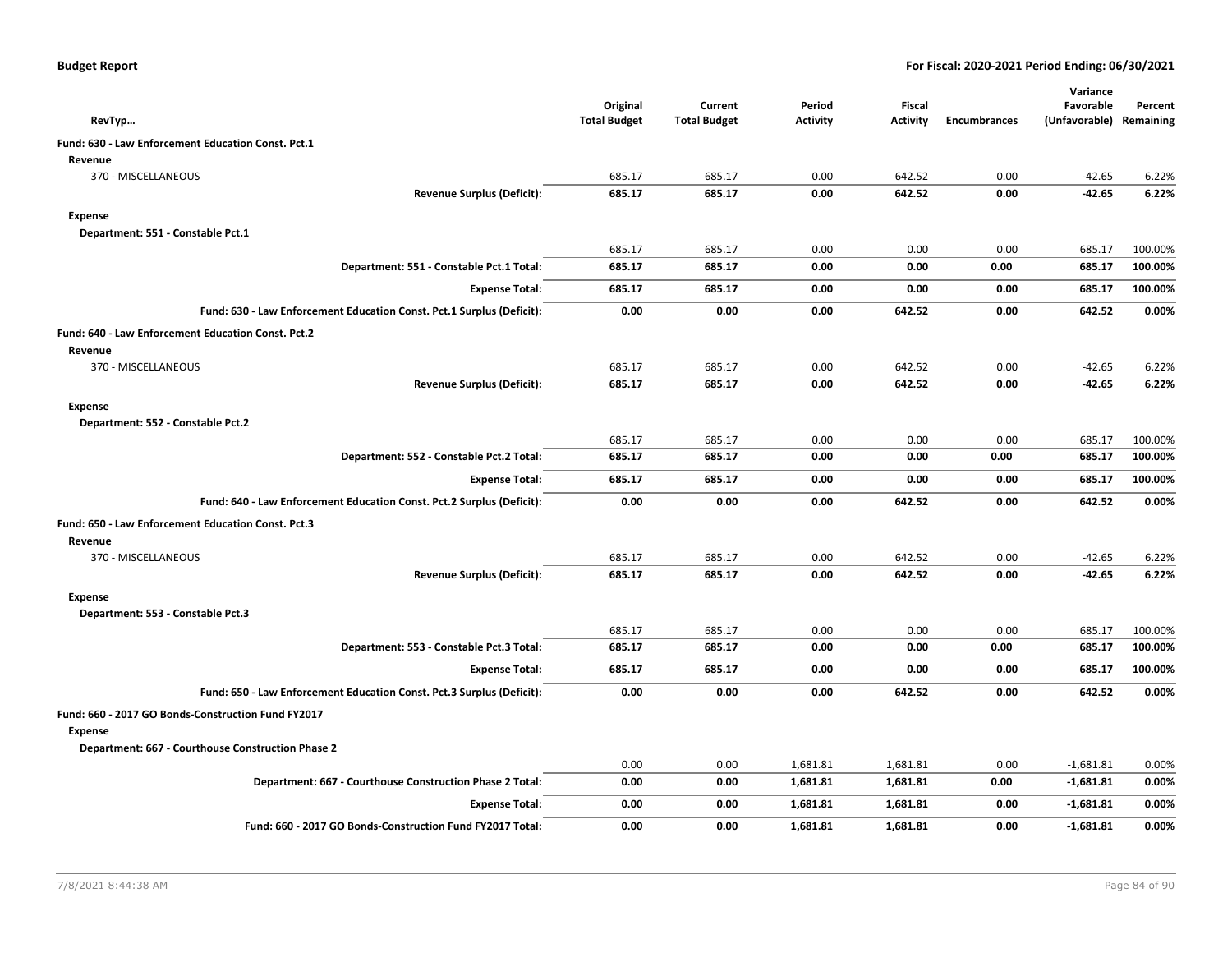| RevTyp                                                                | Original<br><b>Total Budget</b> | Current<br><b>Total Budget</b> | Period<br><b>Activity</b> | Fiscal<br><b>Activity</b> | <b>Encumbrances</b> | Variance<br>Favorable<br>(Unfavorable) | Percent<br>Remaining |
|-----------------------------------------------------------------------|---------------------------------|--------------------------------|---------------------------|---------------------------|---------------------|----------------------------------------|----------------------|
|                                                                       |                                 |                                |                           |                           |                     |                                        |                      |
| <b>Fund: 670 - Courthouse Restoration</b>                             |                                 |                                |                           |                           |                     |                                        |                      |
| Revenue                                                               |                                 |                                |                           |                           |                     |                                        |                      |
| 330 - GRANTS                                                          | 0.00                            | 0.00                           | 1,178,005.39              | 2,935,533.72              | 0.00                | 2,935,533.72                           | 0.00%                |
| <b>Revenue Surplus (Deficit):</b>                                     | 0.00                            | 0.00                           | 1,178,005.39              | 2,935,533.72              | 0.00                | 2,935,533.72                           | 0.00%                |
| Fund: 670 - Courthouse Restoration Surplus (Deficit):                 | 0.00                            | 0.00                           | 1,178,005.39              | 2,935,533.72              | 0.00                | 2,935,533.72                           | 0.00%                |
| Fund: 680 - 2018 GO Bonds-Construction Fund FY2019                    |                                 |                                |                           |                           |                     |                                        |                      |
| Revenue                                                               |                                 |                                |                           |                           |                     |                                        |                      |
| 300 - CASH                                                            | 2,500,000.00                    | 2,500,000.00                   | 0.00                      | 0.00                      | 0.00                | $-2,500,000.00$                        | 100.00%              |
| 360 - INTEREST EARNINGS                                               | 0.00                            | 0.00                           | 0.00                      | 1,040.20                  | 0.00                | 1,040.20                               | 0.00%                |
| <b>Revenue Surplus (Deficit):</b>                                     | 2,500,000.00                    | 2,500,000.00                   | 0.00                      | 1,040.20                  | 0.00                | -2,498,959.80                          | 99.96%               |
| Expense                                                               |                                 |                                |                           |                           |                     |                                        |                      |
| Department: 668 - Courthouse Construction Phase 2                     |                                 |                                |                           |                           |                     |                                        |                      |
|                                                                       | 2,500,000.00                    | 2,500,000.00                   | 9,088.62                  | 2,409,768.43              | 0.00                | 90,231.57                              | 3.61%                |
| Department: 668 - Courthouse Construction Phase 2 Total:              | 2,500,000.00                    | 2,500,000.00                   | 9,088.62                  | 2,409,768.43              | 0.00                | 90,231.57                              | 3.61%                |
| <b>Expense Total:</b>                                                 | 2,500,000.00                    | 2,500,000.00                   | 9,088.62                  | 2,409,768.43              | 0.00                | 90,231.57                              | 3.61%                |
| Fund: 680 - 2018 GO Bonds-Construction Fund FY2019 Surplus (Deficit): | 0.00                            | 0.00                           | $-9,088.62$               | $-2,408,728.23$           | 0.00                | -2,408,728.23                          | 0.00%                |
| Fund: 690 - 2020 CO Bonds-Construction Fund FY2020                    |                                 |                                |                           |                           |                     |                                        |                      |
| Revenue                                                               |                                 |                                |                           |                           |                     |                                        |                      |
| 350 - FINES                                                           | 9,900,000.00                    | 9,900,000.00                   | 0.00                      | 0.00                      | 0.00                | $-9,900,000.00$                        | 100.00%              |
| 360 - INTEREST EARNINGS                                               | 0.00                            | 0.00                           | 0.00                      | 8,544.63                  | 0.00                | 8,544.63                               | 0.00%                |
| <b>Revenue Surplus (Deficit):</b>                                     | 9,900,000.00                    | 9,900,000.00                   | 0.00                      | 8,544.63                  | 0.00                | -9,891,455.37                          | 99.91%               |
| <b>Expense</b>                                                        |                                 |                                |                           |                           |                     |                                        |                      |
| Department: 669 - Courthouse Construction Phase 2                     |                                 |                                |                           |                           |                     |                                        |                      |
|                                                                       | 9,900,000.00                    | 9,900,000.00                   | 570,140.93                | 5,479,953.95              | 31,380.42           | 4,388,665.63                           | 44.33%               |
| Department: 669 - Courthouse Construction Phase 2 Total:              | 9,900,000.00                    | 9,900,000.00                   | 570,140.93                | 5,479,953.95              | 31,380.42           | 4,388,665.63                           | 44.33%               |
| <b>Expense Total:</b>                                                 | 9,900,000.00                    | 9,900,000.00                   | 570,140.93                | 5,479,953.95              | 31,380.42           | 4,388,665.63                           | 44.33%               |
| Fund: 690 - 2020 CO Bonds-Construction Fund FY2020 Surplus (Deficit): | 0.00                            | 0.00                           | -570,140.93               | $-5,471,409.32$           | $-31,380.42$        | -5,502,789.74                          | 0.00%                |
| Fund: 700 - Right of Way                                              |                                 |                                |                           |                           |                     |                                        |                      |
| Revenue                                                               |                                 |                                |                           |                           |                     |                                        |                      |
| 360 - INTEREST EARNINGS                                               | 0.00                            | 0.00                           | 0.00                      | 36.15                     | 0.00                | 36.15                                  | 0.00%                |
| 370 - MISCELLANEOUS                                                   | 0.00                            | 0.00                           | 90.00                     | 90.00                     | 0.00                | 90.00                                  | 0.00%                |
| <b>Revenue Surplus (Deficit):</b>                                     | 0.00                            | 0.00                           | 90.00                     | 126.15                    | 0.00                | 126.15                                 | 0.00%                |
| Fund: 700 - Right of Way Surplus (Deficit):                           | 0.00                            | 0.00                           | 90.00                     | 126.15                    | 0.00                | 126.15                                 | 0.00%                |
|                                                                       |                                 |                                |                           |                           |                     |                                        |                      |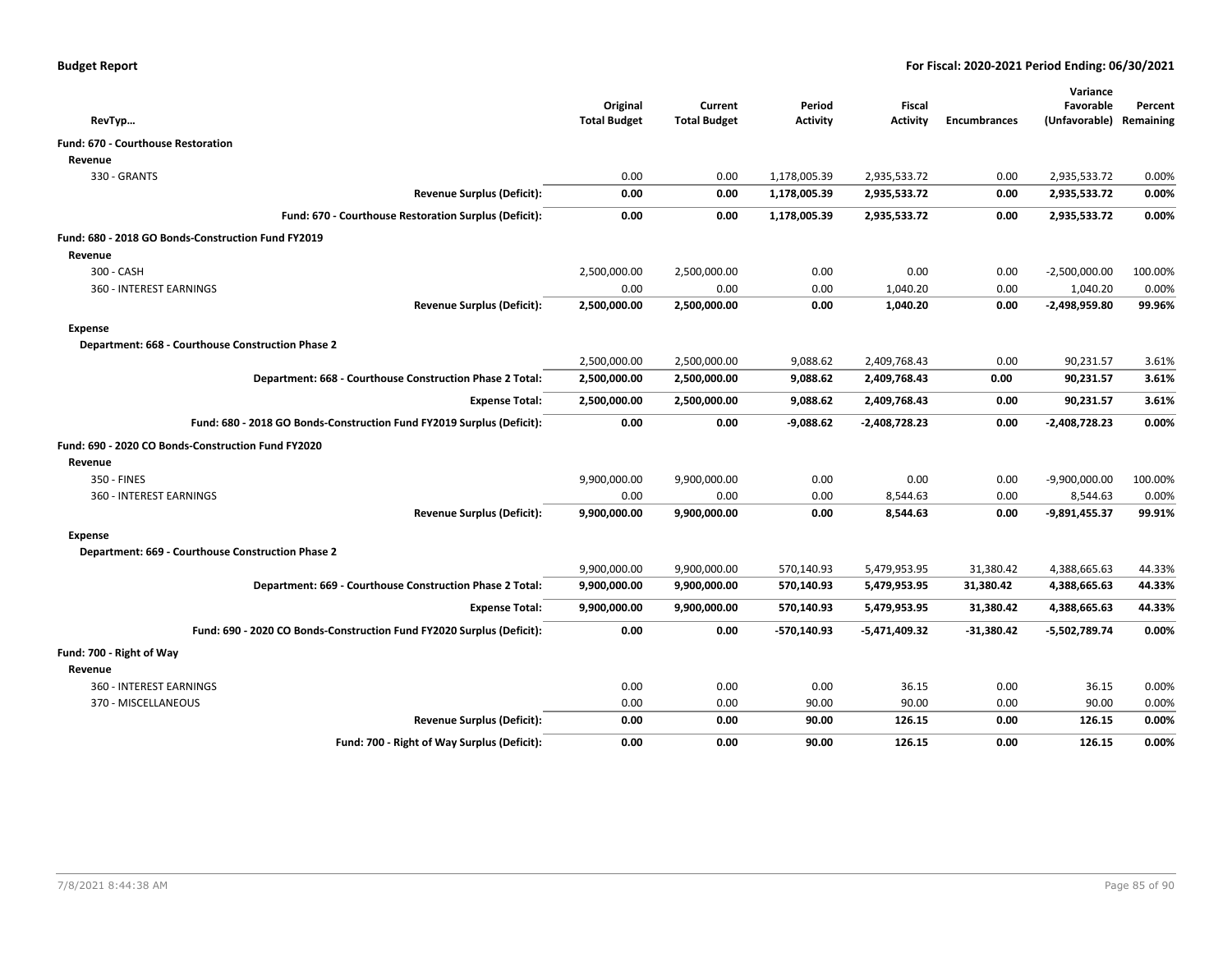| RevTyp                                                      | Original<br><b>Total Budget</b> | Current<br><b>Total Budget</b> | Period<br><b>Activity</b> | <b>Fiscal</b><br><b>Activity</b> | <b>Encumbrances</b> | Variance<br>Favorable<br>(Unfavorable) | Percent<br>Remaining |
|-------------------------------------------------------------|---------------------------------|--------------------------------|---------------------------|----------------------------------|---------------------|----------------------------------------|----------------------|
| Fund: 800 - Veterans Court Program                          |                                 |                                |                           |                                  |                     |                                        |                      |
| Revenue                                                     |                                 |                                |                           |                                  |                     |                                        |                      |
| 370 - MISCELLANEOUS                                         | 0.00                            | 0.00                           | 25.00                     | 450.00                           | 0.00                | 450.00                                 | 0.00%                |
| <b>Revenue Surplus (Deficit):</b>                           | 0.00                            | 0.00                           | 25.00                     | 450.00                           | 0.00                | 450.00                                 | 0.00%                |
| Fund: 800 - Veterans Court Program Surplus (Deficit):       | 0.00                            | 0.00                           | 25.00                     | 450.00                           | 0.00                | 450.00                                 | 0.00%                |
| Fund: 810 - County Lake Road Impact Fund                    |                                 |                                |                           |                                  |                     |                                        |                      |
| Revenue                                                     |                                 |                                |                           |                                  |                     |                                        |                      |
| 318 - OTHER TAXES                                           | 100,000.00                      | 100,000.00                     | 0.00                      | 100,000.00                       | 0.00                | 0.00                                   | 0.00%                |
| <b>Revenue Surplus (Deficit):</b>                           | 100,000.00                      | 100,000.00                     | 0.00                      | 100,000.00                       | 0.00                | 0.00                                   | 0.00%                |
| <b>Expense</b>                                              |                                 |                                |                           |                                  |                     |                                        |                      |
| Department: 522 - COUNTY LAKE ROAD IMPACT                   |                                 |                                |                           |                                  |                     |                                        |                      |
|                                                             | 100,000.00                      | 100,000.00                     | 0.00                      | 0.00                             | 0.00                | 100,000.00                             | 100.00%              |
| Department: 522 - COUNTY LAKE ROAD IMPACT Total:            | 100,000.00                      | 100,000.00                     | 0.00                      | 0.00                             | 0.00                | 100,000.00                             | 100.00%              |
| <b>Expense Total:</b>                                       | 100,000.00                      | 100,000.00                     | 0.00                      | 0.00                             | 0.00                | 100,000.00                             | 100.00%              |
| Fund: 810 - County Lake Road Impact Fund Surplus (Deficit): | 0.00                            | 0.00                           | 0.00                      | 100,000.00                       | 0.00                | 100,000.00                             | 0.00%                |
| Fund: 850 - Lake Fannin                                     |                                 |                                |                           |                                  |                     |                                        |                      |
| Revenue                                                     |                                 |                                |                           |                                  |                     |                                        |                      |
| 370 - MISCELLANEOUS                                         | 5,000.00                        | 5,000.00                       | 333.00                    | 11,463.40                        | 0.00                | 6,463.40                               | $-129.27%$           |
| <b>Revenue Surplus (Deficit):</b>                           | 5,000.00                        | 5,000.00                       | 333.00                    | 11,463.40                        | 0.00                | 6,463.40                               | $-129.27%$           |
| <b>Expense</b>                                              |                                 |                                |                           |                                  |                     |                                        |                      |
| Department: 520 - Lake Fannin                               |                                 |                                |                           |                                  |                     |                                        |                      |
|                                                             | 5,000.00                        | 5,000.00                       | 138.06                    | 5,070.90                         | 0.00                | $-70.90$                               | $-1.42%$             |
| Department: 520 - Lake Fannin Total:                        | 5,000.00                        | 5,000.00                       | 138.06                    | 5,070.90                         | 0.00                | $-70.90$                               | $-1.42%$             |
| <b>Expense Total:</b>                                       | 5,000.00                        | 5,000.00                       | 138.06                    | 5,070.90                         | 0.00                | $-70.90$                               | $-1.42%$             |
| Fund: 850 - Lake Fannin Surplus (Deficit):                  | 0.00                            | 0.00                           | 194.94                    | 6,392.50                         | 0.00                | 6,392.50                               | 0.00%                |
| Fund: 890 - T.J.J.D.                                        |                                 |                                |                           |                                  |                     |                                        |                      |
| Revenue                                                     |                                 |                                |                           |                                  |                     |                                        |                      |
| 330 - GRANTS                                                | 239,828.00                      | 330,972.10                     | 19,737.00                 | 265,122.00                       | 0.00                | $-65,850.10$                           | 19.90%               |
| 360 - INTEREST EARNINGS                                     | 0.00                            | 0.00                           | 0.00                      | 7.75                             | 0.00                | 7.75                                   | 0.00%                |
| 370 - MISCELLANEOUS                                         | 170,000.00                      | 170,000.00                     | 0.00                      | 170,000.00                       | 0.00                | 0.00                                   | 0.00%                |
| <b>Revenue Surplus (Deficit):</b>                           | 409,828.00                      | 500,972.10                     | 19,737.00                 | 435,129.75                       | 0.00                | -65,842.35                             | 13.14%               |
| <b>Expense</b>                                              |                                 |                                |                           |                                  |                     |                                        |                      |
| Department: 581 - Structural Family Therapy                 |                                 |                                |                           |                                  |                     |                                        |                      |
|                                                             | 0.00                            | 41,144.10                      | 3,644.10                  | 41,144.10                        | 0.00                | 0.00                                   | 0.00%                |
| Department: 581 - Structural Family Therapy Total:          | 0.00                            | 41,144.10                      | 3,644.10                  | 41,144.10                        | 0.00                | 0.00                                   | 0.00%                |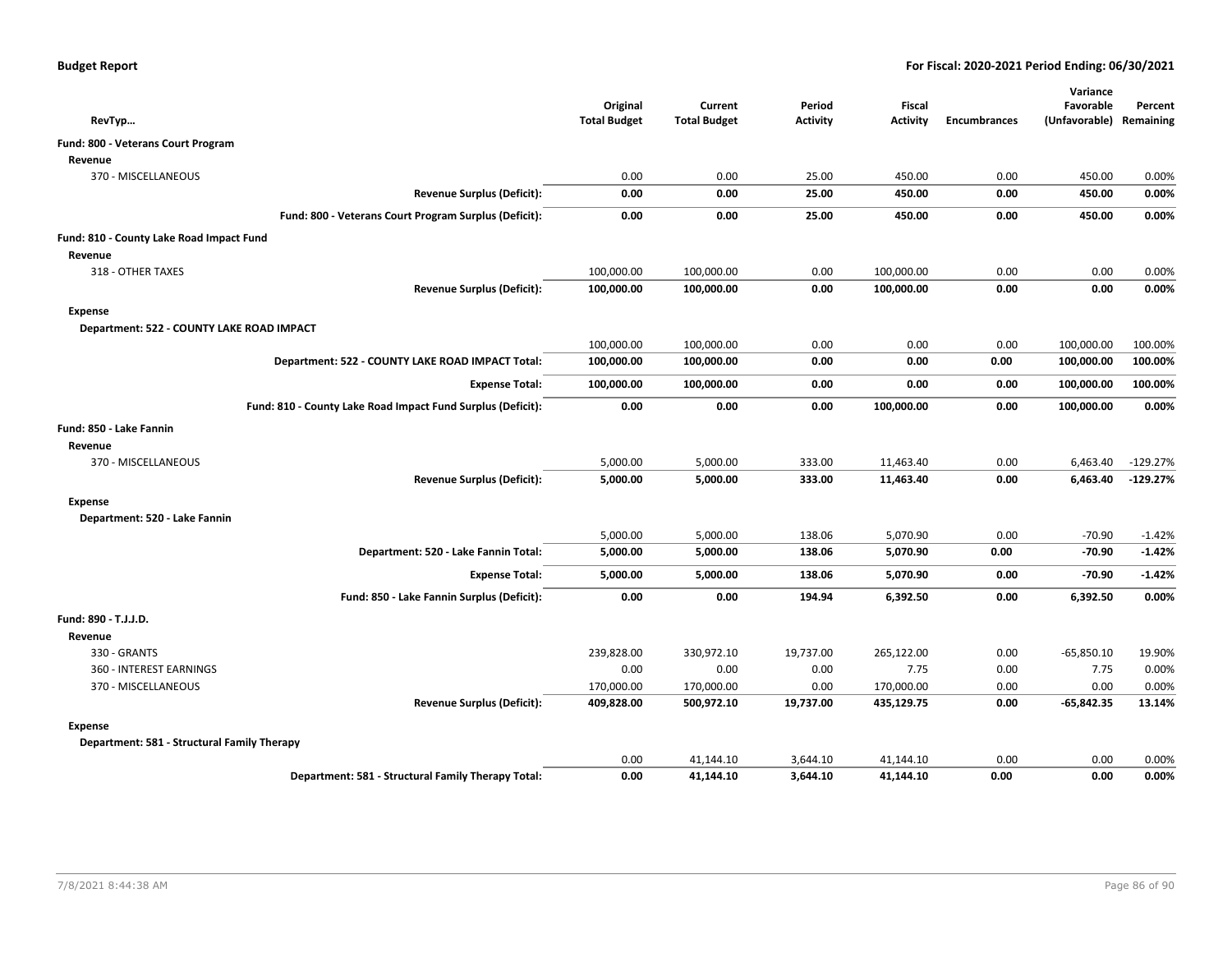| <b>Budget Report</b> |  |
|----------------------|--|
|----------------------|--|

|                                                                   |                                 |                                |                 |                                  |                     | Variance      |           |
|-------------------------------------------------------------------|---------------------------------|--------------------------------|-----------------|----------------------------------|---------------------|---------------|-----------|
|                                                                   | Original<br><b>Total Budget</b> | Current<br><b>Total Budget</b> | Period          | <b>Fiscal</b><br><b>Activity</b> |                     | Favorable     | Percent   |
| RevTyp                                                            |                                 |                                | <b>Activity</b> |                                  | <b>Encumbrances</b> | (Unfavorable) | Remaining |
| Department: 582 - Structural Family Therapy Hosp Authority        |                                 |                                |                 |                                  |                     |               |           |
|                                                                   | 0.00                            | 50,000.00                      | 0.00            | 16,667.00                        | 0.00                | 33,333.00     | 66.67%    |
| Department: 582 - Structural Family Therapy Hosp Authority Total: | 0.00                            | 50,000.00                      | 0.00            | 16,667.00                        | 0.00                | 33,333.00     | 66.67%    |
| <b>Department: 589 - Regional Diversions Alternatives</b>         |                                 |                                |                 |                                  |                     |               |           |
|                                                                   | 3,000.00                        | 3,000.00                       | 0.00            | 3,000.00                         | 0.00                | 0.00          | 0.00%     |
| Department: 589 - Regional Diversions Alternatives Total:         | 3,000.00                        | 3,000.00                       | 0.00            | 3,000.00                         | 0.00                | 0.00          | 0.00%     |
| <b>Department: 592 - Pre/Post Adjudication Facilities</b>         |                                 |                                |                 |                                  |                     |               |           |
|                                                                   | 4,373.00                        | 4,373.00                       | 39.13           | 3,806.87                         | 0.00                | 566.13        | 12.95%    |
| Department: 592 - Pre/Post Adjudication Facilities Total:         | 4,373.00                        | 4,373.00                       | 39.13           | 3,806.87                         | 0.00                | 566.13        | 12.95%    |
| Department: 593 - Commitment Diversion                            |                                 |                                |                 |                                  |                     |               |           |
|                                                                   | 10,000.00                       | 10,000.00                      | 889.49          | 7,506.08                         | 0.00                | 2,493.92      | 24.94%    |
| Department: 593 - Commitment Diversion Total:                     | 10,000.00                       | 10,000.00                      | 889.49          | 7,506.08                         | 0.00                | 2,493.92      | 24.94%    |
| Department: 594 - Mental Health Services                          |                                 |                                |                 |                                  |                     |               |           |
|                                                                   | 10,737.00                       | 10,737.00                      | 478.71          | 6,030.18                         | 0.00                | 4,706.82      | 43.84%    |
| Department: 594 - Mental Health Services Total:                   | 10,737.00                       | 10,737.00                      | 478.71          | 6,030.18                         | 0.00                | 4,706.82      | 43.84%    |
| Department: 994 - Local Funds Carried Forward                     |                                 |                                |                 |                                  |                     |               |           |
|                                                                   | 0.00                            | 0.00                           | 8,855.90        | 9,550.34                         | 0.00                | $-9,550.34$   | 0.00%     |
| Department: 994 - Local Funds Carried Forward Total:              | 0.00                            | 0.00                           | 8,855.90        | 9,550.34                         | 0.00                | $-9,550.34$   | 0.00%     |
| Department: 995 - Local Funding                                   |                                 |                                |                 |                                  |                     |               |           |
|                                                                   | 170,000.00                      | 170,000.00                     | 8,983.68        | 124,509.99                       | 0.00                | 45,490.01     | 26.76%    |
| Department: 995 - Local Funding Total:                            | 170,000.00                      | 170,000.00                     | 8,983.68        | 124,509.99                       | 0.00                | 45,490.01     | 26.76%    |
| Department: 996 - Basic Probation Supervision                     |                                 |                                |                 |                                  |                     |               |           |
|                                                                   | 136,718.00                      | 136,718.00                     | 11,383.81       | 96,190.24                        | 0.00                | 40,527.76     | 29.64%    |
| Department: 996 - Basic Probation Supervision Total:              | 136,718.00                      | 136,718.00                     | 11,383.81       | 96,190.24                        | 0.00                | 40,527.76     | 29.64%    |
| Department: 997 - Community Programs                              |                                 |                                |                 |                                  |                     |               |           |
|                                                                   | 75,000.00                       | 75,000.00                      | 5,301.14        | 58,474.66                        | 0.00                | 16,525.34     | 22.03%    |
| Department: 997 - Community Programs Total:                       | 75,000.00                       | 75,000.00                      | 5,301.14        | 58,474.66                        | 0.00                | 16,525.34     | 22.03%    |
| <b>Expense Total:</b>                                             | 409,828.00                      | 500,972.10                     | 39,575.96       | 366,879.46                       | 0.00                | 134,092.64    | 26.77%    |
| Fund: 890 - T.J.J.D. Surplus (Deficit):                           | 0.00                            | 0.00                           | $-19,838.96$    | 68,250.29                        | 0.00                | 68,250.29     | 0.00%     |
| Fund: 891 - Juvenile Probation-Restitution                        |                                 |                                |                 |                                  |                     |               |           |
| Revenue                                                           |                                 |                                |                 |                                  |                     |               |           |
| 340 - FEES OF OFFICE                                              | 0.00                            | 0.00                           | 70.00           | 1,765.20                         | 0.00                | 1,765.20      | 0.00%     |
| <b>Revenue Surplus (Deficit):</b>                                 | 0.00                            | 0.00                           | 70.00           | 1,765.20                         | 0.00                | 1,765.20      | 0.00%     |
| <b>Expense</b>                                                    |                                 |                                |                 |                                  |                     |               |           |
| <b>Department: 891 - Probation Fee Expenses</b>                   |                                 |                                |                 |                                  |                     |               |           |
|                                                                   | 0.00                            | 0.00                           | 15.00           | 2,575.49                         | 0.00                | $-2,575.49$   | 0.00%     |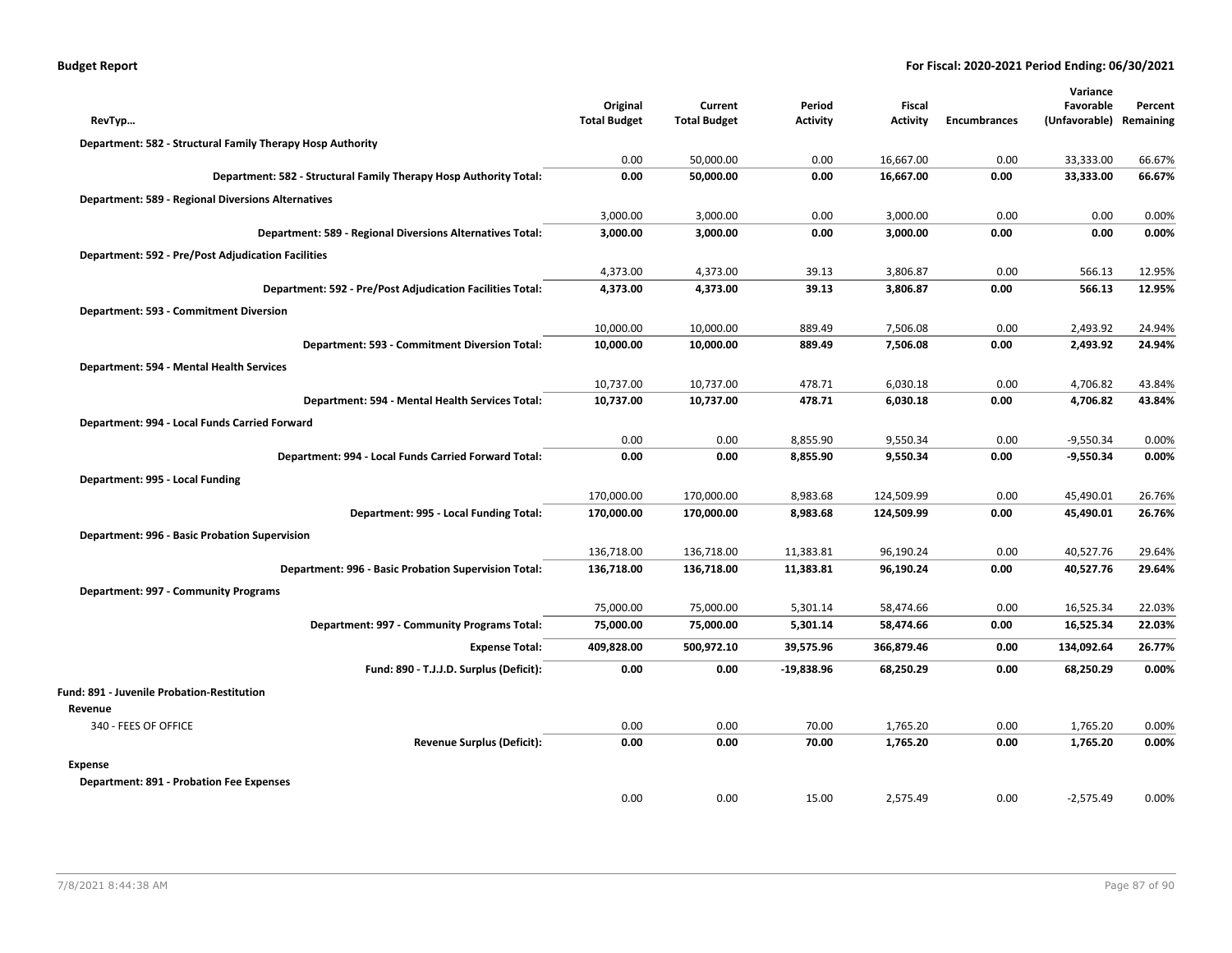| RevTyp                                         |                                                               | Original<br><b>Total Budget</b> | Current<br><b>Total Budget</b> | Period<br><b>Activity</b> | Fiscal<br><b>Activity</b> | <b>Encumbrances</b> | Variance<br>Favorable<br>(Unfavorable) Remaining | Percent  |
|------------------------------------------------|---------------------------------------------------------------|---------------------------------|--------------------------------|---------------------------|---------------------------|---------------------|--------------------------------------------------|----------|
|                                                | Department: 891 - Probation Fee Expenses Total:               | 0.00                            | 0.00                           | 15.00                     | 2,575.49                  | 0.00                | $-2,575.49$                                      | 0.00%    |
|                                                | <b>Expense Total:</b>                                         | 0.00                            | 0.00                           | 15.00                     | 2,575.49                  | 0.00                | $-2,575.49$                                      | 0.00%    |
|                                                | Fund: 891 - Juvenile Probation-Restitution Surplus (Deficit): | 0.00                            | 0.00                           | 55.00                     | $-810.29$                 | 0.00                | $-810.29$                                        | 0.00%    |
| Fund: 920 - Statzer                            |                                                               |                                 |                                |                           |                           |                     |                                                  |          |
| Revenue                                        |                                                               |                                 |                                |                           |                           |                     |                                                  |          |
| 360 - INTEREST EARNINGS                        |                                                               | 0.00                            | 0.00                           | 0.00                      | 17.71                     | 0.00                | 17.71                                            | 0.00%    |
| 370 - MISCELLANEOUS                            |                                                               | 757.85                          | 757.85                         | 757.85                    | 757.85                    | 0.00                | 0.00                                             | 0.00%    |
|                                                | <b>Revenue Surplus (Deficit):</b>                             | 757.85                          | 757.85                         | 757.85                    | 775.56                    | 0.00                | 17.71                                            | $-2.34%$ |
| Expense                                        |                                                               |                                 |                                |                           |                           |                     |                                                  |          |
| Department: 521 - Statzer Expenses             |                                                               |                                 |                                |                           |                           |                     |                                                  |          |
|                                                |                                                               | 757.85                          | 757.85                         | 0.00                      | 0.00                      | 0.00                | 757.85                                           | 100.00%  |
|                                                | Department: 521 - Statzer Expenses Total:                     | 757.85                          | 757.85                         | 0.00                      | 0.00                      | 0.00                | 757.85                                           | 100.00%  |
|                                                | <b>Expense Total:</b>                                         | 757.85                          | 757.85                         | 0.00                      | 0.00                      | 0.00                | 757.85                                           | 100.00%  |
|                                                | Fund: 920 - Statzer Surplus (Deficit):                        | 0.00                            | 0.00                           | 757.85                    | 775.56                    | 0.00                | 775.56                                           | 0.00%    |
| Fund: 930 - Texas Community Dev.Prog.          |                                                               |                                 |                                |                           |                           |                     |                                                  |          |
| Revenue                                        |                                                               |                                 |                                |                           |                           |                     |                                                  |          |
| 330 - GRANTS                                   |                                                               | 0.00                            | 0.00                           | 0.00                      | 212,816.59                | 0.00                | 212,816.59                                       | 0.00%    |
|                                                | <b>Revenue Surplus (Deficit):</b>                             | 0.00                            | 0.00                           | 0.00                      | 212,816.59                | 0.00                | 212,816.59                                       | 0.00%    |
| Expense                                        |                                                               |                                 |                                |                           |                           |                     |                                                  |          |
| Department: 909 - Grant #7219149 Hickory Creek |                                                               |                                 |                                |                           |                           |                     |                                                  |          |
|                                                |                                                               | 0.00                            | 0.00                           | 0.00                      | 212,816.59                | 0.00                | $-212,816.59$                                    | 0.00%    |
|                                                | Department: 909 - Grant #7219149 Hickory Creek Total:         | 0.00                            | 0.00                           | 0.00                      | 212,816.59                | 0.00                | $-212,816.59$                                    | 0.00%    |
|                                                | <b>Expense Total:</b>                                         | 0.00                            | 0.00                           | 0.00                      | 212,816.59                | 0.00                | $-212,816.59$                                    | 0.00%    |
|                                                | Fund: 930 - Texas Community Dev.Prog. Surplus (Deficit):      | 0.00                            | 0.00                           | 0.00                      | 0.00                      | 0.00                | 0.00                                             | 0.00%    |
| Fund: 950 - Payroll                            |                                                               |                                 |                                |                           |                           |                     |                                                  |          |
| Revenue                                        |                                                               |                                 |                                |                           |                           |                     |                                                  |          |
| 370 - MISCELLANEOUS                            |                                                               | 0.00                            | 0.00                           | 2,966.88                  | 16,582.56                 | 0.00                | 16,582.56                                        | 0.00%    |
|                                                | <b>Revenue Surplus (Deficit):</b>                             | 0.00                            | 0.00                           | 2,966.88                  | 16,582.56                 | 0.00                | 16,582.56                                        | 0.00%    |
| Expense                                        |                                                               |                                 |                                |                           |                           |                     |                                                  |          |
| Department: 415 - COBRA Health Insurance       |                                                               |                                 |                                |                           |                           |                     |                                                  |          |
|                                                |                                                               | 0.00                            | 0.00                           | 2,966.85                  | 16,553.52                 | 0.00                | $-16,553.52$                                     | 0.00%    |
|                                                | Department: 415 - COBRA Health Insurance Total:               | 0.00                            | 0.00                           | 2,966.85                  | 16,553.52                 | 0.00                | $-16,553.52$                                     | 0.00%    |
|                                                | <b>Expense Total:</b>                                         | 0.00                            | 0.00                           | 2,966.85                  | 16,553.52                 | 0.00                | $-16,553.52$                                     | 0.00%    |
|                                                | Fund: 950 - Payroll Surplus (Deficit):                        | 0.00                            | 0.00                           | 0.03                      | 29.04                     | 0.00                | 29.04                                            | 0.00%    |
|                                                | <b>Report Surplus (Deficit):</b>                              | 0.00                            | 0.00                           | $-397,645.76$             | 4,356,489.76              | $-186,707.70$       | 4,169,782.06                                     | 0.00%    |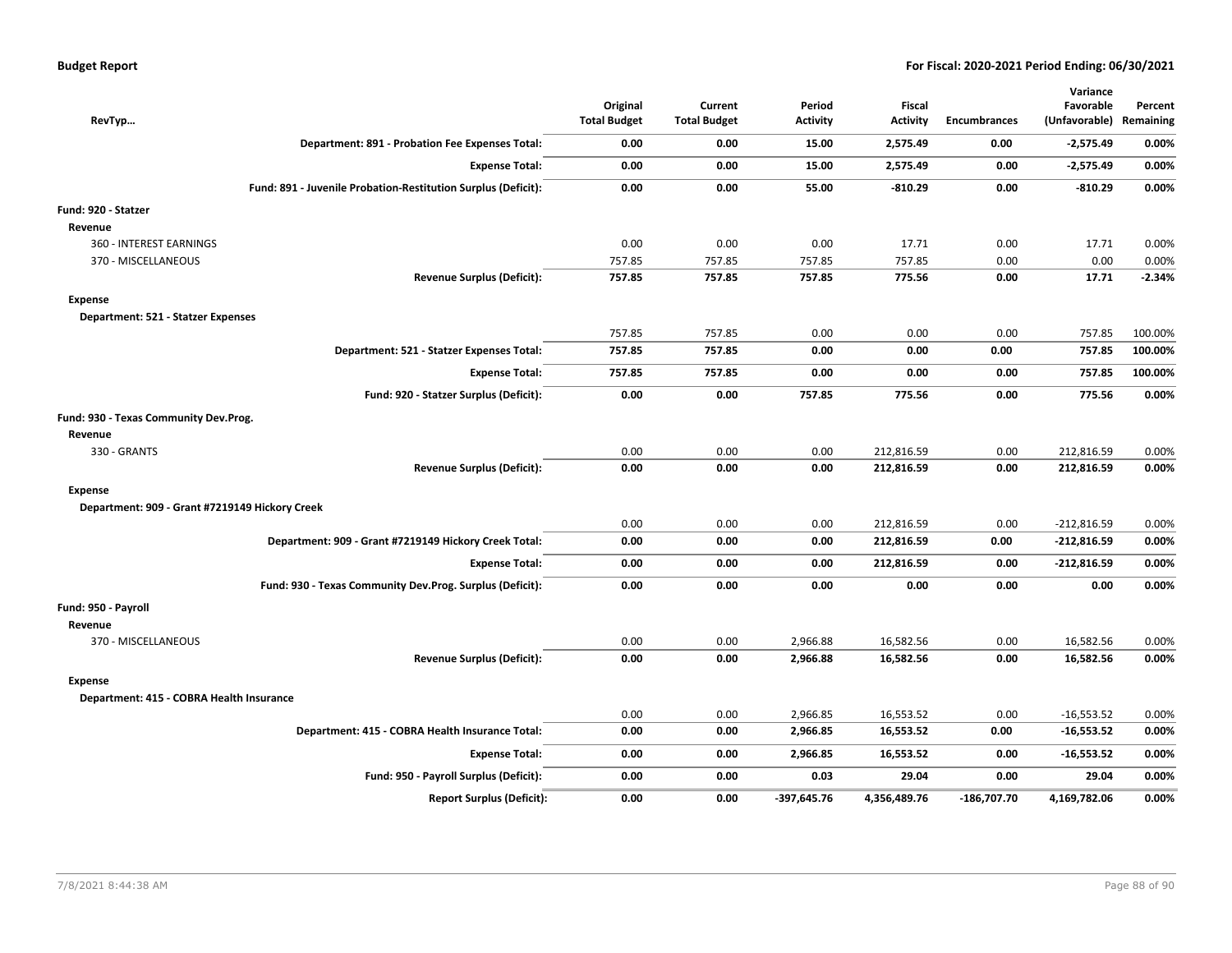# **Fund Summary**

| Fund                                 | Original<br><b>Total Budget</b> | Current<br><b>Total Budget</b> | Period<br><b>Activity</b> | <b>Fiscal</b><br><b>Activity</b> | <b>Encumbrances</b> | Variance<br>Favorable<br>(Unfavorable) |
|--------------------------------------|---------------------------------|--------------------------------|---------------------------|----------------------------------|---------------------|----------------------------------------|
| 100 - General                        | 0.00                            | 0.00                           | $-664,785.48$             | 3,394,271.35                     | $-23,970.84$        | 3,370,300.51                           |
| 110 - Courthouse Security            | 0.00                            | 0.00                           | 183.97                    | $-23,755.30$                     | 0.00                | $-23,755.30$                           |
| 111 - Justice Court Building Securit | 0.00                            | 0.00                           | 0.00                      | 915.92                           | 0.00                | 915.92                                 |
| 120 - County Clerk Vital Statistics  | 0.00                            | 0.00                           | 0.00                      | $-658.41$                        | $-766.47$           | $-1,424.88$                            |
| 121 - County Clerk Records Manag     | 0.00                            | 0.00                           | $-3,420.75$               | $-43,126.01$                     | $-159.95$           | $-43,285.96$                           |
| 122 - Chapter 19 Funds               | 0.00                            | 0.00                           | 0.00                      | $-17,370.07$                     | 0.00                | $-17,370.07$                           |
| 123 - Election Equipment Fund        | 0.00                            | 0.00                           | 3,096.00                  | $-131,054.07$                    | 0.00                | $-131,054.07$                          |
| 125 - County Clerk Co.& Dist.Court   | 0.00                            | 0.00                           | 0.00                      | $-265.57$                        | $-825.00$           | $-1,090.57$                            |
| 126 - County Clerk Court Records P   | 0.00                            | 0.00                           | 0.00                      | 310.00                           | 0.00                | 310.00                                 |
| 127 - County Clerk Records Archive   | 0.00                            | 0.00                           | 0.00                      | $-835.32$                        | 0.00                | $-835.32$                              |
| 130 - Bail Bond Trust Fund           | 0.00                            | 0.00                           | 270.00                    | 4,140.00                         | 0.00                | 4,140.00                               |
| 160 - County Judge Excess Supplen    | 0.00                            | 0.00                           | $-146.50$                 | $-249.44$                        | 0.00                | $-249.44$                              |
| 161 - Probate Judges Education       | 0.00                            | 0.00                           | 0.00                      | 145.00                           | 0.00                | 145.00                                 |
| 190 - District Clerk Records Manag   | 0.00                            | 0.00                           | $-548.68$                 | $-4,954.02$                      | 0.00                | $-4,954.02$                            |
| 191 - District Court Records Archive | 0.00                            | 0.00                           | 343.34                    | 3,074.63                         | 0.00                | 3,074.63                               |
| 192 - District Clerk Co.& Dist.Court | 0.00                            | 0.00                           | 35.01                     | 434.45                           | 0.00                | 434.45                                 |
| 193 - District Clerk Court Records P | 0.00                            | 0.00                           | 262.64                    | 3,014.24                         | 0.00                | 3,014.24                               |
| 200 - County Offices Records Mang    | 0.00                            | 0.00                           | $-1,504.45$               | 2,879.55                         | 0.00                | 2,879.55                               |
| 210 - Road & Bridge #1               | 0.00                            | 0.00                           | $-38,334.32$              | 240,215.82                       | $-4,543.46$         | 235,672.36                             |
| 220 - Road & Bridge #2               | 0.00                            | 0.00                           | $-78,276.48$              | 18,666.92                        | 0.00                | 18,666.92                              |
| 221 - Raw Water Pipeline Road and    | 0.00                            | 0.00                           | 0.00                      | 12,000.00                        | 0.00                | 12,000.00                              |
| 230 - Road & Bridge #3               | 0.00                            | 0.00                           | $-76,232.60$              | 461,679.48                       | $-23,663.86$        | 438,015.62                             |
| 231 - Lake Road Impact/Raw Wate      | 0.00                            | 0.00                           | 0.00                      | 84,000.00                        | 0.00                | 84,000.00                              |
| 240 - Road & Bridge #4               | 0.00                            | 0.00                           | $-46,048.85$              | 271,003.03                       | $-173.04$           | 270,829.99                             |
| 241 - Lake Road Impact/Raw Wate      | 0.00                            | 0.00                           | 0.00                      | 104,000.00                       | 0.00                | 104,000.00                             |
| 260 - J.P.#1 Justice Court Technolo  | 0.00                            | 0.00                           | 0.00                      | $-1,064.58$                      | 0.00                | $-1,064.58$                            |
| 270 - J.P.#2 Justice Court Technolo  | 0.00                            | 0.00                           | 0.00                      | 70.12                            | 0.00                | 70.12                                  |
| 280 - J.P.#3 Justice Court Technolo  | 0.00                            | 0.00                           | 0.00                      | 316.01                           | 0.00                | 316.01                                 |
| 310 - F.C.Detention Center Annual    | 0.00                            | 0.00                           | 0.00                      | $-7,369.50$                      | 0.00                | $-7,369.50$                            |
| 330 - Bail Bondsman Application Fe   | 0.00                            | 0.00                           | 0.00                      | 1,000.00                         | 0.00                | 1,000.00                               |
| 350 - Law Library                    | 0.00                            | 0.00                           | 910.00                    | 10,149.80                        | 0.00                | 10,149.80                              |
| 360 - D. A. Fee                      | 0.00                            | 0.00                           | $-1,223.47$               | 11,754.40                        | 0.00                | 11,754.40                              |
| 361 - Contraband Seizure             | 0.00                            | 0.00                           | 0.00                      | 1.43                             | 0.00                | 1.43                                   |
| 362 - Investigator/LEOSE             | 0.00                            | 0.00                           | $-350.00$                 | 292.52                           | 0.00                | 292.52                                 |
| 380 - IHC Co-Op Gin                  | 0.00                            | 0.00                           | 0.00                      | 8.48                             | 0.00                | 8.48                                   |
| 381 - IHC Bonnie Ruth Cooper         | 0.00                            | 0.00                           | $-188.69$                 | $-5,773.76$                      | 0.00                | $-5,773.76$                            |
| 412 - Safe Room Reimbursement P      | 0.00                            | 0.00                           | 0.00                      | $-8,288.08$                      | 0.00                | $-8,288.08$                            |
| 413 - CARES ACT-CORONAVIRUS RI       | 0.00                            | 0.00                           | $-76,923.40$              | 566,972.58                       | $-101,224.66$       | 465,747.92                             |
| 414 - OOG COVID #4145401             | 0.00                            | 0.00                           | 0.00                      | $-13,390.08$                     | 0.00                | $-13,390.08$                           |
| 415 - American Recovery Program      | 0.00                            | 0.00                           | 0.00                      | 3,449,089.00                     | 0.00                | 3,449,089.00                           |